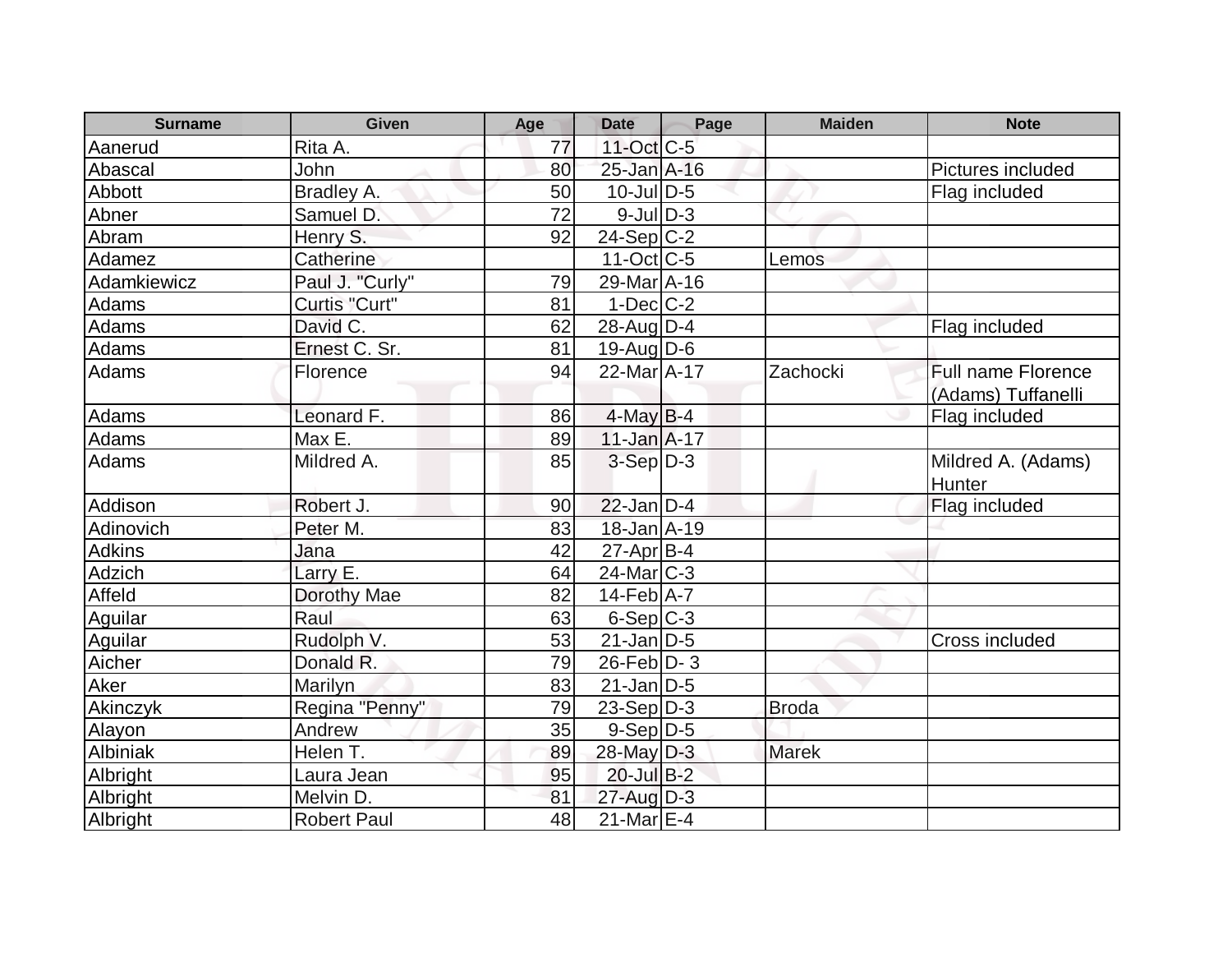| Alcala         | Eloida               | 101    | $26$ -Jan $A-12$  |               | "Momma Lola"          |
|----------------|----------------------|--------|-------------------|---------------|-----------------------|
| Alcocer        | Maria                | 80     | $10$ -Dec $D$ -8  |               |                       |
| Aleman         | Edward A. "Eddie"    | 40     | 20-Nov C-7        |               |                       |
| Aleman         | Edward A. "Eddie"    | 40     | 18-Dec E-7        |               |                       |
| Alexander      | <b>Annette Carol</b> | 52     | $8$ -Jan $D-3$    |               | Picture included      |
| Alexander      | Edward J. "Moose"    | 84     | $27$ -Oct $ C-2 $ |               | Flag included         |
| Alexovic       | Edward P.            | 97     | 30-Oct E-3        |               |                       |
| Alfaro         | Dzintra G. "Dee"     | 65     | $22$ -Nov $ C-3 $ |               |                       |
| Alger          | Bill L.              | 81     | $23$ -Jan D-3     |               | Flag and Picture      |
|                |                      |        |                   |               | included              |
| Algozzini      | Joseph "Joe"         | 91     | $14$ -Apr $ C-3 $ |               | Picture included      |
| Alkire         | Ruth                 | 75     | $6$ -Jul $B$ -2   |               |                       |
| Allee          | Ronald G.            | 94     | 18-Nov D-8        |               |                       |
| <b>Allen</b>   | Craig M.             | 30     | $21$ -JulC-2      |               |                       |
| Allen          | David J.             |        | $6$ -Oct $ C$ -2  |               | Picture included      |
| Allen          | Dean Dawson          | Infant | $10$ -Jul $D-5$   |               |                       |
| Allen          | Gust                 | 86     | $18$ -Aug C-2     |               | <b>Greek Orthodox</b> |
|                |                      |        |                   |               | Cross included        |
| Allen          | Helen                | 80     | $3$ -Jan $E-4$    |               |                       |
| Allen          | Oma "Pearl"          | 89     | $14$ -Oct $ D-3 $ | Barker        |                       |
| <b>Allgire</b> | Cris D.              | 52     | $20$ -Apr $ B-4 $ |               |                       |
| Allison        | Clyde M., Rev.       | 91     | $12-Apr$ A-16     |               |                       |
| Allison        | Denise Kay           | 54     | $6$ -Jul B-2      |               |                       |
| Allison        | Gracia Louise        |        | $16$ -Oct $ D-3 $ | <b>McCrea</b> | Full name Gracia      |
|                |                      |        |                   |               | Louise Allison        |
|                |                      |        |                   |               | (Parsons)             |
| Almason        | Dorothy "Dort"       | 80     | $1$ -JulD-5       | Nauracy       | Picture included      |
| Almodovar      | Maria Miranda        | 95     | $20$ -Nov $ C-7 $ |               | Picture included      |
| Almodovar      | Valentin Sr. "El     | 70     | $3-Nov$ $C-2$     |               | Picture included      |
|                | Barbero"             |        |                   |               |                       |
| Alonso         | Sandra E.            | 58     | $5-Nov$ D-4       | Potocki       |                       |
| Alspach        | <b>Rick Anthony</b>  | 31     | $1-Sep C-2$       |               | Picture included      |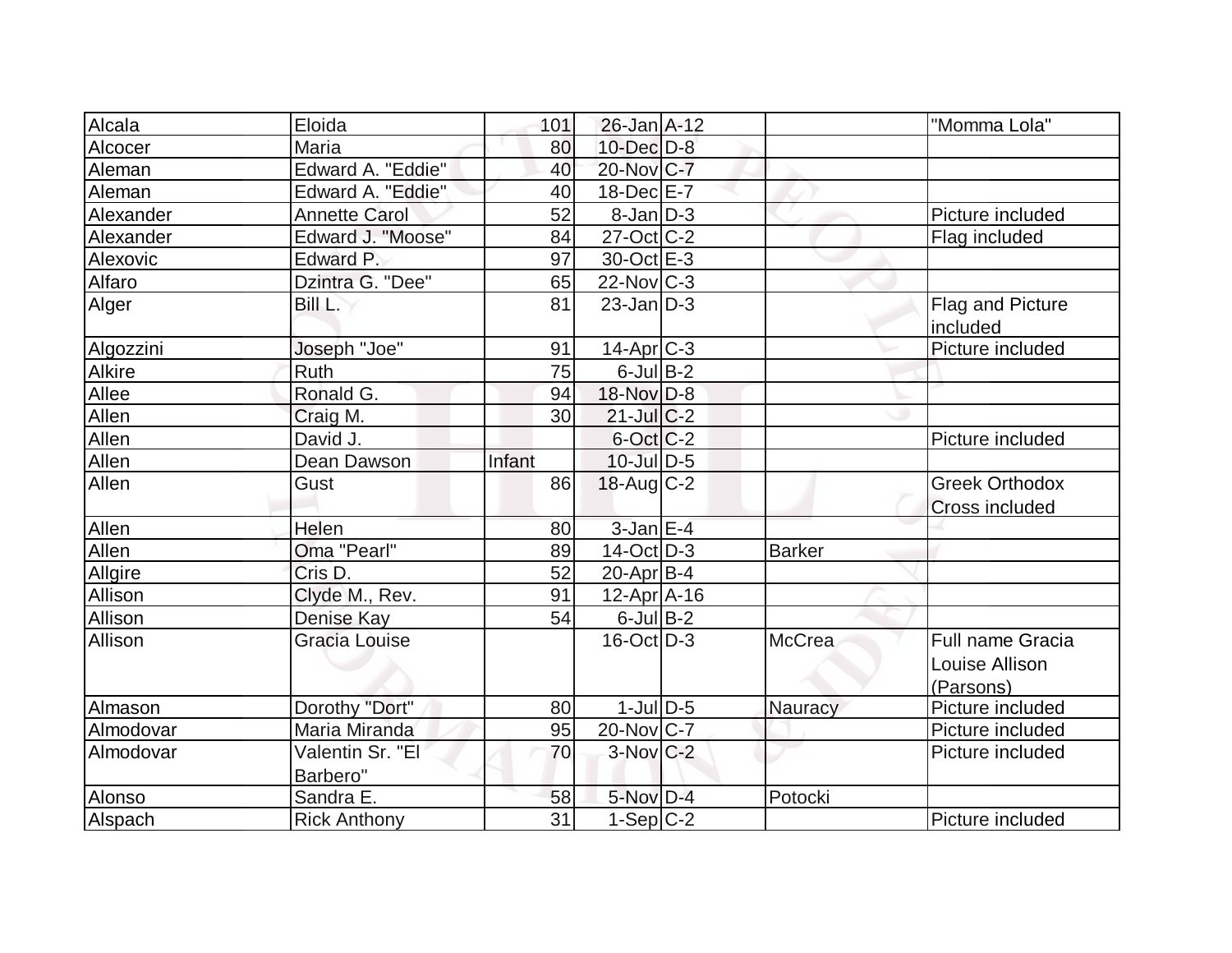| Althoff    | John C. "Pete"           | 88              | 23-Oct E-3                  |                   | Flag included       |
|------------|--------------------------|-----------------|-----------------------------|-------------------|---------------------|
| Alvarado   | Jose B.                  | 90              | 8-Mar A-16                  |                   | Flag included       |
| Alvardo    | Raymond J.               | 76              | $1-Aug$ B-4                 |                   |                     |
| Alvarez    | Luis                     | 78              | $20$ -Jun $E-3$             |                   |                     |
| Alvarez    | Pilar                    | 73              | $27$ -Feb $\overline{D}$ -4 | Gonzalez          |                     |
| Alvarez    | Wanda Joy                | 47              | $10-Sep D-3$                | Garcia            | Picture included    |
| Amatulli   | Saverio B. "Sav"         | 78              | $6$ -Jan $ C-3 $            |                   | Picture included    |
| Ameri      | John F.                  | 79              | $26$ -Feb $D-3$             |                   |                     |
| Ames       | <b>William Otto</b>      | 55              | $24$ -Feb $ B-6$            |                   |                     |
| Amptmeyer  | Lucas "Luke"             | 71              | $7-Cct$ D-3                 |                   |                     |
| Amptmeyer  | Patricia Ann "Patty"     | 43              | $26$ -Jan $A$ -13           | Metten            | Angel included      |
| Anastasi   | Alesio                   | 87              | $16-Sep D-6$                |                   | Flag included       |
| Anastoff   | John J.                  | 80              | $23$ -Apr $D-3$             |                   | Firefighter emblem  |
|            |                          |                 |                             |                   | and Flag included   |
| Anaszewicz | Alexander J. "Alex"      | 18              | $12$ -Feb $D-5$             |                   |                     |
| Andersen   | Kandi Lynn               | 37              | 13-Aug D-3                  |                   |                     |
| Andersen   | <b>Richard Chistrian</b> |                 | $3-Sep D-3$                 |                   | Masonic emblem      |
|            |                          |                 |                             |                   | included            |
| Anderson   | Andy B. Jr. "Scorpio"    | 53              | $23-Sep$ D-3                |                   |                     |
| Anderson   | Barbara A.               | 67              | $17$ -Mar $C-3$             | <b>Baumeister</b> |                     |
| Anderson   | Bernarda "Babe"          | 95              | $26$ -Jan $A$ -12           |                   |                     |
| Anderson   | <b>Bonnie Lou</b>        | 82              | $13$ -Jul B-2               | <b>Burns</b>      | Dove Included       |
| Anderson   | Claude L. Jr.            | 69              | $19$ -Mar $ D-3$            |                   |                     |
| Anderson   | Harold A.                | 78              | $31$ -May A-16              |                   | Marine emblem and   |
|            |                          |                 |                             |                   | Purple Heart emblem |
|            |                          |                 |                             |                   |                     |
| Anderson   | Harold T.                | 62              | $25$ -Jun $ D-3 $           |                   |                     |
| Anderson   | Joan B.                  | 80              | $17$ -Jul $\overline{D}$ -3 |                   |                     |
| Anderson   | John Albert              | 83              | $10$ -Jan $E-4$             |                   |                     |
| Anderson   | Lois E.                  | 91              | $7$ -Apr $ C-3 $            |                   |                     |
| Anderson   | Richard "Dick"           | 70              | $4$ -May B-4                |                   | Flag included       |
| Anderson   | <b>Richard "Dick"</b>    | $\overline{88}$ | $1-Apr$ D-5                 |                   |                     |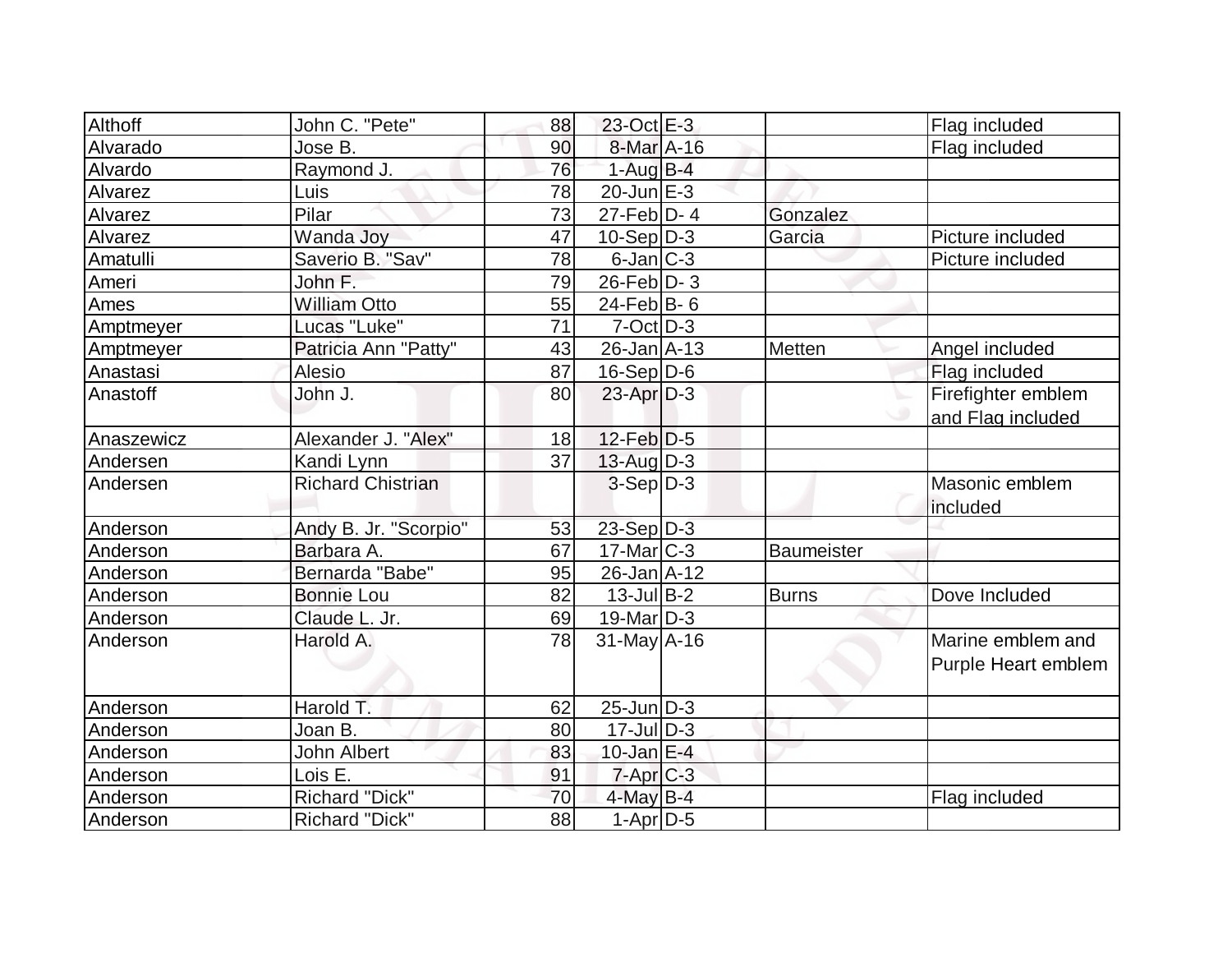| <b>Anderson</b> | <b>Ruth</b>          | 94 | $6$ -Oct $C$ -3   |          | Full name Ruth               |
|-----------------|----------------------|----|-------------------|----------|------------------------------|
|                 |                      |    |                   |          | (Anderson) Silagi            |
| Anderson        | Sigrid A. L.         | 89 | $15$ -Aug $B-4$   |          |                              |
| Anderson        | Theodore E.          | 85 | $9-Apr$ D-3       |          | Flag included                |
| Anderson        | <b>Thomas Edwin</b>  | 69 | $28$ -JulC-2      |          |                              |
| Andrade         | JoaQuin Amado        | 37 | $25$ -Nov $ D-8 $ |          | Picture included             |
| Andreani        | <b>Barbara</b>       | 72 | 24-May A-17       |          |                              |
| Andres          | Gary                 | 57 | $30$ -JulD-3      |          |                              |
| Andrews         | Louise B.            | 89 | $11-Oct$ $C-5$    |          |                              |
| Andrews         | Peter                |    | $12$ -May C-2     |          | Flag and Picture<br>included |
| Andrews         | Rick J. M. D.        | 52 | 24-Oct F-3        |          |                              |
| Andric          | Gina                 | 85 | $5$ -Dec $E-7$    |          | Serbian Orthodox             |
|                 |                      |    |                   |          | <b>Cross included</b>        |
| Andros          | George Sr.           | 82 | $12$ -Feb $D-5$   |          | <b>Greek Orthodox</b>        |
|                 |                      |    |                   |          | Cross included               |
| Andros          | John                 | 86 | $1-Feb$ A-17      |          | <b>Greek Orthodox</b>        |
|                 |                      |    |                   |          | Cross included               |
| Anglin          | Bryan D.             | 34 | $16$ -Dec $D-9$   |          |                              |
| Angyus          | <b>Catherine Ann</b> | 46 | $20$ -Dec $C$ -3  |          |                              |
| Annen           | Nathan               | 32 | $13$ -Jan $ C-3 $ |          |                              |
| Annen           | Regina               | 86 | $11$ -Jul B-4     |          |                              |
| Anoe            | Nicholas John "Nick" | 27 | $5$ -Oct B-2      |          |                              |
| Antal           | Joan                 | 76 | $7-Nov$ B-3       | Clausing |                              |
| Antanaitis      | John R.              | 75 | $1-Apr$ D-5       |          | Flag included                |
| <b>Anton</b>    | Steve Jr.            | 70 | $2$ -Jul $D-3$    |          | Picture included             |
| Anvick          | Naomi R.             | 83 | $23-Oct$ $E-3$    | Weirup   |                              |
| Appelsies       | Larry                |    | $30$ -Jun $ C-2 $ |          | Star of David included       |
| Arceo           | Maria                | 89 | 14-Nov F-2        | Gonzalez |                              |
| Arceo           | Maria                | 90 | 12-Nov E-3        |          | <b>Maria Trinidad</b>        |
|                 |                      |    |                   |          | <b>Montes Arceo</b>          |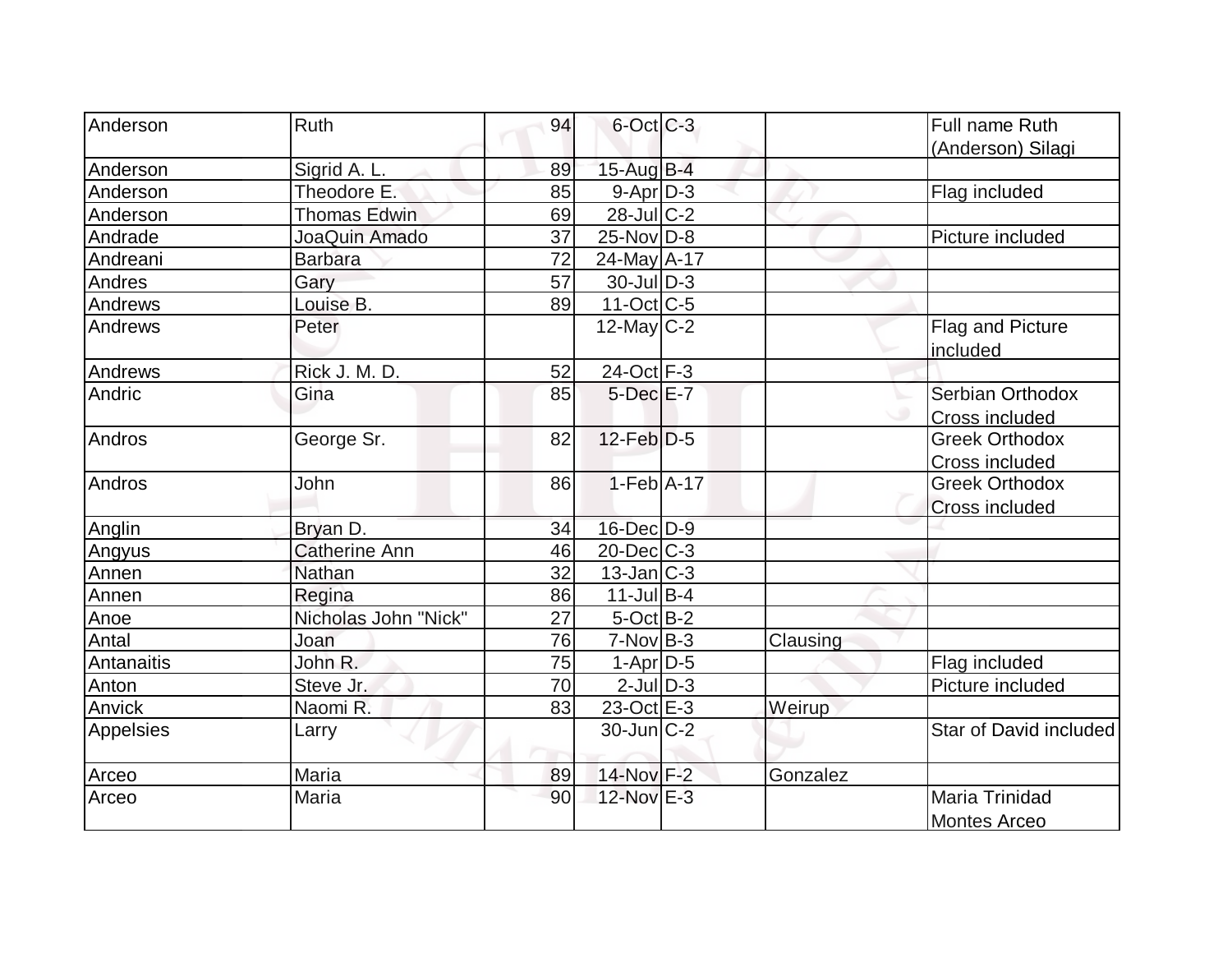| Archer     | Alvie O.            | 81 | $2-Sep D-5$              |                 | Flag included                                |
|------------|---------------------|----|--------------------------|-----------------|----------------------------------------------|
| Archer     | Margaret E.         | 85 | $1-Nov$ $C-3$            |                 |                                              |
| Ard        | Solomon William     |    | $6$ -Oct $ C$ -2         |                 | Picture included                             |
| Argo       | George E.           | 82 | $2-Jan$ D-3              |                 | Picture included                             |
| Argus      | Timothy A.          | 54 | $20$ -Dec $C-3$          |                 |                                              |
| Armontrout | Eleanore A.         | 73 | $11-Apr$ $E-3$           | Reisinger       |                                              |
| Armstrong  | Esther J.           |    | $16$ -Oct $ D-3 $        | <b>Douthett</b> | Full name Esther J.<br><b>Ivey Armstrong</b> |
| Armstrong  | George L. III       | 64 | $25$ -Oct $ C-3 $        |                 |                                              |
| Armstrong  | Linda E.            | 48 | $17 - Jan \, E - 3$      | Schaefer        |                                              |
| Armstrong  | Lori                | 36 | $8$ -Jan $D-3$           | Watson          |                                              |
| Arndt      | Bettie L.           | 83 | $10$ -Jun $ D-5$         |                 |                                              |
| Arndt      | Martha Hilda        | 83 | 28-Oct D-3               | Foster          |                                              |
| Arnold     | Betty M.            | 92 | $19$ -Feb $ D-3 $        |                 |                                              |
| Aron       | Titu M.D.           |    | $8 - Apr$ $D-5$          |                 |                                              |
| Arons      | Frances C.          | 93 | $18-Oct$ <sub>C</sub> -5 |                 |                                              |
| Arpin      | Donald F. "The Doc" | 60 | $17-Sep D-4$             |                 |                                              |
| Arter      | Lenna               | 78 | $27 - Dec$ $C-2$         |                 | Full name Lenna<br><b>Arter Coburn</b>       |
| Arthur     | Linda L.            | 49 | $18-Sep D-3$             |                 |                                              |
| Ashby      | Lee R.              | 63 | $4$ -Aug C-2             |                 |                                              |
| Ashton     | <b>Larry Norman</b> | 86 | 31-Oct F-2               |                 | Flag included                                |
| Asteris    | George Thomas, Dr.  |    | $1-Mar1A-8$              |                 |                                              |
| Atkinson   | William H. "Bill"   | 81 | $11$ -Aug C-2            |                 | Flag included                                |
| Atkosh     | Leona               | 81 | $24$ -Jun $D-5$          |                 |                                              |
| Atwood     | Margaret E.         | 95 | $11$ -Jun $D-5$          | <b>Rusak</b>    |                                              |
| Atwood     | Ruth C.             | 95 | 22-Mar A-16              |                 |                                              |
| Aubrey     | Dennis Gene Sr.     | 68 | $21$ -Dec $B-2$          |                 |                                              |
| Auguano    | Mario               | 71 | 28-Feb A-10              |                 | Flag included                                |
| Augustyn   | Raymond "Old Goat"  | 59 | $16$ -Apr $D-3$          |                 |                                              |
| Ault       | Charles G.          | 95 | 23-Oct E-3               |                 |                                              |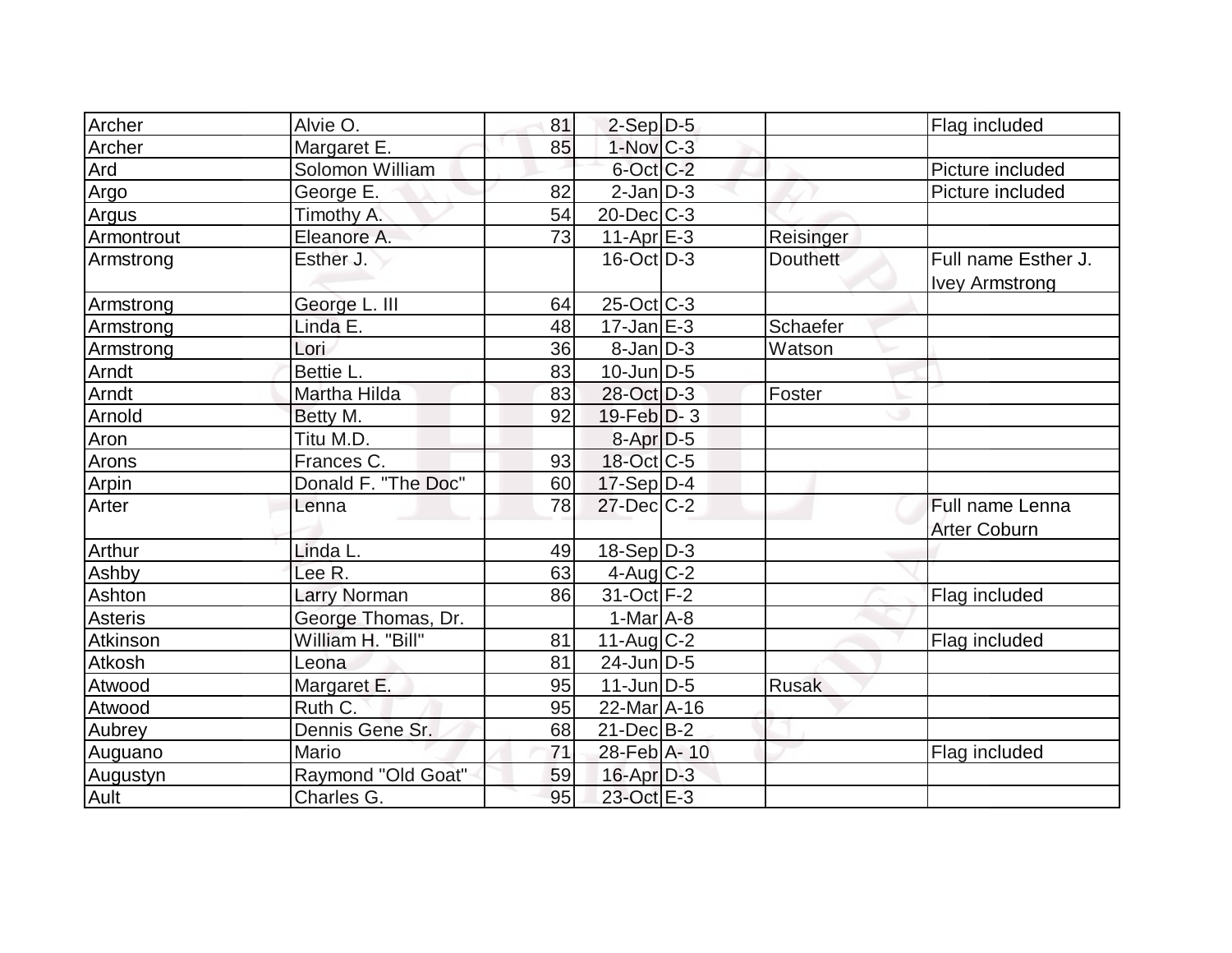| Ault           | Lina G.              | 98 | $21$ -Feb $A - 7$ | Rathbun       | Full name Lina G.                  |
|----------------|----------------------|----|-------------------|---------------|------------------------------------|
|                |                      |    |                   |               | <b>Ault Hill</b>                   |
| Aumiller       | <b>Shirley Fae</b>   | 90 | 30-May E-4        |               | Picture included                   |
| Aurand         | Richard H.           | 69 | $8$ -Jun $B$ -4   |               |                                    |
| Ausenbaugh     | Phyllis Victoria     | 82 | $3$ -Jun $D-5$    |               | Polish Eagle included              |
| Austin         | <b>John Russell</b>  | 74 | 8-Mar A-16        |               |                                    |
| Avery          | <b>Alan Elwood</b>   | 59 | $18$ -Oct $ C-5 $ |               |                                    |
| Avila          | Louis                | 79 | $5-Feb D-3$       |               | Flag included                      |
| Avina          | Camila R.            | 90 | $28$ -Aug $D-4$   |               |                                    |
| Ayoub          | Elizabeth M. "Libby" | 63 | $18$ -Aug C-2     | Cervini       |                                    |
| Ayres          | Robert H.            | 87 | $18$ -Oct $ C-5 $ |               |                                    |
| <b>Babbitt</b> | Anna M.              | 74 | $22$ -Feb $A - 8$ |               | Flag included                      |
| <b>Babcock</b> | Harold W.            | 89 | $26$ -Feb $ D-3 $ |               |                                    |
| <b>Babcock</b> | <b>Olive Marie</b>   | 87 | $16$ -Apr $D-3$   |               |                                    |
| <b>Babic</b>   | Marija "Mara"        | 88 | $17$ -Apr $D-4$   |               | Serbian Orthodox<br>Cross included |
| Babincsak      | John                 | 54 | $1-Jan1A-16$      |               |                                    |
| Baccino        | Jo Ann               | 77 | 22-May $D-4$      |               |                                    |
| <b>Bach</b>    | George W.            | 79 | $10$ -Oct B-4     |               |                                    |
| <b>Backe</b>   | Anna Rose            | 89 | $9-Sep D-5$       | <b>McGraw</b> | Picture included                   |
| Backlund       | <b>Rick</b>          | 61 | $10$ -Apr $D-3$   |               | Picture included                   |
| <b>Backor</b>  | Peter P.             | 91 | $21-Apr$ $C-3$    |               |                                    |
| Bacon          | <b>David Glen</b>    | 60 | $26$ -Aug $D-5$   |               | Flag included                      |
| <b>Bacus</b>   | Glen E.              | 71 | $12$ -AugD-5      |               |                                    |
| Badankovich    | Mary                 | 85 | 29-Nov C-5        |               |                                    |
| Bahr           | Clayton D.           | 81 | $10-Sep D-3$      |               |                                    |
| Bahr           | Helen                | 90 | $3$ -Jul $ D-3 $  | Murtha        | Alice (Bond)<br>Hanrahan           |
| <b>Bahr</b>    | Sara Belle           | 80 | 19-Jan A-16       |               |                                    |
| Bailey         | <b>Jesse Edward</b>  | 61 | 11-Mar A-13       |               | Flag included                      |
| <b>Bailey</b>  | Katherine L.         | 88 | $5-Apr$ A-17      |               |                                    |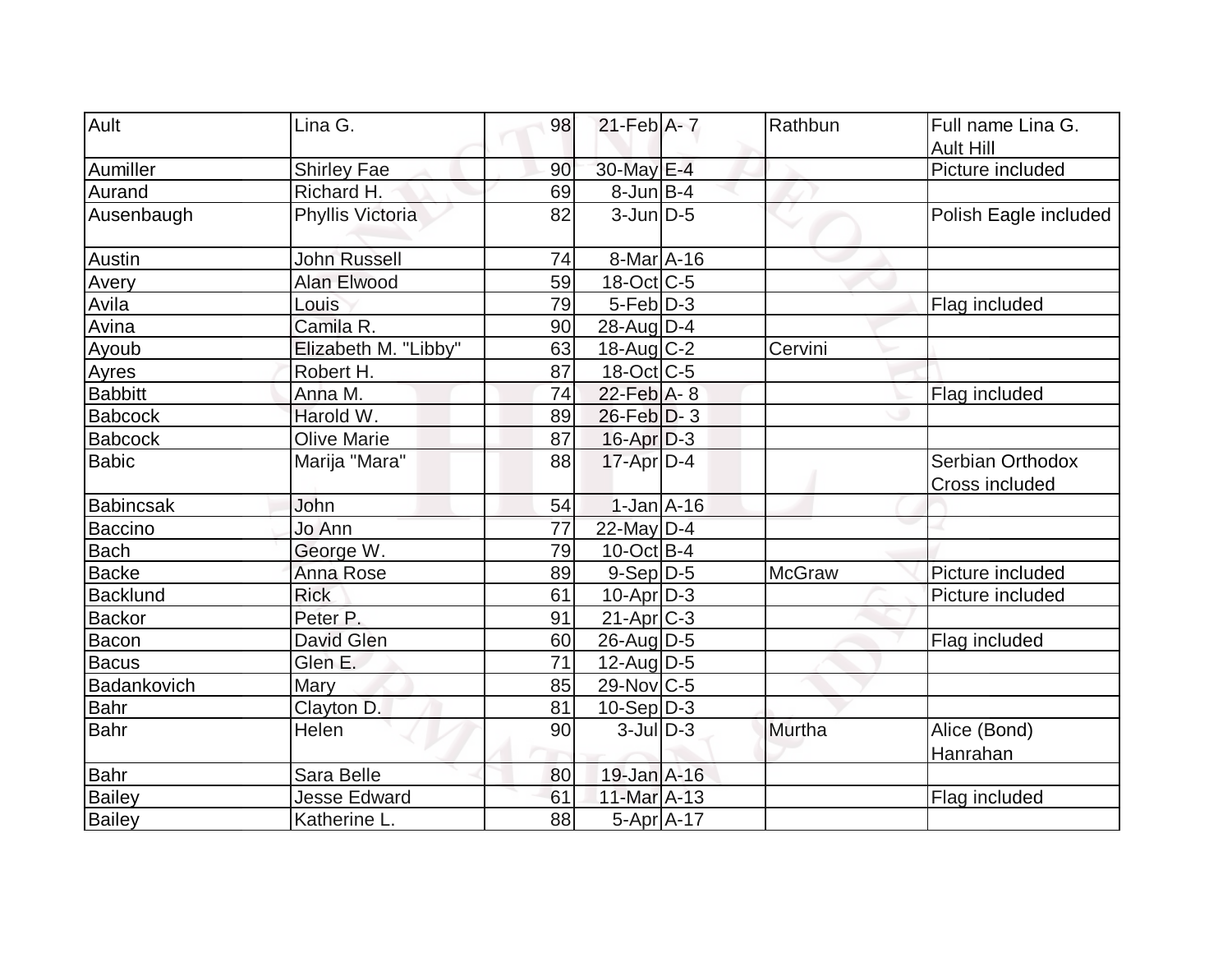| Bailey          | Marjorie I.           | 93 | $9-Aug$ $C-3$               |                |                                         |
|-----------------|-----------------------|----|-----------------------------|----------------|-----------------------------------------|
| Bailey          | Phyllis               | 89 | 8-Oct D-4                   | Kaminski       | Full name Phyllis<br>(O'Gara) Bailey    |
| Baimakovich     | Kris J. Sr. "Pap Bud" | 57 | $1$ -Jul $D-5$              |                |                                         |
| Baird           | Wilma H. "Wilma"      | 88 | $11$ -Jan $\overline{A-17}$ |                |                                         |
| Bajda           | Frank J.              | 86 | $17-Oct$ B-4                |                | Flag included                           |
| Bajda           | Walter J.             | 89 | $5$ -Aug D-5                |                | Flag included                           |
| Bajo            | Joseph M. DDS         | 91 | $15$ -Jun $B-5$             |                | Flag included                           |
| <b>Baker</b>    | <b>Brenda</b> Lee     | 45 | 17-Feb $B-6$                |                |                                         |
| <b>Baker</b>    | Dolores E.            | 80 | $22$ -Dec $C$ -2            | Grachek        |                                         |
| <b>Baker</b>    | Hoffman               | 83 | $13$ -Jul B-2               |                | Flag included                           |
| <b>Baker</b>    | Janet L.              | 70 | $25$ -Oct $C$ -3            | Weideman       |                                         |
| <b>Baker</b>    | Judy Kay              | 63 | $26-Sep B-4$                |                |                                         |
| <b>Baker</b>    | <b>Judy Kay</b>       | 63 | $25-Sep D-4$                |                |                                         |
| <b>Baker</b>    | Mary Jane             | 81 | $29$ -May $D-3$             | <b>Bechtol</b> |                                         |
| <b>Baker</b>    | Tom M.                | 55 | $11-Feb$ D-3                |                |                                         |
| Baker           | Winogene              | 84 | 11-Nov E-4                  |                |                                         |
| <b>Bakker</b>   | Catherine             | 89 | $8$ -JulD-5                 | Poortinga      |                                         |
| <b>Bakker</b>   | Dorothy               | 94 | $1-Feb$ A-17                | Norman         |                                         |
| Bakota          | Judith A.             | 69 | $12$ -Oct B-2               |                |                                         |
| <b>Bala</b>     | Karen A.              | 61 | $28$ -Jan $D-5$             | Kolarczyk      |                                         |
| Balazs          | <b>Susan Marie</b>    | 47 | 10-May A-17                 | Stone          |                                         |
| Balch           | <b>Robert Scott</b>   | 44 | $24$ -Dec $D-7$             |                |                                         |
| Baldassari      | Norberto "Noopsie"    | 57 | 29-Aug $ B-4 $              |                |                                         |
| <b>Balderas</b> | Joe                   | 59 | $5$ -Dec $E$ -7             |                |                                         |
| <b>Baldwin</b>  | Roby M.               | 77 | $3$ -JulD-3                 |                | Flag included                           |
| <b>Bales</b>    | Frances J.            | 94 | $22$ -Nov $C-3$             | Michuda        |                                         |
| <b>Balich</b>   | Sandra Rae            | 53 | 21-Feb A- 7                 | Knudsen        |                                         |
| <b>Baliga</b>   | Joseph M. Sr.         | 78 | 25-Oct C-3                  |                | Flag and Firefighter<br>emblem included |
| <b>Balke</b>    | James J.              | 67 | $15$ -Apr $D-5$             |                |                                         |
| Ball            | Leonard R. "Lenny"    | 62 | 23-Apr D-3                  |                | Flag included                           |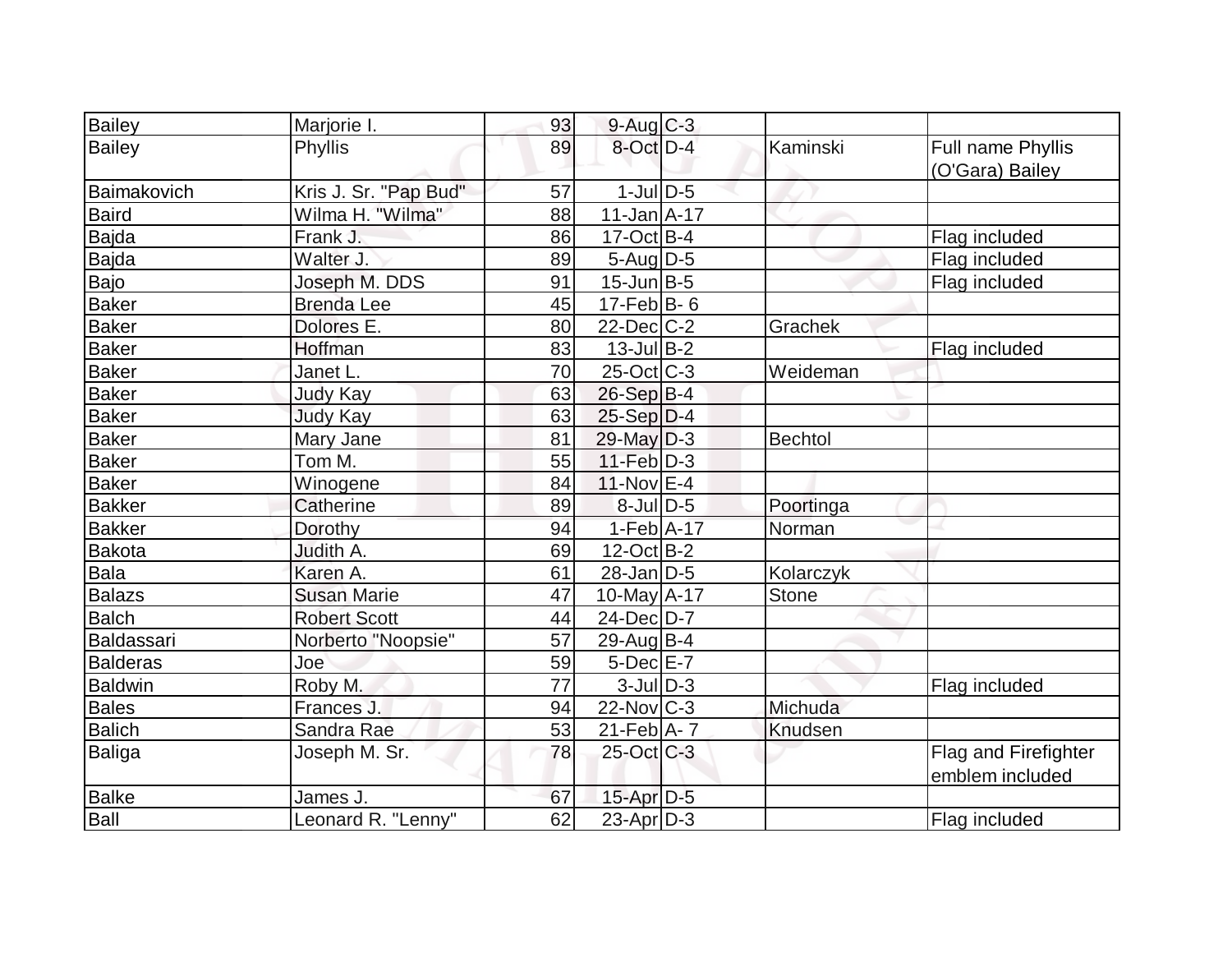| Balling         | Betty A.           | 60 | $24$ -Jun $D-5$   | Schmitz     |                                                    |
|-----------------|--------------------|----|-------------------|-------------|----------------------------------------------------|
| Balon           | Frances            | 83 | $22$ -Jan $D-4$   | Luczak      |                                                    |
| Baltes          | Susana             | 98 | 23-Sep D-3        |             |                                                    |
| <b>Balutis</b>  | Joseph             | 58 | $4$ -Jul $E-3$    |             | Marine Corp and<br>Purple Heart emblem<br>included |
| Banas           | June C.            | 69 | $15$ -Jul $ D-3 $ | Rowe        |                                                    |
| Banas           | Robert J.          | 82 | $31$ -Mar $ C-3 $ |             | <b>Flag and Picture</b><br>included                |
| Bancsi          | <b>Ruth Helen</b>  | 75 | $23$ -Apr $ D-3 $ | Sorenson    |                                                    |
| Banda           | Dario P.           | 72 | $29$ -May $D-3$   |             | Flag included                                      |
| <b>Bandera</b>  | Eleanor M.         | 94 | $8$ -JulD-5       | Scarborough |                                                    |
| <b>Banich</b>   | Lenore             | 82 | $1-Jan1A-14$      | Pope        |                                                    |
| <b>Banicki</b>  | Joseph A.          | 82 | $10$ -May $A$ -17 |             | Flag included                                      |
| Banka           | Sara M             | 93 | $15$ -Oct $ D-4 $ | Rozkrok     |                                                    |
| <b>Bankhead</b> | Lula Mae           | 96 | $14$ -Apr $ C-3 $ |             |                                                    |
| <b>Banks</b>    | Antonio "Snoody"   | 50 | 30-Mar B-4        |             |                                                    |
| <b>Banks</b>    | Julia V.           | 95 | $2$ -May $E-4$    |             |                                                    |
| Bankston        | Joan               | 75 | 12-Nov E-3        | Snyder      |                                                    |
| <b>Banther</b>  | Wanda              | 69 | $25$ -Aug C-2     | Blackwell   |                                                    |
| <b>Bapple</b>   | Scott E.           | 51 | 18-Nov D-8        |             |                                                    |
| <b>Barabas</b>  | Andrew Jr.         | 74 | $3-Dec$ D-7       |             |                                                    |
| Baranowski      | Anne M.            | 43 | $26$ -May C-3     | Smiley      |                                                    |
| Baranowski      | Cheri R.           | 49 | $20$ -Mar $D-3$   | Dowdy       | Picture included                                   |
| <b>Barath</b>   | Elizabeth J.       | 89 | $18$ -Apr $E-3$   |             |                                                    |
| <b>Barbich</b>  | William P. "Billy" | 51 | 8-Jan D-3         |             |                                                    |
| Barcas          | Edward A. Sr.      | 85 | $5-Apr$ A-17      |             | Flag included                                      |
| <b>Barcus</b>   | Albert M. Jr.      | 76 | $23$ -Mar $ B-4 $ |             |                                                    |
| <b>Baresic</b>  | Ante "Tony"        | 63 | $11$ -Jul B-4     |             |                                                    |
| Barham          | Barbara I.         | 79 | 16-Nov B-2        |             |                                                    |
| <b>Barker</b>   | Charles W.         | 59 | 16-Oct D-3        |             |                                                    |
| Barnard         | Amy S.             | 89 | $17-Sep D-4$      |             |                                                    |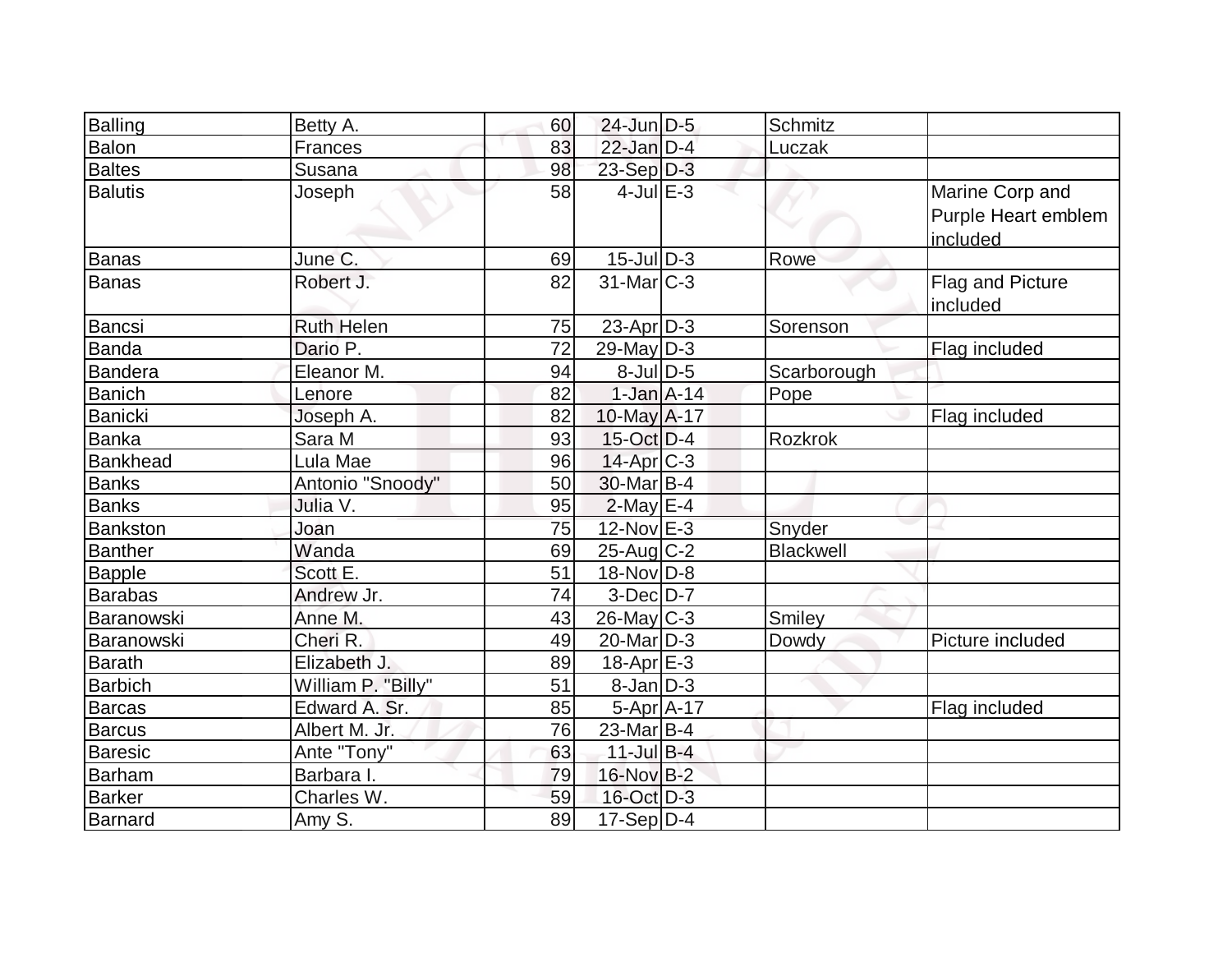| <b>Barnes</b>      | Eileen Virginia        | 92 | $17$ -Apr $D-4$   | Leeson          | Picture included     |
|--------------------|------------------------|----|-------------------|-----------------|----------------------|
| Barnes             | Gerald L.              | 81 | 21-Mar E-4        |                 | Flag included        |
| Baron              | April D.               | 43 | 8-Apr D-5         | <b>Musgrove</b> |                      |
| Baron              | Evelyn Jean "Jeannie"  | 75 | $7 - Apr$ $C-3$   | <b>Marince</b>  |                      |
| <b>Barrasas</b>    | Amalia                 | 83 | $5-Feb D-3$       | Ventura         | Picture included     |
| Barrera            | Manuel "Sonny"         | 63 | $11$ -Jan $A$ -17 |                 | Flag included        |
| Barron             | Ann                    | 79 | 14-Nov F-2        |                 |                      |
| <b>Barron</b>      | Irene A.               | 87 | $29$ -May $D-3$   |                 |                      |
| Barron             | Ronald W. Sr.          | 74 | $20$ -Jul B-2     |                 | Flag included        |
| <b>Bart</b>        | Marion A.              | 93 | $23-SepD-3$       |                 |                      |
| Barta              | John Louis             |    | $24-Sep C-2$      |                 | Flag and Picture     |
|                    |                        |    |                   |                 | included             |
| <b>Bartlett</b>    | Robert I.              | 58 | $21$ -Mar $E-4$   |                 |                      |
| <b>Bartley</b>     | Arlene D. "Ma Bartley" | 74 | $1-Apr$ D-5       |                 |                      |
| <b>Bartnik</b>     | Barbara Ann            | 80 | $14-Oct$ D-3      |                 | Picture included     |
| <b>Bartnik</b>     | <b>Betty Jane</b>      | 86 | $5-Feb$ $D-3$     |                 | Picture included     |
| <b>Barton</b>      | Pierce B.              | 77 | $19-Sep B-2$      |                 | Flag and Masonic     |
|                    |                        |    |                   |                 | emblem included      |
| <b>Bartonis</b>    | Diane F.               | 62 | 19-Dec E-7        |                 |                      |
| <b>Bartos</b>      | John D. Sr.            | 90 | $18$ -May B-4     |                 | Flag included        |
| <b>Bartos</b>      | Nancy J.               | 52 | $7-Sep B-2$       |                 |                      |
| <b>Bart-Sirois</b> | Karen L.               | 68 | $18$ -Jun $D-5$   |                 | Full name Karen L.   |
|                    |                        |    |                   |                 | (Klein) Bartz-Sirois |
| Basham             | Velma Lucile           | 86 | $4$ -Jan $A$ -16  |                 |                      |
| <b>Basista</b>     | George                 | 90 | $26-Sep B-4$      |                 | Flag included        |
| Basney             | La Verne L.            | 79 | $26$ -Feb $ D-3 $ | Strandquist     |                      |
| <b>Bass-Powell</b> | Theresa                | 51 | 3-Nov C-2         | Taylor          | Picture included     |
| <b>Batchelor</b>   | Pamela M.              | 50 | $5$ -Jun $D-4$    |                 | Picture included     |
| Bateman            | Dorothy E.             | 68 | $12$ -Jul $C-3$   |                 |                      |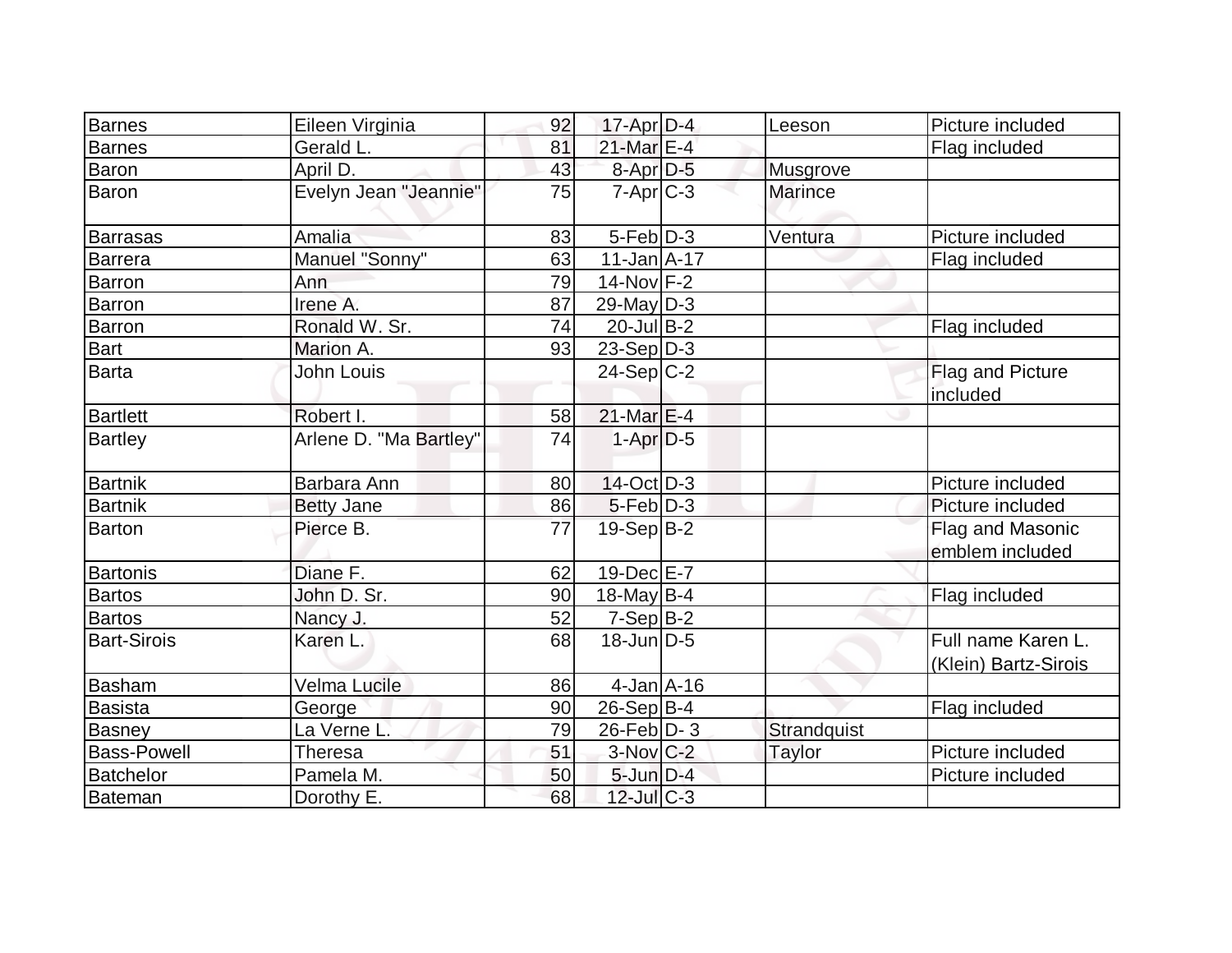| Bates           | John Joseph Sr.           | 67  | 23-Feb A-16       |          |                         |
|-----------------|---------------------------|-----|-------------------|----------|-------------------------|
|                 | "Jack"                    |     |                   |          |                         |
| <b>Batliner</b> | John D.                   | 71  | $31$ -May $A-16$  |          |                         |
| <b>Batliner</b> | Kathryn L. "Kitty"        | 67  | $30$ -Jul $D-3$   |          |                         |
| Bator           | <b>Esther Anna Linnea</b> |     | $9$ -May $E$ -5   | Jacobson | <b>Full name Esther</b> |
|                 |                           |     |                   |          | Anna Linnea Pfeiffer    |
|                 |                           |     |                   |          | <b>Bator</b>            |
| Batterham       | Patricia                  | 61  | $18$ -Dec $E$ -7  |          |                         |
| Batur           | Catherine M.              | 82  | 4-Mar A-11        |          |                         |
| <b>Batzel</b>   | Corrine                   |     | $21$ -May D-3     | Nelson   |                         |
| Baudouine       | Florence R.               | 87  | $3-Apr$ $D-3$     |          |                         |
| Bauer           | Jerold W.                 | 79  | $19-Oct$ B-2      |          |                         |
| Bauer           | Natallie M.               | 90  | $16$ -Apr $D-3$   |          |                         |
| Bauer           | Roland R. "Pete"          | 73  | $14$ -Jun $A$ -16 |          |                         |
| Bauer           | William K. "Willie"       | 66  | $14$ -May D-4     |          | Serbian Orthodox        |
|                 |                           |     |                   |          | Cross included          |
| Baughman        | Danna L.                  | 67  | $28$ -Aug $D-4$   | Malone   |                         |
| Baughman        | Judith R.                 | 73  | $12$ -Jun $D-3$   |          |                         |
| Baughman        | Paul E.                   | 96  | $29$ -May $D-3$   |          |                         |
| Baum            | Martha A.                 | 64  | $25$ -Jan $A$ -16 |          | Full name Martha A.     |
|                 |                           |     |                   |          | Baum (Gardner)          |
| <b>Baum</b>     | Vernon H.                 | 69  | $14$ -Aug $D-4$   |          |                         |
| Bavetz          | Frank A.                  | 83  | $8-Aug B-4$       |          | Flag included           |
| Baxter          | Nancy Lucille "Ms.        | 72  | $7$ -Jun $A$ -16  |          |                         |
|                 | Bax"                      |     |                   |          |                         |
| Bazan           | Carol M.                  | 55  | 28-Apr C-3        | Ferguson |                         |
| Bazarko         | Jeanne L.                 | 80  | $5-Mar$ A-8       |          |                         |
| <b>Beach</b>    | Sylvester K.              | 89  | $10$ -Feb $ B$ -6 |          | Flag included           |
| Bean            | <b>Emilie Margarete</b>   | 100 | $3$ -Apr $D-3$    | Grabs    | <b>Emilie Margarete</b> |
|                 |                           |     |                   |          | Hoeppner Bean           |
| Beanblossom     | Eleanor                   | 85  | $20$ -Jan $C-3$   | Schoon   |                         |
| Beard           | Annafaye "Ann"            | 65  | $11$ -Dec $D-5$   |          |                         |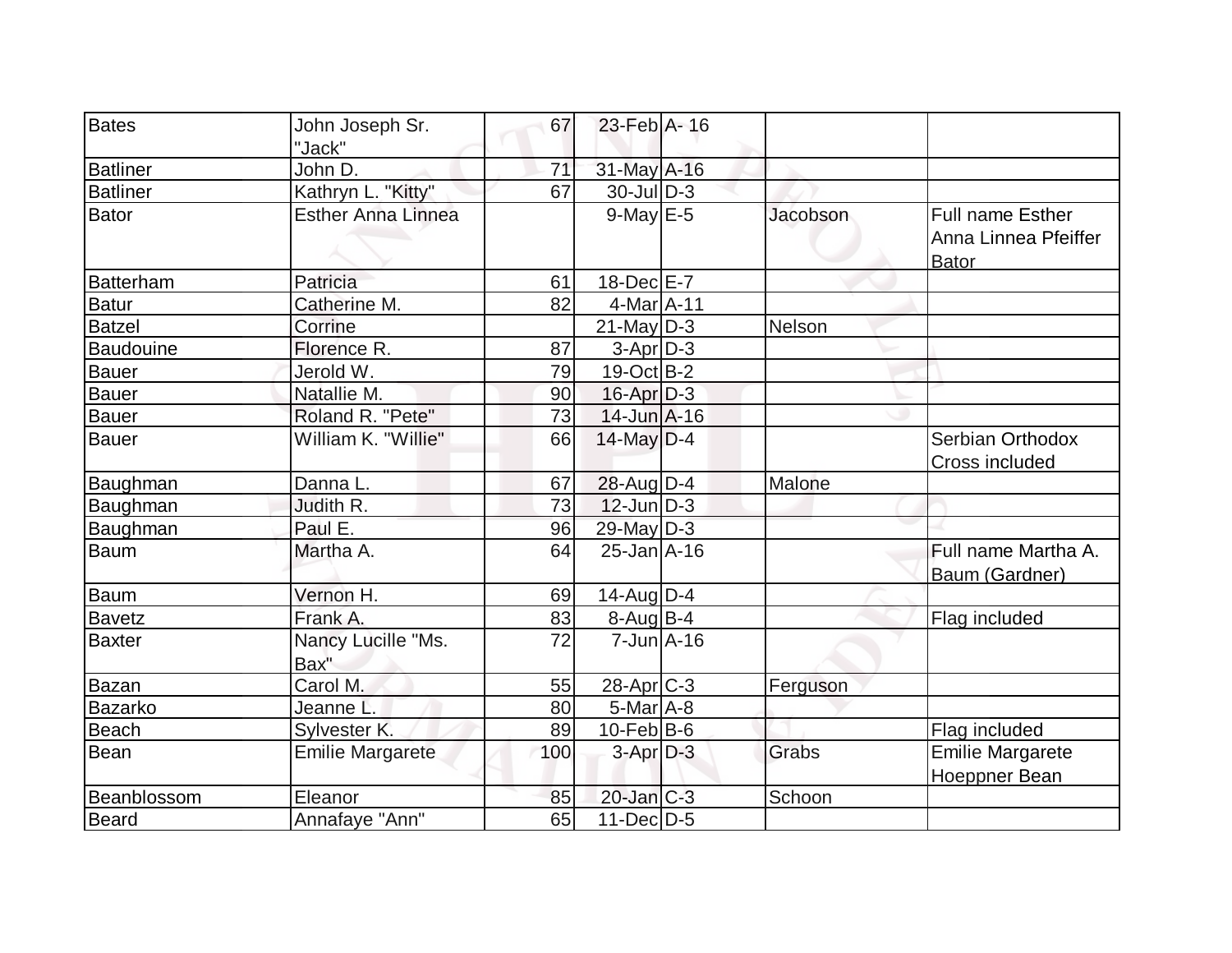| Bearden         | Allen Lee                 | 72 | $7 - Aug$ $D-4$               |        |                                                |
|-----------------|---------------------------|----|-------------------------------|--------|------------------------------------------------|
| Beardsley       | Daniel C. Sr.             | 48 | $17$ -Mar $ C-3 $             |        |                                                |
| <b>Beattie</b>  | Beatrice A.               |    | $15$ -May $D-4$               | Crosby | Picture included                               |
| <b>Beatty</b>   | Jean M.                   | 82 | $19-Nov D-7$                  |        |                                                |
| Beaupain        | Julia I.                  | 52 | $30$ -JulD-3                  |        |                                                |
| <b>Beauprey</b> | Walter J. Jr.             | 59 | $14$ -Dec $B-2$               |        |                                                |
| <b>Beck</b>     | Vernon L.                 | 86 | $6$ -May $D$ -6               |        |                                                |
| <b>Becker</b>   | Peter                     |    | $23-Oct$ $E-3$                |        |                                                |
| <b>Becker</b>   | Thomas                    | 62 | $8$ -Dec $C-2$                |        | Marine Corp emblem<br>included                 |
| <b>Beda</b>     | Judith A.                 | 62 | $27-Feb\overline{D-4}$        |        |                                                |
| <b>Bednar</b>   | Catherine N.              | 94 | $7$ -Mar $A$ -6               |        |                                                |
| <b>Bednarek</b> | Daniel T.                 | 76 | 25-Nov D-8                    |        |                                                |
| <b>Beegle</b>   | Dorothy A.                | 89 | 19-Dec E-7                    | Peifer | Picture included                               |
| <b>Beerling</b> | Darlene L.                | 66 | $29$ -Jun $A-8$               | Wagner |                                                |
| <b>Beggs</b>    | Virginia L.               | 82 | 21-Oct D-3                    |        |                                                |
| <b>Behling</b>  | Zoe Irene                 |    | $1-Feb$ A-17                  |        |                                                |
| <b>Behrens</b>  | <b>Ruth</b>               | 90 | $14$ -Aug $D-4$               |        |                                                |
| <b>Beil</b>     | Mark S.                   | 66 | $18-Sep D-4$                  |        |                                                |
| <b>Beilfuss</b> | <b>Larry Charles</b>      | 63 | $2-Mar$ A-17                  |        | Flag included                                  |
| <b>Beilfuss</b> | Lavina Joan               | 75 | $25$ -Feb $ D$ -6             | Kelsey |                                                |
| <b>Bein</b>     | <b>Cindy Sue</b>          | 42 | $31-Oct$ F-2                  |        | Picture included                               |
| <b>Beisler</b>  | Kathryn                   | 88 | $28$ -Jul $C-2$               |        | Picture included                               |
| <b>Beko</b>     | Patrick M. Sr.            | 56 | $12$ -Mar $D-4$               |        |                                                |
| Belaschky       | Frank                     | 90 | $30$ -Apr $D-3$               |        |                                                |
| <b>Belcher</b>  | William A. "Bill"         | 65 | $8$ -Jul $D$ -5               |        |                                                |
| <b>Belko</b>    | Edward John Jr.<br>"Jack" | 61 | $23$ -Feb $\overline{A}$ - 16 |        | Flag included                                  |
| <b>Bell</b>     | Annie Ada "Betty"         | 81 | $27$ -Aug D-3                 |        |                                                |
| <b>Bell</b>     | <b>Barbara Gail</b>       | 52 | 19-Nov D-7                    | White  | Full name Barbara<br><b>Gail Campbell Bell</b> |
| Bell            | Cornell A., Dr.           |    | $27$ -Mar $D-3$               |        |                                                |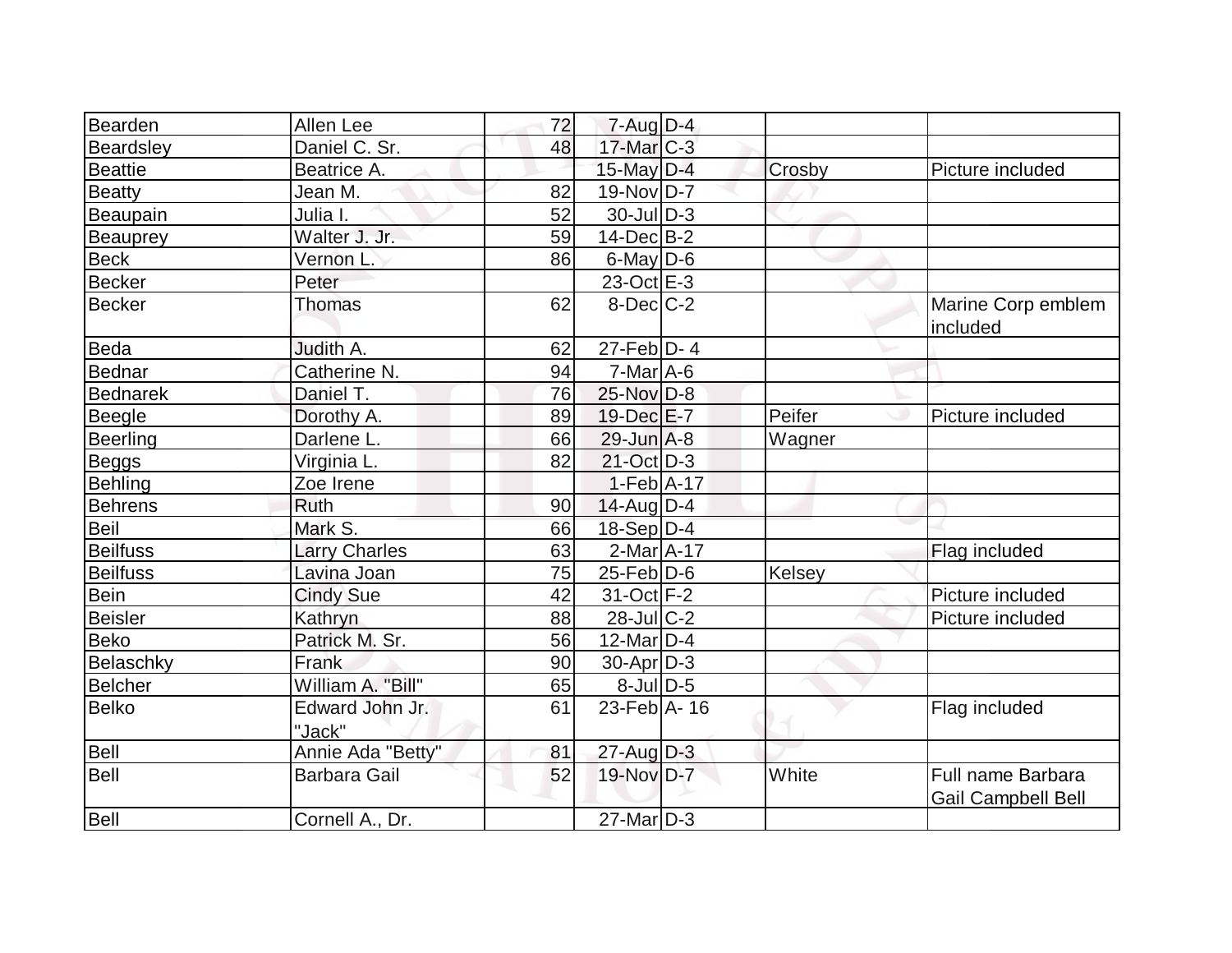| Bell            | Lorraine M.          | 70  | $25-Sep D-3$            | Kunow            |                              |
|-----------------|----------------------|-----|-------------------------|------------------|------------------------------|
| Bellamy         | Sherry A.            | 51  | $21$ -Aug $D-4$         | <b>Maples</b>    |                              |
| <b>Beller</b>   | Dorothy J.           | 75  | 28-Feb A-10             | Novak            |                              |
| <b>Beltran</b>  | Anibal Jr.           | 37  | $28$ -JulC-2            |                  | Picture included             |
| <b>Beltran</b>  | Mary Ann             | 38  | $21-Apr$ <sub>C-3</sub> |                  |                              |
| <b>Beltz</b>    | Susan                | 74  | $4-Sep$ D-2             |                  |                              |
| Benard          | Elizabeth "Betty"    | 86  | $11-Feb D-3$            |                  | Cross included               |
| Bencie          | Louis G.             | 70  | $8$ -Dec $C$ -2         |                  |                              |
| <b>Bencie</b>   | Mary                 | 92  | $8-Aug$ B-4             |                  |                              |
| Bengal          | Elizabeth V. "Betty" | 90  | $17$ -Nov $ C-2 $       |                  |                              |
| <b>Benka</b>    | Eugene F.            | 75  | $8-Auq$ B-4             |                  |                              |
| Benner          | Jerrald J. "Jerry"   | 68  | $3-Dec$ D-7             |                  |                              |
| Bennett         | James W. Jr.         | 84  | $2$ -Apr $D-4$          |                  |                              |
| <b>Bennett</b>  | Joann                | 55  | $5-Apr$ $A-17$          | <b>McFarlane</b> |                              |
| Bennett         | Kathleen             | 66  | 18-Jul B-4              |                  |                              |
| Benninghoff     | Rosalie H.           | 100 | $23$ -Apr $D-3$         |                  |                              |
| <b>Beres</b>    | Edward P. "Eddie"    | 56  | $8$ -May $D-3$          |                  | Flag and Picture<br>included |
| Berger          | Hyman                | 94  | $22$ -Jan $D-4$         |                  | Star of David included       |
| Bergner         | Joyce A.             | 60  | $12$ -Mar $ D-4$        |                  |                              |
| <b>Berkos</b>   | Steven J.            | 67  | 30-Nov B-2              |                  |                              |
| <b>Berndt</b>   | Norman Carl          | 89  | 23-Jul D-4              |                  | Picture included             |
| <b>Bernhard</b> | Clifford A.          | 84  | $18-Sep D-3$            |                  |                              |
| Berwanger       | Ann Rose             | 88  | $8-Feb$ A-17            | Maniscalco       |                              |
| Berwanger       | Mildred L. "Millie"  | 91  | $5-Nov D-4$             | Gremillion       |                              |
| <b>Betz</b>     | Mary Ann             | 84  | $6$ -Aug $D-3$          |                  |                              |
| <b>Bewick</b>   | <b>Betty Jane</b>    | 80  | 30-May E-4              |                  |                              |
| Bewick          | Marilyn J.           | 89  | $5$ -Dec $E$ -7         | Wilson           |                              |
| Beyer           | <b>Harold Lawson</b> | 89  | 18-Nov D-8              |                  | Flag and Picture<br>included |
| Beyer           | Sallie D.            | 77  | $7$ -Jun $A$ -16        | Farless          |                              |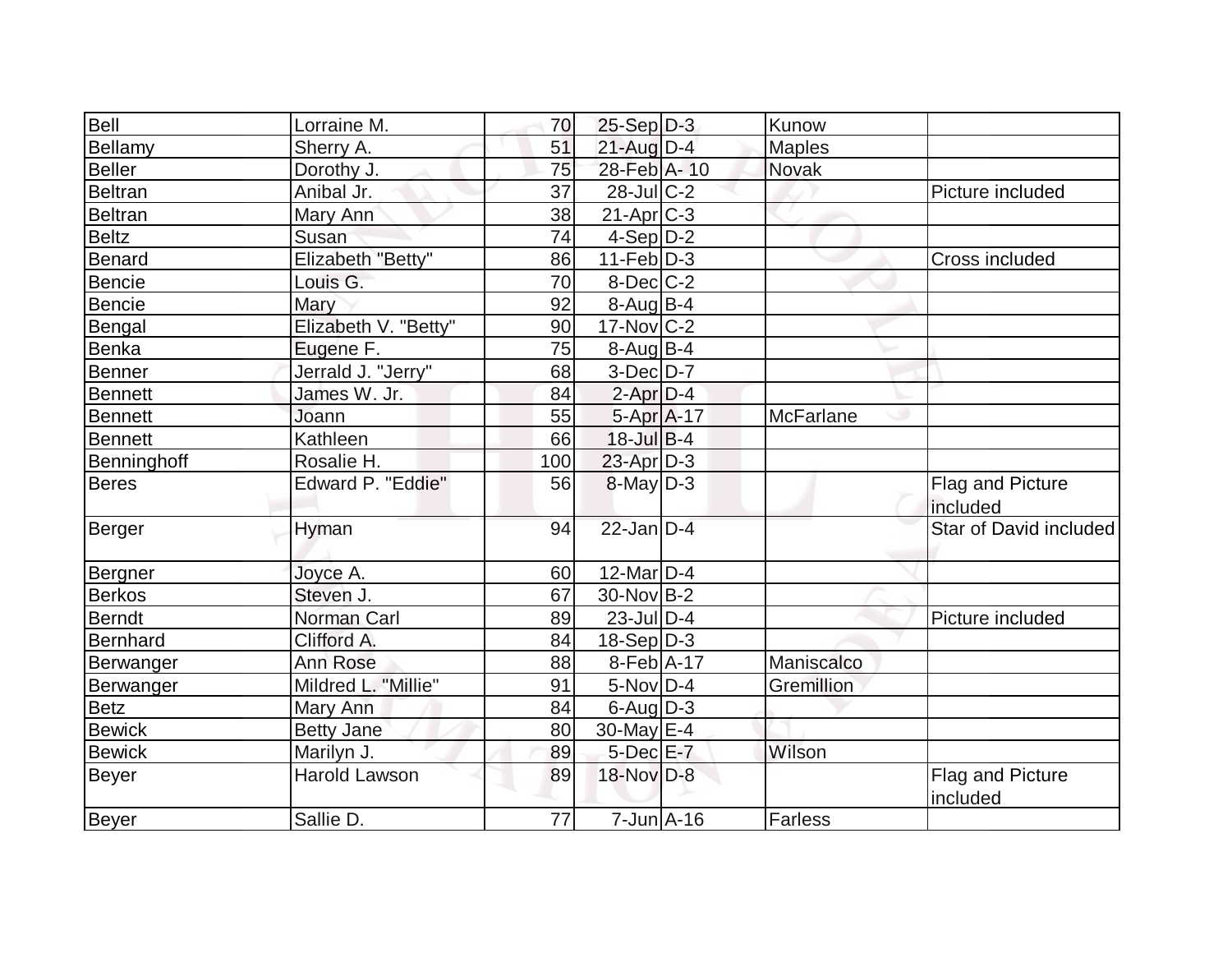|                      | Lillian C.          | 93 | 17-Oct B-4              |                   | Picture included      |
|----------------------|---------------------|----|-------------------------|-------------------|-----------------------|
| Beyers<br><b>Bhe</b> | Randall D. "Randy"  | 55 | 23-May E-5              |                   |                       |
| Biagi                | Linda Kay           | 57 | $3-Apr$ $D-3$           | Tunstall          | <b>Bible included</b> |
| Biancardi            |                     | 45 |                         |                   |                       |
|                      | Anthony G. "Tony"   |    | 3-Mar C-3<br>25-Mar D-5 |                   |                       |
| Bicanic              | Margaret C. (Peg)   | 85 |                         |                   |                       |
| Biedron              | Elly L.             | 90 | $11-Auq$ $C-2$          |                   |                       |
| Biedulewicz          | Genevieve E.        | 87 | $5$ -Mar $A$ -8         |                   |                       |
| Biegel               | Genevieve           | 88 | $18$ -Mar $ D-5 $       |                   | Picture included      |
| <b>Bielak</b>        | Jerome "Buggsy"     |    | $6$ -May $D$ -6         |                   |                       |
|                      | "Jerry"             |    |                         |                   |                       |
| Bielak               | John                | 88 | $13$ -Dec $ C-3 $       |                   | Flag included         |
| Bielewicz            | Angeline            | 90 | $15$ -Dec $ C-2 $       |                   |                       |
| Bielski              | Loretta E.          | 83 | 8-Apr D-5               | <b>Stachelski</b> | Picture included      |
| <b>Bieniek</b>       | Chester J.          | 76 | 2-Mar A-17              |                   | Flag included         |
| Biesboer             | Robert J.           | 59 | $31$ -May $A-16$        |                   |                       |
| Biesen               | Louis Mae           | 84 | 11-Dec D-5              | Humerickhouse     |                       |
| <b>Bieszczak</b>     | John R.             | 63 | $10$ -Dec $D$ -8        |                   |                       |
| Bigbie               | Bret W.             | 27 | $17 - Dec$ $D-9$        |                   |                       |
| Bigda                | Harry A.            | 66 | $10$ -Feb $ B$ -6       |                   | Flag included         |
| Biggs                | Burl W.             | 85 | $13-Nov$ E-3            |                   | Flag and Picture      |
|                      |                     |    |                         |                   | included              |
| Biggs                | Laurence            | 59 | $5$ -Jun $D-4$          |                   |                       |
| Biggs                | Leona Mae           | 84 | $26$ -Feb $D-3$         |                   |                       |
| <b>Biggs</b>         | <b>Ruth Blanche</b> | 82 | $24$ -JulD-3            | <b>Hedrick</b>    | Picture included      |
| Bigott               | Robert J.           | 88 | $21$ -Feb $A$ - 7       |                   | Flag included         |
| <b>Bilderback</b>    | Motoko              | 83 | $14$ -Jun $A$ -16       |                   | Full name Motoko      |
|                      |                     |    |                         |                   | Miller Bilderback     |
| Bildilli             | Raymond Aresti      | 93 | 22-Feb A-8              |                   |                       |
| <b>Bilik</b>         | Steve               | 53 | $27$ -Jul B-2           |                   |                       |
| Bilinski             | Leonard J.          | 86 | $20$ -Apr $B-4$         |                   | Flag included         |
| <b>Billings</b>      | Frank L.            | 74 | 25-May B-4              |                   | Masonic emblem        |
|                      |                     |    |                         |                   | included              |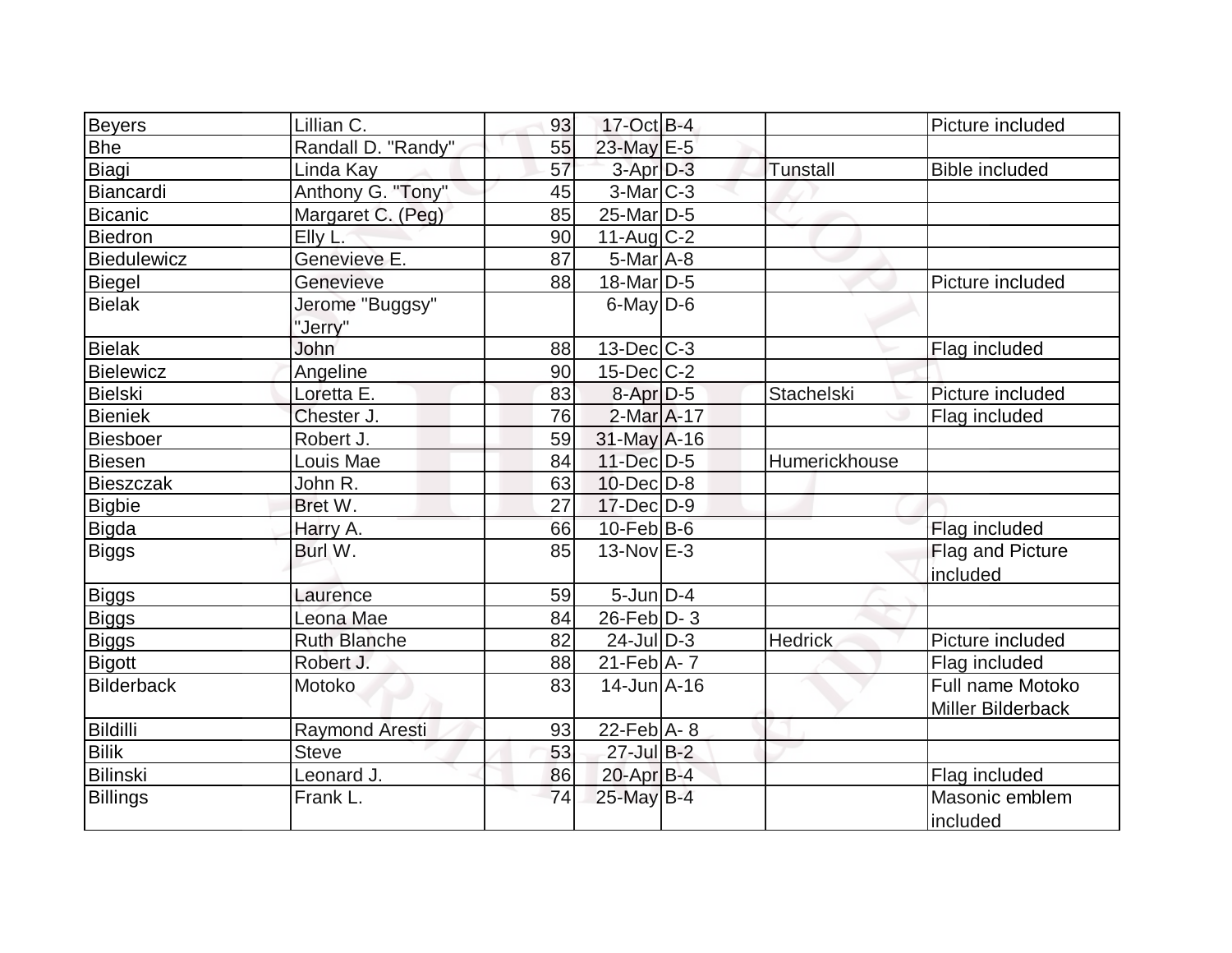| Billings        | John E.               | 58  | 24-May A-17       |            | Flag included                |
|-----------------|-----------------------|-----|-------------------|------------|------------------------------|
| Billington      | Willliam C. "Bill"    | 81  | 8-Nov C-3         |            |                              |
| <b>Bilyak</b>   | Kimberly A.           | 42  | 22-Mar A-16       |            |                              |
| <b>Binney</b>   | Sandra C.             | 62  | $22$ -Apr $D-5$   |            | Picture included             |
| Birchel         | Carl                  | 80  | $9$ -Jul $D-3$    |            |                              |
| Birdzell        | John Perring M.D.     |     | $5$ -Mar $A$ -8   |            | Flag and Picture<br>included |
| <b>Birky</b>    | Iris M.               | 81  | $24$ -JulD-3      |            |                              |
| Birmingham      | Edward James Sr.      | 72  | $17$ -AugB-2      |            |                              |
| Birmingham      | William J.            |     | $19-Oct$ B-2      |            |                              |
| <b>Bishop</b>   | Billy J.              | 78  | $2$ -Oct $D-2$    |            | Flag included                |
| <b>Bishop</b>   | John                  | 83  | 17-May A-17       |            | Flag included                |
| <b>Bishop</b>   | Mabel K.              | 87  | $20$ -Aug $D-3$   |            |                              |
| <b>Bissa</b>    | Lena O.               | 101 | $21$ -Jul C-2     | Osterello  |                              |
| <b>Black</b>    | Burma                 | 91  | $11$ -Jan $A$ -17 |            |                              |
| <b>Black</b>    | David R.              | 71  | $5$ -Mar $A$ -8   |            | Picture included             |
| <b>Black</b>    | Ethel                 | 88  | 28-Aug D-4        | Jones      |                              |
| <b>Black</b>    | Jean M.               | 83  | $26$ -Mar $D-3$   |            |                              |
| <b>Black</b>    | John                  | 88  | $8$ -Jul $D$ -5   |            | Picture included             |
| <b>Black</b>    | Richard J. Sr. "Dick" | 66  | $4$ -Jul $E-3$    |            |                              |
| <b>Black</b>    | William R. Jr.        | 40  | $30$ -Aug C-3     |            |                              |
| Blackwell       | Donna K.              | 59  | $4$ -Apr $E-4$    | Dancer     |                              |
| Blackwell       | Edward A.             | 77  | $26$ -Jan $A$ -12 |            | Flag included                |
| <b>Blaine</b>   | Anne                  |     | $13$ -May D-5     | Popovich   |                              |
| Blakely         | Catherine Barbara     | 97  | 11-May $B-4$      |            |                              |
| <b>Blane</b>    | Raymond T.            | 82  | $10$ -Jan $ E-4 $ |            | Flag and Picture<br>included |
| <b>Blank</b>    | Virginia A.           | 89  | 20-Jul B-2        | Evans      |                              |
| Blanton         | Virgie                | 62  | $20$ -Jan $C-3$   |            |                              |
| Blaskovich      | Helen Jean            | 90  | $7$ -Jun $A-16$   | Cvitkovich | Picture included             |
| <b>Blastick</b> | John "Jake"           | 90  | $21$ -May $D-3$   |            | Flag included                |
| Blaszak         | Sandra                | 71  | $1-Aug B-4$       |            |                              |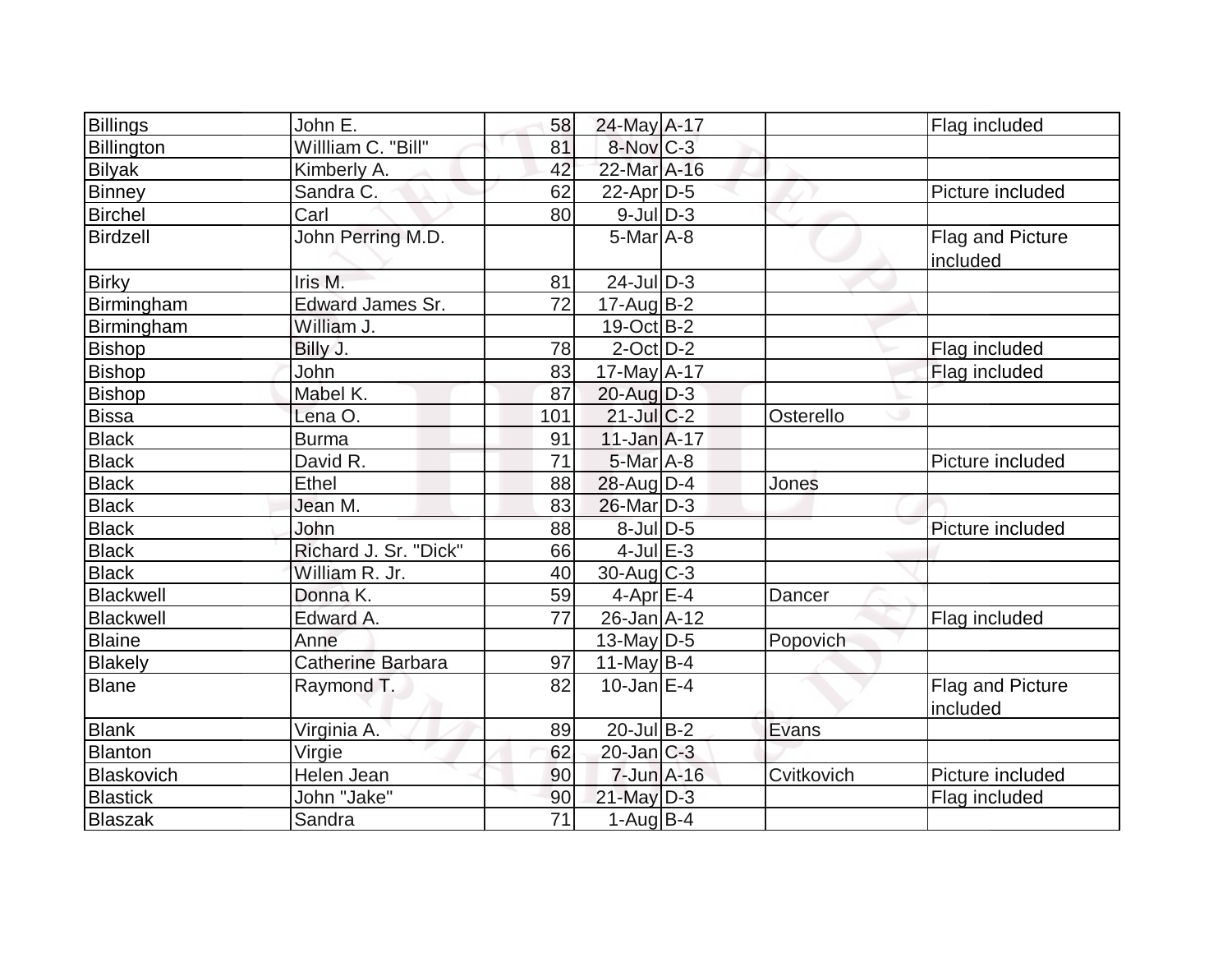| <b>Bley</b>     | Mary                         | 91  | $24$ -Feb B-6     |                |                     |
|-----------------|------------------------------|-----|-------------------|----------------|---------------------|
| <b>Blink</b>    | <b>Betty</b>                 | 48  | $10$ -Jun $D-5$   | <b>Munk</b>    |                     |
| <b>Blink</b>    | Willis "Bill"                | 86  | 23-Oct E-3        |                | Cross, Flag and     |
|                 |                              |     |                   |                | Picture included    |
| <b>Blohm</b>    | Christine E.                 | 62  | $17$ -Jun $D-5$   |                |                     |
| <b>Blom</b>     | Stephanie Joan               | 32  | $3$ -Jan $E$ -6   |                | Stephanie Joan      |
|                 |                              |     |                   |                | Mesman-Blom/Picture |
|                 |                              |     |                   |                |                     |
| Blomberg        | David A.                     | 65  | $29$ -Dec $ C-2 $ |                |                     |
| <b>Blood</b>    | George L.                    | 64  | $30$ -Jul $D-3$   |                |                     |
| Bloomfield      | Willard F. Jr. "Junior"      | 66  | $16-Sep D-6$      |                |                     |
| <b>Blosl</b>    | Janet L.                     | 74  | $8-Apr D-5$       |                |                     |
| Blossom         | John J. "Jack"               | 82  | 28-Oct D-3        |                |                     |
| Bluemel         | Gertrude C.                  | 102 | $12$ -May C-2     |                | Picture included    |
| <b>Bluhm</b>    | Christopher Ryan             | 36  | 5-Jan A-11        |                |                     |
| <b>Blum</b>     | <b>Aaron Pierce</b>          | 32  | $6$ -Aug $D-3$    |                |                     |
| Blumenhagen     | <b>August Albert "Augie"</b> | 94  | $23$ -Jun $ C-3 $ |                | Flag included       |
| <b>Blunt</b>    | Mary Anne                    | 72  | $3-Nov$ C-2       |                |                     |
| <b>Blystone</b> | Velma Marian                 | 87  | $1$ -JulD-5       |                |                     |
|                 |                              | 79  | $6$ -May D-6      | <b>Mallas</b>  | Picture included    |
| <b>Blythe</b>   | Eugenia<br>Susan             | 55  |                   |                |                     |
| <b>Bobby</b>    |                              | 57  | $15$ -Nov $ C-3 $ | Humbarger      |                     |
| Bober           | <b>Donald Ray</b>            |     | $26$ -JulC-3      |                |                     |
| <b>Bobik</b>    | Irene                        | 73  | $24-Sep C-2$      |                |                     |
| <b>Bobonick</b> | Valeria "Vi"                 | 90  | $18$ -Jun $D-4$   | Dutka          |                     |
| <b>Bobos</b>    | James                        | 75  | $23$ -Nov B-2     |                | Flag included       |
| <b>Bochenek</b> | Daniel John                  | 45  | $6$ -May $D$ -6   |                |                     |
| <b>Bock</b>     | Vernon R. Sr.                | 90  | $25$ -Feb $D$ -6  |                | Flag included       |
| Bockstahler     | John "Jack"                  | 75  | $30 - Jan$ $D-3$  |                |                     |
| <b>Boda</b>     | Helen                        | 95  | $19$ -May C-2     |                |                     |
| <b>Bode</b>     | Ethel M.                     | 92  | $7 - Apr$ $C - 3$ |                |                     |
| Bodnar          | Lillian E.                   | 90  | $7-Mar$ A-6       | <b>Stiller</b> |                     |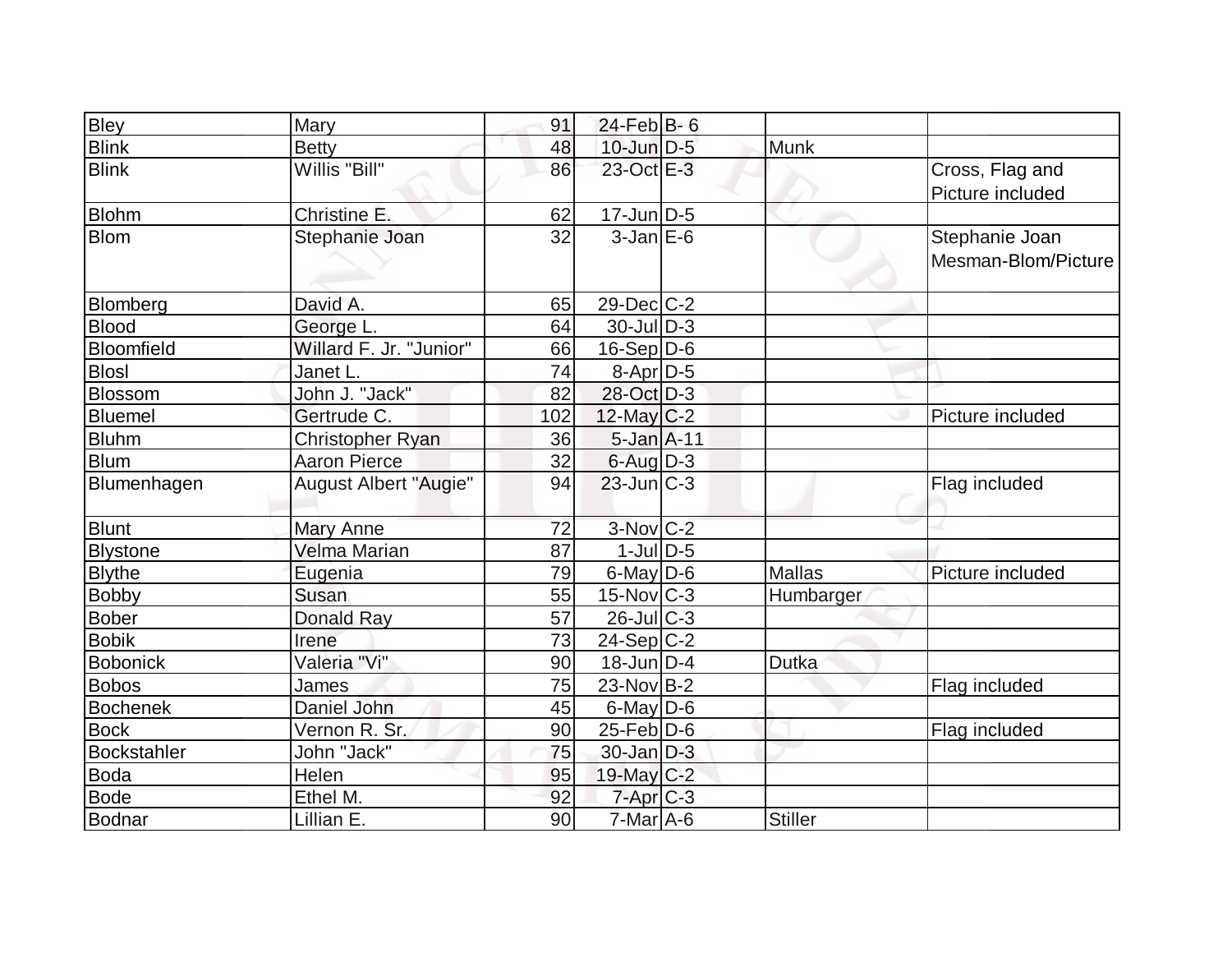| Bodnar          | Velma                 | 90              | 29-Oct E-4        |           |                                              |
|-----------------|-----------------------|-----------------|-------------------|-----------|----------------------------------------------|
| Boe             | Anita A.              | 70              | $8$ -Oct $D-4$    |           |                                              |
| Boe             | John H. Jr.           | 82              | $2$ -Jun $C-2$    |           | Flag included                                |
| <b>Boehling</b> | Grace Anna            | 96              | $1$ -Jun $B$ -4   |           |                                              |
| <b>Boer</b>     | Peter C. Sr.          | 80              | $1-Jan2A-14$      |           | <b>Flag and Picture</b><br>included          |
| Boerema         | Vivian                | 91              | $28$ -May D-3     | Gilbert   | Picture / Vivian Van<br>Der Giessen Boeremal |
| Bogacz          | Franciszek "Frank"    | 64              | $20$ -Aug $D-3$   |           | Polish White Eagle<br>emblem included        |
| Bogan           | Charles R.            | 88              | $1-Dec$ $C-2$     |           |                                              |
| Boganski        | Elaine K.             | 66              | $25$ -Jul B-4     | Jahn      |                                              |
| Bogdan          | Richard W. Sr.        | 63              | $17$ -Jul $D-3$   |           |                                              |
| <b>Boggs</b>    | Sandra R.             | 62              | $20$ -Mar $D-3$   |           |                                              |
| Bogielski       | Lottie                | 82              | $2$ -Jul $D-3$    | Zych      |                                              |
| Bogovich        | Malina A.             | 8 <sub>mo</sub> | $4$ -May B-4      |           | Angel included                               |
| Bogucki         | Thomas J. Sr.         | 76              | 29-Oct E-4        |           | Flag included                                |
| <b>Bogusz</b>   | Frances L.            |                 | 17-May A-17       | Slenczka  |                                              |
| <b>Bogusz</b>   | Joseph A. Jr.         | 86              | $22$ -Dec $C-2$   |           | Flag included                                |
| <b>Bogusz</b>   | William A.            | 58              | $16$ -Aug C-3     |           | Picture included                             |
| <b>Bohling</b>  | <b>Shannon Marie</b>  | 40              | $11-Nov$ E-4      | Alexander |                                              |
| <b>Boilek</b>   | Joseph A.             | 54              | $12$ -Apr $ A-16$ |           |                                              |
| <b>Bojda</b>    | Marion J.             | 71              | $9$ -Aug $C$ -3   |           | Flag included                                |
| Bokodi          | Frances E.            | 73              | $19-Sep B-2$      | Jendreas  |                                              |
| <b>Boksa</b>    | Dolores E.            | 82              | $27 - Dec$ C-4    | Wood      |                                              |
| <b>Boland</b>   | John Raymond          | 66              | $19-Oct$ B-2      |           |                                              |
| <b>Boldin</b>   | John E.               | 78              | 25-Jan A-17       |           | Flag included                                |
| <b>Bolek</b>    | Ron S.                | 75              | 6-Apr B-4         |           |                                              |
| <b>Boling</b>   | Clayton <sub>C.</sub> | 82              | $2$ -Jun $C-2$    |           | Flag included                                |
| Bolinger        | Marjorie L.           | 85              | 22-Feb A-8        |           |                                              |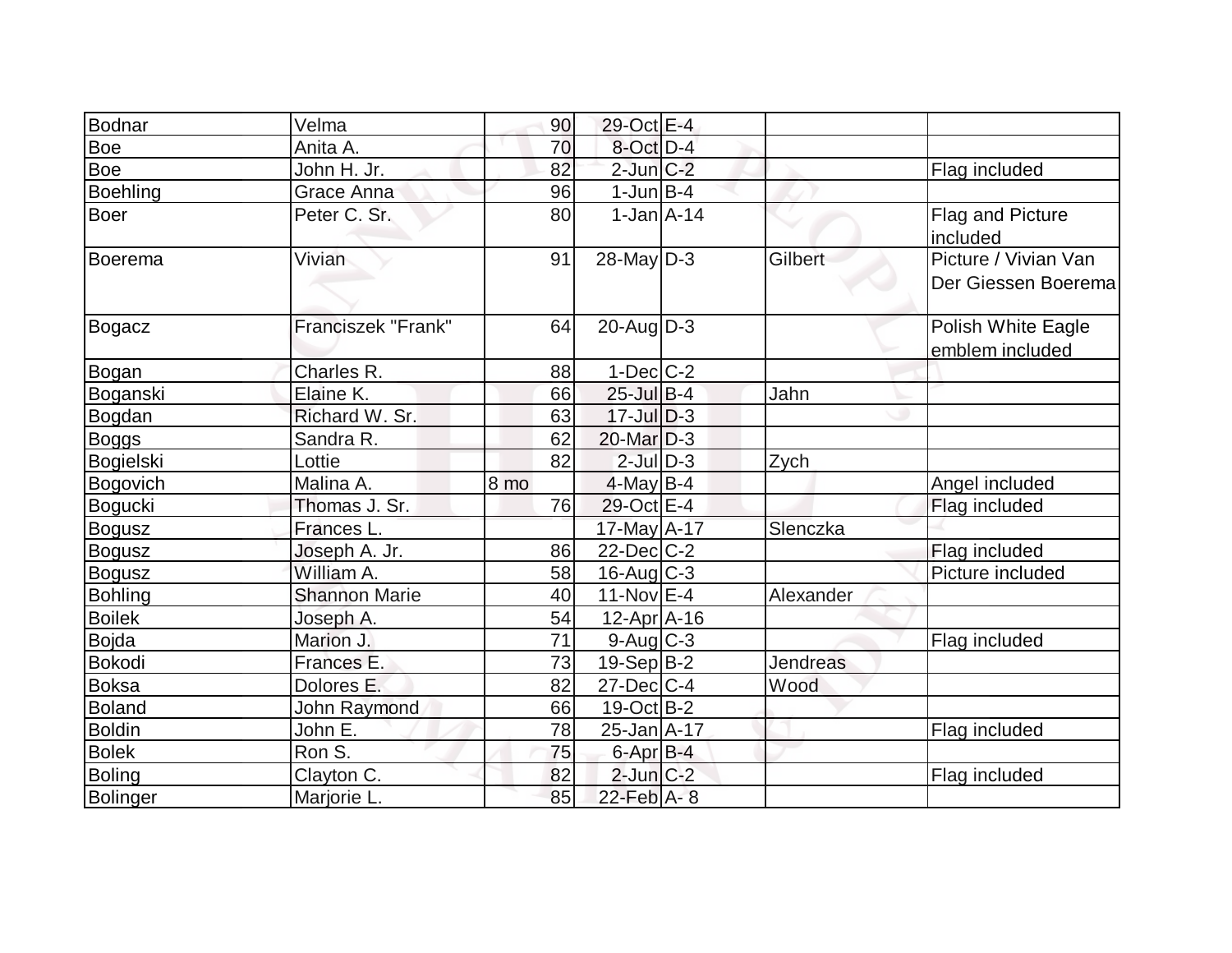| Bolt             | Margaret               | 93 | 20-Nov C-8        | <b>Stroo</b> | Full name Margaret                  |
|------------------|------------------------|----|-------------------|--------------|-------------------------------------|
|                  |                        |    |                   | Finlon       | <b>Bolt Spiekhout</b>               |
| Bolzan           | Patricia A.            | 72 | 28-Aug D-4        |              |                                     |
| Bonadurer        | Pearl                  | 76 | $4$ -Jan $A$ -16  | Polovina     |                                     |
| Bonaminio        | June W.                | 89 | 14-Jun A-16       |              |                                     |
| <b>Bond</b>      | Margurite L. "Margie"  | 80 | $9-Sep D-5$       |              | Full name Margurite<br>L. Ekis Bond |
| Bondi            | Joseph T.              | 77 | $14$ -Jun $A$ -16 |              |                                     |
| <b>Boner</b>     | Sue                    | 81 | 29-Oct E-4        |              |                                     |
| <b>Bonich</b>    | Milton Sr.             | 76 | $15$ -Apr $D-5$   |              | Flag and Picture<br>included        |
| Bonini           | Hugo J.                | 90 | $17-Sep D-4$      |              |                                     |
| Bonnema          | Dennis B.              | 64 | $1-Aug$ B-4       |              |                                     |
| <b>Bonner</b>    | Coy Ellis Jr.          | 81 | 29-Oct E-4        |              |                                     |
| <b>Booker</b>    | <b>Bertha Marie</b>    | 70 | $7-Oct$ D-3       | Evans        |                                     |
| Boomsma          | Arnold S. "Archie"     | 79 | $31$ -May A-16    |              | Flag and Picture<br>included        |
| Boomsma          | Bruce A.               | 47 | $21$ -Jun $A-16$  |              | Picture included                    |
| <b>Boone</b>     | Gussie M.              | 81 | $19$ -Jun $D-3$   |              |                                     |
| <b>Booth</b>     | Lois L.                | 78 | 19-Nov D-7        | Hurd         |                                     |
| <b>Borah</b>     | <b>Willliam Ernest</b> | 89 | $26$ -Oct B-2     |              | Flag included                       |
| <b>Borders</b>   | Martha                 | 88 | $24$ -Jun $ D-5 $ |              |                                     |
| Borg             | Helen I.               | 89 | $28$ -Jan $D-5$   | Sum          |                                     |
| Borgman          | Raymond M. Jr.         | 84 | $6$ -Feb $D-3$    |              |                                     |
| <b>Boric</b>     | Helen M.               | 92 | $10$ -Jul $D-5$   |              |                                     |
| <b>Borth</b>     | Leroy E. "Roy"         | 78 | $17 -$ Jul $D-3$  |              |                                     |
| <b>Bortz</b>     | <b>Mildred</b>         | 92 | $7-Sep B-2$       |              | <b>Full name Mildred</b>            |
|                  |                        |    |                   |              | <b>Bortz Glancy</b>                 |
| Borucki          | Howard T.              | 64 | $2$ -Jul $D-3$    |              | Picture included                    |
| <b>Boskovich</b> | Laura                  | 81 | $11-Sep$ D-3      |              | Serbian Orthodox                    |
|                  |                        |    |                   |              | <b>Cross included</b>               |
| Bosnak           | Eli "'Cowboy"          | 80 | 11-Aug C-2        |              | Picture included                    |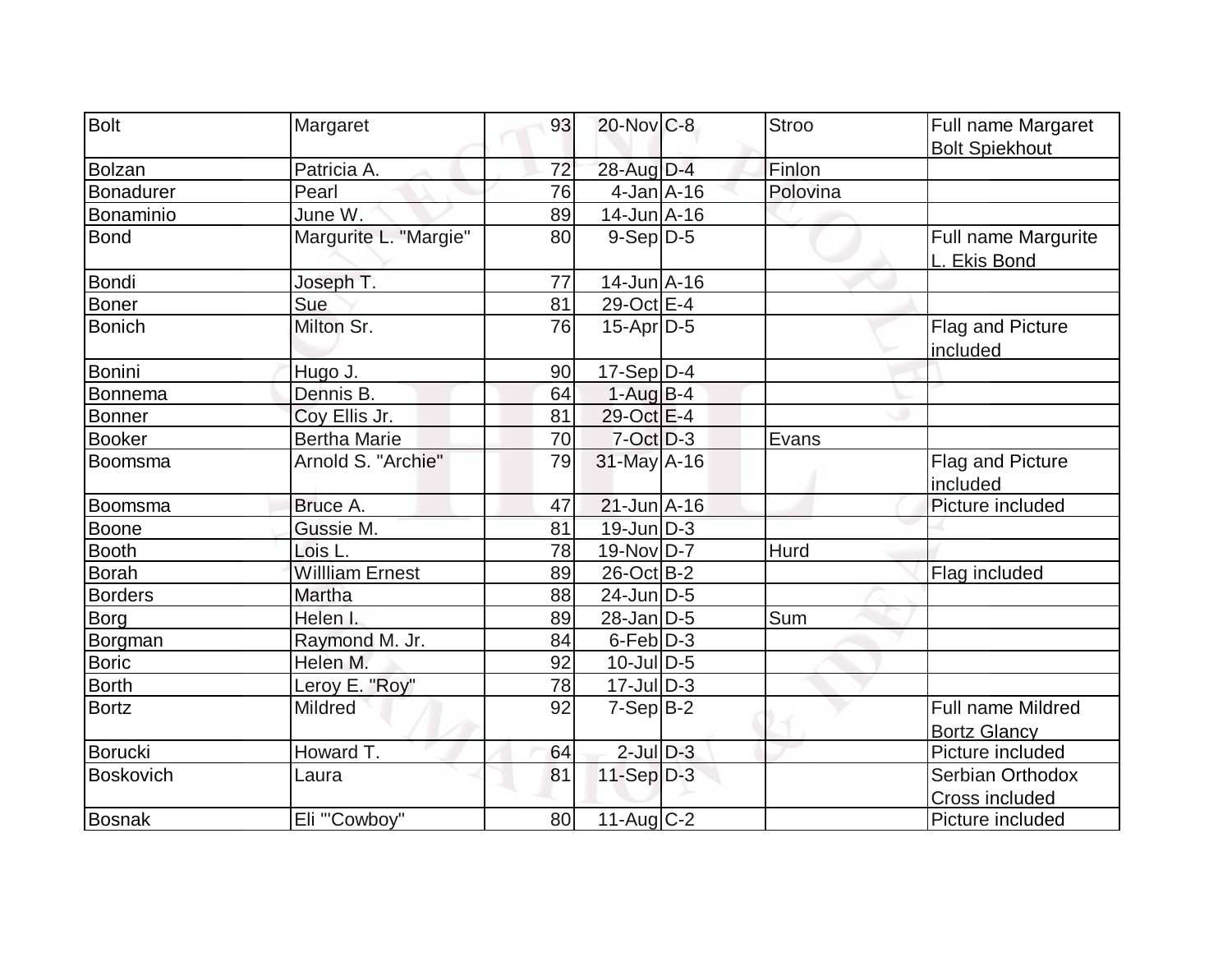| <b>Bostic</b>   | Robert L. Jr.                     | 36 | $4$ -Jun $D-3$          |               |                                       |
|-----------------|-----------------------------------|----|-------------------------|---------------|---------------------------------------|
| <b>Bostick</b>  | Barry L. Jr.                      | 36 | $16$ -Jun $B-8$         |               |                                       |
| <b>Boswell</b>  | Kathy Jo.                         | 62 | $2-Sep D-5$             |               | Picture included                      |
| <b>Boswell</b>  | <b>Paxton Hines</b>               | 69 | $20$ -Feb $ D-3 $       |               |                                       |
| <b>Bothwell</b> | Anita K.                          | 65 | $7$ -May $D-3$          |               |                                       |
| <b>Boudi</b>    | Arlyne                            | 87 | 15-Mar A-17             | <b>Stoehr</b> |                                       |
| Bova            | <b>Sharon Sue</b>                 | 65 | $4$ -Jul $E-3$          | <b>Boger</b>  |                                       |
| Bovy            | Lorraine V.                       |    | 11-May $B-4$            | Hansen        |                                       |
| <b>Bowen</b>    | <b>Andrew Lee</b>                 | 29 | $11$ -Jun $D-5$         |               |                                       |
| Bowen           | <b>Edward Charles Sr.</b>         | 91 | $9-Sep D-5$             |               |                                       |
| Bowgren         | Norman C.                         | 68 | $29$ -Dec $C$ -2        |               |                                       |
| Bowman          | Charles F.                        | 89 | $10$ -Apr $D-3$         |               |                                       |
| Bowman          | Kathleen                          | 53 | 21-Jun A-16             | Howe          |                                       |
| Bowman          | Max L.                            | 67 | $22$ -Nov $ C-3 $       |               |                                       |
| <b>Bowsher</b>  | Frances                           | 79 | $5-Feb D-3$             |               |                                       |
| Boyd            | Don, Dr.                          | 62 | $3$ -Dec $D-7$          |               | Picture included                      |
| Boyd            | Joseph M., Dr.                    | 92 | $10$ -Jun $D-5$         |               |                                       |
| Boyd            | Marlene                           | 68 | $26$ -Feb $ D-3 $       |               |                                       |
| Boyd            | Pauline                           | 88 | $8$ -Jan $D-4$          |               |                                       |
| <b>Boyd</b>     | Sherry G.                         | 75 | $1-Feb$ A-17            | Rexroat       |                                       |
| <b>Boyles</b>   | Robert W.                         | 79 | $27$ -May D-5           |               | Picture included                      |
| Bozinovski      | Vasil                             | 76 | $3-Nov$ <sub>C</sub> -2 |               | Macedonian Orthodox<br>Cross included |
| <b>Brabbs</b>   | Helen C.                          | 69 | $15$ -Dec $C$ -2        | McLeod        |                                       |
| <b>Bradford</b> | Herbert E.                        | 76 | $1-Nov$ <sub>C-3</sub>  |               | Flag and Masonic<br>emblem included   |
| <b>Bradford</b> | Pauline                           | 82 | $5-Nov$ D-4             |               | Picture included                      |
| <b>Bradford</b> | Shedrick Bradford Jr.<br>"Mr. B." | 81 | $17 - Dec$ $D-9$        |               | Picture included                      |
| Brading         | James                             | 72 | $30 - Jan$ $D-3$        |               |                                       |
| <b>Bradley</b>  | <b>Harold Collin</b>              | 85 | $16$ -Jan $D-4$         |               |                                       |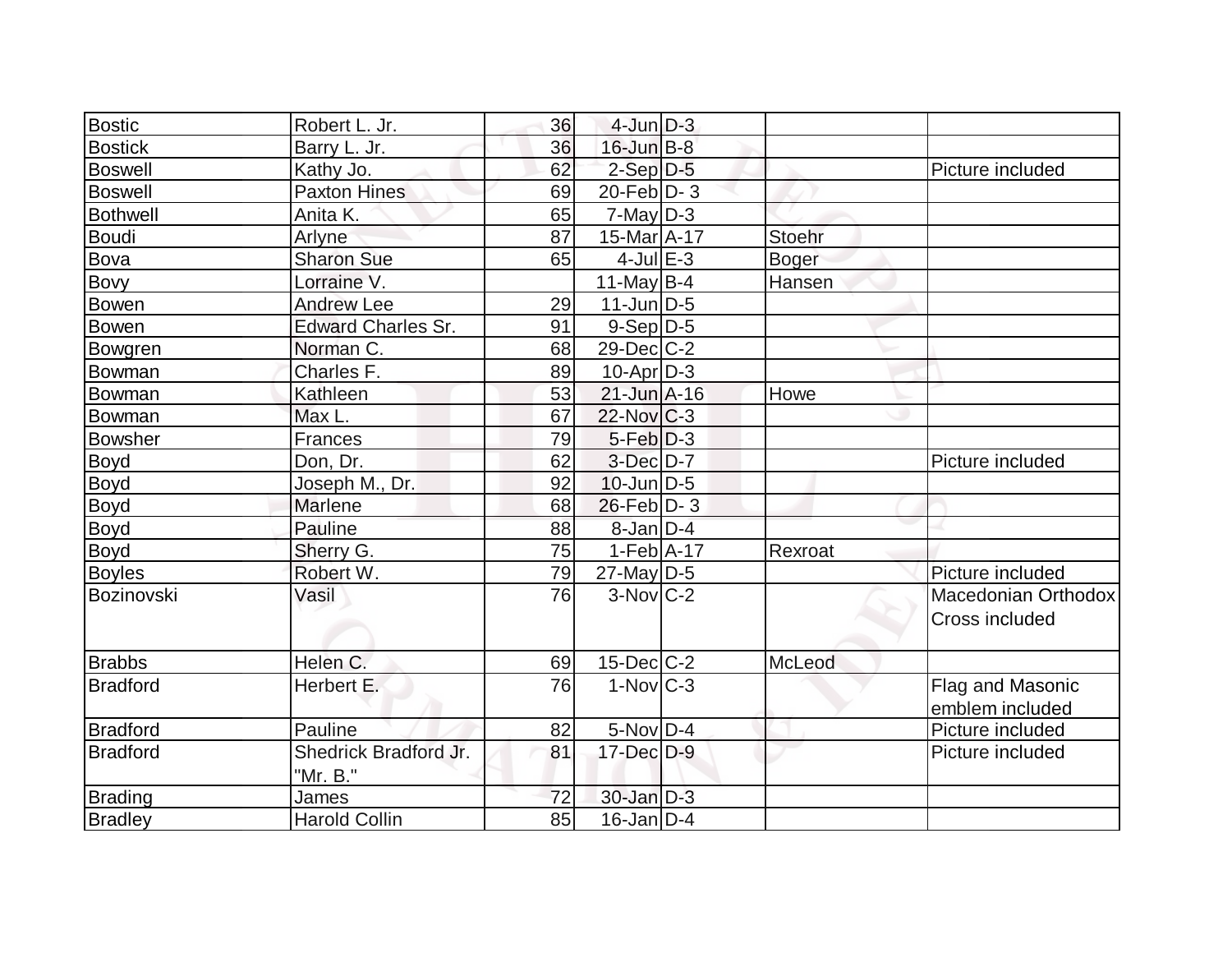| Bradshaw           | William            | 75 | $14$ -Oct $\overline{D}$ -3 |              | Flag and Picture                |
|--------------------|--------------------|----|-----------------------------|--------------|---------------------------------|
|                    |                    |    |                             |              | included                        |
| <b>Bradtke</b>     | Helen E.           | 94 | $21$ -Jan $D-5$             | Hajdusiewicz |                                 |
| <b>Brady</b>       | Lorene E.          | 98 | 29-Oct E-4                  |              |                                 |
| <b>Bragiel</b>     | Rose S.            | 98 | $23$ -Mar $ B-4 $           | Parot        |                                 |
| <b>Brahos</b>      | Mary               | 90 | $2$ -Apr $D-4$              |              |                                 |
| Brakebill          | Michael D.         | 75 | $21$ -Oct $D-3$             |              |                                 |
| <b>Brambert</b>    | Cherri T.          | 62 | $20$ -Jan $ C-3 $           |              |                                 |
| <b>Brammell</b>    | Paul               | 83 | $4-Feb D-5$                 |              | Flag included                   |
| <b>Brandt</b>      | Fred H.            | 90 | $2$ -Nov $ B-2 $            |              |                                 |
| <b>Brandys</b>     | Vincent W. Sr.     | 69 | $11$ -Jul B-4               |              | Flag and Picture                |
|                    |                    |    |                             |              | included                        |
| <b>Braner</b>      | Bonnie E.          | 80 | 14-Mar $E-4$                |              |                                 |
| Branham            | James Henry        | 61 | $20$ -Feb $D-3$             |              | Firefighters emblem<br>included |
| <b>Brankin</b>     | Thomas F. Jr.      |    | $23$ -Jan $D-3$             |              |                                 |
| Branson            | Carl L.            | 78 | $1$ -JulD-5                 |              |                                 |
| Branson            | <b>Dale Edward</b> | 70 | $6$ -Dec $C$ -3             |              |                                 |
| <b>Brant</b>       | Mildred M.         | 96 | 5-Apr A-17                  | Margison     |                                 |
| <b>Brassfield</b>  | Roger T.           | 63 | $1-Feb$ A-17                |              |                                 |
| <b>Braun</b>       | Marilyn            | 80 | $21$ -Jul $ C-2 $           |              |                                 |
| Brazlovitz         | Donald L.          | 69 | 8-Mar A-16                  |              | Picture included                |
| Brazlovitz         | William C.         | 68 | $11$ -Jan $A$ -17           |              |                                 |
| Breger             | Ronald S. Sr.      | 74 | 29-Aug $ B-4 $              |              | Police emblem<br>included       |
| <b>Breitweiser</b> | <b>Bessie</b>      | 93 | 8-Mar A-16                  |              |                                 |
| Brendel            | Laura Lee          | 44 | $25$ -Jun $D-3$             |              |                                 |
| Brennan            | Anne               | 64 | $9$ -Feb $ B-8 $            |              |                                 |
| Brennan            | Shawn Kevin        | 49 | $20$ -Feb $D-3$             |              | Picture included                |
| <b>Bretz</b>       | Robert H.          | 81 | $4$ -Apr $E-4$              |              |                                 |
| <b>Breuker</b>     | David J.           | 64 | $18$ -Jun $D-4$             |              |                                 |
| <b>Brewer</b>      | Pamela L. "Pam"    | 50 | $19$ -Mar $D-3$             |              |                                 |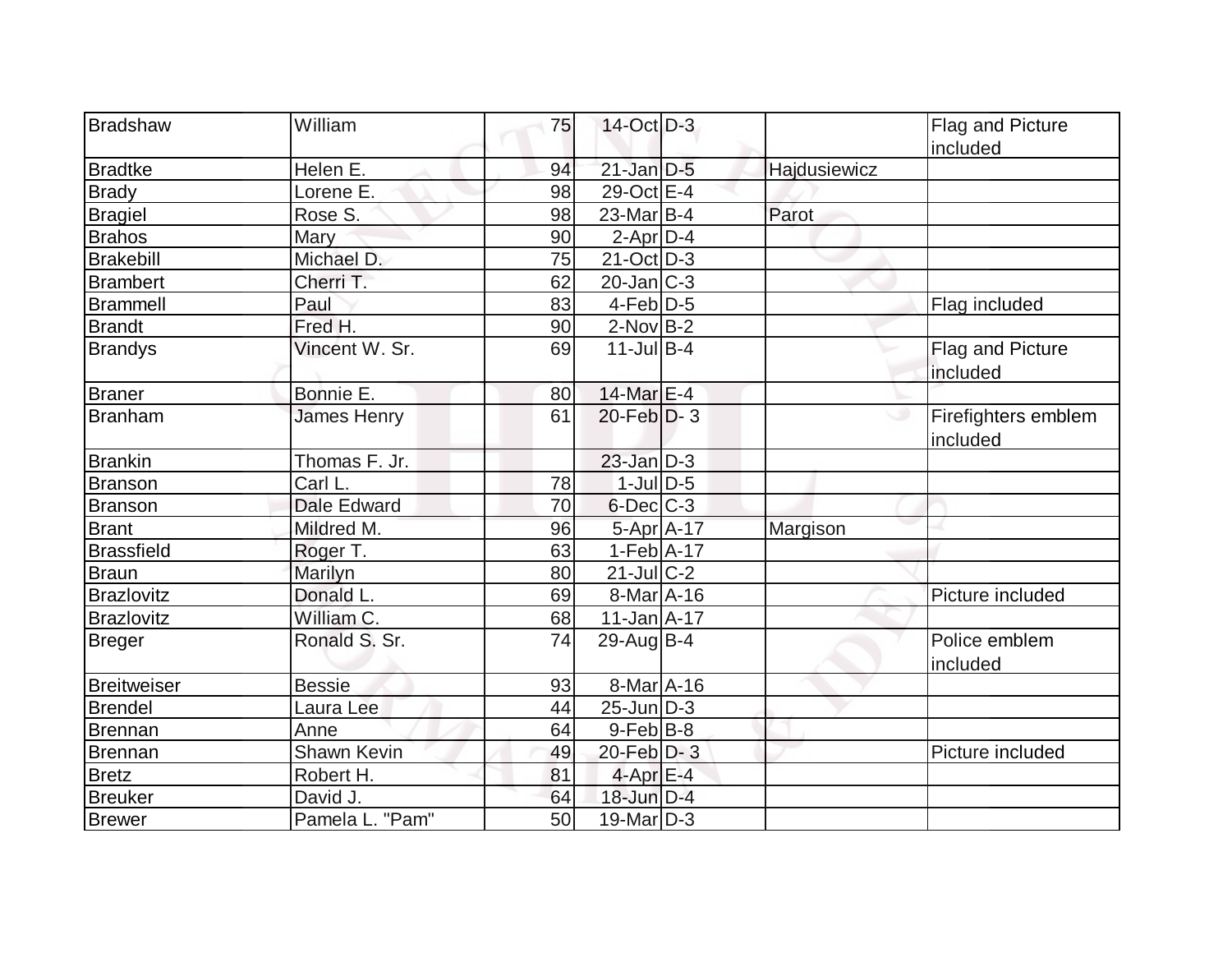| <b>Brewster</b>  | Iris E.                  | 94 | 29-May D-3        |                |                                                              |
|------------------|--------------------------|----|-------------------|----------------|--------------------------------------------------------------|
| <b>Brickley</b>  | <b>John Patrick</b>      | 45 | 28-May D-3        |                |                                                              |
| Brightwell       | Carolyn                  | 68 | $21-Apr$ $C-3$    | <b>Brasher</b> |                                                              |
| <b>Brin</b>      | Shirley                  | 85 | $22$ -Mar $A$ -16 | <b>Pollock</b> | Star of David included                                       |
| <b>Brinkman</b>  | <b>Beryl Blanche</b>     | 80 | $4$ -Apr $E-4$    | Patterson      | Picture included                                             |
| <b>Briscoe</b>   | Charles J. Jr.           | 73 | $21-Sep B-2$      |                |                                                              |
| <b>Briski</b>    | Ann                      | 83 | $20$ -Dec $C-3$   |                | Picture included                                             |
| <b>Briski</b>    | Ann                      | 83 | $17 - Dec$ $D-9$  |                | Picture included                                             |
| <b>Brngal</b>    | Elizabeth V. "Betty"     | 90 | $18-Nov D-8$      |                |                                                              |
| <b>Broberg</b>   | Robert Jr.               | 40 | $19$ -Jul $C-3$   |                |                                                              |
| <b>Broe</b>      | Celeste E.               | 88 | $22$ -Apr $D-5$   |                |                                                              |
| <b>Broholm</b>   | Joan M.                  | 74 | $8$ -Jan $D-4$    | <b>Berendt</b> |                                                              |
| <b>Brooks</b>    | Arnold                   | 48 | $11-Dec$ D-5      |                |                                                              |
| <b>Brooks</b>    | Gloria J.                | 81 | $11-Nov$ E-4      | Johnson        |                                                              |
| <b>Brossart</b>  | Louise                   | 92 | $8$ -Jul $D$ -5   | <b>Bradley</b> |                                                              |
| <b>Brothers</b>  | <b>Chester Joe</b>       | 72 | $12$ -Feb $ D-5 $ |                |                                                              |
| <b>Brothers</b>  | Cindy L.                 | 52 | $21-Sep B-2$      |                |                                                              |
| <b>Broton</b>    | Cecilianne               |    | $20$ -Jan $ C-3 $ |                | <b>Sister Cecilianne</b><br><b>Broton /Cross</b><br>included |
| <b>Broton</b>    | <b>Evelyn Marie</b>      | 88 | $14$ -May D-4     | Gorny          |                                                              |
| <b>Brousalis</b> | George P.                | 51 | $5-Nov D-4$       |                |                                                              |
| <b>Brown</b>     | Alyce M.                 | 99 | $15$ -JulD-3      |                |                                                              |
| Brown            | <b>Anthony Edward II</b> | 22 | $24-Sep C-2$      |                |                                                              |
| <b>Brown</b>     | Beatrice L.              | 78 | $4$ -May B-4      |                |                                                              |
| <b>Brown</b>     | <b>Cutis Lee</b>         | 57 | 14-Nov F-2        |                |                                                              |
| <b>Brown</b>     | Donte Jamar              | 21 | $24-Sep C-2$      |                |                                                              |
| <b>Brown</b>     | Harold K. Sr.            | 88 | $8$ -Dec $C-2$    |                |                                                              |
| <b>Brown</b>     | Leon J.                  | 86 | $17$ -Mar $ C-3 $ |                | Flag included                                                |
| Brown            | Maxine H.                | 94 | $29-Sep C-2$      |                |                                                              |
| <b>Brown</b>     | Naomi Alice              | 86 | $29$ -Nov $ C-5$  | Brimberry      | Picture included                                             |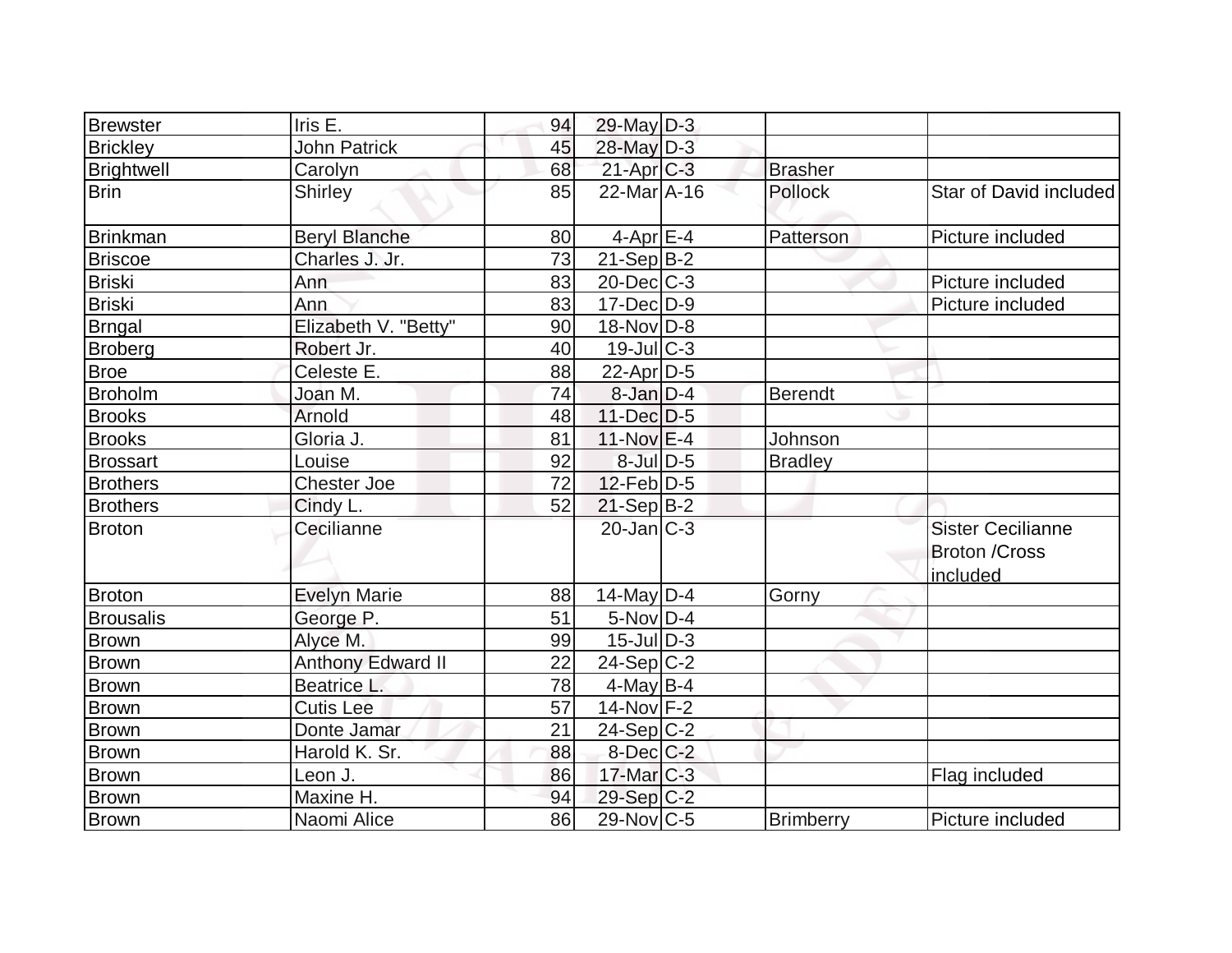| <b>Brown</b>       | Sharon D.               | 67 | $20-Sep C-3$      |          |                          |
|--------------------|-------------------------|----|-------------------|----------|--------------------------|
| <b>Browne</b>      | Florence                | 89 | $1$ -Oct $D-3$    |          |                          |
| Browning           | Maruee                  | 54 | 31-Dec C-10       | Steed    |                          |
| Brozynski          | Raymond R.              | 78 | $19$ -Dec $E - 7$ |          | Flag included            |
| <b>Bruce</b>       | Delbert L.              | 89 | $7-Cct$ D-3       |          |                          |
| Bruce              | Mike                    | 59 | 28-Oct D-3        |          | Flag included            |
| <b>Brucer</b>      | Lucille                 | 87 | $31$ -Aug $B-2$   | Kuyper   | <b>Full Name Lucille</b> |
|                    |                         |    |                   |          | <b>Warrington Brucer</b> |
| <b>Brum</b>        | Gary L.                 | 56 | 26-Nov D-5        |          |                          |
| Brumbaugh          | Roy Jr.                 | 92 | 24-Oct F-3        |          |                          |
| <b>Bruner</b>      | Cynthia C.              | 58 | $1$ -Jun $B-4$    | Feeley   |                          |
| <b>Bruner</b>      | Kenneth                 | 63 | $1-Dec$ $C-2$     |          |                          |
| <b>Brunet</b>      | <b>Berthe</b>           | 87 | $2$ -Apr $D-4$    |          |                          |
| <b>Brunke</b>      | Kathleen Marie          | 61 | $17$ -Jul $D-3$   | Vizanko  |                          |
| <b>Bruno</b>       | Anna                    | 89 | $15$ -Jan $ D-3 $ |          |                          |
| <b>Bruno</b>       | Isabelle M.             | 87 | 15-Mar A-17       | Lindgren |                          |
| <b>Bruno</b>       | Maria S.                | 88 | 30-Nov B-2        |          |                          |
| <b>Brunson</b>     | Laurel M.               | 89 | $6$ -Jul B-2      |          |                          |
| <b>Brush</b>       | Timothy E.              | 49 | $11$ -Jan $A$ -17 |          |                          |
| <b>Brust</b>       | <b>Bertrand Charles</b> | 87 | 28-Nov B-5        |          |                          |
|                    | "Bud"                   |    |                   |          |                          |
| <b>Bryak</b>       | <b>Betty</b>            | 73 | $10$ -Feb $ B-6$  | Taylor   |                          |
| <b>Bryns</b>       | <b>Alicia Marie</b>     | 22 | 22-May $D-4$      |          |                          |
| <b>Brzinski</b>    | Michael E.              | 68 | $10-Sep D-3$      |          |                          |
| <b>Bubacz</b>      | Robert E. "Bob"         | 86 | $18-Apr$ $E-3$    |          | Flag included            |
| Bubanovich         | Pauline D               | 86 | 23-Sep D-3        |          |                          |
| <b>Buchanan</b>    | <b>Bessie</b>           | 59 | $8$ -Jul $D-5$    |          |                          |
| Buchanan           | Carla J.                | 61 | $17$ -Jul $ D-3 $ |          |                          |
| <b>Buchanan</b>    | Linda Sue               | 73 | 24-Nov C-2        |          |                          |
| <b>Buchfuehrer</b> | Herman C.               | 73 | $21$ -Feb $A$ - 7 |          |                          |
| <b>Buck</b>        | Thomas F.               | 56 | $5$ -Jun $D-4$    |          |                          |
| <b>Buckley</b>     | Michael                 | 62 | $26$ -Jan $A$ -12 |          |                          |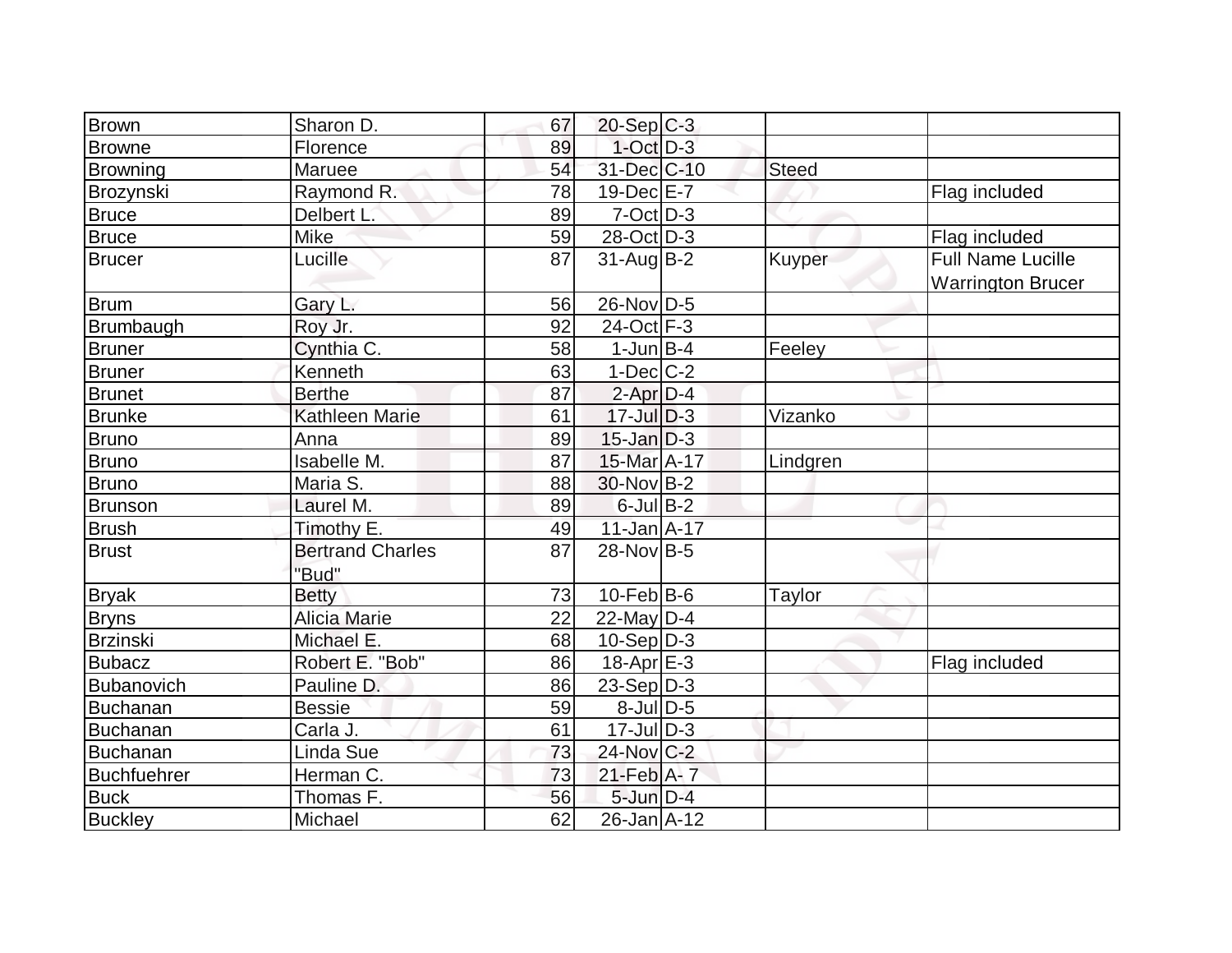| Buckmaster         | Laverne H. "Buck"           | 82              | $30$ -Apr $D-3$       |                  | Flag included                                 |
|--------------------|-----------------------------|-----------------|-----------------------|------------------|-----------------------------------------------|
| Bucsanyi           | Eleanor T.                  | 85              | $2$ -Aug $C-3$        | Patrick          |                                               |
| <b>Builta</b>      | Alan F.                     | 57              | $15$ -May $D-4$       |                  | Flag included                                 |
| <b>Bukovac</b>     | Dorothy M.                  | 97              | $4$ -Feb $D-5$        |                  |                                               |
| <b>Buksar</b>      | <b>John Charles "Chuck"</b> | 61              | $6$ -Dec $C-3$        |                  |                                               |
| <b>Buksar</b>      | Michael J.                  | 91              | 19-Oct B-2            |                  |                                               |
| <b>Bullard</b>     | <b>Betty Joe</b>            | $\overline{57}$ | $15$ -Apr $ D-5$      |                  |                                               |
| <b>Bullock</b>     | Betty J.                    | 76              | $14-Oct$ D-3          |                  | Picture included                              |
| <b>Bult</b>        | Merlin C. "Chuck"           | 75              | $22$ -Jan $D-4$       |                  |                                               |
| <b>Bultema</b>     | Ralph H.                    | 67              | $16$ -Oct $ D-3 $     |                  |                                               |
| <b>Bundy</b>       | Anton                       | 86              | $13$ -Mar $ D-3 $     |                  | Flag included                                 |
| <b>Bundy</b>       | Wanda F. "Francine"         | 41              | $15$ -Dec $C$ -2      |                  |                                               |
| <b>Bunkowfst</b>   | <b>Barb</b>                 | 52              | 28-Dec B-2            | Jen              |                                               |
| <b>Bunting</b>     | Donald J.                   | 50              | $16$ -Jan $D-4$       |                  |                                               |
| Bunton             | Jean                        | 79              | $17$ -Apr $ D-4$      |                  | Picture included                              |
| <b>Buono</b>       | Marilyn                     | 72              | $6$ -Oct $ C$ -2      | <b>Botos</b>     |                                               |
| Burbridge-Sullivan | Pauline C.                  | 87              | $20$ -May D-7         | <b>Clark</b>     |                                               |
| <b>Burch</b>       | Doziers S. "Chub"           | 72              | 4-Mar A-11            |                  | Flag included                                 |
| <b>Burczyk</b>     | <b>Thomas Jude</b>          | 45              | $30$ -May $E-4$       |                  |                                               |
| <b>Burdick</b>     | Elaine I.                   | 74              | $1-Sep C-2$           |                  |                                               |
| <b>Burgess</b>     | Ernest R.                   | 72              | $12$ -Jul $C-3$       |                  |                                               |
| <b>Burgess</b>     | William J.                  | 81              | $20$ -Jan $ C-3 $     |                  | Flag included                                 |
| <b>Burkat</b>      | Sophie "Apples"             | 87              | $9-Sep D-5$           | Jablonski        |                                               |
| <b>Burke</b>       | David E. Sr.                | 89              | $2$ -Dec $D-8$        |                  |                                               |
| <b>Burke</b>       | Doris E.                    | 85              | 25-Mar <sub>D-5</sub> |                  |                                               |
| <b>Burks</b>       | Marcella I.                 | 91              | $27$ -Dec $C-3$       | Michael          | Full name Marcella I.<br><b>Holland Burks</b> |
| <b>Burmester</b>   | Hans Jurgen                 | 76              | $27$ -May D-5         |                  |                                               |
| Burnetsky          | Palmira J.                  | 84              | 6-Feb D-3             | <b>Baciewicz</b> |                                               |
| <b>Burnett</b>     | Frances A.                  | 95              | $7 - Apr$ $C - 3$     | Rutkiewicz       |                                               |
| <b>Burns</b>       | Marie                       | $\overline{87}$ | $21$ -Jul C-2         |                  |                                               |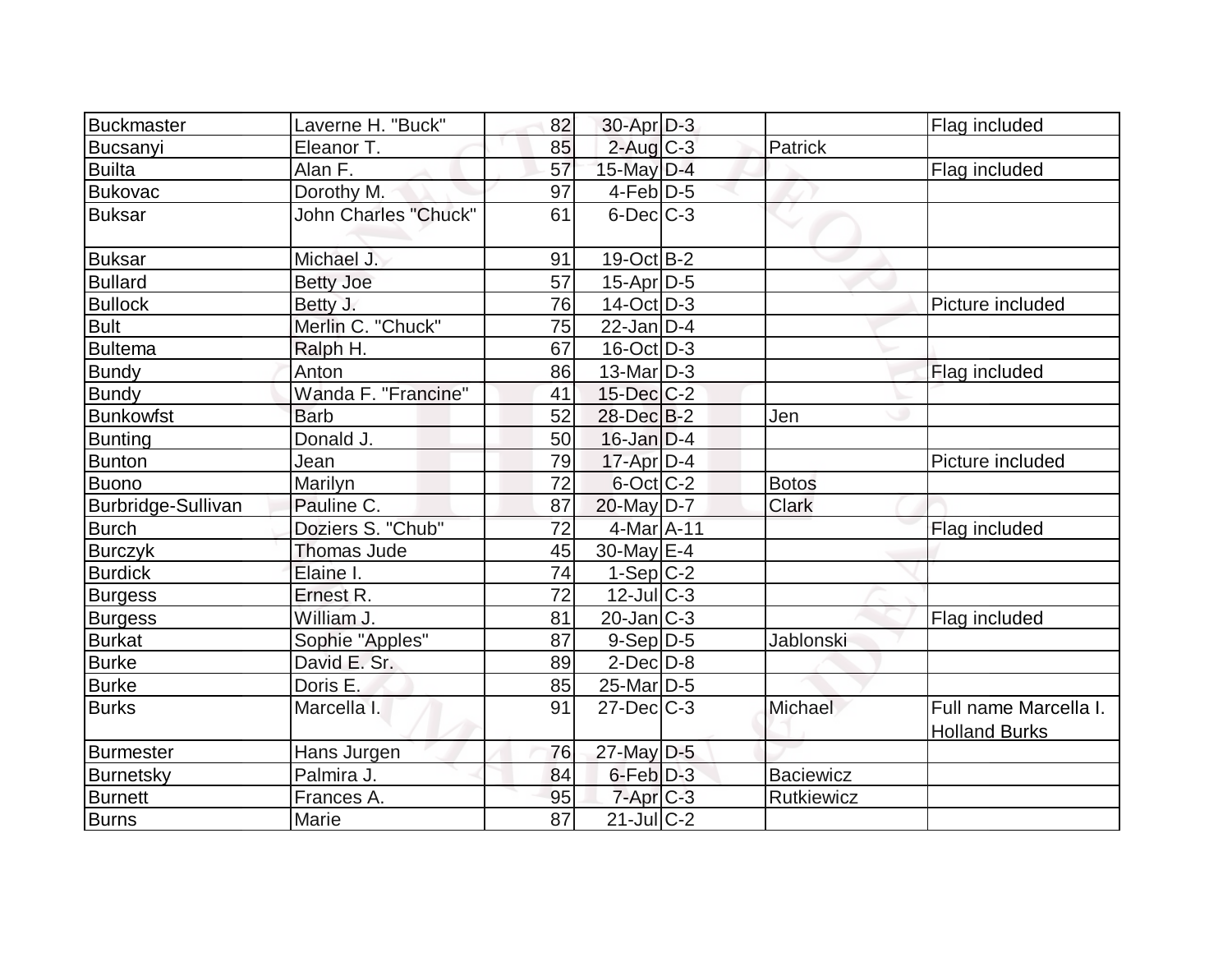| <b>Burns</b>       | <b>Shirley June</b>           |    | 16-Apr D-3        | Wallace            |                                                  |
|--------------------|-------------------------------|----|-------------------|--------------------|--------------------------------------------------|
| <b>Burns</b>       | Terrence P. "Terry"           | 69 | 23-Feb A-18       |                    | Clover and Flag<br>included                      |
| <b>Burns</b>       | Veola                         | 68 | $8$ -Jan $D-3$    |                    |                                                  |
| <b>Buros</b>       | Margaret A.                   | 78 | $9-NovB-2$        | Sciranka           |                                                  |
| <b>Burosh</b>      | <b>Bernadette</b>             | 70 | $4$ -Oct C-3      | <b>Jancosek</b>    | Picture included                                 |
| <b>Burosh</b>      | Mary G.                       | 89 | 26-Dec B-5        | Rompa              |                                                  |
| <b>Burrell</b>     | Betty L.                      | 85 | 11-Nov $E-4$      | Bouras             |                                                  |
| <b>Burrell</b>     | <b>Tracy Ann</b>              | 46 | $21-Sep B-2$      |                    |                                                  |
| <b>Burt</b>        | James C.                      | 62 | $28$ -AugD-4      |                    |                                                  |
| <b>Burton</b>      | Franklin R. "Ray"             | 84 | $11$ -Jun $ D-5 $ |                    | Flag included                                    |
| <b>Burts</b>       | Carrie Lee                    | 87 | $12$ -Jun $D-3$   |                    |                                                  |
| <b>Buser</b>       | Harold E.                     | 95 | 23-Oct E-3        |                    | Flag included                                    |
| <b>Bush</b>        | Patricia Elizabeth            | 51 | 31-Dec C-10       |                    |                                                  |
| <b>Bushing</b>     | Vera Rose                     | 96 | $14$ -Jan $ D-6$  |                    |                                                  |
| <b>Buskar</b>      | Michael J. Jr.                | 91 | 20-Oct C-2        |                    |                                                  |
| <b>Butcher</b>     | Lois J.                       | 77 | $25$ -Aug C-2     |                    | Picture included                                 |
| <b>Butkovich</b>   | Michaels S.                   | 64 | $3$ -May $A$ -16  |                    | Flag and Picture<br>included                     |
| <b>Butler</b>      | Charles W. "Chuck"            | 71 | 6-May D-6         |                    | Flag included                                    |
| <b>Butler</b>      | Joyce L.                      | 75 | $6$ -Oct C-2      | Maudlin            |                                                  |
| <b>Butler</b>      | <b>Jurrel Kenard "Bootie"</b> | 27 | $1-Jan2A-14$      |                    |                                                  |
| <b>Butler</b>      | Martha                        |    | $3-Sep D-3$       |                    | Picture / Martha<br><b>O'Dell Butler</b>         |
| <b>Butterfield</b> | <b>Margaret Louise</b>        | 82 | $19$ -Mar $ D-3 $ |                    |                                                  |
| Buzea              | Virgil                        | 76 | $13$ -Apr $ B-4 $ |                    |                                                  |
| <b>Byas</b>        | Carol                         | 82 | $25$ -Jun $ D-3 $ | <b>Karamesines</b> | <b>Full name Carol</b><br><b>Platipodis Byas</b> |
| <b>Byers</b>       | Mary A.                       | 84 | $27$ -Jan $C-3$   |                    |                                                  |
| <b>Bynum</b>       | Norma Jean                    | 78 | 17-Oct B-4        |                    |                                                  |
| <b>Byquist</b>     | Charles R. "Mark"             | 75 | $14$ -Oct $ D-3 $ |                    | Flag included                                    |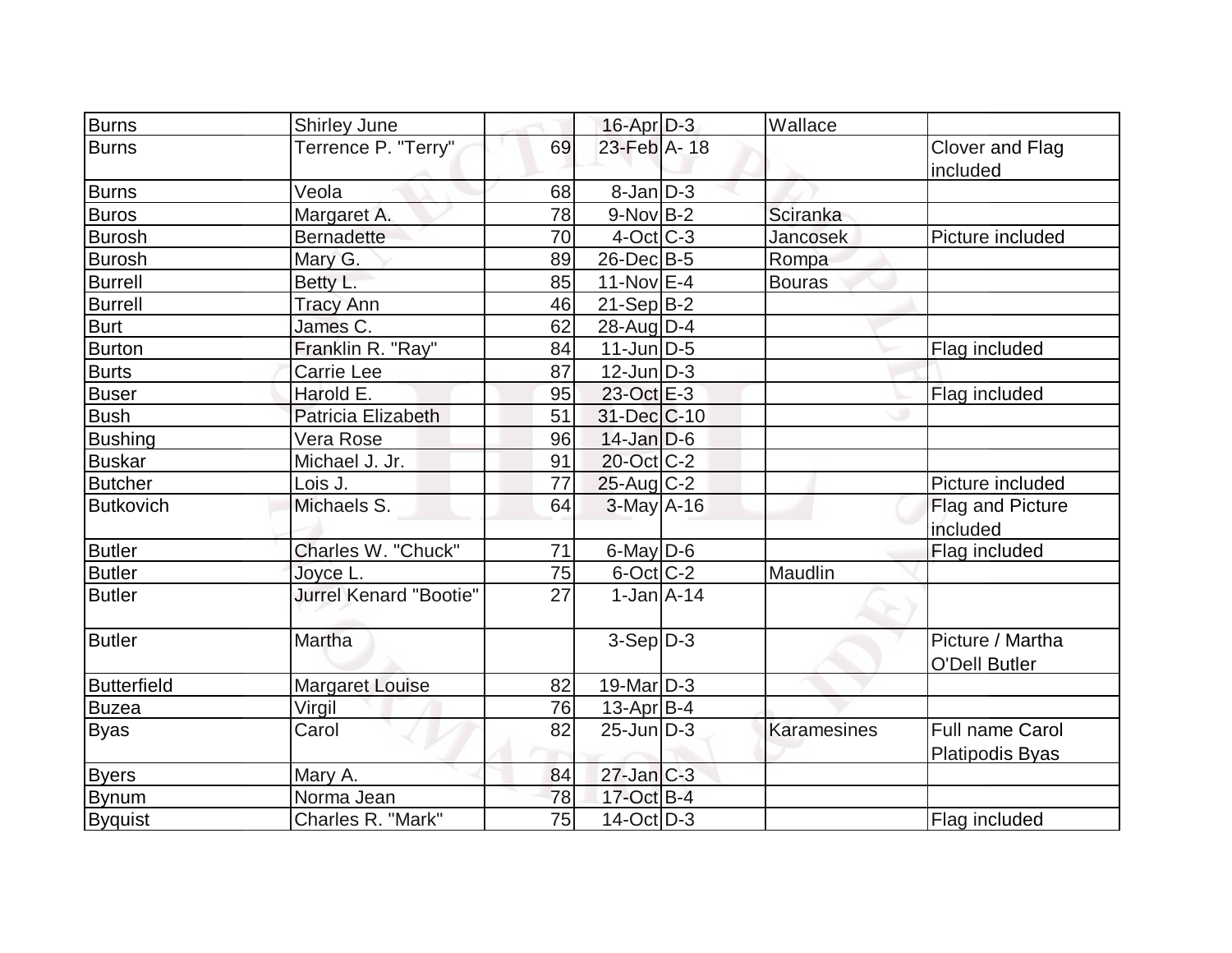| <b>Byrd</b>  | Douglas "Bill"           | 91 | $17-Oct$ B-4            |         | Flag included                                  |
|--------------|--------------------------|----|-------------------------|---------|------------------------------------------------|
| <b>Byron</b> | <b>Cecille Catherine</b> |    | $21$ -Jun $A-16$        | Ceotto  | Picture included                               |
| Cabrales     | Jose C.                  | 78 | $8-Nov$ <sub>C-3</sub>  |         |                                                |
| Cabrera      | Graciela M.              | 69 | $28$ -Jun $ C-3 $       | Mendez  |                                                |
| Cadle        | Rose M.                  | 90 | $11$ -Jan $A$ -18       | Micka   |                                                |
| Cagen        | <b>Richard Mark</b>      | 56 | $15$ -Aug $B-4$         |         | Picture and Star of<br>David included          |
| Cagle        | Virginia L.              | 91 | $16$ -Dec $D-9$         |         |                                                |
| Cahill       | Dennis M. Sr. "Denny"    | 66 | $23$ -Apr $D-3$         |         | Picture included                               |
| Caimens      | Richard M.               |    | $4$ -Apr $E$ -4         |         | Flag included                                  |
| Cain         | Donald L.                | 78 | $17$ -Jun $ D-5$        |         |                                                |
| Cain         | Norris K.                | 86 | $1$ -May $D-3$          |         | Flag included                                  |
| Calabrese    | Sandra F. "Sandy"        | 52 | $23$ -Mar $B-4$         |         |                                                |
| Caldwell     | Marie V.                 | 85 | $11$ -Jul B-4           |         | Picture included                               |
| Callihan     | <b>Clair Clifton</b>     | 95 | $5$ -Jul $ C-3 $        |         |                                                |
| Calzacorto   | Margaret M.              |    | $20$ -Aug $D-3$         |         |                                                |
| Camp         | Boyd C. "Beans"          | 84 | $7$ -Jul $C-2$          |         | Flag included                                  |
| Camp         | Glover M.                | 55 | 31-Mar C-3              |         |                                                |
| Camp         | Margaret I.              | 85 | $18 - Jan$ $A - 19$     | Fessler |                                                |
| Campbell     | <b>Barbara Gail</b>      | 52 | $19-Nov D-7$            | White   | Full name Barbara<br><b>Gail Campbell Bell</b> |
| Campbell     | Cora                     | 94 | $21-Apr$ <sub>C-3</sub> |         |                                                |
| Campbell     | Debbie L.                | 51 | $27$ -AugD-5            |         |                                                |
| Campbell     | Donald R.                | 70 | $11$ -Jul B-4           |         | Flag included                                  |
| Campbell     | Joanna                   | 79 | $28$ -JulC-2            |         | Joanna Evans Funk<br>Campbell                  |
| Campbell     | Kenneth L.               | 74 | 26-Nov D-5              |         | Flag included                                  |
| Campbell     | Merl E.                  | 80 | $1-Apr$ $D-5$           |         |                                                |
| Campbell     | Mildred J. "Millie"      | 90 | $6$ -May $D$ -6         |         |                                                |
| Campbell     | Nancy A.                 | 55 | $8$ -Jan $D-3$          |         |                                                |
| Campbell     | Newton Edward Jr.        | 48 | $7 - Aug   D-4$         |         |                                                |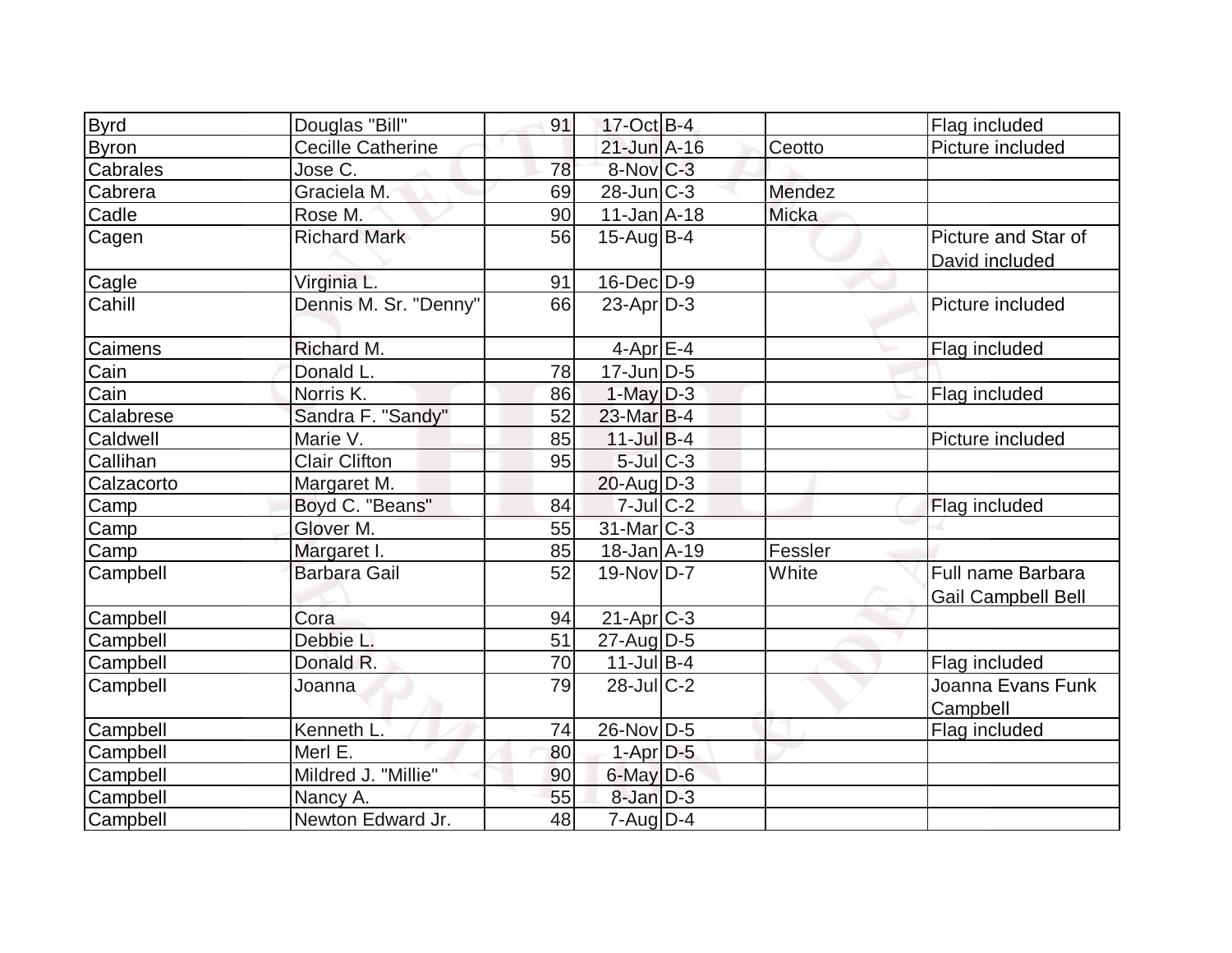| Campbell   | Tyrone R. Sr.              | 60 | $1-Apr$ D-5           |            | Picture included |
|------------|----------------------------|----|-----------------------|------------|------------------|
| Campos     | Maria J.                   | 60 | $4$ -Jan $A$ -16      |            |                  |
| Canarini   | Sargio "Sarge"             | 73 | $9 - Apr$ $D-3$       |            |                  |
| Canner     | Robert J.                  | 82 | $6$ -Jan $ C-3 $      |            |                  |
| Cannon     | Eleanor "Bonnie"           | 78 | $26$ -AugD-5          |            |                  |
| Cantwell   | Susan M.                   | 56 | $15$ -Jan $D-3$       |            | Picture included |
| Cap        | Mary K.                    | 76 | $11-Mar \text{A-13} $ | Marczynski |                  |
| Cappozzo   | John D.                    | 89 | $8$ -Oct $ D-3 $      |            |                  |
| Capron     | Ryan P.J.                  | 31 | $9$ -Dec $D$ -8       |            |                  |
| Capusan    | Norma                      | 82 | $24$ -Nov $ C-2 $     | Isley      |                  |
| Caputo     | Henry F.                   | 83 | $16$ -Nov $ B-2 $     |            | Flag included    |
| Carbone    | Andrea J.                  | 58 | $24$ -JulD-3          |            |                  |
| Carden     | Cherrie M. "Gran"          | 73 | $5$ -Aug $D-5$        |            |                  |
| Carden     | Lorene                     | 92 | $26$ -Apr $A$ -16     |            |                  |
| Cardenas   | <b>Christopher Michael</b> | 51 | $1$ -JulD-5           |            |                  |
| Carey      | Betty I.                   | 78 | $21$ -Feb $A$ - 7     |            |                  |
| Carlin     | Joseph S.                  | 90 | $4$ -Oct $ C-3 $      |            | Flag included    |
| Carlson    | <b>Dorothy Grace</b>       | 89 | $10$ -Nov $C-2$       |            |                  |
| Carlson    | Edwin G.                   | 77 | $3$ -Oct $F-2$        |            | Flag included    |
| Carlson    | James A. "Jimbo"           | 67 | $1-Auq$ B-4           |            |                  |
| Carlson    | Jessie Jane                | 69 | $18$ -Dec $E$ -7      | Lax        | Picture included |
| Carlson    | Lee "Willie"               | 81 | $6$ -Apr $B$ -4       |            |                  |
| Carlson    | Mabel M.                   | 94 | $20$ -Oct $ C-2 $     | LillyWhite |                  |
| Carmichael | Dorothy E.                 | 84 | 1-May $D-3$           | Willilams  |                  |
| Carney     | Opal                       | 82 | $27$ -Oct $ C-2 $     |            |                  |
| Carpenter  | <b>Alice Grace</b>         | 85 | $3$ -Jan $E-4$        |            | Picture included |
| Carpenter  | <b>Bessie</b>              | 60 | $29$ -JulD-3          |            | Picture included |
| Carpenter  | David R. II                | 45 | $8-Mar4 - 16$         |            |                  |
| Carpenter  | <b>Donald Kenneth</b>      | 66 | $16$ -Jan $D-4$       |            |                  |
| Carpenter  | Dorothy                    | 88 | 5-Apr A-17            |            |                  |
| Carpenter  | Dorothy M. "Dot"           | 70 | $21$ -Aug $D-5$       | Hall       | Picture included |
| Carpenter  | Durwood W.                 | 91 | $24-Sep C-2$          |            |                  |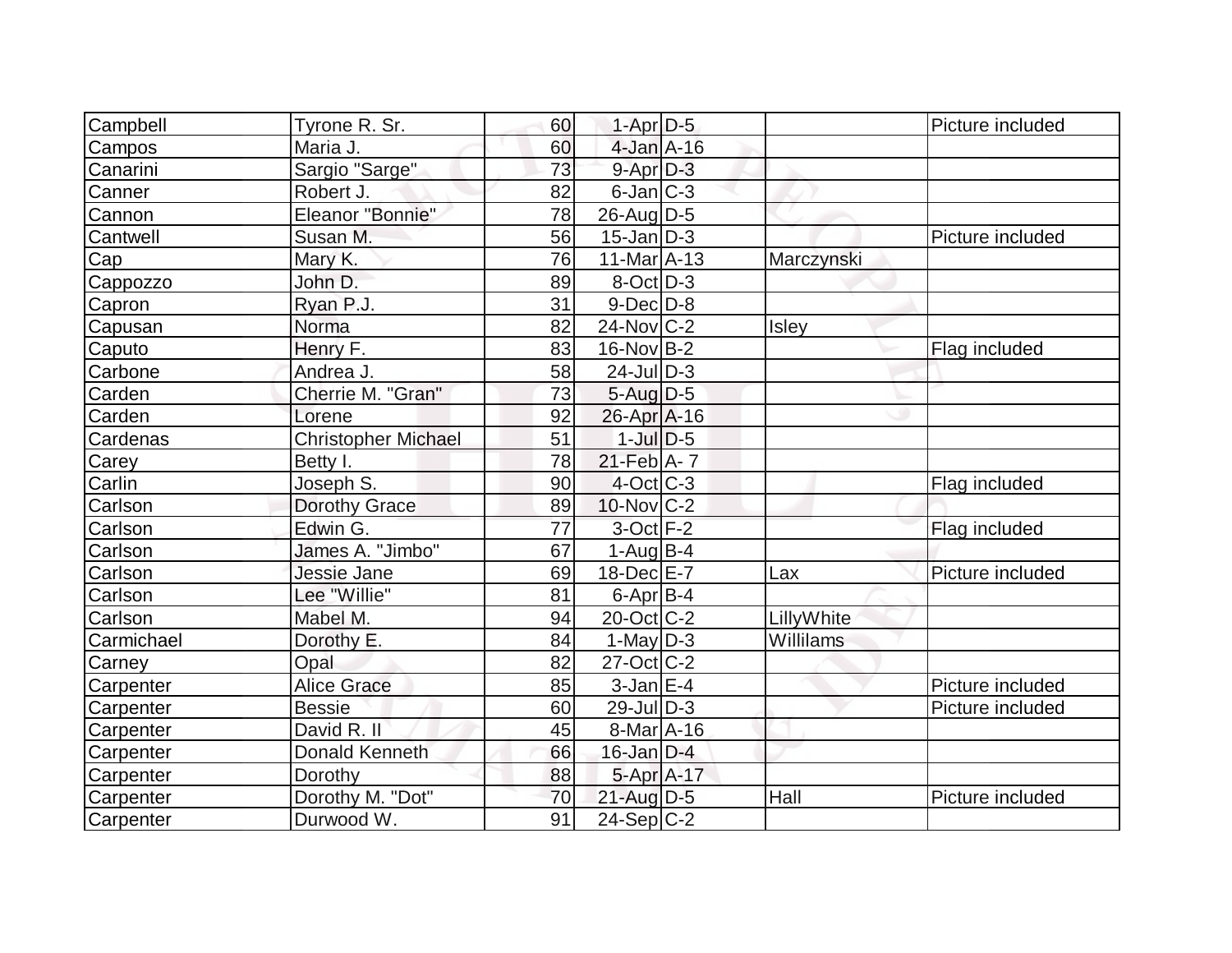| Carpenter       | <b>Mary Alice</b>          | 89 | $29$ -Dec $C$ -2            | Greenwell   |                  |
|-----------------|----------------------------|----|-----------------------------|-------------|------------------|
| Carpenter       | <b>Scot Curtis</b>         | 41 | $2$ -Nov $B-2$              |             |                  |
| Carpenter       | <b>Walter Thurston Sr.</b> | 88 | 5-Apr A-17                  |             | Picture included |
|                 | "Carp"                     |    |                             |             |                  |
| Carr            | Shirley                    | 78 | $31$ -Mar $ C-3 $           | Felker      | Picture included |
| Carr            | Willilam "Bill"            | 90 | $3-Mar$ $C-3$               |             | Flag included    |
| Carroll         | Catherine C. "Katie"       | 45 | $1-Jan1A-14$                |             |                  |
| <b>Carstens</b> | June                       | 86 | $12$ -May C-2               |             |                  |
| Carter          | Albertina "Sis"            |    | $25$ -Oct $ C-3 $           |             |                  |
| Carter          | <b>Howard Allen</b>        | 82 | $21-Oct D-3$                |             | Flag included    |
| Casbon          | Melbaline                  |    | $10$ -Mar $\overline{A}$ -6 | Stone       | Picture included |
| Casey           | Guy Jr. "Casey"            | 85 | $1-Mar$ A-8                 |             | Flag included    |
| Cash            | Babara J.                  | 72 | $10$ -Apr $D-3$             | Danciu      | Picture included |
| Cash            | Robert L., Rev.            | 79 | $2-Sep D-5$                 |             |                  |
| Cashmer         | Kenneth Wayne "Ken"        | 57 | $28$ -Jul C-3               |             | Cross included   |
|                 |                            |    |                             |             |                  |
| Cass            | Terrell "Pops"             | 80 | $3$ -Jun $D-5$              |             | Flag included    |
| Castellanos     | <b>Anthony Raymond</b>     | 69 | $24$ -Feb $ B-6 $           |             |                  |
|                 | "Tony"                     |    |                             |             |                  |
| Castillo        | <b>Alfred</b>              | 65 | $4$ -Jul $E-3$              |             | Flag included    |
| Castillo        | Jose A.                    | 69 | $21 - Jun A - 16$           |             |                  |
| Cathcart        | Cynthia A.                 | 66 | $27$ -Feb $D-4$             |             |                  |
| Catizone        | Johnnie E.                 | 29 | $7-Feb C-1$                 |             |                  |
| Catt            | Clinton J. "Tony"          | 84 | $25$ -May B-4               |             | Flag included    |
| Cauley          | Walter George, SPC         | 24 | $18-Oct$ <sub>C</sub> -5    |             | Flag included    |
| Cavanaugh       | Herbert G.                 | 81 | 19-Dec E-7                  |             | Flag included    |
| Cavanaugh       | Loretta T.                 | 79 | $23$ -Jun $ C-3 $           |             |                  |
| Cavazos         | Alonzo Gabriel Sr.         | 31 | $7$ -May $D-3$              |             | Picture included |
|                 | "Zo"                       |    |                             |             |                  |
| Ceaser          | Frances Irby               | 85 | $8$ -Dec $C$ -2             | Shackleton  | Picture included |
| Cebedo          | Marietta "Mayette"         |    | 27-Nov D-8                  |             | Picture included |
| Cechovic        | Luella S.                  | 73 | 4-Aug C-2                   | Malachowski |                  |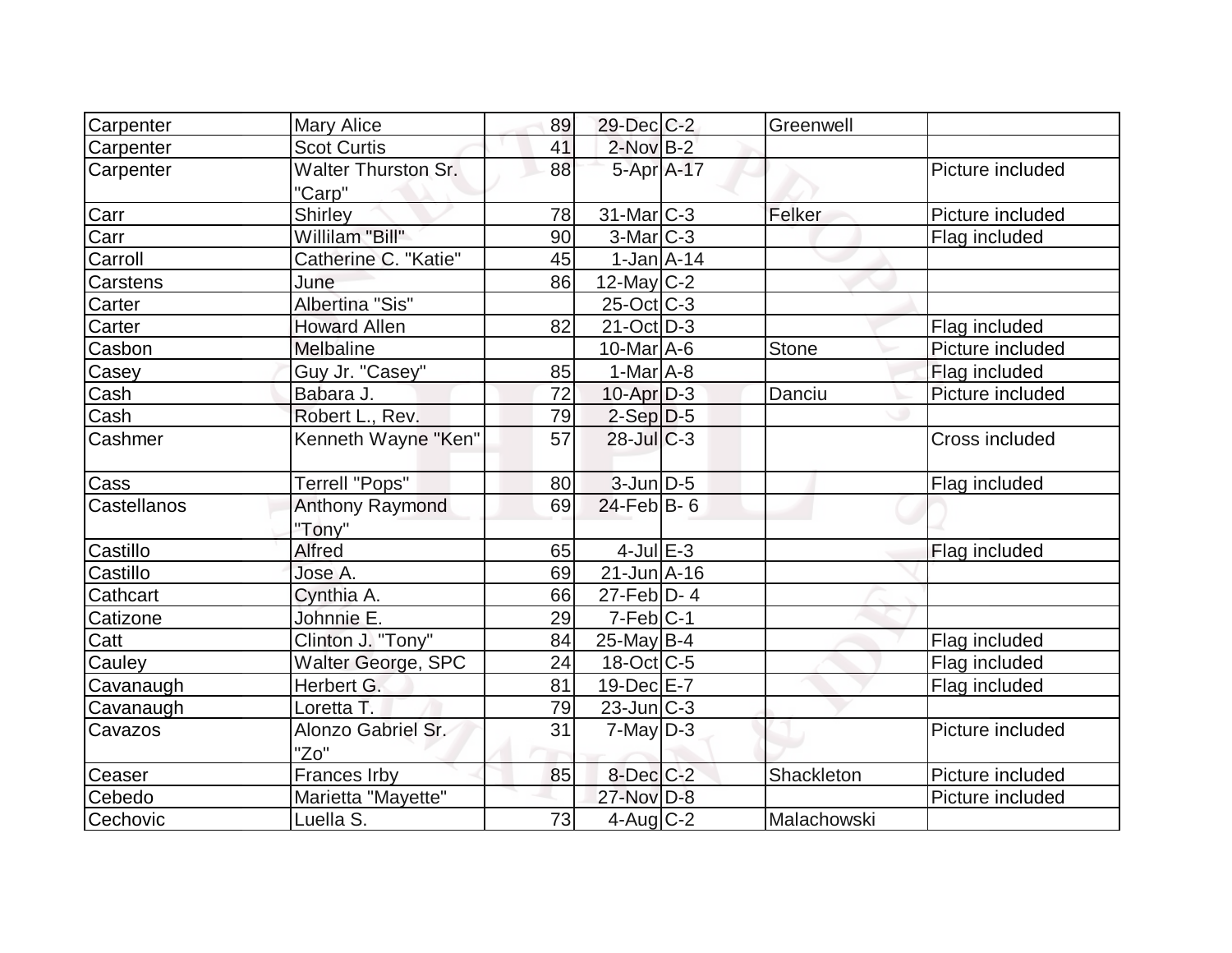| Cegur             | Michael F.          | 52  | 29-Sep C-2        |                |                    |
|-------------------|---------------------|-----|-------------------|----------------|--------------------|
| Center            | <b>Harry Donald</b> | 64  | $10$ -Oct B-4     |                |                    |
| Cerezo            | Maria E.            | 78  | $2$ -Aug $C-3$    | Padilla        |                    |
| Cerjeski          | Michael W.          | 62  | $5-Feb D-3$       |                |                    |
| Certa             | Nicholas John       |     | 30-Oct E-3        |                | Flag included      |
| Cervik            | Helen               | 94  | $11-Mar4 - 13$    | <b>Maslak</b>  |                    |
| Cervone           | John "Jack"         | 88  | $17$ -Mar $ C-3 $ |                | Flag included      |
| Chaddock          | James E.            | 62  | $10$ -Dec $D$ -8  |                | Picture included   |
| Chado             | William A.          | 66  | $4$ -Jan $A$ -16  |                |                    |
| Chaffee           | Jeffrey D.          | 52  | $29$ -Aug $ B-4$  |                | Picture included   |
| Chambers          | Albert L. "Al"      | 77  | $22$ -Apr $ D-6$  |                |                    |
| Chambers          | Clarence H. Jr.     | 79  | $8$ -May $D-3$    |                | Flag included      |
| Chance            | Eleanor J.          | 71  | 28-Oct D-3        |                |                    |
| Chance            | Mary Ella           | 99  | $11-Feb$ D-3      | Mayberry       |                    |
| Chancellor-Bowman | Kathleen            | 53  | $21$ -Jun $A-16$  | Howe           |                    |
| Chandler          | Donna J.            | 65  | 13-May D-5        |                |                    |
| Chandler          | Mildred E.          | 89  | $6$ -Jan $ C-3 $  |                |                    |
| Chaney            | Walter J.           | 74  | $1-Oct$ D-3       |                |                    |
| Chansler          | Dorothy E.          | 90  | 28-Jun C-4        |                |                    |
| Chapman           | Bernice M.          | 99  | $7 - Aug$ B-4     |                |                    |
| Chappelle         | Elizabeth I. "Liz"  | 83  | $9$ -May $E$ -5   | <b>Stalder</b> |                    |
| Charlesbois       | John J. "Mons"      |     | $26-Sep B-4$      |                | Picture/ Right     |
|                   |                     |     |                   |                | Reverend Monsignor |
|                   |                     |     |                   |                | John J. Charlebois |
| Charlson          | Vernon Rudolph      | 100 | $13$ -Apr $B$ -4  |                | "Coach, Chief"     |
| Chartos           | Joan L.             | 63  | 18-Feb $D-5$      |                |                    |
| Chase             | Tammy S.            |     | $22$ -May D-4     | Chadwick       | Picture included   |
| Chavez            | Esquiel D. "Tite"   | 89  | 29-Oct E-4        |                | Picture included   |
| Chavez            | John "Cisco"        | 81  | $12$ -Feb $D-5$   |                | Picture included   |
| Cheatham          | Edna                | 79  | $23$ -Jun $C-3$   | <b>Stokes</b>  |                    |
| <b>Cheek</b>      | Emil L.             | 68  | $8$ -Jan $D-4$    |                |                    |
| Cheffer           | <b>Delores Mae</b>  | 90  | $16$ -JulD-3      |                |                    |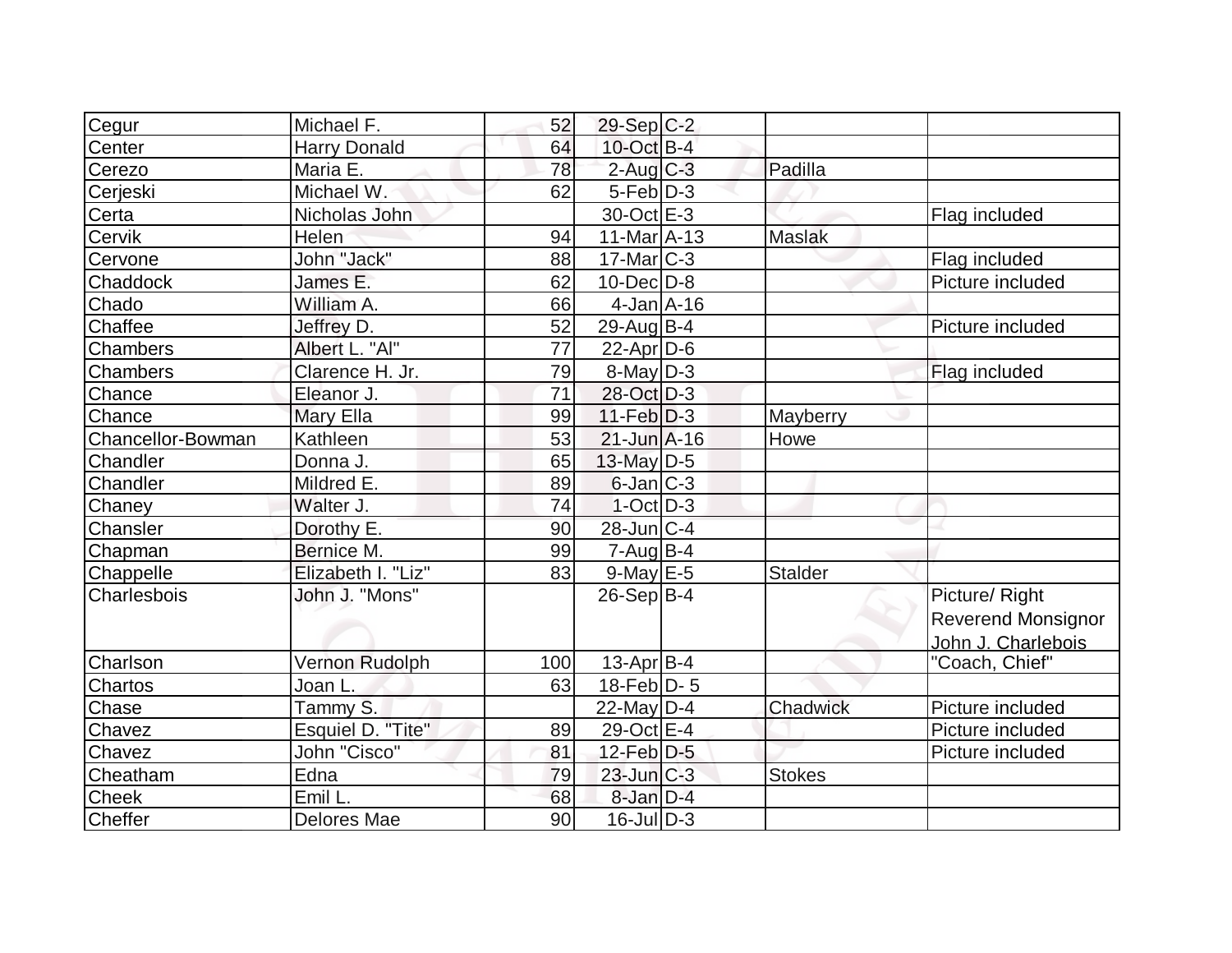| Chemma<br>Eugene H.                |                     | 84  | $1-Mar$ A-8       |              | Flag included        |
|------------------------------------|---------------------|-----|-------------------|--------------|----------------------|
| Chenore                            | Leland "Froggy"     | 85  | $21-Apr$ $C-3$    |              | Flag and Picture     |
|                                    |                     |     |                   |              | included             |
| Helen<br>Cherbak                   |                     | 84  | $21$ -Aug $D-4$   |              |                      |
| John A.Jr.<br>Cherven              |                     | 79  | $21 - Jun A - 17$ |              |                      |
| <b>Childress</b><br>Vera M.        |                     | 86  | $7-Oct$ $D-3$     |              |                      |
| Chiluski<br>Tacye G.               |                     | 50  | $29-Sep C-2$      | <b>Brown</b> | Picture included     |
| Marie E.<br>Chirby                 |                     | 100 | $5-Mar$ A-9       | Jajchik      |                      |
| Chitwood<br><b>Willis Elmer</b>    |                     | 78  | $10$ -Nov $ C-2 $ |              |                      |
| Chmielewski<br>Raymond J.          |                     | 82  | $5$ -Oct $B-2$    |              | Flag included        |
| Emil H.<br>Chorba                  |                     | 85  | $8-Apr$ D-5       |              | Flag included        |
| Helen M.<br>Christ                 |                     | 86  | $1-Feb$ A-17      | Evano        |                      |
| Christensen                        | Norman E. "Stormin" |     | $5-SepB-4$        |              | Flag included        |
| Christina<br>Bernice M.            |                     | 86  | $3$ -Jan $E-4$    |              |                      |
| Christoff<br>Mary R.               |                     | 87  | $14$ -May D-4     |              |                      |
| Marilyn J.<br>Christopher          |                     | 56  | $18-Sep D-3$      | <b>Noe</b>   |                      |
| Christopher                        | Peggy (Margaret E.) | 84  | $27$ -Nov $ D-8$  |              |                      |
| Chubrich<br>Sophie                 |                     | 91  | $1$ -Jun $B-4$    | Kolember     | Serbian Orthodox     |
|                                    |                     |     |                   |              | Cross included       |
| Chung<br>Keun-Ki                   |                     | 45  | $27$ -Mar $D-3$   |              |                      |
| Churchill<br>Nancy E.              |                     | 53  | $10$ -Aug $B-2$   | James        |                      |
| Valerie P.<br>Churley              |                     | 82  | $6-Sep C-3$       |              | Full name Valerie P. |
|                                    |                     |     |                   |              | Churley (Pienta)     |
| Churtich<br><b>Helen Marie</b>     |                     | 86  | $1-Feb$ A-17      |              | Flag included        |
| Ciechna<br><b>Karen Anne</b>       |                     | 28  | $27$ -Jan $ C-3 $ |              |                      |
| Ciers<br>Dvangeline                |                     | 81  | $7$ -May $D-3$    |              |                      |
| <b>Ciers</b><br><b>Joseph Alex</b> |                     | 86  | $10$ -Feb $ B-6 $ |              |                      |
| William W. Sr.<br>Ciesar           |                     |     | $23$ -Mar $ B-4 $ |              | Flag included        |
| Edward J.<br>Cieszkiewicz          |                     | 89  | 26-Aug D-5        |              | Flag included        |
| Cimaroli                           | Guerino "Murphy"    | 93  | $9$ -Feb $B$ -8   |              |                      |
| Christine<br>Cisarik               |                     | 57  | 13-Nov E-3        |              |                      |
| Clarich<br>Robert                  |                     | 54  | $12$ -Nov $E-3$   |              |                      |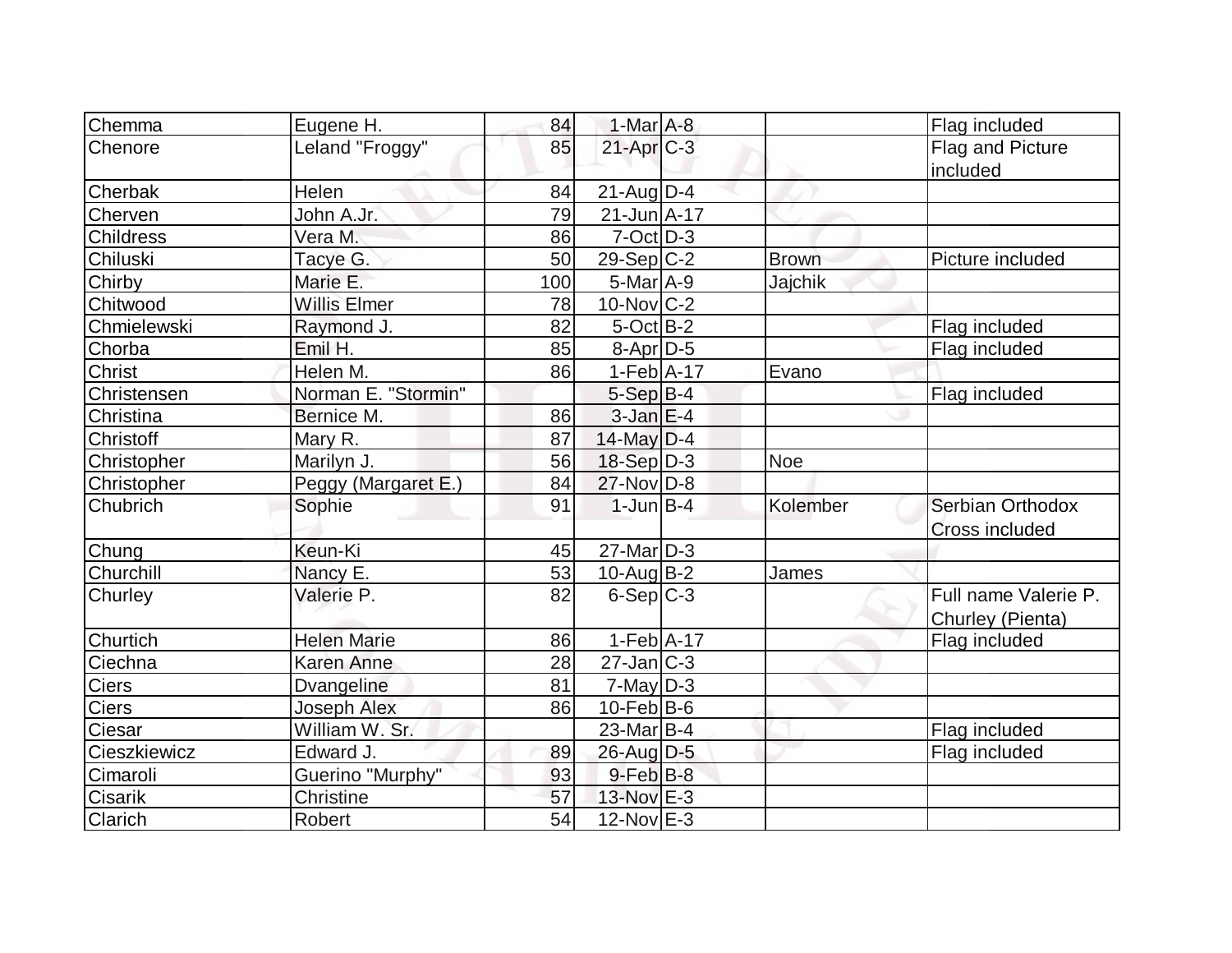| <b>Clark</b>    | <b>Grace Maxine</b>  | 80 | $22$ -Jan $D-4$                  |               |                        |
|-----------------|----------------------|----|----------------------------------|---------------|------------------------|
| <b>Clark</b>    | Jena M.              | 36 | $10$ -Oct B-4                    |               |                        |
| Clark           | Robert F.            | 78 | $6$ -May $D$ -6                  |               | Flag included          |
| Clarke          | Oliver P.            | 83 | $8 - \text{Aug}$ <sub>C</sub> -3 |               |                        |
| Clarke          | <b>Shirely Ruth</b>  | 71 | 10-May A-17                      | Arndt         |                        |
| Claussen        | John P.              | 84 | $20$ -Aug $D-3$                  |               | Flag included          |
| Claxton         | Robert D.            | 78 | $15$ -Aug $ B-4$                 |               |                        |
| <b>Clements</b> | Florence A.          | 92 | $7$ -May $D-3$                   |               |                        |
| Cleve           | Clayton W. "Willie"  | 72 | $14-Sep B-2$                     |               | Picture included       |
| Cleveringa      | Raymond "Ray"        | 54 | $27$ -May D-5                    |               | Picture included       |
| Clifford        | David E. Sr. "Dave"  | 72 | $8-Auq$ B-4                      |               | Flag included          |
| Clifford        | Janice L.            | 79 | 23-Feb $ A-16$                   | Gustafson     |                        |
| <b>Cliver</b>   | <b>Bobby</b>         | 79 | $7$ -Dec $B-2$                   |               |                        |
| <b>Clock</b>    | Eldoris C.           | 77 | $1-Jan  A-14 $                   |               |                        |
| Cloghessy       | James F.             | 81 | $26$ -Jan $A-13$                 |               | Flag included          |
| Cloghessy       | Valarie R.           | 83 | $17-Sep$ D-4                     | Klein         |                        |
| Clough          | <b>Patrick Kelly</b> | 55 | $15$ -May D-3                    |               |                        |
| Clouse          | <b>Donad Martin</b>  | 52 | $29-Sep C-2$                     |               |                        |
| Coates          | Carolyn Joan         | 79 | 8-Aug B-4                        | Sprinkle      |                        |
| Coates          | David A.             | 54 | $17$ -Apr $ D-4 $                |               |                        |
| Coates          | Theron M. Jr.        | 78 | $19$ -Jun $D-3$                  |               |                        |
| Cobb            | Iola M.              | 85 | $14$ -May D-4                    |               | Picture included       |
| Coburn          | Lenna                | 78 | $27$ -Dec $C-2$                  |               | <b>Full name Lenna</b> |
|                 |                      |    |                                  |               | <b>Arter Coburn</b>    |
| Coburn          | Lenna Arter          | 78 | $23$ -Dec $ C-9 $                |               |                        |
| Cocco           | William A. "Woz"     | 93 | $24$ -Feb $B$ - 6                |               | Flag included          |
| Coda            | Thomas               | 53 | $6$ -Oct $C$ -2                  |               |                        |
| Cody            | James N. "Cody"      | 84 | $13$ -Jun $E-4$                  |               | Picture included       |
|                 | "Commander"          |    |                                  |               |                        |
| Coello          | Heriberto            | 56 | $10$ -Apr $D-3$                  |               |                        |
| Coffman         | Frances C.           | 91 | 20-Mar D-3                       | <b>Brophy</b> |                        |
| Coffman         | Lavinia "Vinnie"     | 73 | $23-Sep D-3$                     |               |                        |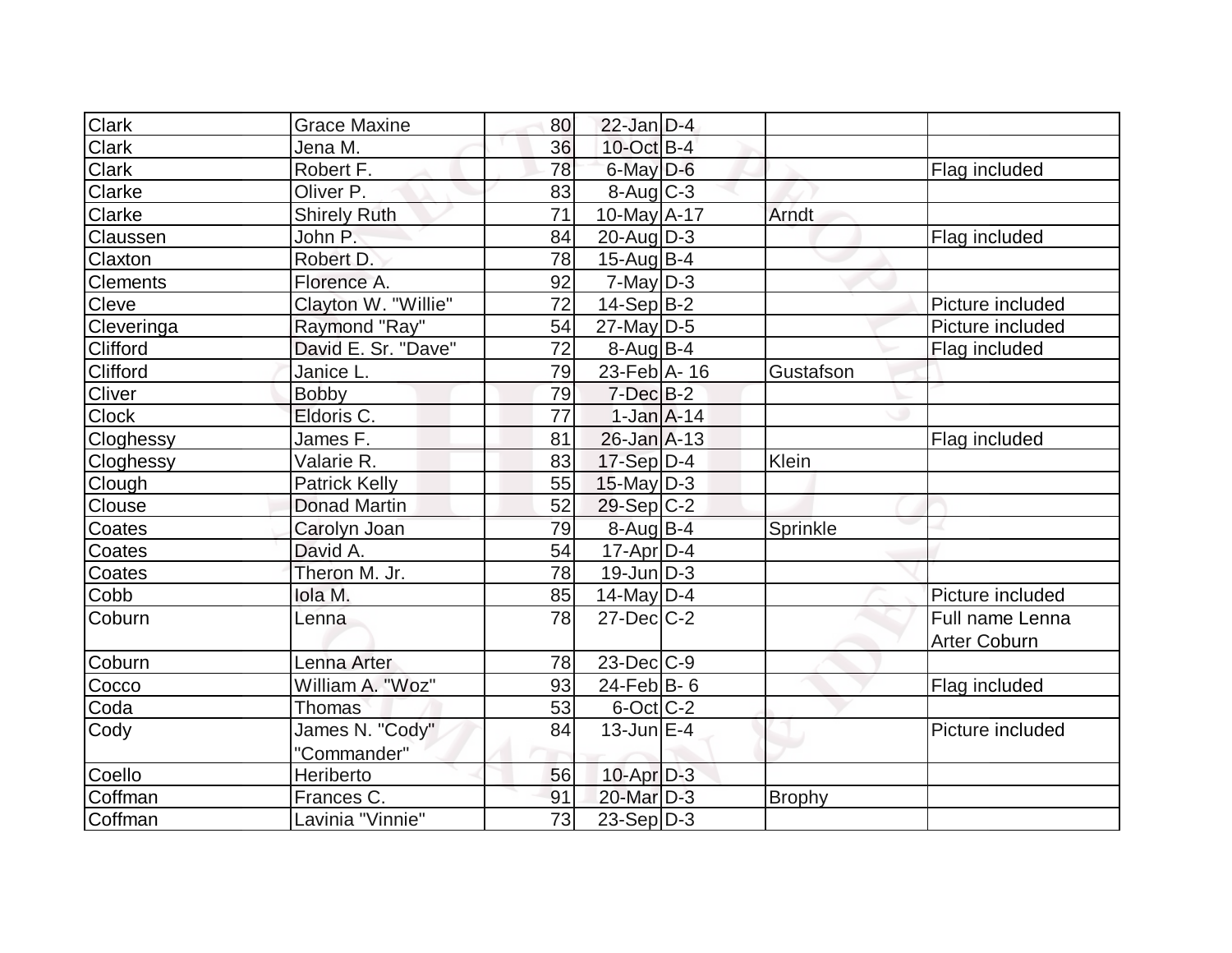| Cogswell        | Kevin L.             | 56 | $15$ -Apr $D-5$               |           |                               |
|-----------------|----------------------|----|-------------------------------|-----------|-------------------------------|
| Colbert         | Frankie "Mack"       | 48 | $5$ -Jun $D-4$                |           |                               |
| Colbert         | <b>Margaret Mary</b> |    | $3-Dec$ $D-7$                 | Twardosz  |                               |
| Cole            | Raymond D.           | 70 | $23$ -Feb $\overline{A}$ - 16 |           |                               |
| Coleman         | Mildred F. "Babe"    | 89 | $17$ -May $A$ -17             |           |                               |
| Coleman         | Warren M.            | 67 | $27$ -May D-5                 |           |                               |
| Collier-Hammons | June V.              | 75 | $3-Nov$ <sub>C-2</sub>        | Smith     |                               |
| <b>Collins</b>  | Adeline              |    | 22-Jun A-11                   |           |                               |
| <b>Collins</b>  | Anne                 | 91 | $21$ -Feb $A$ - 7             | Crisan    |                               |
| Collins         | Charles D. "Red"     | 93 | $25$ -Jun $D-3$               |           |                               |
| Collins         | David H.             | 71 | $23$ -Jun $ C-3 $             |           |                               |
| Collins         | Nathan K. Sr. "Nate" | 82 | $15$ -May D-4                 |           | Flag included                 |
| Collins         | William G.           | 79 | $1-Mar$ A-8                   |           |                               |
| <b>Collins</b>  | William J. "Jerry"   | 80 | 31-Dec C-10                   |           | Flag and picture<br>included  |
| Colloway        | Laurie A.            | 56 | $18$ -Aug C-2                 |           |                               |
| Colon           | Samuel               | 43 | $3-Mar$ $C-3$                 |           |                               |
| Coltrin         | <b>Maxine</b>        |    | $25$ -Feb $ D$ -6             |           | Picture included              |
| Colunto         | Mildred "Millie"     | 98 | 27-Nov D-8                    | Hendron   |                               |
| Comer           | Dawnmarie Lynn       | 36 | $5$ -Dec $E$ -7               |           |                               |
| Comer           | Irene                | 86 | $6$ -Feb $D-3$                |           | Full name Irene Day-<br>Comer |
| Comer           | Mary Ann             | 79 | $13-Feb D-3$                  | Dubravich |                               |
| Conces          | Dewey J.             | 83 | $2$ -Aug $C-3$                |           | Flag included                 |
| Conces          | Robert A. Sr.        | 77 | $13$ -Jul B-2                 |           | Flag included                 |
| Conces          | Shirley              | 82 | $30-Sep D-3$                  |           |                               |
| Condes          | Beverly M.           | 65 | $24$ -Mar $ C-3 $             |           |                               |
| Condes          | Michael A.           | 33 | $18$ -Aug $C-2$               |           |                               |
| Condron         | Robert M.            | 42 | $9$ -May $E$ -5               |           |                               |
| Conley          | Julia A.             | 40 | $1-Auq$ B-4                   |           |                               |
| Conlon          | James C.             | 83 | 14-Mar E-4                    |           | Flag included                 |
| Conn            | <b>Robert Dale</b>   | 62 | $24$ -May A-17                |           |                               |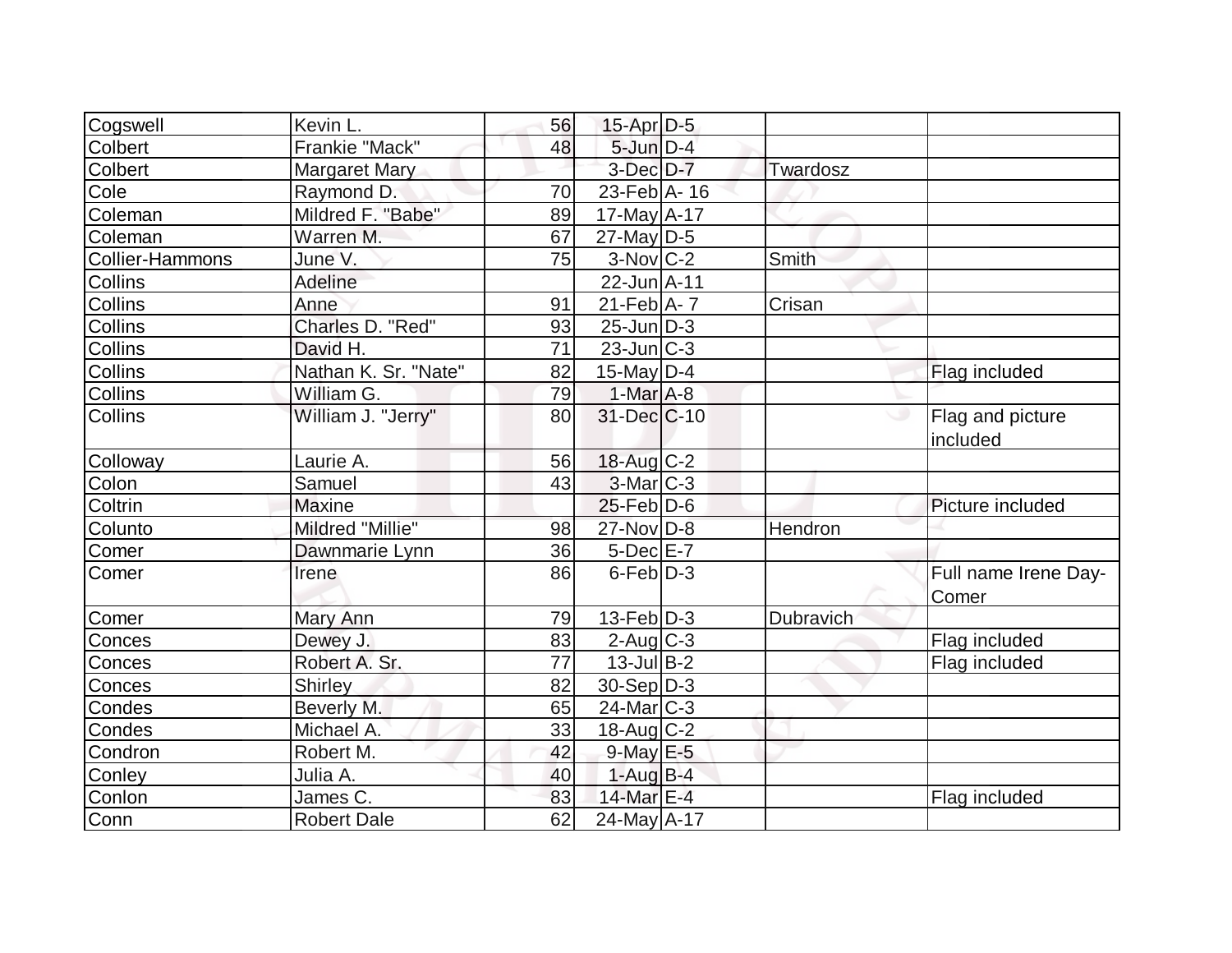| Connaway              | Roger Wayne         | 56  | $4$ -Dec $E - 7$  |               |                                                    |
|-----------------------|---------------------|-----|-------------------|---------------|----------------------------------------------------|
| Connell               | Patricia M.         | 59  | $7$ -May $D-4$    |               |                                                    |
| Connelly              | John A.             | 65  | $31$ -Aug $B-2$   |               |                                                    |
| Connelly              | John C.             | 79  | $15$ -JulD-3      |               | Flag and Knights of<br>Columbus emblem<br>included |
| <b>Conner-Stueuer</b> | <b>Bernice</b>      | 83  | $9$ -Dec $D$ -8   |               | Picture included                                   |
| Conover               | Garrett V.          | 54  | $15$ -Jun $B$ -5  |               |                                                    |
| Constan               | Evan M. D.          |     | $25$ -Nov $ D-8 $ |               | <b>Greek Orthodox</b><br>Cross included            |
| Conway                | Margaret "Marge"    | 72  | $4$ -Nov $D-4$    | Krupa         |                                                    |
| Cook                  | Arlene E.           | 74  | $29$ -Jan $D-3$   | Wolff         | Picture included                                   |
| Cook                  | Carol B.            | 77  | $7$ -Jan $D-5$    |               | Picture included                                   |
| Cook                  | Grace F.            | 83  | $17$ -Nov $ C-2 $ | Placier       | Full name Grace F.<br>(Kozora) Cook                |
| Cook                  | May                 | 91  | 12-Dec E-7        |               |                                                    |
| Coomer                | Paul A. "Bud"       | 58  | $6$ -Jun $E-4$    |               |                                                    |
| Coon                  | <b>Mary Phyllis</b> | 85  | $21$ -Dec $B-2$   |               |                                                    |
| Coonce                | Sue                 | 94  | $17$ -Nov $ C-3 $ | Domsic        |                                                    |
| Cooper                | <b>Betty</b>        | 66  | $4$ -Apr $E$ -4   |               | Picture included                                   |
| Cooper                | Charles A.          | 88  | $20$ -Jan $ C-3 $ |               |                                                    |
| Cooper                | Richard             | 89  | $8$ -Jul $D-5$    |               |                                                    |
| Cope                  | Inez                | 78  | $22$ -Aug $B-4$   |               |                                                    |
| Corbin                | Sandra Jean "Sandy" | 44  | $15$ -Mar $ A-17$ | <b>Kish</b>   |                                                    |
| Cordes                | Ann                 | 100 | $2-Sep$ D-5       |               |                                                    |
| Cordova               | David               | 62  | $3-Mar$ $C-3$     |               |                                                    |
| Corl                  | Gaea Leigh          | 55  | $20-Sep C-3$      | <b>Thorpe</b> |                                                    |
| Corman                | June "Aunt June"    | 89  | $13$ -Dec $C$ -3  | Swanson       |                                                    |
| Cornett               | Erma Jean           | 65  | 25-Apr E-5        |               |                                                    |
| Cornwell              | Patricia A.         | 71  | $13-Sep C-3$      | Parchem       |                                                    |
| Correll               | Audrey T.           | 89  | 26-Jan A-12       | Lind          |                                                    |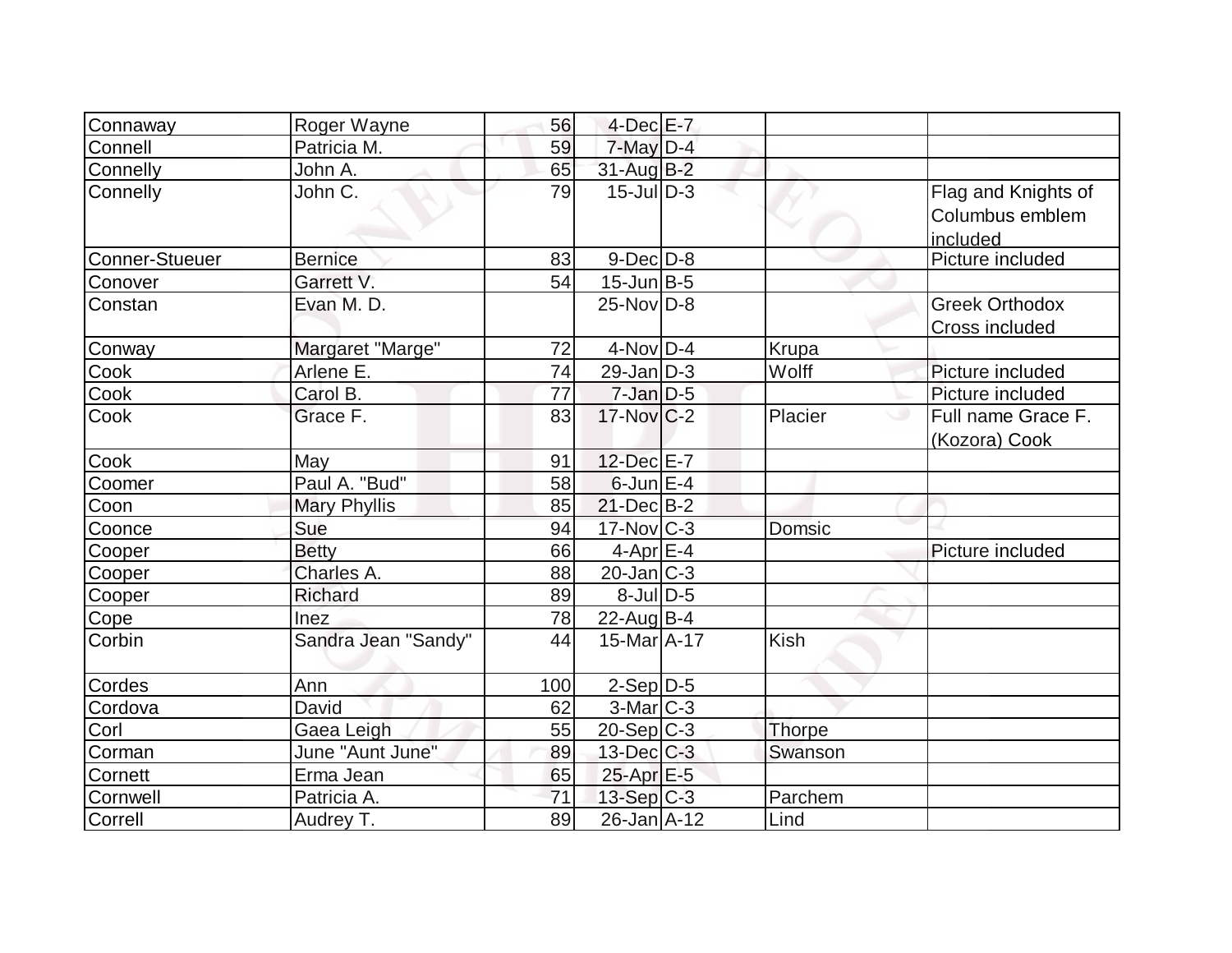| Corrigan  | George F.               | 84              | 26-Jun D-4                   |            | Flag included      |
|-----------|-------------------------|-----------------|------------------------------|------------|--------------------|
| Corty     | Dawn                    | 63              | 15-Aug B-4                   |            |                    |
| Cory      | Kenneth R. "Kenny"      | 63              | 14-Aug D-4                   |            | Flag included      |
| Cosby     | Roger L.                | 64              | $19$ -Jan $\overline{A}$ -16 |            |                    |
| Cosgove   | William "Wild Bill"     | 72              | $26$ -Apr $ A-16$            |            |                    |
| Cosgrove  | Wallace J.              | 84              | $12$ -Aug $ D-5$             |            |                    |
| Cosgrove  | Wallace J.              | 84              | $4$ -Aug C-2                 |            |                    |
| Coslet    | Donald E.               | 66              | $9$ -Jan $D-4$               |            |                    |
| Costello  | Sister Lorraine S.S.J., |                 | $27$ -Feb $ D-5$             |            | (Sister Hyacinthe) |
|           | <b>T.O.S.F.</b>         |                 |                              |            | Cross included     |
| Costello  | Slylvia Arce            | 47              | $25$ -Feb $ D$ -6            |            |                    |
| Courtney  | Constance               | 82              | $11-MarA-13$                 |            |                    |
| Covington | Allen E.                | 58              | $19$ -Jul $C-3$              |            |                    |
| Cowgill   | <b>Colin Charles</b>    | 92              | $29$ -Apr $D-5$              |            |                    |
| Cox       | <b>Betty Mae</b>        | 78              | $3-Sep$ $D-3$                |            | Picture included   |
| Cox       | Daniel R.               | 40              | $12$ -Jul $ C-3 $            |            |                    |
| Cox       | <b>Donald Duane</b>     | 78              | $2$ -Aug $C-3$               |            | Picture included   |
| Cox       | Dorothy                 | 80              | $16$ -Nov B-2                |            | Dove included      |
| Cox       | <b>Helen Louise</b>     | 81              | $31$ -Jan E-5                | Courtright | Picture included   |
| Cox       | <b>James Edward</b>     | 67              | $11$ -Jan $ B-2 $            |            |                    |
| Cox       | James P.                | 83              | 29-Mar A-16                  |            | Flag included      |
| Cox       | Joseph Michael          | 3 wks           | $25$ -May B-4                |            |                    |
| Cox       | Lola D. "Gee Gee"       | 75              | $23-Oct$ $E-3$               | Hilzley    |                    |
| Cox       | Tommy E.                | 71              | $23$ -Apr $D-3$              |            | Flag included      |
| Cozmanoff | Jennifer K.             | 47              | $20$ -Aug $D-3$              |            |                    |
| Craig     | Jonathan R. "Judo"      | 26              | $28$ -Dec $B-2$              |            |                    |
|           | "Jonny"                 |                 |                              |            |                    |
| Craig     | Louis S.                | 83              | $7 - Jun$ A-16               |            | Flag included      |
| Cramotte  | Joann Laverne           | 78              | $8-Nov$ $C-3$                |            |                    |
| Crandall  | Patricia                | 78              | $6$ -Jun $E-4$               |            |                    |
| Crane     | Donald L. Sr.           | 90              | 30-Nov B-2                   |            | Flag included      |
| Cranor    | Brandon J.              | $\overline{22}$ | $1-Jan1A-14$                 |            |                    |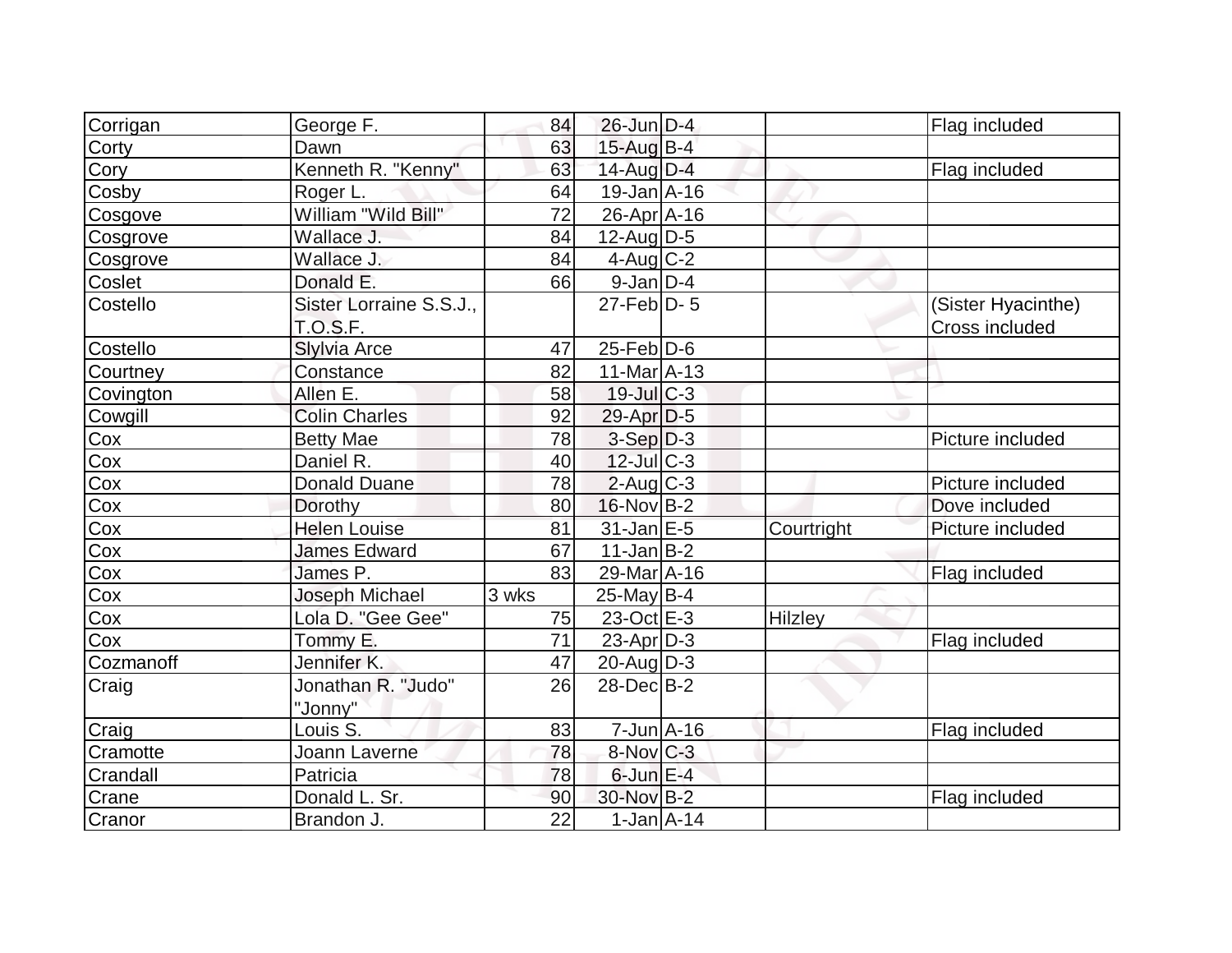| Cravens   | June R.                           | 75 | $4$ -Apr $E-4$          |       |                    |                              |
|-----------|-----------------------------------|----|-------------------------|-------|--------------------|------------------------------|
| Crawford  | Naomi Jean "Granny"               | 75 | $15$ -Jul $D-3$         |       |                    |                              |
| Crawford  | Paul E.                           | 73 | 18-Dec E-7              |       |                    | Picture included             |
| Crawford  | Paul E.                           | 73 | $17 - Dec$ $D-9$        |       |                    |                              |
| Crawford  | Richard A. "Rick"                 | 51 | $27$ -Jan $C-3$         |       |                    |                              |
| Creasbaum | Charles L. "Bud"                  | 87 | $27$ -Apr $B-4$         |       |                    | Flag included                |
| Creech    | Bennett                           | 80 | $8-Feb$ A-17            |       |                    | Masonic emblem<br>included   |
| Creech    | Logan                             | 84 | $7$ -Oct $D-3$          |       |                    |                              |
| Creech    | Paulene                           |    | 58 June<br>$6$ $\ldots$ | $D-4$ |                    |                              |
| Creech    | Sadie Angie                       | 74 | 17-Oct B-4              |       |                    |                              |
| Creed     | Gerald C. (Jerry)                 | 63 | $9$ -Jul $D-3$          |       |                    |                              |
| Creighton | Jill J.                           | 54 | 18-Mar D-5              |       | <b>Turner</b>      |                              |
| Crew      | Nona Mae                          | 73 | $8-Apr D-6$             |       |                    | Picture included             |
| Crew      | Thomas J. "Tom"                   | 79 | $17-Sep D-4$            |       |                    | Flag and Picture<br>included |
| Crewe     | <b>Albert Victor</b>              | 82 | $21$ -Nov B-5           |       |                    |                              |
| Cripliver | Doris Jean                        | 83 | $12$ -Jul C-4           |       | Kimmell            |                              |
| Crisan    | Susan                             | 58 | $9$ -Feb $B$ -8         |       |                    |                              |
| Crisman   | Loretta "Lou"                     | 66 | $5-Feb D-4$             |       | <b>Brown</b>       |                              |
| Crispell  | Richard J., Dr. "Dick"            | 75 | $28-Nov B-5$            |       |                    |                              |
| Crist     | Diane J.                          | 63 | $15$ -Aug $B$ -4        |       | Kubow              |                              |
| Crist     | Margaret E.                       | 86 | $2$ -Jun $ C-2 $        |       | <b>Martin</b>      |                              |
| Crnokrak  | Ruth B.                           |    | $23-Sep D-3$            |       | Borngraber         |                              |
| Croach    | Carol Ann                         | 71 | $5$ -Nov D-4            |       | <b>Hausenfleck</b> |                              |
| Crocilla  | Salvatore J.                      | 91 | $17$ -Jun $D-5$         |       |                    |                              |
| Cross     | <b>Charles August</b><br>"Deutch" | 87 | $7$ -Jan $D-5$          |       |                    |                              |
| Croston   | Frank John                        |    | $18$ -Oct $ C$ -6       |       |                    |                              |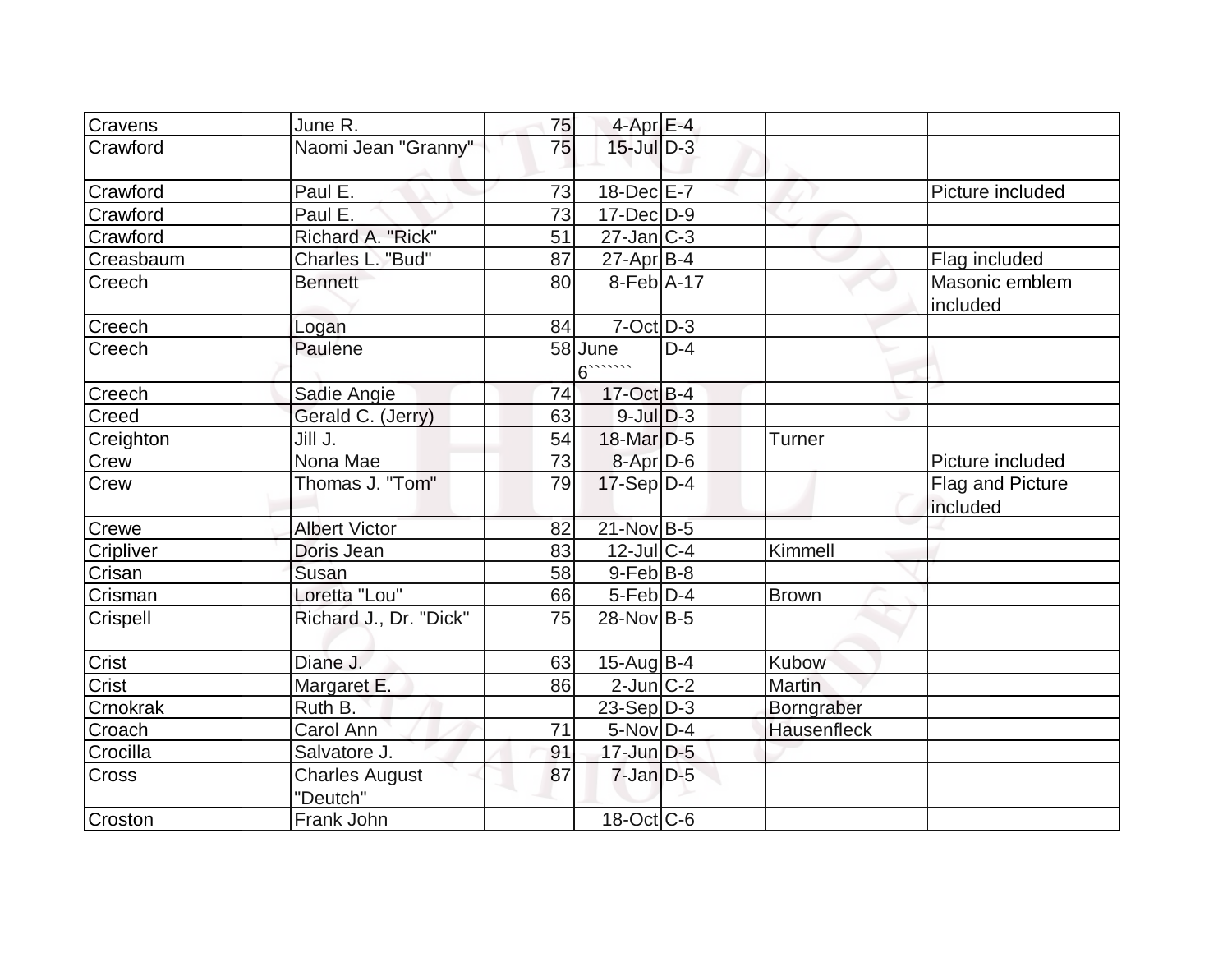| Crotty              | Eleanor R. "Ruth"    | 81              | 26-Jun D-4              |           |                           |
|---------------------|----------------------|-----------------|-------------------------|-----------|---------------------------|
| Crowe               | Betty L.             | 77              | $13$ -Dec $C-3$         |           |                           |
| Crulcich            | Gilbert M. "Gibby"   | 55              | 4-Mar A-11              |           | Picture included          |
| Cruz                | Margarita            | 88              | $4$ -Apr $E-4$          |           |                           |
| Cruz                | Olivia A.            | 82              | $19$ -Jul $C$ -3        |           |                           |
| Csonka              | Ann T:               | 92              | $23-Sep D-3$            | Perhach   | Picture included          |
| Cubberley           | Wallace N.           | 91              | $3-May$ A-16            |           |                           |
| Cuevas              | Philip               | $\overline{57}$ | $11-Nov \overline{E-4}$ |           | Flag included             |
| Cullum              | Delores Jane "Janie" | 58              | $10$ -Oct B-4           | Hoernig   | Praying hands<br>included |
| Culp                | Ruth L.              | 81              | $12$ -Apr $A$ -16       | Mikula    |                           |
| Cummings            | Earlene Dale "EQU"   | 55              | $20-Sep C-3$            |           |                           |
| Cummings            | Milton R.            | 80              | $1-Dec$ $C-2$           |           | Flag included             |
| <b>Cummins</b>      | Virgil J.            | 78              | $23$ -May E-5           |           |                           |
| Cunningham          | Linda Jane           | 47              | $4-Sep D-2$             |           | Picture included          |
| Cunningham          | Nora Lee             | 96              | 31-Oct F-2              | Hooten    | Picture included          |
| Cunningham          | Robbie M.            | 86              | $18$ -Oct $ C$ -6       |           | Picture included          |
| Curley              | John B.              |                 | $15$ -Oct $D-4$         |           | Flag included             |
| Curran              | John B. Sr. "Toby"   | 69              | 29-Apr D-5              |           | K of C emblem<br>included |
| Currie              | <b>Howard Gerald</b> | 88              | $12$ -May C-2           |           |                           |
| Curtin              | Beatrice M.          | 77              | $3$ -Jan $E-4$          | Fagan     |                           |
| Cusick              | Evelyn C.            | 80              | 1-May $D-3$             | Kozlowski |                           |
| Cuson               | Geneva               | 80              | $19$ -Feb $ D-3 $       |           |                           |
| <b>Cutler</b>       | William R.           | 82              | $24$ -Nov $ C-2 $       |           | Flag included             |
| Cutter              | Margaret             | 88              | $21$ -Jun A-17          |           |                           |
| Cygan               | Steven L.            | 49              | 21-Mar $E$ -4           |           | Picture included          |
| Cypher              | <b>Ruth Maul</b>     | 91              | $29$ -Dec $C-2$         |           |                           |
|                     | Roger John           | 47              | 4-Apr $E-4$             |           |                           |
| Cyr<br>Cyr<br>Czaja | Jackalynn M.         | 63              | $5-Apr$ A-18            | King      |                           |
| Czalbowski          | James A.             | 58              | 13-Sep C-3              |           | Flag included             |
| Czapla              | Suzanne Lee          | 64              | 15-Apr D-5              | Lugar     |                           |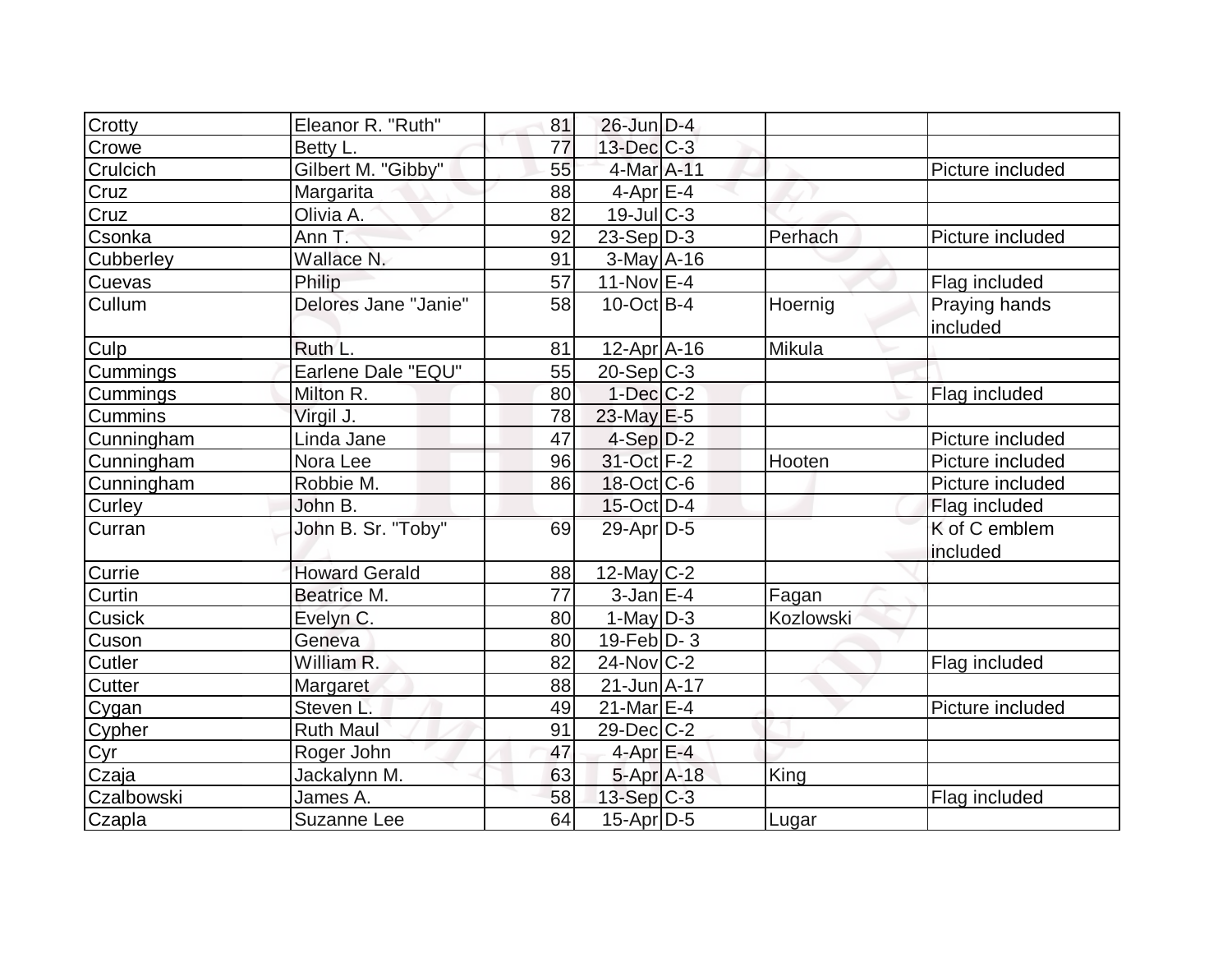| Czapla         | Thomas "Chops"                 | 58 | $1-Feb$ A-17                |                 | Picture included |
|----------------|--------------------------------|----|-----------------------------|-----------------|------------------|
| Czarnecki      | Carl F.                        | 83 | $25$ -Jun $\overline{D}$ -3 |                 | Picture included |
| Czarnecki      | Helen                          | 90 | 24-Mar C-4                  |                 |                  |
| Czarny         | Barbara A. "Auntie<br>Barbara" | 73 | $20$ -Apr $ B-4 $           |                 |                  |
| Czerwinski     | Bertha F.                      | 89 | 19-Apr A-14                 | Neugebauer      |                  |
| Czerwinski     | Leonard A. "Lenny"             | 79 | $15$ -Dec $C$ -2            |                 | Flag included    |
| Czubala        | Darrel                         | 53 | $22$ -Feb $ A-8 $           |                 |                  |
| Daciow         | Edward J. "Pee Wee"            | 91 | $10$ -Jul $D-5$             |                 | Flag included    |
| Dado           | Stephen J.                     | 63 | $6$ -Jan $ C-3 $            |                 | Picture included |
| Dailey         | Phyllis A.                     | 89 | 13-May $D-5$                |                 |                  |
| Daley          | Dorthy M.                      | 92 | 6-Mar A-9                   |                 |                  |
| Daly           | Ella "Rae"                     | 83 | $11$ -Jan $A$ -18           |                 |                  |
| <b>Damalas</b> | Nicholas C.                    | 87 | $3-Feb C-3$                 |                 |                  |
| Damasius       | Vlade                          |    | 27-Dec C-2                  |                 |                  |
| Dame           | Marvin E.                      | 78 | 31-Dec C-10                 |                 | Picture included |
| Damron         | <b>Thelma Patricia</b>         | 65 | $17$ -Mar $ C-3 $           |                 |                  |
| <b>Danczyk</b> | Victoria P.                    | 99 | $4$ -Jun $D-3$              | <b>Bednarek</b> |                  |
| Daniel         | Tillie                         | 90 | $14$ -Nov $F-2$             |                 |                  |
| <b>Daniels</b> | Angela                         | 84 | $2$ -Jul $D-3$              |                 |                  |
| Danko          | Emily "Betty"                  | 84 | $31$ -Aug $B-2$             |                 |                  |
| Darby          | Ryan Lee "Texas"               | 21 | $18$ -Aug C-2               |                 | Picture included |
| Darosky        | Michael                        | 87 | $6-Sep C-3$                 |                 | Flag included    |
| Datsko         | Rose M. "Rosie"                | 88 | $11-Aug$ $C-2$              |                 | Picture included |
| Daughenbaugh   | Anne M.                        | 86 | $30$ -Apr $D-3$             | Pagach          |                  |
| Davey          | Evelyn E.                      | 82 | $18 - Jan$ $A - 19$         | Schreiber       |                  |
| <b>Davies</b>  | Vera                           | 87 | $12$ -Dec $E - 7$           | Copley          | Picture included |
| Davilo         | Carol A.                       | 64 | $9 - Apr$ $D-3$             | Robson          | Picture included |
| Davis          | Donald W. Sr.                  | 68 | $5$ -Oct $B-2$              |                 |                  |
| Davis          | George W.                      | 79 | $21$ -Aug $D-4$             |                 | Picture included |
| Davis          | <b>Guy Junior</b>              | 70 | $6$ -Apr $B$ -4             |                 |                  |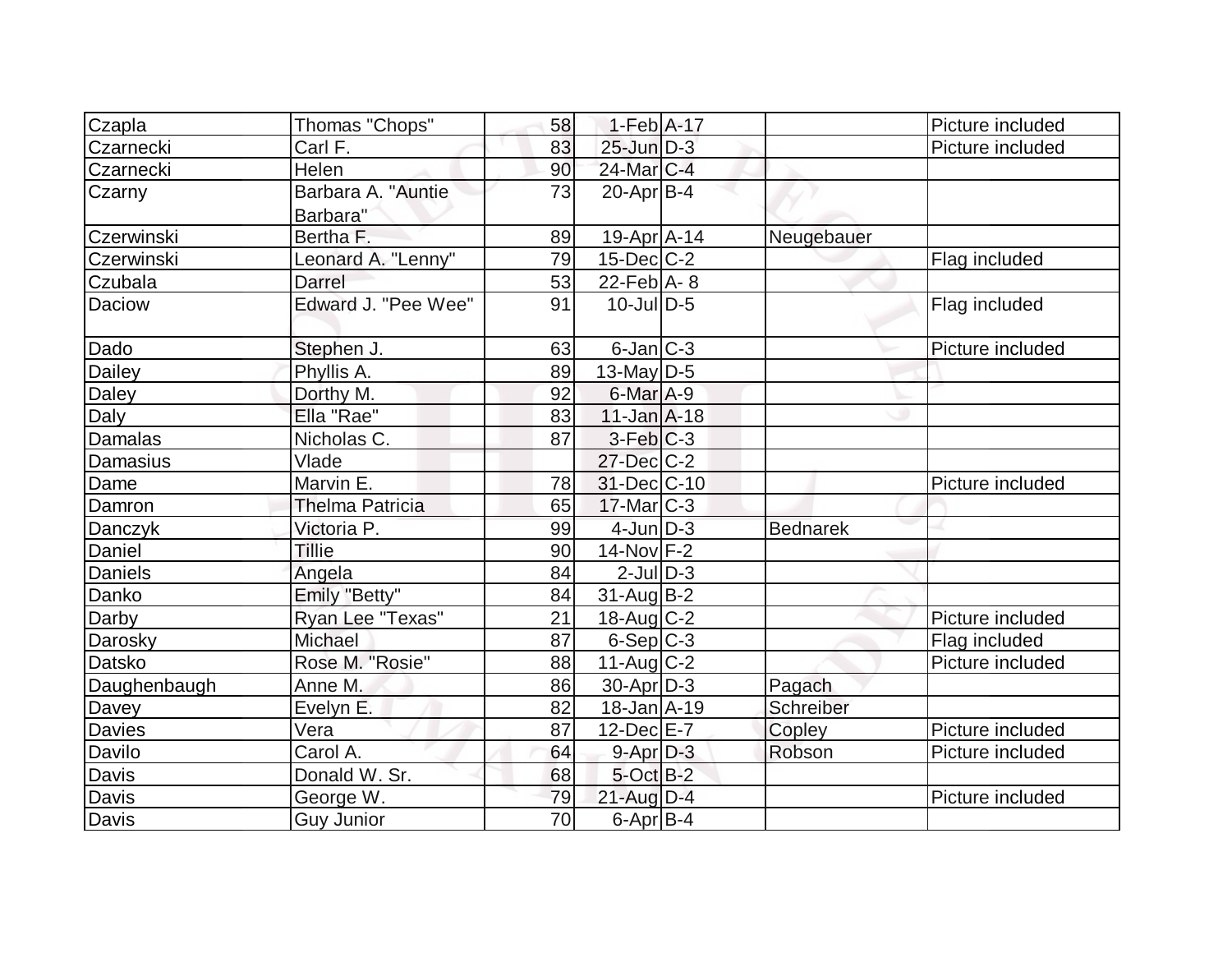| Davis            | Hubert L.                              | 81  | 18-Aug C-2                   |               |                              |
|------------------|----------------------------------------|-----|------------------------------|---------------|------------------------------|
| Davis            | <b>Isthamus "The Flower</b> "<br>Ladv" | 89  | $11$ -Feb $D-3$              | Taylor        |                              |
| Davis            | <b>Larry Daniel</b>                    | 67  | $8$ -Jan $D-3$               |               |                              |
| Davis            | Mary Ruth                              | 83  | $11$ -Jul B-4                |               |                              |
| <b>Davis</b>     | Michael G. Sr.                         |     | $18$ -Dec $E$ -7             |               |                              |
| Davis            | Myrtle Ellen "Trixie"                  | 85  | $23$ -Apr $ D-3 $            | Hunt          |                              |
| Davis            | Richard J.                             | 80  | $3$ -Jan $E$ -5              |               |                              |
| Davis            | Ryan M., Capt.                         | 37  | $22$ -Apr $D-6$              |               | Picture included             |
| Davis            | Thomas R.                              | 54  | $29$ -Jun $A - 8$            |               |                              |
| Davitian         | Janet S.                               | 74  | $13-Nov$ E-3                 | Wojciechowski |                              |
| Davy             | Mikell Joan                            | 74  | 13-Mar D-3                   | Moriarity     |                              |
| Dawson           | Donald V.                              | 56  | 28-Dec B-2                   |               |                              |
| Dawson           | Donald V.                              | 58  | $29$ -Dec $C$ -2             |               |                              |
| $\overline{Day}$ | Irene                                  | 78  | $3-Oct$ F-2                  | Tieri         |                              |
| Day-Comer        | Irene                                  | 86  | $6$ -Feb $D-3$               |               |                              |
| De Bie           | Emil                                   | 89  | $12$ -Jun $D-3$              |               |                              |
| De Groot         | Myra R.                                | 88  | 19-Feb $D-3$                 |               |                              |
| De La Rosa       | Armando F.                             | 30  | 19-Apr A-14                  |               | Flag and Picture<br>included |
| De Melo          | Luiz P. M.D.                           |     | $4$ -May B-4                 |               |                              |
| De Paula         | Joseph                                 | 90  | $31$ -May A-16               |               | Flag included                |
| Deal             | Richard L.                             | 82  | $15$ -Feb $\overline{A}$ - 8 |               | Flag included                |
| Dean             | <b>William James</b>                   | 68  | $5$ -Jan $A$ -11             |               | Flag included                |
| Dearing          | Rita M.                                | 86  | 29-Mar A-16                  | <b>Nilles</b> |                              |
| Deason           | Lorene                                 | 102 | $4-Sep$ D-2                  |               |                              |
| Deasy            | Roger J.                               | 75  | $12$ -Feb $ D-5$             |               | Flag included                |
| <b>DeBoe</b>     | Frederick M. Sr.                       | 90  | $18$ -Jun $ D-4$             |               | Flag included                |
| Deboer           | Loretta J.                             | 79  | $9-Sep$ D-5                  | <b>Moes</b>   |                              |
| Deck             | Eleanor A.                             | 83  | $3-Feb$ $C-3$                | Plesniak      | Cross included               |
| Dee              | Harriett                               | 89  | $20$ -Dec $C-3$              |               |                              |
| Deering          | Clarence J.                            | 88  | 3-May A-16                   |               | Flag included                |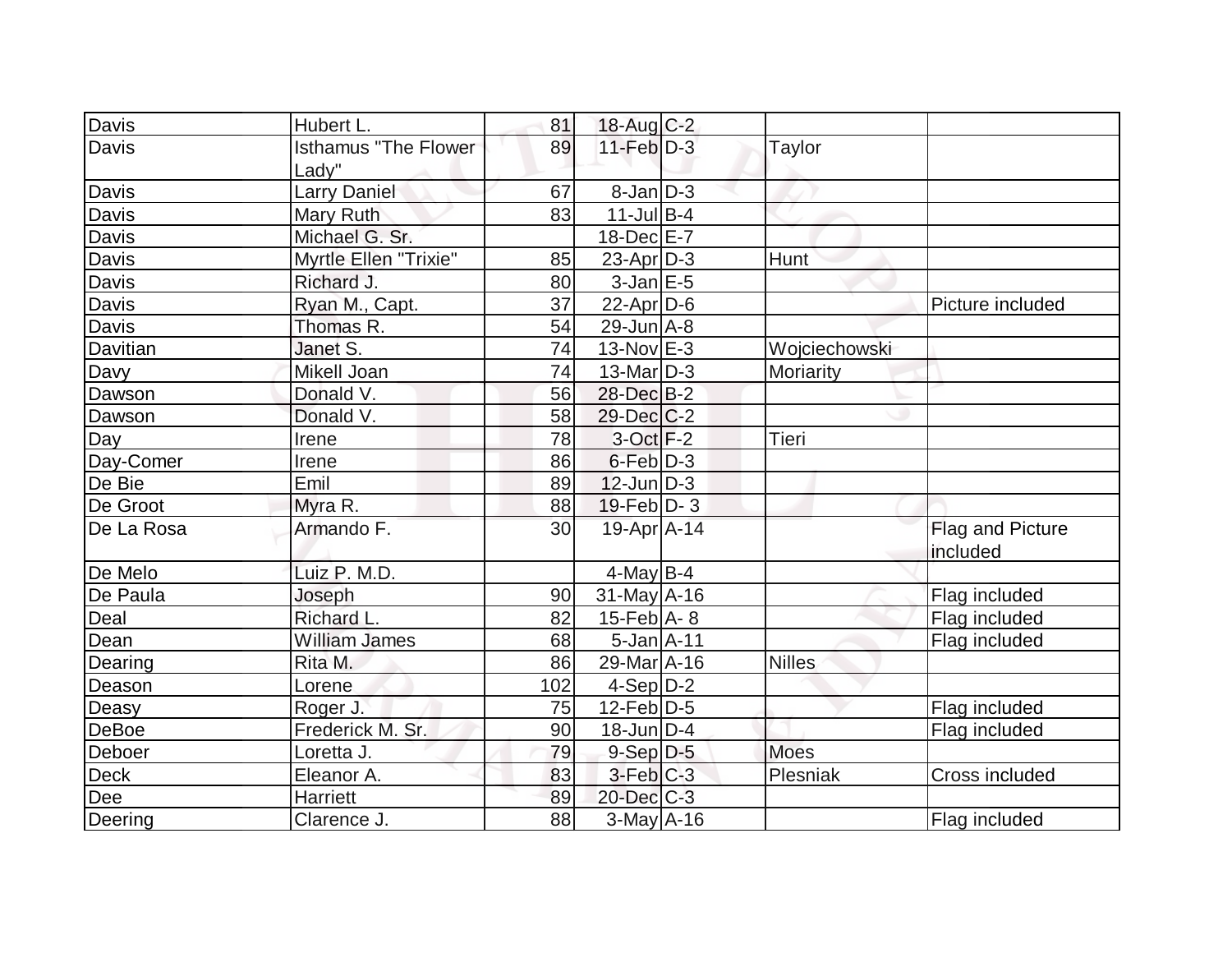| Dehner             | Annette M.              | 64 | $2$ -Nov B-2             |               |                       |
|--------------------|-------------------------|----|--------------------------|---------------|-----------------------|
| <b>DeJesus</b>     | Giselle                 | 33 | $16$ -Jun $B-8$          |               |                       |
| <b>Dekker</b>      | Jean M.                 | 79 | $4$ -Dec $E - 7$         | Klem          |                       |
| Del Rio            | Elisa R.                | 58 | $5-Sep B-4$              | Vasquez       |                       |
| Del Turco          | Michael E.              | 81 | $30$ -Aug C-3            |               | Flag included         |
| <b>DeLarbre</b>    | Frances M.              | 93 | $26$ -Jun $D-4$          |               |                       |
| <b>DeLaurentis</b> | Matilda M.              | 84 | $10$ -Dec $D$ -8         | Melvan        |                       |
| <b>DeLaurentis</b> | Salvotore               | 83 | $14$ -Aug $D-4$          |               |                       |
| Delco              | Rita Jane               | 78 | $16$ -JulD-3             |               |                       |
| Delgado            | Phillip E.              | 66 | 24-Oct F-4               |               |                       |
| Deloian            | Dean S.                 | 71 | $8-Feb$ A-17             |               | Flag included         |
| Deloney            | Ulyssee Sr. "Dee"       | 71 | 30-Mar B-5               |               |                       |
| Delor              | <b>James Thomas</b>     | 47 | $3-Apr$ $D-3$            |               | Picture included      |
| Delph              | Donna J.                | 57 | $21$ -Mar $E-4$          |               | Picture included      |
| Demanuele          | Vincensa "Tina"         | 79 | $24$ -Apr $D-6$          | Galea         |                       |
| Dembowski          | Michael J. Sr.          | 93 | $13$ -Dec $ C-3 $        |               | Flag included         |
| DeMeo              | John                    | 79 | $6$ -Feb $D-3$           |               |                       |
| Demeter            | <b>Margaret Theresa</b> | 77 | $23$ -Nov B-2            |               |                       |
| Demkovich          | <b>Eugene Francis</b>   | 84 | $4-Sep D-2$              |               |                       |
| Demkovich          | <b>Paul Andrew</b>      | 86 | $8-Feb$ A-18             |               |                       |
| Demmond-Dietrich   | Mary Ann                | 41 | $24$ -Feb $ B-7 $        |               |                       |
| Demopoulos         | <b>Bess</b>             | 82 | $17 - Jan \, \text{E-3}$ |               | <b>Greek Orthodox</b> |
|                    |                         |    |                          |               | <b>Cross included</b> |
| Demuth             | MaryAnn                 | 65 | $9$ -May $E$ -5          |               |                       |
| Den Besten         | <b>Cornelius "Neal"</b> | 94 | $14$ -Jan D-6            |               |                       |
| Denby              | Lois F. "Toots"         | 81 | $9-Sep$ D-5              |               |                       |
| Denmark            | Samuel                  |    | $16$ -Nov $B-2$          |               |                       |
| Denton             | Linda                   | 65 | $19$ -Mar $ D-3$         | <b>Hughes</b> |                       |
| Denton             | Marjorie A.             | 76 | 17-Oct B-4               |               |                       |
| <b>Detterline</b>  | Patricia                | 53 | $15$ -Dec $C$ -2         |               |                       |
| Deutsch            | Timothy E. "Timmy"      | 37 | $2$ -Apr $D-4$           |               |                       |
| DeVisme            | Laura B.                | 75 | $4$ -Feb $D-5$           |               |                       |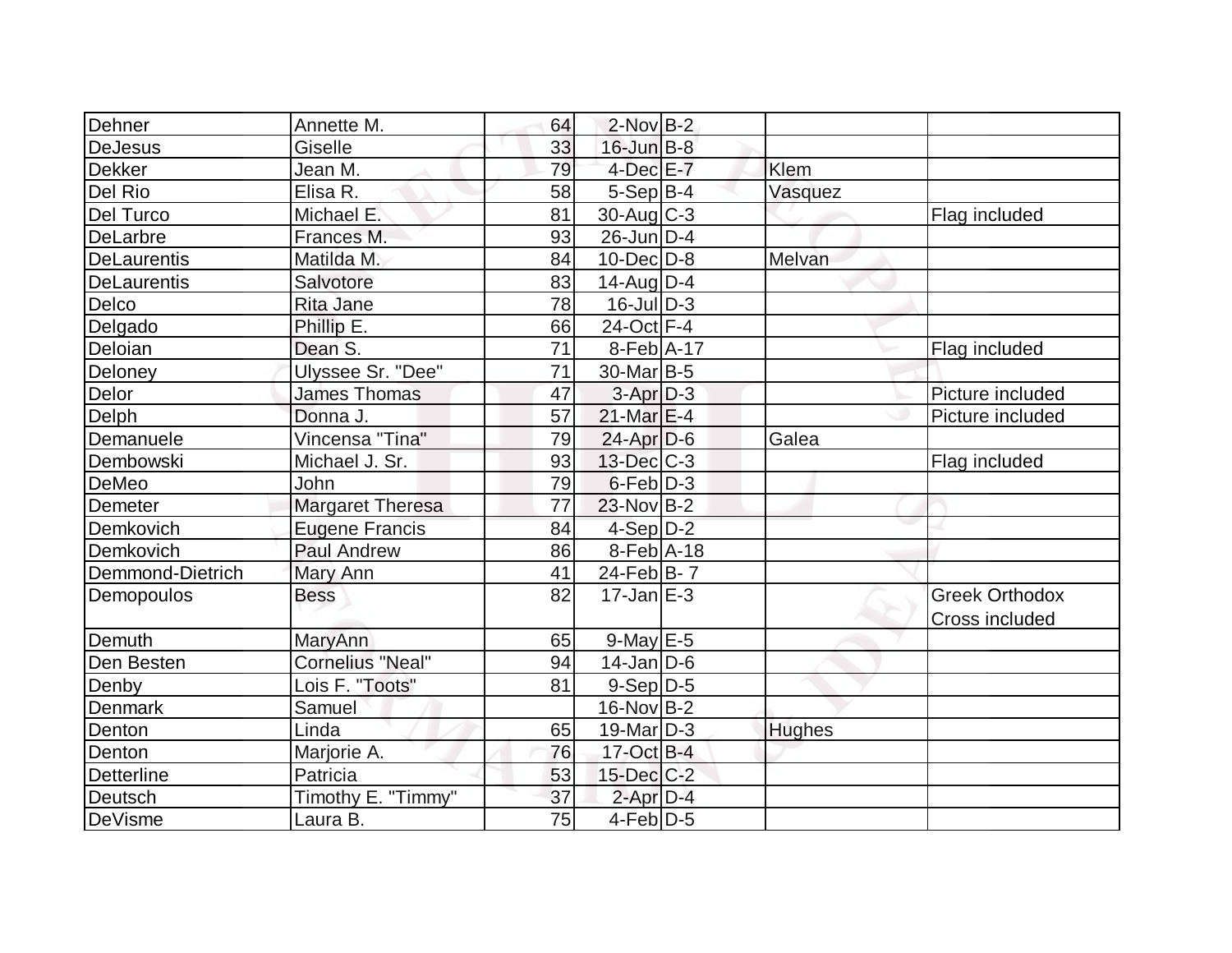| DeVisme           | Thomas A.                | 75 | $11$ -Mar $A$ -13 |               | Flag included    |
|-------------------|--------------------------|----|-------------------|---------------|------------------|
| <b>DeVries</b>    | Clayton J.               | 81 | 26-Oct B-2        |               |                  |
| <b>DeVries</b>    | Edwin H.                 | 64 | 26-Jul C-3        |               | Flag included    |
| <b>DeVries</b>    | Frank R.                 | 92 | $10$ -Oct B-4     |               |                  |
| <b>DeVries</b>    | Gayle Joyce              | 67 | $7-Nov B-3$       |               |                  |
| <b>DeVries</b>    | Juanita                  | 67 | $4$ -Jun $ D-3 $  |               |                  |
| <b>DeVries</b>    | Nikki L.                 |    | $6$ -Aug $D-3$    |               |                  |
| <b>DeVries</b>    | Ruth L.                  | 78 | $12$ -Dec $E$ -7  |               |                  |
| Dewes             | Lawrence V.              | 93 | $17$ -Mar $ C-3 $ |               |                  |
| <b>DeWolf</b>     | Helen A.                 | 75 | $30$ -Jun $ C-3 $ |               |                  |
| Di Fiori          | <b>Shriley</b>           | 76 | $22$ -Jan D-4     | Mithcell      |                  |
| <b>Diacek</b>     | Geraldine B. "Geri"      | 80 | $7$ -Oct $D-3$    |               |                  |
| Diaz              | Daniel A.                | 52 | 23-Dec C-9        |               | Picture included |
| Diaz              | Dolores "Cheda"          | 73 | $28$ -May $ D-3$  |               | Picture included |
| Diaz              | Gilberto O.              | 75 | $24$ -Jan $E$ -6  |               |                  |
| Diaz              | <b>Margaret Patricia</b> | 53 | $15$ -Dec $C$ -2  |               | Picture included |
| <b>Diaz</b>       | Ricardo Edwin            | 33 | $17$ -Jun $D-5$   |               | Flag included    |
| <b>Dickerhoff</b> | Lillian M.               | 93 | $15$ -Oct $D-4$   |               |                  |
| Dickerman         | Philip J.                | 75 | $10$ -Jun $D-5$   |               |                  |
| Dickinson         | Jona G.                  | 60 | $1-Oct$ D-3       |               |                  |
| <b>Diehl</b>      | Gunda M.                 | 93 | $2$ -May $E-4$    |               |                  |
| <b>Dietrich</b>   | Mary                     |    | $21-Apr$ $C-3$    | Lalich        | Serbian Orthodox |
|                   |                          |    |                   |               | Cross included   |
| <b>Dietz</b>      | Doris M.                 | 46 | $21$ -Nov $ B-5$  |               | Picture included |
| <b>Dihenes</b>    | John Joseph              | 83 | 18-Apr $E-4$      |               |                  |
| <b>Diller</b>     | JoAnn                    | 75 | $17 -$ Jul $D-3$  |               |                  |
| Dilling           | Mary B.                  | 95 | $14$ -Feb $ A-7$  |               |                  |
| Dillon            | Jane                     | 46 | 30-Dec E-7        | <b>Childs</b> |                  |
| <b>Dilts</b>      | Patricia Karen           |    | $7$ -Jan $ D-7 $  | McCampbell    |                  |
| Dimovski          | Nikolina "Nikki"         | 28 | 29-May D-3        |               |                  |
| Dinga             | Barbara M.               | 92 | 8-Oct D-4         | Spoljoric     |                  |
| Dinning           | Patricia J.              | 74 | $9$ -Dec $D$ -8   |               |                  |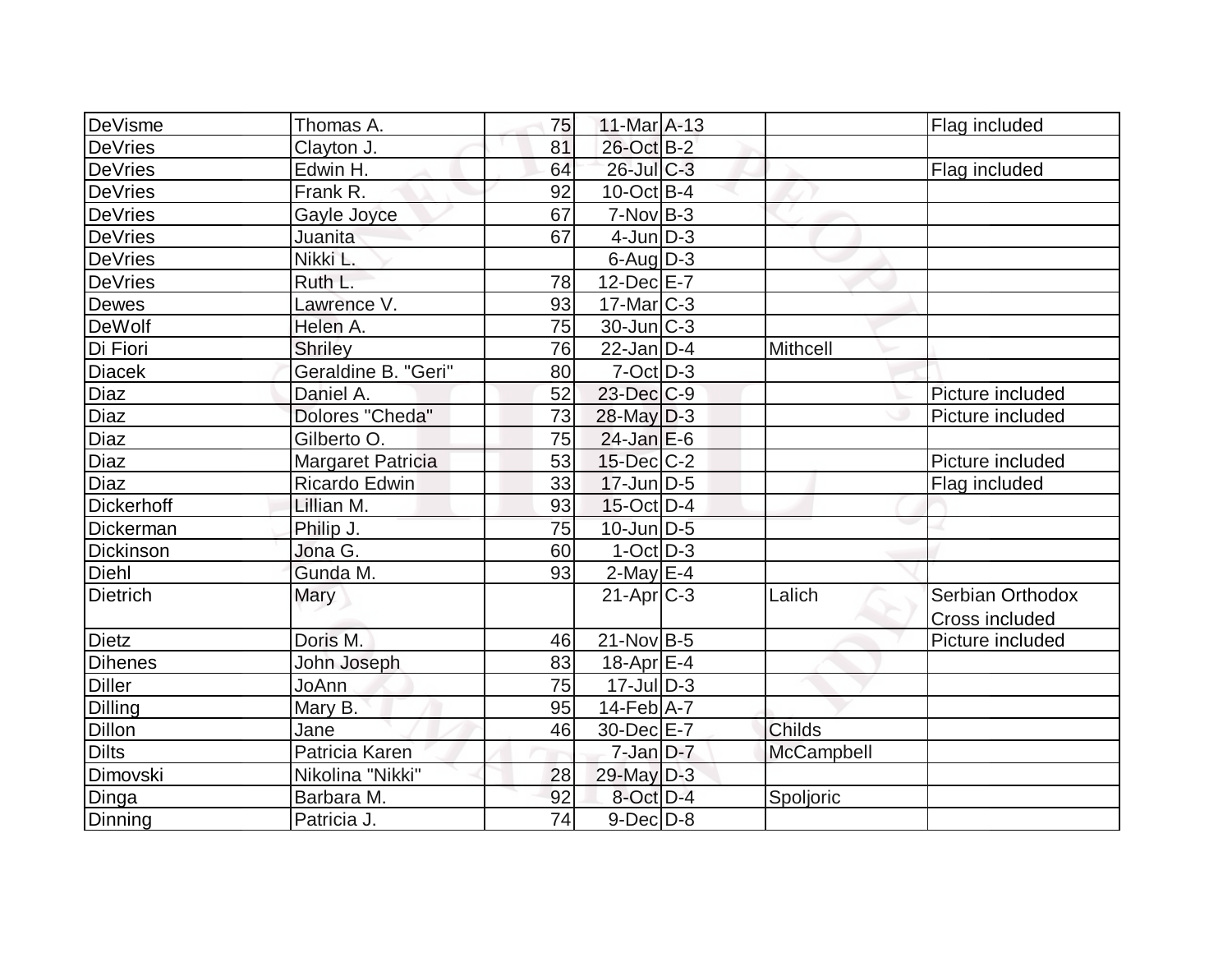| <b>Diorio</b>     | Giovanna Julia               | 88           | $7-NovB-3$        |             |                                    |
|-------------------|------------------------------|--------------|-------------------|-------------|------------------------------------|
| Dixon             | Douglad E. "Doug"<br>"Sonny" | 67           | $11$ -Oct $C-5$   |             |                                    |
| Dixon             | Lucille                      |              | $21$ -Jan D-5     | Connelly    | Picture included                   |
| <b>Djuric</b>     | Spiro                        | 94           | $26$ -Apr $A$ -16 |             | Serbian Orthodox<br>Cross included |
| <b>Dlutkowski</b> | <b>Alfred Anton</b>          | 75           | 28-Mar E-4        |             |                                    |
| Dobin             | J. Richard                   | 79           | $1-Dec$ $C-2$     |             |                                    |
| <b>Dobis</b>      | Veronica "Vern"              | 89           | $12-Sep B-2$      |             |                                    |
| Dobrowolski       | Maria A. "Mary"              | 90           | $7 - Jan$ $D-5$   |             |                                    |
| Dobrowolski       | Victoria M.                  | 88           | $5$ -Mar $A-9$    | Zurawski    |                                    |
| Dobrzynski        | Mrion K.,                    | 100          | 23-Nov B-2        | Krzyanowski |                                    |
| Dobyns            | Frank                        | 84           | $5$ -Mar $A-9$    |             | Full name Leona<br>Pozwio-McGuan   |
| Dodd              | Louise Scott                 | 62           | $13$ -Dec $ C-3 $ |             |                                    |
| Dodge             | Gerard C. "Neil"             | 60           | 16-May E-4        |             | Flag included                      |
| Dodson            | Ellen R.                     | 62           | $26$ -Aug $D-5$   |             |                                    |
| Doelling          | Dolores M.                   | 91           | $14$ -Mar $E-4$   | Henderson   |                                    |
| Doelling          | Flora                        | 73           | $7 - Jun$ A-16    |             |                                    |
| Doffin            | Cynthia L.                   | 52           | $6$ -Aug $D-3$    | Papkus      |                                    |
| <b>Doffin</b>     | <b>Grace Lillian</b>         | 10<br>months | $19$ -JullC-3     |             | Picture included                   |
| <b>Dolato</b>     | Margaret M.                  | 85           | $19$ -Jul $C-3$   | Lach        |                                    |
| Dolatowski        | Jennie Ann                   | 92           | $10$ -Feb $ B-7 $ | Pietrzyk    |                                    |
| Dolph             | Raymond A. Jr.               | 79           | $2$ -Dec $D-8$    |             |                                    |
| Domasica          | Edward A. "Eddie"            | 74           | $10$ -JulD-5      |             |                                    |
| Domasica          | Joseph J.                    | 80           | $22$ -Oct $D-3$   |             |                                    |
| Domasica          | <b>Neva</b>                  | 72           | 26-Jan A-13       | Warner      |                                    |
| Domazet           | Michael R.                   | 47           | 16-Aug C-3        |             | Flag included                      |
| Dombrowski        | <b>Bernice</b>               | 90           | $21$ -Jul $C-2$   |             |                                    |
| Dombrowski        | Eugene T.                    | 83           | $2-Sep D-5$       |             | Flag included                      |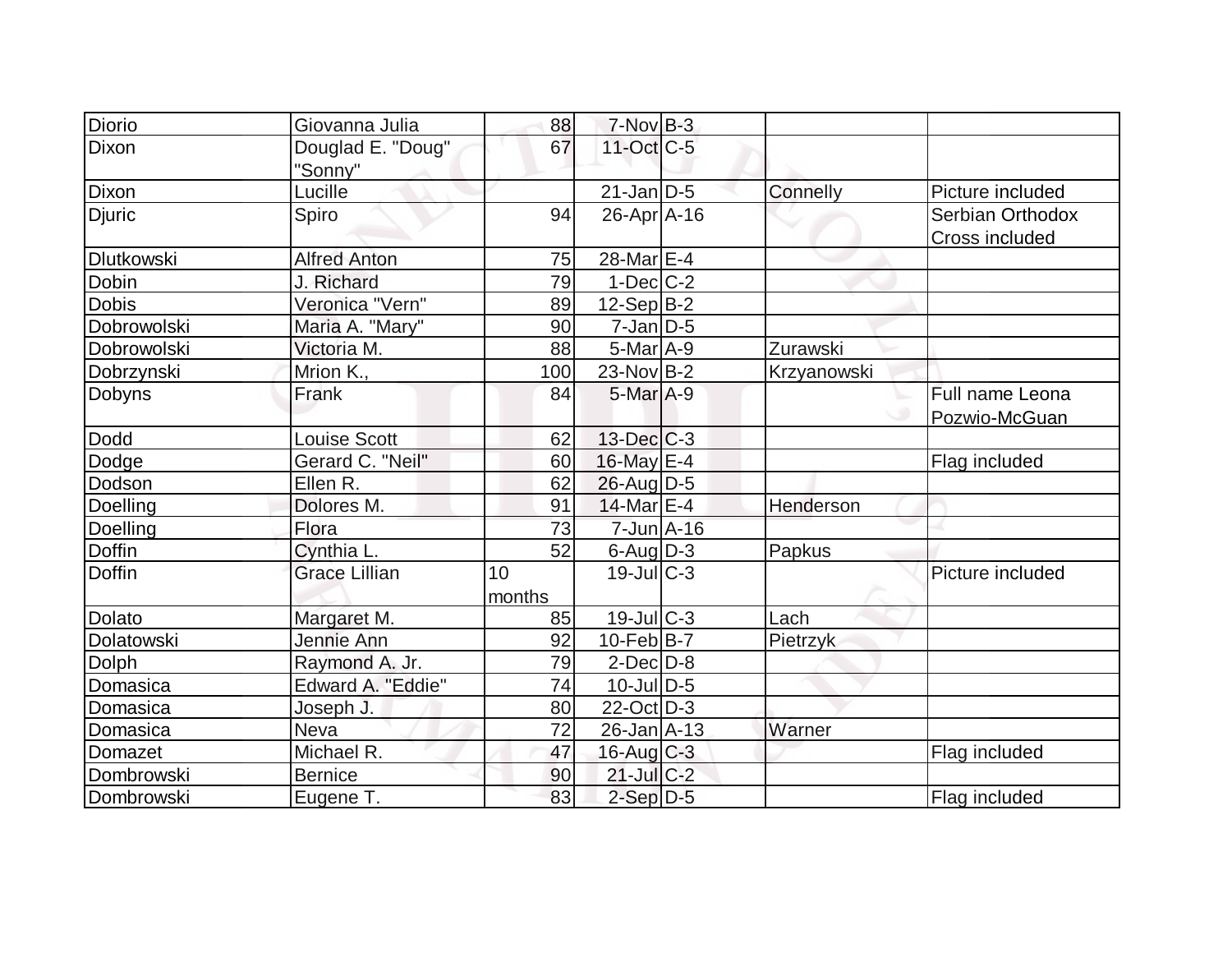| Dombrowski        |                        |    |                   |                 |                            |
|-------------------|------------------------|----|-------------------|-----------------|----------------------------|
|                   | Frank R. "Big          | 57 | 22-Jun A-11       |                 |                            |
|                   | Cheese"<br>Fernando S. | 81 | $13$ -Dec $C$ -3  |                 | Picture included           |
| Dominguez         |                        |    |                   |                 |                            |
| Dominguez         | Juana R.               | 68 | 29-Sep C-2        |                 |                            |
| Dominquez         | Johnny E.              | 73 | $20$ -Apr $ B-4 $ |                 |                            |
| Domke             | Mary Beth              | 87 | $16$ -Apr $D-3$   | <b>Blanford</b> |                            |
| Donaldson         | Barbara L.             | 72 | $2-Sep D-5$       |                 |                            |
| Donaldson (Cross) | <b>Bonnie Shannon</b>  | 76 | 28-Nov B-5        |                 |                            |
| Donkle            | Lucius B. Jr.          | 87 | 14-Mar $E-4$      |                 | Picture included           |
| Donovan           | Margaret               | 84 | $23$ -Aug C-3     |                 | <b>Margaret Henderlite</b> |
|                   |                        |    |                   |                 | Donovan                    |
| Donovan           | Robert                 | 73 | $1$ -May $D-3$    |                 | Flag included              |
| Doran-Forauer     | Ann M.                 | 96 | $29-Sep C-2$      | Roman           |                            |
| <b>Dorick</b>     | Catherine L.           | 93 | $28$ -Apr $C-3$   |                 |                            |
| Dornburg          | Eric                   | 43 | $3-Mar$ $C-3$     |                 | Picture included           |
| Dorochoff         | George                 | 54 | 18-May B-4        |                 |                            |
| <b>Dorsett</b>    | Dorothy M.             | 78 | $3$ -Mar $ C-3 $  |                 |                            |
| Dosen             | Michael T.             | 86 | $9$ -Feb $ B-8$   |                 | Flag included              |
| Doshan            | George                 | 87 | $9$ -Feb $B$ -8   |                 | Flag included              |
| Dost              | Joyce D.               | 78 | $4$ -Aug $C-2$    |                 |                            |
| Douglas           | Elizabeth A.           | 69 | $27$ -Jul B-2     |                 |                            |
| <b>Douthett</b>   | <b>Thomas Joe</b>      | 47 | $9$ -Mar $A$ -8   |                 |                            |
| Dover             | Alice R.               | 93 | $26-Sep B-4$      | Ostrowski       | Full name Alice R.         |
|                   |                        |    |                   |                 | Duwer (Dover)              |
| Dowell            | Richard L. "Dick"      | 83 | $18$ -Jul B-4     |                 | Flag included              |
| Downs             | <b>Rhuea Dorothy</b>   | 93 | $3$ -Jan $E$ -5   |                 |                            |
| Doyle             | Leona A.               | 88 | $3$ -Jun $D-5$    |                 |                            |
| Doyle             | Robert W. Jr.          | 49 | $6$ -Apr $B$ -4   |                 |                            |
| Drabek-Sigfred    | <b>Harriet</b>         | 85 | 4-Aug C-2         |                 |                            |
| <b>Drach</b>      | Robert M. "Bob"        |    | $11$ -Jan $A-18$  |                 | Flag included              |
| <b>Drackert</b>   | Amy C.                 | 85 | 18-Apr $E-3$      | <b>Roberts</b>  |                            |
| Dragon            | Jean Annabell          | 84 | $23$ -Nov B-2     |                 |                            |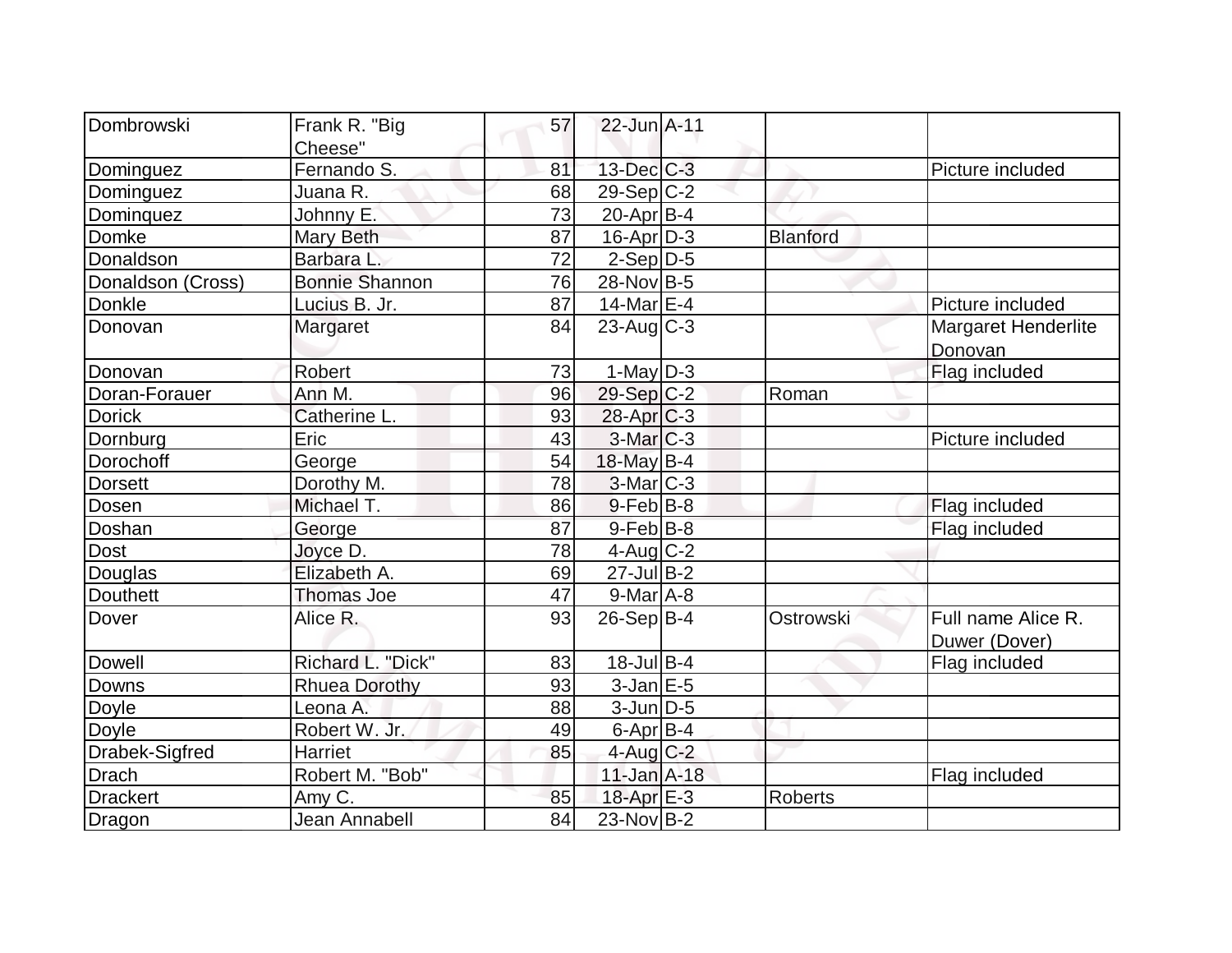| Dragos         | Jason D.                     | 38 | $13$ -Feb $ D-3 $ |               | Picture included                      |
|----------------|------------------------------|----|-------------------|---------------|---------------------------------------|
| <b>Draia</b>   | Donna R.                     | 61 | $3$ -Jun $D-5$    |               |                                       |
| <b>Drake</b>   | George P.                    |    | 27-Oct C-2        |               |                                       |
| Draper         | Elwin John                   | 92 | $25$ -Feb $ D$ -6 |               |                                       |
| <b>Draus</b>   | Lorraine H.                  | 88 | $25$ -Oct C-3     | <b>Beck</b>   |                                       |
| <b>Drees</b>   | <b>Richard "Barber Dick"</b> | 73 | $7$ -May $D-3$    |               | Flag and Picture<br>included          |
| Dreher         | <b>Irene Marie</b>           | 86 | 30-Oct E-3        |               | Picture included                      |
| Drennan        | Irene A.                     | 50 | $19$ -May C-2     |               |                                       |
| Dresner        | Ruth Benjamin                | 86 | $3-Apr$ D-3       |               | Picture and Star of<br>David included |
| Drewno         | Mary F.                      | 95 | $1-Dec$ $C-2$     |               |                                       |
| <b>Droba</b>   | Loretta                      | 77 | 27-May D-5        |               |                                       |
| Droski         | Henrietta F.                 | 63 | $15$ -Oct D-4     | Czerniak      |                                       |
| <b>Dross</b>   | Donna M.                     | 84 | $5$ -Jul $C-3$    | Riippi        |                                       |
| <b>Drost</b>   | Frank J.                     | 63 | $5 - Aug   D-5$   |               | Picture included                      |
| <b>Drost</b>   | Frank J.                     | 63 | $30$ -Aug C-3     |               | Flag and Picture<br>included          |
| <b>Drost</b>   | Judith A.                    | 69 | $4$ -Oct C-3      |               |                                       |
| <b>Drozd</b>   | John D.                      | 56 | $18$ -Jun $ D-4 $ |               |                                       |
| Drozda         | Stephen J.                   | 89 | $16-Sep D-6$      |               |                                       |
| <b>Dubec</b>   | Irene                        | 85 | $7$ -Jun $A$ -16  | <b>Strezo</b> |                                       |
| <b>Dubec</b>   | John S.                      | 90 | $10$ -Jun $D-6$   |               | Flag included                         |
| <b>Dubiel</b>  | Michalene "Mickey"           | 88 | $17-Sep D-4$      |               |                                       |
| <b>Dublak</b>  | Tamara Jo                    | 48 | $20-Sep C-3$      |               |                                       |
| <b>Dubrick</b> | Patricia A.                  | 64 | $24$ -Jan E-6     |               |                                       |
| <b>Dudek</b>   | Frank G.                     | 89 | $21-Apr$ $C-3$    |               | Flag included                         |
| Dudy           | Joyce E.                     | 62 | $11$ -Jan $A$ -18 | Jordan        |                                       |
| <b>Dukes</b>   | Wilda Ray                    | 64 | 24-May A-17       |               |                                       |
| <b>Duley</b>   | Virgina J.                   | 86 | 24-Dec D-7        |               | Picture included                      |
| Dull           | John Joseph                  | 71 | $27$ -Jul B-2     |               | Flag included                         |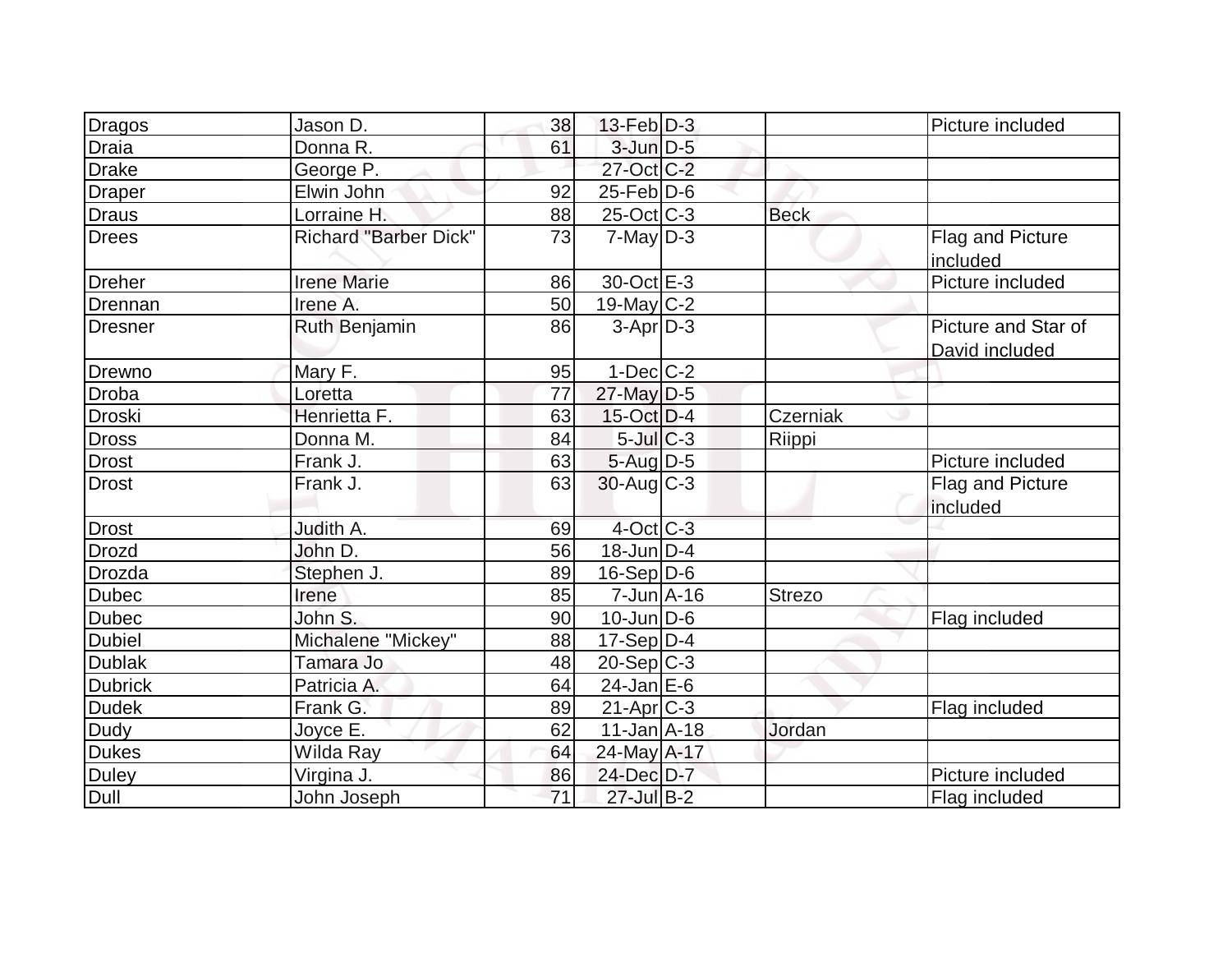| <b>Dulsky</b>  | Gerald R. Jr. "Robbie" | 25 | $4$ -Nov $C-3$    |                |                                                       |
|----------------|------------------------|----|-------------------|----------------|-------------------------------------------------------|
| Dummel         | Willliam C.            | 89 | 12-Sep B-2        |                | Flag included                                         |
| Duncan         | James                  | 49 | $18-Sep D-3$      |                | Picture included                                      |
| Duncan         | John W.                | 70 | $23$ -Apr $D-3$   |                |                                                       |
| <b>Duncan</b>  | Lawrence L. "Larry"    | 87 | $4$ -Jun $D-3$    |                | Flag included                                         |
| Duncan         | Paul E                 | 69 | $19$ -May C-2     |                | Flag included                                         |
| Duncan         | <b>Ruth Laverne</b>    | 83 | $19$ -Jan $A$ -16 |                | <b>Ruth Laverne</b><br>(Pilkenton) Duncan             |
| Duney          | Ervina "Bushie"        | 83 | $16$ -Apr $D-3$   | Pastuszak      |                                                       |
| Dunfee         | Austin M.              | 11 | $15$ -May D-4     |                | Picture included                                      |
| <b>Dunker</b>  | John E.                | 89 | $19$ -Aug $D$ -6  |                | Flag and Picture<br>included                          |
| Dunmire        | Irene                  | 76 | 14-Apr C-3        |                |                                                       |
| Dunn           | James R.               | 83 | $16$ -Aug $C-3$   |                |                                                       |
| Dunn           | Mary M.                | 67 | $6$ -Nov $E-2$    | Pavlik         |                                                       |
| <b>Dupree</b>  | Maryon Jane "Willie"   | 78 | $22$ -Jan D-4     | <b>Roberts</b> |                                                       |
| Durakovich     | Daniel "Butch"         | 99 | $14$ -Apr $ C-4 $ |                | Flag and Serbian<br><b>Orthodox Cross</b><br>included |
| Duran          | <b>Mary Ellen</b>      | 81 | $20$ -Jan $ C-3 $ |                |                                                       |
| Durish         | Frank G.               | 89 | $27$ -May D-5     |                |                                                       |
| Durkovich      | Andrew J. "Andy"       | 86 | $19$ -Jul $C-3$   |                | <b>Flag and Picture</b><br>included                   |
| Duron          | Felix                  | 66 | $29$ -Jan D-3     |                | Flag included                                         |
| Duszynski      | Eugenia "Gena"         | 56 | $1$ -JulD-5       |                |                                                       |
| <b>Dutcher</b> | James G. "Dutch"       | 72 | $23$ -Jan $D-3$   |                |                                                       |
| <b>Duwer</b>   | Alice R.               | 93 | $26-Sep B-4$      | Ostrowski      | Full name Alice R.<br>Duwer (Dover)                   |
| Dwardy         | John E.                | 85 | 13-Oct C-2        |                | Flag included                                         |
| Dworak         | <b>Dolores</b>         |    | $17-Sep D-4$      |                |                                                       |
| <b>Dyer</b>    | Anne R.                | 87 | $21-Apr$ $C-3$    |                |                                                       |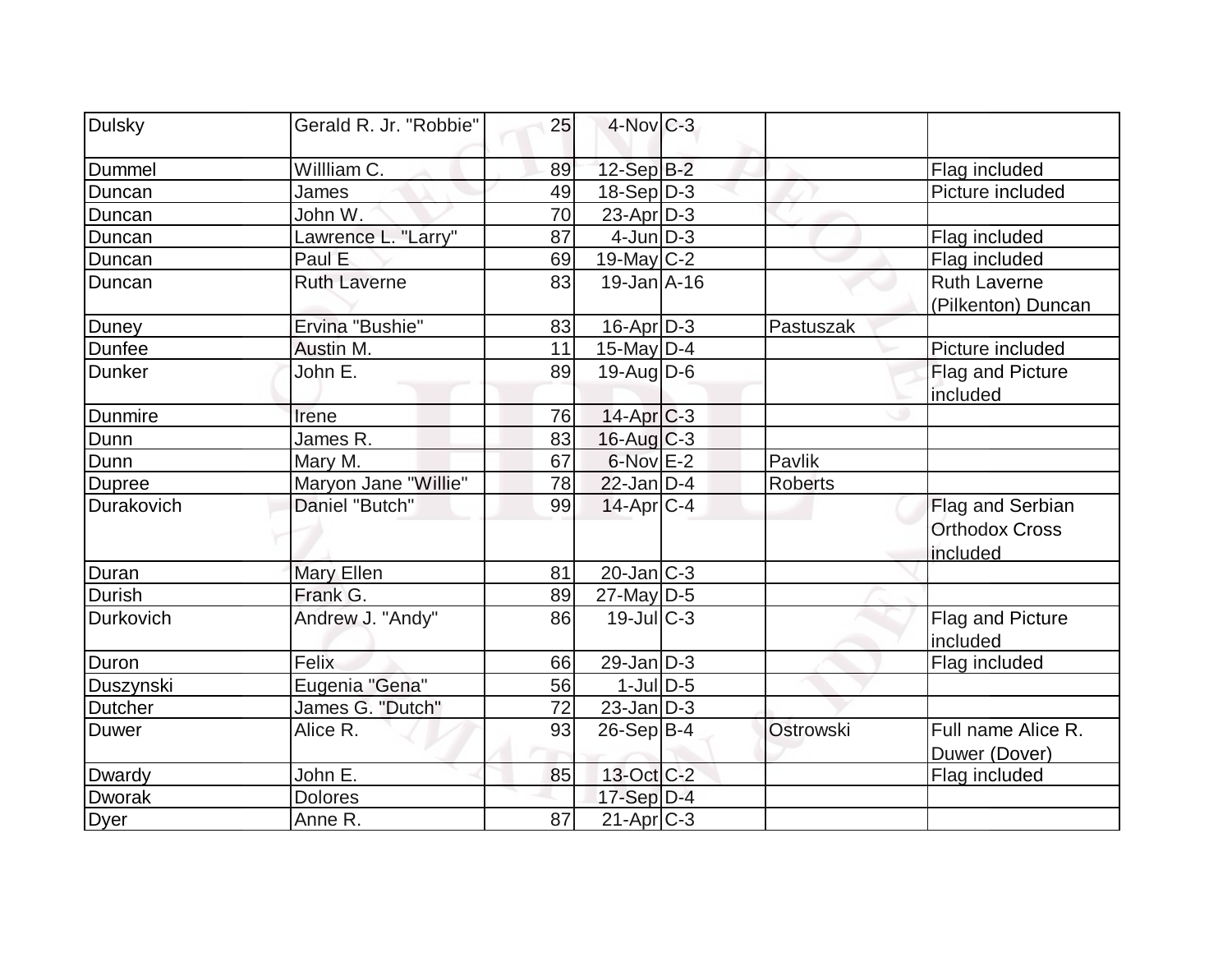| <b>Dykhuisen</b> | Keith Alan          | 56     | $16$ -May $E$ -5       |                 | Flag included     |
|------------------|---------------------|--------|------------------------|-----------------|-------------------|
| Dykstra          | Harry Jr.           |        | 20-Dec C-3             |                 |                   |
| Dywan            | John J.             | 91     | $2$ -Jul $D-3$         |                 | Flag included     |
| Dziczkowski      | Gerald W.           | 57     | $8-Nov$ <sub>C-3</sub> |                 |                   |
| <b>Dzurilla</b>  | Elizabeth "Betty"   | 90     | $10$ -Apr $D-3$        |                 |                   |
| Eads             | Kenneth R.          | 52     | $17$ -Mar $ C-3 $      |                 | Shamrock included |
| Eagan            | John Thomas Sr.     | 81     | $27$ -Feb $ D-5$       |                 | Flag included     |
| Early            | David G.            | 70     | $17 - Dec$ $D-9$       |                 |                   |
| Easterlin        | Sandra K.           | 67     | $2$ -Aug C-3           |                 |                   |
| Eatinger         | Rose                |        | $30-Sep D-3$           | DeFalco         |                   |
| Eaton            | Harold Duane "Dave" | 83     | $19-Nov D-7$           |                 | Flag included     |
| Eaton            | Helen A.            | 78     | 29-Aug B-4             |                 |                   |
| Eaton            | James E.            | 66     | $13-Nov$ $E-3$         |                 |                   |
| Eberhart         | Josephine V.        | 82     | $3$ -Jun $D-5$         | <b>Dominick</b> |                   |
| <b>Ebert</b>     | Donald              | 88     | 30-May E-4             |                 |                   |
| <b>Ebert</b>     | Edwin J.            | 67     | $15$ -Apr $ D-5$       |                 |                   |
| Echterling       | Jerome J.           | 89     | $13$ -Aug $D-3$        |                 |                   |
| Eckert           | <b>Emma Grace</b>   | Infant | $4$ -Aug C-2           |                 |                   |
| Eckert           | George J.           | 68     | $5-Sep B-4$            |                 |                   |
| Eckhardt         | Diane L.            | 60     | $1$ -Jun $B-4$         |                 |                   |
| Eckley           | Lois L.             | 90     | $25$ -Aug C-2          |                 |                   |
| Eddlemon         | Belva F.            | 86     | $16$ -Nov B-2          | Isom            |                   |
| Edelen           | Mary V.             | 73     | $2-Mar1A-17$           | Mostello        |                   |
| Eden             | Mary Imelda         |        | $23$ -Mar $ B-4 $      | Streveler       |                   |
| Edginton         | Roberta             |        | $22$ -Oct $D-3$        | Rettig          |                   |
| Edmonds          | Dorothy B.          | 89     | $4$ -Apr $E$ -4        |                 |                   |
| Edson            | Florence A.         | 79     | $21$ -Dec $ B-2 $      | Rossa           |                   |
| Edwards          | Richard A.          | 81     | $7$ -Apr $C$ -3        |                 |                   |
| Egener           | Christopher J.      | 33     | $2-Sep D-6$            |                 |                   |
| Eggleston        | Judy                | 53     | $8$ -Jan $D-4$         |                 | Picture included  |
| Egipciaco        | Kari D.             | 40     | 11-Mar A-13            | Munson          |                   |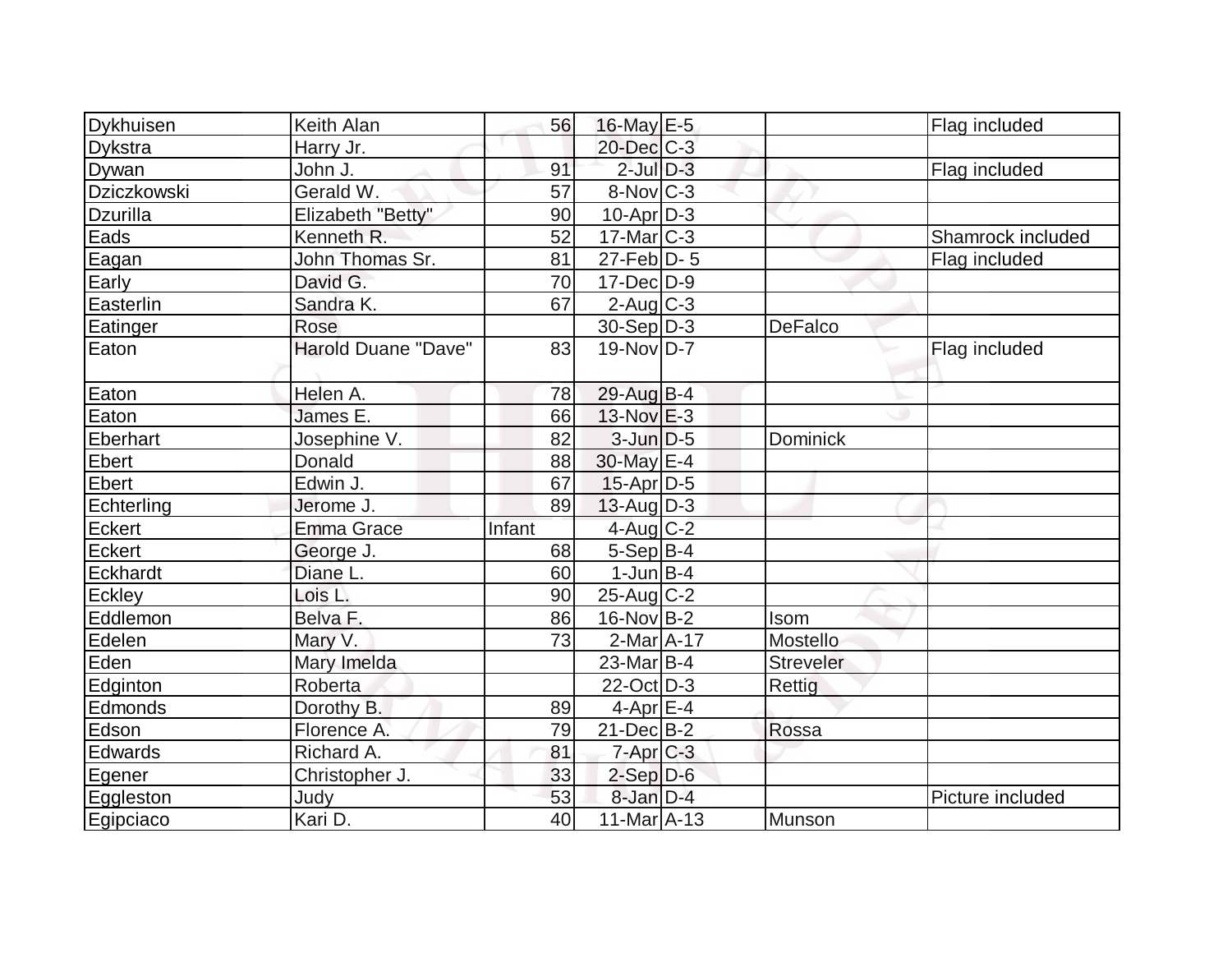| Eguia          | Mary Nelda          | 65 | $2$ -May $E-4$    |                | Picture included |
|----------------|---------------------|----|-------------------|----------------|------------------|
| Ehlen          | Fredrick W. "Fritz" | 83 | 13-May $D-5$      |                | Flag included    |
| Eich           | Patricia Ann        | 64 | $18$ -Jun $D-4$   |                |                  |
| Eichelberger   | <b>Ruth Lucille</b> | 91 | $13$ -Dec $C-4$   | <b>Richter</b> |                  |
| Eichensehr     | <b>Mae Frances</b>  | 84 | 29-Mar A-16       | Lewis          |                  |
| Eicke          | Herman O.           | 91 | $7-Sep B-2$       |                |                  |
| Eidam          | Clarence E. "Bud"   | 84 | $23-Sep D-3$      |                | Flag included    |
| Eidan          | Robert A.           | 82 | $13$ -Feb $ D-3 $ |                |                  |
| Eilenfeldt     | Shirley M. "Ema"    |    | $13$ -Dec $ C-4 $ | Wilken         |                  |
| Eldridge       | MarjorieE.          | 82 | $12$ -Oct B-2     |                |                  |
| Eley           | Vernadeen           | 87 | $25$ -Jun $D-3$   |                |                  |
| Elias          | David L.            | 70 | 8-Mar A-16        |                | Picture included |
| Elias          | Vincent             | 78 | $28$ -Apr $C-3$   |                | Flag and Picture |
|                |                     |    |                   |                | included         |
| Elish          | Florence J.         | 79 | $17$ -Jun $D-5$   | Reed           |                  |
| Elizondo-Jones | Nuno Dean           | 30 | $14-Sep$ B-2      |                |                  |
| <b>Elkins</b>  | Christopher         | 45 | $21$ -JulC-2      |                |                  |
| <b>Elkins</b>  | Leonard Jo "Jo"     | 48 | $28$ -Dec $B-2$   |                |                  |
| <b>Elkins</b>  | Robert L. Sr.       | 71 | 10-Mar A-6        |                |                  |
| Ellch          | Theresa G. "Terri"  | 66 | $12$ -Jan $A$ -14 | Vidosics       |                  |
| Ellington      | <b>Buck</b>         | 99 | $12$ -Feb $ D-5$  |                |                  |
| Elliott        | Elige               | 69 | $13$ -May D-5     |                |                  |
| <b>Elliott</b> | Joanne              |    | $4$ -Mar $A$ -11  | Mehos          |                  |
| Elliott        | Wilma               |    | $4$ -Oct $ C-3 $  | Dole           |                  |
| <b>Ellis</b>   | John W.             | 78 | $26$ -Jan $ A-13$ |                | Flag included    |
| Elman          | Robert John         | 80 | $5-Sep B-4$       |                |                  |
| El-Nagger      | <b>Ahmed Sami</b>   | 82 | $20$ -Jul B-2     |                |                  |
| Eloe           | <b>Edwin Kent</b>   | 38 | 15-Feb A- 9       |                |                  |
| Elzinga        | Ann M. "Babe"       | 71 | $7$ -Apr $C$ -3   | Eriks          |                  |
| Emanuel        | Karen M.            | 63 | $4$ -Oct C-3      | Rejzer         |                  |
| Emerick        | Bettie J.           | 77 | 19-Oct B-2        | Ewell          |                  |
| Emerson        | Albert T. "Bud"     | 80 | $17$ -Feb $ B-6$  |                | Flag included    |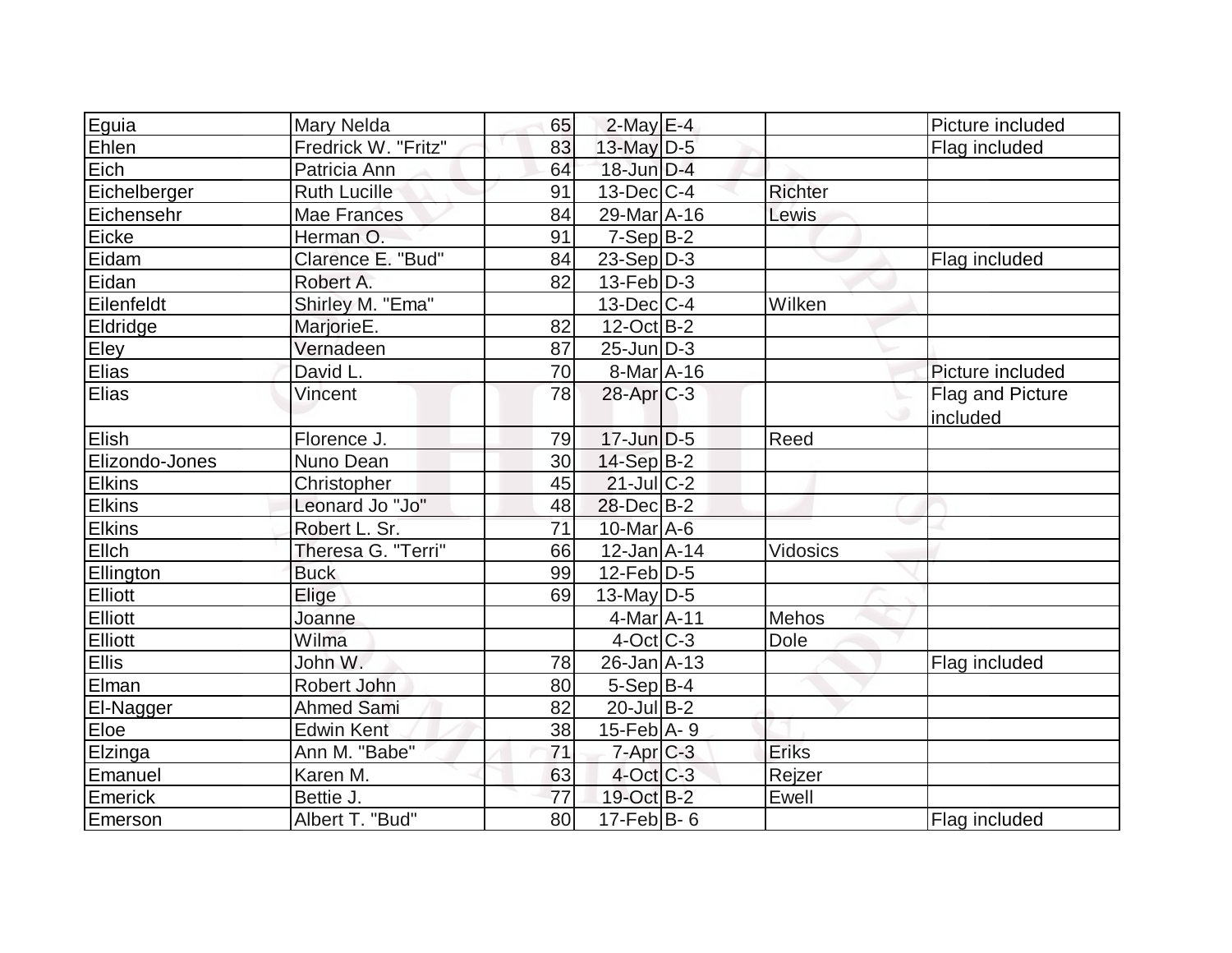| Emerson         | Melinda S. "Susie"       | 52     | $1-Jan A-14$       | Hathaway |                         |
|-----------------|--------------------------|--------|--------------------|----------|-------------------------|
| Enberg          | Anne                     |        | $9$ -Jul $D-3$     |          |                         |
| <b>England</b>  | Howard F.                | 88     | $17$ -Jul $D-3$    |          | <b>Flag and Picture</b> |
|                 |                          |        |                    |          | included                |
| England         | Martha M.                | 85     | 4-Apr $E-4$        |          | Picture included        |
| Ensign          | Robert E.                | 82     | $20$ -May D-5      |          |                         |
| Eppler          | John F.                  | 94     | $13$ -Jul B-2      |          |                         |
| Erfurth         | Marie                    | 89     | 29-Nov C-5         |          |                         |
| Erichsen        | Karl H.                  | 82     | $4$ -Jan $A$ -16   |          | Picture included        |
| Erickson        | Dorothy                  | 93     | $2$ -Dec $D-8$     |          |                         |
| Erickson        | Kendall                  | 10 wks | $9$ -Aug $C$ -3    |          |                         |
| Erickson        | Merlyn M.                | 95     | $18$ -Dec $E$ -8   |          | Picture included        |
| Erler           | Elizabeth L. "Betty"     | 76     | $13$ -Feb $ D-3 $  |          |                         |
| Errichiello     | Mark A.                  | 50     | $4$ -Nov $ C-3 $   |          |                         |
| Eschenbach      | Vera May                 | 88     | $13$ -Feb $D-3$    |          | Vera May                |
|                 |                          |        |                    |          | Eschenbach              |
|                 |                          |        |                    |          | Robinson/Picture        |
| Escobedo        | Jose B.                  | 87     | 23-Nov B-2         |          |                         |
| Esparsa         | James M                  | 79     | $6$ -Aug $D-3$     |          |                         |
| <b>Espinoza</b> | Juan M.                  | 55     | $23-Sep D-3$       |          | Flag included           |
| Estill          | George L.                | 54     | $19$ -Jul $ C-3 $  |          | Flag included           |
| Eszenyi         | Irene C.                 | 90     | 30-Aug C-3         |          |                         |
| Ethchison       | Judith Ann "Judy"        | 66     | $26$ -AugD-5       |          |                         |
| Etter           | <b>Marcia</b>            | 71     | $28$ -May $D-3$    | Reed     |                         |
| Eubanks         | June L.                  | 83     | $14$ -Jun $A - 16$ | Jansen   |                         |
| Evanich         | John S.                  | 82     | $21$ -Jul C-2      |          | Flag included           |
| Evans           | <b>Barbara Geraldine</b> | 91     | $23-Sep D-3$       | Deaton   |                         |
| Evans           | Corey A.                 | 22     | $22$ -Nov $ C-3 $  |          |                         |
| Evans           | Fred T. Jr.              | 72     | 20-Oct C-2         |          |                         |
| Evans           | <b>Hudson Paul Haren</b> | 23     | $17$ -Nov $ C-2 $  |          | Picture included        |
| Evans           | Jennifer <sub>R.</sub>   | 28     | 14-Sep B-2         |          |                         |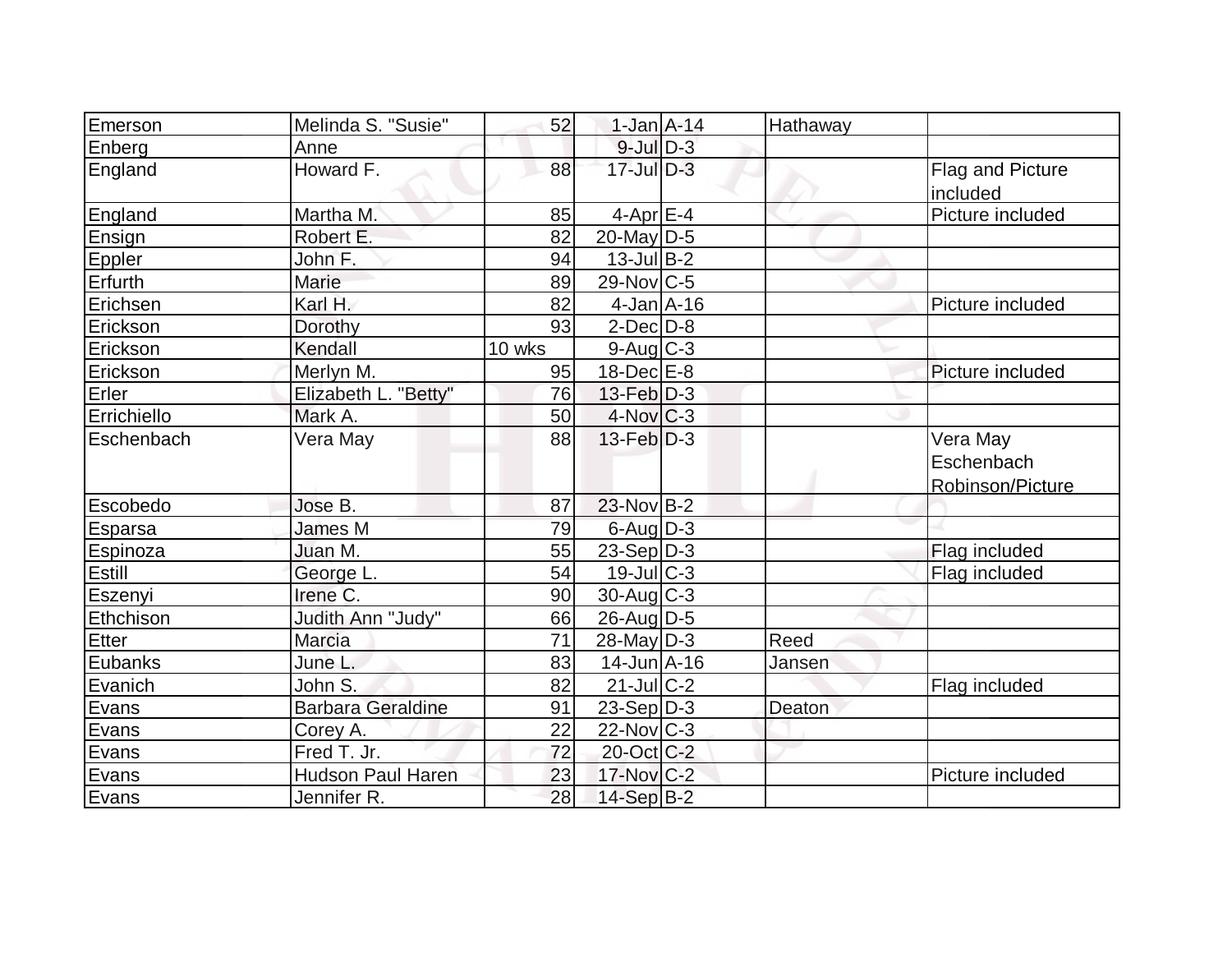| Evans               | Joanna                  | 79 | 28-Jul C-2        |              | Joanna Evans Funk               |
|---------------------|-------------------------|----|-------------------|--------------|---------------------------------|
|                     |                         |    |                   |              | Campbell                        |
| Evans               | <b>Robert Thomas</b>    | 83 | $7$ -Jan $D-6$    |              | Flag included                   |
| Evans               | Ronald J. "Little Ron"  | 47 | $14$ -Apr $ C-4$  |              |                                 |
| Evers               | William R.              | 79 | $17-Oct$ B-4      |              |                                 |
| Ewigleben-Mattingly | <b>Bethel</b>           |    | $17$ -May $A$ -18 | Sigler       |                                 |
| Ewing               | Elizabeth G.            | 92 | $27$ -Oct $ C-2 $ |              |                                 |
| Ewing               | Rose Marie "Mickey"     | 67 | $19$ -Dec $E$ -7  |              |                                 |
| Fabian              | Rowland A.              | 83 | $10$ -Feb $ B-7$  |              | Flag included                   |
| Fage                | Gerald "Jerry"          | 67 | $7-Feb C-1$       |              |                                 |
| Faherty             | <b>Michael Declan</b>   | 47 | $13$ -Apr $ B-4 $ |              |                                 |
| Faist               | Jimmy Dewayne           | 62 | $11-Auq$ $C-2$    |              | Flag included                   |
| Fajman              | Nancy                   | 66 | 17-May A-17       | Piaseck      |                                 |
| Falda               | David J. Sr.            | 64 | $15$ -Dec $C$ -3  |              |                                 |
| Falk                | Tim                     | 52 | $3-Sep D-3$       |              |                                 |
| Faller              | <b>Clinton Sterling</b> | 23 | 30-Mar B-4        |              |                                 |
| Farias              | <b>Andres Rivera</b>    | 92 | $21$ -Jan D-5     |              | Pictures included               |
| Farias              | Elizabeth               | 66 | $15$ -Apr $D-5$   |              | Picture included                |
| <b>Farkas</b>       | Harriet A.              |    | $10-Sep D-3$      |              | Star of David included          |
| Farmer              | <b>Bette Jane</b>       | 53 | $4$ -Aug C-2      | Patton       |                                 |
| Farmer              | <b>Gavin Baird</b>      | 90 | $9-Nov$ B-2       |              |                                 |
| Farmer              | Helen                   | 86 | $18$ -Mar $ D-5 $ | Robinson     |                                 |
| Farmer              | John S.                 | 86 | $15$ -May $ D-4$  |              | Flag included                   |
| Farrar              | <b>Sharie</b>           | 58 | $5 - Aug   D-5$   |              |                                 |
| Farris              | Beulah I.               | 93 | $8$ -JulD-6       | <b>Dicks</b> | Eastern Star emblem<br>included |
| <b>Farris</b>       | Wilma R.                | 76 | $6$ -Aug $D-3$    |              |                                 |
| Farver              | William D.              | 63 | $15$ -Jul $D-3$   |              |                                 |
| Fasel               | Alvin H. "Al"           | 86 | 18-Jul B-4        |              | Flag included                   |
| Fath                | Kenneth E.              | 61 | $17$ -Apr $D-4$   |              | Picture included                |
| Favretto            | <b>John Francis</b>     | 47 | $23-Sep D-4$      |              |                                 |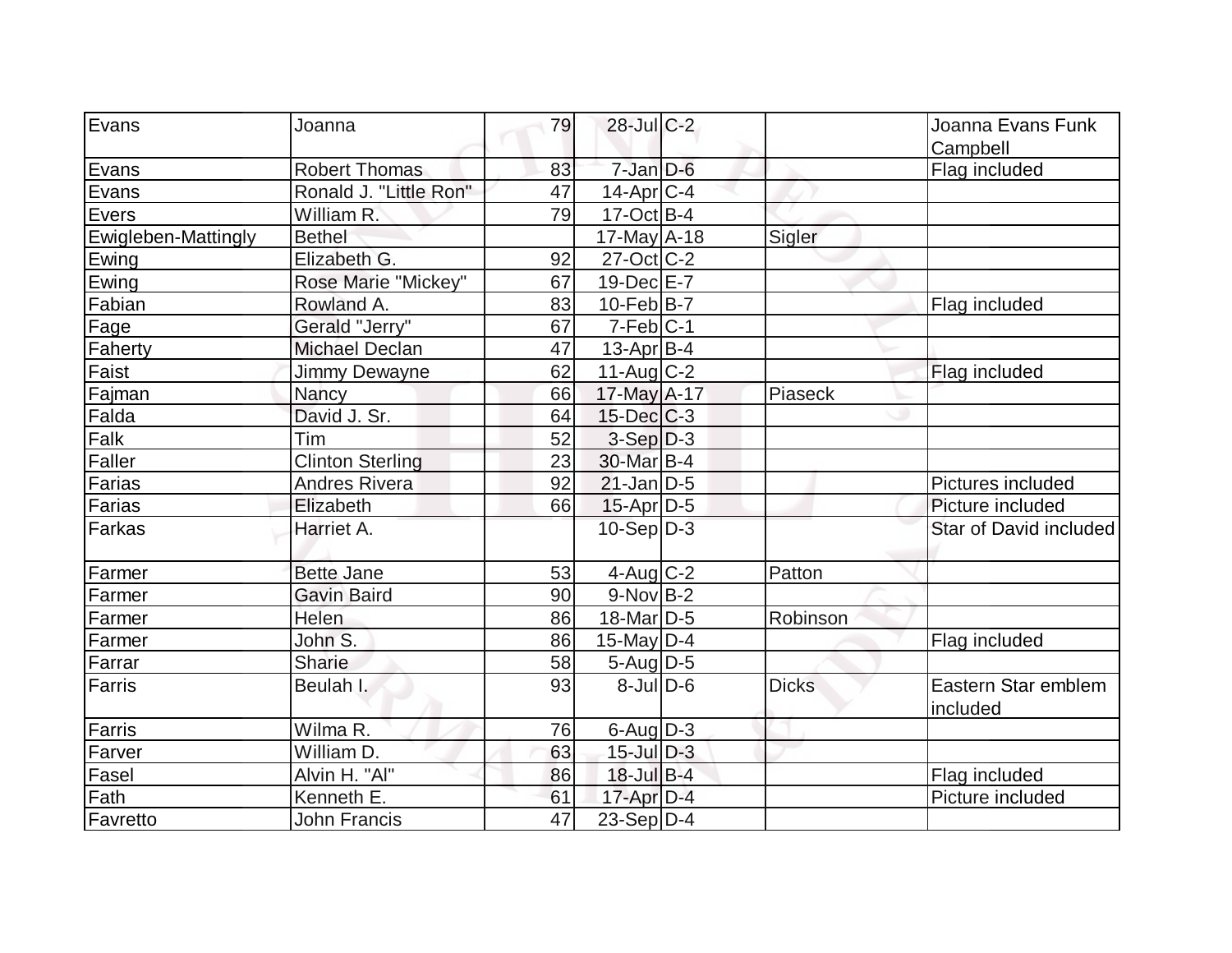| Fearing   | Cynthia A.                  | 51   | $2$ -Oct $D-2$     | Carlson     | Full name Cynthia A.   |
|-----------|-----------------------------|------|--------------------|-------------|------------------------|
|           |                             |      |                    |             | Maslankowski           |
|           |                             |      |                    |             | Fearing                |
| Feczko    | <b>Barbara Ruth</b>         | 76   | 24-May A-17        |             | St. Nicholas Orthodox  |
|           |                             |      |                    |             | Cross included         |
|           |                             |      |                    |             |                        |
| Fedorchak | Emil S.                     | 87   | 28-Nov B-5         |             |                        |
| Fedorchak | Joseph                      | 91   | $16$ -Mar $ B-7 $  |             |                        |
| Fedorenko | Andrew N.                   | 78   | $2$ -Feb $A-12$    |             | Flag included          |
| Fejes     | Elizabeth J. "Betty"        | 86   | $3-Mar$ $C-3$      | <b>Basz</b> |                        |
| Feldman   | Dvora                       | 83   | $27$ -Jan $ C-3 $  |             | Star of David included |
| Feldman   | Karen                       | 60   | $21$ -Aug $D-4$    |             | Star of David included |
| Fengya    | Margaret                    | 100  | $5 - Jan$ $A - 11$ |             |                        |
| Ferguson  | Jesse R.                    | 79   | 12-Nov E-3         |             |                        |
| Ferguson  | Lupe Marie "Peaches"        | 79   | $27$ -Mar $D-3$    | Komo        |                        |
| Ferguson  | <b>Mark Edwin</b>           | 48   | $12$ -Mar $D-4$    |             | Flag included          |
| Ferguson  | Richard K."Ricky-<br>Fergy" | 54   | $22$ -Mar $A$ -16  |             |                        |
| Ferrara   | Katherine                   |      | 16-Mar B-7         | Nuzzo       |                        |
| Ferree    | Kimberly J.                 | 50   | $6$ -Dec $C$ -3    |             |                        |
| Ferree    | Liliana                     | 51/2 | $4$ -Nov $D-3$     |             |                        |
| Ferrell   | <b>Rufus Keith</b>          | 51   | $21-Apr$ $C-4$     |             |                        |
| Ferrini   | <b>Perry Louis</b>          | 52   | $16$ -Dec $D-9$    |             | Picture included       |
| Fetla     | Floyd J.                    | 53   | $17$ -Feb $ B-6 $  |             | Flag included          |
| Fetsch    | Arnold W.                   | 88   | $23$ -Apr $D-3$    |             | Flag and Picture       |
| Fetsis    | Peter                       |      | 20-Nov C-7         |             | included               |
| Fetzko    | John                        | 91   | 20-Oct C-2         |             | Flag included          |
| Fiacco    | Ann M.                      | 92   | $14-Feb$ A-7       |             |                        |
|           |                             |      |                    |             |                        |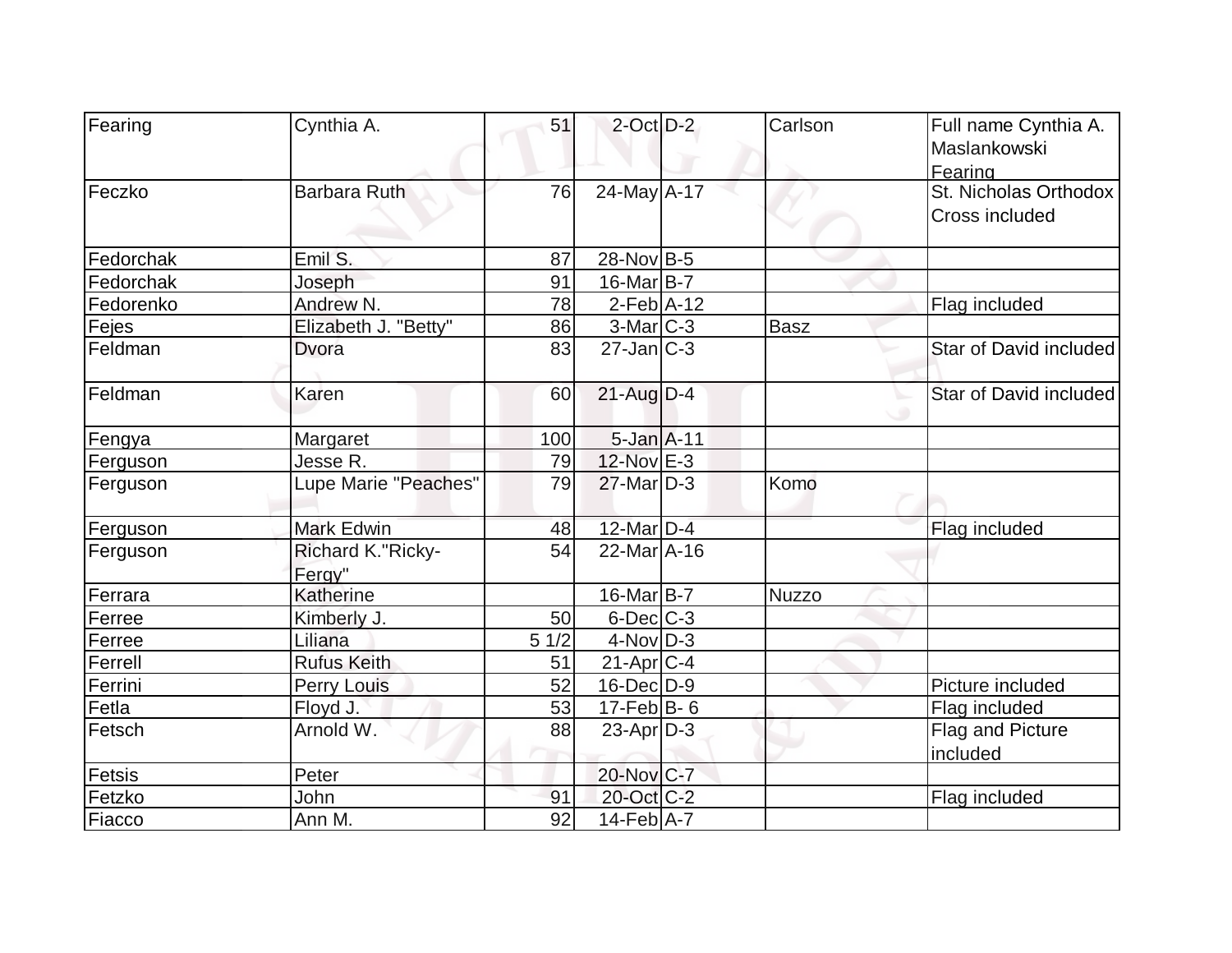| Fick        | Martin R. Sr.         | 85 | $10$ -Dec $D$ -8  |                 | Flag included                |
|-------------|-----------------------|----|-------------------|-----------------|------------------------------|
| Fick        | Mary                  | 82 | $27 - Dec$ $C-2$  | Supica          |                              |
| Fick        | Robert A.             | 36 | $1-Oct$ D-3       |                 | Flag included                |
| Fickle      | Donna                 | 76 | $26$ -Nov $ D-5 $ |                 |                              |
| Field       | David E.              | 84 | $20$ -Apr $B$ -5  |                 | Flag included                |
| Fields      | Jeremy Sian           | 31 | $28$ -Jun $C-3$   |                 |                              |
| Figler      | <b>John Andrew</b>    | 68 | $27$ -Jun $B-4$   |                 | Flag and Picture<br>included |
| Figueroa    | Julio                 | 65 | $25$ -Aug C-2     |                 |                              |
| Finan       | James F. Jr. "Scotty" | 87 | $18$ -Aug C-2     |                 | Flag included                |
| Finch-Knox  | Johnnie Maude         |    | $31$ -JulD-4      |                 | Picture included             |
| Findley     | Bernadette C.         | 64 | $4-Sep D-2$       |                 |                              |
| Fines       | Darrell L.            | 71 | 14-Dec B-2        |                 |                              |
| Fink        | Keith I.              | 81 | $25$ -Feb $D$ -6  |                 |                              |
| Finkiewicz  | Edwina                | 73 | $14-Oct$ D-3      | Dombrowski      |                              |
| Finnerarty  | Dolores J.            | 78 | $23$ -Jan $D-3$   |                 |                              |
| Finnerty    | Helen                 | 91 | $12$ -Apr $ A-16$ | <b>Niedrich</b> |                              |
| Fiorantin   | Kathryn               | 91 | 26-Dec B-5        | Podunovich      | Picture included             |
| Firehock    | Charles T.            | 71 | $2$ -Aug $C-3$    |                 |                              |
| Firrantello | Josephine Rose        | 87 | $24$ -Apr $D-3$   |                 |                              |
| Fischer     | Keith "Fish"          | 52 | $21-Nov B-5$      |                 |                              |
| Fish        | Charles E.            | 95 | $12$ -Jul $C-3$   |                 |                              |
| Fisher      | Beth M.               | 95 | $27-Sep C-3$      |                 |                              |
| Fisher      | Ethel M.              | 83 | $13$ -Jul B-2     | Burton          |                              |
| Fisher      | Mary E.               | 96 | 23-Feb A- 16      |                 |                              |
| Fisher      | Timothy D.            | 47 | 13-Oct C-2        |                 |                              |
| Fissinger   | Bernadette J.         | 86 | $27 - Dec$ $C-2$  | Jones           |                              |
| Fitzek      | Barbara A.            | 75 | $11$ -Jun $ D-5 $ |                 |                              |
| Fitzgerald  | David L.              | 65 | 5-Mar A-9         |                 |                              |
| Fitzgerald  | Raymond J.            | 43 | 18-Dec E-7        |                 |                              |
| Fizer       | Tom R.                | 90 | $4$ -May B-4      |                 |                              |
| Flaherty    | Arthur M. "Mickey"    | 70 | $14$ -Dec $ B-2 $ |                 |                              |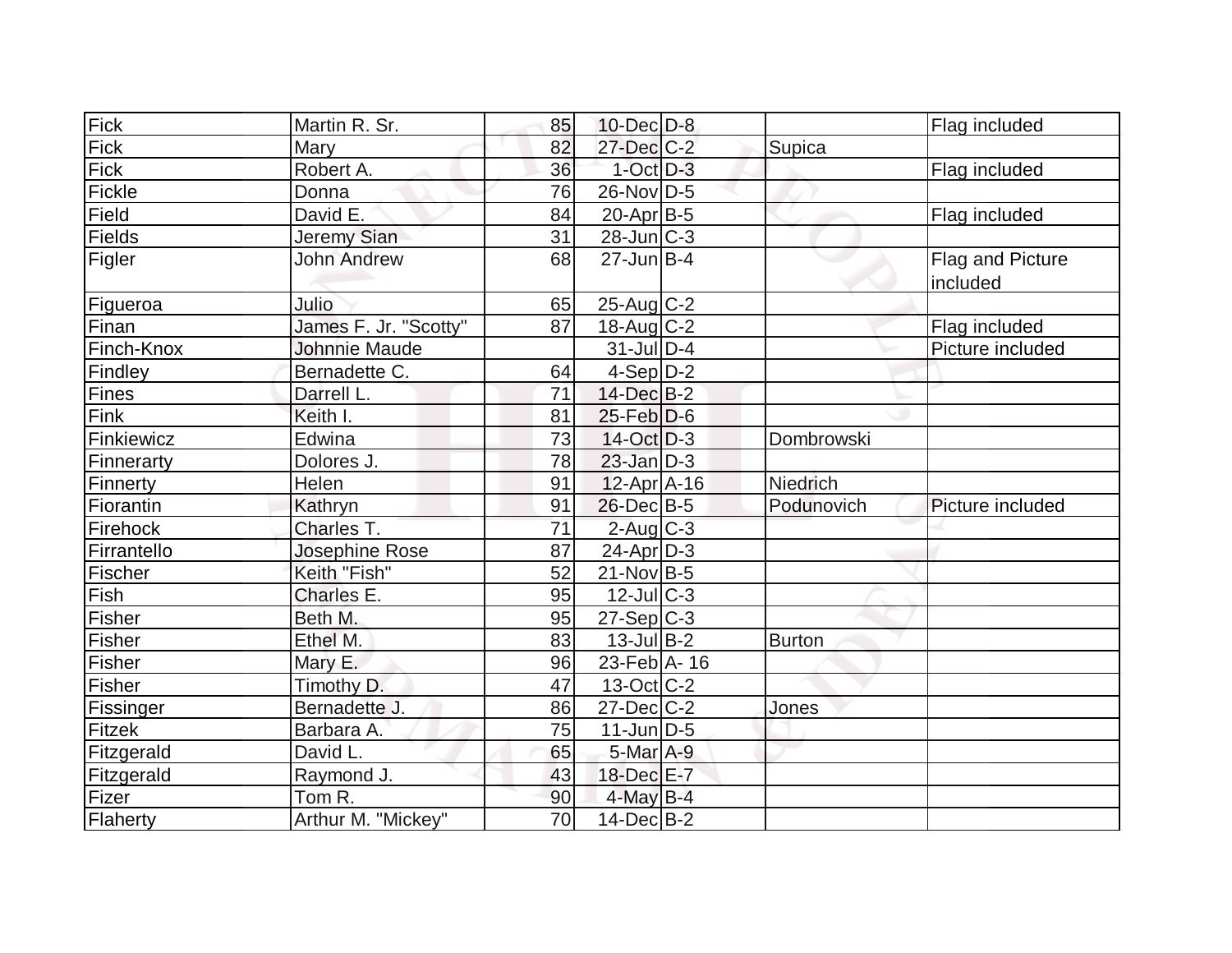| Fleck         | Audrey M.              | 86 | $4$ -Jul $E-3$     |        |                          |
|---------------|------------------------|----|--------------------|--------|--------------------------|
| Fleck         | Thomas J.              | 74 | 14-Mar $E-4$       |        |                          |
| Fleischer     | Walter J.              | 66 | $17$ -Jun $D-6$    |        |                          |
| Fleishman     | Annette "Nettie"       | 78 | $5$ -Feb $D-5$     |        | <b>Full name Annette</b> |
|               |                        |    |                    |        | Schlagel-Fleishman       |
| Fleming       | Cecilia "Ceil"         | 82 | $18$ -Jul B-4      | Vieiro | Picture included         |
| Fleming       | David A.               | 68 | $24-Sep C-3$       |        |                          |
| Fletcher      | Joseph Casey           | 45 | 14-Mar $E-4$       |        |                          |
| Fletes        | Domitila               | 73 | $4-Oct$ $C-3$      |        | Picture included         |
| <b>Flick</b>  | Catherine              | 72 | $16$ -Apr $D-4$    | Lucas  |                          |
| Flitter       | Joan                   | 78 | $2$ -May $E-4$     |        |                          |
| Flood         | Gerald "Jerry"         | 66 | $22$ -Dec $C-2$    |        |                          |
| Flores        | Carmen                 | 86 | 11-Nov E-4         |        |                          |
| <b>Flores</b> | <b>Dolores</b>         | 78 | $10$ -Apr $D-3$    |        | Picture included         |
| Flores        | Eugenio Jr.            | 50 | $17 - Jan \nE - 3$ |        |                          |
| <b>Flores</b> | Isabel                 | 80 | $11-Oct$ $C-5$     |        |                          |
| Flores        | Virginia L.            | 53 | $4$ -Nov $D-3$     |        | Picture included         |
| Fluellen      | Laini Kavata           | 38 | $23-Sep D-4$       |        | Picture included         |
| Fodemski      | Benny J.               | 86 | $10$ -Aug $B - 2$  |        | Flag included            |
| Fogarassy     | Helen                  | 83 | $27 - Dec$ $C-3$   |        |                          |
| Foley         | Velda                  | 94 | $27$ -Mar $ D-3 $  |        |                          |
| Forauer       | Ann M.                 | 96 | $29-Sep C-2$       | Roman  | Full name Anne M.        |
|               |                        |    |                    |        | Doran-Forauer            |
| Forbes        | Robert "Commander"     | 84 | $25$ -Mar $ D-5 $  |        | Flag and Picture         |
|               |                        |    |                    |        | included                 |
| Ford          | Dorothy A.             | 70 | $25$ -Mar $ D-5 $  |        |                          |
| Ford          | <b>James Henry</b>     |    | $17-Oct$ B-5       |        | Picture included         |
| Ford          | Jeannette A.           | 68 | $2$ -Apr $D-4$     |        |                          |
| Foreman       | Delmer C. "John"       | 84 | 23-May E-5         |        |                          |
| Forrester     | Christine Lynn "Chris" | 51 | $24$ -Aug $B-2$    |        |                          |
|               |                        |    |                    |        |                          |
| Forsythe      | Jack W.                | 84 | $3-Dec$ D-7        |        | Flag included            |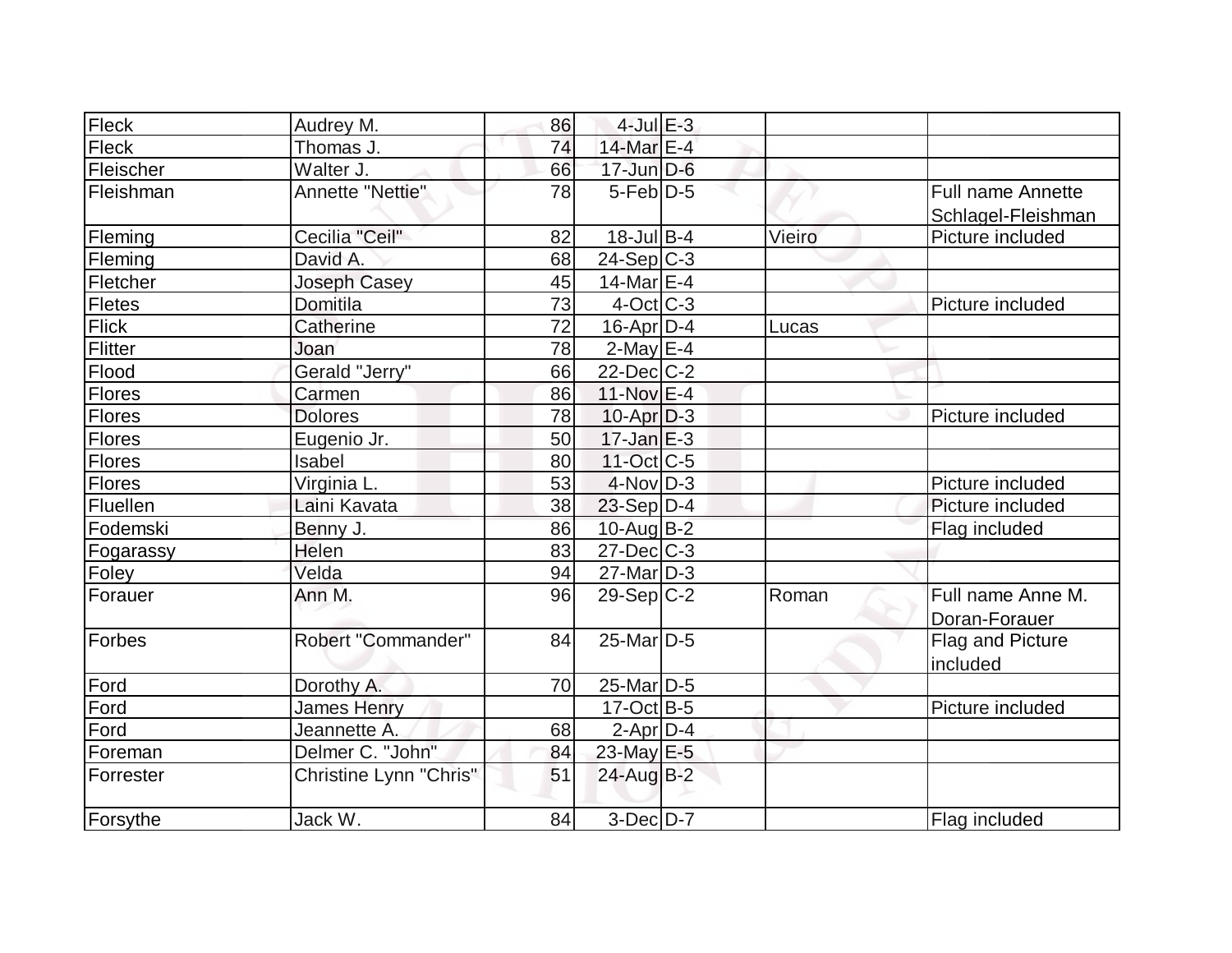| Fortin        | Agnes B.            | 96 | $3-Sep D-3$       |                |                         |
|---------------|---------------------|----|-------------------|----------------|-------------------------|
| Foss          | Donald V.           | 67 | $12$ -Aug D-6     |                | Flag included           |
| Foss          | Marian G.           | 91 | 11-Nov E-4        | <b>Musial</b>  |                         |
| Foster        | Arthur R. Jr.       |    | $18$ -Mar $ D-5 $ |                | <b>Memorial Service</b> |
| Foster        | Arthur R. Jr.       | 75 | $7 - Jan$ $D-6$   |                | Picture included        |
| Foust         | Ronnie              | 41 | 29-Mar A-16       |                |                         |
| Fowler        | Janice Fay          | 52 | $7$ -Jan $ D-5 $  |                |                         |
| Fowler        | Loil L. "Pete"      | 78 | $27$ -Feb $ D-5 $ |                |                         |
| <b>Fox</b>    | Erlinda "Linda"     | 63 | $7$ -Jan $ D-5 $  |                | Picture included        |
| Fox           | Evelyn              | 88 | $20$ -Feb $ D-3 $ | Henson         |                         |
| $F_{0X}$      | Jewell Jr.          | 77 | $7 - Aug   D-4$   |                | Flag included           |
| Frame         | Richard A. "Dick"   | 69 | 11-May $B-4$      |                |                         |
| Fran          | Michael F.          | 60 | $4$ -Jan $A-17$   |                |                         |
| Franco        | Joyce L.            | 73 | $17-Sep D-4$      |                | Picture included        |
| Frankenhauser | David F., Army LT.  | 54 | $11$ -Jan $A$ -18 |                | Flag included           |
|               | Col.                |    |                   |                |                         |
| Franklin      | Eric "Ricky"        | 49 | $8-Apr$ D-5       |                |                         |
| Franz         | Audrey R.           | 75 | $30$ -Mar $ B-5 $ |                |                         |
| Franzen       | Martha H.           | 86 | $21$ -Jul $C-3$   | Gardner        |                         |
| Franzwa       | <b>Scott Thomas</b> | 52 | $25 - Jan$ A-16   |                |                         |
| Frayer        | Donald C.           | 55 | 30-Oct E-3        |                |                         |
| Fraze         | David T. "Bub"      | 72 | $29$ -Jan $ D-3 $ |                | Flag included           |
| Frazier       | John Lee            | 73 | $6$ -Aug $D-3$    |                | Picture included        |
| Frazier       | Kenneth H.          | 65 | 18-May $B-4$      |                | Flag included           |
| Fredenberg    | Irma M.             | 75 | $21-Nov$ B-5      | <b>Szaller</b> |                         |
| Fredianelli   | <b>James</b>        | 95 | $14$ -Feb $ A-7 $ |                | Flag included           |
| Freeman       | Anne E.             | 88 | 29-Mar A-16       | <b>Krowell</b> |                         |
| Freeman       | Billy E.            | 80 | $3-Dec$ D $-7$    |                | Flag included           |
| French        | James Joseph        | 78 | 24-Dec D-7        |                |                         |
| Frey          | Lula M.             | 80 | 29-Mar A-16       |                | Lula M. Frey            |
|               |                     |    |                   |                | (Newhouser) / Easter    |
|               |                     |    |                   |                | Star included           |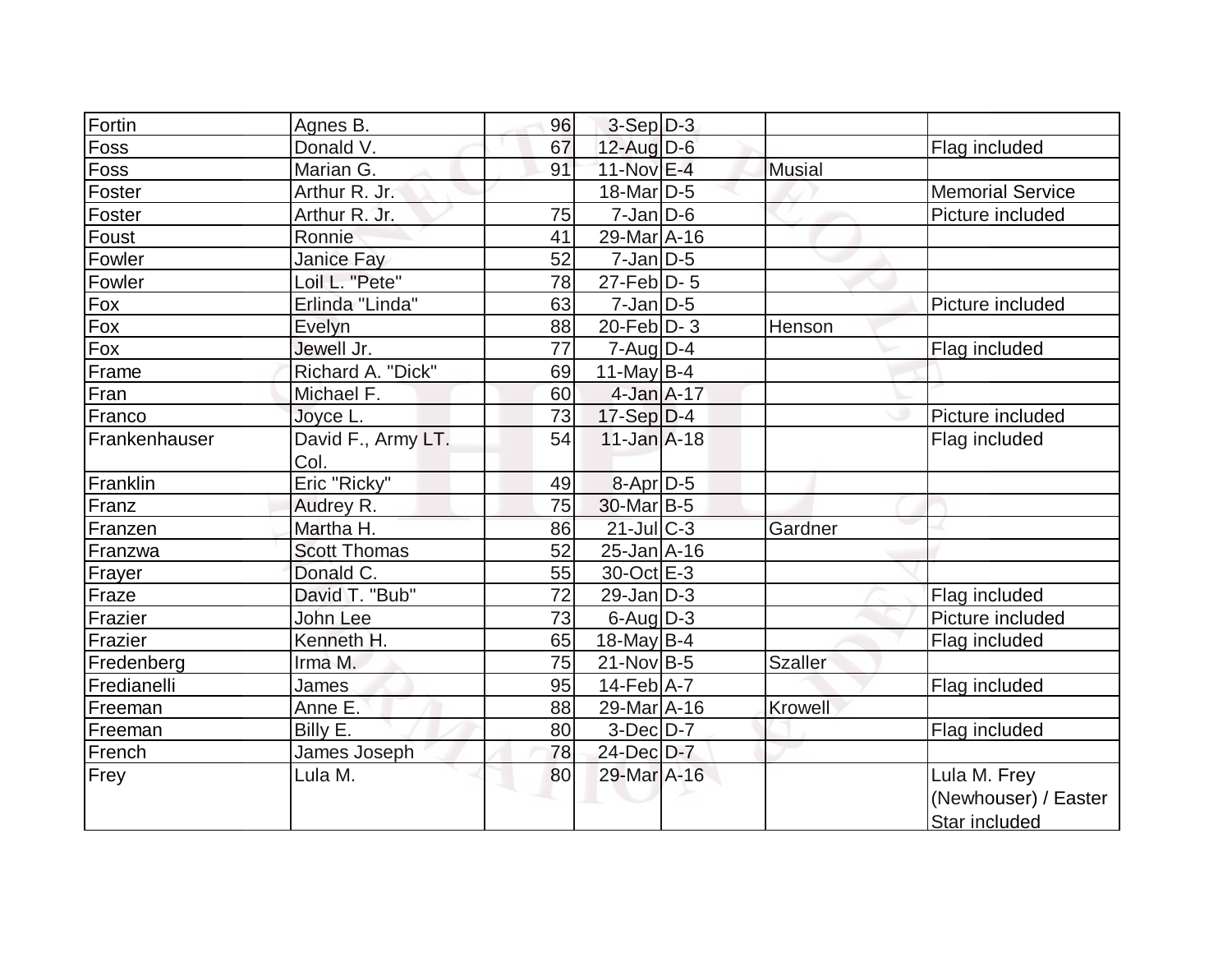| Friant       | Barbara           | 52              | $20-Sep C-3$                |                |                   |
|--------------|-------------------|-----------------|-----------------------------|----------------|-------------------|
| Friant       | William G. Jr.    | 70              | $14$ -Jan D-6               |                |                   |
|              | "Wilson"          |                 |                             |                |                   |
| Friedlander  | Solomon           | 86              | $14$ -Feb $\overline{A}$ -7 |                | Flag and Star of  |
|              |                   |                 |                             |                | David included    |
| Friend       | Michael G.        | 69              | $6$ -Aug $D-3$              |                |                   |
| Frigo        | Jean M.           | 60              | $27$ -Jun $B-4$             |                |                   |
| <b>Frisk</b> | Terry A.          | 55              | $30$ -JulD-3                |                |                   |
| Frizzell     | Randall C.        | 79              | $15$ -Nov $ C-3 $           |                |                   |
| Fronek       | Patricia A.       | 71              | $10$ -Oct B-4               |                |                   |
| Fronek       | Richard C.        | 67              | $3$ -Oct $F-2$              |                |                   |
| Fry          | Marie J.          |                 | $22$ -Apr $D-5$             |                |                   |
| Fryer        | Richard R. "Dick" | 92              | $2-Sep D-6$                 |                | Picture included  |
| Fuchssteiner | Clara M.          | 93              | $10$ -Jun $D-5$             | Pahl           |                   |
| Fulka        | Lucille M.        | 87              | $2$ -Mar $A-17$             |                |                   |
| Fuller       | Charles R.        | 93              | $6$ -Mar $A$ -9             |                |                   |
| Funderllic   | Ann               | 86              | 15-Mar A-18                 |                |                   |
| Funk         | Joanna            | 79              | $28$ -JulC-2                |                | Joanna Evans Funk |
|              |                   |                 |                             |                | Campbell          |
| Funk         | Marie A.          | 76              | 24-Dec D-7                  | Drazer         |                   |
| Funke        | Carole            | 76              | $5-Mar$ A-9                 |                |                   |
| Funtall      | Cinderella        | 91              | $4-Sep D-2$                 | Georgopoulos   |                   |
| Furtak       | Helen M.          | 86              | $27 - Dec$ $C-2$            | Horvatich      |                   |
| Furtek       | Barbara J.        | 75              | $8$ -May $D-3$              |                |                   |
| Furtek       | Gertrude T.       |                 | $22$ -Oct D-3               | <b>Brzycki</b> |                   |
| Furuness     | Norma Elizabeth   | 93              | $30$ -JulD-3                |                |                   |
| Gabel        | Veronica F.       | 86              | 13-May $D-5$                |                |                   |
| Gaboian      | Virginia          | 80              | $6$ -Jun $E-4$              |                | Picture included  |
| Gabriel      | Joseph Jr.        | 83              | $3$ -Aug $B-2$              |                | Flag included     |
| Gabriel      | Vincent Sr.       | 83              | $8$ -May $D-4$              |                |                   |
| Gabrys       | Elizabeth         | 77              | 20-Mar D-3                  | Wilczynski     | Picture included  |
| Gabrys       | Elizabeth "Betty" | $\overline{77}$ | $21$ -Mar $E-4$             | Wilczynski     |                   |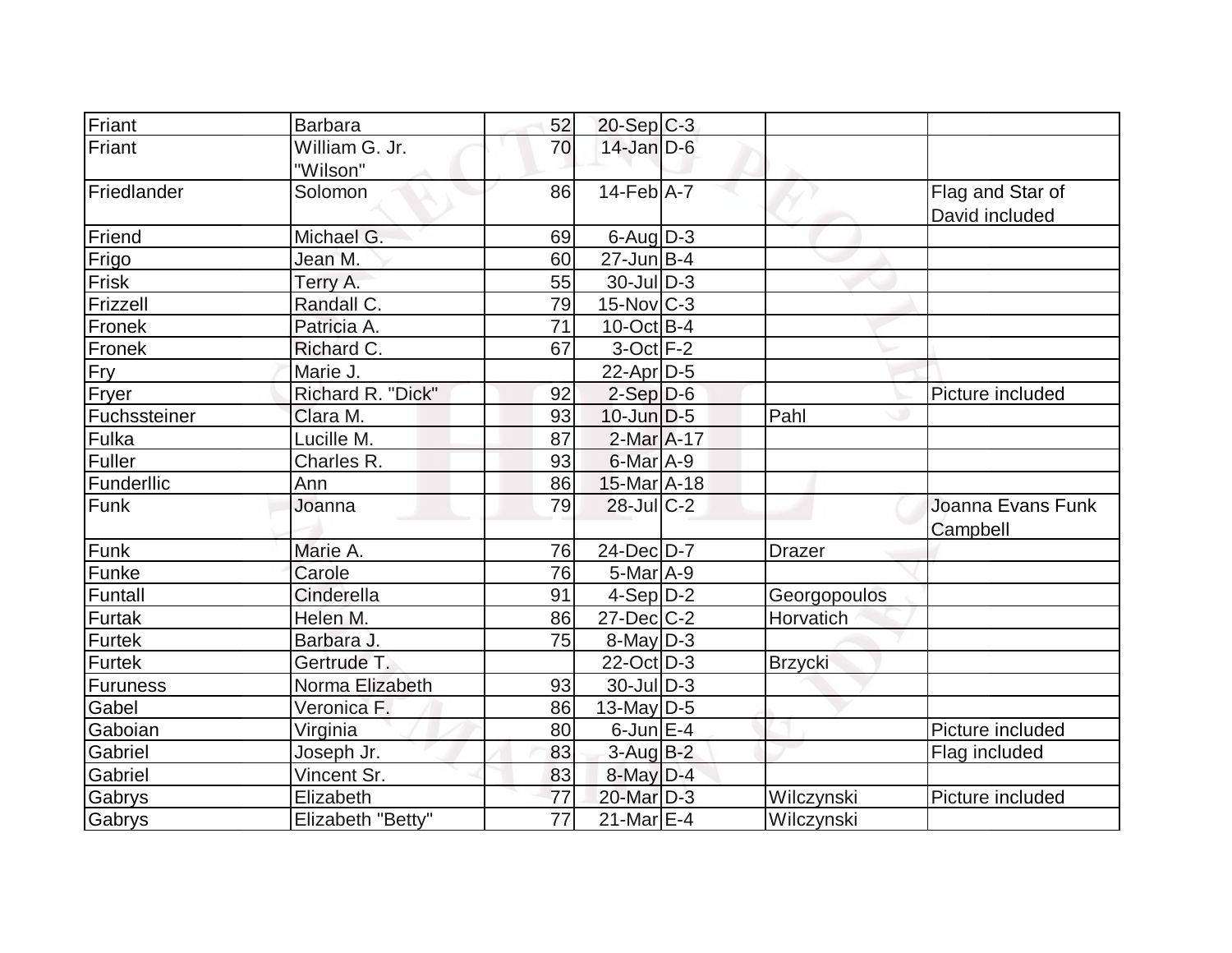| Gaddis    | Marian J.            | 71 | $17-Oct$ B-4      |              |                                                     |
|-----------|----------------------|----|-------------------|--------------|-----------------------------------------------------|
| Gaddy     | Joanne M.            | 79 | $7$ -Jun $A-16$   | <b>McCoy</b> |                                                     |
| Gadish    | Helen                | 88 | $14-Sep$ B-2      | Kowalski     |                                                     |
| Gadish    | John Sr.             | 90 | $22$ -Aug $B-4$   |              |                                                     |
| Gadzinski | Frederick            | 65 | $2$ -Aug $C-3$    |              |                                                     |
| Gaebe     | <b>Hildreth Jane</b> | 90 | $17$ -Aug C-3     | Ringer       |                                                     |
| Gage      | Elizabeth I. "Betty" | 84 | $6$ -Feb $D-4$    |              |                                                     |
| Galambos  | Loretta              | 83 | $26$ -Jan $ A-13$ |              |                                                     |
| Galanos   | Gerrie               | 67 | $12$ -Dec $E - 7$ |              |                                                     |
| Galanos   | <b>Gus John</b>      | 78 | $22$ -JulD-5      |              |                                                     |
| Galic     | <b>Bosiljka</b>      | 81 | $22$ -Jun $A-11$  |              | Serbian Orthodox<br><b>Cross included</b>           |
| Galinis   | Algird A. Sr.        | 82 | $7 - Apr$ $C - 3$ |              | Picture / "Sarge" /<br>ت<br>"Big Al"                |
| Gallagher | Mary T.              | 89 | 26-Apr A-16       |              |                                                     |
| Gallagher | <b>Stella</b>        |    | 26-Mar D-3        |              | Picture included                                    |
| Gallati   | Peter John "Pete"    | 49 | $3$ -Aug B-2      |              |                                                     |
| Galloway  | Evelyn               | 84 | $17$ -Feb $ B-6 $ | Kieft        |                                                     |
| Galloway  | John H. "Jack"       | 88 | 24-Nov C-2        |              | Flag included                                       |
| Galoozis  | <b>Michael</b>       | 66 | $7 - Jan$ $D-6$   |              | <b>Greek Orthodox</b><br>Cross and Flag<br>included |
| Galovich  | Norene               | 64 | $27 - Dec$ $C-2$  |              | Serbian Orthodox<br>cross included                  |
| Galvan    | Sharon C.            | 44 | $15$ -Apr $D-5$   | Gloria       | Picture included                                    |
| Galvin    | Patrick Joseph       | 69 | 15-Feb $A - 9$    |              | Cross included                                      |
| Gamauf    | Donald F.            | 76 | $6$ -Mar $A$ -8   |              |                                                     |
| Gamez     | Donna                | 42 | $29$ -Jun $A-8$   | Jasin        |                                                     |
| Gammon    | Gordon G. Sr.        | 82 | 21-Aug D-4        |              |                                                     |
| Gannon    | Bernard F. Sr.       | 88 | $25$ -Jun $D-4$   |              | Flag and Masnic<br>emblem included                  |
| Gantzer   | Doris M.             | 91 | $6$ -Jan $ C-3 $  |              |                                                     |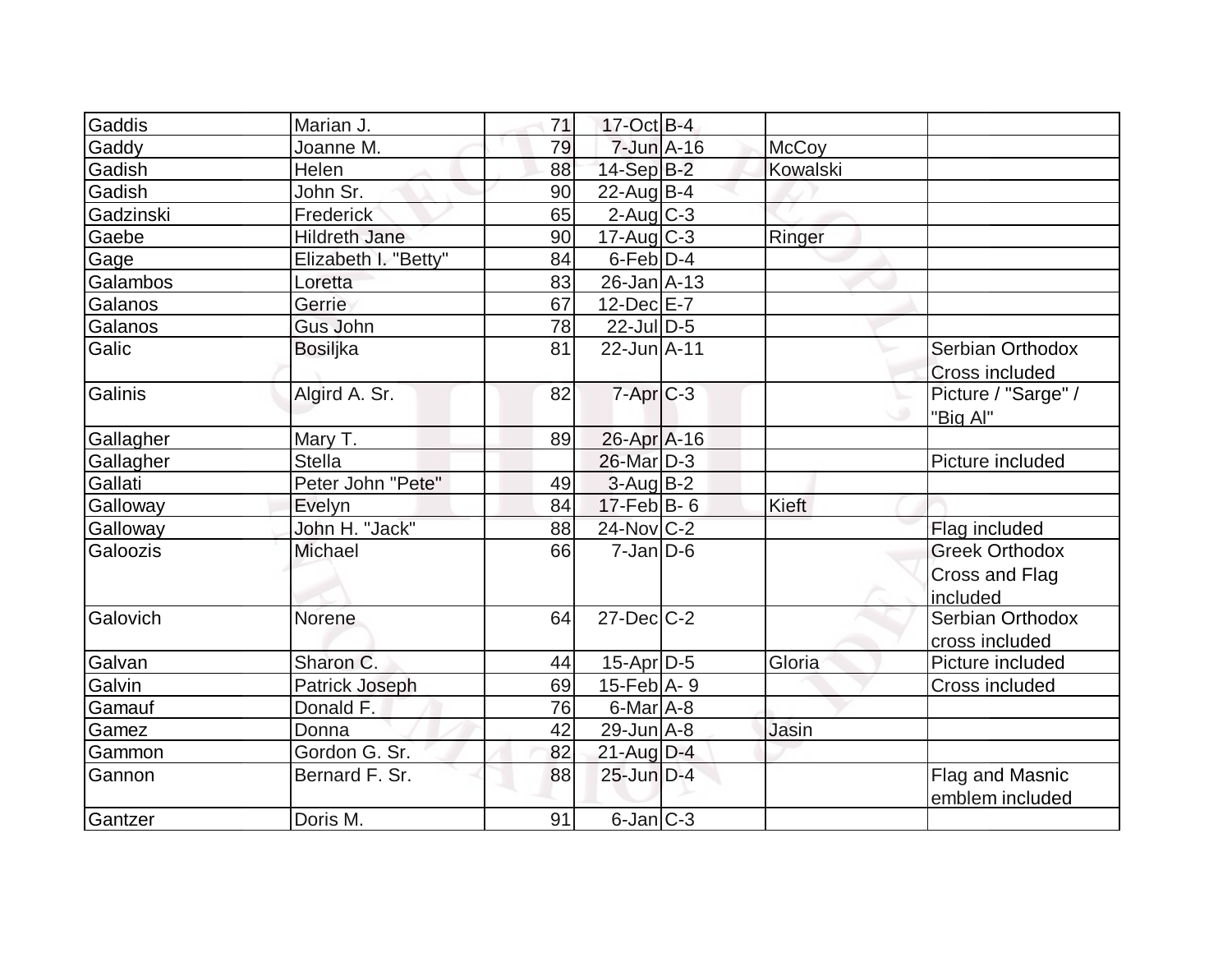| Ganz      | Morris J. "Trenchy"     | 87        | 13-May $D-5$      |               | Flag included          |
|-----------|-------------------------|-----------|-------------------|---------------|------------------------|
| Garbe     | Stephanie               | 86        | $11$ -Jul B-4     | Hassen        |                        |
| Garcia    | Alberto R. Sr.          | 88        | $11-Oct$ $C-5$    |               | Flag included          |
| Garcia    | Albeza                  |           | $15-Sep$ C-2      |               |                        |
| Garcia    | Helen A.                | 95        | $2$ -Dec $D-8$    |               |                        |
| Garcia    | Jorge "Streader"        | 51        | $11-Aug$ $C-2$    |               |                        |
| Garcia    | Jose Rodriguez          | 82        | $4$ -Nov $D-3$    |               |                        |
|           | "Pepe"                  |           |                   |               |                        |
| Garcia    | Leonor E.               | 82        | $29$ -Dec $ C-2 $ |               |                        |
| Garcia    | Manlio                  | 82        | $26$ -Aug $ D-5 $ |               | Flag included          |
| Garcia    | <b>Mia Nicole</b>       | 4 1/2 mo. | $14-Sep B-2$      |               | <b>Baby Mia Nicole</b> |
|           |                         |           |                   |               | Garcia                 |
| Garcia    | <b>Rosemary Melissa</b> | 21        | $8$ -Jun $B-4$    |               |                        |
| Gard      | Matilda F.              | 92        | $27$ -Jul B-2     | Schutz        |                        |
| Gard      | <b>Teresa Marie</b>     | 97        | $1-Apr$ $D-6$     | Pistone       | Picture included       |
| Gardner   | Martha A.               | 64        | $25$ -Jan $A-16$  |               | Full name Martha A.    |
|           |                         |           |                   |               | Baum (Gardner)         |
| Gardner   | <b>Wayne Stewart</b>    | 72        | $27$ -Dec $C-2$   |               |                        |
| Garmon    | John E.                 | 60        | 1-Mar A-8         |               |                        |
| Garnett   | Carmen                  | 88        | $14-Sep B-2$      | Evans         |                        |
| Garrard   | Evelyn L.               | 74        | $4-Feb D-5$       |               | Picture included       |
| Garrard   | <b>Lynn Howard</b>      |           | $5-Mar$ A-9       |               |                        |
| Garris    | Rose                    | 85        | $19$ -Jul $ C-3 $ |               |                        |
| Garrison  | <b>Howard Byran</b>     | 75        | $25$ -Jul B-4     |               | Flag included          |
| Garritano | Joseph                  | 52        | $19-Sep B-2$      |               |                        |
| Garrity   | George M.               | 80        | 14-Mar $E-5$      |               |                        |
| Garthus   | DonaldR.                | 81        | $26$ -Jun $ D-4$  |               | Flag and Picture       |
|           |                         |           |                   |               | included               |
| Garza     | Aurora                  | 81        | $24$ -Jan E-6     | <b>Robles</b> |                        |
| Garza     | Jose                    | 41        | $11$ -Oct $C$ -5  |               |                        |
| Gasic     | Nikola                  | 80        | 13-Apr B-5        |               | Serbian Orthodox       |
|           |                         |           |                   |               | Cross included         |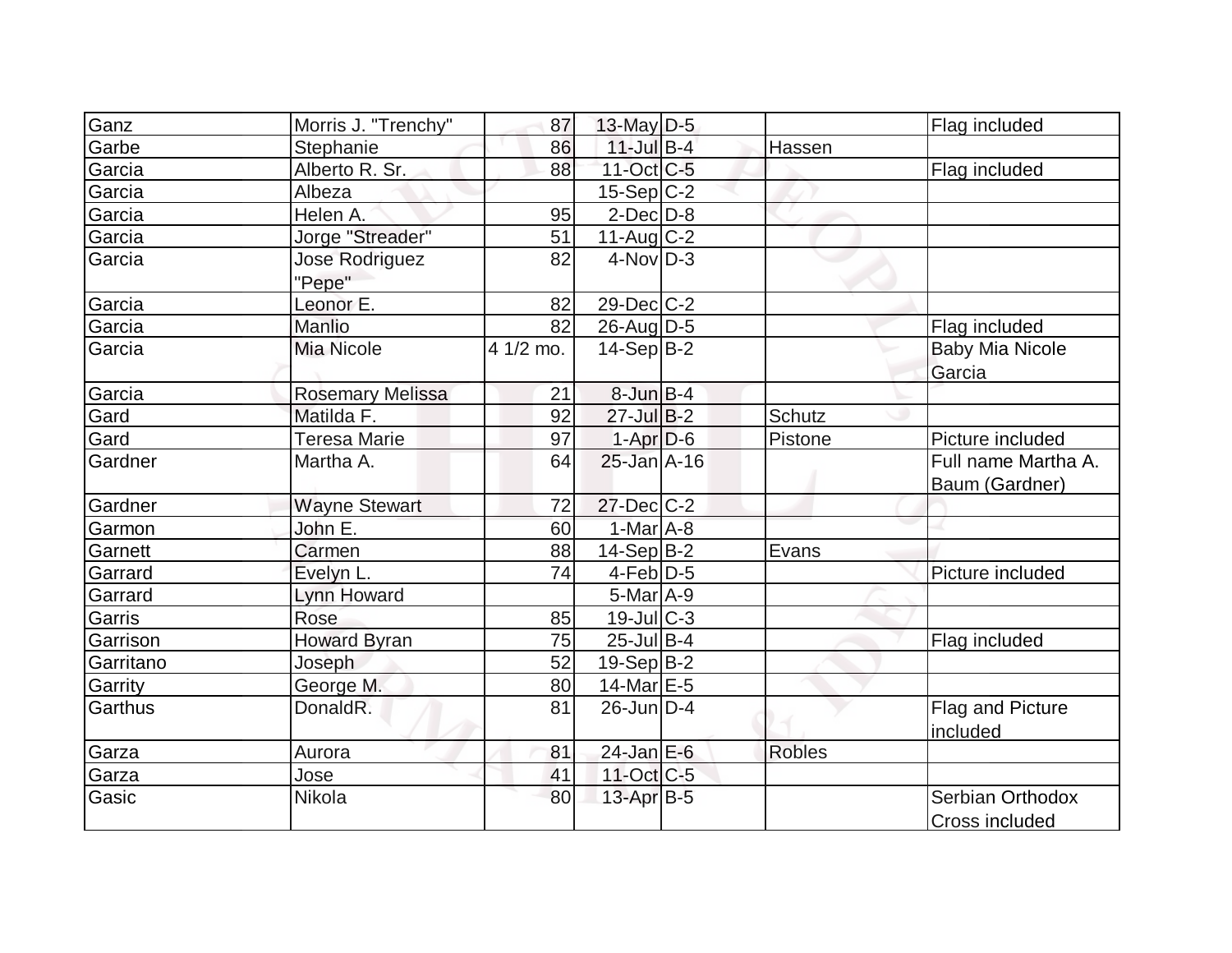| Gasior      | Dolores "Dee"       | 81     | $18$ -Dec $E-8$   | Lofrano        |                  |
|-------------|---------------------|--------|-------------------|----------------|------------------|
| Gaskey      | Florence            | 80     | $13$ -Jan $C-3$   | Fedorchak      | Picture included |
| Gaskey      | <b>James Martin</b> | 67     | $24$ -Feb $B$ -6  |                |                  |
| Gaskins     | Margaret M.         | 75     | $27 - Dec$ $C-3$  | Turner         |                  |
| Gaspar      | James Scott "Jimmy" | 48     | $12$ -Aug $ D-6$  |                | Picture included |
| Gasparo     | <b>Therese Nora</b> | 82     | $28$ -Aug $D-4$   |                |                  |
| Gasparovic  | Frank J.            | 91     | $1$ -JulD-5       |                | Flag included    |
| Gass        | Robert              | 80     | 28-Nov B-5        |                |                  |
| Gast        | Arcola B.           | 78     | $3-Apr D-3$       |                |                  |
| Gast        | Lee F.              | 26     | $29$ -Apr $D-5$   |                |                  |
| Gately      | <b>Berta</b>        | 82     | 28-DecB-2         |                |                  |
| Gates       | Donna M.            | 64     | $17$ -May A-18    |                | Picture included |
| Gathman     | Helen H.            | 89     | $21$ -May $D-3$   |                |                  |
| Gatlin      | Christian R.        |        | $24$ -Nov $ C-2 $ |                |                  |
| Gatzke      | Tamara "Tammy"      | 38     | 15-Mar A-17       |                |                  |
| Gavel       | Carl J.             | 80     | $28$ -May D-4     |                | Flag included    |
| Gavrilovich | Paul                | 83     | $29$ -Jul $D-3$   |                | Flag included    |
| Gawlik      | Raymond E.          | 62     | $11$ -Jun $D-5$   |                | Flag included    |
| Gearman     | Thomas              | 90     | $18$ -Apr $E-3$   |                | Flag included    |
| Geary       | Martha A. "Marty"   | 76     | $1-Sep C-2$       | Epperson       |                  |
| Geeve       | Connor              | Infant | $18$ -Mar $ D-6$  |                |                  |
| Geffert     | John J.             | 91     | $5$ -Mar $A$ -8   |                | Flag included    |
| Gehring     | Cathy R.            | 49     | $14$ -May D-4     | Olson          |                  |
| Geib        | Marion A.           | 78     | $30-Sep D-3$      |                |                  |
| Geleott     | Walter R.           | 91     | $6$ -Nov $E-2$    |                | Flag included    |
| Geletka     | John                | 68     | 16-Feb A-17       |                | Flag included    |
| Gely        | Anna                | 80     | $13$ -Feb $ D-4$  |                | Picture included |
| Gembala     | Joseph E.           | 46     | $29$ -Dec $C-3$   |                |                  |
| Gemeinhart  | Steve E.            | 69     | 8-Mar A-18        |                |                  |
| Genga       | <b>Estelle</b>      | 77     | $17$ -Mar $C-3$   | Ashton         |                  |
| Gengler     | Loretta M.          | 94     | $14$ -Aug $ D-4$  | <b>Dietsch</b> |                  |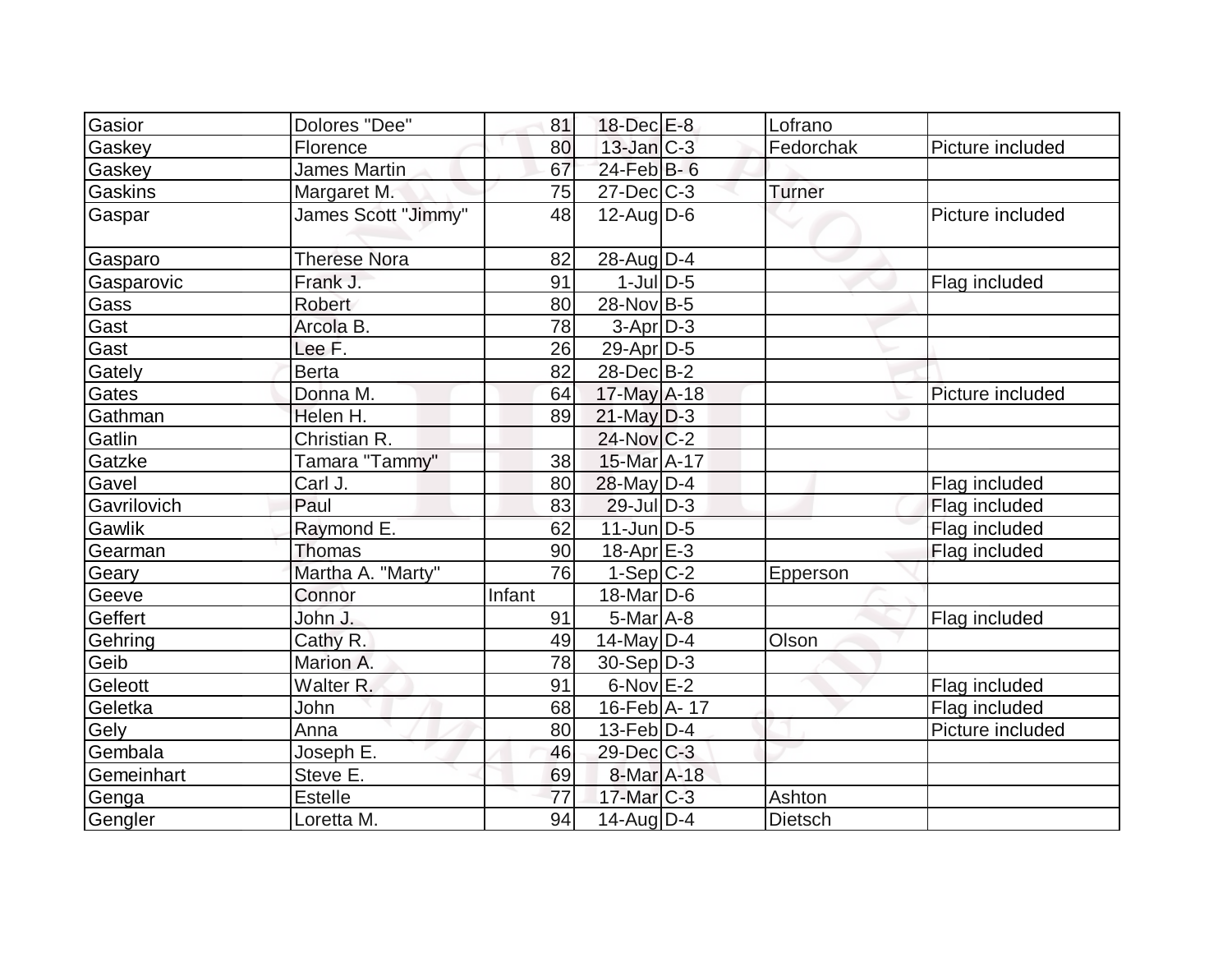| Gensel      | <b>Lorraine Sue</b>   | 73              | $17$ -Nov $C-2$        | Moore    |                                   |
|-------------|-----------------------|-----------------|------------------------|----------|-----------------------------------|
| Gentile     | Frank L.              |                 | 8-Apr D-6              |          |                                   |
| Gentry      | <b>Opal Marie</b>     | 93              | 13-Feb D-4             |          |                                   |
| Gentry      | Sue Ellen             | 58              | $6$ -Aug $D-4$         | York     | Angel included                    |
| Geokas      | Mitchell "Mike"       | 81              | $1-MarA-8$             |          | Flag and Virgin                   |
|             |                       |                 |                        |          | <b>Orthodox Cross</b><br>included |
| George      | Patricia              | 70              | $18-Nov D-8$           | Janes    |                                   |
| Georgieff   | Bernice J.            | 85              | $2$ -Apr $D-4$         |          |                                   |
| Georgos     | Georgios M.           | 81              | $4$ -Jan $A$ -16       |          | <b>Greek Orthodox</b>             |
|             |                       |                 |                        |          | Cross included                    |
| Geraci      | Margaret              | 79              | $9-Nov$ B-2            | Demaret  |                                   |
| Gerasch     | Anne E.               | 81              | $8-Nov$ <sub>C-3</sub> | Kinney   |                                   |
| Geremia     | Rose                  | 79              | $12$ -JulC-3           | Perlotto |                                   |
| Gergely     | Maynard Louis Sr.     | 85              | $16$ -Jun $B$ -8       |          | Flag included                     |
|             | (Lou)                 |                 |                        |          |                                   |
| Gerhart     | James D.              | 55              | $4$ -Oct $ C-3 $       |          |                                   |
| Gerlich     | Richard K. "Iron Jaw" | 69              | $22$ -May D-4          |          |                                   |
| Gerstenberg | Victoria Hope         | 50              | $25 - Sep/D-3$         |          |                                   |
| Gertsmeier  | Robert M.             | 51              | $22$ -Jan $D-5$        |          |                                   |
| Getty       | Oran "Fred"           | 54              | $5-Nov D-4$            |          | Flag included                     |
| Gherghin    | Rebecca               | 99              | $25$ -May B-4          | Saladie  |                                   |
| Ghormley    | <b>Dennis Ray</b>     | 52              | $14$ -Jul $ C-2 $      |          |                                   |
| Giacomin    | <b>Angelo Robert</b>  | 74              | 20-Oct C-2             |          |                                   |
| Giarraputo  | LaVina M. "Vi"        | 89              | $1-Aug$ B-4            |          |                                   |
| Gibbon      | Kenneth C. Jr.        | 57              | $31$ -Mar $ C-3 $      |          |                                   |
|             | "Henry"               |                 |                        |          |                                   |
| Gibson      | Charles R. Jr.        | 51              | $2$ -Oct D-2           |          |                                   |
| Gibson      | John N. Jr.           | 64              | $13-Sep C-3$           |          | Elks emblem included              |
| Gibson      | Marlene G.            | 71              | $18$ -Jul B-4          |          |                                   |
| Gibson      | Peter J. Sr.          | $\overline{51}$ | $6$ -May $D$ -6        |          |                                   |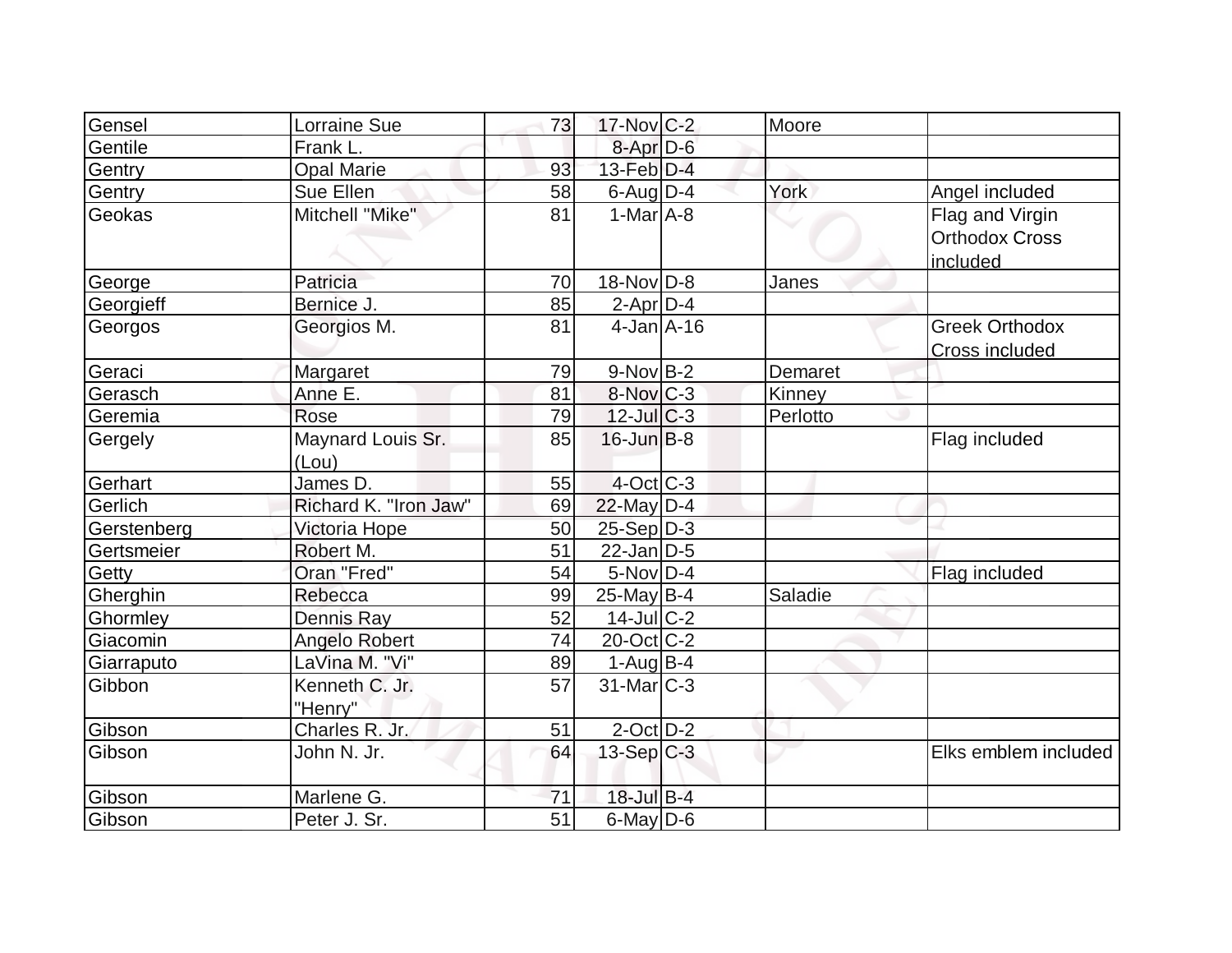| Gibson    | Willie D.            |     | $19-Oct$ B-2      |                 |                                          |
|-----------|----------------------|-----|-------------------|-----------------|------------------------------------------|
| Gideon    | Nancy                | 72  | $1-Apr$ $D-6$     |                 | Full name Nancy<br>Jasinski Gideon       |
| Giema     | Zina                 | 81  | $11-Feb D-3$      | Zuchowa         |                                          |
| Giers     | Nora                 |     | $3-Apr$ D-4       | Owens           | Picture included                         |
| Giesting  | Sandra M.            | 47  | $11-Apr$ $E-3$    | <b>Hlad</b>     |                                          |
| Giffin    | Amy E.               | 100 | $21-Nov B-5$      |                 |                                          |
| Gill      | Peter K.             | 84  | $15$ -Jan $D-3$   |                 |                                          |
| Gillam    | <b>Jack Lee</b>      | 67  | 30-Dec E-7        |                 | Picture included                         |
| Gilleo    | Theodore             | 68  | $14$ -Jun $A$ -16 |                 |                                          |
| Gillespe  | Jerry                | 70  | $1$ -JulD-5       |                 |                                          |
| Gilliana  | Robert Sr.           | 65  | 28-May D-4        |                 |                                          |
| Gilman    | <b>Thomas</b>        | 75  | 27-Feb D-5        |                 |                                          |
| Gilmore   | <b>Alpha Harris</b>  | 74  | $21$ -Jun $A-17$  |                 |                                          |
| Ginay     | Marilyn K.           | 57  | $27$ -Jul B-2     |                 |                                          |
| Gingerich | A. Ruth              | 66  | $1-Jan$ A-16      |                 |                                          |
| Gingerich | R. Robert            | 76  | $27$ -Oct C-2     |                 | Picture included                         |
| Ginter    | George W.            | 83  | $9$ -JulD-5       |                 | Flag and Picture                         |
|           |                      |     |                   |                 | included                                 |
| Giovingo  | Laura Ann            | 44  | $4$ -Aug C-3      |                 |                                          |
| Girasin   | John A. "Butch"      | 63  | $25$ -Nov $ D-8 $ |                 | Flag included                            |
| Girman    | Sophie               | 90  | $5-Nov D-4$       | Danko           |                                          |
| Girone    | Vanzie "John"        | 78  | $22$ -Jan D-5     |                 | Flag included                            |
| Girton    | Mary Ann             | 78  | 26-Nov D-5        | Shank           |                                          |
| Given     | <b>Phyllis</b>       | 77  | $22$ -JulD-5      |                 | Star of David included                   |
| Glance    | Helen                | 95  | $4-Sep D-3$       | <b>Biniecki</b> | Full name Helen<br>Nowak-Glanc           |
| Glancy    | Mildred              | 92  | $7-Sep$ B-2       |                 | Full name Mildred<br><b>Bortz Glancy</b> |
| Glancy    | <b>Mildred Bortz</b> | 92  | $10-Sep D-3$      |                 | Full name Mildred<br><b>Bortz Glancy</b> |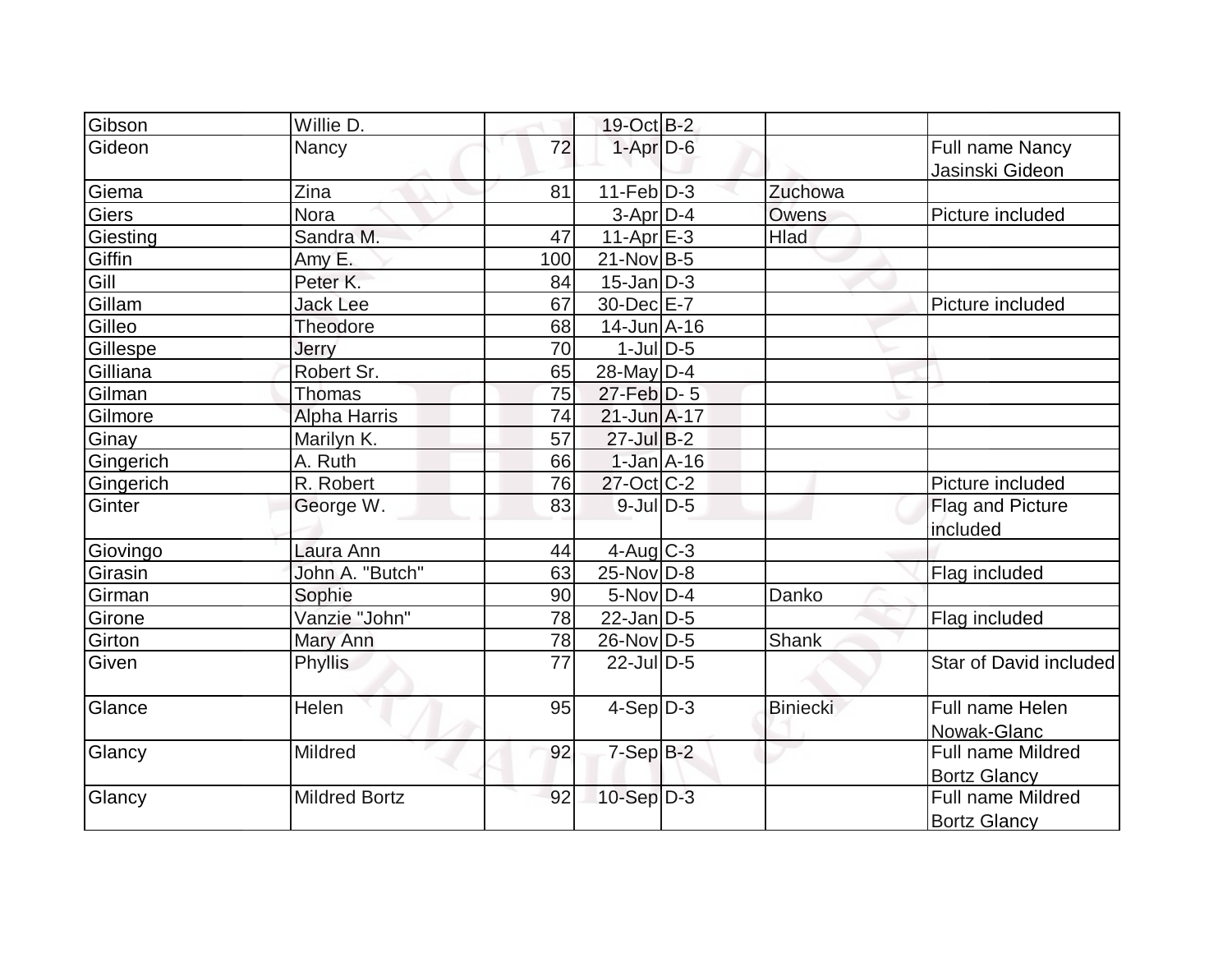| Glaser       | Frances D.             | 74 | $7$ -Jul $C-2$    | <b>Drobul</b>  |                        |
|--------------|------------------------|----|-------------------|----------------|------------------------|
| Glasgow      | Marie L.               | 60 | 13-Aug D-3        | Rossi          |                        |
| Glasgow      | Patricia A. "Grandma"  | 69 | 18-Apr E-4        |                |                        |
| Glasper      | William T. Sr. "Terry" | 55 | $27$ -Nov $D-8$   |                |                        |
| Glass        | Billy L.               | 79 | 29-Oct E-4        |                | Flag included          |
| Glass        | Donald G.              | 83 | $23$ -Jan D-3     |                | Flag included          |
| Glaze        | Ron L. "Too Tall"      | 57 | $15$ -Dec $ C-3 $ |                |                        |
| Gleason      | <b>Patrick James</b>   | 28 | $10$ -Jan $E-4$   |                |                        |
| Glenn        | Adam W.                | 34 | $7 - Apr$ $C - 3$ |                |                        |
| <b>Glick</b> | Phillip C.             | 56 | $4$ -Jan $A$ -17  |                |                        |
| Glidewell    | <b>June Marie</b>      | 66 | $9-Sep D-5$       |                |                        |
| Glidewell    | Larry Dean             | 67 | 26-Nov D-5        |                |                        |
| Glidewell    | Mary Evelyn            |    | $19$ -May C-2     | <b>Barton</b>  |                        |
| Glover       | <b>Chester Paul</b>    | 83 | 28-Oct D-3        |                |                        |
| Glowacki     | Mary Ann               | 87 | 26-Jan A-12       |                |                        |
| Gloyd        | Jesse                  | 94 | $17$ -Mar $ C-3 $ |                |                        |
| Glueckert    | Cecilia M.             | 98 | $28$ -Dec $B-2$   | <b>Kleine</b>  | <b>Cross included</b>  |
| Gnatt        | Timothy                | 31 | $8-Oct$ D-3       |                |                        |
| Gnerlich     | William L. "Bill"      | 78 | $12$ -Feb $ D-5$  |                | Flag included          |
| Goble        | Martha                 | 91 | $7$ -Apr $ C$ -4  |                |                        |
| Godby        | Henry E.               | 91 | $18$ -Jul B-4     |                |                        |
| Goebel       | Theodore "Ted"         | 56 | $20$ -May D-5     |                |                        |
| Goins        | Nancy J. "Susie"       | 89 | $21$ -Mar $E-4$   | <b>Bellini</b> | Picture included       |
| Golarz       | John Joseph            | 93 | $3$ -Jan $E - 5$  |                | "Lefty/Dziadzia"       |
| Goldasic     | <b>Gregory Paul</b>    | 42 | 28-Aug D-4        |                |                        |
| Golden       | <b>Bette</b>           | 85 | $16$ -Jan D-4     | Tingle         |                        |
| Goldman      | Jay Alan               | 60 | $16$ -Jul $D-3$   |                | Star of David included |
| Goldrick     | Claudette              |    | 15-Mar A-18       |                |                        |
| Goldsberry   | Jack C.                | 74 | $8$ -Jan $D-4$    |                |                        |
| Goldschmidt  | Paul J.                | 86 | $23$ -Mar $ B-5$  |                | Flag included          |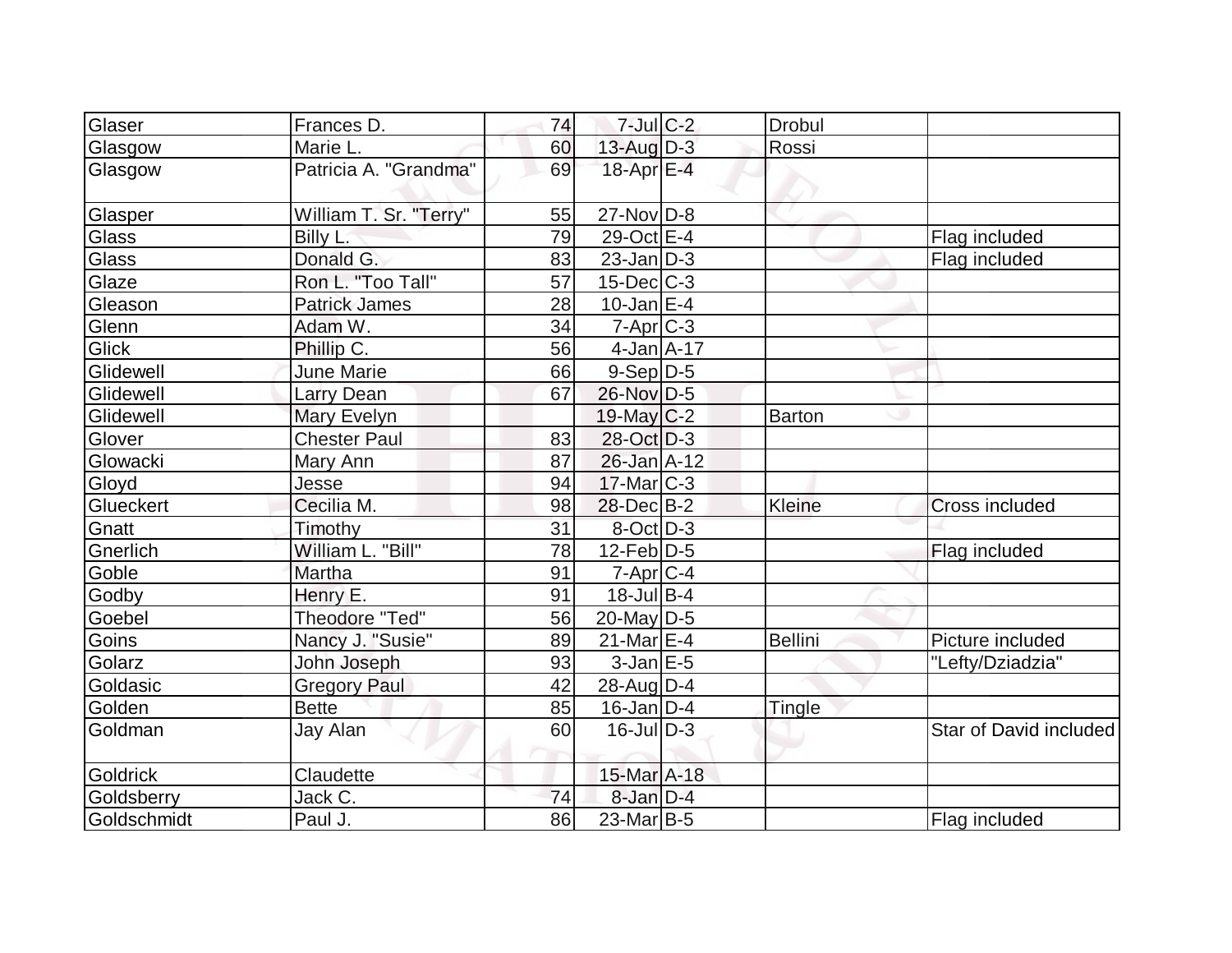| Goldsmith    | Kevin M.             | 52             | $6$ -Oct $ C$ -2       |             |                                       |
|--------------|----------------------|----------------|------------------------|-------------|---------------------------------------|
| Goldsmith    | Oliver <sub>N.</sub> | 84             | $15$ -Apr $D-6$        |             |                                       |
| Golonka      | Marie M.             | 97             | 25-Nov D-8             | Stoch       |                                       |
| Golub        | James Joshua "J.J."  | 17             | 24-Oct F-3             |             |                                       |
|              |                      | 77             | $1-MarA-8$             |             |                                       |
| Golubic      | Mark F.              |                |                        |             | Flag included                         |
| Gomez        | Jose Rogelio         |                | 19-May $C-2$           |             | Picture included                      |
| Gondell      | Anna Mae             | 85             | 24-Feb $B-7$           |             |                                       |
| Gondell      | Michael R.           | 82             | $10-Sep D-3$           | Grod        |                                       |
| Gonsiorowski | Angela L.            | 93             | $13-Sep C-3$           | Molenda     |                                       |
| Gonzalez     | Araceli "RC"         | 54             | $19$ -Aug $D$ -6       | Quintanilla |                                       |
| Gonzalez     | Elizabeth M. "Betty" | 81             | $30$ -Nov $ B-2 $      |             |                                       |
| Gonzalez     | Jose' O.             | 81             | $30$ -Aug C-3          |             |                                       |
| Gonzalez     | Juanita              | 57             | $30$ -Aug C-3          |             |                                       |
| Gonzalez     | Marcelino "Marce"    | 86             | $8-Nov$ <sub>C-3</sub> |             |                                       |
|              | "Coach"              |                |                        |             |                                       |
| Gonzalez     | Maria J.             | 89             | $11$ -Jan $A$ -18      |             | Picture included                      |
| Good         | Allen C.             | 86             | $29-Nov$ C-5           |             |                                       |
| Goodman      | Steven P.            | 57             | $28$ -May $ D-3 $      |             |                                       |
| Goodson      | Jimmy W. Jr.         | 48             | 27-Mar D-4             |             | Flag included                         |
| Gooley       | Marion R.            |                | $9$ -Dec $D$ -8        | Jensen      |                                       |
| Gopan        | Advait               | $\overline{4}$ | 29-Mar A-16            |             | Picture included                      |
| Goranowski   | Elizabeth "Betty"    |                | $9$ -Mar $A$ -8        | Rascher     |                                       |
| Gordon       | Dennis E.            | 53             | $18$ -Jun $ D-4 $      |             |                                       |
| Gorelick     | Clare                | 95             | $9$ -May $E$ -5        |             | Star of David included                |
| Gorlawski    | Catherine            | 93             | $16$ -Oct $D-3$        |             |                                       |
| Gorman       | John W.              | 83             | $7 - Jun A - 17$       |             | Flag and Picture                      |
|              |                      |                |                        |             | included                              |
| Gorney       | Margaret J.          | 91             | 19-Apr A-14            |             |                                       |
| Gorovski     | Alex "Acko"          | 75             | $8$ -Jan $D-4$         |             | Macedonian Orthodox<br>Cross included |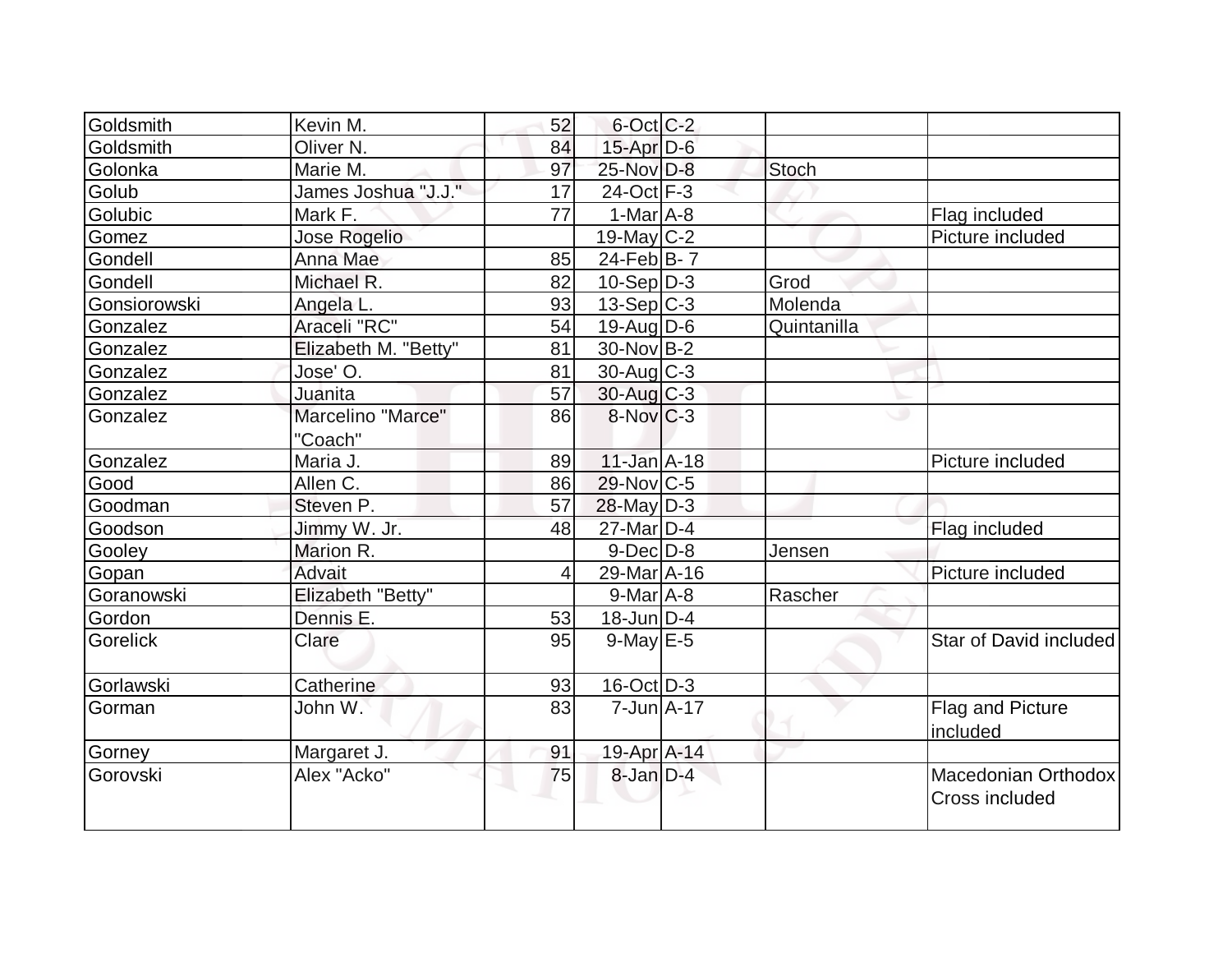| Goshay     | Beatrice S.                | 73 | $31$ -Jul $D-4$   |           |                              |
|------------|----------------------------|----|-------------------|-----------|------------------------------|
| Gossage    | Blake M.                   | 76 | $10$ -Nov $ C-2 $ |           |                              |
| Goudge     | Catherine                  | 92 | 12-Nov E-3        | Gockman   |                              |
| Gougeon    | Richard K.                 | 78 | $26$ -Aug $D-5$   |           | Flag included                |
| Gough      | Neville John               | 81 | $23$ -Jun $ C-3 $ |           | Flag and Picture<br>included |
| Gould      | Aaron M.                   | 26 | 27-Apr B-5        |           |                              |
| Gouwens    | Eugene N. "Gene"           | 81 | $25$ -Jun $ D-4 $ |           | Picture included             |
| Gowan      | Samuel A.                  | 88 | $5-Feb$ $D-3$     |           | Flag included                |
| Graden     | Ann T.                     | 85 | $1-Jan1A-14$      | Szymanski |                              |
| Grady      | Marilyn J.                 | 79 | 16-May $E-4$      | Cadle     |                              |
| Graefen    | John R. Sr. "Papa<br>John" | 69 | $7$ -Jul $C-2$    |           | Flag included                |
| Grafenauer | George "Stretch"           | 54 | $17$ -Apr $ D-4$  |           | Picture included             |
| Grafton    | Roberta L.                 | 87 | $22$ -Jul $D-5$   |           |                              |
| Graham     | Kenneth                    | 76 | $25-Sep$ D-3      |           |                              |
| Gralewski  | Darrin A.                  | 38 | $23$ -Jan D-3     |           |                              |
| Grams      | Ronald J. Sr.              | 67 | $28$ -Jun $ C-3 $ |           | Flag included                |
| Grandys    | Verna                      | 87 | $16$ -Aug C-3     | Cole      | Picture included             |
| Grankowski | Lucille C.                 | 90 | $4$ -Nov $D-3$    | Spogis    | Picture included             |
| Grant      | Deanna Jane                | 70 | $15$ -Jun $B$ -5  |           |                              |
| Granter    | Michael                    | 59 | $20$ -Dec $C-3$   |           |                              |
| Grantner   | Josephine                  | 89 | $7-Dec$ B-2       | Nich      | Cross included               |
| Grantner   | Michael                    | 59 | $22$ -Dec $C$ -2  |           |                              |
| Gratkowski | Lottie                     | 85 | $16$ -May $E-5$   |           |                              |
| Graves     | Ann Rose "Nickolas"        | 72 | $9$ -Feb $ B-8$   |           | Flag included                |
| Graves     | Nancy J.                   | 70 | $13-Oct$ $C-2$    | Taylor    |                              |
| Graves     | Richard S.                 | 52 | $4$ -Mar $A$ -11  |           |                              |
| Graves     | Tyler R.                   | 17 | $10$ -Jun $D-5$   |           |                              |
| Gray       | <b>Anne Patricia</b>       |    | $24-Sep C-3$      |           |                              |
| Gray       | Kenneth T.                 | 69 | 8-Nov C-3         |           |                              |
| Gray       | Lee                        | 83 | 24-Oct F-3        |           |                              |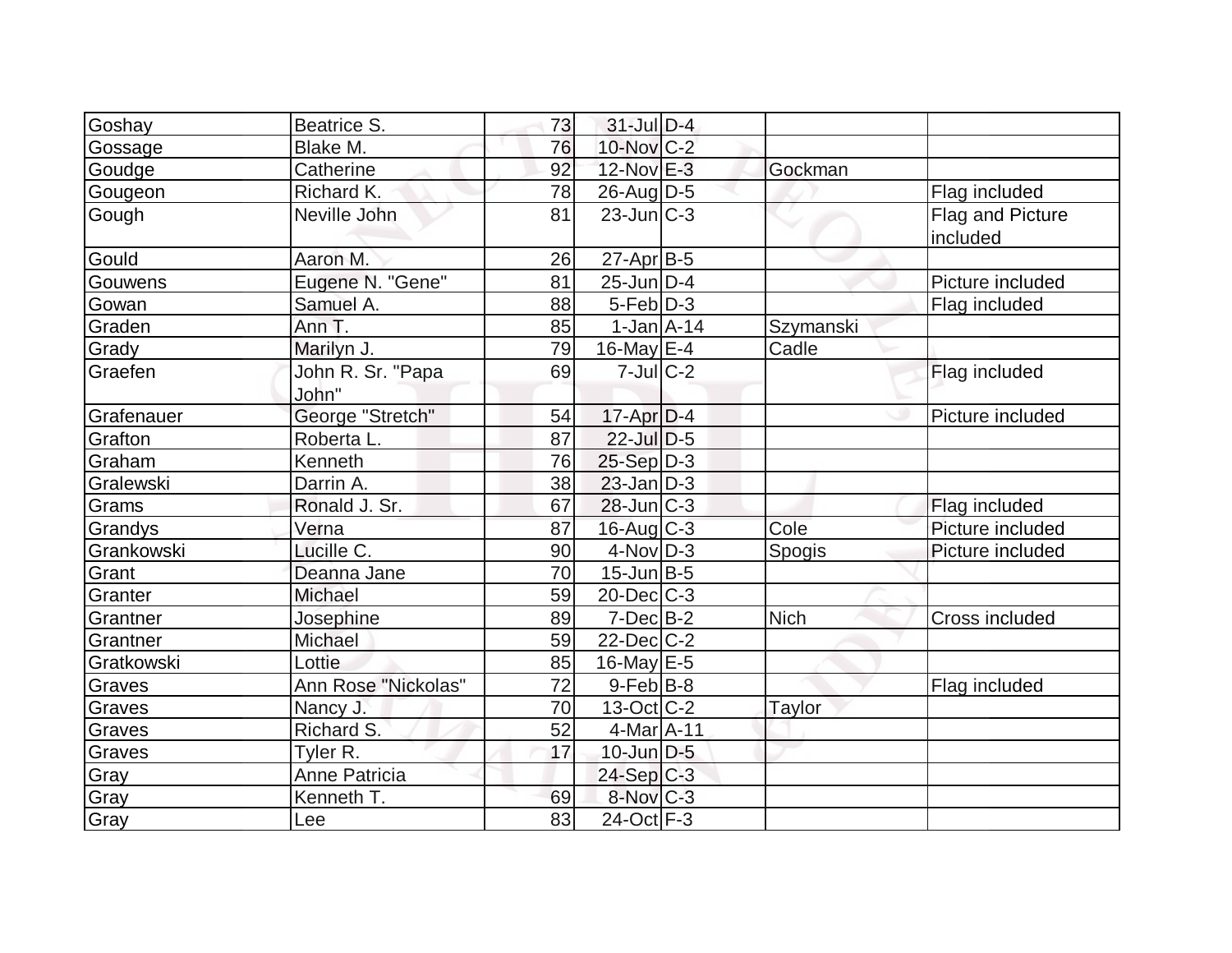| Gray       | Samuel Ernest "Sam"               | 87     | $15$ -Jun $B-5$   |               | Cross included            |
|------------|-----------------------------------|--------|-------------------|---------------|---------------------------|
| Gray       | Thomas E.                         | 57     | $20-Sep C-4$      |               | Flag included             |
| Gray       | Walter "Walt"                     | 66     | $6$ -May $D$ -6   |               | Picture included          |
| Gray       | <b>Walter Andrew "Drew"</b>       | 13     | $22$ -Dec $C-2$   |               | Picture included          |
| Green      | Arnold L. "Arnie"                 | 65     | 20-May D-5        |               |                           |
| Green      | <b>Arnold Lee</b>                 | 67     | $11-Feb D-3$      |               | Picture included          |
| Green      | David Wayne                       | 58     | $14$ -May D-4     |               | Flag included             |
| Green      | Deborah L.                        | 56     | $20$ -Mar $D-3$   | Vander Meyden | Picture included          |
| Green      | Deborah S.                        | 52     | $4$ -Aug C-2      |               | Picture included          |
| Green      | <b>Frederick Hamp</b><br>"Freddy" | 52     | 12-Apr A-16       |               |                           |
| Green      | Fredrick "Grandpa"                | 52     | $11-Apr$ $E-3$    |               | Picture included          |
| Green      | Jerome T.                         | 84     | $16-Sep D-6$      |               |                           |
| Green      | Lillian                           | 86     | $27$ -Apr $B$ -5  | Moskovitz     | Star of David included    |
| Greener    | <b>Quinn Avery</b>                | infant | 24-May A-17       |               |                           |
| Greenfield | Ronald K.                         | 62     | $10$ -Dec $ D-8 $ |               | Picture included          |
| Greenwell  | M. Marie                          | 103    | $12$ -Apr $A$ -17 | Payne         |                           |
| Greer      | Linda S.                          | 55     | $10$ -Jul $D-5$   | <b>Borys</b>  |                           |
| Greger     | <b>Ronald Wayne</b>               | 66     | $3-Oct$ F-2       |               | Praying hands<br>included |
| Gregory    | Charles T.                        | 72     | $17$ -May A-18    |               | Picture included          |
| Gregory    | Joan E.                           | 70     | $17$ -May $A$ -18 |               | Picture included          |
| Gregory    | <b>Robert Wayne</b>               | 88     | 18-Dec E-7        |               | Flag included             |
| Grelecki   | Lillian "Grandma<br>Little"       | 83     | $23-Nov B-2$      | Menzyk        | Cross included            |
| Grenchik   | Phillip                           | 56     | 30-Apr D-3        |               |                           |
| Grenchik   | Phillip "Phil"                    |        | 17-May A-17       |               |                           |
| Greogory   | Gordon R.                         | 77     | $30$ -Jul $D-3$   |               |                           |
| Gresham    | Charles W. II                     | 50     | $14$ -Apr $ C-3 $ |               |                           |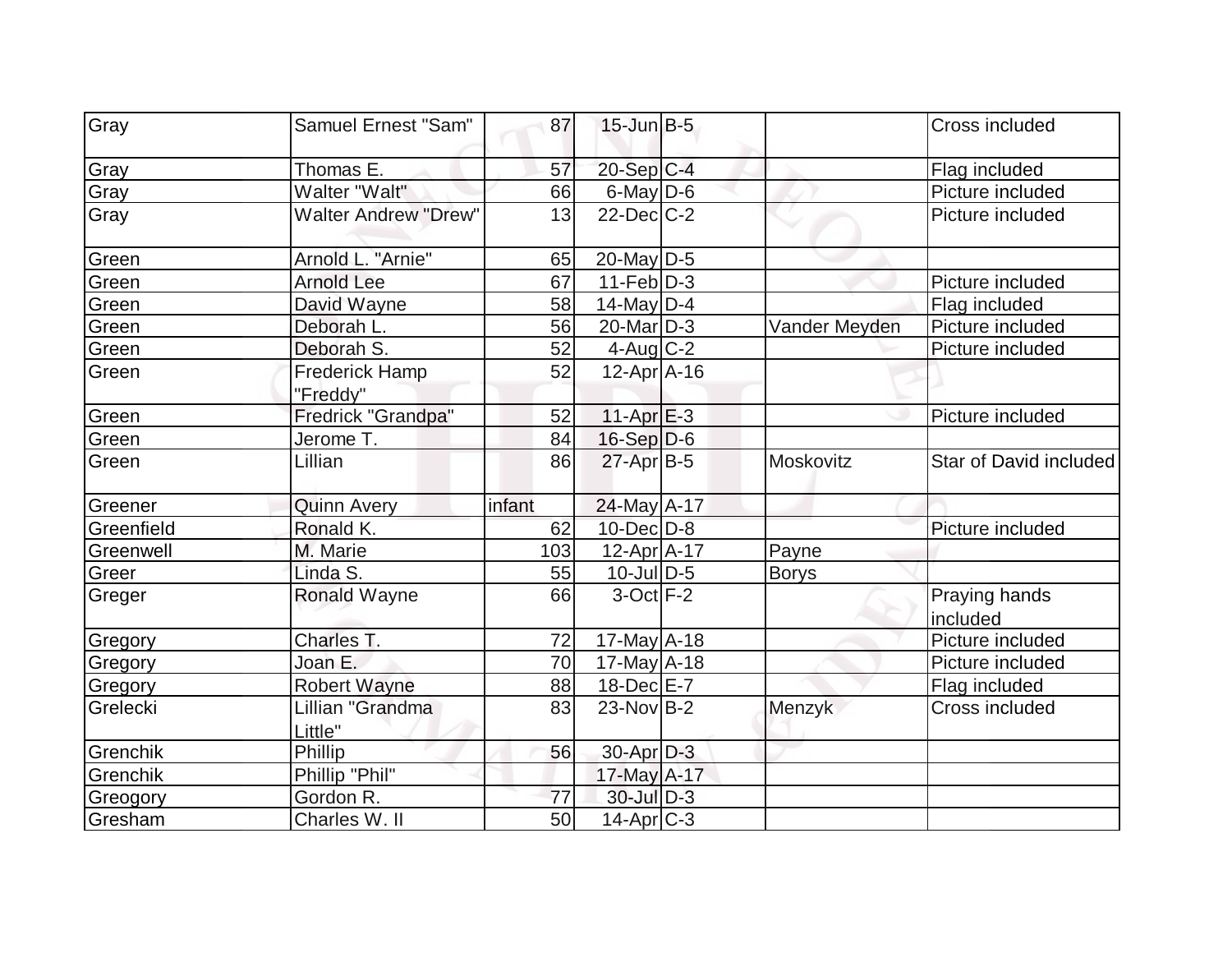| Griffee   | Yvonne                                | 85 |                   |                  | <b>Yvonne Rensvold</b>                                            |
|-----------|---------------------------------------|----|-------------------|------------------|-------------------------------------------------------------------|
|           |                                       |    | $16$ -Apr $D-4$   |                  | <b>Griffee Price</b>                                              |
| Griffin   | <b>Diane</b>                          | 57 | $12$ -Feb $D-5$   | Jackson          |                                                                   |
| Griffin   | Johanna H.                            | 96 | $6$ -Mar $A$ -9   | <b>Dust</b>      |                                                                   |
| Griffin   | Margaret                              | 91 | 29-Mar A-16       |                  | Full name Margaret<br><b>Newark Griffin</b>                       |
| Griffin   | Thelma                                | 85 | $5-Sep B-4$       | Schilling        |                                                                   |
| Griger    | Eleanore S.                           | 81 | $10-Sep D-3$      | Wenzel           |                                                                   |
| Grimm     | Gaylord G. "Tom"                      | 95 | $2-Sep$ D-6       |                  | Picture included                                                  |
| Grimmel   | Sherry M.                             | 58 | $3-Apr$ D-4       |                  | Picture included                                                  |
| Grimmer   | Michael A.                            | 83 | 18-Apr E-3        |                  | Flag included                                                     |
| Grimmer   | Roy E.                                | 86 | $15$ -Oct D-5     |                  |                                                                   |
| Griswold  | <b>Kristine Elizabeth</b><br>"Krissy" | 54 | 12-Apr A-17       | Perez            | Dove included                                                     |
| Griswold  | Roger <sub>P.</sub>                   | 88 | 19-Dec E-7        |                  | Flag included                                                     |
| Groat     | Dale B. Sr.                           | 82 | 17-Dec D-9        |                  | Flag included                                                     |
| Grod      | Joan J.                               | 84 | $10-Sep D-3$      | <b>Skrundz</b>   | Picture included                                                  |
| Groff     | Marjorie J.                           | 87 | $22 - Jun   A-11$ | <b>Jenkinson</b> |                                                                   |
| Gromaire  | Jerome                                | 60 | 18-Oct C-6        |                  |                                                                   |
| Grosdanis | Phyllis A.                            | 65 | $27-Sep C-3$      |                  |                                                                   |
| Grose     | Edgar Eugene Jr.                      | 78 | $7$ -Apr $C$ -4   |                  | Picture included                                                  |
| Gross     | Roxanne Fay                           | 52 | $24$ -Feb $B$ - 7 | <b>Skinner</b>   | Full name Roxanne<br><b>Fay Samuels Gross</b><br>Picture included |
| Grote     | <b>Phyllis</b>                        | 90 | 13-Apr B-4        |                  |                                                                   |
| Groves    | Kenneth                               | 87 | $21-Sep$ B-2      |                  | Flag included                                                     |
| Grskovich | Mary Kathleen "Kathy"                 | 62 | $22$ -Jan $ D-5 $ | Schreier         |                                                                   |
| Grubb     | Vernon Lee                            | 66 | 20-Dec C-3        |                  |                                                                   |
| Grubbs    | James Clay Sr.                        | 64 | $8$ -Jun $B-4$    |                  | Masonic emblem<br>included                                        |
| Grudzien  | <b>Thaddeus "Ted"</b>                 | 79 | 17-Dec D-10       |                  | Flag included                                                     |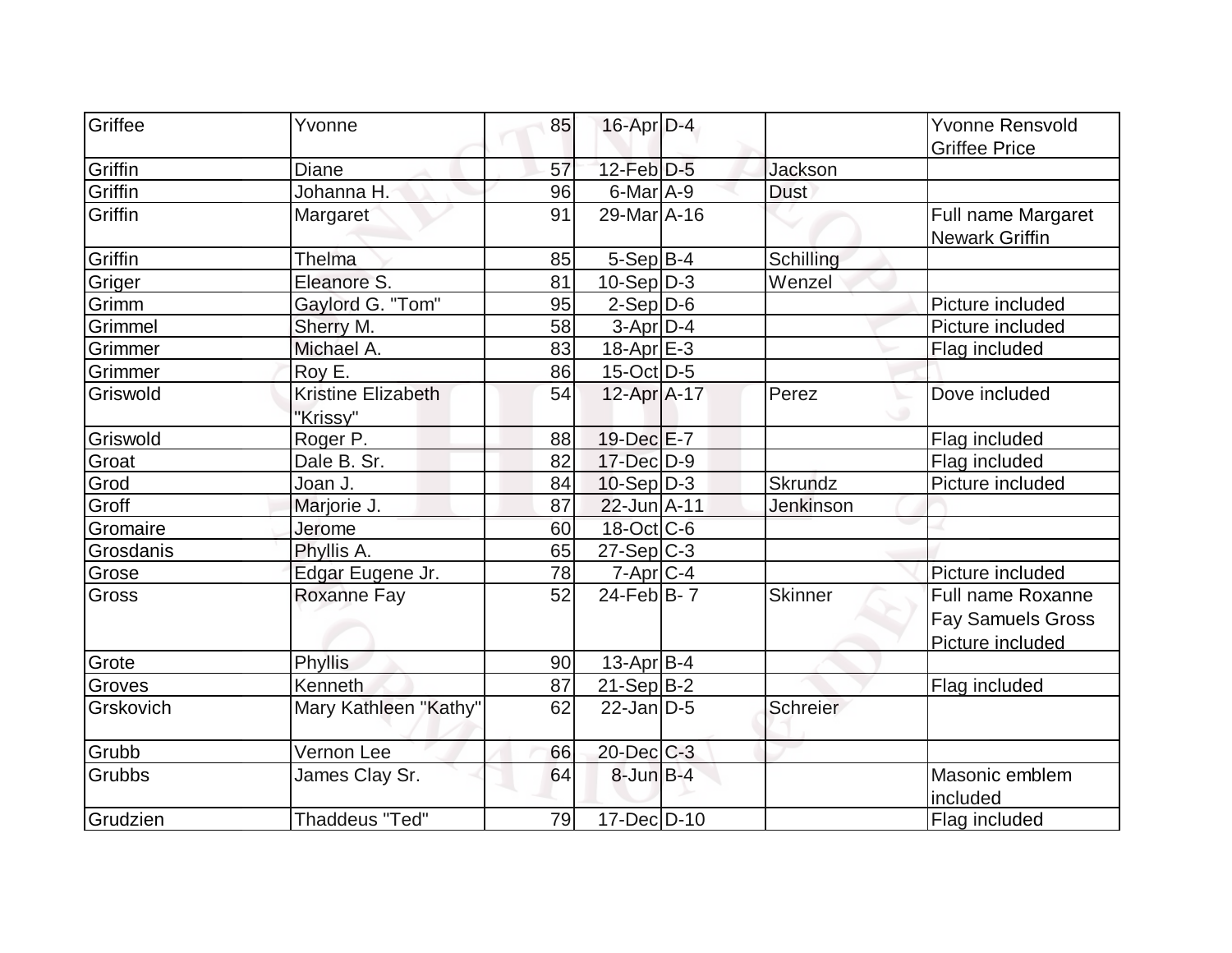| Gruendel    | Inge                | 84              | $22$ -Jan $D-4$    |                  |                        |
|-------------|---------------------|-----------------|--------------------|------------------|------------------------|
| Gruszka     | Dorothy             | 94              | $11$ -Jul B-4      |                  |                        |
| Gruze       | Ruth M.             | 74              | $7-Sep$ $B-2$      |                  |                        |
| Grydzuk     | Walter              | 92              | $1-Nov$ $C-3$      |                  |                        |
| Grzesiak    | Elaine D.           | 82              | $19$ -Feb $ D-3 $  | Huddle-Zdrojeski |                        |
| Grzonka     | Patricia A.         | 81              | $12$ -Apr $A$ -17  | Welch            |                        |
| Grzych      | Annette K.          | 95              | $18$ -Dec $E$ -8   |                  |                        |
| Grzych      | Leo J.              | 84              | $4$ -Apr $E$ -5    |                  | Flag included          |
| Grzych      | Stanley J.          | 90              | $11-Feb D-4$       |                  | Flag included          |
| Guader      | Kurt T.             | 55              | $1-Mar$ A-8        |                  |                        |
| Guanajulato | Enos Jr.            | 53              | $1$ -Jul $D$ -6    |                  | Dove included          |
| Guba        | Roberta "Robbie"    |                 | 23-Apr $D-4$       | <b>Bryant</b>    | Picture included       |
| Guba        | Sue                 | 91              | $13$ -Apr $B$ -5   |                  | St. Mary's Orthodox    |
|             |                     |                 |                    |                  | Cross included         |
| Gudino      | Armando P.          | 44              | $23$ -Jun $ C-3 $  |                  |                        |
| Guernsey    | Clifford R.         | 71              | $6$ -Jul $B-2$     |                  |                        |
| Guernsey    | Paul                | 68              | $14$ -Dec $B-2$    |                  |                        |
| Guerre      | <b>Mary Rose</b>    |                 | $7$ -Mar $A$ -6    | <b>Rebeck</b>    |                        |
| Guffin      | Nan M.              | 84              | $5$ -Aug $D-5$     |                  |                        |
| Gugala      | Alan G.             | 36              | $2$ -Jan B-4       |                  |                        |
| Gugala      | Barbara J. "Bobbie" | 66              | 28-Mar E-4         | <b>Stanek</b>    |                        |
| Guiden      | Ann                 |                 | $18 -$ Jul $B - 5$ | Pihulic          |                        |
| Guill       | Hillis "Mike"       | 67              | $14$ -Aug $D-4$    |                  |                        |
| Guinzio     | James P.            | 69              | $17$ -Nov $ C-2 $  |                  |                        |
| Gulotta     | Laura               | 89              | $1-Jan1A-14$       | <b>Katauskas</b> |                        |
| Gunnell     | Nancy               | 74              | 5-Aug D-5          |                  |                        |
| Gunter      | Thomas E. Sr.       | 76              | $2$ -Oct $D-2$     |                  | Picture included       |
| Gunther     | Sally               | 81              | 10-May $A-17$      |                  | Star of David included |
| Gursky      | James G. "Jim"      | 75              | 14-May D-5         |                  | Flag included          |
| Gurtler     | Jean L.             | 75              | 21-Nov B-5         |                  |                        |
| Guse        | Howard W.           | $\overline{87}$ | 30-Sep D-3         |                  |                        |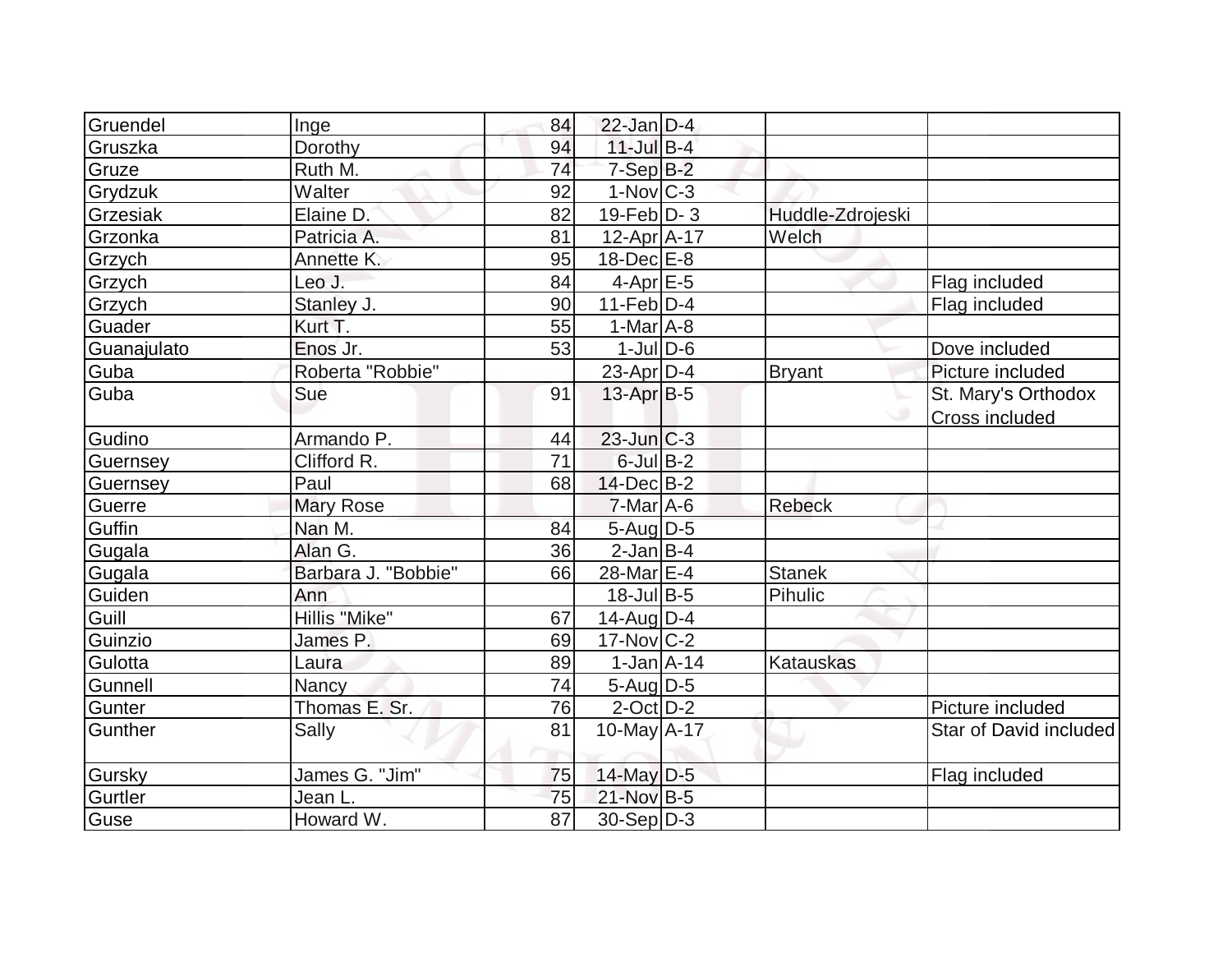| Gustas            | Betty A.            | 79     | 16-Dec D-10       | Fowble         |                  |
|-------------------|---------------------|--------|-------------------|----------------|------------------|
| Gustat            | Suzanne             | 70     | $30$ -Jun $C-2$   | <b>Bordner</b> |                  |
| Gutierrez-Buscemi | Jacent A.           | 34     | 26-Jul C-3        |                |                  |
| Gutowsky          | Ligija "Lee"        | 81     | $12$ -Jul $C-4$   |                |                  |
| Gutyan            | Rose                | 95     | $3-Feb C-3$       |                |                  |
| Guzik             | Charlotte G.        | 87     | 14-Mar $E-4$      |                |                  |
| Guzman            | Matias R.           | 84     | $27$ -Apr $ B-5$  |                |                  |
| Gyurcsan          | Ethel J.            | 88     | $12$ -Jan $A$ -13 | Gonczy         |                  |
| Gyure             | Daniel C.           | 76     | $29$ -Jan D-3     |                | Flag included    |
| Gyure             | Leona J.            | 84     | $31$ -Jan $E-5$   |                |                  |
| Gzik              | Casimir             | 93     | $17$ -Mar $ C-3 $ |                | Picture included |
| <b>Haack</b>      | Jordon              | 22     | $25$ -Oct $ C-4 $ |                |                  |
| <b>Haack</b>      | Richard F. "Dick"   | 87     | $20$ -Jun $E-3$   |                | Flag and Masonic |
|                   |                     |        |                   |                | emblem included  |
| Haag              | Arthur G. Sr.       | 82     | 28-Dec B-2        |                | Flag included    |
| Haak              | Alvina              | 86     | $25$ -Apr $E$ -5  |                |                  |
| Haak              | Johanna "Jo"        | 95     | 22-Jun A-11       | Poortinga      |                  |
| Hac               | Richard J. "Flocko" | 70     | $21$ -Jul $C-2$   |                |                  |
| Hacker            | Fred W. Sr.         | 66     | $14$ -Nov $F-2$   |                |                  |
| Hacker            | Helen L.            | 84     | 22-Feb $A - 8$    |                |                  |
| Hacker            | Logan Joshua        | Infant | $13$ -Jul B-2     |                |                  |
| Haddad            | Elias Y.            | 82     | $3-Mar$ $C-3$     |                |                  |
| Haddad            | Michael             | 61     | $27$ -Jun $B-4$   |                | Picture included |
| Haddox            | <b>Doris</b>        | 78     | $13$ -Aug $D-3$   | Collins        |                  |
| Hadt              | Eleanor B.          | 83     | $3$ -Jan $E$ -5   | Malcolm        |                  |
| Hagler            | <b>Dolores</b>      | 64     | $16$ -Dec $D-9$   |                | Picture included |
| Hahn              | Florence L.         | 93     | $6$ -Mar $A$ -9   | Waggoner       |                  |
| Hahney            | Minnie K            | 75     | $5$ -Jul $C-3$    |                |                  |
| Hahney            | <b>Robert Scott</b> | 48     | 6-Apr B-4         |                |                  |
| Haines            | Patty N.            | 74     | $4$ -Apr $E-4$    | Davis          | Picture included |
| Haitsma           | Laura J.            | 24     | 20-Jul B-2        |                |                  |
| Hajduch           | Anna Rose           | 68     | $16$ -Mar $ B-7 $ | <b>Kysiak</b>  |                  |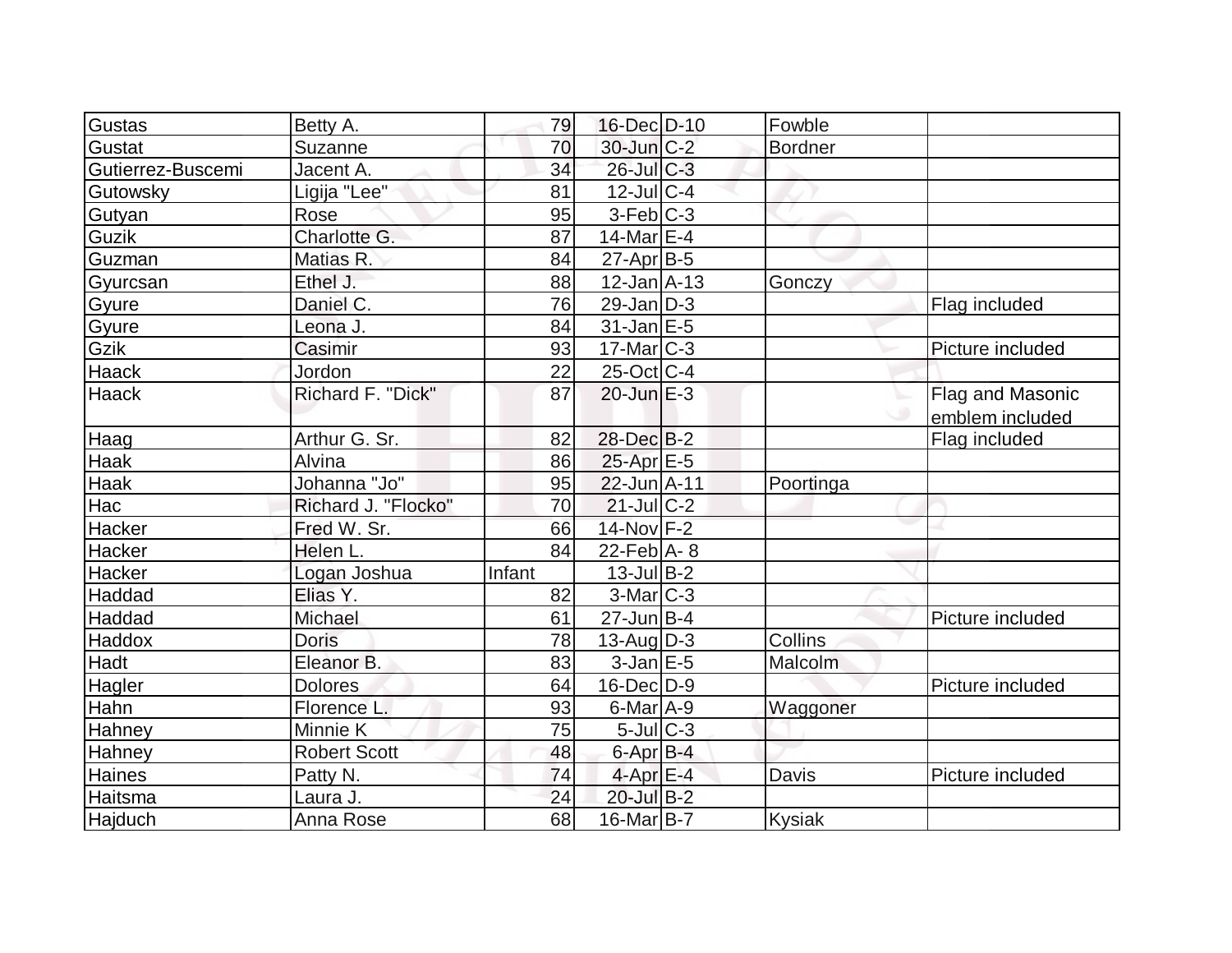| Hajduk                | John Jr.                  | 92 | $18$ -Feb $D-5$   |         | Flag included                                                 |
|-----------------------|---------------------------|----|-------------------|---------|---------------------------------------------------------------|
| Halaburt              | Marjorie I                | 93 | $15$ -Feb $A$ - 8 |         |                                                               |
| Halbe                 | James H. "Buster"         | 37 | 6-Apr B-4         |         |                                                               |
| Halcomb               | Rubin                     | 75 | 24-May A-17       |         | Flag included                                                 |
| Haldeman              | Janice L. "Sarengach"     | 62 | $20$ -Jan $ C-3 $ |         |                                                               |
| Hale                  | Patricia Ann "Pat"        | 57 | $13$ -Jan $ C-3 $ |         |                                                               |
| Hale                  | Paul A.                   | 77 | $29$ -Nov $ C-5 $ |         |                                                               |
| Haley                 | Bobby R.                  | 73 | $26$ -Feb $ D-4 $ |         |                                                               |
| <b>Halik</b>          | Hedy R.                   | 82 | $8-Feb$ A-18      | Manista |                                                               |
| Hall                  | Charles A.                |    | $2$ -Jun $C-2$    |         | Masonic emblem<br>included                                    |
| Hall                  | Erwin H.                  | 89 | $7$ -Dec $B-2$    |         | Flag included                                                 |
| Hall                  | Evelyn L.                 | 84 | $19-Oct$ B-2      |         |                                                               |
| Hall                  | Harold A.                 | 91 | $13-Nov$ E-3      |         |                                                               |
| Hall                  | Helen J.                  | 96 | 13-Feb D-4        |         |                                                               |
| Hall                  | Herbert A. "Boots"        | 70 | 8-Oct D-4         |         | Flag included                                                 |
| Hall                  | Linda Lee                 | 63 | $20$ -Oct C-3     |         |                                                               |
| Hall                  | Lois F.                   | 74 | $5$ -Jul $C-3$    |         |                                                               |
| Hall                  | Mary Ann                  | 79 | $26$ -Apr $A$ -16 |         |                                                               |
| Hall                  | William H.                | 79 | $25$ -Jun $D-3$   |         |                                                               |
| Hall                  | William Wayne<br>"Ronnie" | 55 | $13$ -Jul B-3     |         | Cross included                                                |
| Hall                  | <b>Willie Mae</b>         | 81 | $16$ -Jun $B - 8$ |         |                                                               |
| <b>Hall-Carpenter</b> | Dorothy M. "Dot"          | 70 | $21$ -Aug $D-5$   |         | Picture included                                              |
| Ham                   | Sherri Lyn                | 46 | 18-May $B-4$      | Kaiser  |                                                               |
| Hamady                | John R.                   | 94 | $8$ -Jul $D$ -6   |         | Picture included                                              |
| Hamady                | Mary                      | 96 | $2$ -May $E-4$    |         | Picture and St.<br>Nicholas Orthodox<br><b>Cross included</b> |
| Hamilton              | Helen E.                  | 90 | $17$ -Mar $ C-4 $ | Koppi   |                                                               |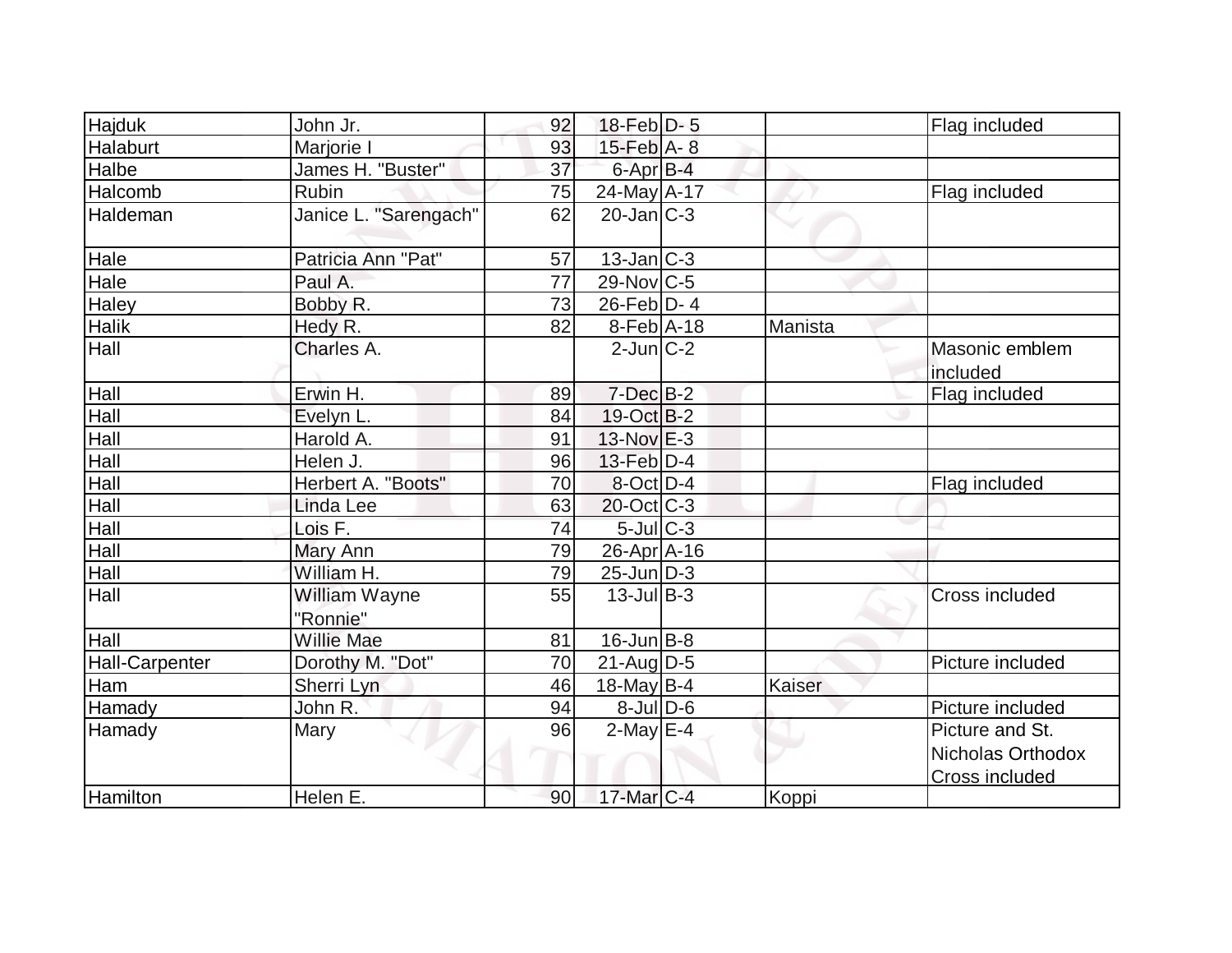| Hamilton       | James W. Sr "Jimmy"      | 71  | $18$ -Jul B-5           |          |                                                   |
|----------------|--------------------------|-----|-------------------------|----------|---------------------------------------------------|
| Hamilton       | Mary Lou                 | 82  | $5$ -Jul $C$ -3         | Marencik |                                                   |
| Hamilton       | Norma B.                 | 96  | $1-Nov$ <sub>C</sub> -3 |          |                                                   |
| Hamlett        | Beverly D.               | 57  | $8$ -Oct $D-3$          |          |                                                   |
| Hamlin         | Erik J.                  | 56  | $4$ -Jul $E-3$          |          |                                                   |
| Hamm           | Frederick C.             | 44  | $5$ -May $C-3$          |          |                                                   |
| Hammar         | Carolyne E.              | 96  | $18$ -Oct C-6           |          | Angel included                                    |
| <b>Hammons</b> | June V.                  | 75  | $3-Novc-2$              | Smith    | June V. Collier-<br>Hammons / Picture<br>included |
| Hand           | Lucille L.               | 87  | $3$ -Oct $F-2$          |          |                                                   |
| Handley        | Lovena "Tootie"          | 75  | $10$ -Oct B-4           |          |                                                   |
| Haney          | Rogers Sr. "Buddy"       | 90  | $25$ -Feb $D-7$         |          | Picture included                                  |
| Hanish         | Kenneth                  | 69  | $14$ -May $E-3$         |          |                                                   |
| Hankosky       | Lillian Ann              |     | $21$ -Jun $A-16$        | Cross    | Picture included                                  |
| Hankus         | Helen F.                 | 95  | $29$ -Apr $ D-5$        |          |                                                   |
| Hanner         | Joseph A.                | 72  | $11$ -Jul B-5           |          |                                                   |
| Hanrahan       | Alice                    | 90  | $3$ -Jul $D-3$          |          |                                                   |
| Hanrahan       | Aliice E.M.              | 90  | 25-Mar <sub>D-5</sub>   |          | Picture included                                  |
| Hansen         | Dorothy E.               | 100 | $4$ -May B-4            | Jones    |                                                   |
| Hansen         | Thomas G.                | 66  | $10$ -Mar $A$ -6        |          | Flag included                                     |
| Hansen         | <b>Valarie Catherine</b> | 65  | $15$ -Jan $ D-3 $       |          | Picture included                                  |
| Hansen         | William H.               | 61  | $12$ -Apr $ A-16$       |          |                                                   |
| Hanson         | Fred E.                  | 82  | $25$ -Oct C-4           |          |                                                   |
| Hanson         | Helen I.                 | 92  | $16$ -Jun $ B-8 $       | Sutton   | Picture included                                  |
| Hanson         | James G.                 | 91  | $1-Nov$ $C-3$           |          |                                                   |
| Hanzal         | Homer C.                 | 86  | $21$ -Aug $D-5$         |          | Flag included                                     |
| Harbour        | Helen                    | 89  | $2-Sep$ D-5             |          |                                                   |
| <b>Harbst</b>  | Bernadette M.            | 88  | 19-Nov D-8              |          | Picture / Bernadetter<br>M. Queer (Harbst)        |
| Hardin         | Frank A.                 | 75  | $10$ -Apr $ D-3 $       |          |                                                   |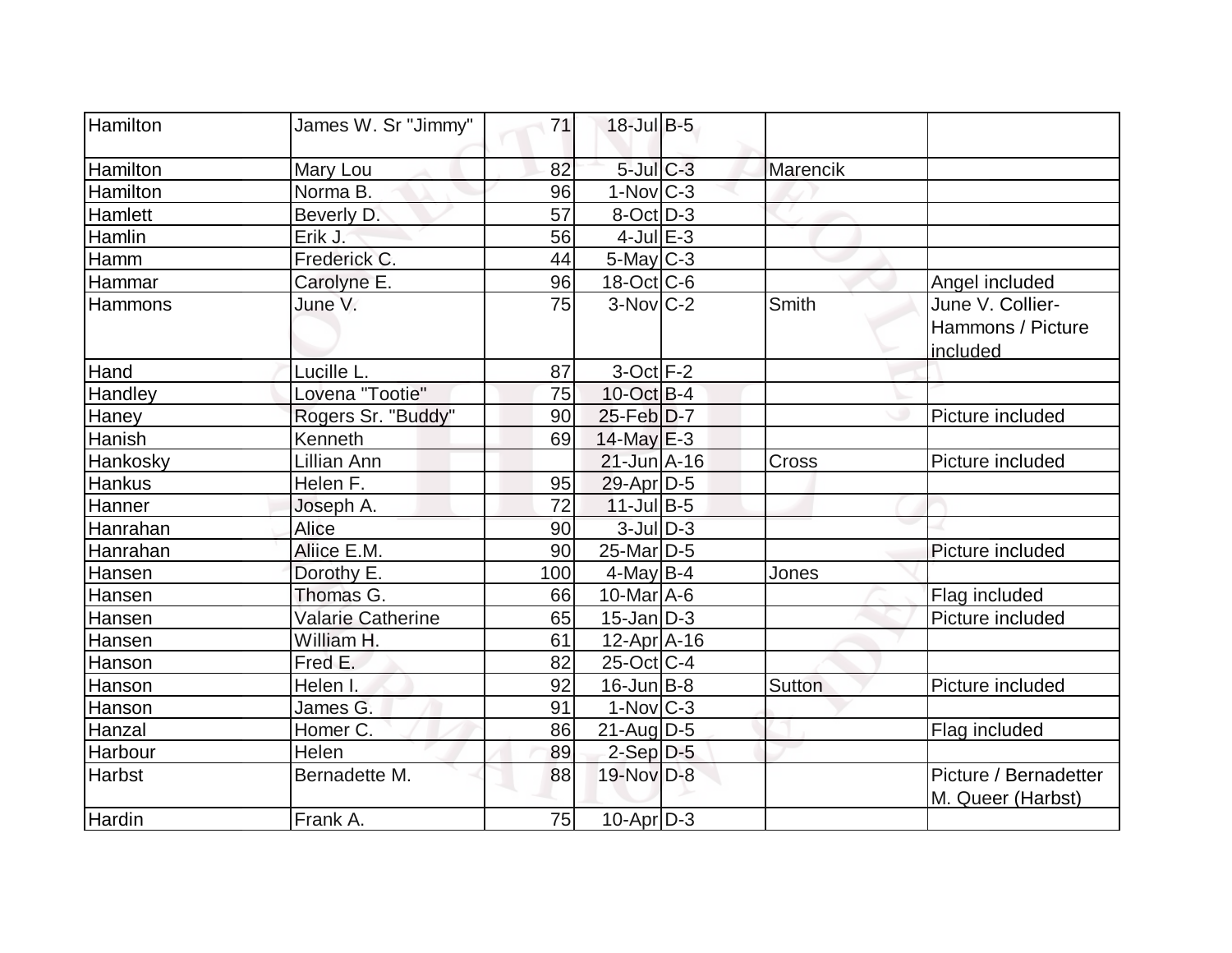| Harding       | <b>Shirley</b>         | 73             | 28-May D-4        |           | <b>Full name Shirley</b> |
|---------------|------------------------|----------------|-------------------|-----------|--------------------------|
|               |                        |                |                   |           | <b>Wade Harding</b>      |
| Hardt         | Timothy C.             | 36             | $1$ -May $D-3$    |           |                          |
| Hardy         | Rachel E.              | $\overline{7}$ | 28-Sep B-2        |           |                          |
| Hargis        | Steven Lee Sr.         | 58             | $1-Dec$ $C-2$     |           | Picture included         |
| Harley        | Richard W. Sr.         | 70             | $21-Sep B-3$      |           | Flag included            |
| Harlow        | Ronald C. Sr.          | 75             | $1-May D-3$       |           | Flag included            |
| Harmon        | Curtis                 | 54             | 26-Apr A-16       |           |                          |
| Harmon        | <b>Nicky Curtis</b>    | 50             | $20$ -Jan $ C-4 $ |           |                          |
| Harms         | Jack R.                | 66             | $3$ -Jan $E-4$    |           |                          |
| Harnett       | Marobell W.            | 82             | $27$ -May D-5     | Dugan     |                          |
| Harney        | <b>Betty Ann</b>       | 89             | $10-Sep D-3$      | Jones     | Picture included         |
| Haro          | Cristobal F.           | 80             | 25-Jan A-17       |           | Flag and Masonic         |
|               |                        |                |                   |           | emblem included          |
| Harrell       | Everett W. "Bud"       | 77             | 26-Nov D-5        |           |                          |
| Harrell       | Patricia Jane          | 63             | 27-May D-5        | Hudstpeth | Picture included         |
| Harrell       | Sue                    | 68             | $6$ -Oct C-2      |           |                          |
| Harrington    | Arola C.               | 93             | $5$ -Feb $D-4$    |           |                          |
| <b>Harris</b> | Charlie                | 85             | $16-Sep D-6$      |           |                          |
| Harris        | Evelyn M.              | 73             | 22-Feb $A - 8$    |           |                          |
| Harris        | Harold D.              | 85             | $12$ -Feb $ D-6$  |           | Flag included            |
| Harris        | Hugh                   | 57             | $25-Sep D-4$      |           | Flag included            |
| <b>Harris</b> | Judith J. "Judy"       |                | $29-Sep C-2$      | Prell     |                          |
| Harris        | Lucille                | 74             | $12$ -Feb $D-6$   |           |                          |
| Harris        | Robert D.              | 88             | $25 - Jan$ A-16   |           |                          |
| <b>Harris</b> | Warren E.              | 92             | $29$ -Jan $D-4$   |           |                          |
| Harrison      | Angeline               | 84             | $21-Nov B-5$      |           |                          |
| Harrison      | <b>Ernfred "Ernie"</b> | 77             | $22$ -Feb A-9     |           | Flag included            |
| Harrison      | Raymond F. "Ray        | 80             | $5$ -Feb $D-4$    |           | Flag included            |
|               | Ray"                   |                |                   |           |                          |
| Harrison      | Roy M.                 | 83             | $7$ -May $D-3$    |           | Flag included            |
| Hart          | John A.                | 69             | $22$ -Mar $A-16$  |           |                          |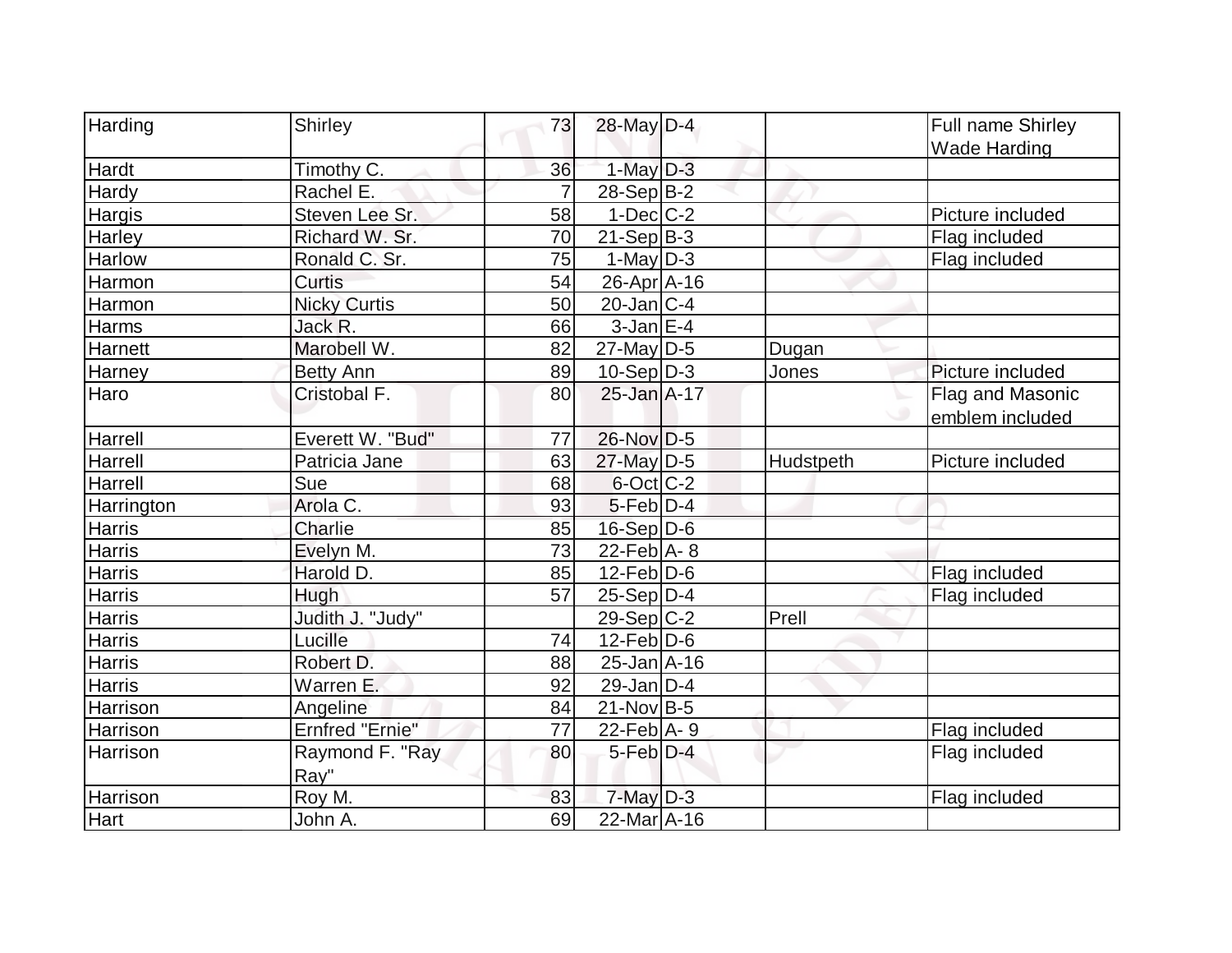| Hart               | Mary                |        | $22$ -Feb $A-8$                    |                 |                  |
|--------------------|---------------------|--------|------------------------------------|-----------------|------------------|
| Harting            | Louis Lon           | 73     | $5$ -Aug $D-5$                     |                 |                  |
| Hart-Jacobs        | Patricia E. "Patti" | 51     | 26-Oct B-2                         |                 |                  |
| Hartlerode         | Mary Ann            | 77     | $19$ -AugD-6                       |                 | Cross included   |
| <b>Hartlerrode</b> | Mary Edith          | 85     | $8-Nov C-4$                        |                 |                  |
| Hartley            | Joseph R.           | 89     | 18-Jul B-5                         |                 |                  |
| Hartman            | Jimmy Lee           | 63     | $30$ -JulD-3                       |                 |                  |
| Hartman            | Timothy D.          | 62     | $26$ -Apr $A$ -16                  |                 |                  |
| Hartman            | Virginia Louise     | 89     | $15$ -Nov $ C-3 $                  |                 |                  |
| Harvey             | James, Sr. "Sleepy" | 70     | $9$ -Jul $D-4$                     |                 |                  |
| Harvey             | Margaret            | 81     | $26$ -Dec $B$ -5                   |                 |                  |
| Hasberger          | Shirley M.          | 85     | $18$ -Jul B-5                      |                 |                  |
| Haselberger        | Terra L.            |        | $28$ -Jun $C-3$                    |                 |                  |
| Haskins-Wanicki    | Patricia Jean       | 73     | $17$ -Feb $ B-6 $                  | Mayfield        | Dove included    |
| Hasprunar          | Florence H.         | 86     | $16$ -Jun $B-9$                    | Maginot         |                  |
| Hass               | Lauretta J.         | 91     | 29-Mar A-16                        |                 |                  |
| Hasselbring        | Ernest R. "Ernie"   | 83     | $9$ -Dec $D$ -8                    |                 |                  |
| Hasslebring        | Joan I.             | 78     | $21$ -Mar $E-4$                    |                 |                  |
| Hatch              | Mary M.             | 70     | 6-Mar A-9                          |                 |                  |
| <b>Hatch</b>       | Michael E.          | 47     | $17$ -Jun $ D-6$                   |                 | Flag included    |
| <b>Hatchett</b>    | Joanna E.           | 69     | $27$ -Jan $\overline{\text{C}}$ -3 | Cunningham      | Joanna E. Medley |
|                    |                     |        |                                    |                 | Hatchett/Picture |
| <b>Hatfield</b>    | <b>John Hollis</b>  | infant | $23$ -Apr $D-3$                    |                 |                  |
| Hattemer           | Howard W.           |        | $26-Sep B-4$                       |                 |                  |
| <b>Haughey</b>     | Frances "Fran"      | 88     | $24$ -Nov $ C-2 $                  |                 | Picture included |
| Haverly            | Ann                 | 92     | $20$ -Dec $C-4$                    |                 |                  |
| Havlin             | Richard L. Jr.      |        | $2-Mar1A-17$                       |                 |                  |
| Havlin             | Robert N.           | 47     | $13$ -Dec $C-4$                    |                 | Picture included |
| <b>Hawkins</b>     | Jesse II            | 59     | $14$ -Dec $B-2$                    |                 |                  |
| <b>Hawkins</b>     | Pamela N.           | 51     | $6$ -Aug $D-3$                     |                 |                  |
| Hayduk             | Dorothy Ann         | 81     | $12-Sep$ B-2                       | <b>Shinners</b> |                  |
| <b>Hayes</b>       | Deborah Lynn        | 40     | $21$ -Mar $E-4$                    | Prokop          | Picture included |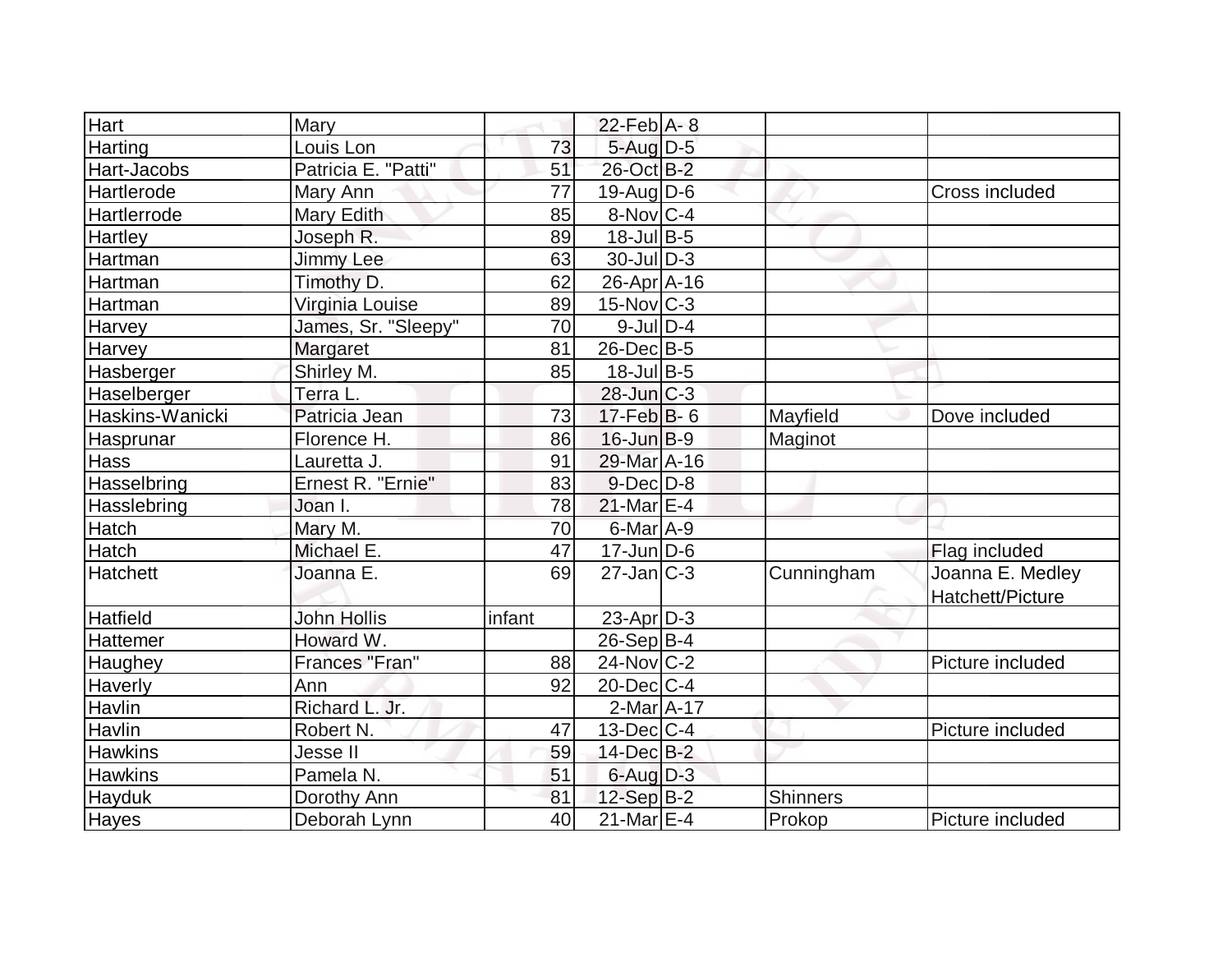|                  | Kelly Alan            |                 | $24-Sep C-3$      |                | <b>Picture and Police</b> |
|------------------|-----------------------|-----------------|-------------------|----------------|---------------------------|
| Hayes            |                       |                 |                   |                |                           |
|                  | Richard A.            |                 | $3$ -Oct $F-2$    |                | emblem included           |
| Hayes            |                       | 69              |                   |                |                           |
| <b>Hayes</b>     | Roger D.              | 62              | 22-Mar A-16       |                |                           |
| Haynie           | Anthony P.            | 83              | $24$ -JulD-3      |                | Flag and Serbian          |
|                  |                       |                 |                   |                | <b>Orthodox Cross</b>     |
|                  |                       |                 |                   |                | included                  |
| Hazzard          | Wesley E. "Wes"       | 78              | $1-Oct$ $D-3$     |                |                           |
| <b>Headrick</b>  | Mary F.               | 67              | 14-Apr C-3        | Lohse          | Horeshoe included         |
| Heady            | <b>Betty Lou</b>      | 75              | $31$ -Mar $C-4$   |                | Dove of Peace             |
|                  |                       |                 |                   |                | included                  |
| Heaps            | Irene L.              | 94              | $4$ -JunD-3       | <b>Hicks</b>   | Eastern Star included     |
| Hearne           | Judith A.             | 85              | $28$ -Aug $D-5$   | <b>Straube</b> | Picture included          |
| Heath            | <b>Katie Lee</b>      | 78              | $1-Jan$ $A-15$    | Croney         |                           |
| Heath-Pondo      | Annette L.            | 51              | $28$ -Jan $D-5$   | White          |                           |
| Heavey           | <b>James Lee</b>      |                 | $27$ -Nov $ D-8 $ |                | Flag included             |
| Heavilin         | Jeanetta "Jean"       | 75              | $16$ -Mar $ B-7 $ |                |                           |
| Heavilin         | <b>Shelaine Marie</b> | 36              | $27 -$ Jul B-3    | Kniola         |                           |
| Hebein           | Donald F.             | $\overline{77}$ | $13$ -Jan $ C-3 $ |                |                           |
| Hecimovich       | Mary C. "Marie"       | 87              | $8-Aug B-4$       | Coughlin       | Picture included          |
| <b>Hedgecock</b> | Joseph T. "Joe"       | 86              | $7-NovB-3$        |                |                           |
| <b>Hedrick</b>   | Melissa Anne (Missy)  | 51              | 25-Jan A-17       |                |                           |
| Heely            | Mildred "Katy"        | 62              | $25$ -Nov $ D-8$  | Denny          |                           |
| Heerema          | Geraldine             | 87              | $1$ -JulD-6       |                |                           |
| <b>Heflin</b>    | <b>Daniel Craig</b>   | 19              | $6$ -Jan $ C-3 $  |                |                           |
| Hegedus          | Florence              | 84              | $8$ -Feb $ A-17$  |                |                           |
| <b>Hegedus</b>   | Mary Jane             | 75              | 26-Apr A-17       | <b>Matthys</b> |                           |
| <b>Hegyes</b>    | Robert "Bob"          | 65              | $26$ -Jul $C-3$   |                | Flag included             |
| Hehr             | Harley H.             | 76              | 25-Oct C-4        |                | Picture included          |
| Heilmeyer        | Barbara J.            | 72              | 6-Sep C-3         | Hinshaw        |                           |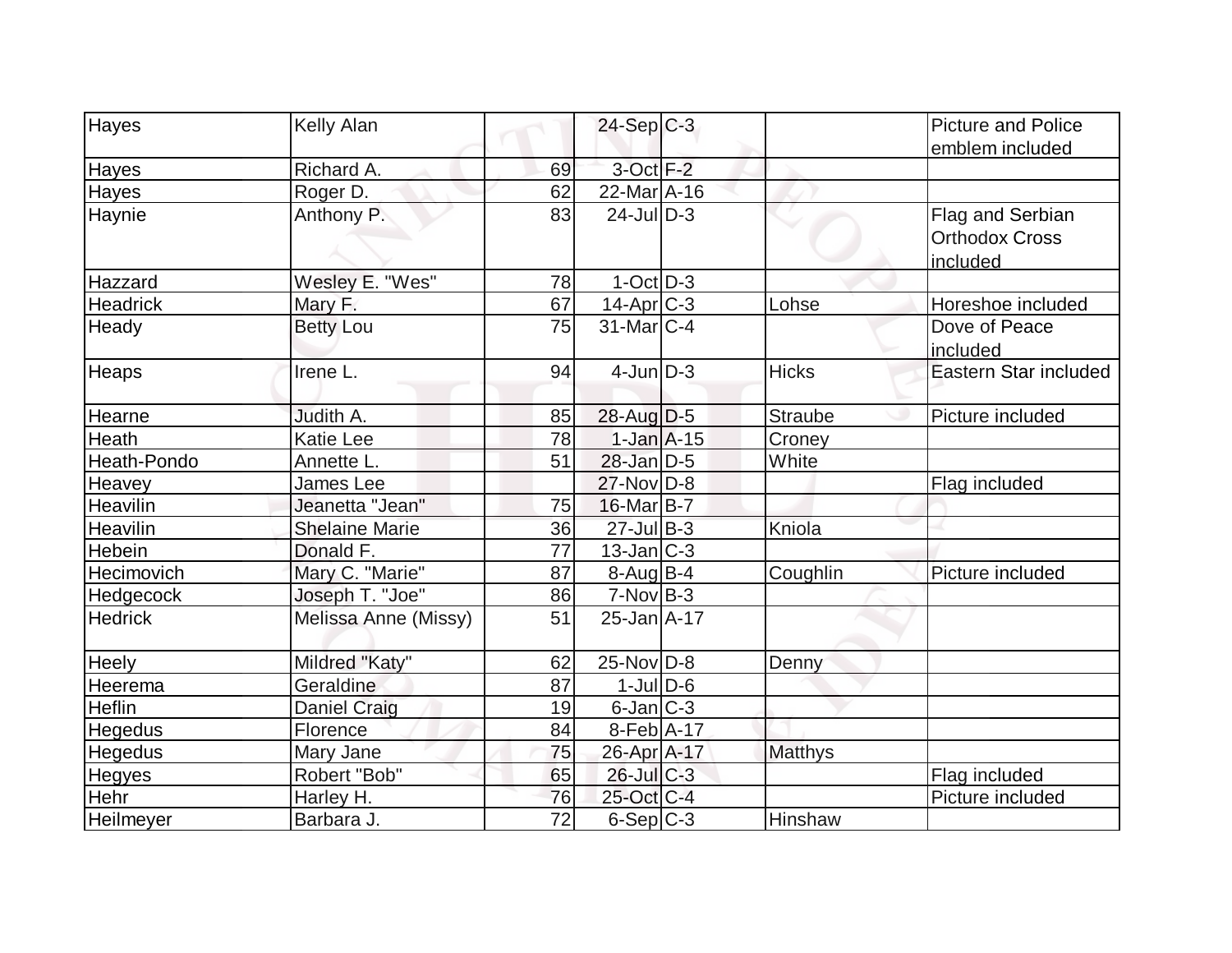| Heinz           | <b>Larry Allen</b>       | 68 | 2-Mar A-17        |                 |                                    |
|-----------------|--------------------------|----|-------------------|-----------------|------------------------------------|
| Helbach         | George R.                | 83 | 29-Sep C-2        |                 |                                    |
| Helbling        | Wilfed C. "Willie"       | 89 | 26-Nov D-5        |                 | Flag and Picture<br>included       |
| Heldt           | George W. Sr.            | 83 | $1-Feb$ A-17      |                 |                                    |
| Heller          | Arthur M.                | 78 | 16-Dec D-10       |                 | Flag and Star of<br>David included |
| Heller          | <b>Billie Ray</b>        | 67 | 29-Oct E-4        |                 |                                    |
| Helm            | Christine                | 61 | $12$ -Mar $D-4$   |                 |                                    |
| <b>Helmick</b>  | Daniel C. "Dan"          | 84 | $2$ -Aug C-4      |                 | Flag included                      |
| Helms           | Connie Ladwina           | 50 | 11-Nov $E-5$      | Hilley          | Picture included                   |
| Helton          | Hans T. Jr. "Butch"      | 66 | 11-Nov $E-4$      |                 | Flag and Picture<br>included       |
| Hemm            | <b>Bernice</b>           |    | $21$ -Mar $E-4$   | <b>Bzibziak</b> |                                    |
| Hemphill        | Johnnie R.               | 81 | $14$ -May D-4     |                 |                                    |
| Hemphill        | Phyllis Kay              | 68 | $10$ -Oct B-4     |                 |                                    |
| Henderlong      | Sophie Ann               | 85 | $27$ -Jun $B-4$   |                 |                                    |
| Hendershott     | Audrey E.                | 85 | $13$ -Jan $ C-3 $ |                 |                                    |
| Henderson       | Cynthia T.               | 56 | $2-Sep$ $D-5$     |                 |                                    |
| Henderson       | Fred T.                  | 75 | $10$ -May $A$ -18 |                 |                                    |
| Henderson       | James Sr. "Pork<br>Chop" | 82 | $14$ -Jan $D-6$   |                 |                                    |
| Henderson       | Karl D.                  | 83 | $26$ -Nov D-6     |                 | Flag included                      |
| Henderson       | Ted L. Sr.               |    | 18-May $B-4$      |                 |                                    |
| Henley          | Todd M.                  | 38 | $20$ -Jun $E-3$   |                 |                                    |
| Hennessy        | Tod R.                   | 55 | $27$ -Jan $C-3$   |                 |                                    |
| Henning         | Harold G.                | 76 | $16$ -Jan $D-5$   |                 | Flag included                      |
| <b>Henricks</b> | Sue                      | 58 | $13$ -Dec $C-4$   |                 |                                    |
| Henricks        | Sue                      | 58 | 12-Dec E-7        |                 |                                    |
| Henry           | Richard L.               | 50 | 30-Jul D-3        |                 |                                    |
| <b>Henry</b>    | <b>Richard Thomas</b>    | 61 | 15-Feb A-9        |                 |                                    |
| Hensley         | Marian E.                | 78 | $15$ -Sep C-2     | Scheffer        |                                    |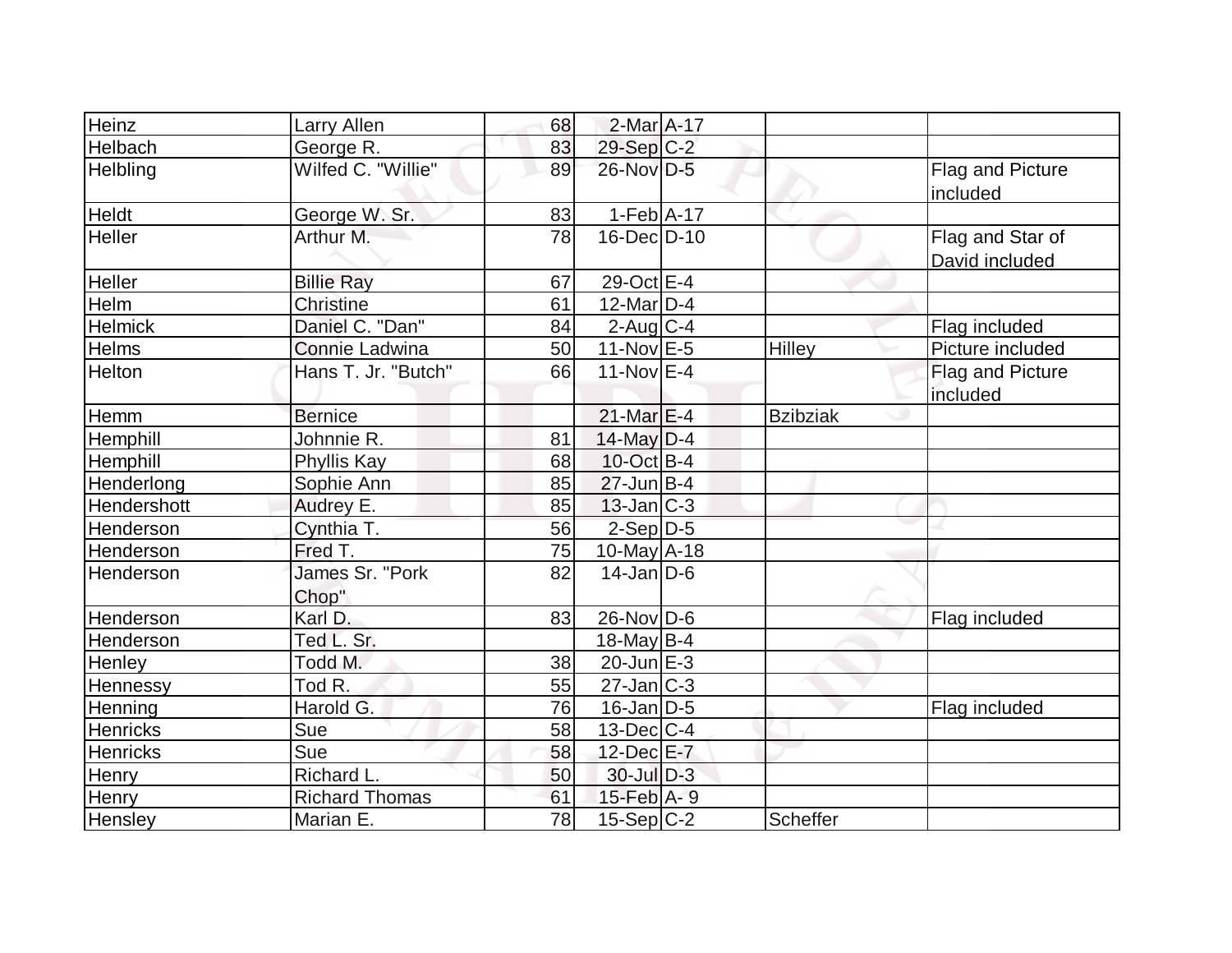| Henson         | Edmyre L.                 | 96     | $9-Sep D-5$                      |               |                      |
|----------------|---------------------------|--------|----------------------------------|---------------|----------------------|
| Henson         | Helen M.                  |        | $5$ -Jan $A$ -12                 | Berwanger     |                      |
| Henson         | Ricky R. Sr. "G.P."       | 56     | 21-Oct D-4                       |               | Picture included     |
| Henson         | Vickie Ann                | 49     | $31$ -JulD-5                     | Quick         | Full name Vickie Ann |
|                |                           |        |                                  |               | Szmuc (Henson)       |
|                |                           |        |                                  |               |                      |
| <b>Herak</b>   | <b>Ruth</b>               |        | $10$ -Jan $E-4$                  | Fandrei       |                      |
| <b>Herbert</b> | Clare E.                  | 78     | $17$ -May $A$ -18                |               | Donovan              |
| <b>Herbst</b>  | <b>Mollie</b>             | 74     | $8-Nov C-4$                      | Cormican      |                      |
| <b>Hered</b>   | <b>Barbara</b>            | $A-17$ | $7 - Jun \nightharpoonup A - 17$ |               |                      |
| Heredia        | Justini A.                | 27     | $12$ -Oct B-2                    |               | Picture included     |
| <b>Herlitz</b> | June M.                   | 82     | $5$ -May $C-3$                   | <b>Titley</b> |                      |
| Herman         | Bertha H.                 | 84     | 11-Oct C-6                       | Van Wieren    |                      |
| Hernandez      | Hermilinda                | 97     | $27$ -Oct $C-2$                  |               |                      |
| Hernandez      | Joseph M., CPL.           | 24     | $14$ -Jan $ D-6$                 |               | Picture included     |
| Hernandez      | Leonard S.                | 77     | 26-Apr A-17                      |               |                      |
| Herndobler     | Virginia A.               | 68     | $30$ -JulD-3                     |               |                      |
| Herndon        | Helen S.                  | 91     | $27-Sep C-3$                     | <b>Stecy</b>  |                      |
| Heron          | Gloria                    | 87     | $30 - Jan$ $D-3$                 |               |                      |
| Herren         | Nicholas F.               | 62     | $21$ -Dec $B-2$                  |               |                      |
| Herrera        | Maria Luisa               | 72     | $14$ -Jul $ C-2$                 | Amador        |                      |
| Herrington     | Erma D.                   | 87     | $3$ -Jan $E-5$                   | <b>Borich</b> |                      |
| Hershman       | Daniel L.                 | 29     | $24$ -Apr $D-3$                  |               |                      |
| Hershman       | Larry A.                  | 69     | $8$ -Dec $C-2$                   |               | Flag included        |
| Hescher        | Edward C.                 | 51     | $11-Mar2 - 13$                   |               |                      |
| Hess           | <b>Betty Jean</b>         | 85     | $19-Nov D-7$                     |               |                      |
| Hess           | <b>Robert Garrett Sr.</b> | 76     | $27$ -Jul B-3                    |               | Flag included        |
| Hester         | Lawrence E.               | 52     | $22$ -Oct D-3                    |               |                      |
| Hesting        | Frank S.                  | 59     | $4$ -May B-4                     |               |                      |
| <b>Hetrick</b> | Alice E.                  | 77     | 22-Jun A-11                      | Haluska       |                      |
| <b>Hewitt</b>  | Thomas P.                 | 61     | $4$ -Jul $E-3$                   |               |                      |
| <b>Hewitt</b>  | William T.                | 87     | $2$ -Apr $D-5$                   |               | Flag included        |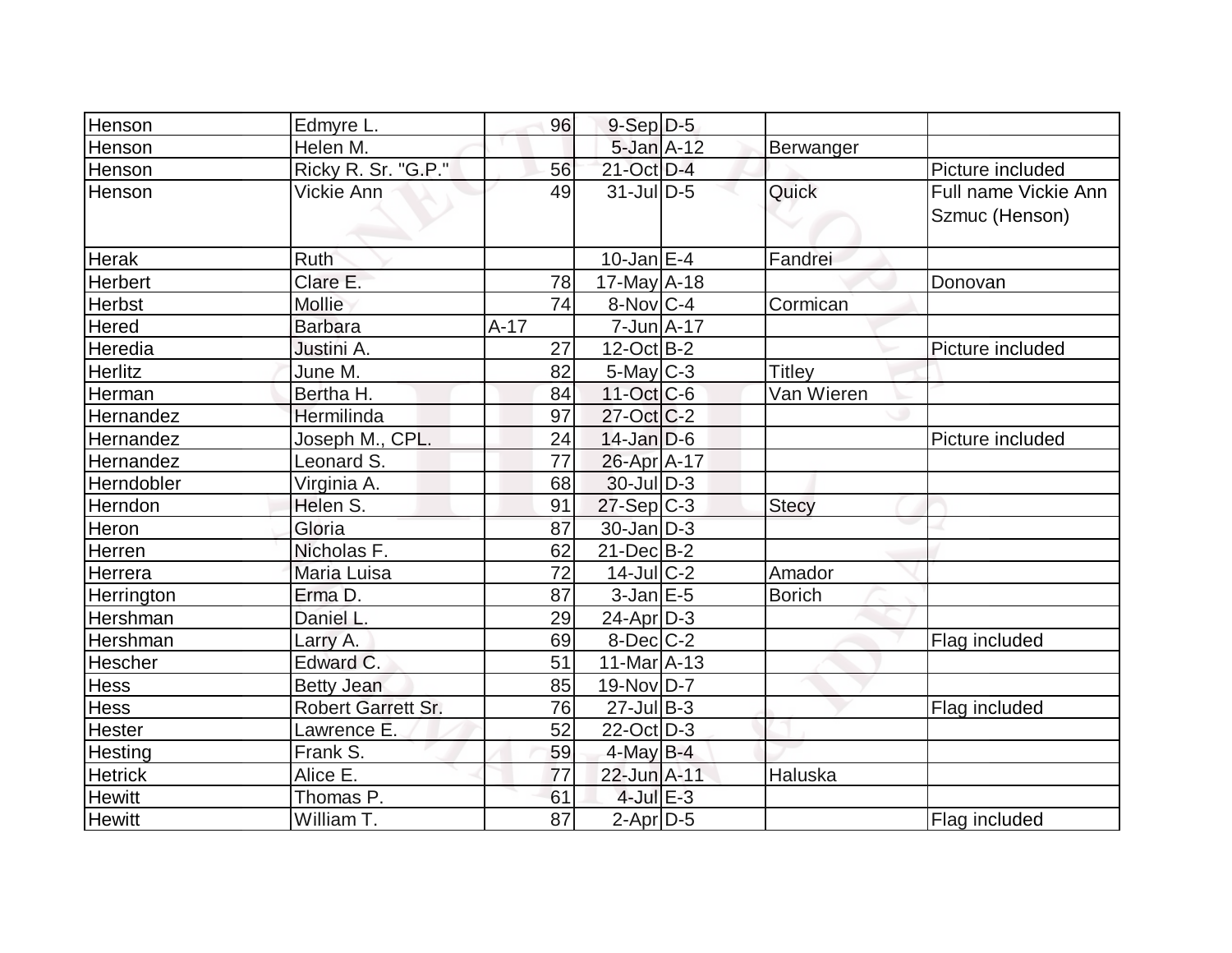| Hewlett           | Harry A.            | 90    | 19-Apr A-14            |         | Flag included                                         |
|-------------------|---------------------|-------|------------------------|---------|-------------------------------------------------------|
| <b>Hickman</b>    | Sina L.             | 84    | 31-Mar <sub>C-4</sub>  |         |                                                       |
| <b>Hicks</b>      | Richard T. "Ricky"  | 34    | $14$ -Apr $C-4$        |         |                                                       |
| <b>Higbie</b>     | Patricia A.         | 68    | 30-Nov B-2             |         |                                                       |
| Highsmith         | Shirley J.          | 83    | $19$ -Dec $E$ -8       |         | Full name Shirley J<br>Highsmith/Mahoney              |
| Highwood          | Warren L."Skip"     | 66    | $24$ -Jan $E-6$        |         | Fireman emblem and<br>Picture included                |
| Hilderbrandt      | Mary Lou            | 80    | $20$ -Oct C-3          |         |                                                       |
| <b>Hill</b>       | <b>Andrea Marie</b> | 51    | $21$ -May D-3          |         |                                                       |
| Hill              | Dave Nathaniel "Pa" | 71    | $28$ -May D-4          |         |                                                       |
| Hill              | Eric M.             | 25    | 8-Apr D-6              |         |                                                       |
| Hill              | <b>Jack Joseph</b>  | 2 mo. | 28-Aug D-5             |         | Angel/Picture/Preciou<br>s Little Jack Joseph<br>Hill |
| Hill              | James M.            | 76    | 6-Jan C-3              |         |                                                       |
| Hill              | Lina G.             | 98    | $21$ -Feb $A$ - 7      | Rathbun | Full name Lina G.<br><b>Ault Hill</b>                 |
| <b>Hill</b>       | Norma L.            | 83    | $6-Sep$ $C-3$          | Wise    |                                                       |
| Hill              | Novella J.          |       | $12$ -Dec $E-7$        | Joyner  | Full name Novella J.<br>Madkins Hill / Picture        |
| <b>Hill</b>       | Robert E.           | 81    | $21$ -JulC-3           |         | Flag included                                         |
| Hill              | Samuel R.           | 58    | $10$ -Apr $D-3$        |         |                                                       |
| <b>Hillegonds</b> | Viva L.             | 93    | $7$ -Jan $ D$ -6       | Larson  |                                                       |
| Hillegonds        | William             | 75    | $6$ -Aug $D-4$         |         | Picture included                                      |
| <b>Hiller</b>     | <b>Jack Arthur</b>  | 80    | 28-Nov B-5             |         |                                                       |
| Hinderer          | Emily V.            | 92    | $3-Nov$ <sub>C-2</sub> | Menzyk  |                                                       |
| <b>Hines</b>      | Joanne E.           | 75    | 21-Oct D-4             | Portz   |                                                       |
| Hinkel            | Scot S.             | 48    | $2$ -Jun $C-2$         |         |                                                       |
| <b>Hinkens</b>    | Regina C.           | 76    | 28-Oct D-3             | Smith   |                                                       |
| Hinostroza        | Frank H.            | 76    | $8-Feb$ A-17           |         |                                                       |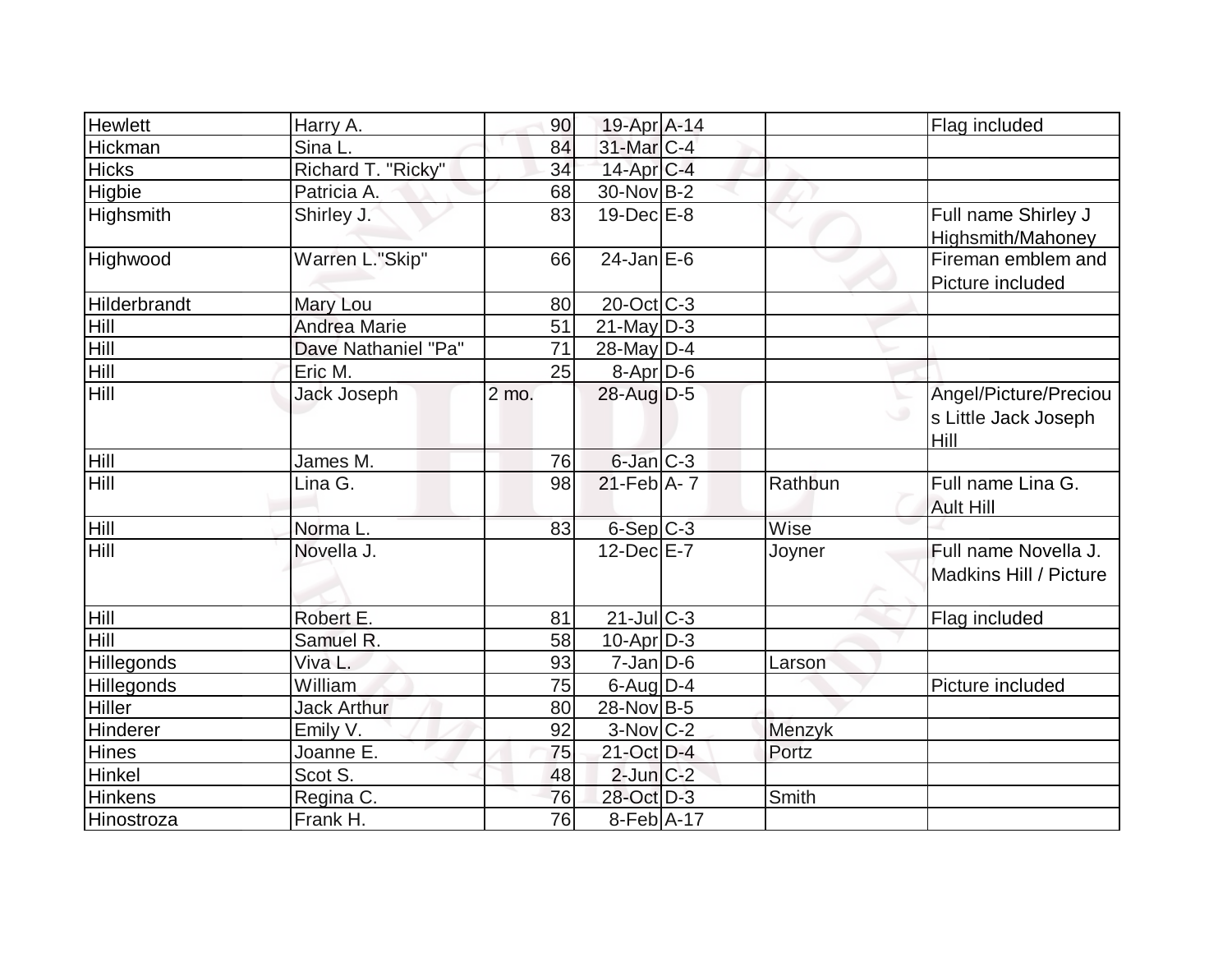| <b>Hinshaw</b> | Benny L. "Big Ben"      | 53              | $19$ -May C-3         |            |                        |
|----------------|-------------------------|-----------------|-----------------------|------------|------------------------|
| Hipke          | John W.                 | 80              | 30-Apr D-3            |            | Flag included          |
| Hirsch         | Gregory W.              | 69              | $8$ -Jan $D-4$        |            |                        |
| <b>Hlista</b>  | Sophie                  | 89              | $25$ -Apr $E$ -5      |            |                        |
| Hobson         | Kenneth A.              | 43              | $7-Nov B-3$           |            | Picture included       |
| Hobson         | Lawrence                | 90              | $7-Sep\overline{B-2}$ |            |                        |
| Hockberger     | Robert H.               | 91              | $12$ -Aug $D-6$       |            | Flag included          |
| Hodal          | John C.                 | $\overline{51}$ | $24$ -Mar $ C-4 $     |            | Flag included          |
| Hodge          | Edward M.               | 74              | $29-Nov$ C-6          |            | Flag included          |
| Hodge          | Edward M.               | 74              | $10$ -Dec $D-9$       |            | Flag included          |
| Hoeppner       | Delmar R.               | 82              | $11-Mar2 - 14$        |            |                        |
| Hoeppner       | <b>Emilie Margarete</b> | 100             | $3-Apr$ D-3           | Grabs      |                        |
| Hofer          | Seth Ryan               | 18              | $9$ -Aug $C$ -3       |            | Picture included       |
| Hoffar         | <b>Michael Daniel</b>   | 61              | 31-Dec C-10           |            |                        |
| Hoffman        | Donalda "Donnie"        | 86              | $8-Oct$ D-4           |            |                        |
| Hofrichter     | Florence I.             | 84              | $7$ -Dec $B-2$        | Shoemaker  | Picture included       |
| Hogg           | Helen "Curly"           | 94              | $30$ -Jul $D-3$       | Oresik     | Picture included       |
| Hoglund        | Gerald                  | 75              | $23$ -Mar $B-5$       |            | Flag included          |
| Hojnacki       | Wanda M.                | 62              | $21$ -Dec $B-2$       |            |                        |
| Holland        | Marcella I.             | 91              | $27 - Dec$ $C - 3$    | Michael    | Full name Marcella I.  |
|                |                         |                 |                       |            | <b>Holland Burks</b>   |
| Holland        | <b>Thomas Charles</b>   | 71              | $22$ -Feb $ A-9 $     |            |                        |
| <b>Hollett</b> | Charlotte "Pat"         | 84              | $18$ -May B-4         |            |                        |
| Holley         | Dolores E.              | 84              | $25$ -Mar $ D-6$      |            | Flag included          |
| Hollingsworth  | Esella "Sweetgirl"      | 63              | $30$ -Apr $D-3$       |            | Picture included       |
| Hollinshed     | Catherine               | 94              | $12$ -Jun $D-3$       |            |                        |
| <b>Hollis</b>  | Doris M.                | 84              | 29-Oct E-4            | Duncan     |                        |
| Holloman       | Catherine J.            | 88              | 21-Oct D-4            | Wilczynski | Picture / " Katie from |
|                |                         |                 |                       |            | Walgreens"             |
| Holloway       | Tobey L.                | 55              | 31-Mar C-3            |            |                        |
| Holm           | Russell W.              | 85              | $7$ -Oct $D-4$        |            | Flag included          |
| Holman         | Eldon W. "Al"           | 62              | $26-Sep$ B-4          |            | Flag included          |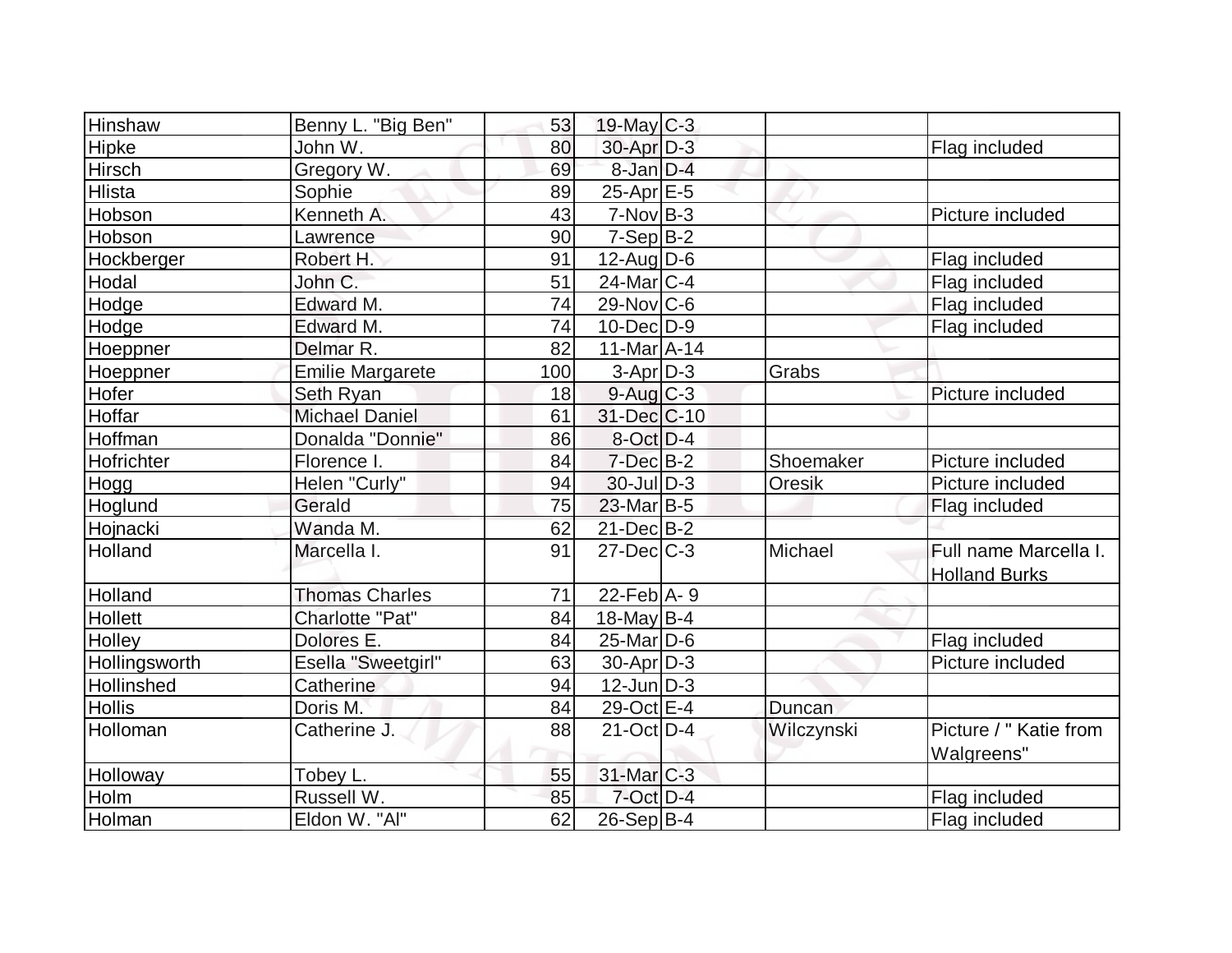| Holmes          | Russel P.               | 95 | 21-Oct D-4            |                 |                            |
|-----------------|-------------------------|----|-----------------------|-----------------|----------------------------|
| Holmgren        | Gertrude A.             | 98 | $23$ -Dec $C-9$       |                 |                            |
| <b>Holstrom</b> | Lena B.                 | 87 | 23-Oct E-3            | Baldi           |                            |
| Holtz           | David R.                | 54 | $5-Nov D-5$           |                 |                            |
| Holzapfel       | Richard E.              | 65 | 16-Feb A-17           |                 |                            |
| Homrich         | Jerome B.               | 73 | $27 - Aug   D-3$      |                 | Flag included              |
| Hood            | Gerald B.               |    | $10$ -Aug $B - 2$     |                 | Picture included           |
| Hootnick        | Julie L.                | 62 | $12-Sep B-2$          | Mastroianni     |                            |
| Hoover          | Lois Aileen             | 60 | $15$ -JulD-3          |                 |                            |
| Hopkins         | Janet L.                | 68 | $14$ -Jun $A$ -16     |                 |                            |
| Hopp            | Delphine V.             | 88 | $12$ -Aug $D-5$       |                 |                            |
| Hopper          | Bonnie J.               | 84 | $2$ -Jan $ D-4$       |                 | Picture included           |
| Hopson          | <b>Beulah Mae</b>       | 85 | 24-Jun D-5            |                 |                            |
| Horgan          | Mary M.                 | 87 | 21-Nov B-5            | <b>Stowers</b>  |                            |
| Horn            | Virginia Mary           | 94 | $20$ -Jan $ C-4 $     | Baker           |                            |
| Horton          | Dorothy                 | 84 | $27$ -Dec $C-3$       | Lottes          |                            |
| Horton          | Dorothy L.              | 80 | $14$ -Jul $C-2$       | Parrish         |                            |
| Horton          | <b>Irene Helen</b>      | 83 | $4$ -Aug C-3          | Hollopeter      |                            |
| Horvath         | Agnes M.                | 84 | 30-May E-4            |                 |                            |
| Horvath         | Josephine P.            | 90 | $21$ -May D-3         | Linkiewicz      |                            |
| Horvath         | Mary Louise "Lou"       | 82 | $21$ -Aug $D-5$       | Cooper          | Eastern Star included      |
| Hosfeld         | Eugene C.               | 89 | 24-Jan E-7            |                 | Flag included              |
| Hosszu          | Diane B.                | 67 | $20$ -May D-5         | <b>Bertram</b>  |                            |
| Hough           | John R.                 | 81 | $9-Sep D-5$           |                 | Picture included           |
| Hough           | <b>Randal William</b>   | 58 | 23-Aug C-3            |                 |                            |
| Houle           | Daniel Sr.              | 97 | $16$ -Nov $B$ -2      |                 |                            |
| House           | Dennie L.               | 64 | $29-Nov$ C-6          |                 | Masonic emblem<br>included |
| Housman         | Grace                   | 89 | 14-Nov F-2            | <b>Boekeloo</b> |                            |
| Houston         | <b>Beatrice "Irene"</b> | 86 | $21$ -Jan D-5         |                 |                            |
| Hovey           | Lou D.                  | 71 | 27-Mar <sub>D-4</sub> |                 | Picture included           |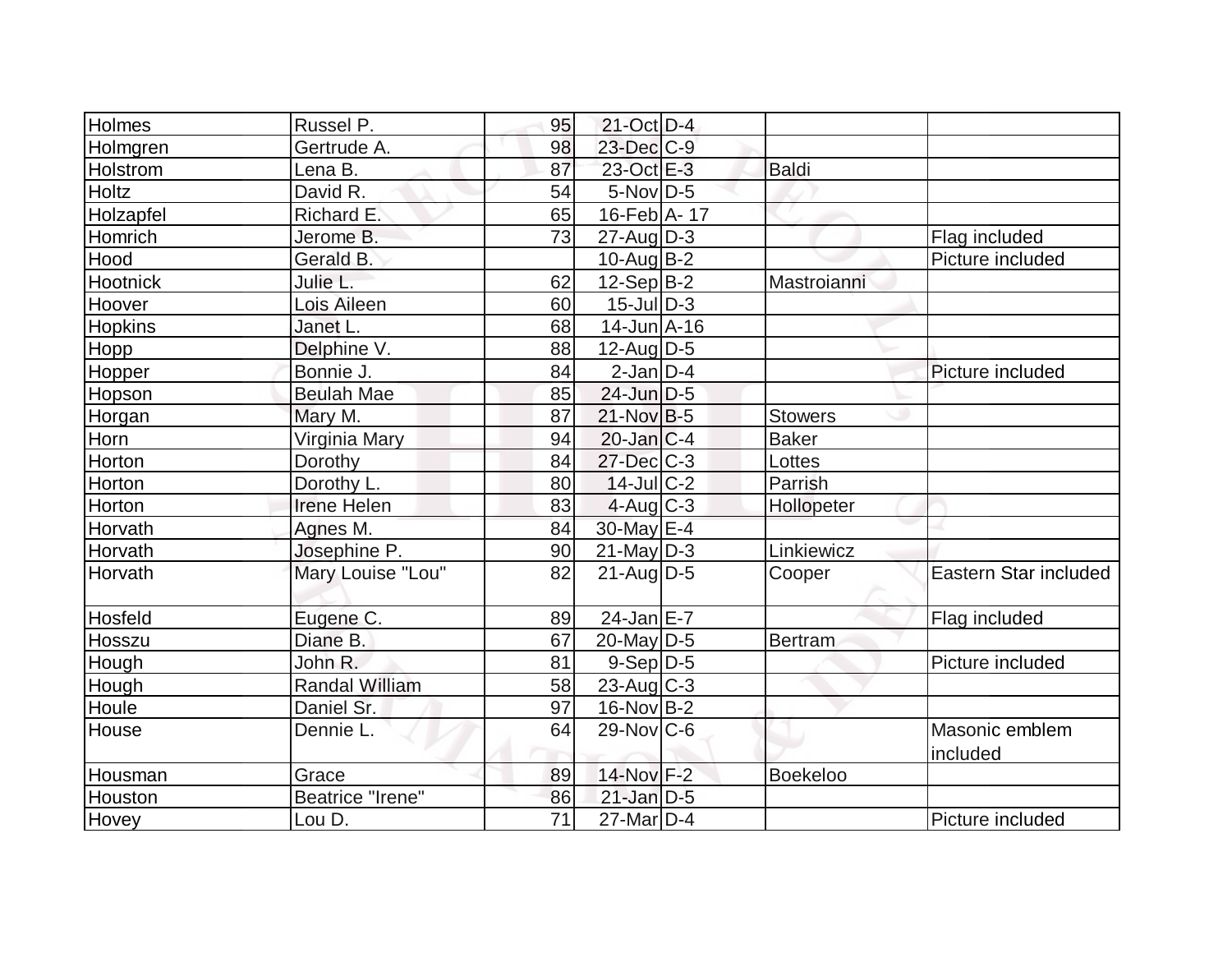| Howard        | Arthur J.               | 82 | 31-Dec C-10                   |               |                                           |
|---------------|-------------------------|----|-------------------------------|---------------|-------------------------------------------|
| Howard        | <b>Gladys Vivian</b>    | 95 | $11$ -Jan $A-18$              | Shelbourne    | Gladys Vivian Patchin<br>Howard / Picture |
| Howard        | <b>Gladys Vivian</b>    | 95 | $17$ -Mar $ C-4$              | Shelbourne    | <b>Memorial Service</b>                   |
| Howard        | Ruth E.                 | 92 | 31-Oct F-2                    |               |                                           |
| Howard        | Timothy J.              | 26 | $30$ -Jun $ C-2 $             |               |                                           |
| Howe          | Patricia                | 75 | $17$ -Jun $D-6$               | Roseberry     |                                           |
| Howell        | Hazel L.                | 93 | $1-Nov C-4$                   |               |                                           |
| Howell        | Kimberly Sue "Kim"      | 43 | 23-Feb A-16                   |               |                                           |
| Howell        | <b>Robert Nolan</b>     | 92 | $27$ -Oct $ C-2 $             |               |                                           |
| Howey         | James Arthur            | 67 | 18-Feb $D-5$                  |               |                                           |
| Howisen       | Patty Lou               | 66 | $30$ -Jan $D-3$               | Price         |                                           |
| Hoy           | Imelda E.               | 92 | $12-Oct$ B-2                  |               | Full name Imelda E.<br>ں<br>O'Keefe Hoy   |
| Hoyson        | Cathryne                |    | 23-Apr D-4                    | Rybinski      |                                           |
| Hoyt          | Robert P. "Bob"         | 55 | $27$ -Apr $B-5$               |               |                                           |
| Hric          | Paul John               | 83 | $20$ -Dec $ C-4 $             |               | Flag included                             |
| <b>Hrnyak</b> | Dorothy L.              | 66 | $23$ -Feb $\overline{A}$ - 16 | <b>Riddle</b> |                                           |
| Hrpka         | Helen                   | 89 | $22$ -Jan D-5                 | Ajdinovich    |                                           |
| <b>Hrybyk</b> | <b>Kazimiera</b>        | 93 | $10$ -Jan $E-5$               | Schneider     |                                           |
| Hryniowiecki  | Wincentyna C.           | 83 | $9$ -Aug $C$ -3               |               |                                           |
| Hubbard       | Paul E.                 | 38 | $19$ -May C-3                 |               |                                           |
| Huber         | Harry C. "Hank"         | 81 | $23-Nov B-2$                  |               | Flag included                             |
| Huddleston    | <b>Helen Rose</b>       | 80 | $20$ -Dec $C$ -4              |               |                                           |
| Huddleston    | <b>Helen Rose</b>       | 80 | $19$ -Dec $E$ -8              |               |                                           |
| Hudec         | Anita T.                | 73 | $1-Nov$ <sub>C-3</sub>        |               |                                           |
| Hudec         | Anthony "Tony"          | 74 | $12$ -Jun $D-4$               |               | Flag included                             |
| Hudson        | Barbara A.              | 72 | 29-Jun A-8                    | Thorson       |                                           |
| Hudson        | Isaac A.                | 88 | $15$ -May $D-4$               |               |                                           |
| Huelskamp     | Lorine, Sister P.H.J.C. | 86 | $3$ -Jun $D-6$                |               | Cross included                            |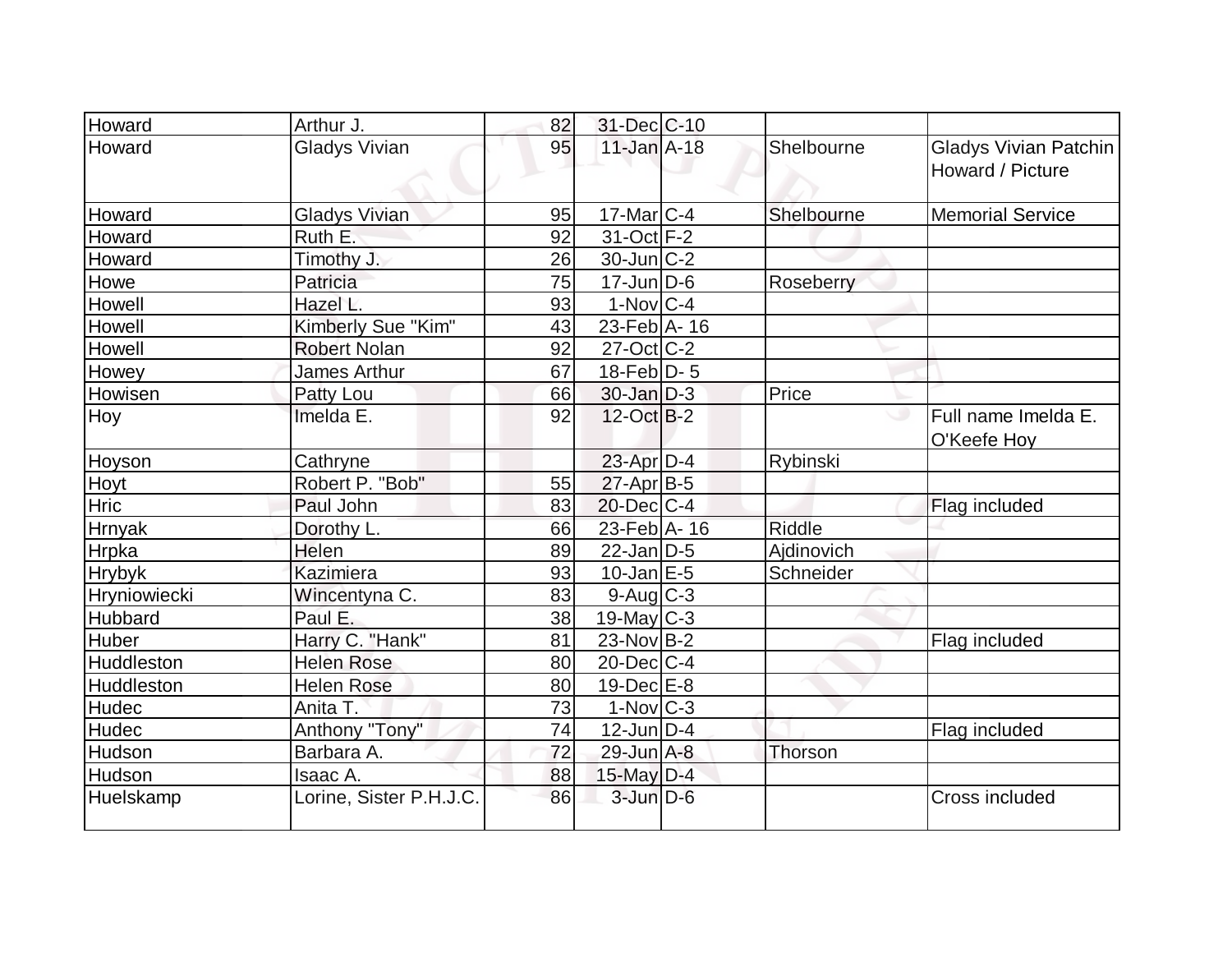| Huey             | Arthur E.             | 87 | $22$ -Jan $D-5$   |          |                              |
|------------------|-----------------------|----|-------------------|----------|------------------------------|
| Hugg             | Harmon M.             | 82 | $6$ -Jul $B-2$    |          | Flag included                |
| Hughes           | Harold Y. "Yadon"     | 81 | 22-Mar A-17       |          | Flag included                |
| <b>Hughes</b>    | William G. "Bill"     | 64 | 11-May $B-5$      |          | Flag included                |
| <b>Hughes</b>    | William P. "Bill"     | 59 | $4$ -Apr $E$ -5   |          |                              |
| <b>Huik</b>      | <b>Dolores</b>        | 86 | $27$ -Oct C-2     |          |                              |
| Huisman          | Christine             | 84 | $22$ -Dec $C-2$   |          |                              |
| Huisman          | Gertrude J.           | 85 | $9-Sep D-5$       | Dykstra  |                              |
| Hulse            | Bob "Beans"           | 62 | $30$ -Apr $D-3$   |          |                              |
| Humphrey         | Clyde                 | 73 | $21 - Jun A - 17$ |          | Flag included                |
| Hundley          | <b>Jullia Ellen</b>   | 93 | $29$ -Jun $A - 8$ |          |                              |
| Hunter           | Dorothy "Ruth"        | 85 | $22$ -Aug $ B-4 $ |          | Picture included             |
| Hunter           | Lula M.               | 75 | $10$ -Jun $D-5$   |          | Picture included             |
| Hunter           | Mildred A.            | 85 | $3-Sep D-3$       | ی        | Mildred A. (Adams)<br>Hunter |
| Huppenthal       | Frank Jacob           | 89 | $10$ -Jul $D-5$   |          |                              |
| <b>Hurd</b>      | Tom J. "Big T"        | 60 | $19$ -Jun $D-3$   |          |                              |
| <b>Hurst</b>     | Gail                  | 82 | $23$ -May E-5     | Keesling |                              |
| Hurst            | Lillian (Duffy)       | 90 | $16$ -Jun $B - 8$ | Nelson   |                              |
| <b>Hurst</b>     | Paricia A.            | 64 | $23-Sep D-4$      |          |                              |
| Hurst            | <b>Robert James</b>   | 81 | $21$ -May D-4     |          |                              |
| <b>Huse</b>      | James M.              | 94 | $8-Oct$ D-4       |          | Flag included                |
| Huseman          | Mildred B. "Aunt Sis" | 94 | $14$ -Jun $A$ -16 |          |                              |
| <b>Huss</b>      | CasimirA.             | 83 | $3$ -Jun $D-5$    |          | Flag included                |
| <b>Huss</b>      | Stanley J.            | 80 | $11-Aug C-2$      |          | Flag included                |
| Hussong          | Howard L.             | 81 | 24-Jan E-6        |          |                              |
| Husted           | <b>Jeanette Witt</b>  | 93 | 18-Feb $D-5$      |          |                              |
| <b>Hustedt</b>   | Margaret D.           | 81 | $12$ -Apr $ A-16$ |          |                              |
| Hutcheson        | Robert Ray "Bob"      | 54 | $7-NovB-3$        |          | Picture included             |
| <b>Hutchings</b> | David                 | 73 | 23-Mar B-5        |          |                              |
|                  |                       |    |                   |          |                              |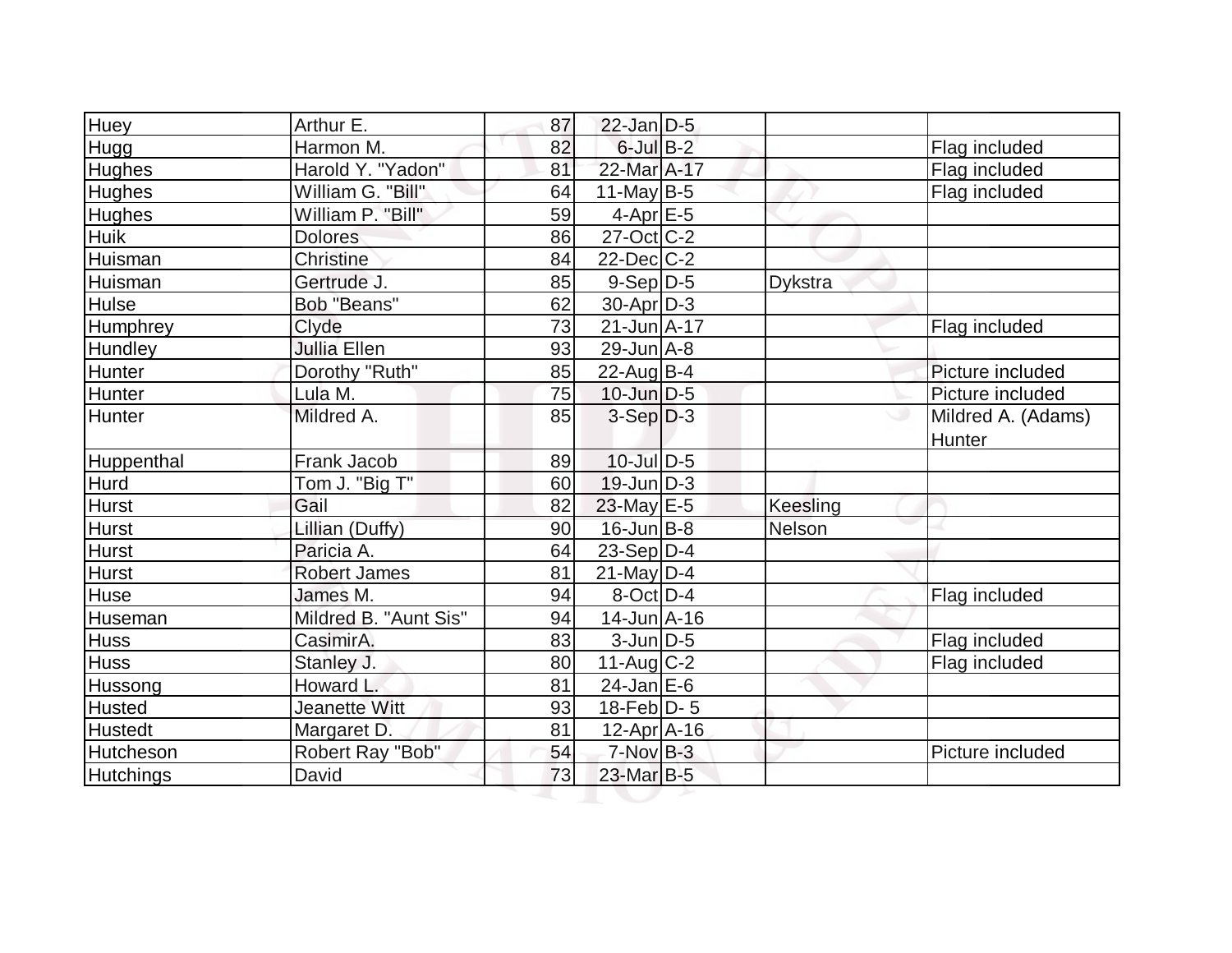| Hutchins         | Catherine P. "Kay"   | 84  | $18$ -Apr $E-3$   | Manley       | Catherine P.               |
|------------------|----------------------|-----|-------------------|--------------|----------------------------|
|                  |                      |     |                   |              | Schramm/Hutchins /         |
|                  |                      |     |                   |              | Picture                    |
| <b>Hutchison</b> | Frances Ellen "Fran" | 64  | $3$ -Jan $E-5$    |              |                            |
| <b>Hutnik</b>    | <b>Steve</b>         |     | $5$ -Oct B-2      |              | Flag included              |
| Hyatte           | Laura Irene          | 66  | $5-Mar$ A-9       |              |                            |
| <b>Hyatte</b>    | Marilyn B.           | 82  | $6$ -Jun $E-4$    |              |                            |
| <b>Hyzy</b>      | Richard "Butch" /    |     | $10$ -Apr $D-3$   |              | Flag included              |
|                  | "Sam"                |     |                   |              |                            |
| Idzik            | <b>Frances</b>       | 85  | $4$ -May B-5      | Tucak        |                            |
| <b>Ilant</b>     | Homer L.             | 96  | $4-Apr$ E-5       |              | Flag included              |
| <b>Ilich</b>     | <b>Sheila</b>        | 72  | $24$ -Mar $C-4$   |              | <b>Picture and Serbian</b> |
|                  |                      |     |                   |              | <b>Cross included</b>      |
| <b>Ilijanic</b>  | Mary B. "Mayme"      | 104 | $17$ -Jun $D-6$   |              |                            |
| Ingersoll        | Sandra Jean          | 62  | $7$ -Oct $D-4$    |              |                            |
| Ingram           | Peggy J.             | 77  | 29-Dec C-3        | <b>Weiss</b> |                            |
| Ingram           | Robert Alan          | 54  | $10$ -Aug $B - 2$ |              |                            |
| Inhat            | Anna                 |     | $28$ -Jan $D-5$   |              |                            |
| Injerd           | Philip G.            | 83  | $5 - Aug   D-6$   |              | Flag included              |
| Irby             | <b>Howard Eugene</b> | 85  | $5$ -Jan $A$ -11  |              |                            |
| Irelan           | <b>Max Burdette</b>  | 73  | $19-Sep B-2$      |              |                            |
| Ireland          | Gerald "Jerry"       | 60  | $2$ -Nov B-2      |              | Flag included              |
| Irk              | Dean Alex            | 53  | $18$ -Jan $A$ -19 |              |                            |
| Irvin            | Eric T. "Whomp"      | 38  | $20$ -Aug $D-3$   |              |                            |
| Irwin            | Alma A.              | 70  | $21$ -Dec $B$ -2  |              |                            |
| Irwin            | Violet M.            | 77  | $22$ -Jun $A-11$  |              |                            |
| <b>Isaacs</b>    | <b>Sharon Kay</b>    | 72  | $15$ -Dec $ C-3 $ | Hanrahan     |                            |
| Isay             | Shirley              | 86  | $16-Sep D-6$      |              | Star of David included     |
| <b>Isom</b>      | Lotus T. "Choppy"    | 81  | 23-Apr D-4        |              | Flag included              |
| Ispas            | Florence M.          | 78  | $16$ -Jun $B-9$   |              |                            |
| Ivanovich        | Anne Dorothy         | 92  | $15$ -Feb $ A-9 $ | Germek       |                            |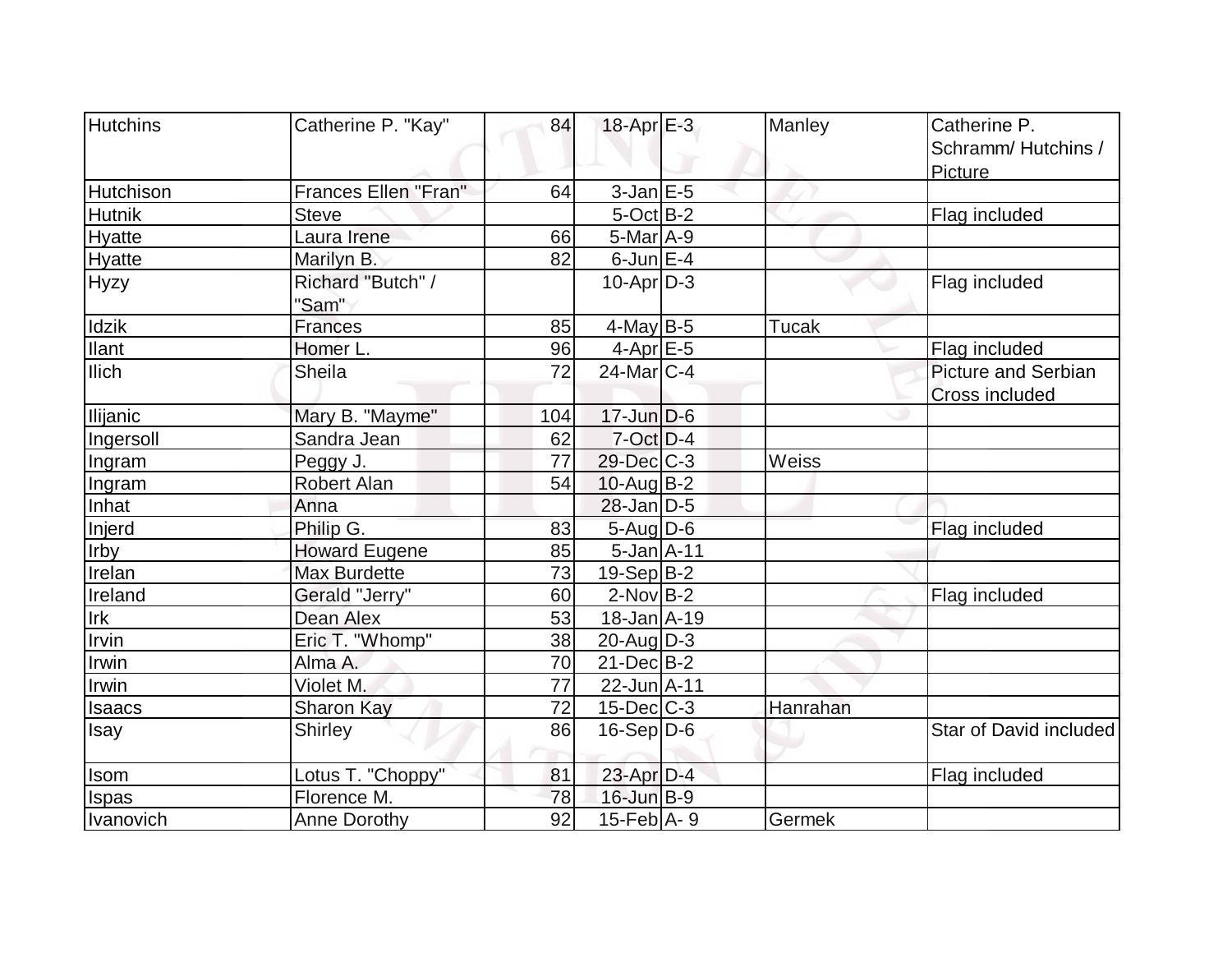| <b>Ivey</b>    | Esther J.                 |    | 16-Oct D-3        | <b>Douthett</b> | Full name Esther J. |
|----------------|---------------------------|----|-------------------|-----------------|---------------------|
|                |                           |    |                   |                 | Ivey Armstrong      |
| <b>Ivy</b>     | <b>Robert Charles</b>     | 82 | 27-Oct C-3        |                 | Flag included       |
| Iwan           | Joseph                    | 84 | $7-Feb C-1$       |                 | Flag included       |
| Iwinski        | Eugene C.                 | 83 | $6$ -Mar $A$ -9   |                 | Flag included       |
| Jabczynski     | Jerry "Jer"               | 60 | $4$ -Jun $D-3$    |                 | Flag and Marine     |
|                |                           |    |                   |                 | emblem included     |
| Jack           | Mamie                     | 96 | 28-Oct D-3        |                 |                     |
| Jackson        | Dempsey                   | 88 | $30$ -Jun $ C-3 $ |                 |                     |
| Jackson        | Eddie Jr.                 | 77 | $26$ -Feb $ D-4 $ |                 | Picture included    |
| <b>Jackson</b> | Joann                     | 50 | $20$ -May D-6     |                 |                     |
| Jackson        | Keith R.                  | 33 | $23$ -Jan D-4     |                 |                     |
| Jackson        | Lavern L. "Larry"         | 80 | 25-Mar D-6        |                 | Flag included       |
| Jackson        | Lorraine "Peggy"          | 87 | $2$ -Dec $D-8$    |                 |                     |
| Jackson        | Pam                       | 54 | $1$ -Jul $D-6$    |                 | Picture included    |
| Jackson        | Richard B. "Bear"         | 41 | $11$ -Jun $D-5$   |                 |                     |
| Jackson        | Sadie B.                  | 67 | $11-NovEE-4$      |                 |                     |
| Jackson        | Samuel B. Jr. "Jabo"      | 57 | $18$ -Feb $ D-5$  |                 |                     |
| Jackson        | Shirley M.                | 77 | $2$ -Mar $A-17$   |                 |                     |
| Jacobo         | Miguel Jamme, Dr.         | 84 | $1-Nov$ $C-4$     |                 | Picture included    |
| Jacobs         | Andrew "John"             | 95 | 21-Mar E-5        |                 |                     |
| <b>Jacobs</b>  | Patricia E "Patti"        | 51 | $26$ -Oct B-2     | Hart            |                     |
| <b>Jacobs</b>  | Randall C.                | 62 | $31$ -AugB-2      |                 |                     |
| Jacobs         | William C.                | 82 | $11$ -Jan $A$ -18 |                 |                     |
| Jacobsen       | <b>Christopher Julius</b> | 56 | $1-Dec$ $C-3$     |                 | Picture included    |
| Jacobsen       | Dorothy "Dottie"          | 76 | $14$ -May D-6     | Kingerman       | Full name Dorothy   |
|                |                           |    |                   |                 | (Jacobsen) Ramsey   |
| Jacobsma       | Alfred G. "Al"            | 86 | $3$ -Oct $F-2$    |                 | Flag included       |
| Jacobson       | Etta L.                   | 89 | $27 - Dec$ $C-3$  | Patton          |                     |
| Jaffe          | <b>Ben Stephens</b>       | 68 | $18-Sep D-3$      |                 |                     |
| Jahnz          | Ernie "Skip"              | 72 | $3-Mar$ $C-3$     |                 |                     |
| Jaime          | Roberto "Bobbie"          | 48 | 4-Aug $C-3$       |                 | Picture included    |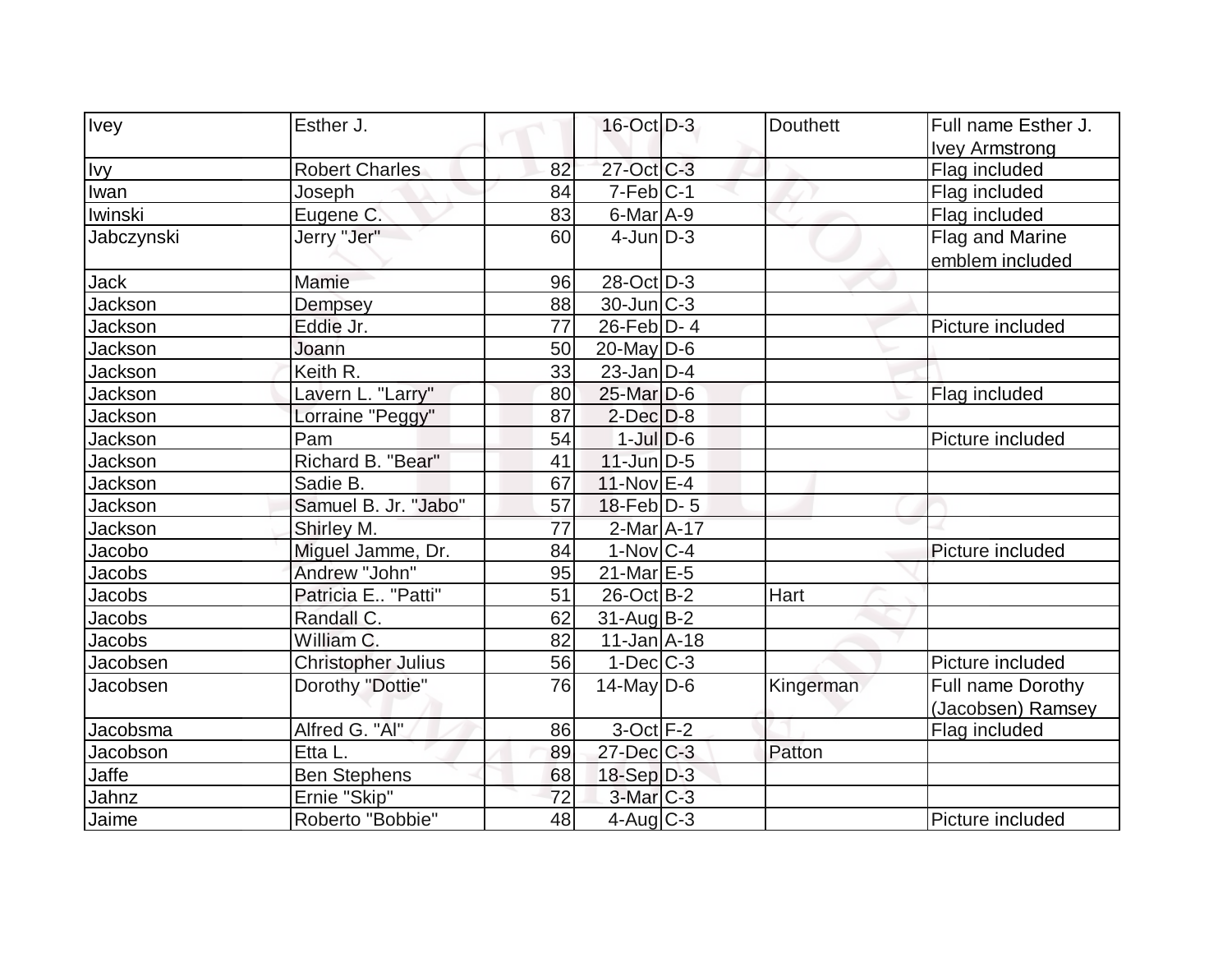| Jakubczyk   | Bruno M.            | 85              | $20$ -Jun $E-3$             |         | Flag included         |
|-------------|---------------------|-----------------|-----------------------------|---------|-----------------------|
| Jakubczyk   | Genevieve B.        | 85              | 13-May $D-5$                | Orzel   |                       |
| James       | <b>Ann Marie</b>    | 86              | $3-Sep D-3$                 | Materoh |                       |
| James       | Brenda L.           | 42              | $22$ -Dec $C-2$             |         |                       |
|             |                     |                 |                             |         |                       |
| James       | James R.            | 64              | $27$ -May $D-5$             |         |                       |
| James       | Thomas N. "TJ"      | 71              | $6$ -Apr $B$ -4             |         |                       |
| Jamie       | Roberto             | 48              | $1-Aug B-4$                 |         |                       |
| Jaminson    | Nancy C.            | 92              | $11-Mar$ A-13               | Carroll | Flag included         |
| Jamrok      | Edmund M.           | 89              | $28$ -Aug $D-5$             |         | Firefighter emblem /  |
|             |                     |                 |                             |         | Flag / Picture        |
|             |                     |                 |                             |         | included              |
| Jamrose     | John J.             | 78              | $15$ -Feb $A$ - 9           |         | Flag included         |
| Jamrosz     | Donald A. "Bones"   | 66              | $1-Mar$ A-9                 |         | Flag included         |
| Jamski      | John Joseph         | 75              | $10$ -Jun $D-5$             |         | Flag included         |
| Janasiak    | Sandra L.           | 66              | $18$ -Jun $D-5$             | Shaar   |                       |
| Jancarich   | Helen               | 96              | 15-Nov C-3                  |         | Serbian Orthodox      |
|             |                     |                 |                             |         | Cross included        |
| Jancarich   | Pauline H.          | 87              | $17$ -Jan $E-3$             |         |                       |
| Janco       | Joseph              | 77              | 31-Mar C-4                  |         |                       |
| Jancovich   | Joan R.             | 76              | 16-May $E-5$                |         |                       |
| Janes       | Nicholas Marion Sr. | 87              | $26$ -May C-3               |         | Flag included         |
| Janich      | John L.             |                 | $19-Oct$ B-2                |         | Flag and Serbian      |
|             |                     |                 |                             |         | <b>Orthodox Cross</b> |
|             |                     |                 |                             |         | included              |
| Janicki     | Frances T.          | 97              | $30$ -Apr $D-3$             |         |                       |
| Janik       | Albert B. "Abie"    | 79              | $1-Feb$ A-18                |         |                       |
| Janiszewski | Pearl T.            | 91              | $29$ -JulD-3                | Mierzwa |                       |
| Jankowski   | Mary Ann            | 71              | $14$ -Feb $\overline{A}$ -8 |         | Mary Ann Lopez        |
|             |                     |                 |                             |         | Jankowski/Picture     |
| Jankowski   | Michelle            | 42              | 23-Dec C-9                  |         |                       |
| Janowski    | Arthur T. "Art"     | 73              | 14-Oct D-3                  |         |                       |
| Jansky      | Kevin J.            | $\overline{57}$ | 29-Oct E-4                  |         |                       |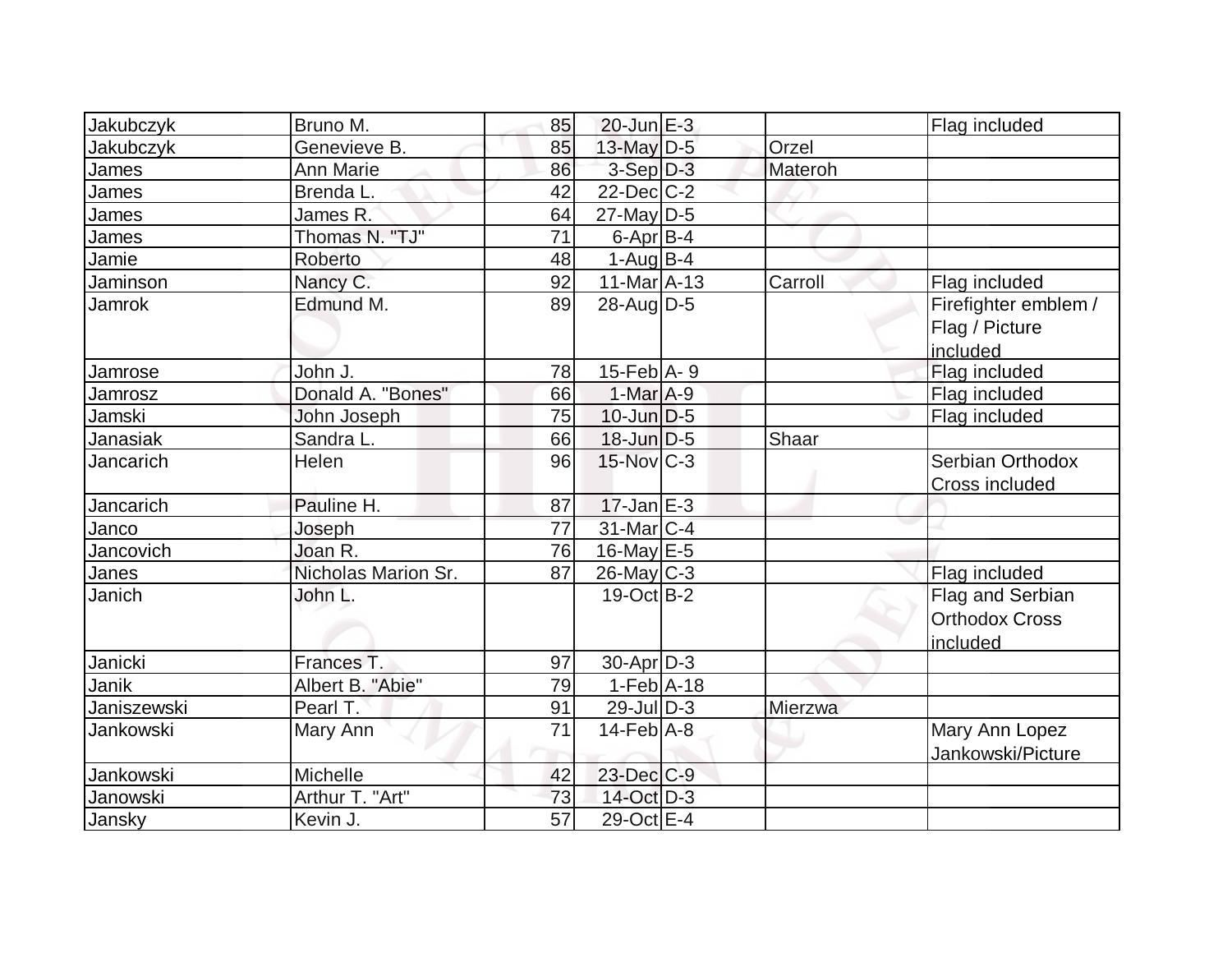| Jansky          | <b>Margaret Mary</b> | 70 | $5$ -Mar $A$ 9          | Smith          |                                    |
|-----------------|----------------------|----|-------------------------|----------------|------------------------------------|
|                 | "Peggy"              |    |                         |                |                                    |
| Janusz          | Rudolph J.           | 85 | $11-Feb D-3$            |                | Flag included                      |
| Jaracz          | Pamela               | 62 | $10$ -Apr $D-4$         | <b>DuFrain</b> | Picture included                   |
| Jaranowski      | Edward F.            | 60 | $7$ -May D-4            |                | Flag and Picture<br>included       |
| Jarosz          | Edwin R.             | 45 | $6$ -Dec $C$ -3         |                |                                    |
| <b>Jarrell</b>  | Gary L.              | 64 | $5$ -Jul $C-3$          |                |                                    |
| <b>Jasaitis</b> | <b>Bruce Thomas</b>  | 61 | $1-Sep$ C-2             |                |                                    |
| Jasaitis        | Gwendolyn E.         | 86 | $9 - Apr$ $D-3$         | <b>Nickel</b>  |                                    |
| Jasek           | Theresa M.           | 80 | $7$ -Oct $D-4$          |                |                                    |
| Jasinski        | <b>Nancy</b>         | 72 | $1-Apr$ D-6             | Olchawa        |                                    |
| Jaski           | Mary                 | 90 | $7-Mar$ A-6             |                |                                    |
| Jaso            | Michael A. "Tony"    | 50 | $7 - Aug   D-4$         |                |                                    |
| Jaso            | Ruben "Duke"         | 79 | $16$ -May $E - 5$       |                | Flag included                      |
| Jatczak         | Jerome M.            | 86 | 26-Oct B-2              |                |                                    |
| <b>Jatczak</b>  | John                 | 78 | $7-MarA-6$              |                | Flag included                      |
| Javorek         | Marian A.            | 67 | $9$ -Aug $C$ -3         |                |                                    |
| <b>Jechort</b>  | Diane A.             | 56 | $9-Sep$ $D-6$           | Frischbutter   |                                    |
| Jefferson       | Nathan R., Dr.       | 31 | 8-Mar A-16              |                |                                    |
| <b>Jeffress</b> | <b>Darlene</b>       | 68 | $19$ -Mar $ D-3 $       | Mitchell       | Picture included                   |
| <b>Jeftich</b>  | Dusan "Dan"          | 72 | $9$ -Mar $A$ -8         |                | Serbian Orthodox<br>Cross included |
| Jelesky         | Elaine A.            | 68 | $11-Mar2 - 14$          |                |                                    |
| Jelks           | Louisa               | 64 | $\overline{8}$ -May D-4 |                |                                    |
| Jendreas        | Donna Kay            | 55 | 4-Mar A-12              |                | Picture included                   |
| Jendreas        | James                | 63 | 16-Dec D-11             |                |                                    |
| Jenkins         | Andre S.             | 52 | $8$ -Jun $B$ -4         |                |                                    |
| <b>Jenkins</b>  | Eileen               | 82 | $5-Feb$ D-4             |                | Picture included                   |
| <b>Jenkins</b>  | Eileen               | 82 | $1$ -Jul $D$ -6         | Nichter        |                                    |
| Jenkins         | James E. Jr.         | 62 | 21-Jun A-17             |                |                                    |
| Jenkins         | John M.              | 63 | $21$ -Jan D-6           |                | Flag included                      |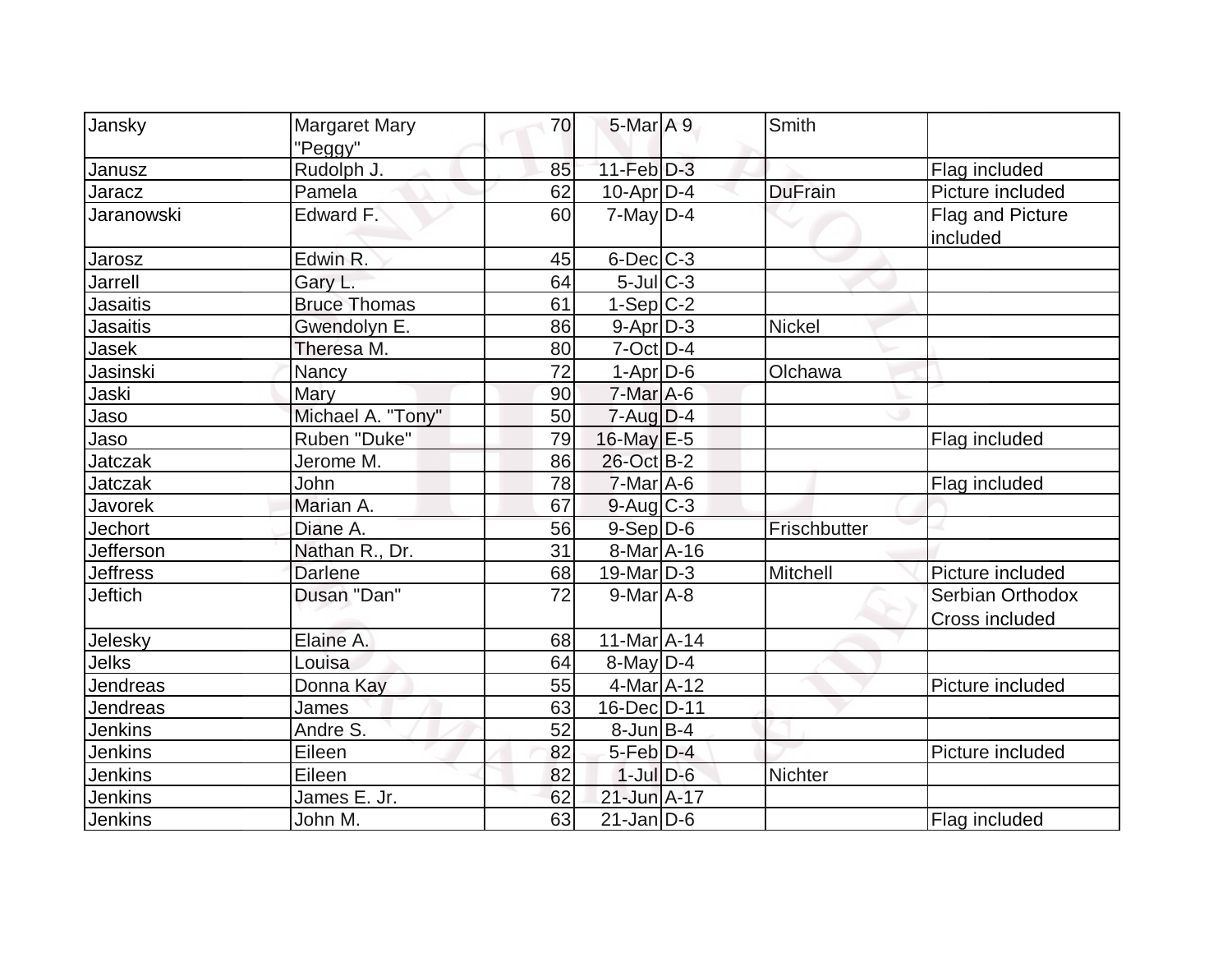| Jenkins        | Keith R. "Jinx"                   |    | 12-Aug D-6        |              |                                     |
|----------------|-----------------------------------|----|-------------------|--------------|-------------------------------------|
| Jenkins        | Robert D.                         | 74 | 28-Oct D-4        |              |                                     |
| <b>Jenkins</b> | Shelby K.                         | 66 | 14-Dec B-2        |              | Flag included                       |
| Jernigan       | Cindy K.                          | 53 | $7-Sep B-2$       |              |                                     |
| Jessen         | Dennis W.                         | 69 | $2-Sep D-6$       |              |                                     |
| Jevicky        | Ann R.                            | 78 | $28$ -AugD-5      | Malocha      | Full name Ann R.<br>(Lelek) Jevicky |
| Jimenez        | Mary                              | 70 | $8-Aug$ B-5       | Ortiz        |                                     |
| Johnson        | <b>Aladean Marie</b><br>"Deanie"  | 87 | $21$ -Aug $D-5$   |              |                                     |
| Johnson        | Brian P.                          | 47 | $26$ -Dec $B$ -5  |              |                                     |
| Johnson        | Catherine (Kathryn)               | 84 | $20$ -Jun $E-3$   | Huber        | "Mother Superior"                   |
| Johnson        | <b>Charles M."Chuck"</b>          | 19 | $6$ -Jan $ C-4 $  |              | Picture included                    |
| Johnson        | Delton E. Jr. (a.k.a.<br>$D.J.$ ) | 64 | $22$ -Oct D-3     |              |                                     |
| Johnson        | Donna M.                          | 74 | $16$ -Jan D-5     | Haberichter  |                                     |
| Johnson        | Doris Mae                         | 73 | 30-Dec E-7        |              |                                     |
| Johnson        | Eldon R. Sr.                      | 85 | $5$ -Feb $D-4$    |              |                                     |
| Johnson        | Francis L.                        | 76 | $15$ -Jan $D-3$   |              | Flag included                       |
| Johnson        | Guy P.                            | 78 | $30$ -May E-5     |              | Flag included                       |
| Johnson        | Hazel M.                          | 86 | $10$ -Feb $ B-7 $ |              | Picture included                    |
| Johnson        | Helen E.                          | 92 | $29$ -Jul $ D-3 $ |              |                                     |
| Johnson        | James W.                          | 61 | $12$ -Jan $A-13$  |              |                                     |
| Johnson        | Jeanne A.                         | 84 | $10$ -Jun $ D-6$  |              |                                     |
| Johnson        | Joe                               | 65 | $15$ -JulD-3      |              |                                     |
| Johnson        | Justin A.                         | 41 | 14-Mar E-5        |              |                                     |
| Johnson        | Marie                             | 91 | $24$ -Mar $C-3$   |              |                                     |
| Johnson        | Marlene M.                        | 76 | $19-Nov D-7$      | <b>Styck</b> |                                     |
| Johnson        | Marlene M.                        | 76 | 18-Nov D-8        |              |                                     |
| Johnson        | Minnie "Ms Minnie"                | 73 | $22$ -Aug B-4     |              |                                     |
| Johnson        | Monte Lavelle                     | 19 | 27-Oct C-3        |              | Picture included                    |
| Johnson        | Richard A.                        | 47 | $3-Nov$ $C-2$     |              | Picture included                    |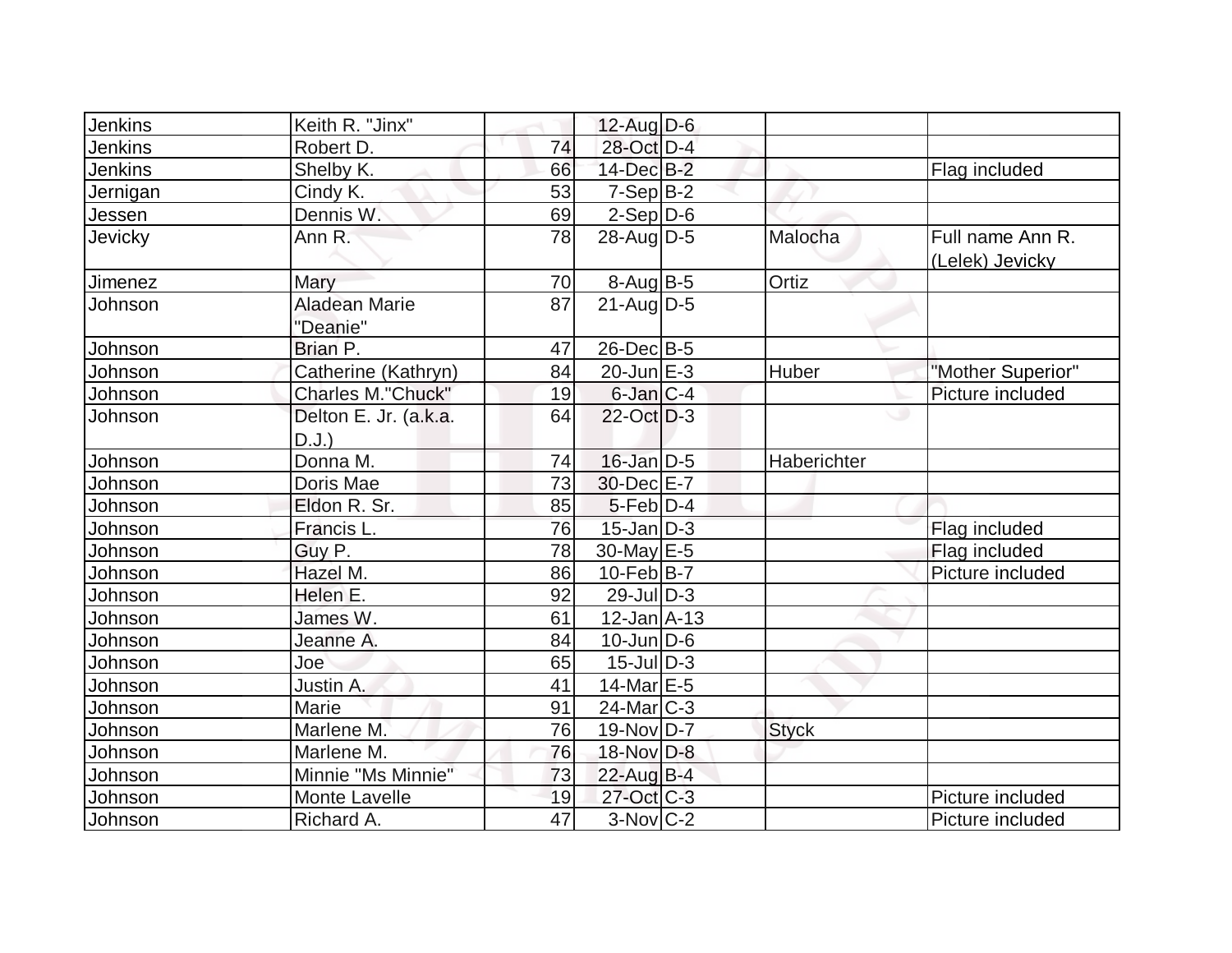| Johnson        | <b>Robert Kirk "Bob"</b>   | 52    | 22-Jun A-12       |                 |                  |
|----------------|----------------------------|-------|-------------------|-----------------|------------------|
| Johnson        | Robert L.                  | 55    | $14$ -Jul $C-3$   |                 | Flag included    |
| Johnson        | Ruth I.                    | 97    | $9-Sep D-6$       |                 |                  |
| Johnson        | Susan                      | 67    | $4-Feb D-5$       | Fabrici         |                  |
| Johnson        | Susan L.                   | 49    | 24-Feb $B-7$      | <b>Steffens</b> |                  |
| Johnson        | <b>Tad Martin</b>          | 49    | $24$ -Nov $ C-3 $ |                 |                  |
| Johnson        | Trina                      | 30    | $3-Sep D-4$       | <b>McGuire</b>  |                  |
| Johnson        | <b>Walter George</b>       | 87    | $27 - Dec$ $C-3$  |                 |                  |
|                | "Pokey"                    |       |                   |                 |                  |
| Johnston       | <b>Thomas Lewis "Toni"</b> | 84    | 10-May A-17       |                 |                  |
| Jonaitis       | George J Sr.               | 83    | $1-Oct$ D-3       |                 | Flag included    |
| Jonas          | Phillip M.                 | 86    | 24-Dec D-7        |                 |                  |
| Jones          | Amy C.                     | 79    | $4-Apr$ $E-5$     | Cataldi         |                  |
| Jones          | <b>Barbara</b>             | 75    | $9-NovB-2$        |                 |                  |
| Jones          | Charles L. "Chuck"         | 87    | $20$ -Apr $ B-5 $ |                 |                  |
| Jones          | Charlotte R.               | 75    | $30$ -May $E-5$   |                 |                  |
| Jones          | Chezevon L. Jr.            | 8 mo. | $15$ -Jun $B$ -5  |                 |                  |
| Jones          | John Willie "Shack"        | 75    | $8$ -Apr $D$ -6   |                 | Picture included |
| Jones          | Julia                      | 93    | $20$ -May D-6     | Lithvay         |                  |
| Jones          | Kenneth "Ken"              |       | $12$ -Mar $ D-4$  |                 |                  |
| Jones          | Larry D.                   | 90    | $11$ -May B-5     |                 |                  |
| Jones          | <b>Marion</b>              | 92    | $28-Sep B-2$      | Coleman         |                  |
| Jones          | Mary V.                    | 84    | $5$ -Mar $A$ -9   | <b>Burton</b>   |                  |
| Jones          | Michael A.                 | 45    | $2$ -Apr $D-5$    |                 |                  |
| Jones          | Randy G.                   | 53    | 30-Dec E-7        |                 |                  |
| Jones          | Susan M.                   | 49    | 29-Dec C-3        | Goodenow        |                  |
| Jones          | Wendell Allen, Sr.         | 73    | $22$ -Jan D-5     |                 |                  |
| Jones (Briede) | Dorothy A.                 | 81    | 29-Nov C-6        | Marasky         |                  |
| Jones-Vogt     | <b>Shanna June Marie</b>   |       | $7$ -Mar $A$ -7   |                 | Picture included |
| Jordan         | Eddie L. Sr. "Love"        |       | 22-Oct D-4        |                 | Picture included |
| Jordan         | Frances G.                 | 79    | $5-Nov D-4$       | Gresham         |                  |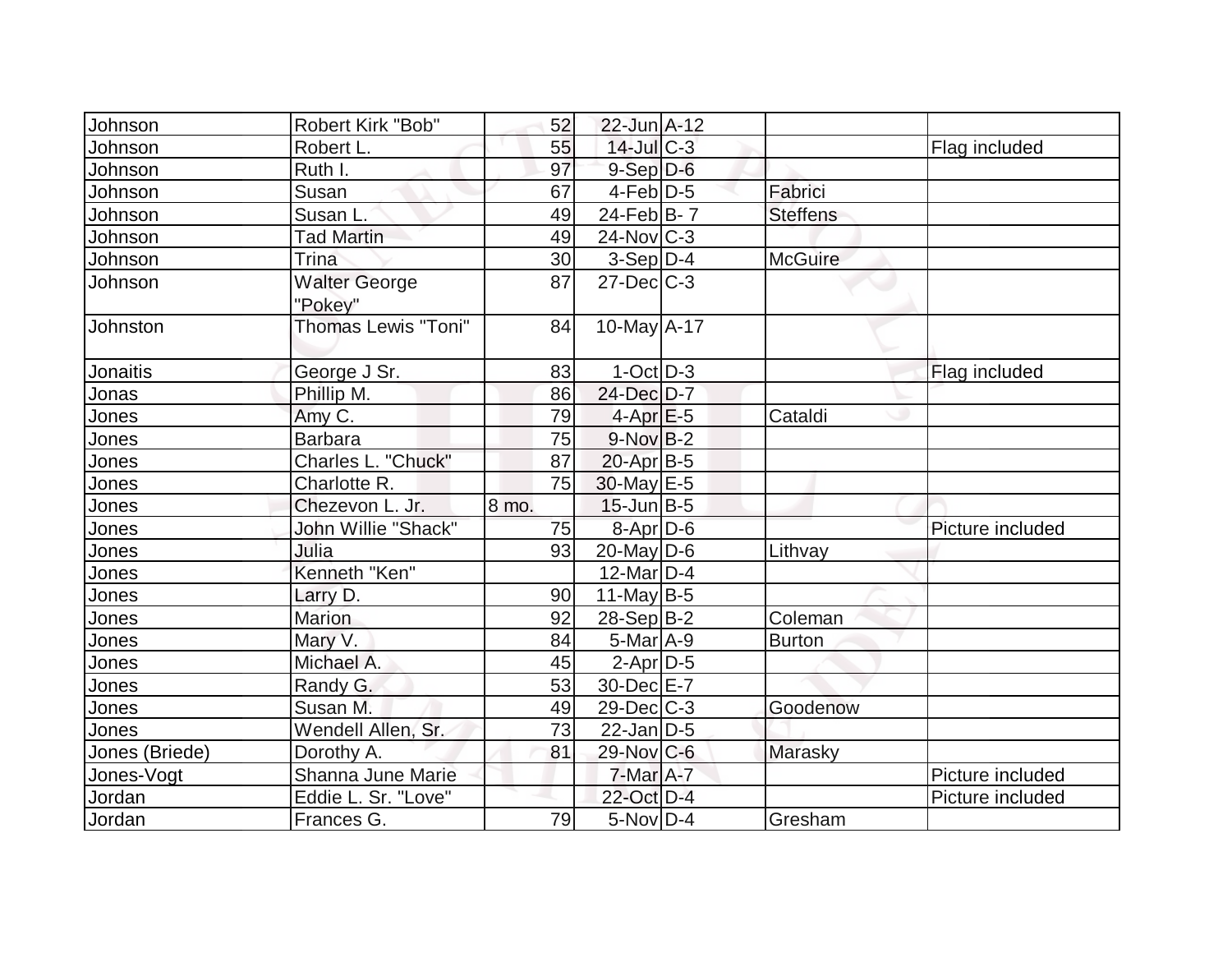| Jordan          | <b>Hildred</b>                       |    | 18-Mar D-6        |           | Picture included                              |
|-----------------|--------------------------------------|----|-------------------|-----------|-----------------------------------------------|
| Jordan          | Robert L.                            | 87 | $15$ -Apr $D-6$   |           |                                               |
| Joseph          | Eugene Jr. "Gene"                    | 42 | 25-Feb D-7        |           |                                               |
| Joseph          | Ralph B.                             | 91 | 22-Mar A-17       |           |                                               |
| Joshua          | <b>Arthur Shonteau II</b><br>"Cramp" | 39 | $24$ -Jan $E-7$   |           | Picture included                              |
| Joshua          | Fannie M.                            | 92 | 18-Jun D-5        |           |                                               |
| Joshua          | Latavia S. "Shar"                    | 35 | $24$ -Jan $E$ -7  |           | Picturre included                             |
| Josifovski      | Jovo "John-John"                     | 57 | $21$ -Feb $A$ - 7 |           | Macedonian Orthidox<br>cross included         |
| Josifovski      | Vangel                               | 87 | $25$ -Apr $E$ -5  |           | Macedonian Orthodox<br><b>Cross included</b>  |
| Josway          | Doris May                            | 85 | $22$ -Nov $ C-3 $ |           |                                               |
| Joza            | Allan M.                             | 63 | 17-Dec D-10       |           | Flag included                                 |
| Juergens        | Caryl P.                             | 87 | $21-Apr$ $C-4$    |           |                                               |
| Jukovich        | <b>Thomas "Smiley"</b>               | 43 | $25$ -May B-4     |           | Picture included                              |
| Julian          | <b>Richard "Dick"</b>                | 80 | 8-Mar A-17        |           | Flag included                                 |
| Julkes          | <b>Ethel "Bootsie"</b>               | 65 | $26$ -Aug $D-5$   |           |                                               |
| Julovich        | Anna                                 | 78 | $28$ -Jan D-5     |           | Virgin Mary Orthodox<br><b>Cross included</b> |
| Juranovich      | Vilma A.                             |    | $13-Oct$ $C-2$    | Ciardetti |                                               |
| <b>Jurewicz</b> | <b>Betty Louise</b>                  | 83 | $20$ -Oct $ C-3 $ | Ott       |                                               |
| Jurgenson       | Linda Melanie                        | 88 | 28-Dec B-2        | Virgas    |                                               |
| Jurgeto         | Ronald L.                            | 74 | $6$ -Dec $C$ -3   |           |                                               |
| <b>Jurick</b>   | John D. Jr.                          |    | 22-Mar A-17       |           | Flag included                                 |
| Justice         | Claudetta "Granny"                   | 70 | $21$ -Jul C-3     |           |                                               |
| Juszczak        | Edward                               | 87 | 25-Jun D-4        |           | Flag included                                 |
| Kaczmarczyk     | Thomas C.                            | 58 | $7$ -Oct $D-4$    |           |                                               |
| Kaczmarek       | Ann "Dolly"                          | 78 | $6-Sep$ $C-3$     |           |                                               |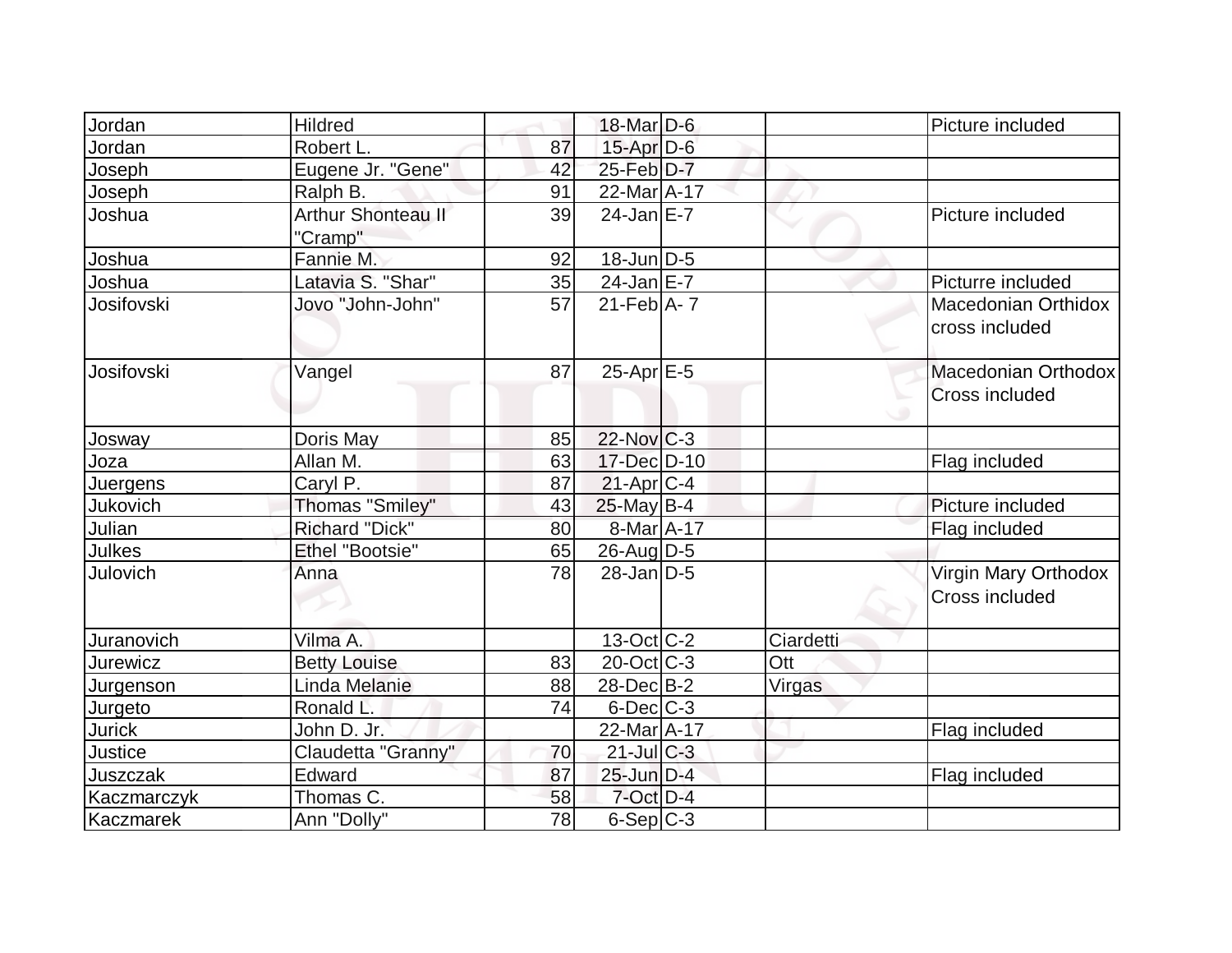| Kadish     | Patricia              | 70  | 8-Feb A-18        | Johnson        |                                    |
|------------|-----------------------|-----|-------------------|----------------|------------------------------------|
| Kain       | Eugenia               | 84  | $26$ -May C-3     |                | Eugenia Kain (Nosyk)               |
| Kalapach   | Lou Ann               | 83  | $19-Apr$ A-16     | Madden         |                                    |
| Kalb       | Helen M.              | 103 | $17$ -May $A$ -18 | <b>Martens</b> |                                    |
| Kalbac     | Audrey C.             | 96  | $4$ -May B-4      |                |                                    |
| Kaleta     | Alexander J. Sr.      | 90  | $12$ -Mar $ D-5$  |                | Flag included                      |
| Kaleta     | Leona Rita            | 83  | $9$ -Aug C-4      |                |                                    |
| Kaletta    | <b>Victor Lee</b>     | 50  | $29-Sep C-2$      |                | Flag included                      |
| Kalina     | Stephen J. "Steve"    | 91  | 30-Jul D-4        |                |                                    |
| Kalizae    | Dorothy E.            | 91  | $28$ -Jun $ C-4$  |                |                                    |
| Kallas     | Anna R.               | 93  | $3-Mar$ $C-4$     | Poloncak       |                                    |
| Kalmar     | Gilbert Joseph        | 77  | $25$ -Apr $E$ -6  |                | Flag included                      |
| Kaminski   | Dorothy               | 91  | 19-Feb $D-4$      | Kekich         |                                    |
| Kaminski   | Patricia A.           | 69  | $28$ -Apr $C-3$   |                |                                    |
| Kaminski   | William A. "Bill"     | 61  | $4$ -Dec $E - 7$  |                |                                    |
| Kaminsky   | Mary Monica           | 82  | $4-Sep D-3$       |                |                                    |
| Kamminga   | Rose                  | 90  | $27$ -Jun $B-4$   |                |                                    |
| Kamradt    | Norbert J. "Pete"     | 80  | $15$ -Apr $D$ -6  |                | Flag included                      |
| Kan        | Florian "Frank"       |     | $7$ -Jun $A$ -16  |                | <b>Cross included</b>              |
| Kanas      | John R.               | 57  | 28-May $D-4$      |                |                                    |
| Kangrga    | Marcia                | 82  | $27$ -May D-6     |                | Serbian Orthodox<br>Cross included |
| Kann       | Dennis R.             | 59  | $12$ -Jul $C-4$   |                |                                    |
| Kansfield  | Wayne G.              | 67  | $30-Sep D-3$      |                |                                    |
| Kantor     | Ruth S.               |     | 29-May $D-4$      | Cohen          | Star of David included             |
| Kantowski  | Walter <sub>R.</sub>  | 93  | $27$ -Jun $B-5$   |                |                                    |
| Kanz       | Ann Mithchell "Annie" | 71  | $1-Feb$ A-18      |                | Picture included                   |
| Kapelinski | Matilda A.            | 84  | $14$ -Apr $ C-4 $ |                |                                    |
| Kar        | Cecilia A.            | 91  | $13$ -Dec $C-4$   | Osmulski       |                                    |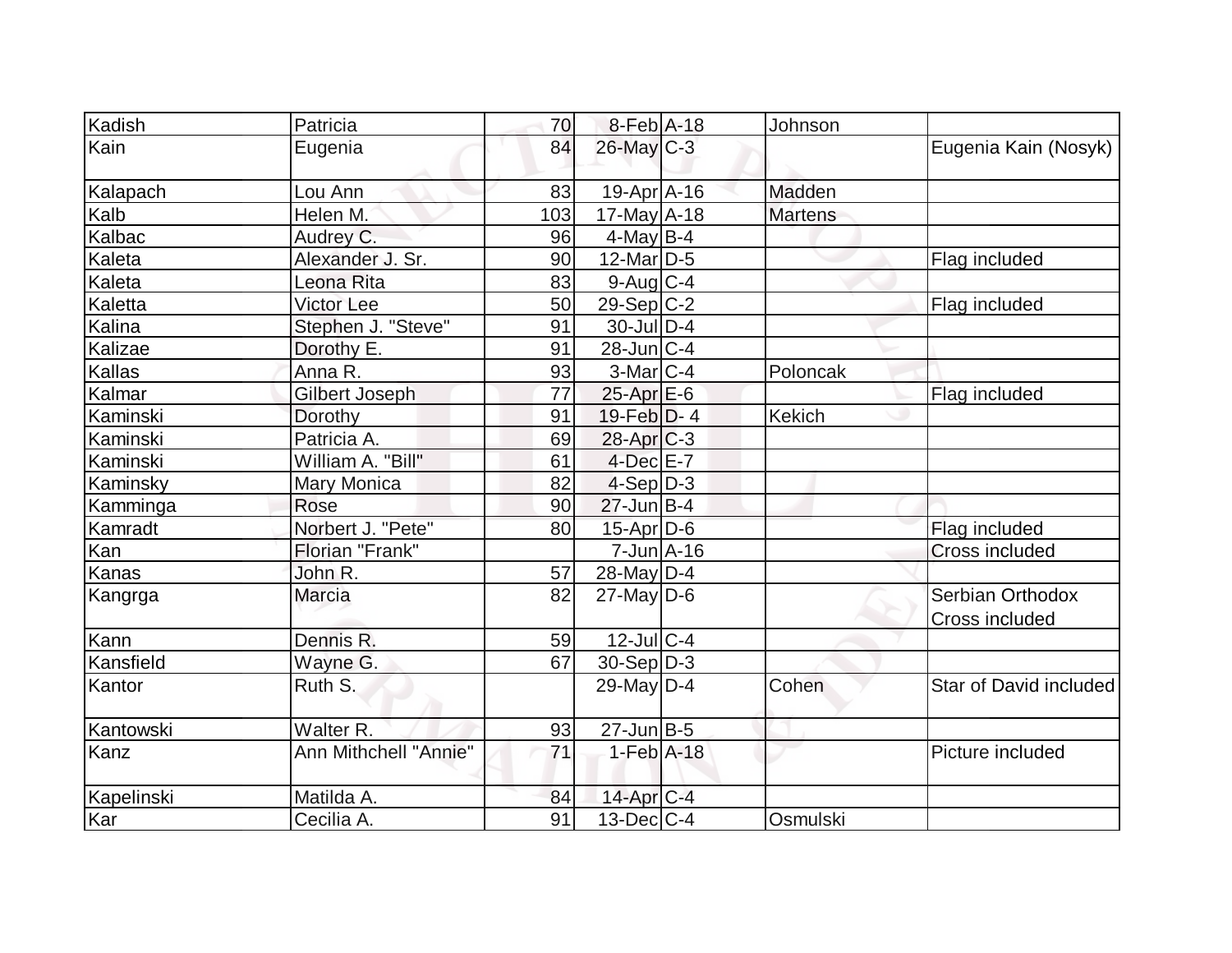| Kara            | Patricia Ann           | 63    | $29$ -Jan D-4     |         | Picture included       |
|-----------------|------------------------|-------|-------------------|---------|------------------------|
| Karagan         | <b>Beatrice Mary</b>   | 86    | $2$ -Feb $A-13$   | Stevens |                        |
| Karahalios      | Thomas Jr. "Tom"       | 40    | $28$ -Jan D-5     |         |                        |
| <b>Karas</b>    | <b>Rosalyn Doris</b>   | 87    | $27$ -Apr $ B-5 $ | Gutman  |                        |
| Karcher         | Annette R. "Toni"      | 77    | $12$ -Jun $ D-4 $ |         |                        |
| Karcher         | Donna                  | 72    | $4$ -Jan $A$ -17  |         |                        |
| Karlen          | Dale A. Sr.            | 85    | $4$ -Jun $D-4$    |         | Flag included          |
| Karnes          | <b>Arthur Glenn</b>    | 72    | $26$ -JulC-3      |         |                        |
| Karolczak       | Mieczyslaw "Matt"      | 86    | $25$ -Feb $ D$ -6 |         |                        |
| Karris          | Michael "The Greek"    | 71    | $9-Apr D-3$       |         |                        |
| Karshner        | Violet                 | 78    | 25-Apr E-5        |         |                        |
| Karwick         | Lillilan Fatih "Little | 9 mo. | $17$ -Jun $D-6$   |         | Angel and Picture      |
|                 | Lilly"                 |       |                   |         | included               |
| Kasianchuk      | <b>Steven</b>          | 25    | $21-Oct$ D-3      |         |                        |
| Kasper          | Eugene M. Sr. "Gene"   | 83    | $24$ -Nov $ C-3 $ |         | Flag included          |
| Kasper          | Jane P.                | 92    | $29$ -May D-4     | Boerma  |                        |
| <b>Kasper</b>   | Marjorie V.            | 85    | $13-Sep C-4$      |         | Picture included       |
| Kasper          | Robert                 | 84    | 10-Nov C-2        |         | Flag included          |
| Katchmar        | Mary                   | 85    | $10-Sep D-4$      | Rusnak  |                        |
| <b>Katzelis</b> | Andrew J.              | 82    | $14$ -Jan D-7     |         | Flag included          |
| Kauchak         | Philip J., Dr.         | 77    | $13$ -Dec $C-3$   |         |                        |
| Kaufman         | Gerald                 | 86    | $22$ -JulD-6      |         | Star of David included |
| Kaufman         | Robert "Bob"           | 47    | $25$ -Mar $ D-6$  |         | Picture included       |
| <b>Kaye</b>     | Brendan B.             | 6     | 18-Aug C-2        |         |                        |
| Kazmer          | Debra H.               | 47    | $22$ -Apr $ D-6$  | Zuffa   | Picture included       |
| Kazmerski       | Violette               | 92    | $8$ -Jun $B$ -4   |         |                        |
| Keen            | Lonny R. Sr.           | 65    | 17-Mar C-4        |         |                        |
| Keenan          | Michael                | 44    | 29-Apr D-5        |         |                        |
| Keener          | Eve E.                 | 62    | $20$ -Dec $C-4$   |         |                        |
| Keeney          | Christopher C.         | 61    | $10$ -Oct B-4     |         | Flag included          |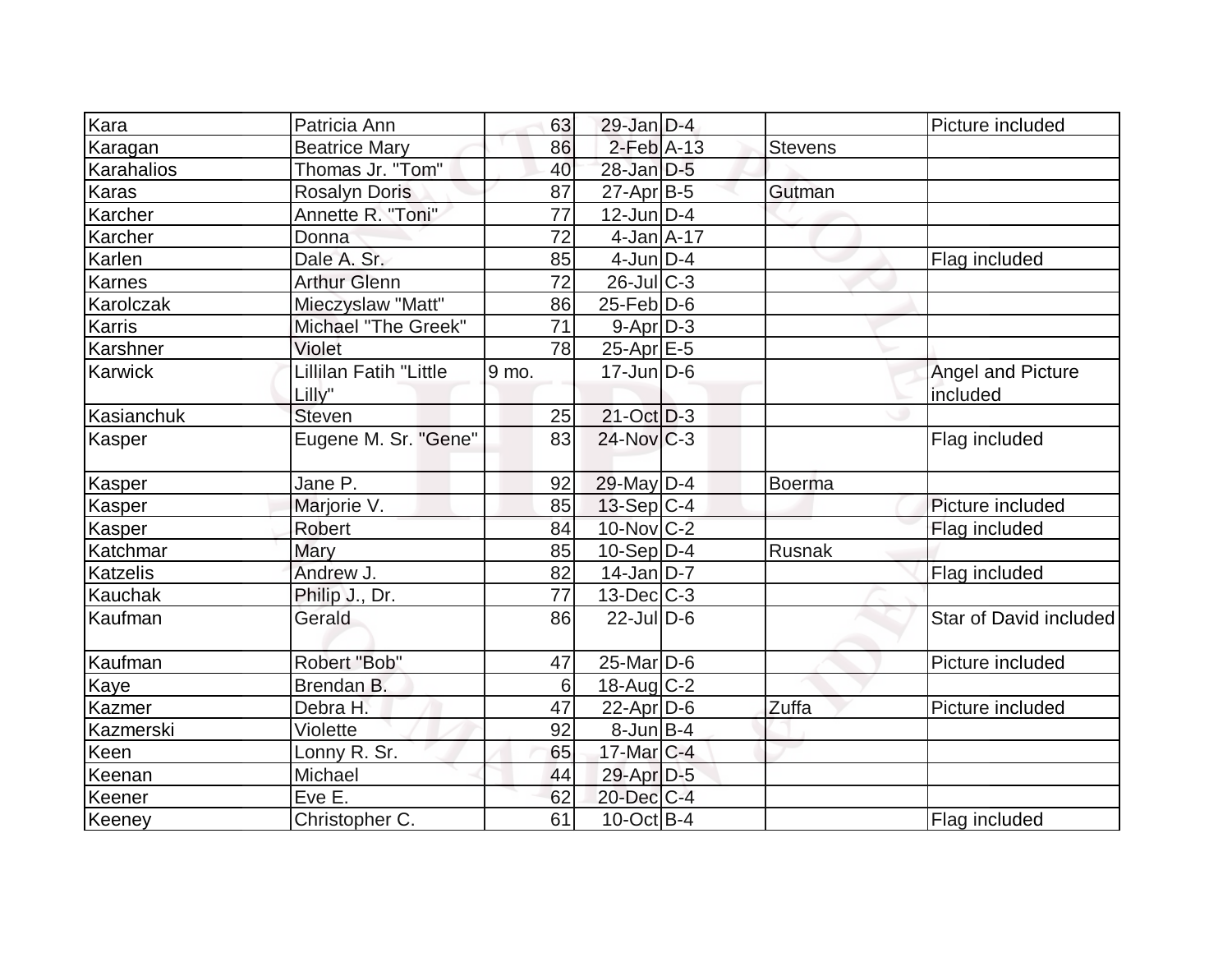| Kehoe    | Lucille B.      | 89 | $9$ -Jul $D-3$    | Nowakowski |                                               |
|----------|-----------------|----|-------------------|------------|-----------------------------------------------|
| Keilman  | Lulla Belle     | 85 | $7$ -Jan $D$ -6   |            | Picture included                              |
| Keith    | Jane I.         | 92 | 4-Mar A-11        | Morton     |                                               |
| Keizer   | Henry C. "Hank" | 72 | $17$ -Nov $ C-2 $ |            |                                               |
| Kellam   | Constance E.    | 95 | 28-Oct D-4        |            |                                               |
| Keller   | Leslie          | 62 | $28$ -Apr $C-3$   |            | Picture included                              |
| Kelley   | Barbara J.      | 83 | $14$ -Jan D-7     |            |                                               |
| Kelley   | Betsy J.        | 80 | $12$ -Jun $D-3$   |            |                                               |
| Kelley   | J. Robert       | 90 | $5$ -Jul $ C-4 $  |            |                                               |
| Kelley   | Mary Ann        | 60 | $22$ -Jun $A-12$  | Kalinowski |                                               |
| Kelley   | Rosa Lee        | 87 | $23$ -Dec $ C-9 $ |            |                                               |
| Kelly    | Dolores F.      | 80 | $1-Feb$ A-18      | Enright    |                                               |
| Kelly    | Fannie Lue      | 77 | 23-Oct E-3        |            |                                               |
| Kelly    | Louise M.       | 84 | $18$ -Mar $D-6$   |            |                                               |
| Kelly    | Peter W.        | 61 | $19$ -Mar $D-3$   |            | Flag included                                 |
| Kelly    | Rosa Lee        | 87 | 25-Dec E-5        |            |                                               |
| Kelson   | William A.      | 77 | $11$ -Jan $A$ -18 |            | Flag included                                 |
| Kemp     | Kathleen R.     | 91 | $23-Sep D-4$      |            |                                               |
| Kemp     | Sarah Margaret  | 65 | $19$ -Mar $ D-3 $ |            |                                               |
| Kemp     | Sean C.         | 35 | $2$ -Apr $D-4$    |            |                                               |
| Kemper   | Anita A.        | 71 | $4$ -Apr $E$ -5   | Hall       |                                               |
| Kemper   | Guy Wayne       | 37 | $22$ -Nov $ C-4 $ |            |                                               |
| Kenda    | Raymond J.      | 71 | 23-Feb A-17       |            | Flag included                                 |
| Kendall  | James Ralph     | 74 | $9$ -Jan $D$ -5   |            |                                               |
| Kenderes | Norbert J.      | 68 | 28-Oct D-4        |            |                                               |
| Kennedy  | Carol J.        | 73 | 20-Feb $ D-3 $    |            |                                               |
| Kennedy  | Genevieve L.    | 59 | 25-Nov D-9        | Pate       | <b>Full name Genevieve</b><br>L. Kennedy Maas |
| Kennedy  | Mary K.         | 87 | $21$ -Jan D-5     |            |                                               |
| Kennedy  | Ola             | 77 | 16-Nov B-2        |            |                                               |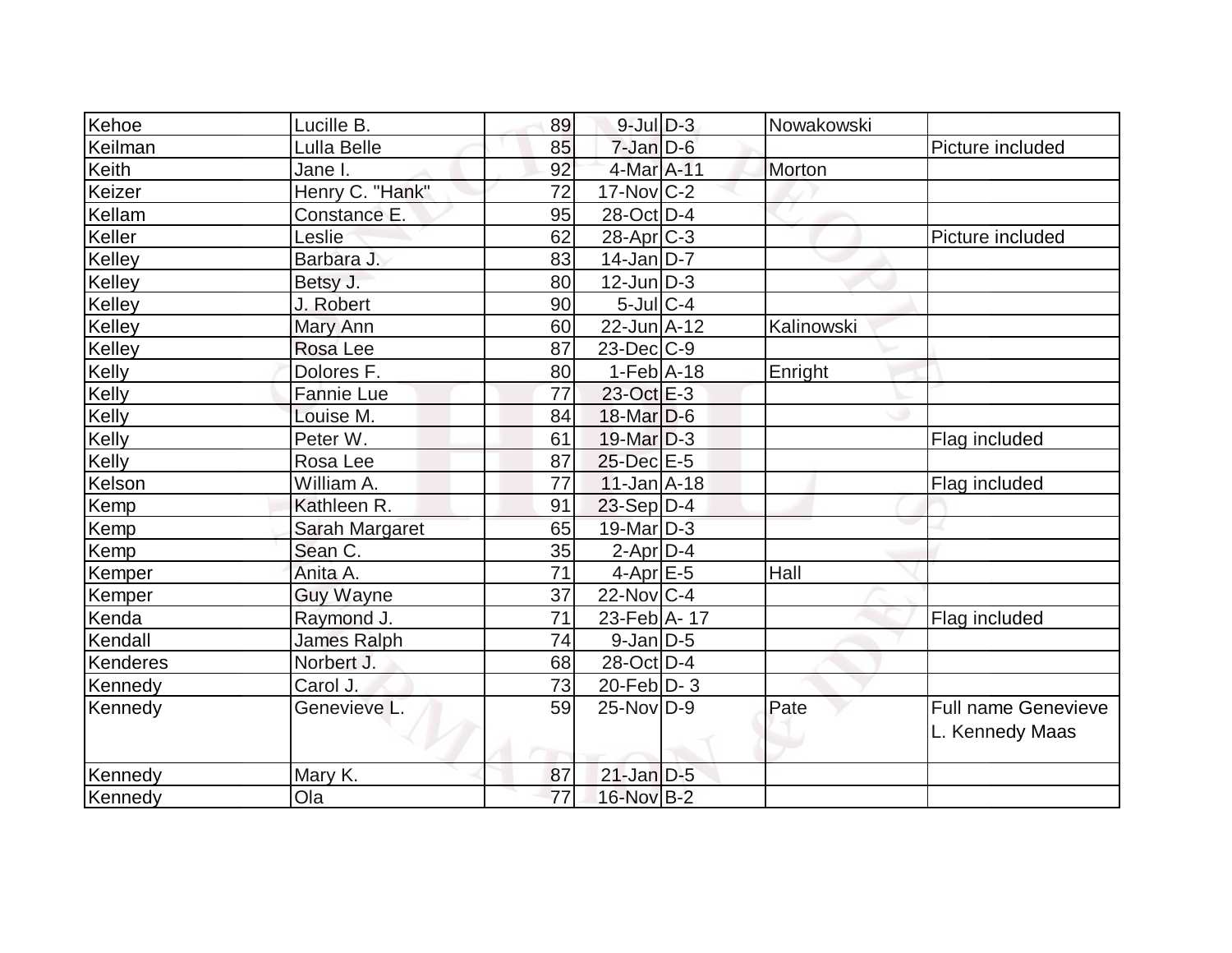| Kennel         | William E. "Bill"     | 91 | $9$ -Jan $D$ -5           |          | <b>Flag and Picture</b> |
|----------------|-----------------------|----|---------------------------|----------|-------------------------|
|                |                       |    |                           |          | included                |
| Kenney         | Clara L.              |    | $5$ -Aug $D$ -6           | Cassady  | Picture included        |
| Kenny          | George C.             | 51 | $1$ -Jan $A$ -14          |          |                         |
| Kepa           | Miron K.              | 83 | $27 - Jan$ <sub>C-3</sub> |          |                         |
| Kepert         | <b>Agnes Eleanore</b> | 94 | 24-Jun D-5                |          |                         |
| Kerbs          | <b>Betty</b>          | 78 | $19$ -Jul $ C-4$          | Patrick  |                         |
| Kerner         | Denise Marie          | 50 | $24$ -Mar $ C-4 $         |          |                         |
| Kerr           | Elizabeth "Liz"       | 87 | $8-Oct$ D-3               |          |                         |
| Keserich       | Robert C.             | 76 | $28$ -Jan D-6             |          | Flag included           |
| Kesler         | Leon D.               | 90 | $28$ -Jan $D$ -6          |          | Flag included           |
| Kessey         | Elsie E.              | 85 | $23$ -Dec $C-9$           |          |                         |
| Ketchum        | Frances E.            | 61 | 19-Mar D-4                |          |                         |
| Ketchum        | Irene F.              | 95 | $30$ -Apr $ D-3 $         |          |                         |
| Kibler         | Willie "Shorty"       | 57 | $21-Nov B-5$              |          |                         |
| <b>Kickert</b> | <b>Charles "Bud"</b>  | 82 | $12-Sep$ B-2              |          | Flag included           |
| Kiedaisch      | Ronald A.             | 76 | $15-Sep C-3$              |          | Picture included        |
| Kiekenapp      | Agnes "Kay"           | 91 | $24-Sep C-3$              | Jajchik  |                         |
| Kielmer        | Thelma V.             | 87 | $12$ -Feb $D-6$           | Johnson  |                         |
| Kiepura        | Walter A.             | 92 | $19$ -Feb $ D-3$          |          | Flag included           |
| Kiest          | <b>Cecil Marion</b>   | 92 | $13$ -Jul B-3             |          | Flag included           |
| Kiester        | Jack L.               | 79 | $1-Oct$ D-3               |          | Picture included        |
| Kik            | Michele Ann           | 34 | $12$ -Feb $ D-5 $         | Jordon   |                         |
| Kilbury        | <b>Barbara</b>        | 56 | 26-Apr A-17               |          |                         |
| Kile           | Marlene               | 68 | $16$ -Oct $ D-3 $         |          |                         |
| Kimberly       | Robert L.             | 83 | $14-Sep B-3$              |          | Masonic emblem          |
|                |                       |    |                           |          | included                |
| Kimbrell       | Alvin R.              | 62 | $14$ -Apr $ C-4$          |          | Flag included           |
| Kinder         | Darlena               | 74 | $2$ -Jul $D-4$            |          |                         |
| King           | Caroline              | 79 | $17$ -Nov $ C-3 $         |          |                         |
| King           | David King            | 58 | $15$ -Dec $C$ -3          |          |                         |
| King           | Doris (Amy)           |    | $7-Sep B-2$               | Holloway |                         |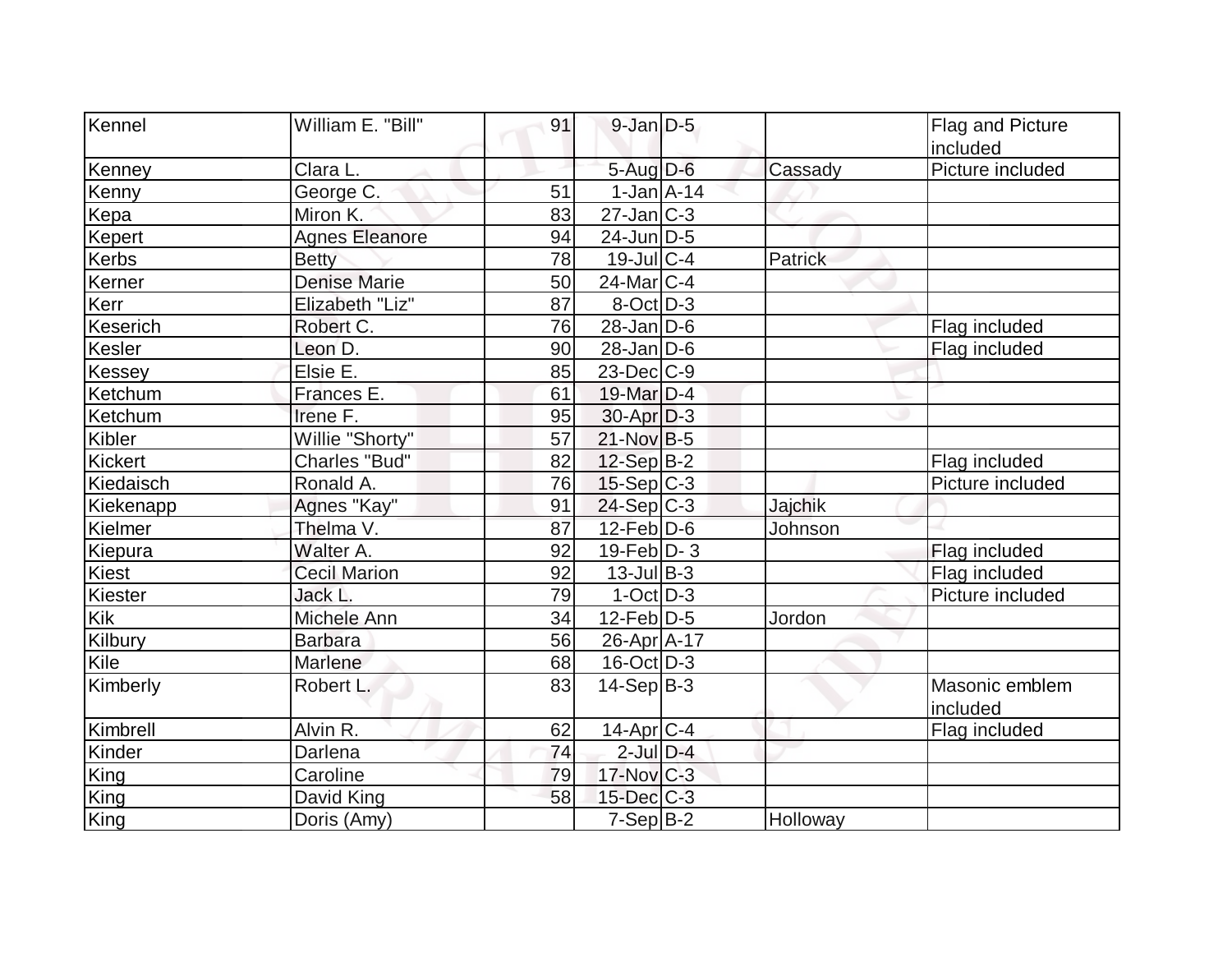| King           | Doris M.          | 83 | $2$ -Dec $D-9$         |                     |                        |
|----------------|-------------------|----|------------------------|---------------------|------------------------|
| <b>King</b>    | Dorothy I.        | 83 | $10-Sep D-4$           | Ordean              |                        |
| King (Ordean)  | Cindy L.          | 55 | $1-Sep C-2$            |                     |                        |
| Kinkade        | Ella M.           | 89 | $29-Sep C-2$           |                     |                        |
| Kinnane        | Irene E.          | 92 | $28$ -May D-4          |                     |                        |
| Kinney         | Darwin Frank      | 66 | $19-Apr$ A-15          |                     |                        |
| Kinsey         | Gerald J.         | 75 | $29$ -Jun $A$ -8       |                     | Flag included          |
| <b>Kiraly</b>  | Louis             | 90 | $11-Apr$ $E-3$         |                     |                        |
| Kirby          | Caryoln           | 60 | $8$ -Mar $A$ -16       | Merch               |                        |
| Kirby          | Jerry D.          | 61 | $7$ -Apr $ C-4 $       |                     | Flag included          |
| Kirchgessner   | Joseph J.         | 50 | $24$ -Mar $ C-4 $      |                     |                        |
| <b>Kirk</b>    | Margaret E.       | 94 | $13$ -Jun $E-4$        |                     |                        |
| <b>Kish</b>    | Helen A.          | 90 | $2$ -May $E-5$         |                     |                        |
| <b>Kish</b>    | Joseph Robert Sr. | 59 | $22$ -Dec $C$ -3       |                     | Flag included          |
| <b>Kishler</b> | Robert E.         | 80 | $3-Nov$ <sub>C-2</sub> |                     |                        |
| Kislowski      | <b>Delphine</b>   | 79 | $26$ -JulC-3           | Kasprzak            |                        |
| Kistler        | James "Jim"       | 82 | $16$ -Apr $D-4$        |                     | Flag included          |
| Klaker         | Helen Joanne      | 77 | 22-Mar A-17            | Gue                 |                        |
| Klaper         | Shirley "Babe"    |    | $27$ -Feb $D$ -4       |                     |                        |
| Klar           | Harry L.          | 83 | $29$ -Aug B-4          |                     | Flag included          |
| Klassen        | Richard C.        | 59 | $14$ -Dec $B - 2$      |                     |                        |
| Klawitter      | Wayne J.          | 59 | $23$ -Nov B-3          |                     | Picture included       |
| Klee           | Evelyn E.         | 98 | $2-Sep D-6$            |                     |                        |
| Kleese         | Ann M.            | 61 | 25-Jan A-17            | Gordon              |                        |
| Klein          | Edna L.           | 90 | $1-Apr D-5$            |                     |                        |
| Klein          | Emilie M.         | 95 | $7-Dec B-2$            |                     |                        |
| <b>Klein</b>   | Gertrude Anna     | 92 | $4$ -May B-5           | Fischer             | Cross included         |
| Klein          | Karen L.          | 68 | 18-Jun D-5             | <b>Bartz-Sirois</b> |                        |
| Klein          | Patricia          | 70 | $9$ -Feb $ B-8$        |                     |                        |
| <b>Kleine</b>  | Mae E.            | 92 | $20-Sep C-4$           | Hofferber           | Full name Mae E.       |
|                |                   |    |                        |                     | Lucas-Kleine / Picture |
|                |                   |    |                        |                     | included               |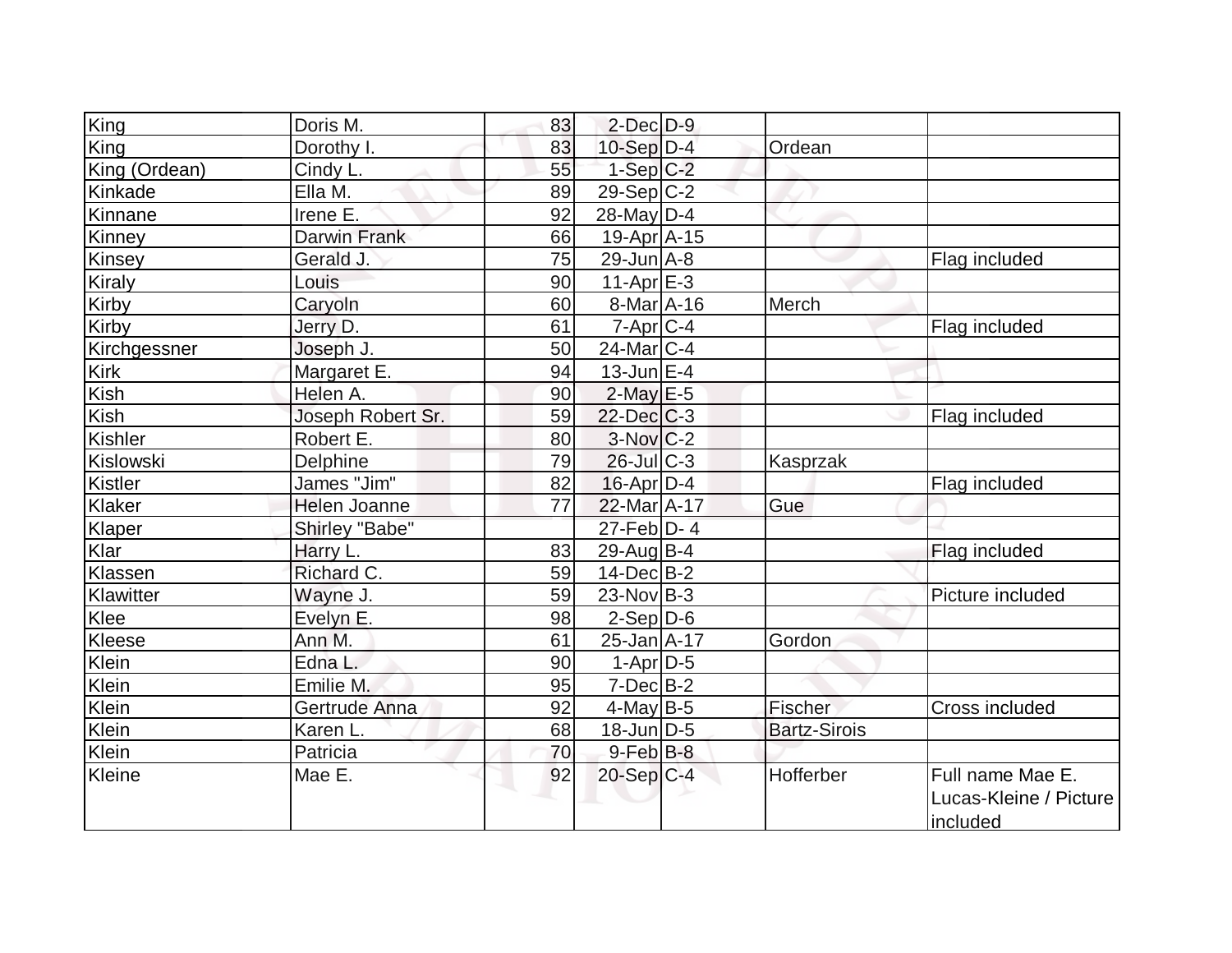| Kleinschmidt  | <b>Charles Lee "Chuck"</b> | 62 | $3$ -Jan $E-4$    |               | Flag and Picture<br>included            |
|---------------|----------------------------|----|-------------------|---------------|-----------------------------------------|
| Klekot        | Genevieve S.               | 85 | $15$ -Dec $C$ -2  | Sweka         |                                         |
| Kletka        | Arlene C.                  | 96 | $30$ -Aug C-3     |               |                                         |
| Kline         | Gloria C.                  | 87 | $1$ -Jun $B$ -5   | <b>Bagdon</b> |                                         |
| Klobucar      | Edward J.                  |    | $9-Sep D-6$       |               | Flag included                           |
| Klootwyk      | Babara M.                  | 79 | $28-Sep B-2$      |               |                                         |
| Klootwyk      | Harold P.                  | 93 | $13-Oct$ $C-2$    |               |                                         |
| Kloth         | David                      | 46 | $25$ -Jul B-4     |               | Picture included                        |
| Klug          | Elmer Harold "Al"          | 75 | $5-Nov$ D-5       |               | Picture included                        |
| Kluko         | Laura Page                 | 21 | 25-Mar D-5        |               | Picture included                        |
| Kluth         | Kay                        | 72 | $15-Sep C-2$      | <b>Brink</b>  |                                         |
| Klyczek       | Rose                       | 96 | 14-May D-4        | Spoljoric     |                                         |
| <b>Kmak</b>   | Loretta H.                 | 82 | $22$ -Jan D-5     | Michna        | Picture included                        |
| <b>Knapik</b> | James E. "Jimbo"           | 68 | $7 - Aug   D-4$   |               |                                         |
| Knapp         | Julia                      | 89 | 28-Dec B-2        | Feketa        | Full name Julia<br><b>Knapp Peirick</b> |
| Knaver        | Stephen P. "Steve"         | 80 | 28-Dec B-2        |               | Flag included                           |
| Kneifel       | <b>Neil Scott</b>          | 47 | $11-Oct$ $C-6$    |               |                                         |
| Knezevich     | Joseph "Joso"              | 50 | $21$ -Feb $ A-7 $ |               | Flag included                           |
| <b>Knies</b>  | James A. "Jimmy"           | 54 | $7$ -Mar $A$ -7   |               |                                         |
| Knight        | Dorothy E.                 | 88 | 28-Feb A-10       | Strozewski    | Picture included                        |
| Knighten      | John Erby Jr. "Tiny"       | 80 | $15$ -JulD-3      |               | Flag included                           |
| Kniola        | Walter J.                  | 63 | $18$ -Feb $ D-5$  |               |                                         |
| Knish         | Eleanor V.                 | 74 | $18$ -Jun $ D-5$  |               | Picture included                        |
| Knopic        | Linda L.                   | 58 | 3-MarlC-4         | Surman        | Star of David included                  |
| Knox          | Johnnie Maude              |    | 31-Jul D-4        |               | Picture included                        |
| Knutson       | Marian E.                  | 95 | $13$ -Jan $ C-4 $ |               | Picture included                        |
| <b>Kobus</b>  | Raymond J. Sr."Koby"       | 84 | $1$ -Oct $D-3$    |               | Flag included                           |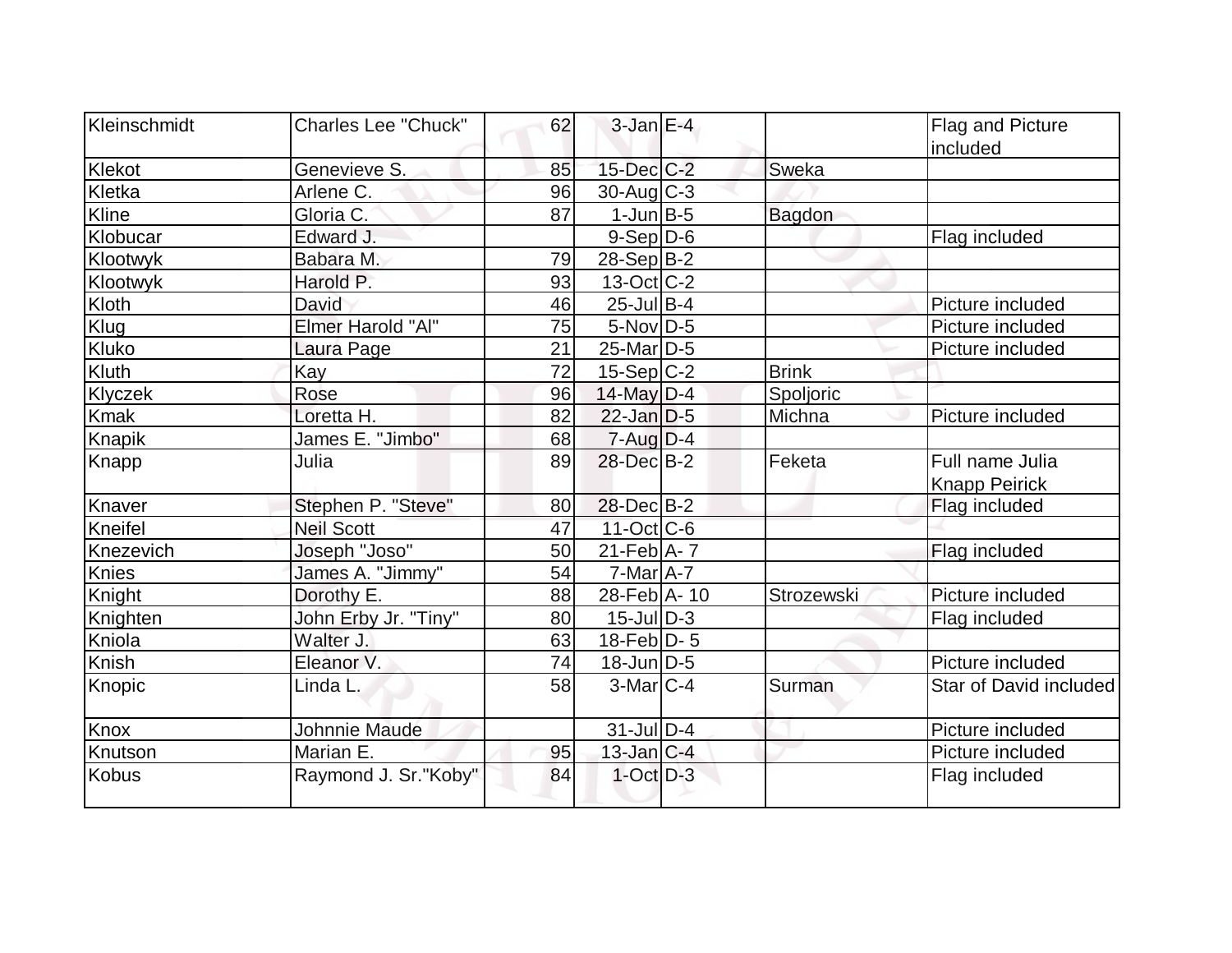| Koby         | Sophia Therese<br>'Sophie" | 90 | $1$ -Jan $A-15$              |               |                              |
|--------------|----------------------------|----|------------------------------|---------------|------------------------------|
| Kobza        | John, Fr. MIC              | 88 | 13-Dec C-4                   |               | <b>Cross included</b>        |
| Kocal        | Irene J.                   | 81 | $10$ -Apr $D-4$              | <b>Dobosz</b> | Picture included             |
| Koch         | George J.                  | 93 | $28$ -JulC-3                 |               | Flag included                |
| Koch         | Richard "Cookie"           | 89 | $20$ -May D-6                |               |                              |
| Kocolowski   | Helen A.                   | 81 | $21$ -JulC-3                 | <b>Miklos</b> |                              |
| Kocon        | Kathleen F.                | 59 | $19$ -Jun $D-4$              |               |                              |
| Kocon        | Stanley S. Sr.             | 77 | $21$ -Aug $D-5$              |               | Flag included                |
| Kocur        | Marie V.                   | 89 | $20$ -Nov $ C-7 $            |               |                              |
| Kocur        | Wanda Ruth                 | 56 | $25$ -Jan $A$ -17            |               |                              |
| Koehler      | Robert E.                  | 84 | $7$ -Jul $C$ -2              |               | Flag included                |
| Koepl        | Viola "VI"                 | 99 | $3$ -Jan $E-5$               |               |                              |
| Kohut        | George                     | 82 | $26-Sep$ B-4                 |               | Flag included                |
| Kok          | Rudolph                    | 85 | $22$ -May $D-4$              |               | Flag included                |
| Koke         | Richard C. "Rich"          | 43 | 29-Jun A-9                   |               |                              |
| Kolanczyk    | Helen M. "Peggy"           | 94 | $5-Mar$ A-9                  |               | Picture included             |
| Kolarczyk    | Frank M.                   | 91 | $19$ -Aug $ D$ -6            |               | Flag included                |
| <b>Kolas</b> | John P.                    | 94 | $7$ -Jul $C-2$               |               | Flag and Picture<br>included |
| Kolb         | Joseph R.                  | 63 | 29-May $D-4$                 |               |                              |
| Kolbert      | <b>Beth</b>                | 51 | $1-Nov C-4$                  | Dotson        |                              |
| Koleff       | James                      | 79 | $11$ -Jan $A$ -18            |               | Flag included                |
| Koleff       | Nick S.                    | 94 | $15$ -Feb $\overline{A}$ - 9 |               |                              |
| Kolisz       | Christine R.               | 73 | 8-Mar A-17                   | Gortat        |                              |
| Kolodziej    | Joseph J.                  | 78 | $18-Sep D-3$                 |               |                              |
| Kolodziej    | Walter J. Jr. "Wally"      | 61 | $13-Oct$ <sub>C</sub> -2     |               | Flag and Picture<br>included |
| Kolosh       | Robert G.                  | 84 | 21-Jun A-17                  |               | Flag included                |
| Kolschefski  | Norman                     | 72 | $5$ -Oct $B-2$               |               |                              |
| Komenda      | Kazimierz                  | 87 | 23-Mar B-5                   |               |                              |
| Komenick     | <b>Bette</b>               | 85 | $5$ -Jan $A$ -11             |               |                              |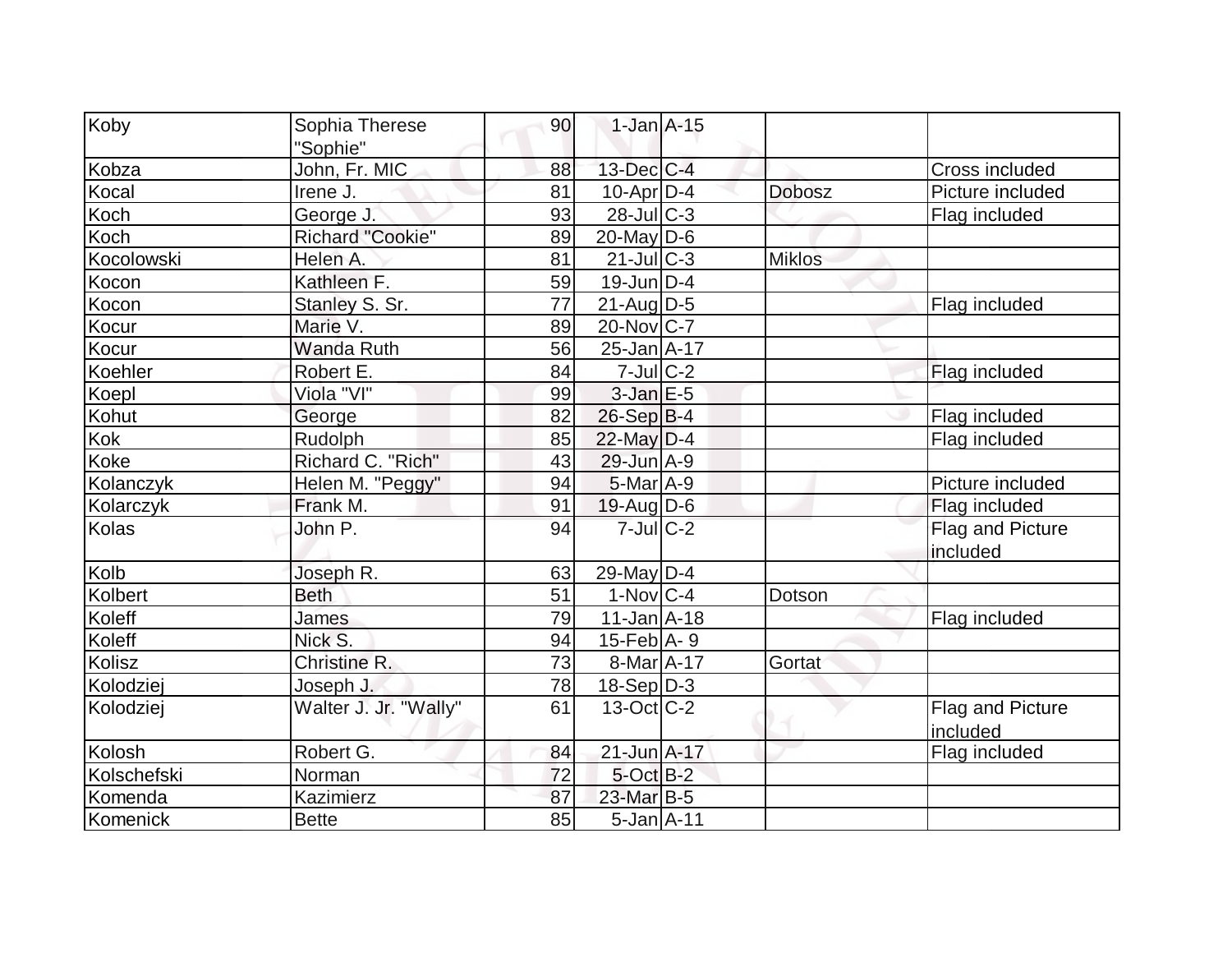| Komyatte         | Joseph Jr.                | 60 | 7-Aug D-4         |           |                                           |
|------------------|---------------------------|----|-------------------|-----------|-------------------------------------------|
| Kondracik        | Walter J. Jr.             | 76 | $14$ -Jan D-7     |           | Flag included                             |
| Kondratenko      | Anton Dimitri             | 22 | 28-Aug D-5        |           |                                           |
| Konechni         | Anna C.                   | 96 | $2-Sep D-6$       | Mihalsky  |                                           |
| Konefsky         | Leonore C. "Dolly"        | 84 | 16-Mar B-7        | Hartz     |                                           |
| Konetski         | <b>Edward</b>             | 62 | $21$ -Dec $B-2$   |           |                                           |
| Koning           | Jacob                     | 87 | $22-Sep C-2$      |           |                                           |
| Konja            | Anthony J.                | 37 | $27$ -Mar $ D-4 $ |           |                                           |
| <b>Konopasek</b> | George K. Jr.             | 53 | $10$ -Nov $C-2$   |           |                                           |
| Kontrik          | Peter                     | 88 | $28$ -Dec $B$ -2  |           | Flag included                             |
| Kontrik          | Peter                     | 88 | $29$ -Dec $C$ -3  |           | Flag and picture<br>included              |
| Kooi             | Grace                     | 94 | $22-Sep C-2$      | Cook      |                                           |
| Koontz           | George R. Jr.             | 85 | $1-Aug$ B-4       |           |                                           |
| Kooy             | Donald R.                 | 78 | $26$ -Feb $D-4$   |           |                                           |
| Kopp             | Jennie                    | 81 | 27-May D-6        |           | Picture included                          |
| Korda            | William "Bill"            |    | $15$ -Jun $B$ -5  |           | Flag and Serbian<br><b>Cross included</b> |
| Kornas           | Rita J.                   | 60 | 10-Dec D-9        |           |                                           |
| Kornmann         | Mina                      | 96 | $21$ -Jan D-6     | Moes      |                                           |
| Korpita          | <b>Mary Agnes</b>         | 84 | $21$ -Dec $B-2$   |           |                                           |
| Kosanvovic       | Ella B.                   | 91 | $8-MarA-17$       | Hofferber | Serbian Orthodox<br><b>Cross included</b> |
| Koschal          | Robert S. "Bob"           | 61 | $8 - Apr$ $D-6$   |           |                                           |
| Kosiara          | Edward A.                 | 78 | $20$ -Aug $D-3$   |           | Flag included                             |
| Kosinski         | Florian T.                | 84 | $7$ -Oct $D-4$    |           |                                           |
| Kosinski         | Michael C.                | 55 | $27$ -Jul B-3     |           |                                           |
| Koskinas         | Haralambos N.<br>"Bobby"  | 33 | $1-Sep C-3$       |           |                                           |
| Kosola           | <b>Doris</b>              | 65 | $16$ -Jul $D-3$   |           |                                           |
| Kosola           | <b>Ronald Wayne "Bud"</b> | 73 | 22-Oct D-4        |           | Flag included                             |
| Kostecki         | <b>Stanley</b>            | 93 | 29-May D-4        |           |                                           |
|                  |                           |    |                   |           |                                           |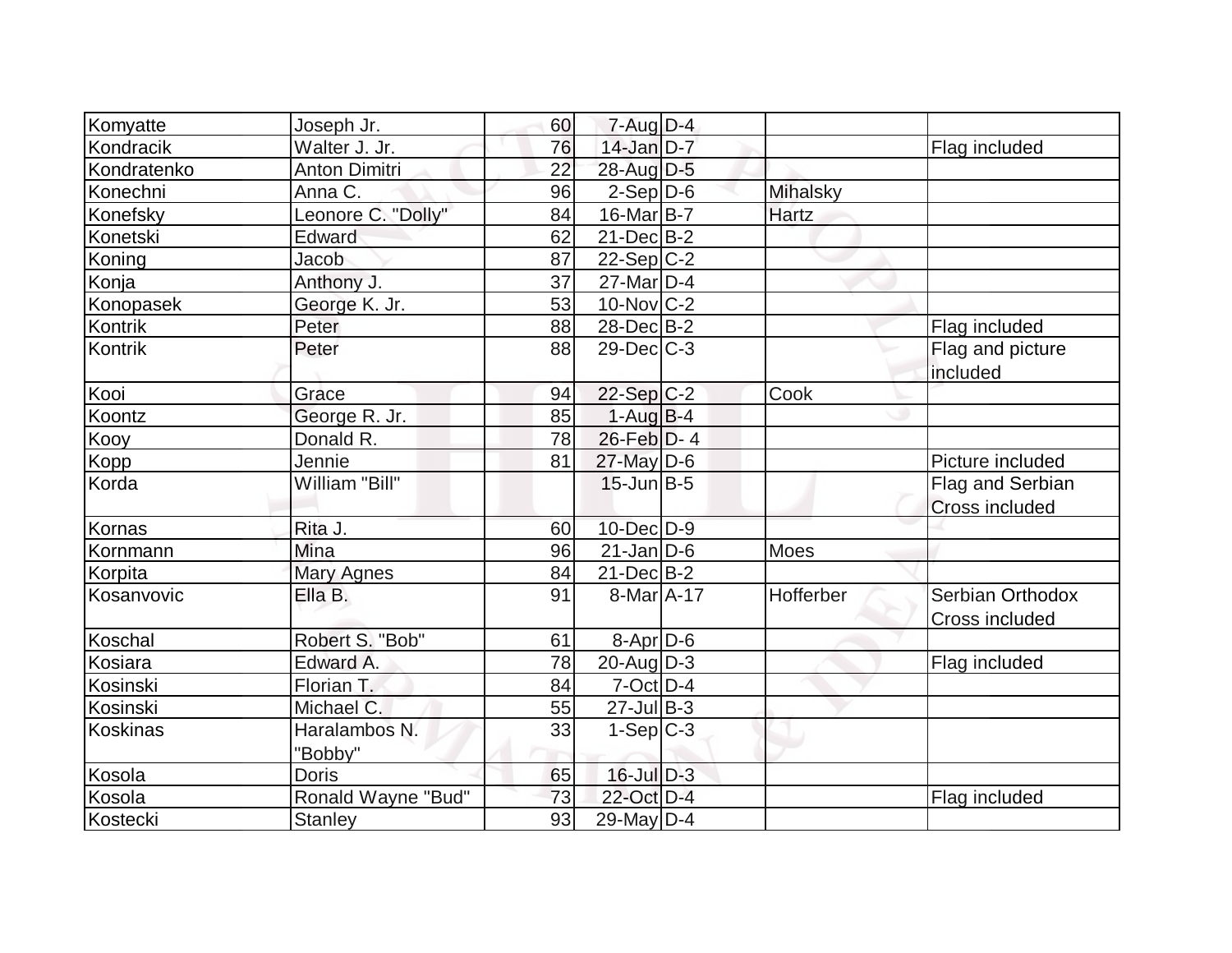| Koster           | Edward G.          | 92 | $2$ -Oct $D-2$                   |                | Flag included                        |
|------------------|--------------------|----|----------------------------------|----------------|--------------------------------------|
| Koster           | Tillie G.          | 86 | 7-Apr C-4                        | Jansma         |                                      |
| Kostyo           | Sarah T.           | 78 | 20-Jul B-3                       | Ooms           |                                      |
| <b>Kottis</b>    | Constance          | 76 | 23-Feb A- 17                     | <b>Morikis</b> |                                      |
| Koultourides     | Patricia Ann       | 40 | $14$ -Jul $ C-3 $                | Halligan       |                                      |
| Kouros           | Georgia            | 81 | $12$ -Jun $D-4$                  |                | <b>Greek Orthodox</b>                |
|                  |                    |    |                                  |                | <b>Cross and Picture</b><br>included |
| Kouvelas         | George             | 74 | $24$ -Nov $ C-3 $                |                | Flag included                        |
| Kovacek          | John A.            | 72 | $2$ -JulD-4                      |                | Flag included                        |
| Kovacich         | Margaret G.        | 86 | $5 - \text{Aug}$ D-6             |                |                                      |
| Kovacik          | Marion R.          | 80 | $7 - Jun \nightharpoonup A - 17$ |                |                                      |
| Kovacik          | Paul A.            | 61 | 22-Jun A-12                      |                | Flag included                        |
| Koval            | Kathleen M. "Kay"  | 70 | 14-Mar E-5                       | Talty          | Shamrock included                    |
| Koval            | Violet V.          | 87 | $16$ -Oct $D-3$                  | Golbien        |                                      |
| Kovich           | Michael J.         | 79 | $3-Dec$ $D-7$                    |                | Picture included                     |
| <b>Kowalczyk</b> | David Frederick    | 23 | $6$ -Dec $C$ -3                  |                | Dove included                        |
| Kowalczyk        | Lottie T. "Busi"   | 90 | $6$ -Aug $D-4$                   | Wojcikiewicz   |                                      |
| Kowalczyk        | Martin E.          | 81 | $3$ -Oct $F-2$                   |                | Flag included                        |
| Kowalenko        | Peter Sr.          |    | $19$ -May C-3                    |                | Picture included                     |
| Kowalik          | Regina L.          | 93 | $12$ -Nov $E-3$                  |                |                                      |
| Kowalski         | Rebecca A.         | 41 | $19$ -Mar $ D-4$                 | Melton         |                                      |
| Kozacik          | Edward A.          | 92 | $26$ -Nov $ D-6$                 |                | Flag and Picture                     |
|                  |                    |    |                                  |                | included                             |
| Kozacik          | Norman E. (Storin' | 77 | $13$ -Aug D-4                    |                |                                      |
|                  | Norman)            |    |                                  |                |                                      |
| <b>Kozdras</b>   | <b>Delores</b>     | 81 | $30$ -Aug C-4                    | Dean           | Picture included                     |
| Kozinski         | <b>Bernice</b>     |    | 8-Jun B-4                        |                |                                      |
| Koziol           | Stanley J.         | 94 | $16$ -Apr $D-4$                  |                | Flag and Medal of                    |
|                  |                    |    |                                  |                | Honor picture                        |
|                  |                    |    |                                  |                | included                             |
| Kozlica          | Steven B. Jr.      | 79 | $15$ -Jun $B$ -5                 |                | Flag included                        |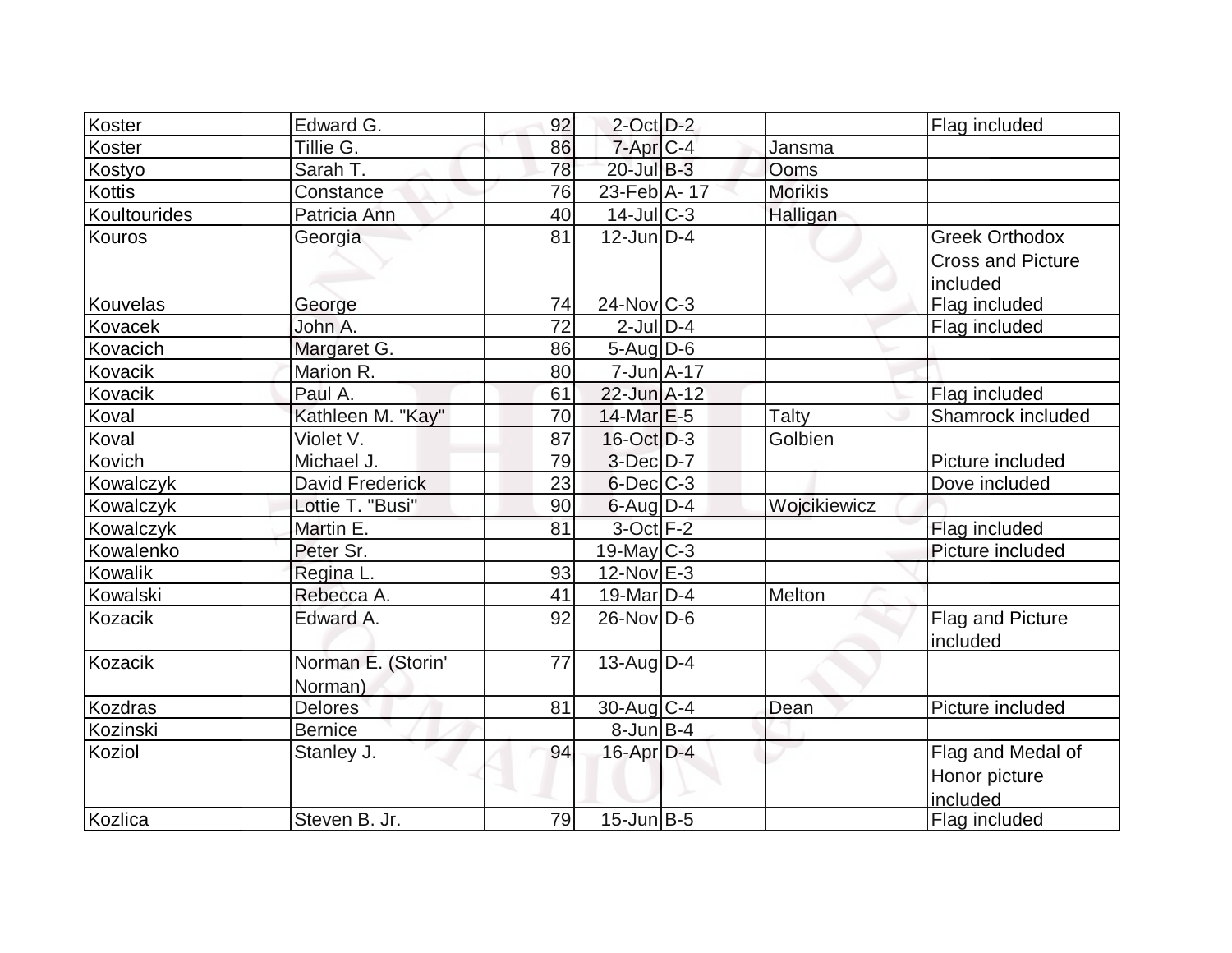| Kozlowski       | Leon J.             | 72 | $9-Sep D-6$           |                | Flag included         |
|-----------------|---------------------|----|-----------------------|----------------|-----------------------|
| Kozora          | Grace F.            | 83 | 17-Nov C-2            | Placier        | Full name Grace F.    |
|                 |                     |    |                       |                | (Kozora) Cook         |
| Krajeski        | Rinku Ishita        | 50 | 18-Oct C-6            | Chakrabarti    | Picture included      |
| Krajewski       | Marie "Morie"       | 83 | $12$ -JulC-4          | Almason        |                       |
| Kralj           | Geraldine F."Geri"  | 69 | $22$ -Apr $D-5$       | Marcisz        |                       |
| Kramer          | George C.           | 84 | $4$ -Jan $A$ -17      |                | Flag and Masonic      |
|                 |                     |    |                       |                | emblem included       |
| Kramer          | Linda Mae           |    | $3-May$ A-17          |                | Picture included      |
| Kramer          | Wayne F. Sr.        | 60 | 29-Mar A-17           |                |                       |
| Kraus           | John F. "Jack"      | 78 | $12$ -Feb $ D-6 $     |                |                       |
| <b>Kraus</b>    | Mary                | 78 | $5$ -May $C-3$        |                |                       |
| <b>Krause</b>   | Henry "Bud"         | 73 | $8$ -May $D-4$        |                |                       |
| <b>Krawczyk</b> | Ignatius L. Jr.     | 52 | $16$ -Jan $D-4$       |                |                       |
| Kreczmer        | Julia               | 83 | $3-Apr$ $D-4$         |                |                       |
| <b>Kreitz</b>   | Lucia Jane          | 90 | $14$ -Apr $ C-4 $     |                | Picture included      |
| Kremke          | Mary Beth           | 65 | 28-Feb A-10           | <b>Starkey</b> |                       |
| Kremmidas       | Stylianos "Stanley" | 75 | $19$ -May C-3         |                | <b>Greek Orthodox</b> |
|                 |                     |    |                       |                | Cross included        |
| <b>Kreps</b>    | <b>Miriam</b>       | 73 | $21$ -Jan $D-6$       |                |                       |
| <b>Kresich</b>  | Shirley J.          | 78 | $20$ -Oct $ C-3 $     | Jones          |                       |
| Kresnocky       | Andrew "Kresno"     | 90 | $12$ -Aug $D-6$       |                | Flag included         |
| <b>Kriadis</b>  | Nickolas N.         |    | $30-Sep D-3$          |                | <b>Greek Orthodox</b> |
|                 |                     |    |                       |                | Cross included        |
| Krichelas       | Voula               | 85 | $1-Jan1A-16$          |                |                       |
| Krieger         | <b>Steven Alan</b>  | 61 | $2$ -Apr $D-5$        |                |                       |
| Krieter         | Catherine           |    | 28-Mar <sub>E-4</sub> |                |                       |
| Krieter         | Mary M.             | 88 | $31$ -May A-16        |                |                       |
| Krieter         | <b>Nadine Mary</b>  | 85 | $7$ -Apr $C$ -4       |                |                       |
| Krillic         | <b>Alice</b>        |    | 12-Nov E-4            | Moran          |                       |
| <b>Kristoff</b> | Cecelia I.          | 87 | $15$ -Jul $D-4$       | Lesniak        |                       |
| Kristoff        | Steven E.           | 79 | $17$ -Feb $ B-6$      |                | Flag included         |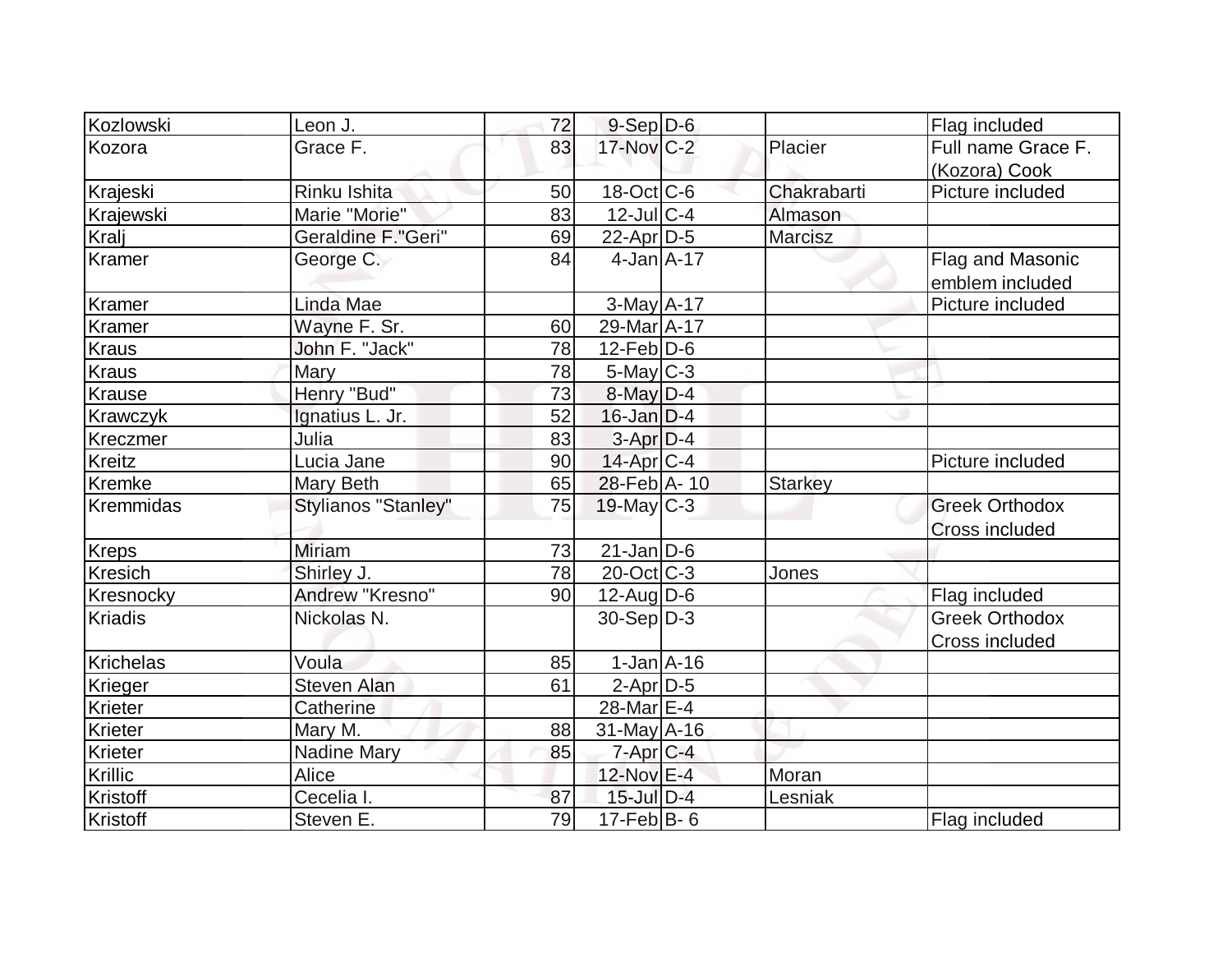| Krizman        | Irene                   | 87 | 14-Jun A-17       |               |                                           |
|----------------|-------------------------|----|-------------------|---------------|-------------------------------------------|
| Krizman        | Marlene                 | 77 | $4$ -Oct $C-4$    | Kosanvich     | Serbian Orthodox<br><b>Cross included</b> |
| Krolikowski    | Patricia "Patty Cake"   | 83 | $10$ -Jun $D-6$   |               |                                           |
| Kroll          | Susan M.                | 61 | $20-Sep C-4$      | Pfeiffer      |                                           |
| Krooswyk       | Henrietta               | 88 | $9-Nov$ B-2       | Vander Heyden |                                           |
| Kross          | Lisa                    | 41 | $22$ -Jan D-5     | Del Rio       | Picture included                          |
| <b>Kroviak</b> | <b>Genevieve "Gene"</b> | 87 | $28$ -May D-4     |               |                                           |
| Krstulovich    | Michael F. "Kristy"     | 80 | $20$ -Dec $C$ -4  |               |                                           |
| Krug           | <b>Patricia Nell</b>    | 63 | $17$ -Jun $D-6$   | Gregory       | Praying hands<br>included                 |
| Krull          | Dorothy L.              | 93 | $4-Sep D-3$       |               | Full name Dorothy L.<br>(Nelson) Krull    |
| Krull          | Robert A.               | 89 | $29$ -Jan D-4     |               | Flag and Picture<br>included              |
| <b>Kruse</b>   | Armin E.                | 71 | $9-Nov$ B-2       |               |                                           |
| Kruze          | Maria B.                | 92 | 22-Aug B-4        |               |                                           |
| Krynicki       | Helen                   |    | $25$ -Apr $E$ -5  | Petranovich   |                                           |
| Kryza-Mackey   | <b>Frances</b>          | 91 | $26$ -Mar $ D-3 $ |               |                                           |
| Kryzan         | Tina I.                 | 91 | $16$ -JulD-3      | Siembieda     | Full name Tina I.<br>Zbell Kryzan         |
| Kubacki        | <b>Harriet</b>          | 66 | 31-Dec C-10       | Polchowski    |                                           |
| <b>Kubiak</b>  | Harry W.                | 84 | $6$ -Jun $E-4$    |               | Flag included                             |
| <b>Kubiak</b>  | Walter <sub>R.</sub>    | 90 | 18-Jan A-20       | Reilly        | Flag included                             |
| <b>Kubik</b>   | Walter                  | 88 | $12$ -AugD-6      |               |                                           |
| Kucer          | Rosemary J.             | 72 | $14$ -Apr $ C-4 $ | Lane          |                                           |
| Kudrecki       | Anton G. "Tony"         | 82 | $13$ -May D-6     |               | Flag included                             |
| Kudzia         | Mary                    | 85 | 10-Mar A-6        | <b>Kobus</b>  |                                           |
| Kudzia         | Thomas S. "Dujack"      | 59 | $3$ -Dec $D-8$    |               | Cross included                            |
| Kueny          | Dorothy                 | 86 | $23$ -Aug C-3     |               |                                           |
| Kuhel          | George F. (Cool)        | 55 | $14$ -Jan D-7     |               |                                           |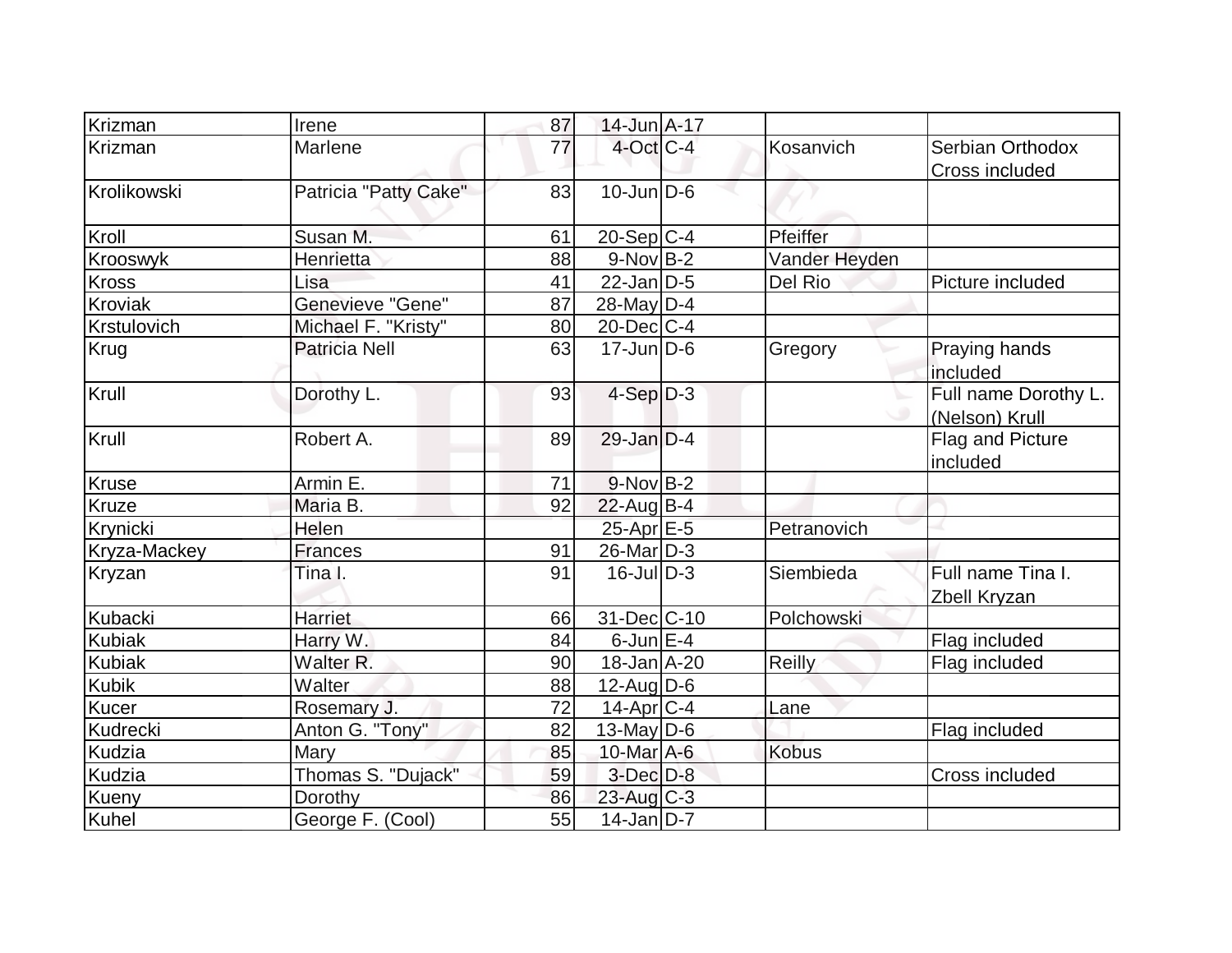| Kuhn          | Norman L. "Turkey"      | 77  | $1-Feb$ A-18                |          | Flag included                         |
|---------------|-------------------------|-----|-----------------------------|----------|---------------------------------------|
| Kuhn          | Wanda M.                | 76  | $7$ -Apr $C$ -4             | Dunlop   |                                       |
| Kuipers       | James Roberts<br>"Amos" | 83  | 17-Apr D-5                  |          | Flag included                         |
| Kujawa        | Steven D. "Stevie"      | 57  | 26-Apr A-17                 |          |                                       |
| <b>Kukral</b> | Anna F.                 | 89  | $6$ -Dec $C$ -3             |          |                                       |
| Kukulinski    | Ludrick                 | 86  | $30$ -Nov B-2               |          | Flag included                         |
| Kukulski      | Leonard S.              | 81  | $1-Nov C-4$                 |          |                                       |
| <b>Kulas</b>  | John J.                 | 86  | $15$ -Feb $A$ - 9           |          | Flag included                         |
| Kulas         | <b>Richard F</b>        | 72  | $25$ -Mar $\overline{D}$ -6 |          | Firefighter emblem<br>included        |
| Kulchawik     | Chester S.              | 89  | $5$ -Dec $E$ -7             |          |                                       |
| Kulig         | Mary                    | 94  | $27 - Dec$ $C-3$            | Hervat   | Picture included                      |
| Kull          | Patricia A.             |     | 16-Nov B-3                  | Infusino |                                       |
| Kulpinski     | Theresa C.              | 104 | $28$ -Apr $C-3$             | Baierl   |                                       |
| <b>Kulps</b>  | Robert A.               | 42  | 16-Nov B-2                  |          | Flag included                         |
| Kunch         | <b>Florence Shirley</b> | 72  | $25$ -Oct C-4               | Davis    | Cross included                        |
| Kundich       | Lawrence                | 74  | $7 - Apr$ $C - 4$           |          |                                       |
| Kundrat       | Michael                 | 94  | $18-Nov D-8$                |          |                                       |
| Kunka         | Farah J. "Fay"          | 91  | $24$ -Jul $D-3$             |          | Picture included                      |
| Kunovski      | Petar                   | 76  | $17$ -Jun $D-6$             |          | Macedonian Orthodox<br>Cross included |
| <b>Kuntz</b>  | Clara E.                | 78  | $14$ -Feb $A$ - 8           |          |                                       |
| Kupiec        | Eugene "Gene"           | 71  | $10$ -Oct B-4               |          |                                       |
| <b>Kurek</b>  | Emil J.                 | 93  | 9-Jan D-5                   |          | Flag included                         |
| <b>Kurtis</b> | Voskre                  | 74  | $27 - Dec$ $C-3$            |          | Macedonian Orthodox                   |
|               |                         |     |                             |          | cross included                        |
| Kurzeja       | Dorothy L.              | 81  | $17$ -Apr $D-4$             |          |                                       |
| Kurzeja       | Frank A.                | 51  | $23$ -Jul $D-4$             |          |                                       |
| Kurzeja       | Phyllis                 | 80  | $5-Feb$ $D-4$               |          |                                       |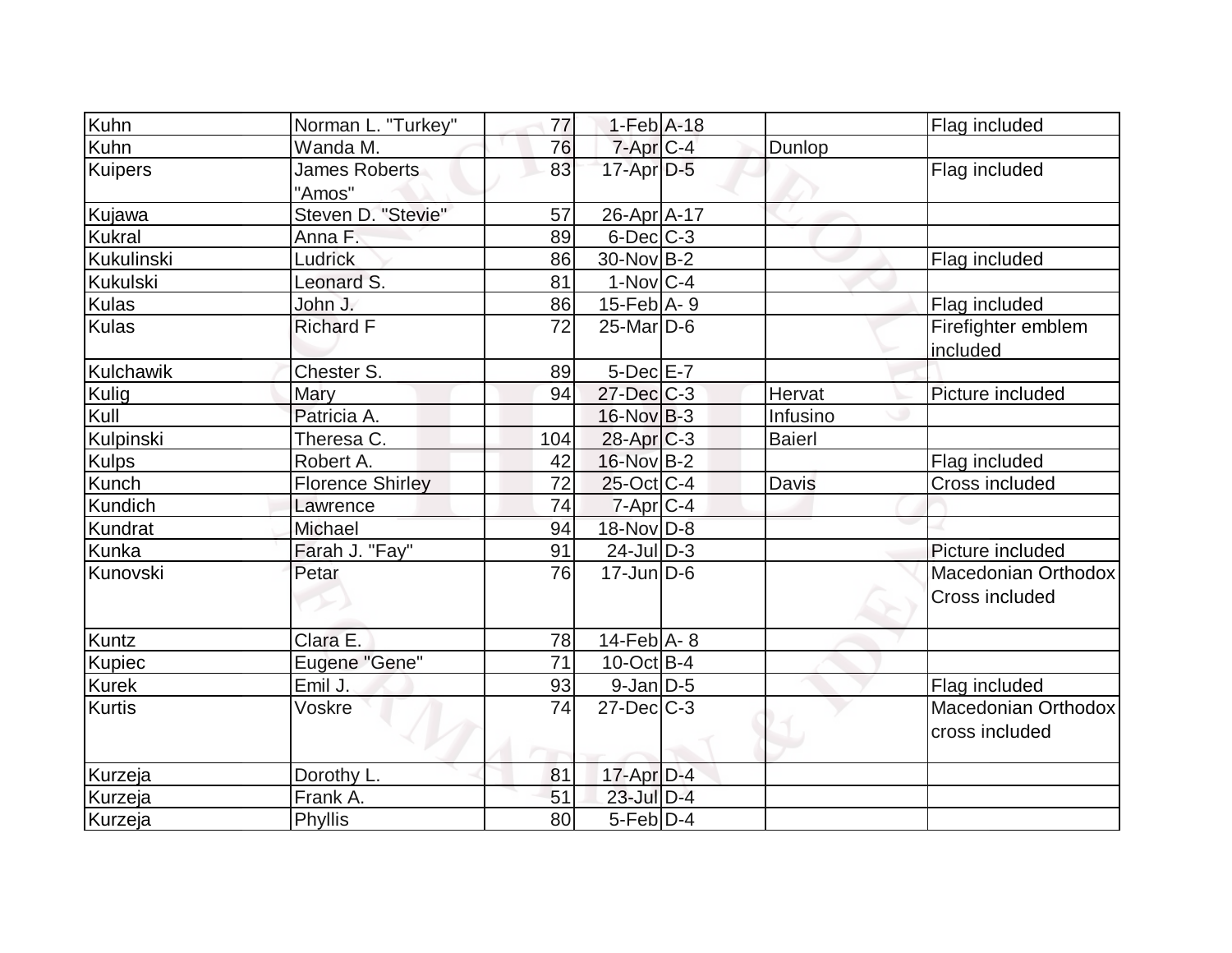| Kusbel            | Victoria "Irene"      | 86 | 18-Nov D-9                  | <b>Balaszek</b> | Picture included                            |
|-------------------|-----------------------|----|-----------------------------|-----------------|---------------------------------------------|
| <b>Kusek</b>      | Jean                  | 89 | 12-Dec E-7                  | <b>Jakubiec</b> |                                             |
| <b>Kutsugeras</b> | Mary                  | 83 | $14$ -Feb $\overline{A}$ -7 |                 | <b>Greek Othodox Cross</b><br>included ???? |
| Kutsugeras        | Mary "Yia Yia"        | 83 | $15$ -Feb $A$ - 9           |                 | <b>Serbian Cross</b><br>included ????       |
| <b>Kuziela</b>    | Stephan A.            | 49 | 25-Jan A-17                 |                 |                                             |
| Kuzma             | Anna "Baba"           | 96 | $22$ -Apr $ D-6$            |                 |                                             |
| Kuzminski         | Joseph R.             | 81 | $24$ -Jul $D-3$             |                 | Flag included                               |
| Kuznicki          | <b>Thomas</b>         | 58 | $7-Dec$ B-2                 |                 |                                             |
| Kwansy            | Sophia D.             |    | $4$ -Jan $A$ -17            | Franiak         |                                             |
| Kwasny            | Irene V.              | 88 | 7-Apr C-4                   |                 | <b>Cross included</b>                       |
| Kwiatkowski       | Crystal               | 49 | $25$ -Feb $D-7$             | Quiggle         |                                             |
| Kwiatkowski       | Rose                  | 92 | $21$ -Aug $D-5$             | Podsiadlik      |                                             |
| <b>Kwolek</b>     | Florence              | 81 | $13$ -Feb $D-4$             |                 | Cross included                              |
| Kymakis           | Georgia               | 90 | $9$ -May $E-5$              |                 | <b>Greek Orthodox</b><br>Cross included     |
| Kyriakides        | Marcia D.             | 75 | $24$ -May A-18              |                 |                                             |
| LaBella           | Joseph J. Sr.         | 81 | $9$ -May $E$ -6             |                 | "Papa / Uncle Pep"                          |
| Labus             | Thomas M.             | 56 | $9$ -Aug $C$ -4             |                 | <b>Cross included</b>                       |
| Lach              | Ann L.                | 92 | $1-Apr$ D-6                 | Poplawski       |                                             |
| Lacy              | <b>Brenda Leanne</b>  | 39 | $1-Jan2 - 16$               |                 |                                             |
| Laczi             | Helen T.              |    | $23$ -JulD-4                | Dabrowski       |                                             |
| Ladowicz          | Sophie                | 91 | $30$ -Jul $D-4$             |                 |                                             |
| Laesecke          | H. John               | 78 | $1-Feb$ A-18                |                 |                                             |
| LaFleur           | Agnes "Fran"          | 98 | $27$ -Dec $ C-3 $           | Olejnik         |                                             |
| LaHaie            | Robert Emil (Bob)     | 83 | $1-MarA-9$                  |                 |                                             |
| Lahart            | <b>Richard</b>        | 63 | $20$ -Nov $C$ -7            |                 | Flag included                               |
| Lahti             | Samuel Herman         | 70 | $7 - Jun$ A-17              |                 |                                             |
| Lain              | Pauline M.            | 91 | $15$ -Dec $C$ -3            |                 |                                             |
| Lain              | <b>Thomas Patrick</b> |    | $3$ -Jul $D-3$              |                 |                                             |
| Lajcin            | Eleanor A.            | 92 | $2$ -Aug $C-4$              | Wandrowski      | Picture included                            |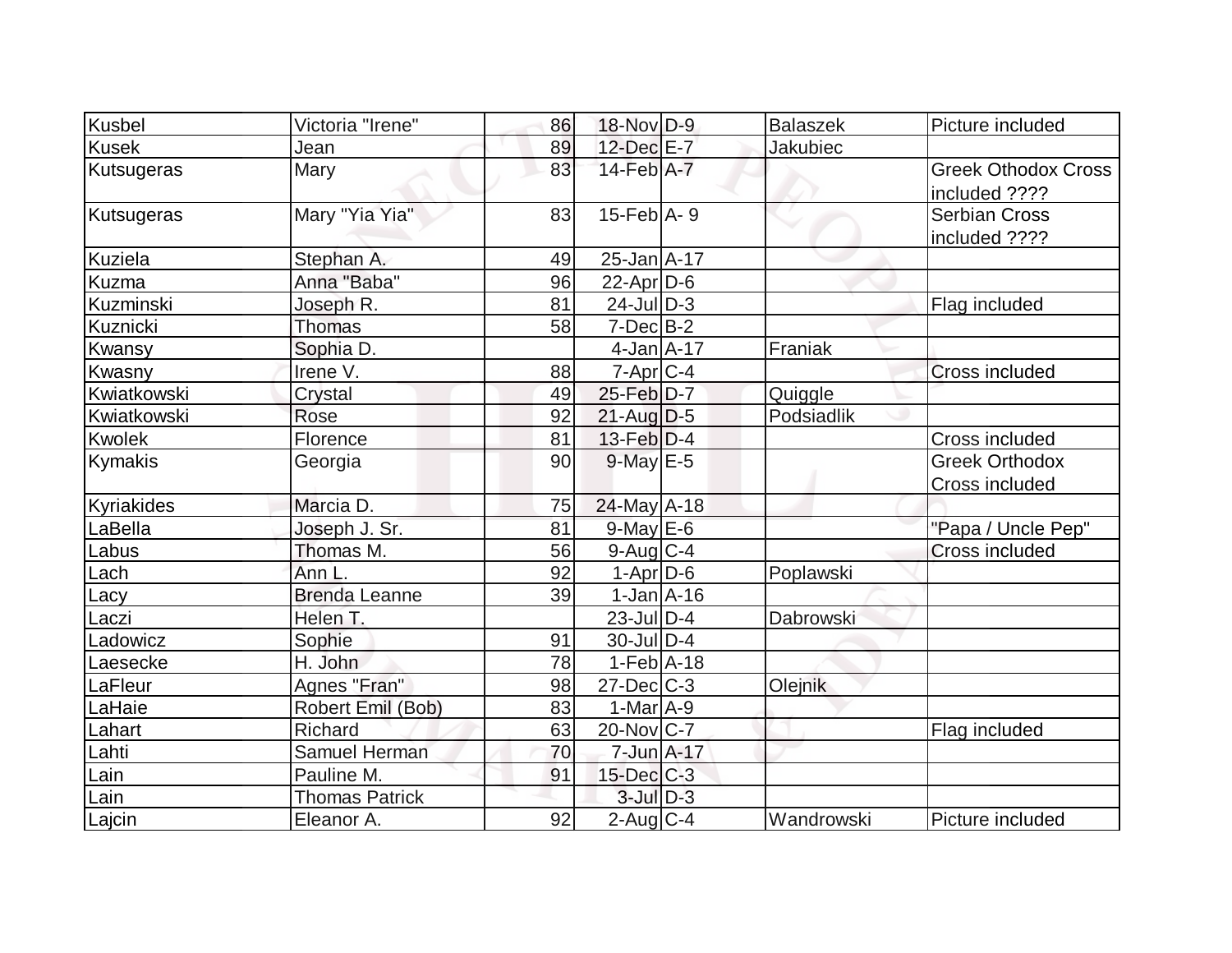| Lalich    | George "Jokie"          |                | 31-Mar C-4        |          | Serbian Orhtodox |
|-----------|-------------------------|----------------|-------------------|----------|------------------|
|           |                         |                |                   |          | Cross included   |
| Lalich    | Michael "Mike"          |                | $6$ -Jul $B-2$    |          | Serbian Orthodox |
|           |                         |                |                   |          | cross included   |
| Lalwani   | Elizabeth M. "Betty"    | 71             | $18$ -Dec $E$ -8  | Krahulec |                  |
| Lambe     | <b>Gerald Lee</b>       | 70             | $26$ -Aug $D$ -6  |          | Flag included    |
| Lambert   | Geneva                  | 81             | $22$ -Feb $ A-9 $ | Whitten  |                  |
| Lammering | <b>Arlouise Freymen</b> |                | $11$ -Jun $D-5$   |          | Picture included |
|           | "Arly"                  |                |                   |          |                  |
| Lammertin | Mel W.                  | 89             | $17$ -Jan $ E-4 $ |          |                  |
| LaMotte   | <b>Gail Catherine</b>   | 55             | $15$ -Dec $ C-3 $ | Hoes     |                  |
| Lamprecht | Howard H.               | 84             | $5$ -Jul $C-4$    |          | Flag included    |
| Lampton   | Gordon A.               | 92             | 15-Mar A-18       |          | Flag included    |
| Lamy      | <b>Ellen May</b>        | 88             | $12$ -Aug $D-6$   |          |                  |
| Lance     | <b>Carol Sue</b>        | 62             | 29-Mar A-17       | Pyle     | Praying hands    |
|           |                         |                |                   |          | included         |
| Land      | M. Jean                 | 84             | 28-May D-4        |          |                  |
| Landay    | <b>Paul Nathan</b>      | 47             | $30$ -Aug $C-3$   |          |                  |
| Landfadt  | Alvin W.                | 86             | $11$ -May B-5     |          |                  |
| Landgraf  | Sherill J.              | 51             | $20$ -Jun $E-3$   | Finlon   |                  |
| Landrum   | <b>Beatrice</b>         | 84             | $6$ -Feb $D-4$    |          |                  |
| Lane      | Lenore P.               | 84             | $14$ -Jun $A$ -16 | Polzak   |                  |
| Lanfear   | Patricia M.             | 72             | $26$ -Mar $D-4$   | Miller   |                  |
| Lang      | Claude, Elder           | 107            | $17$ -Mar $ C-4 $ |          | Picture included |
| Lang      | Donald E.               | 79             | $11-Oct$ $C-6$    |          | Flag included    |
| Langford  | Kevin C. "Bubbah"       | 24             | $11$ -Jun $D-6$   |          | Flag included    |
| Langraf   | Sherill J.              | 51             | $19$ -Jun $D-4$   | Finlon   |                  |
| Lanham    | <b>Bruce Allen</b>      | 61             | 30-Nov B-2        |          | Flag included    |
| Lanman    | Kai-el Parker           | $\overline{2}$ | 13-May $D-6$      |          |                  |
| Lansing   | <b>Anne Louise</b>      | 78             | 4-Nov D-4         |          |                  |
| Lansing   | Edna E.                 | 94             | $21-Nov$ B-6      |          | Picture included |
| Lape      | Irene O. "Babe"         | 85             | $3-Apr$ $D-4$     | Horner   | Picture included |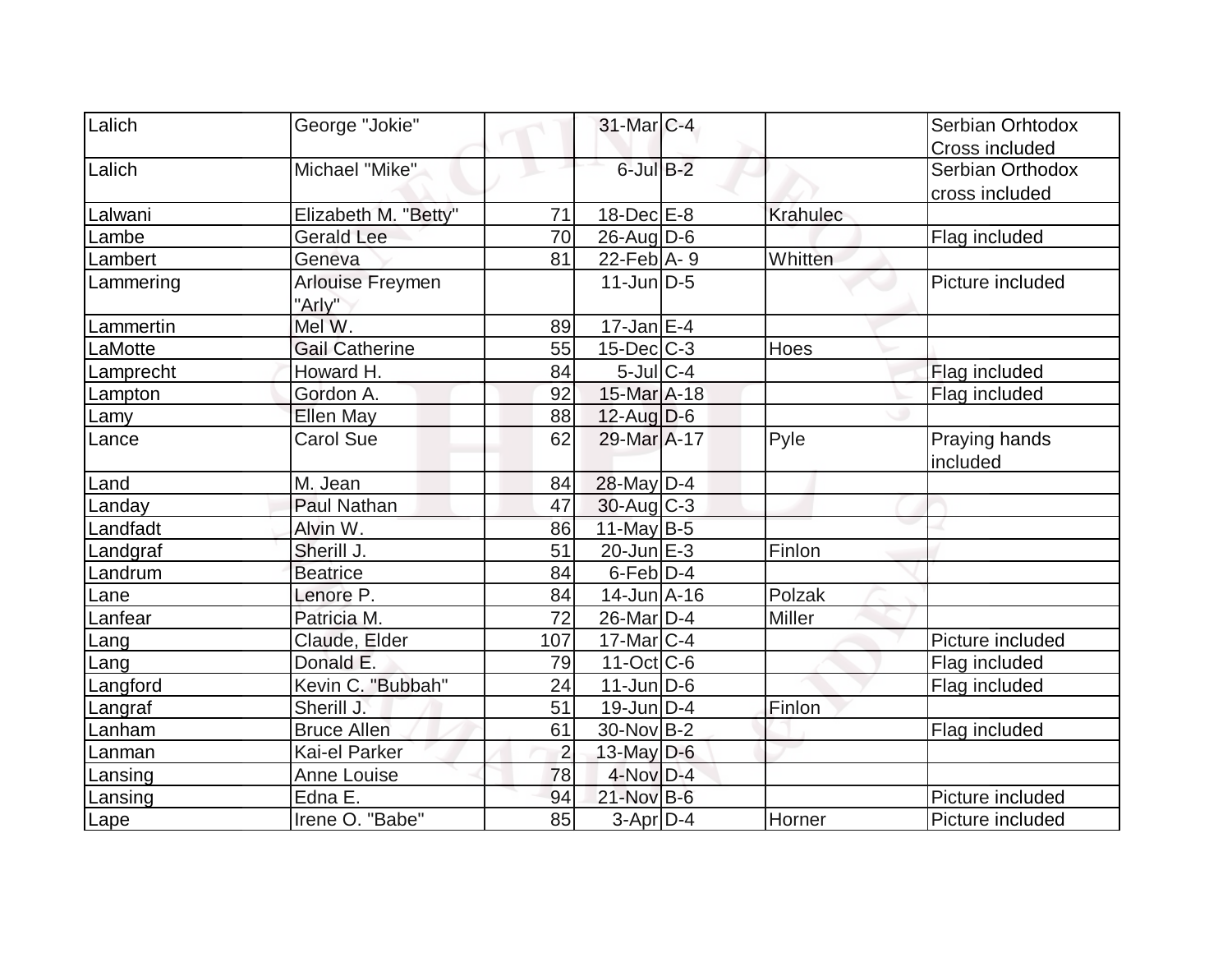| Lape         | <b>Larry Deane</b>           | 71 | $19$ -Feb $ D-3 $ |                | Picture included |
|--------------|------------------------------|----|-------------------|----------------|------------------|
| Larmon       | William Sterling "Will"      | 18 | $4-Sep D-3$       |                |                  |
| Larson       | Catherine Jane               | 82 | $12$ -Oct B-2     | Fisher         |                  |
| Larson       | Ernest                       | 88 | $27-Sep C-4$      |                |                  |
| Larson       | Lorn E.                      | 83 | 28-Nov B-5        |                |                  |
| Larson       | Marian H.                    | 93 | $18$ -Oct $ C$ -6 |                |                  |
| Larson       | <b>William Albert "Bill"</b> | 69 | $9$ -Jun $C-3$    |                |                  |
| Lasayko      | Theodore "Ted"               | 85 | $12-Sep B-2$      |                | Flag included    |
| Lascik       | Walter A. "Walt"<br>"Lacey"  | 78 | $5-Sep B-5$       |                |                  |
| Lash         | Dawn M.                      | 37 | $14$ -May D-5     |                |                  |
| Lash         | Mary C.                      | 89 | 20-Mar D-4        | Furtak         | Picture included |
| Lasko        | Elizabeth Joan "Betty"       |    | $6$ -May $D-7$    |                |                  |
| Lassiter     | <b>Helen Miriam</b>          | 85 | 13-Oct C-2        |                | Picture included |
| Laszlo       | Lida                         | 87 | $4-Sep D-3$       |                |                  |
| Lathrop      | Muriel C.                    | 78 | $7 - Aug$ $D-4$   |                | Picture included |
| Lattanzi     | Stephen                      |    | 8-Mar A-16        |                |                  |
| Lauer        | Arlene                       | 89 | $19$ -Jul $C-4$   | <b>Eggers</b>  |                  |
| Lauman       | Dwight V.                    | 78 | $11$ -Jun $D-6$   |                | Picture included |
| Laurinas     | Adele L.                     |    | $4$ -Oct C-4      | <b>Cipares</b> |                  |
| Lauterbach   | Dorothy J.                   | 78 | $9$ -Aug $C$ -4   |                |                  |
| Lautzenhiser | Dorothy A.                   | 86 | $14-Sep B-2$      |                |                  |
| Lawimore     | Ellen C.                     | 87 | $3-Feb C-3$       |                |                  |
| Lawler       | Eleanor                      | 90 | $15$ -Mar $A$ -18 |                |                  |
| Lawler       | Eleanor A.                   | 90 | $8-MarA-17$       |                |                  |
| Lawrence     | Christopher W.               | 62 | 10-May A-17       |                | Cross included   |
| Lawrence     | Joseph A. Jr.                | 39 | 25-Mar D-6        |                | Flag included    |
| Lawrimore    | Clyde C.                     | 88 | 19-Jan A-16       |                |                  |
| Lawson       | Florence                     | 77 | 8-Jul D-5         |                | Picture included |
| Lawson       | Norman Martin                | 73 | $20$ -Jul B-3     |                |                  |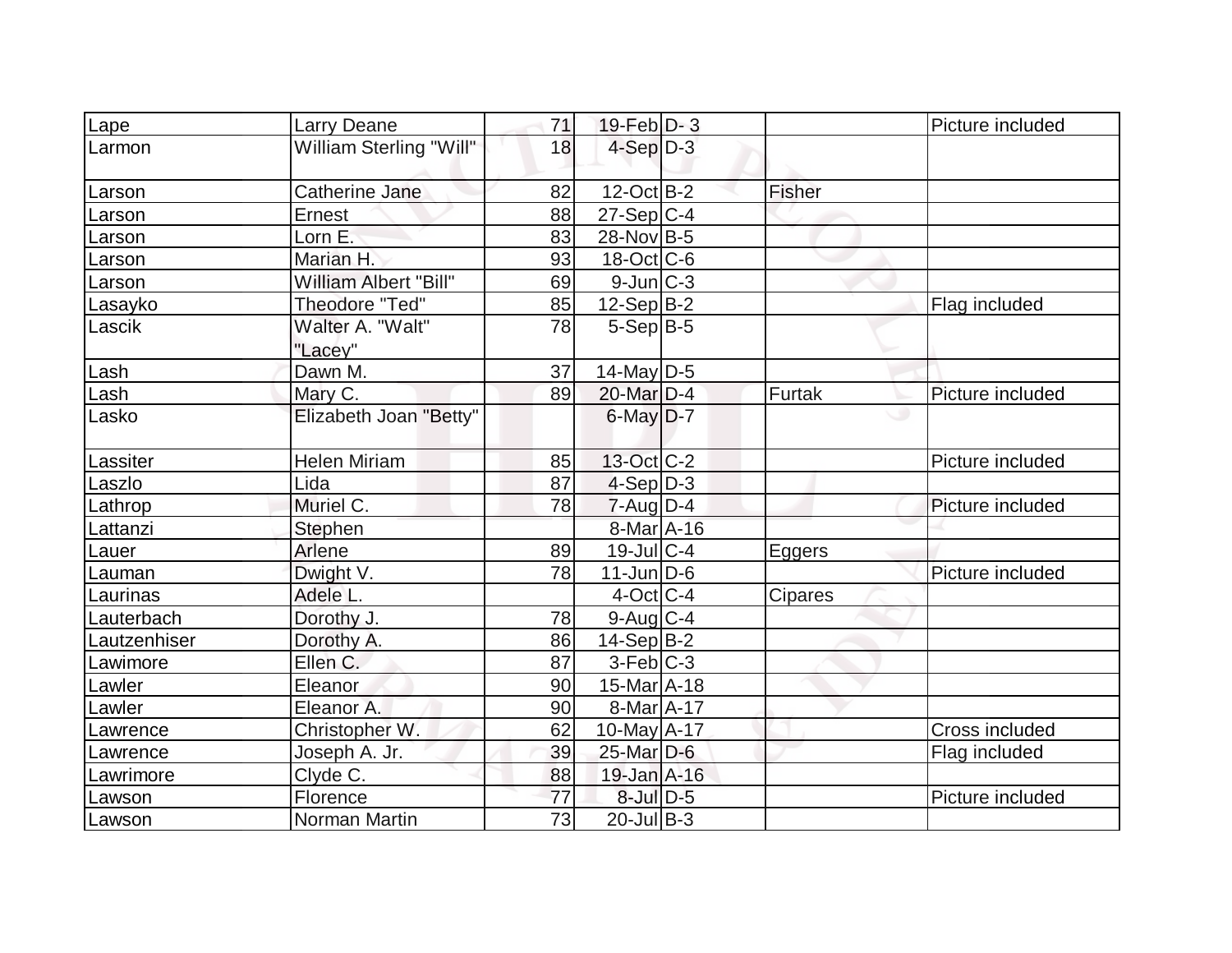| $\overline{\text{Lax}}$ | <b>Jason Forrest</b>       | 42 | 29-Nov C-6        |                 | Flag included    |
|-------------------------|----------------------------|----|-------------------|-----------------|------------------|
| Lazar                   | Mary Elizabeth "Betty"     |    | 23-Mar B-4        | <b>Shinners</b> |                  |
| Lazar                   | <b>Nicholas</b>            | 85 | $25-Sep D-3$      |                 |                  |
| Lazart                  | John P. "Papa John"        | 61 | $7$ -May D-4      |                 | Picture included |
| _azart                  | Margaret                   | 82 | $18$ -Jan $A$ -20 |                 |                  |
| Lazear                  | Alice May                  | 62 | $23$ -Mar $ B-5$  |                 |                  |
| Lazor                   | Mike                       | 89 | $6$ -Jul $B$ -2   |                 |                  |
| Lazorik                 | Alexander "Alex"           | 88 | 16-Feb A-18       |                 |                  |
| Le Beau                 | Donald J.                  | 86 | $4$ -Jun $D-4$    |                 |                  |
| Le Bio                  | Dorie A.                   |    | $28$ -Jun $ C-4$  |                 |                  |
| Lea                     | Darlene M.                 | 77 | $20$ -Jul B-3     | Ward            |                  |
| Leach                   | Ruby K.                    | 83 | $14$ -JulC-3      |                 |                  |
| Leal                    | Teresa                     | 77 | $28$ -May D-4     | Ruiz            |                  |
| Leaver                  | Georgia L.                 | 85 | $26$ -Aug $D-6$   |                 |                  |
| Lebata                  | Rodolfo L. "Rudy"<br>"Nov" | 74 | $27$ -Jun $B-5$   |                 |                  |
| Lebeter                 | Ronald J.                  | 48 | $20$ -Jan $ C-3 $ |                 |                  |
| Lebron                  | Emerita                    | 94 | $1-Jan$ A-15      |                 | Picture included |
| Ledwitch                | Ruth E.                    | 76 | $13$ -Aug D-4     |                 |                  |
| Ledzuius                | Judith M. "Judy"           | 69 | $17$ -May A-17    |                 |                  |
| Lee                     | <b>Aaron David</b>         | 31 | $12$ -Apr $A$ -17 |                 |                  |
| Lee                     | Clyde Oliver Sr.           | 46 | 30-Dec E-7        |                 | Picture included |
| Lee                     | Clyde Oliver Sr.           | 46 | $28$ -Dec $B$ -3  |                 |                  |
| Lee                     | Dan                        | 69 | $24$ -JulD-3      |                 |                  |
| Lee                     | Dorothy                    | 83 | 28-Feb A-10       | Horne           |                  |
| Lee                     | Emy Johannes               |    | $17$ -Mar $ C-4 $ |                 | Picture included |
| Lee                     | Genevieve                  | 75 | $4$ -Dec $E - 7$  | <b>Diddy</b>    |                  |
| Lee                     | Glenn E.                   | 76 | 17-May A-18       |                 |                  |
| Lee                     | Gretchen E.                | 96 | 17-Oct B-5        | Long            |                  |
| Lee                     | Martha                     | 70 | $5$ -Nov $D-5$    | <b>Brown</b>    |                  |
| Lee                     | Melanie M.                 | 67 | $8$ -Oct $D-4$    |                 |                  |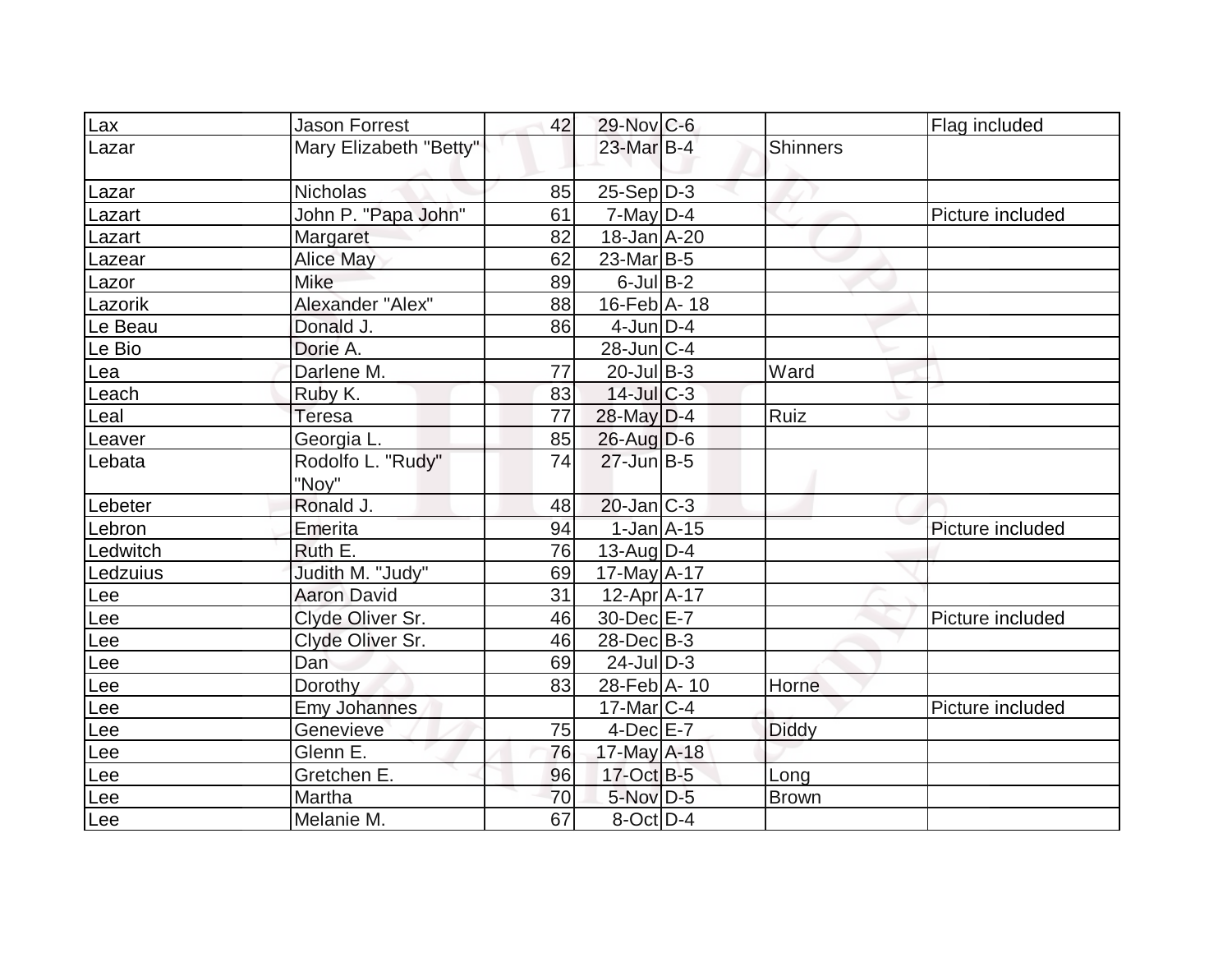| Lee        | Vernon E.            | 86 | $8$ -Oct $D-5$      |          |                  |
|------------|----------------------|----|---------------------|----------|------------------|
| Lee        | Ying Hung Wong       | 82 | $31$ -Jan $E-5$     |          |                  |
| Leeson     | Enid Ann             | 81 | $18$ -Jun $D-5$     |          |                  |
| Leeson     | Kathleen F.          | 59 | $19$ -Jun $D-4$     |          |                  |
| Leeson     | Margaret J.          | 82 | $14 - Jun  A - 17 $ | Carlton  |                  |
| LeFevers   | Myra Ann             | 44 | $5$ -Feb $D-4$      |          | Picture included |
| Leffler    | James D.             | 88 | $14-Oct$ D-3        |          |                  |
| Legan      | Frank Martin Sr.     | 74 | $8-Oct$ D-4         |          |                  |
| Lehman     | Andrew T.            | 50 | $16$ -Jun $B$ -8    |          |                  |
| Leighty    | <b>Betty Ruth</b>    | 85 | 28-Apr C-4          |          |                  |
| Lelek      | Ann R.               | 78 | $28$ -AugD-5        | Malocha  | Full name Ann R. |
|            |                      |    |                     |          | (Lelek) Jevicky  |
| Lelois     | Mary F.              | 78 | $26$ -Aug $D-6$     |          |                  |
| LeLoup     | Betty J.             | 80 | $7 - Jun A - 17$    |          |                  |
| Lemon      | Cory D.              | 43 | $17$ -Jan $E-4$     |          |                  |
| Lenart     | Susan V.             | 57 | $4$ -Mar $A$ -11    |          |                  |
| Lengyel    | Mary                 |    | $8-Sep C-2$         |          |                  |
| Lenninger  | Marguerite M. "Pat"  | 90 | $12$ -Jun $D-4$     |          |                  |
| Lennon     | Keith A.             | 53 | $16$ -Nov $B-2$     |          |                  |
| Lenson     | Frances M.           | 78 | 29-Mar A-17         |          |                  |
| Lenz       | Alvin                | 88 | $24$ -Jun $D-5$     |          |                  |
| Lenz       | <b>Alvin Bernard</b> | 88 | $3-Mar$ C-4         |          |                  |
| Leonard    | Lawrence W. "Lonnie" | 75 | $29$ -Apr $D-5$     |          |                  |
|            |                      |    |                     |          |                  |
| Leonard    | Opal H. "Grams"      | 94 | 15-Aug B-4          |          | Picture included |
| Lepara     | <b>Mary Rose</b>     | 91 | 30-Jun C-3          |          |                  |
| Lescak     | Alma Marie           |    | $10$ -Aug $B-2$     | Vodde    |                  |
| Lesich     | Nellie P.            | 93 | $13$ -Dec $C$ -4    |          |                  |
| Lesniak    | Judith "Judi"        | 68 | 6-Mar A-8           | Trachsel |                  |
| Lesniewski | John J.              | 47 | $1-Dec$ $C-3$       |          | Picture included |
| Lessner    | Clara L.             | 82 | $15$ -Jun $B-5$     | Arndt    |                  |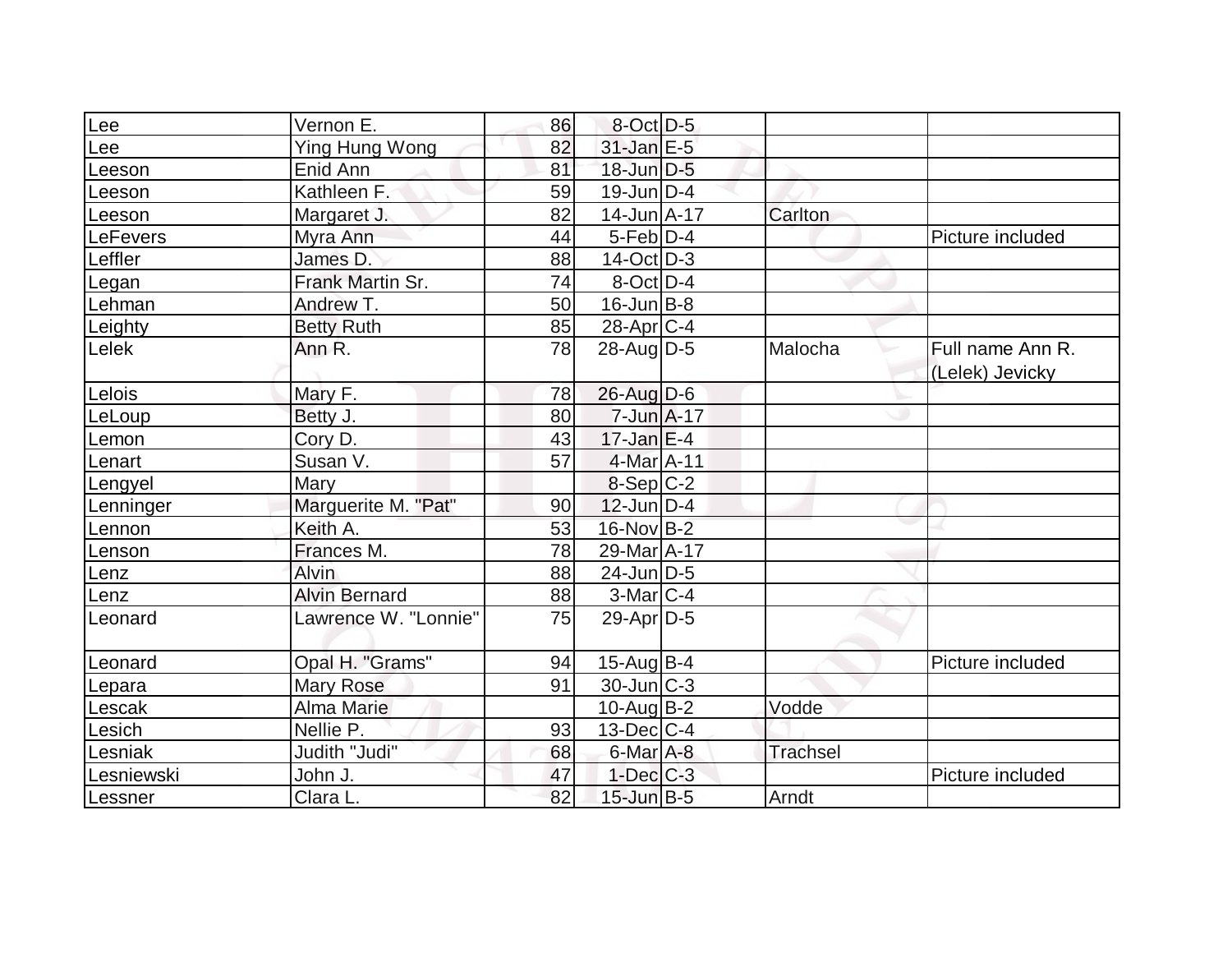| Levels      | <b>Maxine</b>               | 86 | $28$ -Jan D-7     | Hadley         | <b>Maxine Watts-Levels</b>   |
|-------------|-----------------------------|----|-------------------|----------------|------------------------------|
|             |                             |    |                   |                | / Picture included           |
| Levenda     | Mary J.                     | 88 | 19-Nov D-8        |                |                              |
| Lewandowski | Lilllian M.                 | 91 | $8$ -Jun $B$ -5   | <b>Tekiela</b> |                              |
| Lewandowski | Robert L. "Wolf"            | 64 | $1-Feb$ A-18      |                | Flag included                |
| Lewellen    | Ruth                        | 81 | $12$ -Apr $ A-16$ |                |                              |
| Lewis       | Ludie                       |    | $10$ -Dec $ D-9$  |                | Picture included             |
| Lewis       | Terrance                    | 25 | $3$ -Aug B-2      |                |                              |
| Lewman      | Henrietta R. "Penny"        |    | $2$ -Oct $D-2$    |                |                              |
| Lewman      | Raymond E. "Grandpa<br>Ray" | 89 | $17$ -Jul $D-4$   |                |                              |
| Leyba       | David D.                    | 62 | 14-Mar $E-5$      |                |                              |
| Licheniak   | John A.                     | 88 | $3-Mar$ $C-4$     |                | Flag and Picture<br>included |
| Liefbroer   | John H. Sr.                 | 69 | $21$ -Jan $D-6$   |                |                              |
| Liesenfelt  | Charlene T.                 | 70 | $2$ -Nov $B-2$    |                |                              |
| Ligocki     | James R.                    | 70 | 16-Dec D-10       |                |                              |
| Limbach     | Mary Lois                   | 77 | $15$ -Nov $ C-3 $ |                |                              |
| Limon       | Xochitl G.                  | 30 | $24$ -Feb $B$ - 7 |                |                              |
| Lindberg    | <b>Beulah Maxine</b>        | 83 | $18$ -Apr $E$ -4  |                |                              |
| Lindeman    | Margaret Elizabeth<br>"Meg" | 66 | $5$ -Oct $ B-2 $  |                |                              |
| Lindstrom   | Anita E.                    | 87 | $6$ -Jul $B$ -3   |                |                              |
| Lingvay     | Lynda Kay                   | 64 | $16-Sep D-6$      | <b>Black</b>   |                              |
| Linko       | Jordan R.                   | 19 | $7$ -May D-4      |                |                              |
| Linko       | Michael J. "Slike"          | 47 | $12$ -Jan $A-13$  |                |                              |
| Linn        | John N.                     | 77 | $14$ -Jan D-7     |                |                              |
| Linstrom    | James E.                    | 68 | $16$ -Nov B-3     |                |                              |
| Lippincott  | William "Bill"              | 59 | $9-Sep D-6$       |                |                              |
| Liptak      | Leroy W.                    | 79 | $19$ -Jun $D-4$   |                |                              |
| Liscinsky   | Agnes B.                    | 92 | $4$ -Jun $D-4$    | <b>Dybel</b>   |                              |
| Lisle       | Donald G.                   | 79 | $16$ -Oct $ D-3 $ |                | Flag included                |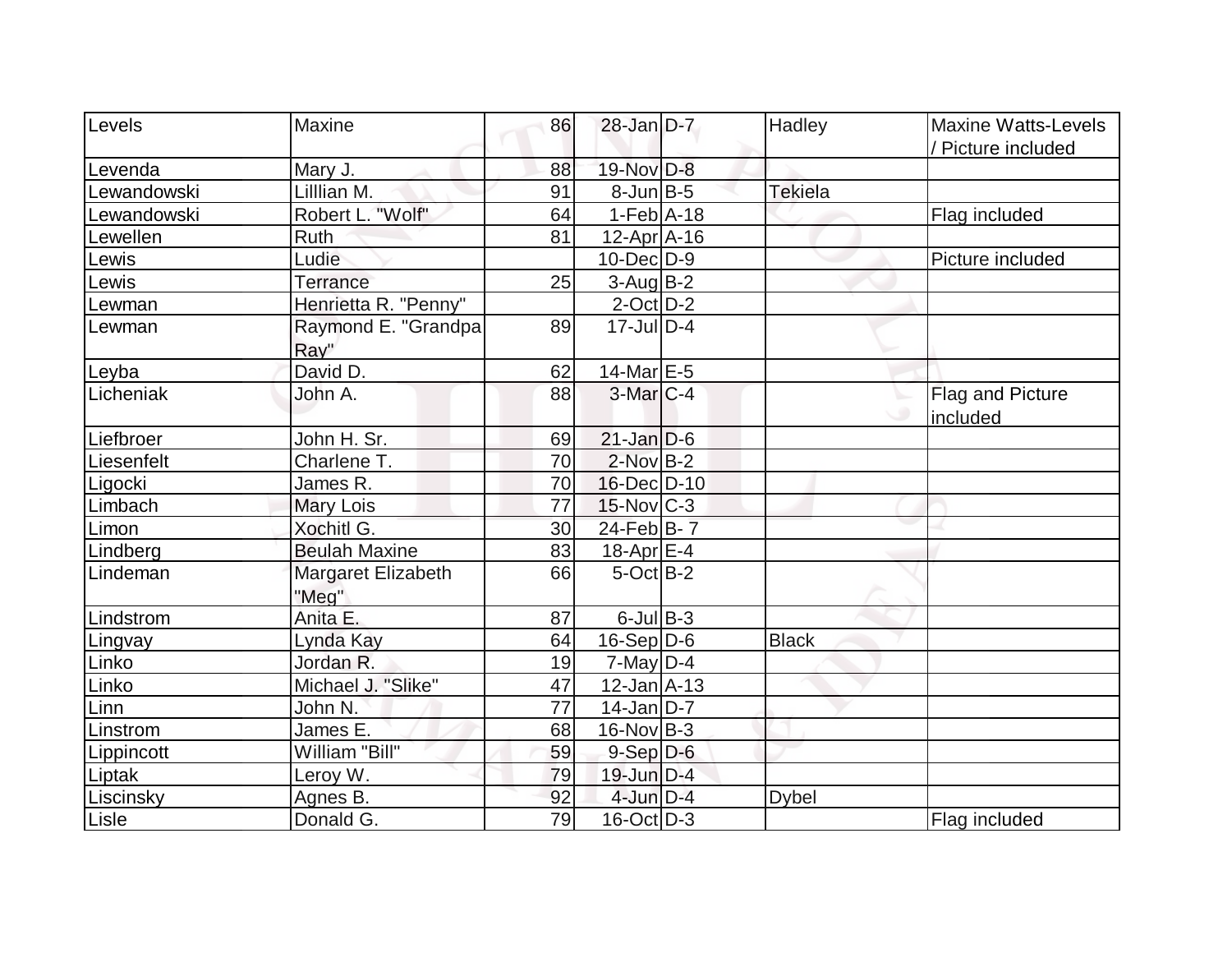| Liss      | Carmetliat                  | 85              | $28$ -Jan $D-5$   |          |                                    |
|-----------|-----------------------------|-----------------|-------------------|----------|------------------------------------|
| Lissey    | John J.                     | 87              | $5$ -Dec $E-8$    |          |                                    |
| Liszewski | Lillilan                    | 88              | $23-Sep D-4$      |          |                                    |
| Littrell  | Michael E.                  | 46              | $1-MarA-9$        |          |                                    |
| Llewellyn | Dawn M.                     | 55              | $16-Sep D-6$      |          |                                    |
| Lloyd     | Maggie Mae                  | 78              | $11-Feb D-4$      | Edgeman  |                                    |
| Loane     | Linda                       | 57              | $10$ -Jul $D$ -6  |          | Picture included                   |
| Lobsiger  | <b>Robert Anthony "Gus"</b> | 62              | $3-Dec D-8$       |          |                                    |
| Lochivski | <b>John</b>                 | 83              | $1-Oct$ D-3       |          | Flag included                      |
| Locke     | <b>Betty Louise</b>         |                 | $18$ -Oct $ C$ -6 |          | Picture included                   |
| Loden     | Naomi Antoinette "Ni"       | 62              | $15$ -Jan $ D-4 $ |          | Picture included                   |
| Lodovisi  | Victor A.                   | 73              | $21$ -Jun $A-17$  |          | Picture included                   |
| Lofton    | Clarence D.                 | 78              | 8-Feb A-18        |          |                                    |
| Logan     | Judith Ann "Judy"           | 69              | $16$ -Jun $B-9$   | Gumbiner |                                    |
| Logsdon   | Antoniet J. "Toni"          | 51              | $20$ -Mar $D-3$   |          |                                    |
| Lohman    | John O.                     | 82              | $7$ -May $D-4$    |          | Flag included                      |
| Loncar    | Michael                     | 86              | $29-Sep C-2$      |          | Serbian Orthodox<br>Cross included |
| London    | Louise J.                   | 81              | $8$ -Jan $D-4$    |          |                                    |
| Long      | Danny T.                    | 48              | $17$ -Mar $ C-4$  |          | Flag included                      |
| Long      | Jo Ann                      | $\overline{71}$ | $5-Feb$ $D-3$     | Manchak  | Cross included                     |
| Long      | <b>Joan Louise</b>          | 77              | $6$ -Oct $ C-3 $  |          |                                    |
| Long      | Louise A.                   | 84              | 18-Nov D-9        | Downing  |                                    |
| Long      | <b>Richard Lee "Dick"</b>   | 73              | 19-Mar D-4        |          |                                    |
| Longacre  | Kelli J.                    | 33              | $20-Sep C-4$      | Cleary   |                                    |
| Lontz     | Clifford G.                 | 88              | $30$ -Aug C-4     |          | Flag included                      |
| Looman    | James R.                    | 57              | 24-Jul D-4        |          |                                    |
| Lopez     | Anita                       | 83              | 25-Nov D-9        | Hinojosa | Cross included                     |
| Lopez     | Felix                       | 94              | $10$ -Aug $B-2$   |          | Flag included                      |
| Lopez     | Humberto                    | 79              | 23-Sep D-4        |          | Picture included                   |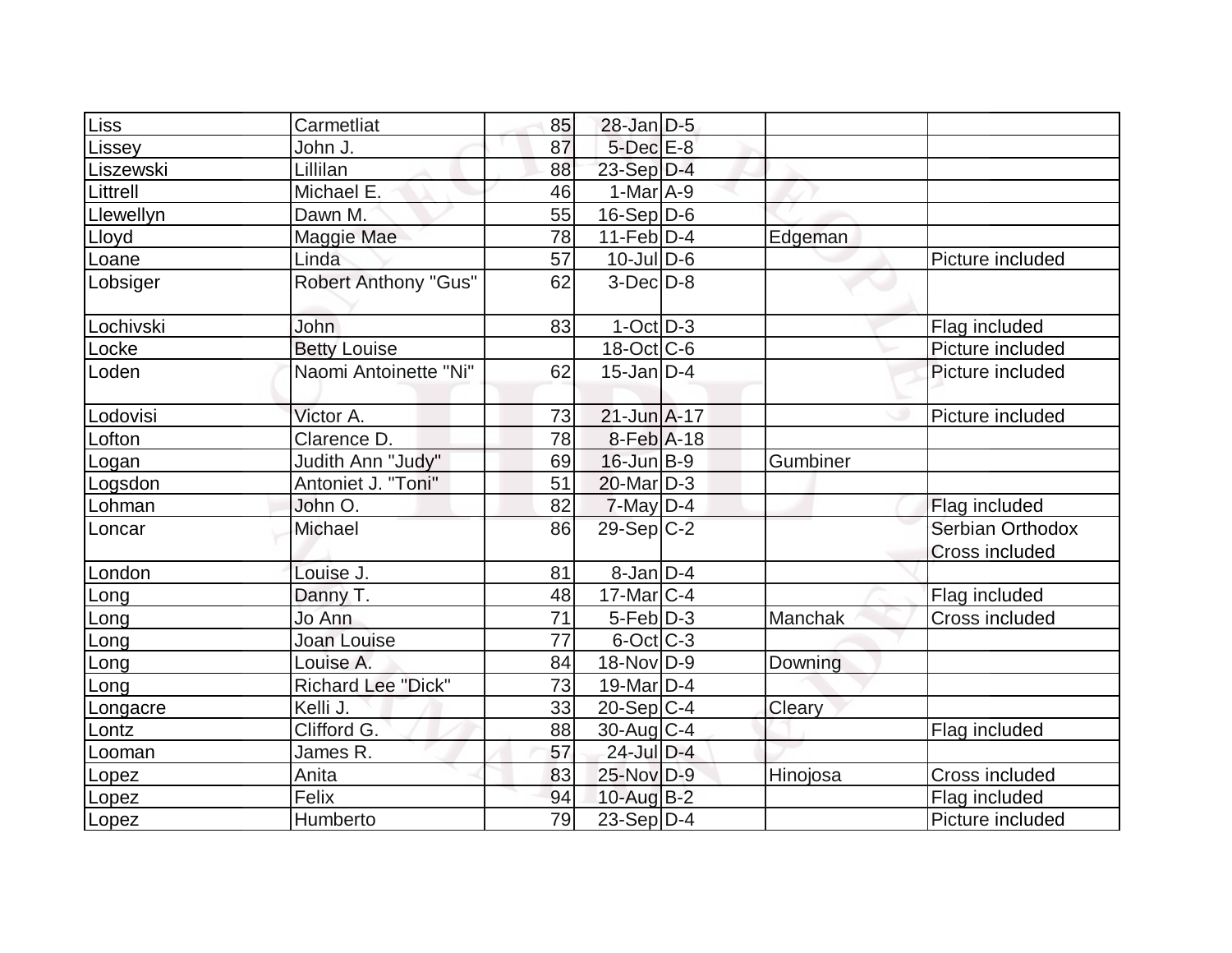| Lopez      | James Isaac "Jim"     | 53 | 19-Apr A-15       |               |                  |
|------------|-----------------------|----|-------------------|---------------|------------------|
| Lopez      | Jolinda R.            | 81 | $4$ -Oct C-4      |               | Picture included |
| Lopez      | Jose L.               | 52 | 8-May D-4         |               |                  |
| Lopez      | Julia                 | 79 | $25$ -Feb $ D-7 $ | Serna         |                  |
| Lopez      | <b>Kristy June</b>    | 29 | $2$ -Nov B-2      |               |                  |
| Lopez      | Luisa                 | 56 | $16-Sep D-6$      | <b>Ruelas</b> |                  |
| Lopez      | Michael               | 46 | $24$ -Jul $D-4$   |               | Flag included    |
| Lopez      | Santiago G.           | 95 | $6$ -Oct $C$ -3   |               | Flag included    |
| Lopez      | Sylvia P.             | 86 | $7 - Aug   D-4$   |               |                  |
| Loredo     | Juan F. Sr.           | 63 | 29-Mar A-17       |               |                  |
| Lorenz     | Arthur F.             | 77 | $17$ -Nov $ C-3 $ |               | Flag included    |
| Lorenz     | Julia Celia           | 80 | $20$ -May D-6     | Grypstra      |                  |
| Lorenzen   | Grace                 | 82 | $20$ -Jun $E-4$   |               |                  |
| Los        | Cecilia P.            | 88 | $20$ -Apr $ B-5 $ | Grudzien      |                  |
| Lottes     | Debra L.              | 54 | $12$ -Aug $D-6$   |               |                  |
| Loudermilk | Mary E.               | 75 | $17 - Jun$ $D-6$  | Quigley       | Picture included |
| Lousheff   | George L.             | 80 | $7$ -Jul $ C-3 $  |               | Flag included    |
| ove        | Lauren V. "Larn"      | 23 | $13$ -May D-5     |               |                  |
| Lovely     | <b>Edwin Scott</b>    | 93 | $14$ -Feb $A$ - 8 |               | Picture included |
| Lovely     | Harold C.             | 75 | 12-Apr A-17       |               | Flag included    |
| Lovely     | Susan M.              | 63 | $27$ -Jun $B-5$   |               |                  |
| Lovings    | <b>James Manning</b>  | 86 | $7$ -Jan $ D$ -6  |               | Flag and Picture |
|            |                       |    |                   |               | included         |
| Lovrinic   | Joseph                | 92 | $21$ -Feb $ A-7$  |               | Flag included    |
| Lowden     | <b>Robert</b>         | 42 | $27$ -Oct $ C-3 $ |               | Picture included |
| Lowe       | <b>Ashley Cebrina</b> | 21 | $6$ -Feb $D-4$    |               |                  |
| _owe       | Paul Eugene "Gene"    | 84 | $1-Oct$ D-4       |               |                  |
| Lowery     | <b>Helen Marie</b>    | 77 | $10$ -Oct B-5     |               |                  |
| _owery     | Melvin E.             | 80 | $1$ -Oct $D-4$    |               |                  |
| Lowry      | Paul M.               | 18 | 29-May D-4        |               |                  |
| Lozier     | Robert G.             | 55 | 27-Nov D-9        |               |                  |
| Lua        | John P. Jr.           | 85 | 15-Feb $A - 9$    |               |                  |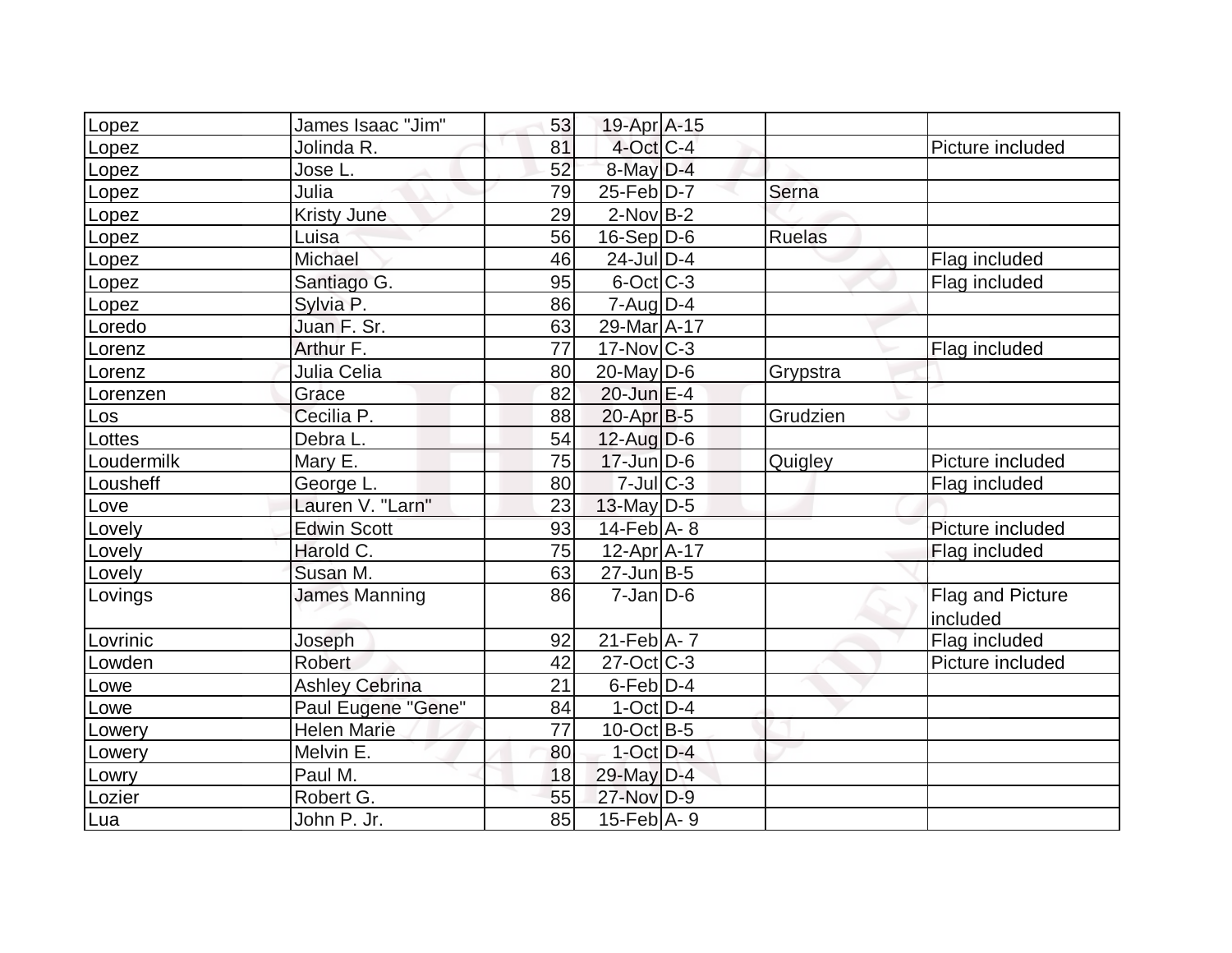| Lubek        | <b>Rose Ellen</b>  | 91     | $5$ -May $C$ -4   | <b>Bruscemi</b> | Picture included                                     |
|--------------|--------------------|--------|-------------------|-----------------|------------------------------------------------------|
| Lucadello    | Josephine          | 88     | 20-Mar D-4        | Ceccon          |                                                      |
| Lucas        | Robert S.          | 75     | 11-Nov E-4        |                 |                                                      |
| Lucas-Kleine | Mae E.             | 92     | $20-Sep C-4$      | Hofferber       | Picture included                                     |
| Luce         | Jerry D.           | 74     | $24$ -Apr $D-3$   |                 |                                                      |
| Lucht        | Raymond E.         | 91     | $17 - Jun$ D-7    |                 | Flag and Masonic<br>included                         |
| Lucietta     | Thomas E.          | 67     | $10$ -Nov $ C-2 $ |                 | Flag included                                        |
| Lucito       | <b>Wanda Fay</b>   | 76     | $13$ -Jan $ C-4 $ |                 |                                                      |
| Luckett      | Edna               | 73     | $23$ -Apr $ D-4$  |                 |                                                      |
| Luckett      | John W. Jr. "Bug"  | 55     | $31$ -Aug $B-2$   |                 |                                                      |
| Luckey       | Rita Emma          | 81     | $3$ -May $A$ -16  | Matzdorf        |                                                      |
| Ludington    | Bobbe L.           | 67     | $12$ -Jan $A-13$  |                 |                                                      |
| Ludington    | Marvin W.          | 67     | $25$ -Nov $ D-9 $ |                 |                                                      |
| Ludwig       | Francis R. "Frank" | 94     | $1-Jan1A-15$      |                 |                                                      |
| Luellen      | <b>Demetrius</b>   | 43     | 19-Mar D-4        |                 |                                                      |
| Lugosan      | Mary Rose          | 90     | $7$ -Mar $A$ -7   |                 |                                                      |
| Lukach       | Daniel E.          | 85     | $16$ -Jul $D-4$   |                 |                                                      |
| Lukacsek     | Dorothy            | 81     | $26$ -Jan $A$ -13 | <b>Buzinski</b> |                                                      |
| Lukaszewski  | Alexandra "Alice"  | 84     | $14$ -Apr $ C-4 $ |                 |                                                      |
| Lukowski     | Marjory E.         | 91     | $8$ -Jul $D-5$    | Turpin          |                                                      |
| Luna         | <b>Hilaro III</b>  | 4 days | $29$ -Nov $C$ -6  |                 | Angel included<br>/Precious Baby<br>Hilario Luna III |
| Lund         | Betty L.           | 76     | $7$ -May $D-3$    | <b>Higgins</b>  |                                                      |
| Lundin       | Nathan T. "Nate"   | 12     | 28-Mar E-4        |                 | Picture included                                     |
| Lundin       | Virginia C.        | 85     | $27$ -Feb $ D-4$  |                 |                                                      |
| Lundstrom    | Katherine J.       | 86     | $3$ -Jun $D-6$    | Lucchini        |                                                      |
| Lundy        | William T.         | 69     | $1$ -Jan $A$ -15  |                 |                                                      |
| Lunsford     | Willard            | 72     | 25-May B-4        |                 | Praying hands<br>included                            |
| Lupinski     | Josephine S.       | 86     | 26-Oct B-3        | Majda           |                                                      |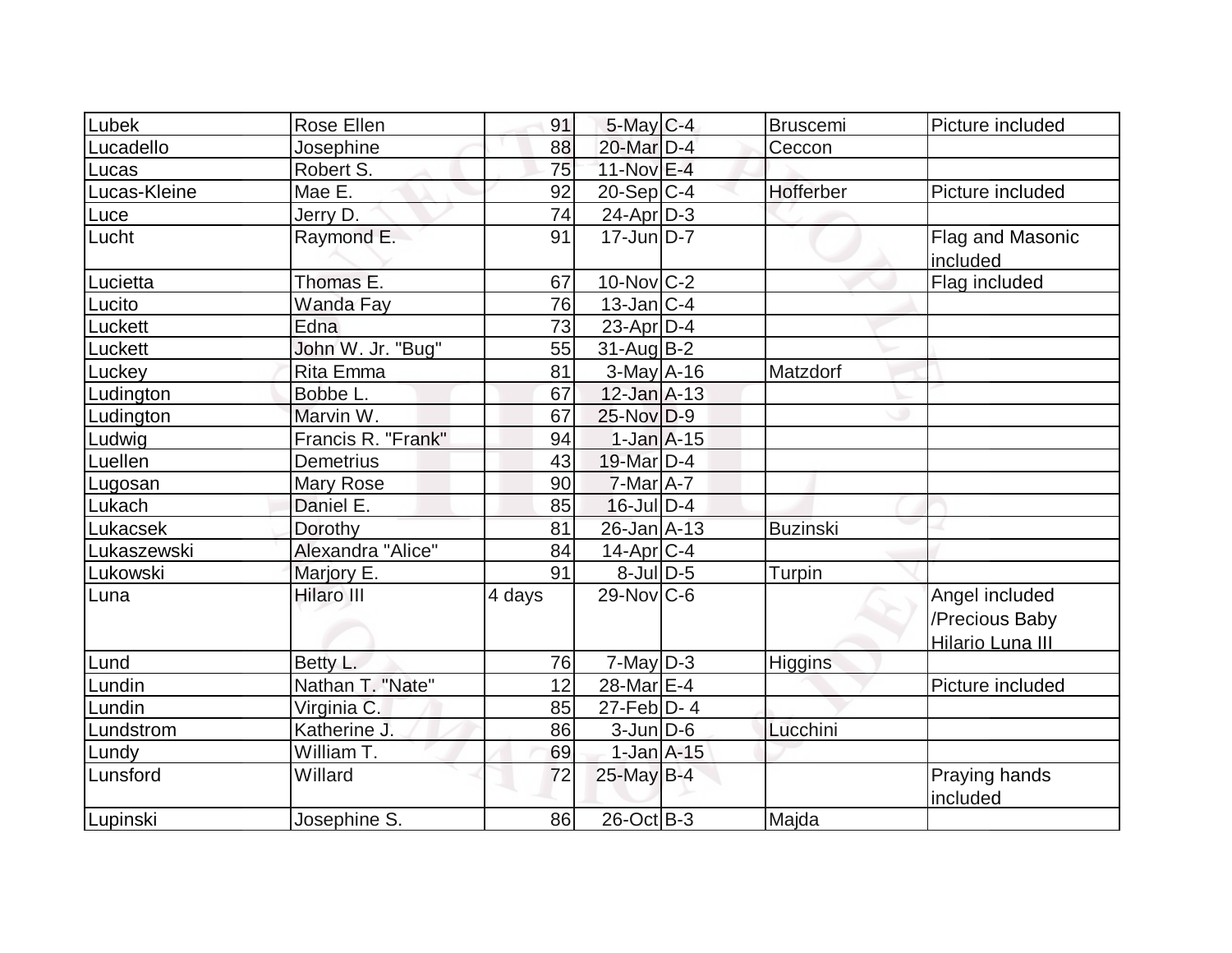| Luptak      | Jennie               | 98              | $3-Aug$ $B-2$     | Tardo        |               |
|-------------|----------------------|-----------------|-------------------|--------------|---------------|
| Luscombe    | Bert L.              | 63              | 3-May A-16        |              |               |
| Lusinski    | Victor M.            | 16              | 17-Apr D-4        |              |               |
| Lustig      | Nancy Kay            | 58              | $7$ -May $D-4$    |              |               |
| Lybolt      | Jeremiah Skylar      |                 | $11-Aug$ $C-3$    |              |               |
| Lyczak-Noll | Donna J.             | 57              | $11$ -Jun $D-6$   |              |               |
| Lydick      | Jason B.             | 37              | $3-Dec$ $D-7$     |              |               |
| Lyle        | Julia C.             | 87              | $2$ -Jul $D-4$    | <b>Tybik</b> |               |
| Lynch       | Robert M. "Rob"      | 33              | 14-May D-5        |              |               |
| Lynk        | Duane E.             | $\overline{71}$ | $17$ -Nov $C-3$   |              | Flag included |
| Lynn        | <b>Candace Renee</b> | 37              | $17$ -Nov $ C-3 $ |              |               |
| Lyons       | Anna                 | 63              | $11-Aug$ C-3      |              |               |
| Lytle       | Margaret B.          | 63              | $21-Nov$ B-6      |              |               |
| Lyzenga     | Richard P.           |                 | $26$ -May C-4     |              |               |
|             |                      |                 |                   |              |               |
|             |                      |                 |                   |              |               |
|             |                      |                 |                   |              |               |
|             |                      |                 |                   |              |               |
|             |                      |                 |                   |              |               |
|             |                      |                 |                   |              |               |
|             |                      |                 |                   |              |               |
|             |                      |                 |                   |              |               |
|             |                      |                 |                   |              |               |
|             |                      |                 |                   |              |               |
|             |                      |                 |                   |              |               |
|             |                      |                 |                   |              |               |
|             |                      |                 |                   |              |               |
|             |                      |                 |                   |              |               |
|             |                      |                 |                   |              |               |
|             |                      |                 |                   |              |               |
|             |                      |                 |                   |              |               |
|             |                      |                 |                   |              |               |
|             |                      |                 |                   |              |               |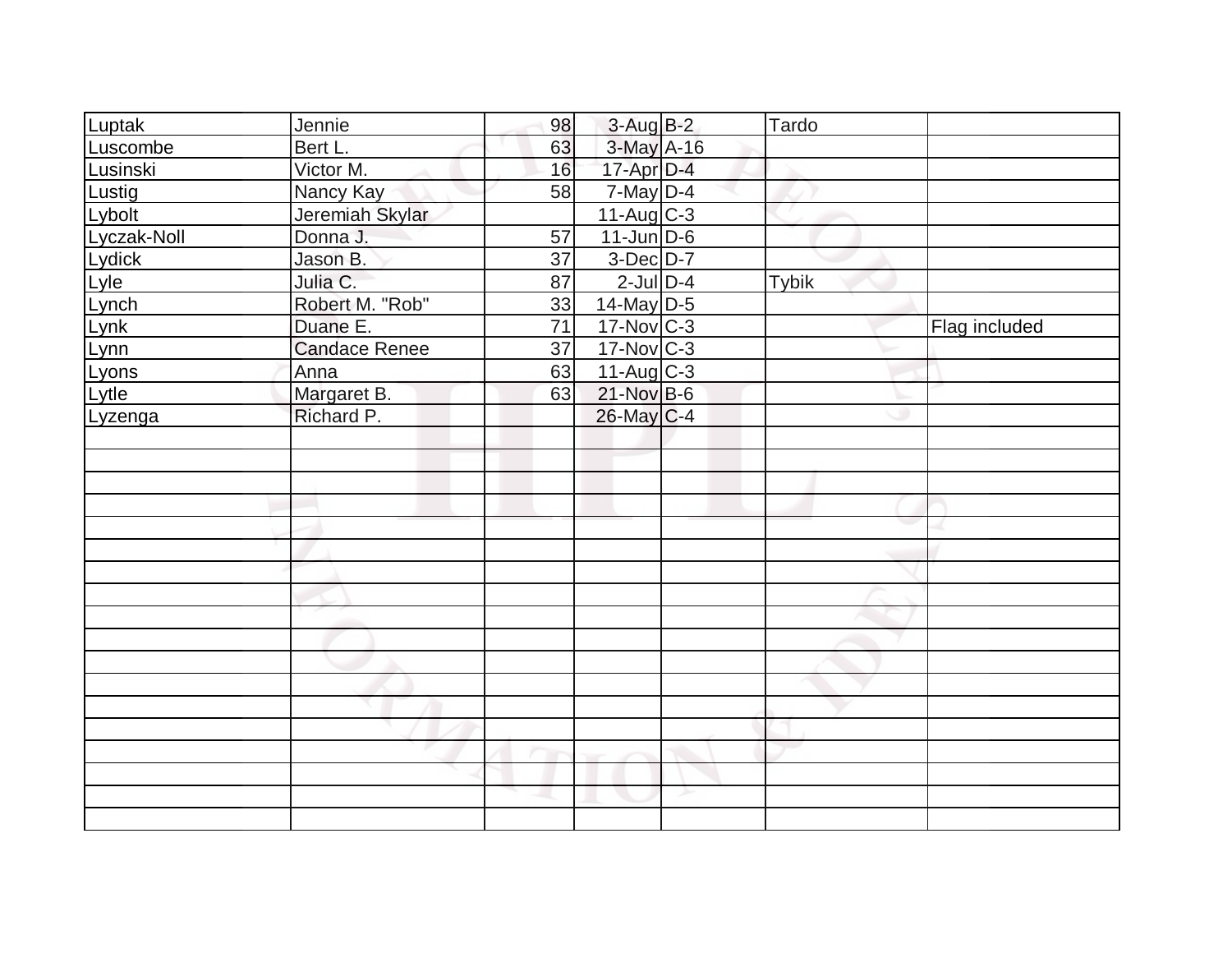| <b>Surname</b> | <b>Given</b>         | Age | <b>Date</b>       | Page | <b>Maiden</b>    | <b>Note</b>                                    |
|----------------|----------------------|-----|-------------------|------|------------------|------------------------------------------------|
| <b>Maak</b>    | Michael T.           | 40  | $25$ -Jun $D-4$   |      |                  |                                                |
| Maas           | Genevieve L.         | 59  | 25-Nov D-9        |      | Pate             | <b>Full name Genevieve</b><br>L. Kennedy Maas  |
| Mac Donald     | Mary Jou Mac         | 82  | $10$ -Dec $D-9$   |      |                  |                                                |
| Mac Leod       | Ethelyn J.           | 84  | $10-Sep D-4$      |      | Klug             |                                                |
| MacDermaid     | Stephanie B. "Steph" | 39  | $12$ -Apr $A$ -17 |      | <b>Hettinger</b> |                                                |
| MacDonald      | Charles C.           | 95  | $8-NovC-4$        |      |                  |                                                |
| MacDonald      | Mary Lou             | 82  | $11$ -Dec $D$ -6  |      |                  |                                                |
| Mace           | Charles E.           | 85  | $18-Nov D-9$      |      |                  | Flag included                                  |
| <b>Macek</b>   | Lillian              | 89  | 16-Feb A-18       |      | Augustyn         |                                                |
| Machai         | Johanna              | 89  | $7-Apr$ $C-4$     |      | Potocky          |                                                |
| Machnic        | Mary                 | 91  | $29$ -Dec $C-3$   |      |                  |                                                |
| Machuca        | Henry                | 73  | $1-Jan A-17$      |      |                  | Flag included                                  |
| Machuca        | Mary A.              | 97  | $27$ -Apr $ B-6$  |      |                  |                                                |
| Machuca        | Virginia             | 93  | 22-Nov C-4        |      | <b>Martinez</b>  |                                                |
| <b>Mack</b>    | Audrey               | 83  | $10$ -Nov $C-2$   |      |                  |                                                |
| <b>Mack</b>    | Velmar T.            | 92  | $13$ -Aug $D-4$   |      |                  | Flag included                                  |
| Mackenzie      | Robert A. "Mac"      | 77  | $5$ -Dec $E-8$    |      |                  | Picture included                               |
| Mackey         | <b>John Edward</b>   | 78  | $5$ -Nov $D-5$    |      |                  |                                                |
| Mackie         | Louise               | 88  | $29$ -May D-4     |      |                  |                                                |
| Mackowiak      | Jerome B.            | 83  | $12$ -Nov $E-4$   |      |                  | Flag included                                  |
| Mackowicz      | Sally (Salomea)      | 98  | $9$ -Jun $C-3$    |      | Kilodziei        |                                                |
| Maday          | Adeline E.           | 89  | $2$ -May $E$ -5   |      | Skrzypinski      | Picture included                               |
| Madeda         | Matthew M.           | 74  | $7-Apr$ $C-4$     |      |                  |                                                |
| Madejewski     | Fred M.              | 85  | 28-Aug D-5        |      |                  | Flag included                                  |
| Madison        | Harold R. "Dolly"    | 85  | $17$ -Apr $D-4$   |      |                  | Flag included                                  |
| <b>Madkins</b> | Novella J.           |     | $12$ -Dec $E - 7$ |      | Joyner           | Full name Novella J.<br>Madkins Hill / Picture |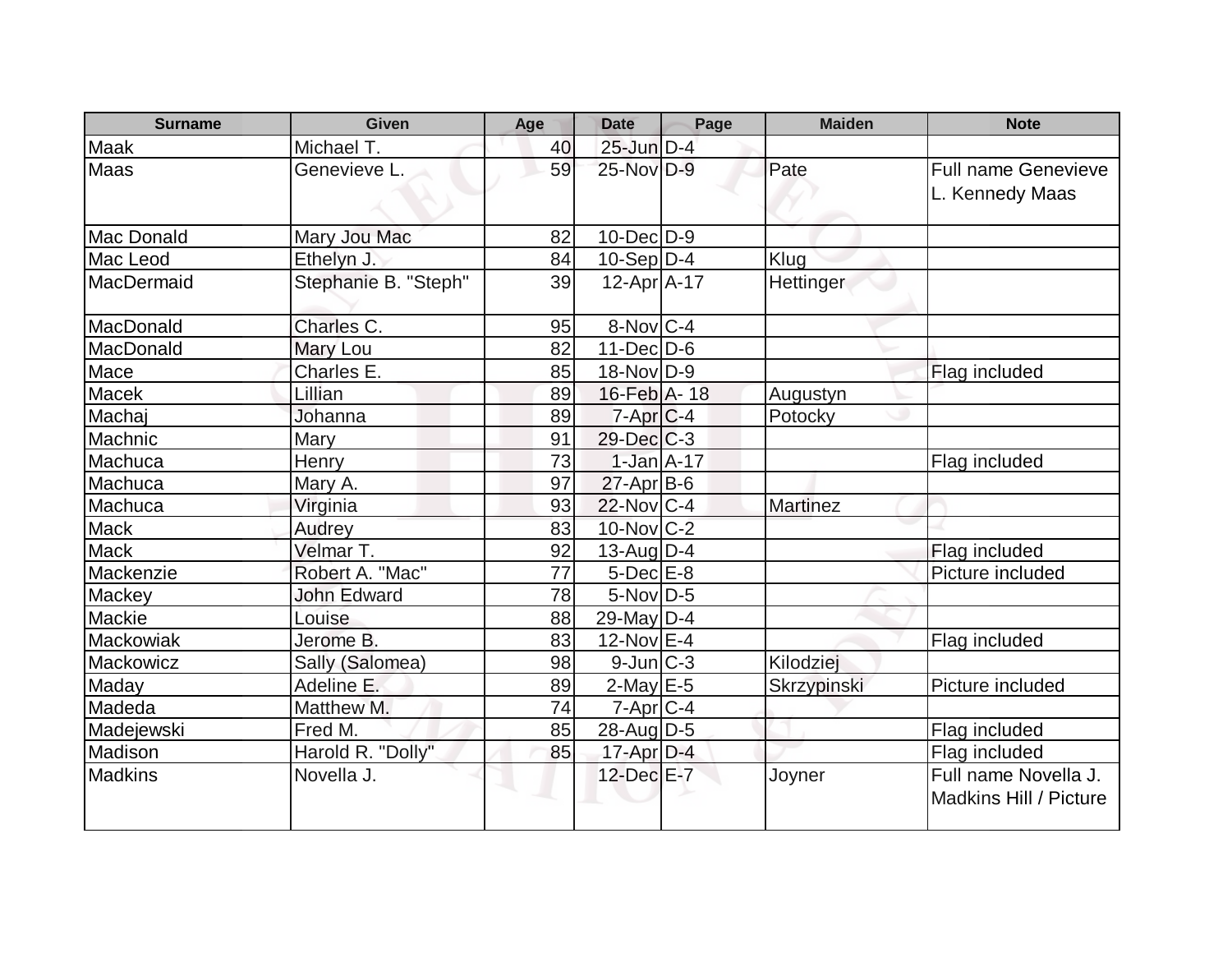| Magallanes   | Alan "Beast"                     | 17  | $31$ -May A-17    |                |                                             |
|--------------|----------------------------------|-----|-------------------|----------------|---------------------------------------------|
| Maggio       | <b>Teresa</b>                    | 100 | $27$ -May D-6     | Piccirilli     |                                             |
| Magnavite    | Mario                            | 93  | $13$ -Dec $ C-4 $ |                | Flag included                               |
| Magnuson     | Don Roy                          | 64  | $7$ -Jul $ C-2 $  |                |                                             |
| Magruder     | Donald V.                        | 86  | 30-May E-5        |                | Flag included                               |
| Mahns        | Patricia F.                      | 76  | $21-Oct$ D-3      |                |                                             |
| Mahon        | Margaret A. "Marge"              | 80  | $4$ -Jun $D-4$    |                |                                             |
| Mahoney      | Shirley J.                       | 83  | $19$ -Dec $E$ -8  | Davis          | Full name Shirley J.<br>Highsmith/Mahoney   |
| Maida        | Raymond J.                       | 86  | $13-Sep C-4$      |                | Marine Corps emblem<br>and Picture included |
| Maier        | Harold J.                        | 72  | $10$ -Jan $E-5$   |                | Flag included                               |
| Majcher      | Helen E.                         | 90  | $17$ -Jan $E-4$   | Kolozinski     |                                             |
| Majcher      | Walter J.                        | 95  | $26-Sep B-4$      |                |                                             |
| Majchrowicz  | Ann T.                           |     | $18$ -Oct $ C-5 $ | Bender         |                                             |
| Majewski     | <b>Gerald Frank</b><br>(Pollock) | 62  | $10-Sep D-4$      |                |                                             |
| Majewski     | Maria                            |     | 19-Apr A-15       | Mucha          |                                             |
| Majewski     | Virginia                         | 90  | $8-Auq$ B-5       | Manczak        |                                             |
| Makarowski   | Walter J. "Mack"                 | 70  | $29$ -Dec $C$ -3  |                |                                             |
| <b>Makis</b> | John M. Jr.                      |     | $18-Sep D-3$      |                |                                             |
| Malagon      | Lourdes M.                       | 43  | $24$ -Feb $B$ - 7 |                |                                             |
| Malchow      | Theresa Ann                      | 90  | $11$ -Jun $D-6$   | Schleizer      |                                             |
| Maleckar     | Thelma Louise                    | 81  | $20$ -Jan $ C-4 $ |                |                                             |
| Malenki      | Walter M. Jr. "Fish<br>Eye"      | 66  | $8$ -Oct $ D-5 $  |                |                                             |
| Malerich     | Willliam J. Sr.                  | 67  | $24$ -May A-18    |                |                                             |
| Malewicki    | Louis J. "Coffee"                | 74  | $27 - Dec$ C-4    |                | Flag included                               |
| Mallin       | Virginia E.                      | 96  | $11$ -Jul B-5     | <b>Busclas</b> |                                             |
| Malone       | Patricia Jean                    | 71  | 29-Jun A-9        |                |                                             |
| Maloney      | Daniel J.                        | 81  | $6-Sep C-4$       |                | Flag included                               |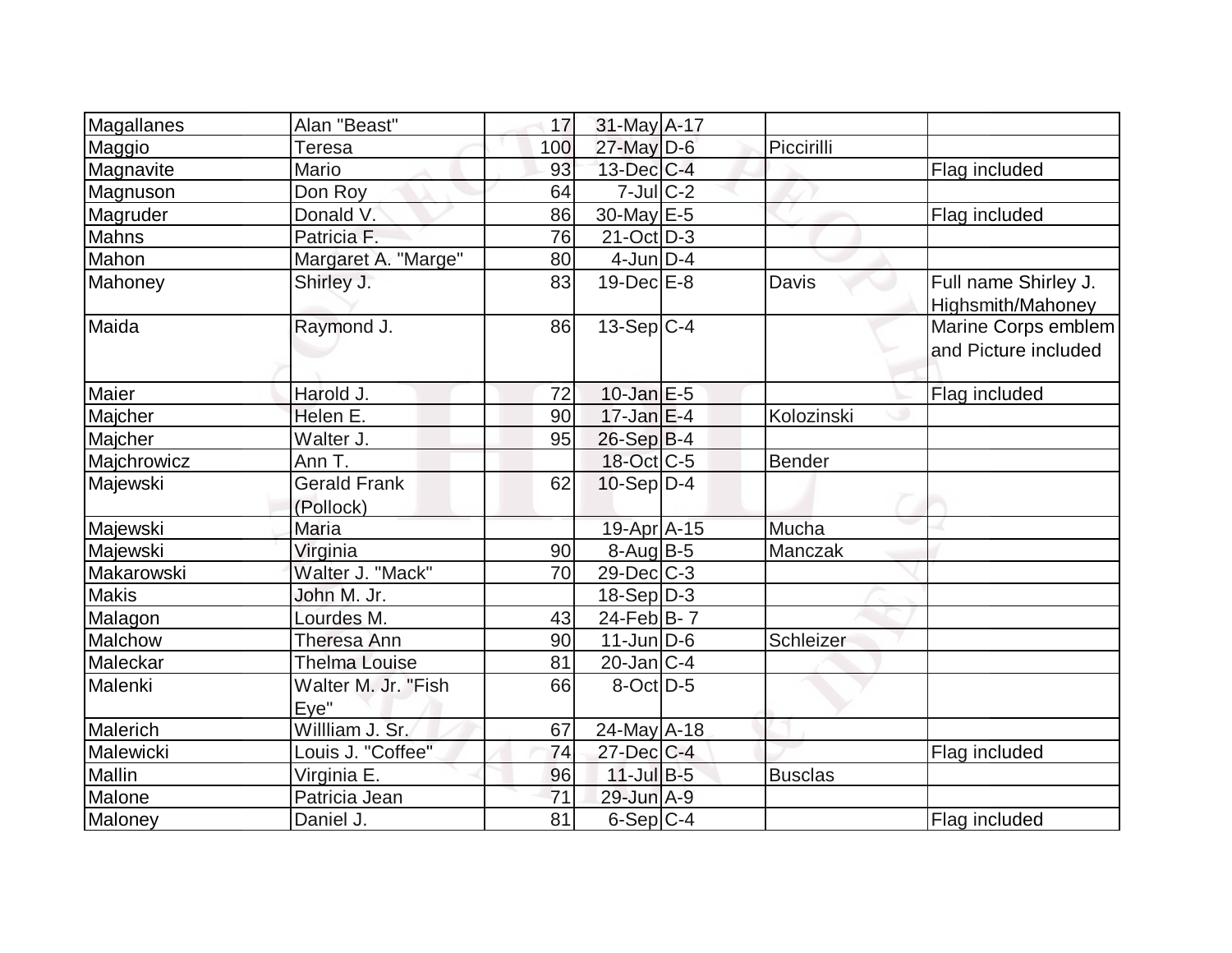| Maloney           | Martin M.            | 78  | 18-Nov D-9        |                | Flag included         |
|-------------------|----------------------|-----|-------------------|----------------|-----------------------|
| Malouhos          | James D.             | 75  | $20$ -Jul B-3     |                |                       |
| Mamelson          | Karen S.             | 58  | $2$ -Sep $D-6$    |                |                       |
| Mancos            | Andrea Jean          | 66  | 15-Mar A-19       |                |                       |
| Mandarino         | Ronna Lee "Ronnie"   | 71  | $29$ -Jun $A - 9$ | Rossa          |                       |
| Mandel            | Susan L.             | 44  | $17$ -Nov $ C-3 $ |                |                       |
| Mandernach-Spivey | Ann                  | 89  | 11-Mar A-15       | Domke          |                       |
| Mandon            | George T.            | 87  | $8$ -Jan $ D-4 $  |                | <b>Greek Orthodox</b> |
|                   |                      |     |                   |                | Cross and Flag        |
| Mangel            | Margaret Ann "Annie" | 69  | $24$ -JulD-4      |                |                       |
| <b>Maniotes</b>   | John, Dr.            | 73  | $17$ -May $A$ -17 |                | <b>Greek Orthodox</b> |
|                   |                      |     |                   |                | Cross, Picture, and   |
|                   |                      |     |                   |                | Purdue emblem         |
| Mann              | Robert F. "Bob"      | 83  | $19$ -Dec $E-8$   |                | Flag included         |
| Mannel            | Hildregarde          | 102 | 12-Nov E-4        | Clausen        |                       |
| Mannos            | Lena Kathryn "Kay"   | 82  | 28-Feb A-11       | Gerst          |                       |
| Mansell           | Catherine A.         | 95  | $22$ -Jan D-5     | Hoffman        |                       |
| Mantas            | Dennis               |     | $29$ -Apr $ D-5$  |                | <b>Greek Orthodox</b> |
|                   |                      |     |                   |                | Cross included        |
| Mantel            | <b>Nancy Ruth</b>    | 63  | $6$ -Aug $D-4$    |                | Cross included        |
| Mantz             | Lillian N.           | 83  | $25$ -May B-4     |                |                       |
| Manuzzi           | Nicola C.            | 71  | $3$ -Jun $D-6$    |                | Picture included      |
| Marben            | Marguerite           | 85  | $8$ -Jul $D$ -6   | Laquet         | Picture included      |
| <b>Marchlik</b>   | Walter J. "Wally     | 73  | $2-MarA-17$       |                |                       |
|                   | Walgreens"           |     |                   |                |                       |
| Marcotte          | Mary A.              | 85  | $14$ -Jun $A$ -17 | <b>Gibbons</b> |                       |
| <b>Marek</b>      | Kathleen M.          | 48  | $5-Apr$ $A-18$    | <b>Dillon</b>  |                       |
| <b>Marias</b>     | Eleanor M.           | 80  | 23-Dec C-10       |                |                       |
| Marich            | Ned J.               | 94  | $28$ -JulC-3      |                | Serbian Orthodox      |
|                   |                      |     |                   |                | Cross included        |
| Marimpietri       | Dan E.               | 86  | $26$ -Jan $A$ -13 |                |                       |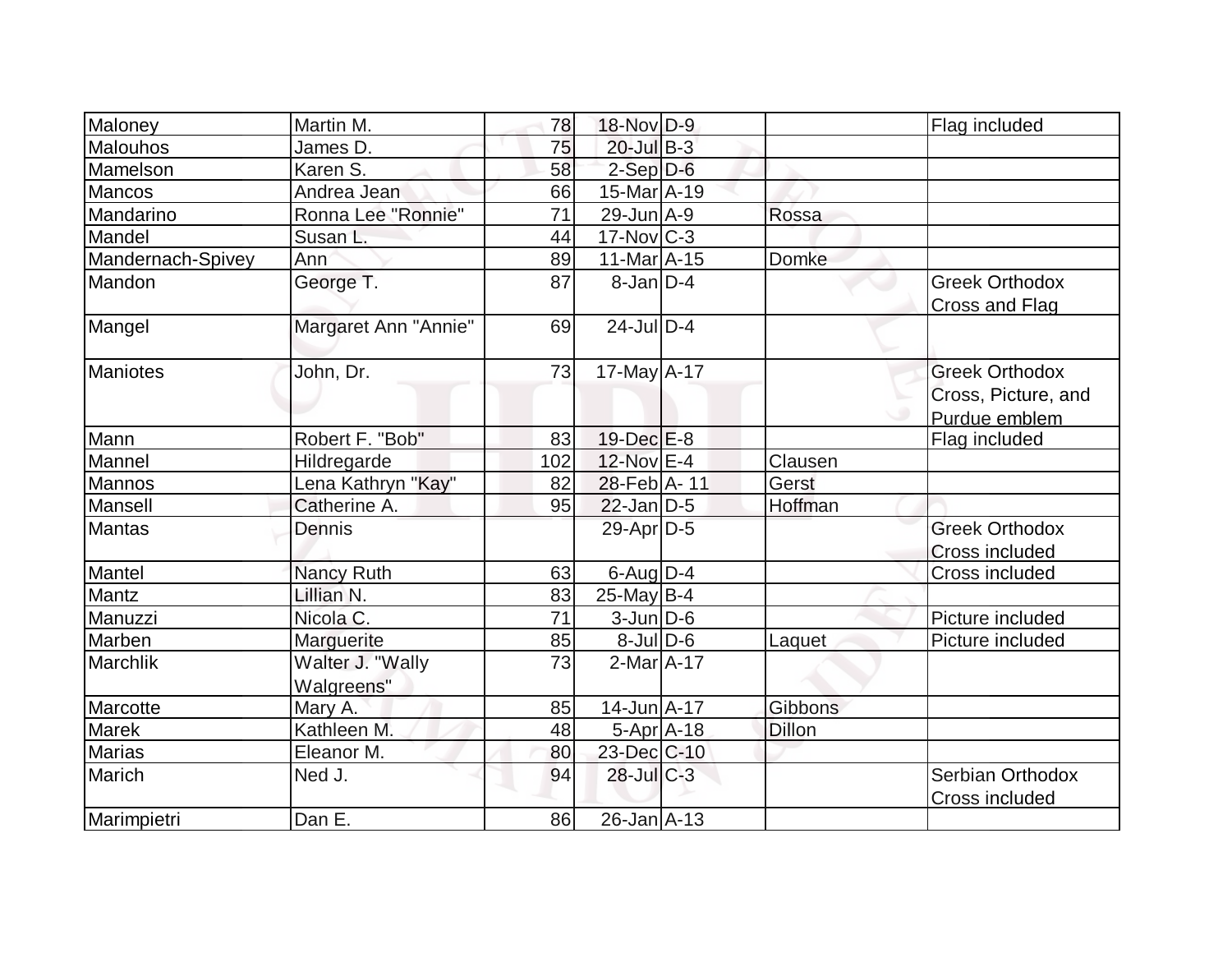| 16-Feb A-17<br>Marino<br>72<br>$3$ -Jun $D-6$<br>Louis J.<br>Flag included<br><b>Maris</b><br>Anthony <sub>D</sub> .<br>$19$ -Jun $D-4$<br>20<br><b>Maris</b><br>79<br>$16$ -May $E$ -5<br>Robert M.<br>Markez<br>$13$ -Mar $ D-3 $<br>Virginia V.<br>84<br><b>Summers</b><br>Angel included<br>$6$ -May $D-7$<br>Markiewicz<br>Michael C.<br>58<br><b>Markos</b><br>83<br>$12-Oct$ B-3<br>George L.<br>Flag included<br>Carl T.<br>61<br>$12$ -JulC-4<br>Picture included<br>Markovich<br>$9$ -JulD-4<br>Markovich<br>Jerry E.<br>61<br>Markovich<br>Steve "Uncle Steve"<br>78<br>$31$ -May A-17<br>Flag included<br>Evelyn<br><b>Marks</b><br>16-Feb A-17<br>87<br>Lucille R.<br>$13$ -Dec $C$ -4<br>Whiting<br>102<br>$14-Sep$ B-3<br>Marilyn Jane<br>81<br>$23$ -May $E-5$<br>Full name Dorothy<br>Dorothy<br>82<br><b>Markward McGrath</b><br>William R. "Bill"<br>17-Sep D-5<br>86<br>Flag included<br>$24$ -Jan $E-7$<br><b>Nina</b><br>84<br>David M.<br>Marling<br>59<br>$29$ -Jun $A-9$<br>Flag included<br><b>Marlow</b><br>Kathleen E.<br>30-May E-5<br>Marosevic<br>74<br>$1$ -Jun $B$ -5<br>Tomislav<br><b>Marquis</b><br>Donald E.<br>$5$ -Jun $D-4$<br>81<br>Marschand<br>$21$ -Oct D-4<br>Lyle W.<br>92<br>Flag and Picture<br>included<br>Marsh<br>Wanda P.<br>$16-Sep D-6$<br>74<br>Marshall<br>$1-Nov C-4$<br>Harry F.<br>94<br>$22$ -Jul $D-5$<br>Marshall<br><b>Nell</b><br>92<br>Marshall<br>Victor A.<br>94<br>$23$ -Mar $ B-5$<br>Flag included<br><b>Martens</b><br><b>Charles</b><br>75<br>$1$ -Oct $ D-4 $<br>Flag included<br>Martens<br>$28$ -Jan $D-6$<br>Lillian H.<br>81<br>Martin<br>25-Oct C-4<br>Agnes F.<br>91<br>Kostoff<br><b>Martin</b><br>Chester "Larry"<br>72<br>$14$ -Apr $C-4$<br>Flag included<br>26-Aug D-6 |                |                  |                 |  |         |               |
|------------------------------------------------------------------------------------------------------------------------------------------------------------------------------------------------------------------------------------------------------------------------------------------------------------------------------------------------------------------------------------------------------------------------------------------------------------------------------------------------------------------------------------------------------------------------------------------------------------------------------------------------------------------------------------------------------------------------------------------------------------------------------------------------------------------------------------------------------------------------------------------------------------------------------------------------------------------------------------------------------------------------------------------------------------------------------------------------------------------------------------------------------------------------------------------------------------------------------------------------------------------------------------------------------------------------------------------------------------------------------------------------------------------------------------------------------------------------------------------------------------------------------------------------------------------------------------------------------------------------------------------------------------------------------------------------------------------------------------------------------------|----------------|------------------|-----------------|--|---------|---------------|
|                                                                                                                                                                                                                                                                                                                                                                                                                                                                                                                                                                                                                                                                                                                                                                                                                                                                                                                                                                                                                                                                                                                                                                                                                                                                                                                                                                                                                                                                                                                                                                                                                                                                                                                                                            | Marinaro       | Ada Irene        | 83              |  | Perkins |               |
|                                                                                                                                                                                                                                                                                                                                                                                                                                                                                                                                                                                                                                                                                                                                                                                                                                                                                                                                                                                                                                                                                                                                                                                                                                                                                                                                                                                                                                                                                                                                                                                                                                                                                                                                                            |                |                  |                 |  |         |               |
|                                                                                                                                                                                                                                                                                                                                                                                                                                                                                                                                                                                                                                                                                                                                                                                                                                                                                                                                                                                                                                                                                                                                                                                                                                                                                                                                                                                                                                                                                                                                                                                                                                                                                                                                                            |                |                  |                 |  |         |               |
|                                                                                                                                                                                                                                                                                                                                                                                                                                                                                                                                                                                                                                                                                                                                                                                                                                                                                                                                                                                                                                                                                                                                                                                                                                                                                                                                                                                                                                                                                                                                                                                                                                                                                                                                                            |                |                  |                 |  |         |               |
|                                                                                                                                                                                                                                                                                                                                                                                                                                                                                                                                                                                                                                                                                                                                                                                                                                                                                                                                                                                                                                                                                                                                                                                                                                                                                                                                                                                                                                                                                                                                                                                                                                                                                                                                                            |                |                  |                 |  |         |               |
|                                                                                                                                                                                                                                                                                                                                                                                                                                                                                                                                                                                                                                                                                                                                                                                                                                                                                                                                                                                                                                                                                                                                                                                                                                                                                                                                                                                                                                                                                                                                                                                                                                                                                                                                                            |                |                  |                 |  |         |               |
|                                                                                                                                                                                                                                                                                                                                                                                                                                                                                                                                                                                                                                                                                                                                                                                                                                                                                                                                                                                                                                                                                                                                                                                                                                                                                                                                                                                                                                                                                                                                                                                                                                                                                                                                                            |                |                  |                 |  |         |               |
|                                                                                                                                                                                                                                                                                                                                                                                                                                                                                                                                                                                                                                                                                                                                                                                                                                                                                                                                                                                                                                                                                                                                                                                                                                                                                                                                                                                                                                                                                                                                                                                                                                                                                                                                                            |                |                  |                 |  |         |               |
|                                                                                                                                                                                                                                                                                                                                                                                                                                                                                                                                                                                                                                                                                                                                                                                                                                                                                                                                                                                                                                                                                                                                                                                                                                                                                                                                                                                                                                                                                                                                                                                                                                                                                                                                                            |                |                  |                 |  |         |               |
|                                                                                                                                                                                                                                                                                                                                                                                                                                                                                                                                                                                                                                                                                                                                                                                                                                                                                                                                                                                                                                                                                                                                                                                                                                                                                                                                                                                                                                                                                                                                                                                                                                                                                                                                                            |                |                  |                 |  |         |               |
|                                                                                                                                                                                                                                                                                                                                                                                                                                                                                                                                                                                                                                                                                                                                                                                                                                                                                                                                                                                                                                                                                                                                                                                                                                                                                                                                                                                                                                                                                                                                                                                                                                                                                                                                                            |                |                  |                 |  |         |               |
|                                                                                                                                                                                                                                                                                                                                                                                                                                                                                                                                                                                                                                                                                                                                                                                                                                                                                                                                                                                                                                                                                                                                                                                                                                                                                                                                                                                                                                                                                                                                                                                                                                                                                                                                                            | <b>Marks</b>   |                  |                 |  |         |               |
|                                                                                                                                                                                                                                                                                                                                                                                                                                                                                                                                                                                                                                                                                                                                                                                                                                                                                                                                                                                                                                                                                                                                                                                                                                                                                                                                                                                                                                                                                                                                                                                                                                                                                                                                                            | <b>Marks</b>   |                  |                 |  |         |               |
|                                                                                                                                                                                                                                                                                                                                                                                                                                                                                                                                                                                                                                                                                                                                                                                                                                                                                                                                                                                                                                                                                                                                                                                                                                                                                                                                                                                                                                                                                                                                                                                                                                                                                                                                                            | Markward       |                  |                 |  |         |               |
|                                                                                                                                                                                                                                                                                                                                                                                                                                                                                                                                                                                                                                                                                                                                                                                                                                                                                                                                                                                                                                                                                                                                                                                                                                                                                                                                                                                                                                                                                                                                                                                                                                                                                                                                                            |                |                  |                 |  |         |               |
|                                                                                                                                                                                                                                                                                                                                                                                                                                                                                                                                                                                                                                                                                                                                                                                                                                                                                                                                                                                                                                                                                                                                                                                                                                                                                                                                                                                                                                                                                                                                                                                                                                                                                                                                                            | <b>Marlatt</b> |                  |                 |  |         |               |
|                                                                                                                                                                                                                                                                                                                                                                                                                                                                                                                                                                                                                                                                                                                                                                                                                                                                                                                                                                                                                                                                                                                                                                                                                                                                                                                                                                                                                                                                                                                                                                                                                                                                                                                                                            | Marler         |                  |                 |  |         |               |
|                                                                                                                                                                                                                                                                                                                                                                                                                                                                                                                                                                                                                                                                                                                                                                                                                                                                                                                                                                                                                                                                                                                                                                                                                                                                                                                                                                                                                                                                                                                                                                                                                                                                                                                                                            |                |                  |                 |  |         |               |
|                                                                                                                                                                                                                                                                                                                                                                                                                                                                                                                                                                                                                                                                                                                                                                                                                                                                                                                                                                                                                                                                                                                                                                                                                                                                                                                                                                                                                                                                                                                                                                                                                                                                                                                                                            |                |                  |                 |  |         |               |
|                                                                                                                                                                                                                                                                                                                                                                                                                                                                                                                                                                                                                                                                                                                                                                                                                                                                                                                                                                                                                                                                                                                                                                                                                                                                                                                                                                                                                                                                                                                                                                                                                                                                                                                                                            |                |                  |                 |  |         |               |
|                                                                                                                                                                                                                                                                                                                                                                                                                                                                                                                                                                                                                                                                                                                                                                                                                                                                                                                                                                                                                                                                                                                                                                                                                                                                                                                                                                                                                                                                                                                                                                                                                                                                                                                                                            |                |                  |                 |  |         |               |
|                                                                                                                                                                                                                                                                                                                                                                                                                                                                                                                                                                                                                                                                                                                                                                                                                                                                                                                                                                                                                                                                                                                                                                                                                                                                                                                                                                                                                                                                                                                                                                                                                                                                                                                                                            |                |                  |                 |  |         |               |
|                                                                                                                                                                                                                                                                                                                                                                                                                                                                                                                                                                                                                                                                                                                                                                                                                                                                                                                                                                                                                                                                                                                                                                                                                                                                                                                                                                                                                                                                                                                                                                                                                                                                                                                                                            |                |                  |                 |  |         |               |
|                                                                                                                                                                                                                                                                                                                                                                                                                                                                                                                                                                                                                                                                                                                                                                                                                                                                                                                                                                                                                                                                                                                                                                                                                                                                                                                                                                                                                                                                                                                                                                                                                                                                                                                                                            |                |                  |                 |  |         |               |
|                                                                                                                                                                                                                                                                                                                                                                                                                                                                                                                                                                                                                                                                                                                                                                                                                                                                                                                                                                                                                                                                                                                                                                                                                                                                                                                                                                                                                                                                                                                                                                                                                                                                                                                                                            |                |                  |                 |  |         |               |
|                                                                                                                                                                                                                                                                                                                                                                                                                                                                                                                                                                                                                                                                                                                                                                                                                                                                                                                                                                                                                                                                                                                                                                                                                                                                                                                                                                                                                                                                                                                                                                                                                                                                                                                                                            |                |                  |                 |  |         |               |
|                                                                                                                                                                                                                                                                                                                                                                                                                                                                                                                                                                                                                                                                                                                                                                                                                                                                                                                                                                                                                                                                                                                                                                                                                                                                                                                                                                                                                                                                                                                                                                                                                                                                                                                                                            |                |                  |                 |  |         |               |
|                                                                                                                                                                                                                                                                                                                                                                                                                                                                                                                                                                                                                                                                                                                                                                                                                                                                                                                                                                                                                                                                                                                                                                                                                                                                                                                                                                                                                                                                                                                                                                                                                                                                                                                                                            |                |                  |                 |  |         |               |
|                                                                                                                                                                                                                                                                                                                                                                                                                                                                                                                                                                                                                                                                                                                                                                                                                                                                                                                                                                                                                                                                                                                                                                                                                                                                                                                                                                                                                                                                                                                                                                                                                                                                                                                                                            |                |                  |                 |  |         |               |
|                                                                                                                                                                                                                                                                                                                                                                                                                                                                                                                                                                                                                                                                                                                                                                                                                                                                                                                                                                                                                                                                                                                                                                                                                                                                                                                                                                                                                                                                                                                                                                                                                                                                                                                                                            |                |                  |                 |  |         |               |
|                                                                                                                                                                                                                                                                                                                                                                                                                                                                                                                                                                                                                                                                                                                                                                                                                                                                                                                                                                                                                                                                                                                                                                                                                                                                                                                                                                                                                                                                                                                                                                                                                                                                                                                                                            |                |                  |                 |  |         |               |
|                                                                                                                                                                                                                                                                                                                                                                                                                                                                                                                                                                                                                                                                                                                                                                                                                                                                                                                                                                                                                                                                                                                                                                                                                                                                                                                                                                                                                                                                                                                                                                                                                                                                                                                                                            | <b>Martin</b>  | Fred Don "Windy" | $\overline{82}$ |  |         | Flag included |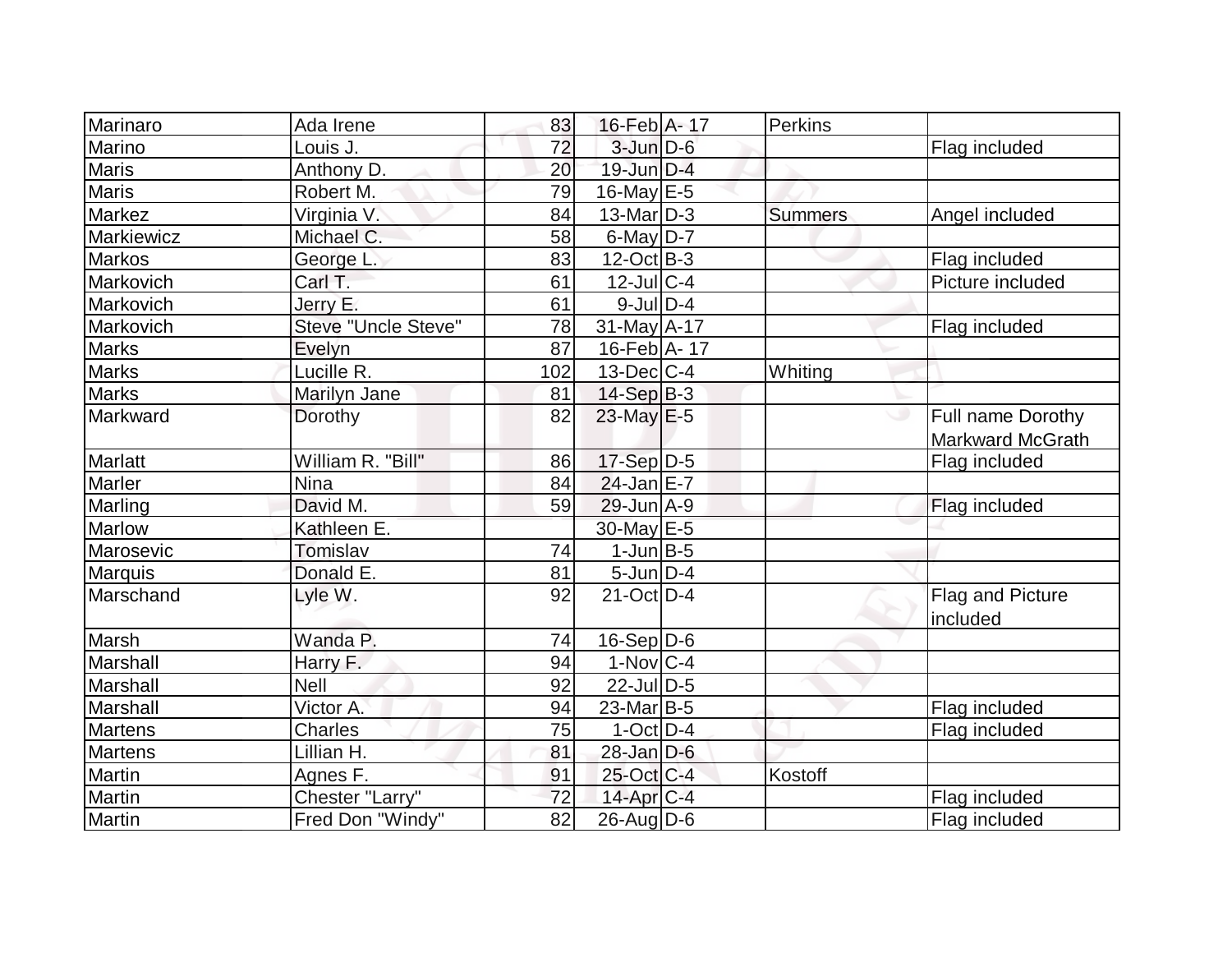| Martin             | <b>Harold Arthur</b>            | 96 | $30$ -Jun $C-2$   |               |                            |
|--------------------|---------------------------------|----|-------------------|---------------|----------------------------|
| Martin             | Hazel I.                        | 88 | 15-Feb A- 9       |               |                            |
| Martin             | Jacqueline P.                   | 52 | 16-Apr D-4        |               | Picture included           |
| Martin             | <b>James Edward</b>             | 55 | $26$ -Nov $ D-6 $ |               |                            |
| Martin             | Jerome A.                       | 93 | $2$ -Aug $ C-4 $  |               | Masonic emblem<br>included |
| Martin             | <b>Marion Ray</b>               | 79 | $7$ -Jan $ D$ -6  |               |                            |
| Martin             | <b>Martha Fern</b>              | 72 | $4$ -Oct C-4      | Hinton        |                            |
| Martinez           | Antonio "Tony"                  | 49 | 13-Aug D-4        |               | Flag included              |
| Martinez           | Charles B.                      | 87 | $27$ -AugD-4      |               | Flag included              |
| <b>Martinez</b>    | Delores "Lola"                  | 82 | $31$ -Aug $ B-2 $ |               |                            |
| Martinez           | Freddy Sr.                      | 64 | 18-Nov D-9        |               |                            |
| Martinez           | George S.                       | 56 | 17-Jun D-5        |               | Picture included           |
| Martinez           | Jeannie                         | 80 | $13$ -May D-6     |               |                            |
| Martinez           | Lenin F.                        | 70 | $19-Oct$ B-2      |               | Cross included             |
| Martinez           | Marcelina                       | 79 | $20$ -Oct $C-3$   | Soto          |                            |
| Martinez           | Maria Victoria Lira<br>"Toyita" | 86 | $16$ -Jun $B-9$   | Cavazos       |                            |
| Martinez           | <b>Robert Daniel</b>            | 18 | $19-Nov D-8$      |               |                            |
| Martinez           | Rudolph L. "Popo"               | 81 | $26$ -Jan $A$ -13 |               |                            |
| Martinez           | Tony                            | 62 | 22-Feb $ A-9 $    |               | Picture included           |
| Martinie           | Laura M.                        | 72 | 28-Oct D-4        |               |                            |
| Martinu            | Frank                           | 50 | $27$ -Mar $D-4$   |               | Picture included           |
| Marvel             | Eleanor                         | 78 | $7$ -May D-4      |               |                            |
| Marvel             | <b>Rosalie</b>                  | 66 | $24$ -Apr $D-3$   |               |                            |
| Marzke             | Cherilene E. "Cherie"           | 44 | $2$ -Jan $ D-3 $  |               |                            |
| Maschenik          | George                          | 86 | $30$ -May $E-5$   |               | Flag included              |
| Mascolino (Church) | Christi Lynne                   | 56 | 18-Dec E-8        | <b>Shreve</b> |                            |
| Maslanka           | Marjorie L.                     | 74 | $5$ -Feb $D-4$    |               |                            |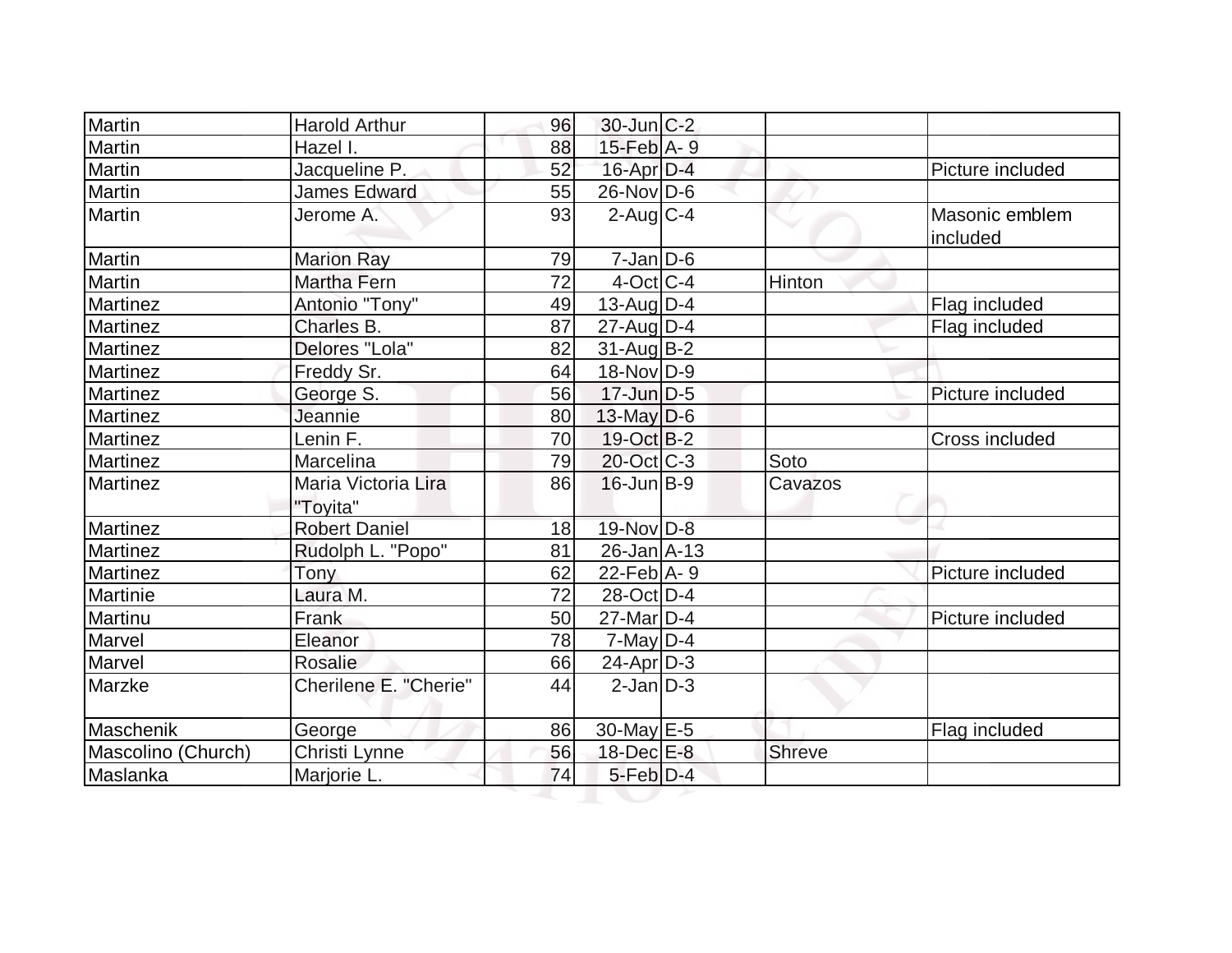| Maslankowski    | Cynthia A.               | 51 | $2$ -Oct $D-2$    | Carson         | Full name Cynthia a.<br>Maslankowski |
|-----------------|--------------------------|----|-------------------|----------------|--------------------------------------|
| Mason           | Evelyn W.                | 94 | $3-Oct$ F-3       |                | Fearing                              |
| Mason           | Norbert S. "Sonny"       | 79 | $6-Sep C-3$       |                | Flag included                        |
| Mason           | Tricia A.                | 54 | $13$ -Aug $ D-4 $ |                |                                      |
|                 |                          | 72 | $20$ -Jan $ C-4 $ | <b>Hoskins</b> |                                      |
| Massengale      | Dorcas Ray<br>Richard L. | 68 |                   |                |                                      |
| Massey          |                          |    | $17$ -May $A$ -18 |                |                                      |
| Massom          | <b>Scott</b>             | 40 | $9 - Apr$ $D-4$   |                |                                      |
| Mast            | Ralph E.                 | 88 | 12-Apr A-17       |                |                                      |
| Masura          | Jean L.                  | 88 | $21$ -Aug $D-5$   | Bilka          |                                      |
| Mata            | Vicente "Vince"          | 61 | 18-Aug C-2        |                |                                      |
| Mathe           | William A. "Bill"        | 84 | 11-Apr $E-4$      |                |                                      |
| Mathena         | Arliss I.                | 79 | $26$ -May C-4     |                |                                      |
| Matheny         | <b>Alice Mary</b>        | 91 | $1-Oct$ D-4       |                |                                      |
| <b>Mathews</b>  | Bernard E.               | 84 | 13-May $D-6$      |                |                                      |
| <b>Mathis</b>   | Thomas L. Sr.            | 72 | $9$ -Feb $ B-8$   |                | Flag included                        |
| Matijevic       | Milomir                  | 95 | $10$ -Feb $ B-7 $ |                |                                      |
| Matlon          | Charles B.               | 93 | $25$ -Apr $E$ -6  |                |                                      |
| Matonovich      | Joann M.                 |    | 16-Dec D-10       |                | Picture included                     |
| Matonovich      | <b>Nenette</b>           |    | $10$ -May $A$ -18 | Haskell        | Picture included                     |
| Matovina        | <b>Donald</b>            | 70 | $25$ -May B-5     |                |                                      |
| Matovina        | Thomas A.                | 62 | 29-May $D-4$      |                |                                      |
| <b>Matsey</b>   | <b>Nicholas</b>          | 89 | $5-Feb D-4$       |                |                                      |
| Mattei          | Mary                     | 73 | $16$ -Apr $D-4$   |                |                                      |
| <b>Matthews</b> | Heather                  | 39 | $23$ -Jul $D-4$   |                | Picture included                     |
| <b>Matthews</b> | William T. "Bill"        | 68 | $20$ -Oct $ C-4 $ |                |                                      |
| Mattingly       | <b>Bethel</b>            |    | 17-May $A-18$     | Sigler         |                                      |
| <b>Mattox</b>   | Geoge W. Jr.             | 88 | 8-Feb A-18        |                |                                      |
| <b>Matulis</b>  | Lucy A.                  | 73 | 22-Jan D-5        | Balestra       | Picture included                     |
| Matusak         | Walter E. "Wally"        | 92 | 30-Nov B-3        |                |                                      |
| Mau             | George H.                | 81 | $16$ -Oct $ D-3 $ |                | Flag included                        |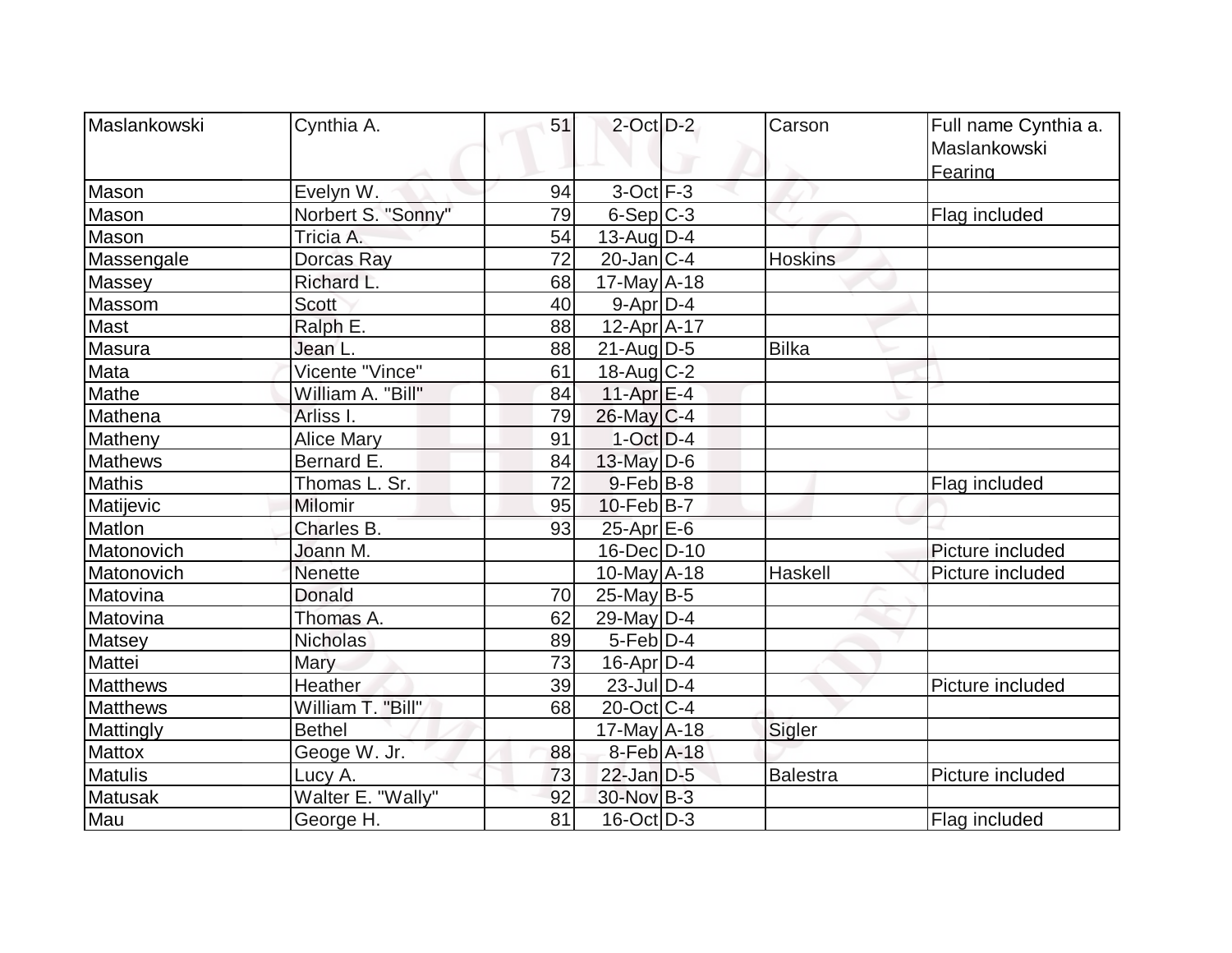| Mauch           | Mary E.                | 86 | $20$ -Aug $D-3$              | Cazasty       |                                            |
|-----------------|------------------------|----|------------------------------|---------------|--------------------------------------------|
| Mauch           | William F.             | 63 | 14-Dec B-3                   |               |                                            |
| Mauer           | <b>Alyce Catherine</b> | 91 | 11-Jan A-18                  | <b>Bowers</b> |                                            |
| Maugherman      | Roger Henry            | 63 | $6$ -Jul $B$ -3              |               |                                            |
| <b>Mauk</b>     | Jeremiah Elias         | 21 | $28$ -Dec $B-3$              |               |                                            |
| Maul            | Rollo C. "Rocky"       | 58 | $4-Sep D-3$                  |               |                                            |
| Maury           | Adella Joyce           | 71 | $17$ -Nov $ C-3 $            | Johnson       |                                            |
| Mavity          | <b>Jesse Grant</b>     |    | $20$ -Dec $C-4$              |               | Flag and Picture<br>included               |
| Maxey           | Judith A.              |    | 26-Jun D-5                   |               |                                            |
| May             | Marie S.               | 73 | $28$ -JulC-3                 | Scarbrough    |                                            |
| May             | Richard M.             | 77 | $6-Sep C-4$                  |               | Picture included                           |
| Mayda           | Irene D.               | 80 | $22$ -Jul $D-5$              | Pallick       |                                            |
| <b>Maye</b>     | Stanley A.             | 75 | $29$ -Jul $D-3$              |               |                                            |
| Mayer           | Ralph (Guy)            | 55 | $15$ -Jul $D-3$              |               |                                            |
| Mayes           | Helen                  | 73 | 21-May D-4                   |               | Picture included                           |
| Mayszak         | Donna Marie            | 45 | $8-Nov$ $C-3$                |               |                                            |
| Mazany          | <b>Mark Daniel</b>     | 54 | $11-Feb D-4$                 |               |                                            |
| <b>Mazur</b>    | Edward J.              | 51 | $14$ -Oct D-4                |               |                                            |
| Mazur           | Leona                  | 90 | $25-Sep D-4$                 | Kunkel        | Leona Rokita (Mazur)<br>/ Picture included |
| Mazur           | Walter J.              | 89 | $31$ -Aug $B-3$              |               |                                            |
| Mazzocco        | Nick D.                | 90 | 25-Nov D-10                  |               | Flag included                              |
| Mazzuca         | Dawn G., RN            | 42 | $28$ -Apr $C-3$              |               |                                            |
| Mc Coy          | Mark A.                | 42 | $13$ -Aug $D-4$              |               | Picture included                           |
| Mc Cullough     | Marshall J.            | 70 | $15$ -Feb $\overline{A}$ - 9 |               | Flag included                              |
| Mc Donald       | <b>Chris</b>           | 65 | $18$ -Feb $ D-5 $            |               |                                            |
| Mc Larty        | Brenda S.              | 47 | $22$ -Feb $A - 9$            | Lore          |                                            |
| <b>McAleer</b>  | Monica                 | 93 | 28-May D-4                   |               | Picture included                           |
| <b>McAndrew</b> | Mary E. "Polly"        | 84 | 12-Nov E-4                   |               |                                            |
| McArthur        | Audrey G.              | 80 | $15$ -Nov $ C-4$             |               | Lily included                              |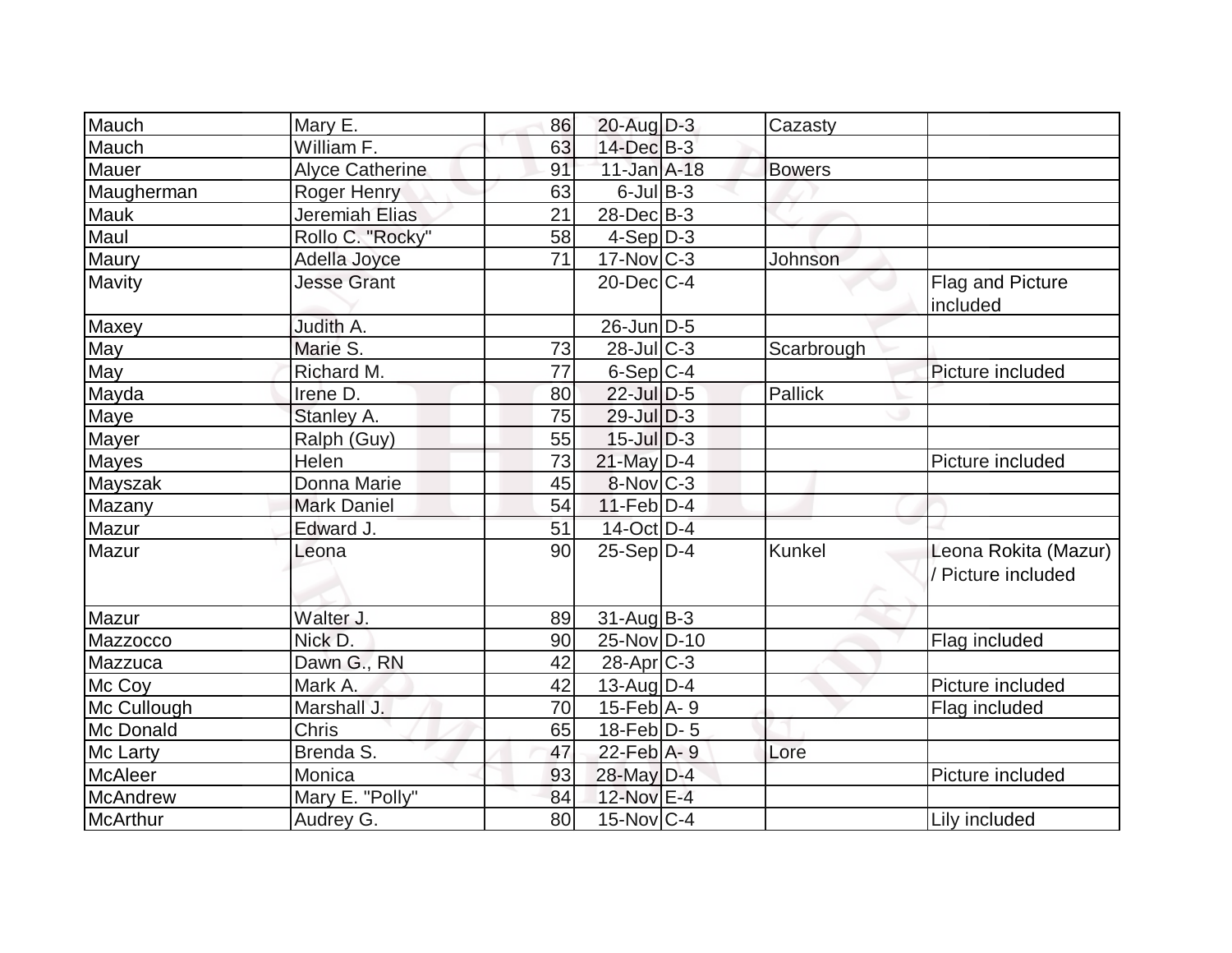| <b>McAvoy</b>    | Anne C. "Babs"    |     | $3-Mar$ <sub>C-4</sub> | <b>Babinchak</b> |                                            |
|------------------|-------------------|-----|------------------------|------------------|--------------------------------------------|
| McBride          | Mary C.           | 93  | 23-May E-5             |                  |                                            |
| McCabe           | Evelyn L.         | 81  | 8-Nov C-4              |                  |                                            |
| <b>McCabe</b>    | Jacqueline Jean   | 81  | $10-Sep D-4$           | Osborn           | Full name Jacqueline<br>Jean Osborn McCabe |
| McCabe           | Janice R.         | 70  | 28-Nov B-5             |                  |                                            |
| <b>McCall</b>    | Sheridan K.       | 67  | $30$ -Apr $D-4$        |                  |                                            |
| <b>McCants</b>   | <b>Betty</b>      | 65  | 10-Dec D-9             |                  | Picture included                           |
| <b>McCants</b>   | Mabel F.          |     | $3-Dec D-8$            |                  |                                            |
| <b>McCants</b>   | Mabel F.          |     | $4$ -Dec $E-8$         |                  |                                            |
| <b>McCarthy</b>  | Margaret L.       | 85  | $1-Jan$ $A-15$         | Grubbe           |                                            |
| <b>McCarty</b>   | Norma J.          | 79  | 30-Mar B-5             | Scherer          |                                            |
| <b>McCauley</b>  | <b>Kim Marie</b>  | 42  | $5$ -Jun $D-4$         |                  |                                            |
| <b>McCauley</b>  | Mary Evelyn       | 81  | $5$ -Jul $C$ -4        |                  |                                            |
| <b>McClain</b>   | Thomas D. "Wolf"  | 70  | 16-Dec D-11            |                  |                                            |
| McClendon        | Milton Wayman     |     | 24-Oct F-3             |                  | Picture included (see<br>Ruby McClendon)   |
| McClendon        | <b>Ruby Dean</b>  |     | $24$ -Oct $F-3$        | Jones            | Picture included (see<br>Milton McClendon) |
| <b>McCluskey</b> | Ernest J.         | 83  | $4$ -Dec $E$ -8        |                  | Picture included                           |
| <b>McColly</b>   | Merle E.          | 82  | $1-Sep C-3$            |                  |                                            |
| <b>McCord</b>    | David             | 69  | $25$ -Apr $E$ -5       |                  |                                            |
| <b>McCormick</b> | Agnes             | 86  | 4-Mar A-12             |                  |                                            |
| <b>McCoy</b>     | John Jay          | 64  | 13-Nov E-3             |                  | Picture included                           |
| <b>McCoy</b>     | Margaret "Bessie" | 100 | $24$ -Aug $B-2$        |                  |                                            |
| McCracken        | Dorothy Jean      | 88  | 19-Sep B-2             |                  |                                            |
| <b>McCully</b>   | Jacqueline        | 52  | 29-Nov C-6             |                  |                                            |
| McCurdy          | Kayla June        | 21  | 1-Mar $A-9$            |                  |                                            |
| McDanel          | Sandra Faye       | 67  | $24$ -Nov $ C-3 $      |                  |                                            |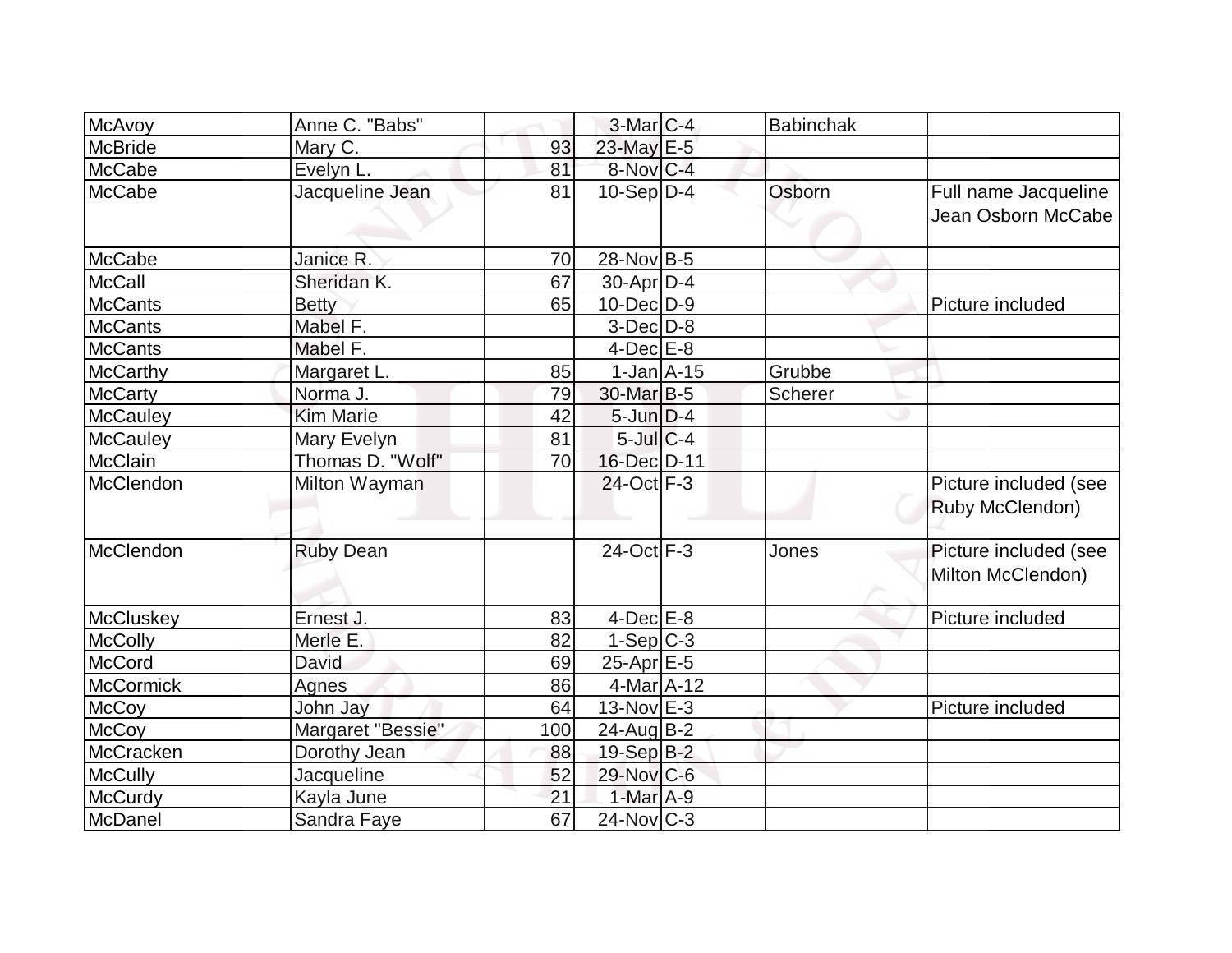| McDaniel         | Annabelle B.        | 84 | 31-Oct F-2        | Snider   |                         |
|------------------|---------------------|----|-------------------|----------|-------------------------|
| McDaniel         | Helen V.            | 94 | $13$ -May $D-6$   |          |                         |
| <b>McDaniels</b> | Victor Lawson Jr.   | 50 | 29-Jun A-9        |          |                         |
| <b>McDermott</b> | Philip A.           | 62 | $18-Sep D-4$      |          |                         |
| McDonald         | Lillis Lee          | 82 | $26$ -Jan $A$ -13 | Fielder  |                         |
| McDonald         | Michael C.          | 57 | $20$ -Jan $ C-4 $ |          | Flag included           |
| McDonald         | Pauline I.          | 82 | $28$ -Dec $B-3$   |          |                         |
| McDonald         | Virgene W. "Jean"   | 83 | $11$ -Jun $ D-6 $ |          |                         |
| McDougal         | John C.             | 60 | $19$ -Jan $A$ -16 |          |                         |
| McDougal         | Larry Jr.           | 29 | $19$ -Aug $D$ -6  |          |                         |
| <b>McGaffic</b>  | Mary T.             | 80 | $12$ -Mar $D-5$   | Jones    |                         |
| <b>McGinnity</b> | <b>Bernice</b>      | 92 | $3-Dec$ $D-8$     | Zukowski | <b>Polish National</b>  |
|                  |                     |    |                   |          | emblem included         |
| McGlashan        | Lovila M.           | 78 | $25$ -Mar $D-6$   | Barron   |                         |
| McGough          | Lois Jean           | 61 | $20$ -Apr $B-5$   |          |                         |
| <b>McGrath</b>   | Dorothy             | 82 | 23-May E-5        |          | Full name Dorothy       |
|                  |                     |    |                   |          | <b>Markward McGrath</b> |
| McGregor         | Robert L.           | 79 | $12$ -Jan $A-13$  |          | Flag included           |
| <b>McGrew</b>    | Robert B.           | 79 | $23$ -Jul $D-4$   |          |                         |
| McGuan           | J. Joseph Jr.       | 78 | $16$ -Mar $ B-8 $ |          | Flag included           |
| <b>McGuan</b>    | Leona               |    | $5-MarA-10$       |          |                         |
| <b>McGuire</b>   | <b>Dellwen Jane</b> | 72 | $29$ -Dec $C$ -3  |          |                         |
| <b>McGuire</b>   | Val Gene            | 72 | $20$ -Dec $C-4$   |          |                         |
| McHenry          | Jesse P. III        | 53 | $1-Dec$ $C-3$     |          | Picture included        |
| Mcillan          | Bill "Mickey"       | 85 | $30$ -Jun $ C-3 $ |          | Flag included           |
| McKee            | David W. McKee      | 78 | $15$ -Dec $ C-3 $ |          |                         |
| McKeighen        | William G.          | 91 | $17$ -May A-18    |          | Flag included           |
| <b>McKeon</b>    | Thomas J.           | 59 | $16$ -Dec $D-9$   |          |                         |
| McKinney         | Donna Rose          | 88 | 26-Mar D-4        | Cohn     |                         |
| McLaughlin       | Donald L.           | 87 | 26-Aug D-6        |          |                         |
| McLean           | Emma Mae            | 79 | $24$ -Jul $D-4$   |          |                         |
| McLean           | Irene E.            | 87 | $25$ -Oct C-4     | Egnatz   |                         |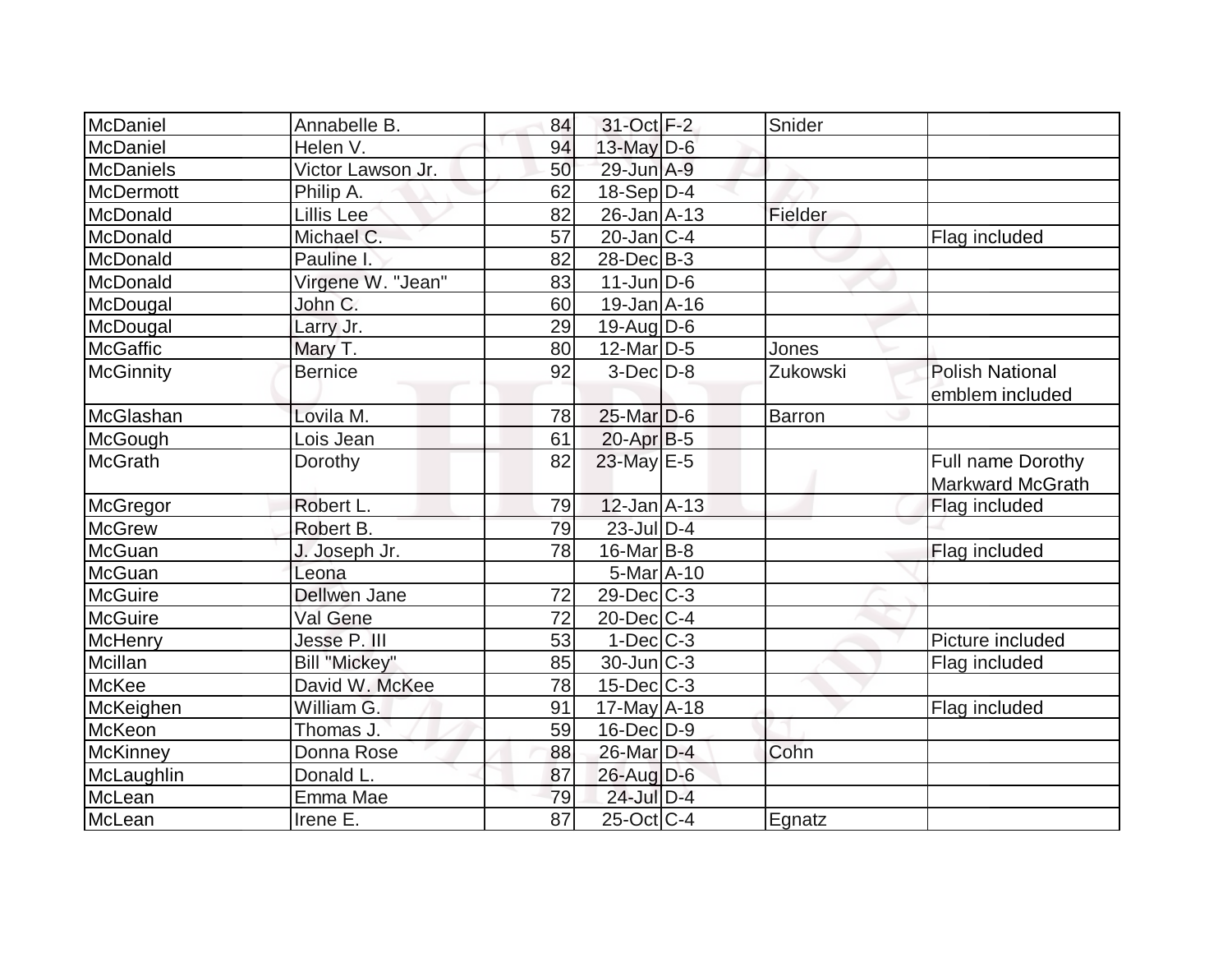| McLeod           | Russell A. "Super               | 72 | $12$ -Mar $D-5$   |                  |                          |
|------------------|---------------------------------|----|-------------------|------------------|--------------------------|
|                  | Fan"                            |    |                   |                  |                          |
| McLouth          | Peggy Sue                       | 68 | $14$ -May D-5     |                  | Peggy Sue Reeves         |
|                  |                                 |    |                   |                  | McLouth / Picture        |
| McMahan          | Mary K.                         | 85 | $29$ -Jul $D-3$   |                  | Cross included           |
| <b>McMillan</b>  | <b>Bill "Mickey"</b>            | 85 | $1$ -JulD-6       |                  | Flag included            |
| <b>McMillan</b>  | Seann M.                        | 32 | 24-Sep C-3        |                  |                          |
| McNabney         | Lorraine M.                     | 80 | $2-Apr D-5$       | St. Germain      | "Grandma                 |
|                  |                                 |    |                   |                  | Sweetheart"              |
| <b>McNear</b>    | Robert V.                       | 51 | $31-Oct$ F-3      |                  |                          |
| <b>McNece</b>    | John Wayne                      | 82 | $4$ -Apr $E$ -5   |                  |                          |
| McNichols        | Ruth                            |    | $12$ -Apr $A$ -17 |                  |                          |
| <b>McQuiston</b> | Lena M.                         | 84 | 25-Mar D-6        |                  |                          |
| <b>McShane</b>   | John R. "Duke"                  |    | $5-Oct$ B-2       |                  |                          |
| McShane          | $\overline{\text{William H}}$ . | 81 | $25$ -Mar $D-6$   |                  | Flag included            |
| Mead             | Roger                           | 88 | $23$ -Apr $D-4$   |                  |                          |
| Means            | Barry L. "Bear"                 | 44 | $7$ -Mar $A$ -6   |                  |                          |
| <b>Mears</b>     | James Stephen                   | 59 | $1-Nov C-4$       |                  |                          |
| Mecozzi          | Elaria                          | 78 | $14$ -Jan D-7     | Damiani          |                          |
| Medina           | <b>Frances</b>                  | 89 | $26-Sep B-5$      |                  | Picture included         |
| Medley           | Joanna E.                       | 69 | $27$ -Jan $ C-3 $ | Cunningham       | Joanna E. Medley         |
|                  |                                 |    |                   |                  | <b>Hatchett /Picture</b> |
| Meeker           | Helen (Kutie)                   | 91 | 29-Mar A-17       |                  |                          |
| <b>Meeks</b>     | <b>Mildred</b>                  | 95 | $14$ -Nov $ F-2 $ | Nelson           | Praying hands            |
|                  |                                 |    |                   |                  | included                 |
| Mefford          | James D.                        | 83 | $30$ -Aug C-4     |                  | Flag included            |
| Mehrbrodt        | Kenneth                         | 66 | $20-Sep C-3$      |                  |                          |
| Meier            | Virgil L. Jr.                   | 61 | $30$ -Jun $ C-3 $ |                  |                          |
| Meiller          | Susan Jane "Susie"              | 69 | $23$ -Jul $D-4$   |                  |                          |
| Meinzer          | Susan M.                        | 63 | $11$ -Dec $D-6$   | <b>Skawinski</b> | Picture included         |
| Melichar         | Margo Katherine                 | 74 | 26-Feb D-4        | Wilke            | Picture included         |
| Melton-Kowalski  | Rebecca A.                      | 41 | $19$ -Mar $ D-4 $ |                  |                          |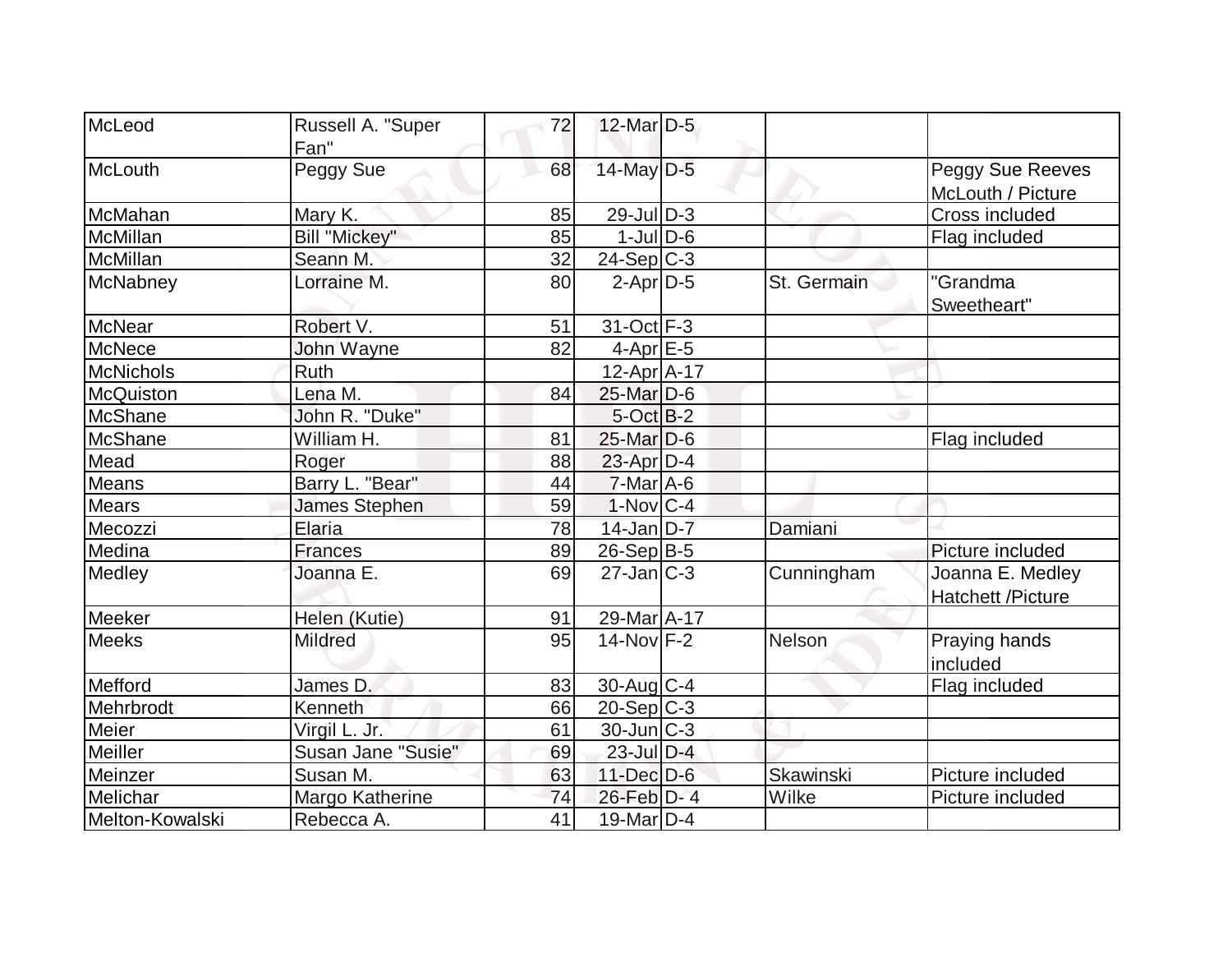| Melvin<br>Jerome J.               | 71              | $28$ -Jun $C-4$   |                | Flag included          |
|-----------------------------------|-----------------|-------------------|----------------|------------------------|
| Menconi<br>Mary G.                | 91              | $3-Mar$ $C-4$     |                |                        |
| Mendoza<br>Frank                  | 62              | 27-May D-6        |                | Picture included       |
| Mendoza<br>Rose                   | 86              | 8-Apr D-6         |                |                        |
| Evelyn C.<br>Meneghin             | 85              | 26-Apr A-17       | Dalla-Vecchia  | Picture included       |
| Menke<br>Agnes T.                 | 79              | $14$ -Jun $A$ -17 | <b>Tuberty</b> |                        |
| Menzyk<br>Julia                   | 97              | $17-Sep D-4$      | Battagliotti   |                        |
| Tulia<br>Menzyk                   | 97              | $16-Sep D-7$      | Battagliotii   |                        |
| Merch<br>James A.                 | 71              | 28-Sep B-2        |                |                        |
| Merle<br>Charles A. "Chuck"       | 72              | $19$ -Dec $E$ -8  |                | Picture included       |
| Merry<br>Freeman Leroy            | 80              | $24$ -May A-18    |                |                        |
| Mertens<br>Margaret               |                 | $14$ -JulC-3      | Mulligan       | Picture / Margaret     |
|                                   |                 |                   |                | <b>Mertens Modrock</b> |
| Meschede<br><b>Robert Raymond</b> | 76              | 24-Oct F-4        |                | Flag included          |
| Jennifer G.<br>Meseberg           | 25              | $12$ -Jun $D-4$   |                |                        |
| Mesman-Blom<br>Stephanie Joan     | 32              | $3$ -Jan $E$ -6   |                | Picture included       |
| Messmaker<br>Phyllis M.           | 74              | $24-Sep C-3$      | Boersma        |                        |
| Edmund C.<br>Mesterharm           | 67              | $26$ -Aug $D-6$   |                | Picture included       |
| Metherd<br>Thomas L.              | 65              | $20$ -Jan $ C-4 $ |                | Flag included          |
| Metlovski<br>Ilija                | 73              | $25$ -Oct $ C-4 $ |                | Macedonian Orthodox    |
|                                   |                 |                   |                | Cross included         |
| Jean R.<br>Metz                   | 81              | $27-Oct$ $C-3$    |                |                        |
| Metz<br>Louis B. Jr.              | 55              | $18$ -May B-4     |                |                        |
| <b>Meyer</b><br>Ann E.            | 96              | $11-Feb D-3$      |                |                        |
| Meyer<br>George P.                | 86              | 21-Jun A-16       |                | Flag included          |
| John E., Father "Jack"<br>Meyer   | 65              | $29$ -May D-4     |                | Picture included       |
| Patricia J.<br><b>Meyer</b>       | 62              | $15$ -Nov $ C-4 $ |                |                        |
| Richard J. "Rick"<br>Meyer        | 49              | $2$ -Jan $D$ -5   |                | Picture included       |
| <b>Meyerchick</b><br>Frank R. Jr. | 79              | $21$ -Jul C-3     |                | Flag included          |
| <b>Meyers</b><br>Genie A.         | $\overline{71}$ | $14$ -Mar $E-5$   |                | Picture included       |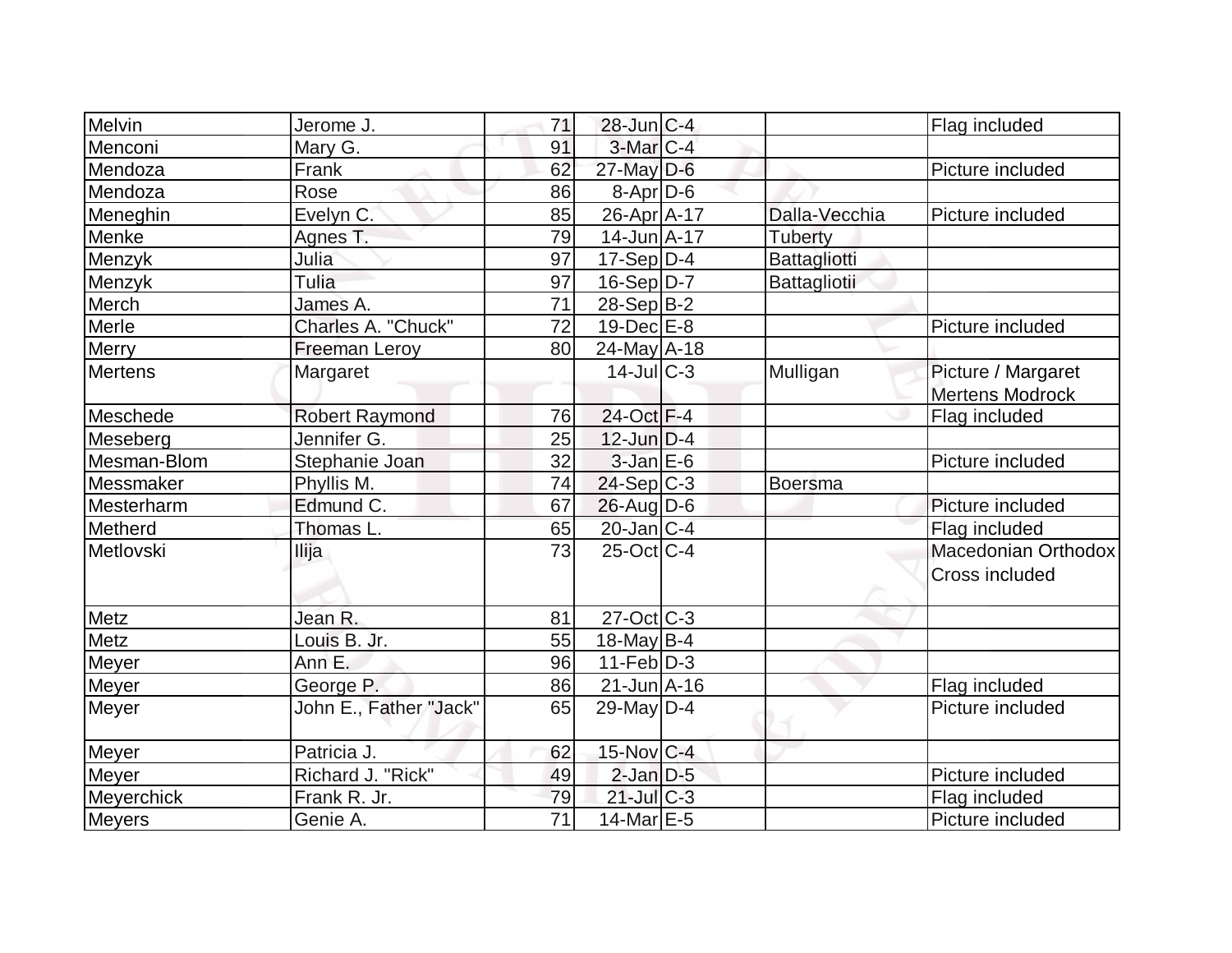| <b>Meyers</b>   | Kenneth R.                  | 78              | $8$ -Jul $D$ -6   |           |                                                          |
|-----------------|-----------------------------|-----------------|-------------------|-----------|----------------------------------------------------------|
| Meyers          | Leslie R.                   | 98              | 22-Apr D-7        |           |                                                          |
| <b>Meyers</b>   | Margaret R.                 | 96              | $4$ -Apr $E$ -5   |           |                                                          |
| <b>Meyers</b>   | Norman A.                   | 90              | $28$ -JulC-3      |           |                                                          |
| Meyne           | Mary A.                     | 75              | $25$ -May B-5     |           |                                                          |
| Mezzomo         | Charles A.                  | 64              | $25-Sep D-3$      |           | Picture included /<br><b>Very Reverend</b><br>Archpriest |
| Mhar            | Walter N. "Sonney"          | 67              | $26$ -JulC-4      |           | Flag included                                            |
| <b>Miccolis</b> | Mary E.                     | 86              | $9$ -Mar $A$ -9   | Smith     |                                                          |
| Miceli          | <b>Charles</b>              | 82              | $10$ -Dec $ D-9 $ |           | Flag included                                            |
| Michaels        | <b>Frances Eileen</b>       | 82              | 22-Feb $A - 9$    |           |                                                          |
| Michaels        | William P.                  | 70              | $15$ -Jul $D-4$   |           |                                                          |
| Michalak        | Bernice L.                  | 84              | $7-Sep B-3$       | Kozlowski |                                                          |
| Michalak        | Josephine V.                | 96              | $19$ -Dec $E-8$   |           |                                                          |
| Michalec        | Mary A.                     | 85              | 26-Aug D-6        | Hovanec   |                                                          |
| Michalec        | Michael J.                  | 89              | $21$ -Jan D-6     |           | <b>Flag and Picture</b><br>included                      |
| Michalski       | Thomas J.                   | 24              | $7-Nov$ B-3       |           | Flag included                                            |
| Michaw          | Ethel L.                    | 85              | $5$ -Feb $D-4$    |           | Picture included                                         |
| Micheli         | Angelo                      | 93              | $10$ -Nov $ C-3 $ |           |                                                          |
| <b>Michels</b>  | Annie                       | 85              | $8-Apr D-7$       | Potesta   | Flag included                                            |
| Mickey          | James E. Jr.                | 63              | $15$ -Jul $ D-4 $ |           | Flag included                                            |
| Mickey          | <b>Marion</b>               | 83              | 22-Mar A-16       |           |                                                          |
| <b>Micus</b>    | Linda C.                    | $\overline{57}$ | 1-May $D-3$       |           |                                                          |
| Midgett         | <b>Richard Lee "Richie"</b> | 50              | $26$ -Jul $C-3$   |           |                                                          |
| Mihalic         | Anne N.                     | 93              | $15$ -Dec $ C-2 $ |           |                                                          |
| <b>Mihalick</b> | James                       | 83              | $15-Sep C-3$      |           | Flag included                                            |
| Mika            | Andrew                      | 79              | $1-Mar$ A-9       |           |                                                          |
| Mikolajczak     | <b>Bernard</b>              |                 | $20-Sep C-4$      |           |                                                          |
| Mikolajczak     | John J. "Jack"              | 66              | 4-Jan A-17        |           |                                                          |
| Mikolanis       | Francis A.                  | 70              | $23$ -JulD-5      |           | <b>Cross included</b>                                    |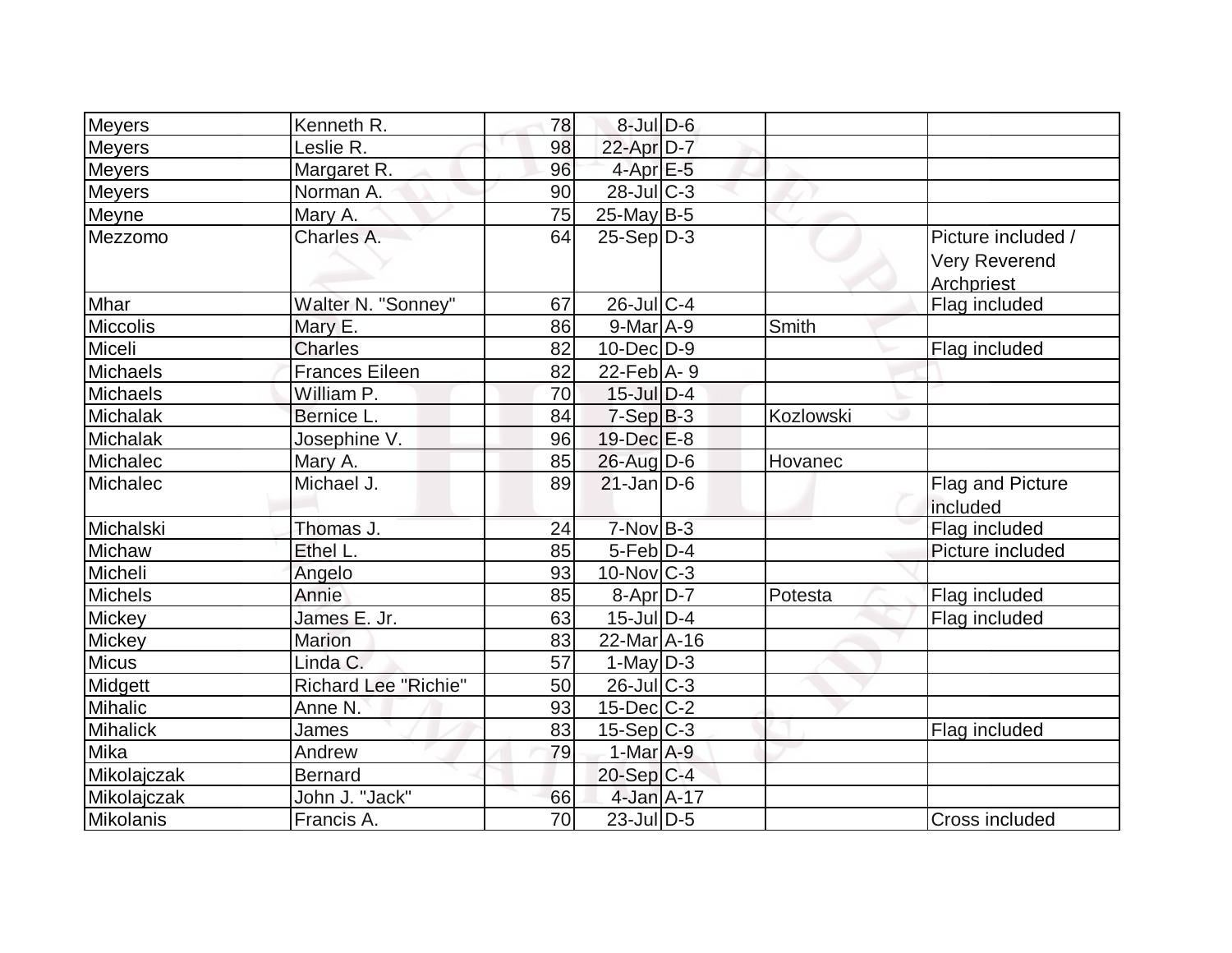| Mikula        | Genevieve                   | 95     | $7-Nov$ B-3            |                |                                                                  |
|---------------|-----------------------------|--------|------------------------|----------------|------------------------------------------------------------------|
| Milanec       | <b>Pearl Mary</b>           | 87     | $14$ -Jul $C-3$        | <b>Bell</b>    |                                                                  |
| <b>Miles</b>  | Frank J. (Cmielewski)       | 87     | $1-MarA-9$             |                |                                                                  |
| <b>Miles</b>  | John A. "Big John"          | 58     | $10$ -Nov $ C-3 $      |                |                                                                  |
| <b>Miles</b>  | Kayla                       | infant | $7 - Apr$ $C - 4$      |                | Kayla Young Miles                                                |
| <b>Miles</b>  | <b>William Adron</b>        | 81     | $22$ -Jan D-5          |                |                                                                  |
| Mileusnic     | Milorad "Mike"              | 82     | $22-Sep C-4$           |                | <b>Picture and Serbian</b><br><b>Orthodox Cross</b><br>lincluded |
| Milich        | Dorothy "Dottie"            | 91     | $18$ -Oct $ C$ -6      | Price          | Full name Dorothy<br>Milich (Yankovich)                          |
| <b>Milius</b> | Alyce F.                    | 93     | 24-May A-18            |                |                                                                  |
| <b>Miller</b> | Alberta                     | 81     | $25$ -May B-5          |                |                                                                  |
| Miller        | Betty A.                    | 77     | $29$ -Apr $D-5$        | Opasik         |                                                                  |
| Miller        | Carmella "Connie"           |        | 30-Mar B-5             |                |                                                                  |
| Miller        | Catherine                   | 89     | $8$ -Dec $C-2$         |                |                                                                  |
| Miller        | Eleanor M.                  | 84     | $17-Sep D-5$           | Fossey         |                                                                  |
| <b>Miller</b> | <b>Elizabeth Grace</b>      | 9      | $12$ -Feb $D$ -6       |                | "Sunshine Girl"                                                  |
| Miller        | <b>Ellen Marie</b>          | 95     | $13$ -AugD-4           | Gardner        | Picture included                                                 |
| <b>Miller</b> | Elsie L.                    | 76     | 25-Mar <sub>D</sub> -7 | <b>Summers</b> | Picture included                                                 |
| Miller        | <b>James Elmer</b>          | 89     | 19-Mar $D-4$           |                | Flag included                                                    |
| Miller        | Jessie Lee "Bill"           | 77     | $13$ -Jan $ C-4 $      |                |                                                                  |
| Miller        | Joan                        | 88     | 29-May D-4             |                |                                                                  |
| Miller        | Josephine Anne "Jo<br>Anne" | 65     | $18$ -Dec $E$ -8       |                |                                                                  |
| Miller        | Keith                       | 87     | $16$ -Jun $ B-9 $      |                | Flag included                                                    |
| <b>Miller</b> | Lloyd M.                    | 84     | $20-Sep C-4$           |                |                                                                  |
| <b>Miller</b> | Motoko                      | 83     | 14-Jun A-16            |                | Full name Motoko<br><b>Miller Bilderback</b>                     |
| Miller        | Ronald P.                   | 50     | 10-Oct B-5             |                |                                                                  |
| Miller        | Thelma Bea                  | 83     | $4$ -Nov $D-4$         | Lovely         |                                                                  |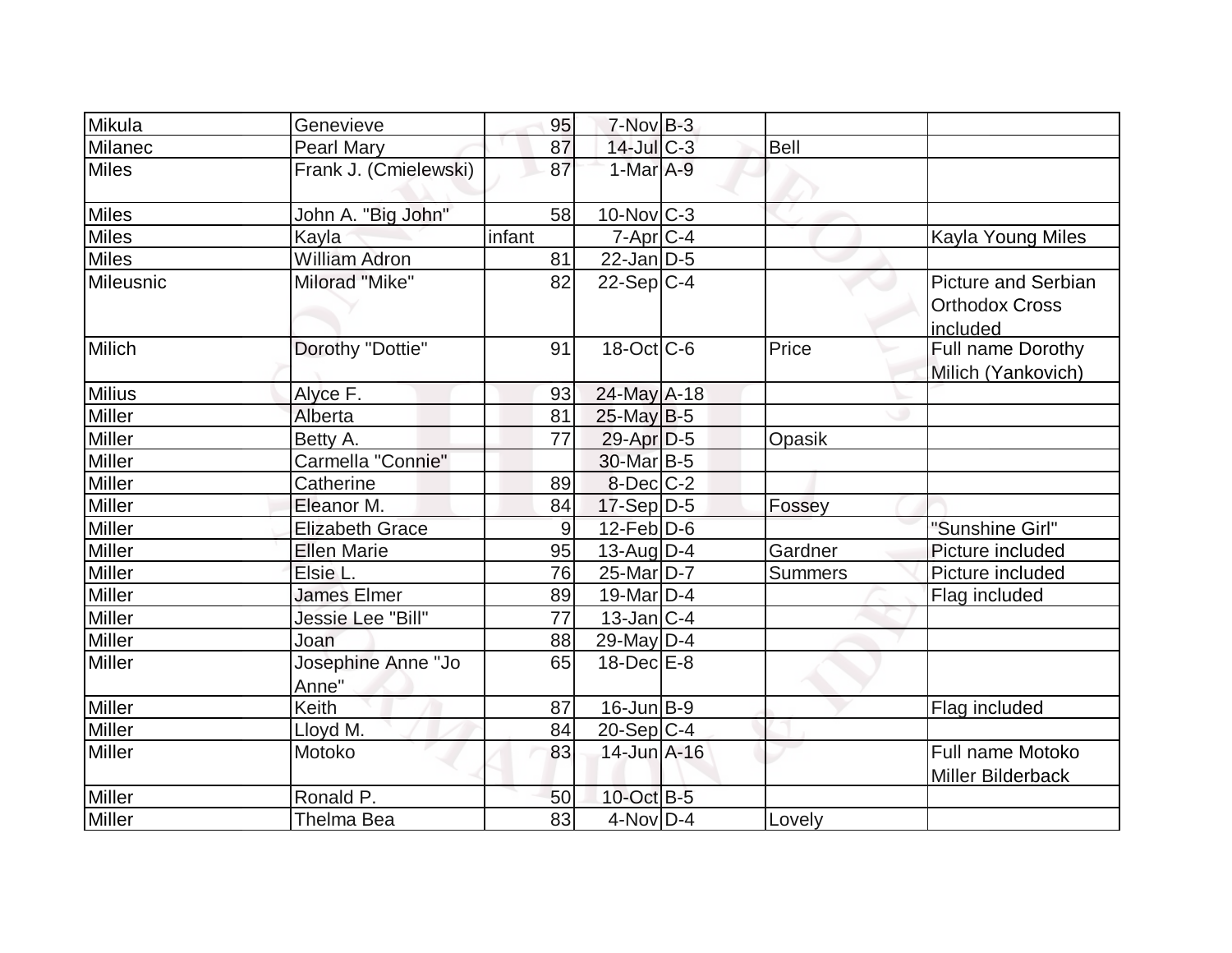| Victoria<br>Virgie M. | 89        | 26-Oct B-3      |                                                                                                                                                                                                                                                                                                                                                                                                                                                                                                                           |                  |
|-----------------------|-----------|-----------------|---------------------------------------------------------------------------------------------------------------------------------------------------------------------------------------------------------------------------------------------------------------------------------------------------------------------------------------------------------------------------------------------------------------------------------------------------------------------------------------------------------------------------|------------------|
|                       |           |                 |                                                                                                                                                                                                                                                                                                                                                                                                                                                                                                                           |                  |
|                       | 82        | $29$ -Jul $D-3$ |                                                                                                                                                                                                                                                                                                                                                                                                                                                                                                                           |                  |
| Gail Annette          | 49        |                 |                                                                                                                                                                                                                                                                                                                                                                                                                                                                                                                           |                  |
|                       |           |                 |                                                                                                                                                                                                                                                                                                                                                                                                                                                                                                                           | Flag included    |
| Ira Lee               |           |                 |                                                                                                                                                                                                                                                                                                                                                                                                                                                                                                                           |                  |
| <b>Jack Robert</b>    | 80        |                 |                                                                                                                                                                                                                                                                                                                                                                                                                                                                                                                           |                  |
| Samuel R.             | 94        |                 |                                                                                                                                                                                                                                                                                                                                                                                                                                                                                                                           | Picture included |
| Virginia S.           |           |                 |                                                                                                                                                                                                                                                                                                                                                                                                                                                                                                                           |                  |
| Clarence L.           | 87        |                 |                                                                                                                                                                                                                                                                                                                                                                                                                                                                                                                           | Flag included    |
| Phillip M.            | 35        |                 |                                                                                                                                                                                                                                                                                                                                                                                                                                                                                                                           |                  |
| Jeanette A.           | 70        |                 |                                                                                                                                                                                                                                                                                                                                                                                                                                                                                                                           |                  |
| Mary A.               | 87        |                 |                                                                                                                                                                                                                                                                                                                                                                                                                                                                                                                           |                  |
| Alonzo "Al"           | 90        |                 |                                                                                                                                                                                                                                                                                                                                                                                                                                                                                                                           |                  |
| Harriet               | 72        |                 |                                                                                                                                                                                                                                                                                                                                                                                                                                                                                                                           |                  |
| Vincent R.            | 64        |                 |                                                                                                                                                                                                                                                                                                                                                                                                                                                                                                                           | Flag included    |
| Carolyn Ruth          | 57        |                 |                                                                                                                                                                                                                                                                                                                                                                                                                                                                                                                           |                  |
| Verna Mae             |           |                 | Sandberg                                                                                                                                                                                                                                                                                                                                                                                                                                                                                                                  |                  |
| Alfred M., Dr.        |           |                 |                                                                                                                                                                                                                                                                                                                                                                                                                                                                                                                           |                  |
| <b>Richard Frank</b>  | 83        |                 |                                                                                                                                                                                                                                                                                                                                                                                                                                                                                                                           |                  |
| Genoveva              | 72        |                 |                                                                                                                                                                                                                                                                                                                                                                                                                                                                                                                           |                  |
| Rose                  |           |                 | Rangel                                                                                                                                                                                                                                                                                                                                                                                                                                                                                                                    |                  |
| <b>Arlene Rae</b>     | 73        |                 |                                                                                                                                                                                                                                                                                                                                                                                                                                                                                                                           |                  |
| Barbara J.            | 71        |                 |                                                                                                                                                                                                                                                                                                                                                                                                                                                                                                                           |                  |
| Walter A.             | 82        |                 |                                                                                                                                                                                                                                                                                                                                                                                                                                                                                                                           |                  |
| Steven "Steve"        | 72        |                 |                                                                                                                                                                                                                                                                                                                                                                                                                                                                                                                           | Picture included |
| Nicholas, Jr., Dr.,   | 80        |                 |                                                                                                                                                                                                                                                                                                                                                                                                                                                                                                                           |                  |
| DDS, "Nick"           |           |                 |                                                                                                                                                                                                                                                                                                                                                                                                                                                                                                                           |                  |
| <b>Mary</b>           | 78        |                 | Atelevich                                                                                                                                                                                                                                                                                                                                                                                                                                                                                                                 |                  |
| John                  | 64        |                 |                                                                                                                                                                                                                                                                                                                                                                                                                                                                                                                           | Flag included    |
| James R.              | 66        |                 |                                                                                                                                                                                                                                                                                                                                                                                                                                                                                                                           |                  |
| Leah Pauline "Peanie" | 80        |                 |                                                                                                                                                                                                                                                                                                                                                                                                                                                                                                                           |                  |
|                       | Donald R. | 74<br>73<br>92  | $19$ -Feb $D - 4$<br>$7$ -Dec $B-2$<br>$6$ -Mar $A$ -9<br>$12$ -Feb $ D-6$<br>$23$ -Apr $ D-4$<br>$26$ -Jul $C-4$<br>$1-Mar$ A-9<br>$13$ -Jun $E-4$<br>$30$ -Jul $D-4$<br>$8-Feb$ A-18<br>$3$ -Jan $E-5$<br>$28$ -May $D-4$<br>$26$ -Aug $D-5$<br>24-Oct F-4<br>$12$ -Mar $ D-5$<br>$31$ -May A-16<br>$19-Sep B-2$<br>$13$ -Mar $ D-3 $<br>$26$ -Jun $D-4$<br>$4$ -Aug $C$ -3<br>$12$ -Feb $ D-6$<br>$26$ -Oct B-3<br>$20$ -Oct $ C-2 $<br>$3$ -Jan $E$ -6<br>$13$ -Dec $C$ -4<br>$7-SepB-3$<br>14-Apr C-5<br>19-Apr A-15 |                  |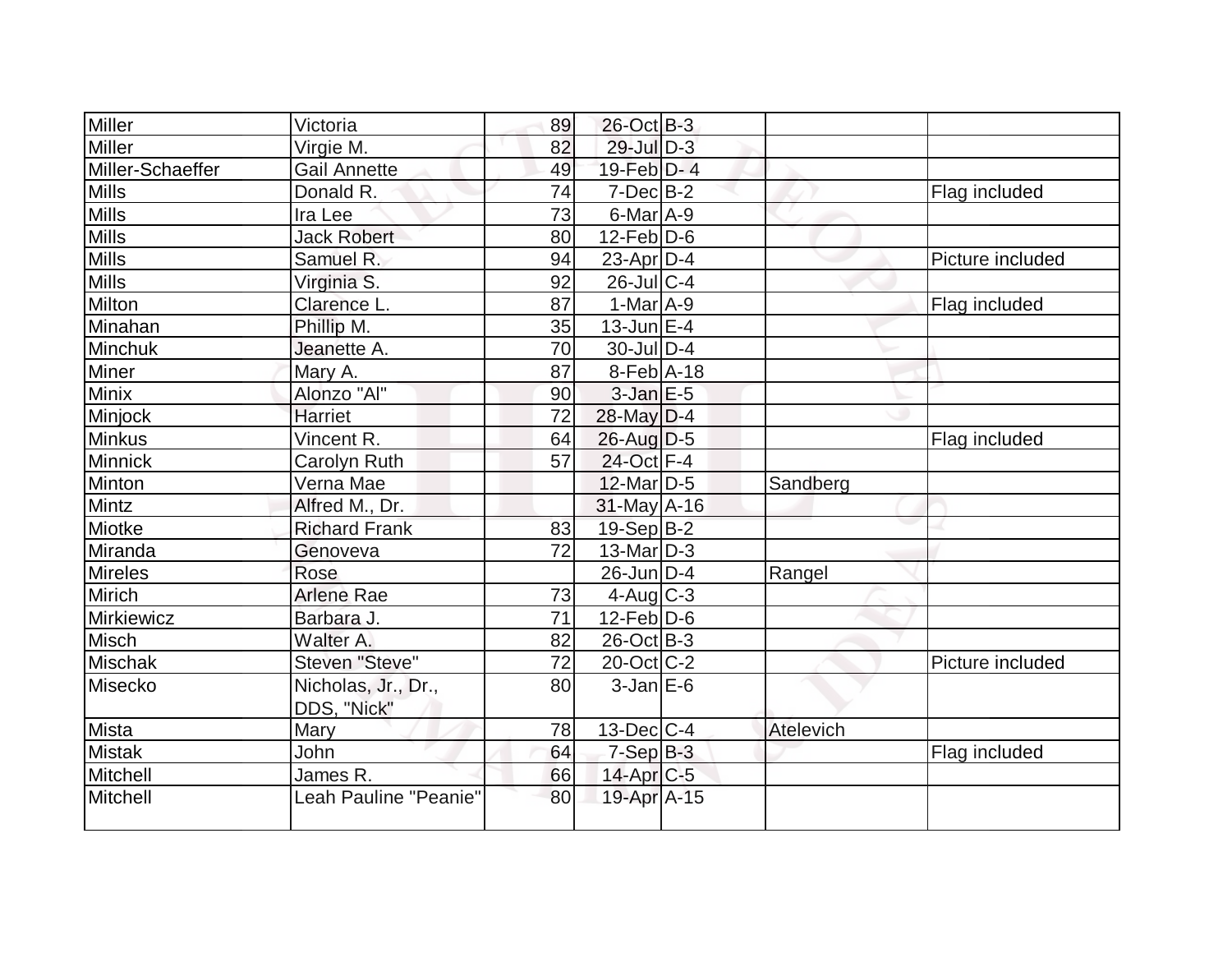| Mitchell        | Phyllis                 | 80 | $29$ -Dec $C$ -3  | Eberhardt    |                        |
|-----------------|-------------------------|----|-------------------|--------------|------------------------|
| Mitchell        | <b>Rex Fred</b>         | 51 | 10-Mar A-6        |              |                        |
| Mitchell        | Selina Fearl            | 76 | $14$ -Feb $A$ - 8 | Sherman      |                        |
| Mitchelll       | William R. "Bill"       | 67 | $3-Feb C-3$       |              |                        |
| Mitchuson       | Herman                  | 81 | $6$ -Jun $E-4$    |              |                        |
| Mitro           | Michael A.              | 52 | $20-Sep C-4$      |              | Flag included          |
| <b>Mitrovic</b> | Zivojin "Ziggy"         |    | $6$ -Apr $B$ -4   |              | <b>Serbian Cross</b>   |
|                 |                         |    |                   |              | included               |
| Mize            | Mavis K.                | 61 | $12$ -Jul $C$ -4  | Johnson      |                        |
| <b>Mlynek</b>   | Ronald Norbert          | 63 | $3$ -JulD-3       |              |                        |
| Moberg          | Ann C.                  | 69 | $17$ -JulD-4      | Janjecic     |                        |
| <b>Mock</b>     | Doris E.                | 86 | $6$ -Feb $D-4$    |              | Full name Doris E.     |
|                 |                         |    |                   |              | (Patz) Mock            |
| Moderhack       | Mary Jane               | 91 | $27$ -Feb $D-5$   | Gross        |                        |
| <b>Modos</b>    | John $\overline{C}$ .   | 61 | $16$ -Jan $D-5$   |              | Flag included          |
| <b>Modrock</b>  | <b>Margaret Mertens</b> |    | 14-Jul C-3        | Mulligan     | Picture / Margaret     |
|                 |                         |    |                   |              | <b>Mertens Modrock</b> |
| Modrowski       | Marie A.                | 80 | $26$ -JulC-4      | Cieply       |                        |
| Moeller         | John J.                 | 85 | 5-Apr A-18        |              | Flag included          |
| Moench          | Oakley R.               | 83 | $18-Sep D-4$      |              |                        |
| Mohlke          | Alma A.                 | 94 | 3-Apr D-4         |              |                        |
| Mohlke-Darling  | Nancy C.                | 68 | $27$ -Feb $ D-5$  | Gearhart     |                        |
| Moke            | Clarence                | 94 | $19$ -Jun $D-3$   |              | Masonic emblem         |
|                 |                         |    |                   |              | included               |
| Molchan         | Elmer John, Lt. Col.    |    | 26-Nov D-7        |              | Flag included          |
| Molchan         | Joan F.                 | 74 | 19-May $C-2$      | Mullen       |                        |
| Mold            | Brian P.                | 52 | 13-May $D-6$      |              |                        |
| Moldraski       | Harriette               | 92 | $15$ -Jan D-4     |              |                        |
| Moldrawski      | Margaret "Marcy"        | 82 | $7 - Jan$ $D-6$   | <b>Johns</b> |                        |
| Molina          | Pete                    | 59 | 29-May D-4        |              |                        |
| Moll            | Mary Ann J.             | 77 | 12-Jan A-14       | Ludwin       |                        |
| Molodet         | Patricia Mae            | 73 | 15-Mar A-19       |              |                        |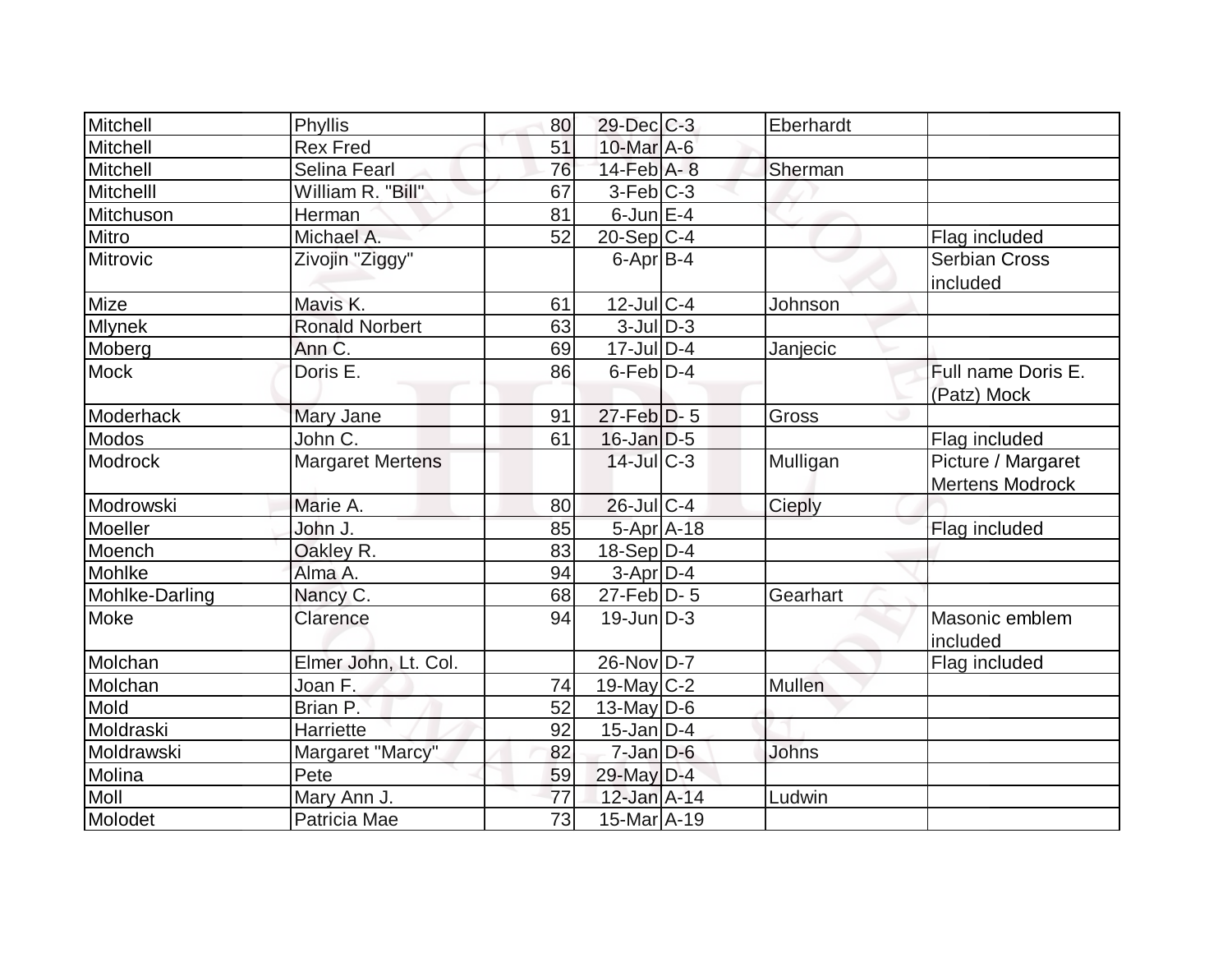| Monahan        | Wilbert Jr.            | 81 | $2$ -Jan $D-4$    |              | Flag included         |
|----------------|------------------------|----|-------------------|--------------|-----------------------|
| Monik          | Carol A.               | 49 | $9-NovB-2$        |              |                       |
| Monnett        | Victor A.              | 96 | $28$ -Jul $C-3$   |              |                       |
| Monocchio      | Alfred C. "Al"         | 82 | $17$ -Apr $D-5$   |              | Flag included         |
| <b>Monos</b>   | Jean E.                | 73 | $20$ -Dec $C-4$   | <b>Dobos</b> |                       |
| Monos          | Jean E.                | 73 | $19$ -Dec $E-8$   | <b>Dobos</b> |                       |
| Montague       | Ida May                | 92 | $7$ -Oct $D-4$    |              |                       |
| Montasiewicz   | Trina                  | 73 | $26$ -Feb $D-4$   | Lopez        |                       |
| Montesdeoca    | Salvador "Chava"       | 62 | $27-Oct$ $C-3$    |              |                       |
| Montoro        | Stephanie "Steffie"    | 85 | $22$ -Jan D-6     | Klen         | Flag included         |
| Moody          | Virginia F. "Ginny"    | 91 | $1-Dec$ $C-3$     |              |                       |
| Mooney         | Ruth                   | 83 | $12$ -Aug $D-5$   |              |                       |
| Moore          | Belle R.               | 87 | $1$ -Oct $D-4$    |              |                       |
| Moore          | Frank M.               | 78 | $20-Sep C-4$      |              | Dove included         |
| Moore          | George Melvin "Mel"    | 80 | $11$ -Mar $A$ -15 |              |                       |
| Moore          | Ronald T.              | 63 | $17$ -Nov $ C-3 $ |              |                       |
| <b>Morales</b> | Margarita              | 81 | $21-Nov B-6$      | Rivera       |                       |
| <b>Morales</b> | <b>Richard Anthony</b> | 49 | $11$ -Mar $A$ -15 |              |                       |
| Moran          | Mary C.                | 91 | 6-Oct C-3         |              |                       |
| Moreau         | Robert Paul Jr.        | 57 | 6-Oct C-2         |              |                       |
| Morfas         | Metaxia                | 97 | $19$ -Mar $ D-4$  |              | <b>Greek Orthodox</b> |
|                |                        |    |                   |              | Cross included        |
| Morgan         | Jeannette M.           | 74 | $6$ -Dec $C$ -3   |              |                       |
| Morgenthaler   | Carl F.                | 86 | $6$ -Apr $B$ -4   |              | Masonic emblem        |
|                |                        |    |                   |              | included              |
| Morow          | Rudolph "Rudy"         | 83 | $24$ -Nov $C-3$   |              |                       |
| <b>Morris</b>  | <b>Jack Douglas</b>    | 68 | $15$ -May D-3     |              |                       |
| <b>Morris</b>  | Myrna L.               | 59 | $26$ -Feb $ D-4 $ |              |                       |
| <b>Morris</b>  | Victoria M.            | 70 | 17-Oct B-5        |              | Picture included      |
| <b>Morris</b>  | Weston D.              | 65 | $2$ -Nov $B-2$    |              | Flag included         |
| <b>Morris</b>  | William H. "Bill"      | 71 | 22-Nov C-4        |              |                       |
| Morrison       | Eleanore M.            | 88 | 9-Sep D-6         |              |                       |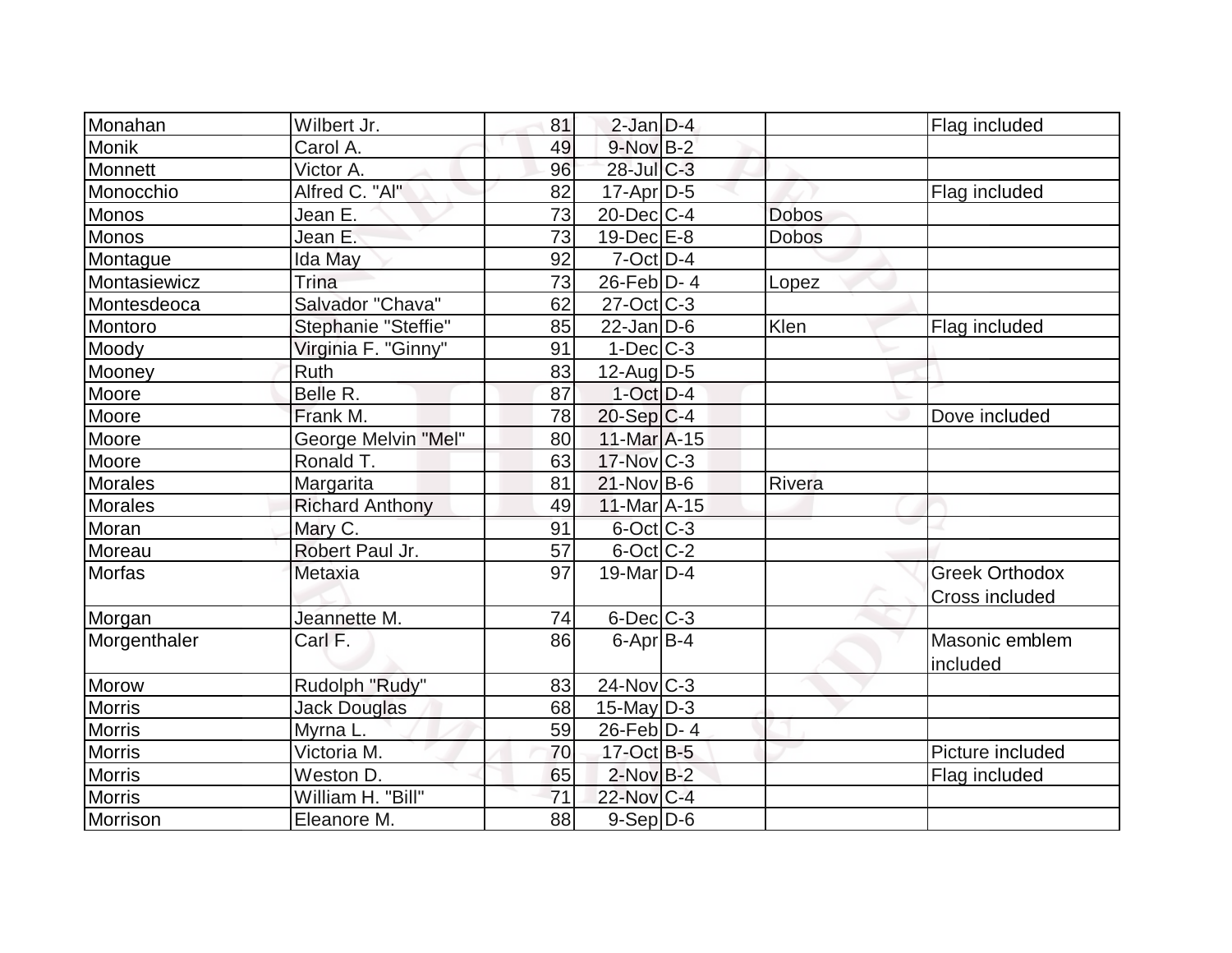| Morrison       | Mary J.               | 92  | $3-Mar$ $C-3$     |               |                       |
|----------------|-----------------------|-----|-------------------|---------------|-----------------------|
| Morrow         | Robert C. Sr.         | 82  | $20$ -Dec $C-4$   |               |                       |
| Morton         | F. Bruce              | 77  | $30$ -Jun $ C-3 $ |               | Flag and Masoinci     |
|                |                       |     |                   |               | emblem included       |
| Morton         | James A.              | 68  | 16-Sep D-7        |               |                       |
| Morton         | Robert A.             | 43  | $30-Sep D-3$      |               |                       |
| Moser          | Larry D.              | 69  | $27$ -Nov $ D-9 $ |               |                       |
| Moser          | Lorene K.             | 97  | $1-Oct$ D-4       |               |                       |
| <b>Mosier</b>  | <b>Kenneth Forbes</b> | 80  | 13-Mar $D-4$      |               |                       |
| <b>Moss</b>    | Edith R.              | 94  | $21$ -JulC-3      | Janicina      |                       |
| Moulesong      | Mary T.               | 86  | $8$ -Jan $D-4$    |               |                       |
| Moulesong      | Ralph E. Sr.          | 86  | $17$ -Jun $ D-7 $ |               | Flag included         |
| Moyer          | Bert Jr.              | 83  | $21$ -Jan D-6     |               |                       |
| <b>Moyer</b>   | Norman Jane           | 85  | $29-Sep C-3$      |               |                       |
| Mrjenovich     | Minnie "Mimi"         |     | $17$ -Jan $E-4$   |               |                       |
| Mrkobrada      | Anne F.               |     | $13$ -Jun $E-4$   | <b>Jackse</b> |                       |
| <b>Mroz</b>    | Marie                 | 88  | $7-Dec$ B-3       | Evans         |                       |
| Mroz           | Patricia              | 91  | $23$ -Apr $D-5$   |               |                       |
| <b>Mrzlack</b> | Mildred               | 93  | $24$ -Jan E-6     | Obradovich    |                       |
| Mrzlock        | <b>Helen Julia</b>    | 88  | 24-Feb $ B-7 $    | Sliwa         |                       |
| Mshar          | Walter J. Sr.         | 90  | 10-May A-18       |               |                       |
| <b>Mshar</b>   | Walter N. "Sonney"    | 67  | $25$ -Jul B-4     |               | Flag included         |
| Mudlaff        | Raymond               | 81  | $8$ -Jun $B$ -4   |               |                       |
| Mudrich        | Helen                 | 92  | $11$ -Jun $D-6$   |               |                       |
| Muehlbauer     | Barbara A. "Barbie"   | 53  | $2$ -Jul $D-4$    |               |                       |
| Mueller        | <b>Donald James</b>   | 67  | 18-Apr E-4        |               |                       |
| Muffoletto     | Edith J.              | 88  | 13-May $D-6$      | Massa         |                       |
| Muffoletto     | Judy L.               | 64  | $11$ -Jun $D-6$   |               |                       |
| Muir           | <b>Owen Charles</b>   | 70  | $6$ -Aug $D-4$    |               |                       |
| Mulebicius     | Vladas                | 86  | 14-Jul C-3        |               | <b>Cross included</b> |
| Munday         | Edward L.             | 75  | 12-Dec E-7        |               |                       |
| Mundo          | Maria F.              | 107 | $15$ -Aug $ B-4$  |               |                       |
|                |                       |     |                   |               |                       |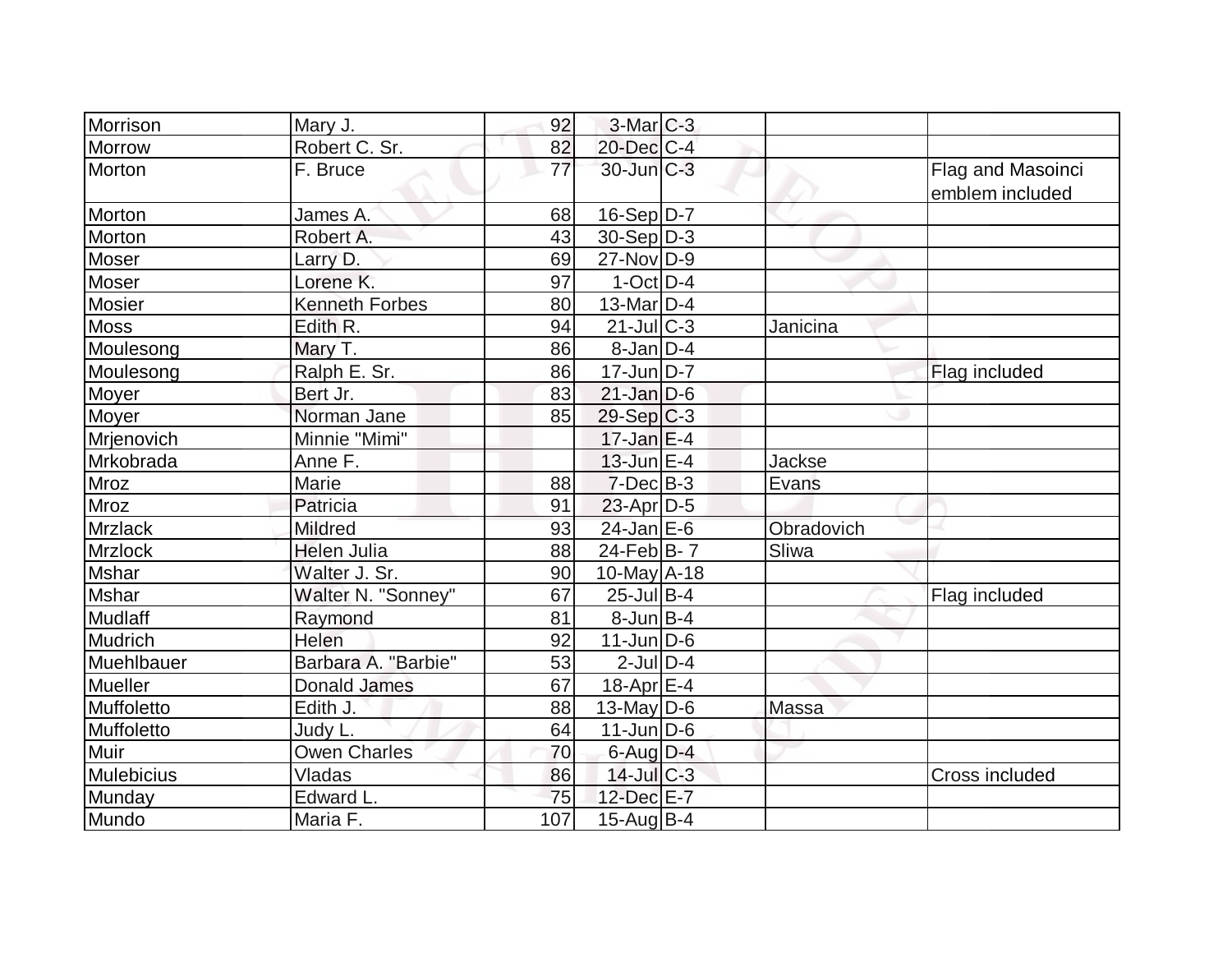| Munro          | William "Bill"          |                 | $3-Sep D-4$       |                |                  |
|----------------|-------------------------|-----------------|-------------------|----------------|------------------|
| <b>Munsie</b>  | Charles E.              | 65              | $11$ -Jan $A-18$  |                |                  |
| Munsie         | Stanley M.              | 69              | 14-Nov F-3        |                |                  |
| Mureiko        | Theodore F.             | 74              | $22$ -Oct $D-4$   |                |                  |
| Murillo        | <b>Agustin</b>          | 81              | $10$ -Feb B-7     |                | Picture included |
| <b>Murin</b>   | Peter P.                | 90              | $5-Feb D-4$       |                |                  |
| Murphy         | Billie D.               | 79              | $7-Dec$ B-3       |                |                  |
| Murphy         | <b>Danny Patrick</b>    | $\overline{37}$ | $20$ -Mar $ D-4$  |                |                  |
| Murphy         | Dorothy M.              | 65              | $1-Jan$ $A-16$    |                |                  |
| Murphy         | Jimmy E. "PA"           | 75              | 24-May A-18       |                |                  |
| Murray         | Keith A.                | 46              | $11-Sep D-3$      |                |                  |
| <b>Murray</b>  | Margaret A.             | 97              | $2$ -Jun $ C-2 $  | Zander         |                  |
| Murray         | <b>Patricia Darlene</b> | 69              | 24-Feb B-7        |                |                  |
|                | "Mitzi"                 |                 |                   |                |                  |
| <b>Murray</b>  | Rhonda L.               | 41              | $3-Apr$ D-4       | Neely          |                  |
| Murzyn         | Genevieve T. "Jean"     | 89              | $10$ -Aug $B-3$   |                |                  |
| Murzyn         | Mary                    | 90              | $30$ -Nov B-3     | Hajduk         |                  |
| Musch          | John                    | 86              | $1-May D-4$       |                | Flag included    |
| Musgrave       | Ross Everett Jr.        | 83              | $12$ -Dec $E-8$   |                | Flag included    |
| Mushinsky      | Andrew C. "Chuck"       |                 | $23$ -Aug C-3     |                | Masonic emblem   |
|                |                         |                 |                   |                | included         |
| Muskin         | Paul                    | 69              | $3-Mar$ $C-4$     |                |                  |
| Mussato        | Lottie V.               | 89              | 28-Feb A-11       | <b>Borucki</b> |                  |
| Muszynski      | Jeanne                  | 76              | $4$ -Jan $A$ -17  |                |                  |
| <b>Mybeck</b>  | <b>John Walter</b>      | 68              | $9$ -Jan $D$ -5   |                |                  |
| <b>Myer</b>    | <b>Hope Lliam Eve</b>   | 15 dys          | $27$ -May D-6     |                | Angel included   |
| <b>Myers</b>   | Catherine W.            | 84              | $21$ -JulC-3      |                |                  |
| <b>Myers</b>   | Fred H.                 | 81              | $26$ -Jan $A$ -12 |                |                  |
| <b>Myers</b>   | James Jay               | 70              | 8-Nov C-4         |                | Flag included    |
| <b>Myers</b>   | Sadie                   | 89              | $15$ -Jul $D-4$   |                | Picture included |
| Myren          | Shirley M.              | 78              | $27 - Dec$ C-4    | Hebert         |                  |
| <b>Mysliwy</b> | Gertrude "Trudy"        |                 | 4-Mar A-12        |                |                  |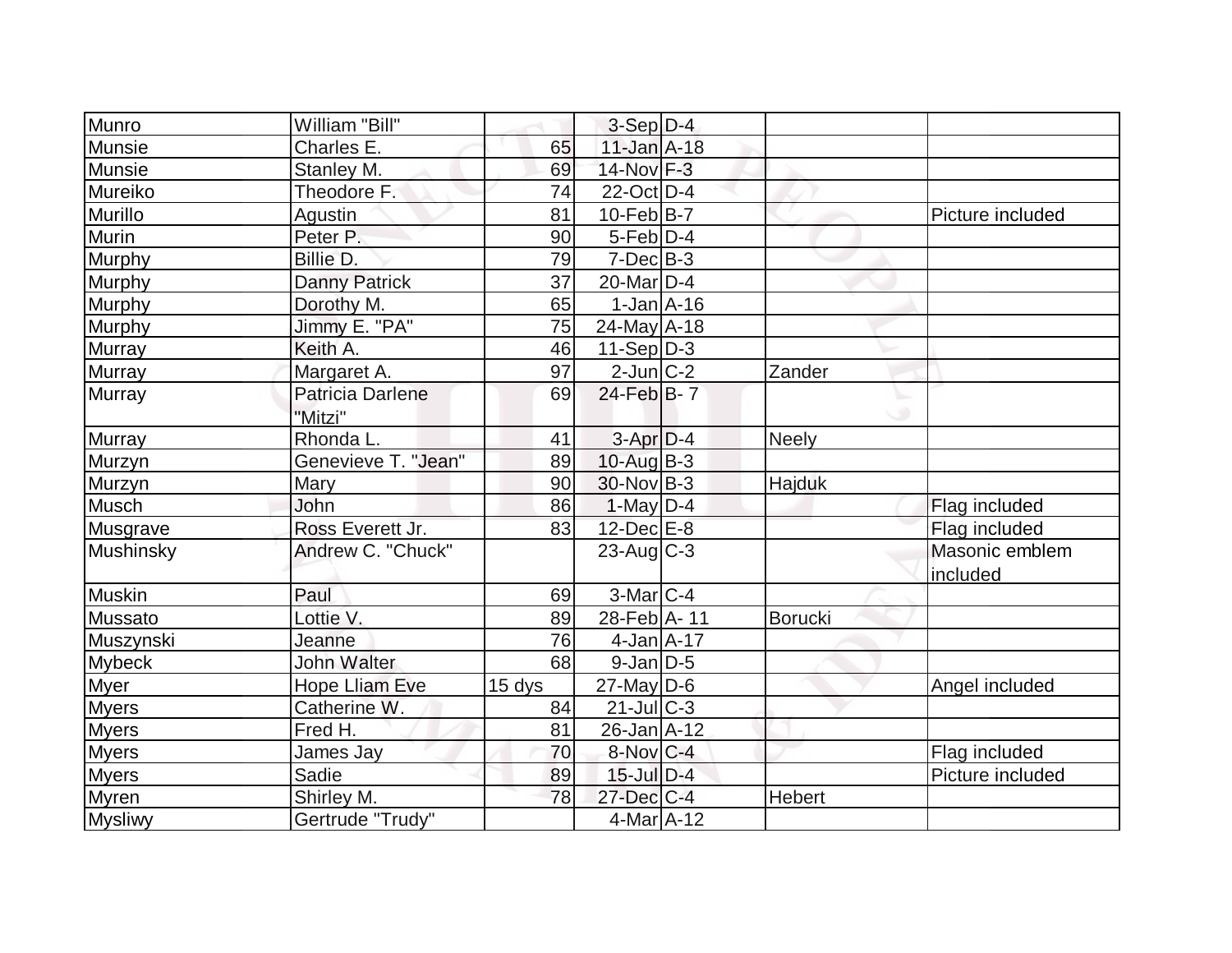| <b>Mytyk</b>  | Michael K.             | 63 | $24$ -Apr $D-4$       |                 | Flag included    |
|---------------|------------------------|----|-----------------------|-----------------|------------------|
| <b>Mytyk</b>  | Michael K.             | 63 | 19-Mar D-4            |                 | Flag included    |
| Myzejewski    | Harriet T.             | 89 | 22-Nov C-3            |                 |                  |
| Nader         | Kenneth E.             | 72 | $24$ -Jun $D-5$       |                 |                  |
| Nagel         | Lida A.                | 61 | $31$ -Jan $E-6$       |                 | Picture included |
| Nagel         | Sharon A.              | 64 | $16-Sep D-7$          | Springsteen     |                  |
| Naglosky      | <b>Ethel Marie</b>     | 80 | $1-Apr$ D-6           |                 |                  |
| <b>Nagy</b>   | <b>Andrew Edward</b>   | 84 | $6$ -Dec $ C-4 $      |                 |                  |
| Nagy          | <b>Lynette Dorothy</b> | 47 | $14 - Jun  A - 17 $   | Eich            |                  |
| Nagy          | Nancy Lea              | 68 | $21$ -JulC-3          |                 | Cross included   |
| Nagy          | <b>Violet Lillian</b>  | 88 | 27-Mar <sub>D-4</sub> | Tereba          |                  |
| Nalezny       | Rosemary M.            | 80 | $11-Oct$ $C-6$        |                 |                  |
| Nambo         | Amalia                 | 76 | $7$ -Jul $C-3$        | Ramos           |                  |
| Nance         | Wanda Jane             | 89 | $18$ -Mar $D-6$       |                 |                  |
| Narug         | Joseph J.              | 85 | $24$ -Apr $D-3$       |                 | Flag included    |
| <b>Nash</b>   | Dorothy                | 88 | 30-Oct E-4            | <b>Kulik</b>    |                  |
| Nashkoff      | Sue                    |    | $29$ -Apr $D$ -6      | Carlisle        | Picture included |
| Naughton      | Jane                   | 73 | $3$ -Jul $D-4$        | <b>Blake</b>    |                  |
| Naumoff       | Nicholas L. "Nick"     | 78 | $3-Dec$ $D-8$         |                 | Flag included    |
| Nava          | Gloria                 | 65 | $11$ -Jun $D-6$       |                 |                  |
| Navta         | John P.                | 92 | $2$ -Aug $C-4$        |                 | Flag included    |
| Nawrocki      | Judy A.                | 69 | $17$ -May $A$ -18     |                 |                  |
| Neal          | <b>Anthony Richard</b> |    | $6-Sep C-4$           |                 |                  |
|               | "Tony"                 |    |                       |                 |                  |
| <b>Neal</b>   | Faye L.                | 82 | $15$ -Feb $ A-9$      |                 |                  |
| <b>Nebel</b>  | Patricia A. "Pat"      | 77 | $22$ -Jul D-6         | Milewski        |                  |
| <b>Necak</b>  | Dane                   |    | $17$ -Mar $ C-4 $     |                 | Serbian Orthodox |
|               |                        |    |                       |                 | Cross included   |
| <b>Neeley</b> | Lois Evelyn D.         | 83 | $7$ -Jan $D-7$        |                 |                  |
| <b>Neeley</b> | Steven W. "Muli"       | 37 | $1-Aug$ B-5           |                 | Picture included |
| <b>Neff</b>   | Janet B.               | 86 | $21-Sep$ B-2          | <b>Brownlee</b> |                  |
| Negrete       | Faustino               | 86 | $25$ -Jun $ D-5$      |                 |                  |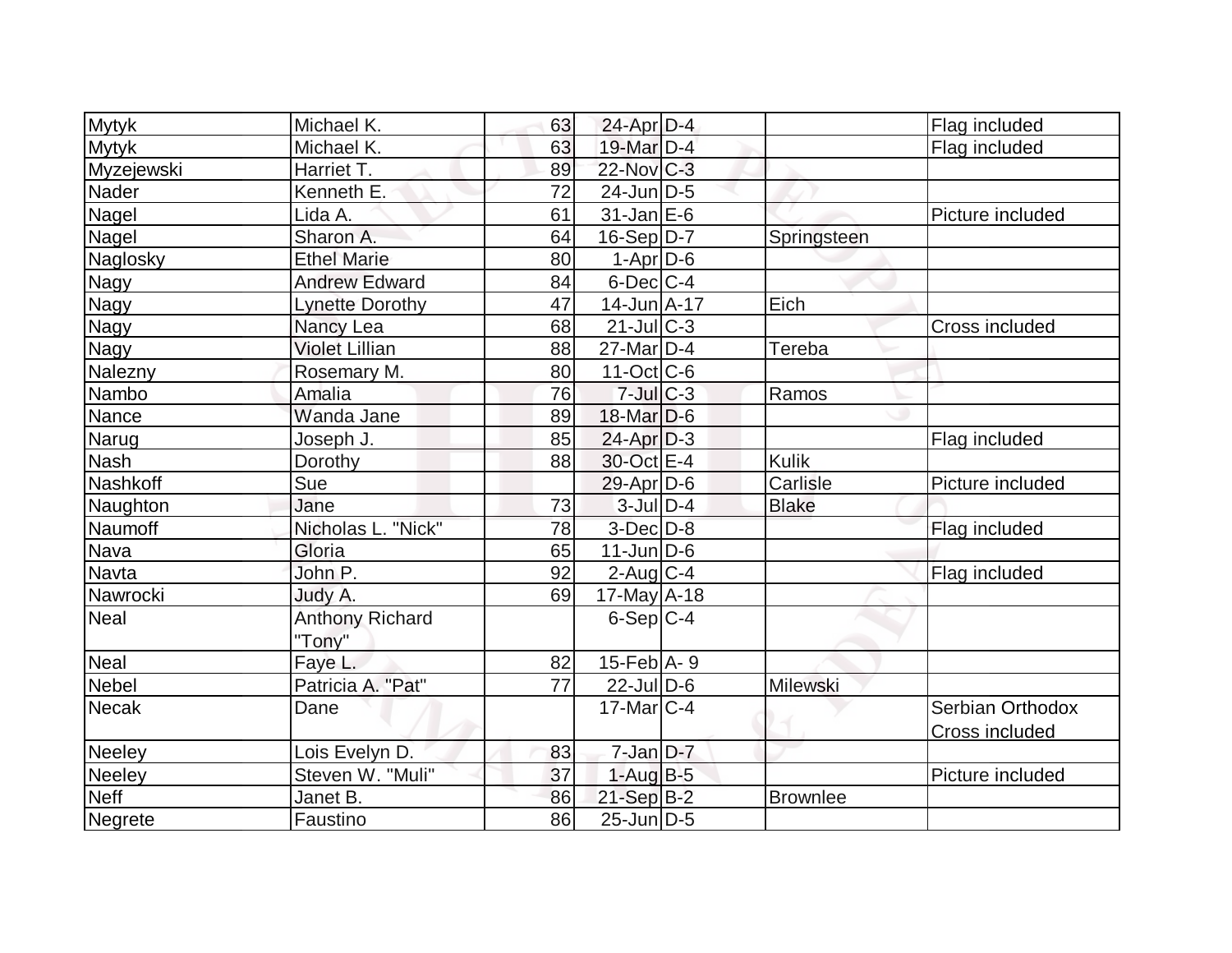| Nelms          | Thelma R.                   | 89  | 14-Apr C-4        |              |                                             |
|----------------|-----------------------------|-----|-------------------|--------------|---------------------------------------------|
| Nelson         | Betty L.                    | 67  | $29$ -Jan $D-4$   | Madison      |                                             |
| Nelson         | Budding B. "Bud"            | 90  | $13$ -Apr $B$ -5  |              | Flag included                               |
| <b>Nelson</b>  | Dorothy L.                  | 93  | $4-Sep D-3$       |              | Full name Dorothy L<br>(Nelson) Krull       |
| Nelson         | Edna M.                     | 87  | $16$ -Jun $ B-9 $ |              |                                             |
| Nelson         | Gregory A.                  | 59  | $1-Auq$ B-5       |              |                                             |
| Nelson         | James                       | 61  | $23$ -Nov B-3     |              |                                             |
| Nelson         | <b>James David</b>          | 68  | 21-Jun A-17       |              | Flag included                               |
| Nelson         | <b>James David</b>          | 68  | $20$ -Jun $E-4$   |              | Flag included                               |
| Nelson         | Jamie Troy "The<br>Hustler" | 38  | $27$ -Mar $ D-4 $ |              |                                             |
| Nelson         | Jill L.                     | 47  | 10-Dec D-9        | Reichardt    |                                             |
| Nelson         | Joseph H.                   | 81  | $11$ -May B-5     |              |                                             |
| Nelson         | Randolph                    | 92  | $13-Sep C-4$      |              |                                             |
| Nelson         | Winnifred A.                | 99  | $11$ -Jul B-5     | Ambaker      | Picture included                            |
| Nemcek         | Florence B.                 |     | $12$ -May C-3     | Dombrowski   |                                             |
| Nemcevic       | Peter David III "Dave"      | 62  | $25$ -Jun $D-5$   |              |                                             |
| <b>Nemeck</b>  | Robert S.                   | 69  | $25$ -Apr $E$ -6  |              |                                             |
| Nemeth         | Helen                       | 100 | 6-Apr B-5         | <b>Brass</b> |                                             |
| Nenezic        | Gligorije "George"          |     | $25$ -Jun $D-4$   |              | Serbian Orthodox<br><b>Cross included</b>   |
| <b>Nestler</b> | Josephine "Josie"           | 87  | $5$ -Mar $A$ -9   |              |                                             |
| Neuschafer     | Howard L.                   | 80  | $17$ -Apr $D-5$   |              |                                             |
| Nevelo         | Mark Alan                   | 48  | 10-Nov C-2        |              |                                             |
| <b>Nevers</b>  | Anthony B. Sr.              | 95  | $2$ -Oct $D-3$    |              | Elks emblem included                        |
| <b>Nevil</b>   | Thomas H.                   | 76  | $31$ -Mar $ C-4 $ |              |                                             |
| <b>Newark</b>  | Margaret                    | 91  | 29-Mar A-16       |              | Full name Margaret<br><b>Newark Griffin</b> |
| Newell         | Ann T.                      | 91  | $3$ -May $A-17$   | Fratter      |                                             |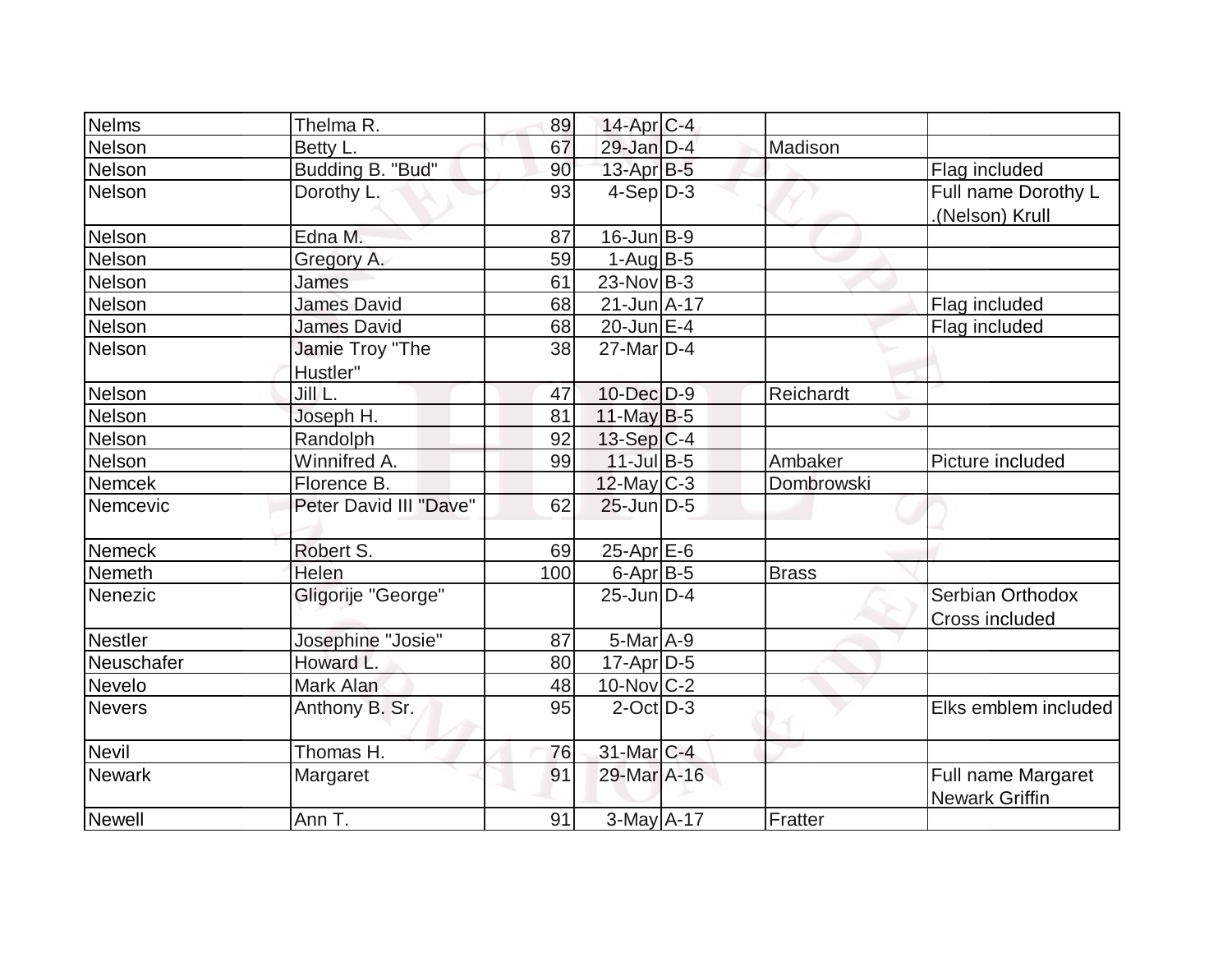| Newhouser      | Lula M.             | 80 | 29-Mar A-16       |                 | Lula M. Frey<br>(Newhouser) / Eastern<br>Star included |
|----------------|---------------------|----|-------------------|-----------------|--------------------------------------------------------|
| <b>Newkirk</b> | April May           | 38 | 8-Apr D-7         |                 |                                                        |
| <b>Newkirk</b> | Francis McRay "Ray" | 80 | $23$ -Oct E-4     |                 |                                                        |
| Newman         | Helen               | 94 | 22-May $D-4$      |                 | <b>Star of David</b>                                   |
| Neyhart        | Marian F.           | 83 | $25$ -Oct C-4     | Gurgel          |                                                        |
| <b>Niblett</b> | <b>Holly Dawn</b>   | 47 | $20$ -Apr $ B-5 $ |                 |                                                        |
| Nicholas       | Donald R.           | 86 | $1-Nov C-4$       |                 | Flag and Masonic                                       |
|                |                     |    |                   |                 | emblem included                                        |
| <b>Nichols</b> | Kenneth C.          | 84 | $24$ -Jan $E-8$   |                 | Flag included                                          |
| Nichols        | Norma Jean          | 65 | $17$ -Mar $ C-4 $ |                 | Picture included                                       |
| <b>Nichols</b> | Sally A.            |    | $8$ -Feb $A$ -18  | <b>Dzuirlik</b> |                                                        |
| <b>Nichols</b> | Sarajayne "Sally"   |    | $15$ -Apr $D-6$   | Hoffman         |                                                        |
| Nickerson      | Angeline K.         | 89 | $13$ -Jul B-2     |                 | Flag included                                          |
| Nicolaou       | Andreas             | 80 | $3-Sep D-4$       |                 | St. George Helenic                                     |
|                |                     |    |                   |                 | <b>Orthodox Cross</b><br>included                      |
| Nicpon         | Lorraine M.         | 78 | 28-Nov B-5        |                 |                                                        |
| Nidetz         | Myron P.            | 73 | $25$ -Feb $D-7$   |                 | Flag and Star of<br>David included                     |
| Niedbajlik     | Zinaida             | 88 | $19-Apr$ A-15     |                 | <b>Russian Orthodox</b><br>Cross included              |
| Niedert        | Steve A.            | 63 | $14$ -Nov F-3     |                 |                                                        |
| Niemeyer       | Doyle               |    | $2$ -Jan $D-3$    |                 | Note of service<br>change                              |
| Niemiec        | Mark E.             | 47 | $10$ -Apr $D-4$   |                 |                                                        |
| Niessen        | George              | 70 | $5$ -Feb $D-4$    |                 |                                                        |
| Nightingale    | George J.           | 79 | $1$ -Oct $D-4$    |                 | Flag included                                          |
| Niksich        | Antonia L. "Toni"   | 59 | $6$ -Mar $A-9$    |                 |                                                        |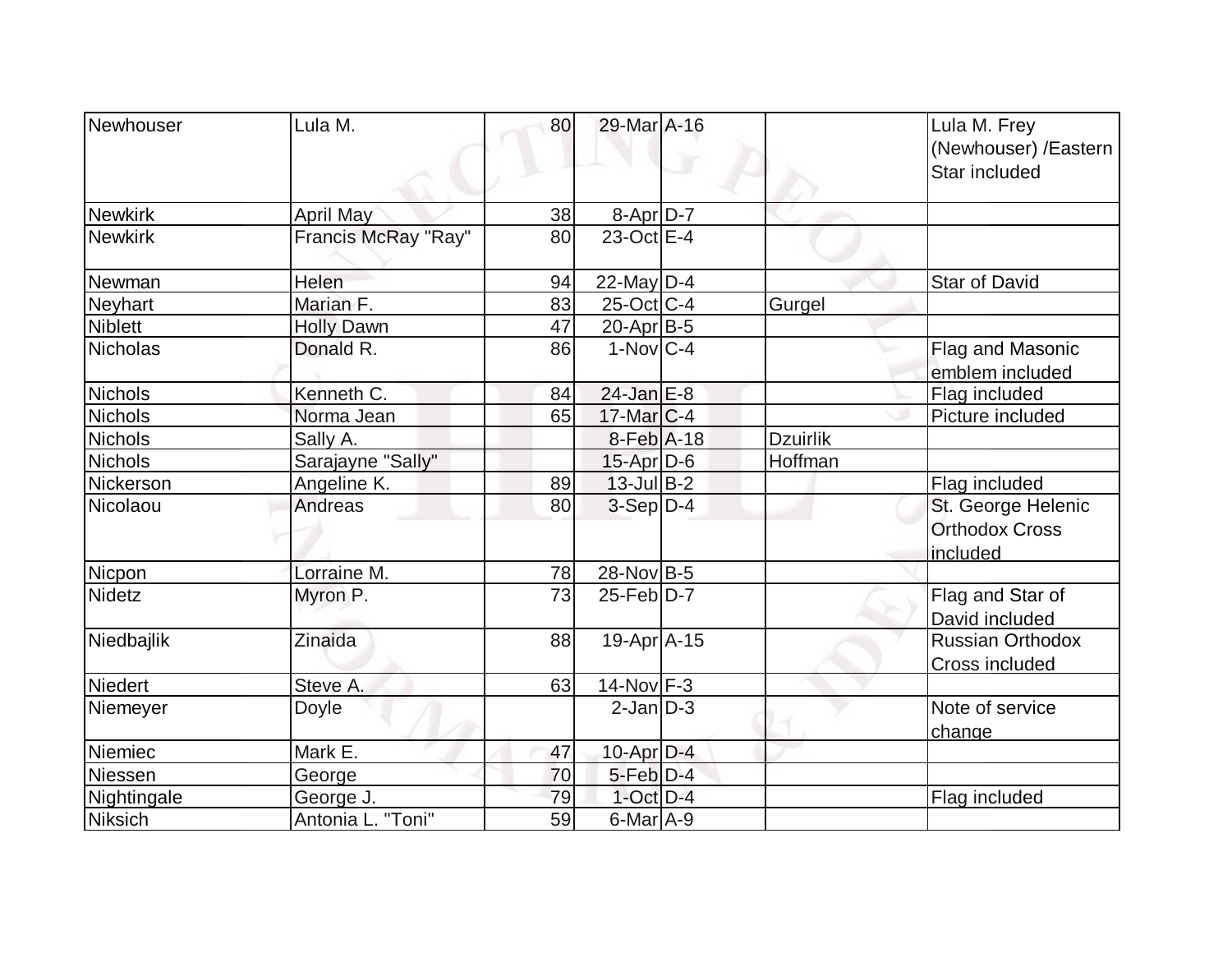| Niksich        | Paula G.                   | 67 | $1-Dec$ $C-3$          |              |                              |
|----------------|----------------------------|----|------------------------|--------------|------------------------------|
| Niksich        | Paula G.                   | 67 | $2$ -Dec $D-9$         |              |                              |
| <b>Nitz</b>    | Stephany C.                | 86 | 11-Mar A-15            |              | Cross included               |
| Nixon          | David A.                   | 66 | $29$ -Jan D-4          |              |                              |
| <b>Noe</b>     | Sylvia Evelyn              | 89 | $2$ -Jul $D-3$         |              | Star of David included       |
| Nokes          | Bruce A.                   | 60 | $19$ -Mar $ D-3$       |              |                              |
| Nolan          | <b>Kathleen Grace</b>      | 67 | $15$ -JulD-5           |              | Picture included             |
| Nolen          | <b>Anne Marie</b>          | 45 | $25$ -Jun $ D-3 $      |              |                              |
| <b>Noll</b>    | Donna J.                   | 57 | $10$ -Jun $D-6$        | Lyczak       |                              |
| Nondorf        | <b>Edmond Kent "Eddie"</b> | 57 | $21-Sep B-2$           |              |                              |
| Noonan         | Robert W.                  | 83 | 30-Dec E-7             |              |                              |
| Nordin         | Wayne J.                   | 55 | $24$ -Jun $D-5$        |              |                              |
| Nordyke        | Tina R.                    | 35 | $15$ -Apr $D-6$        | Vander Woude |                              |
| Norgaard       | Mary Jo                    | 94 | $14$ -Jan $D-7$        |              | Picture included             |
| Norman         | Christine                  | 89 | $19-Nov D-8$           |              |                              |
| Normoyle       | Susan A.                   | 62 | 20-Nov C-7             |              |                              |
| <b>Norrick</b> | Joseph F.                  | 64 | $11$ -May B-5          |              |                              |
| <b>Norris</b>  | Michael F.                 | 45 | $27 - Dec$ C-4         |              |                              |
| <b>Norris</b>  | Nancy J.                   | 73 | 25-Nov D-10            | Toering      |                              |
| Northey        | James E. Sr.               | 67 | $3-Nov$ <sub>C-3</sub> |              | Flag and Picture<br>included |
| Northey        | Jessica F.                 | 25 | $17-Oct$ B-5           |              |                              |
| Norton         | <b>Judith Kay</b>          | 62 | $3-May$ A-17           |              |                              |
| Norton         | Patricia A.                | 74 | $10$ -Apr $D-4$        | Smith        |                              |
| Norton         | Pearl                      | 92 | $24$ -Jan $E-6$        | <b>Hawk</b>  |                              |
| Norwood        | Chester V. "Chuck"         | 70 | $20$ -Dec $C$ -4       |              | Flag included                |
| Nothcutt       | Herchell G.                | 77 | $8$ -Jun $B$ -5        |              |                              |
| Notzon         | Mary L.                    | 89 | $7$ -Apr $C$ -5        |              |                              |
| Novac          | Cornelius "Corney"         | 58 | 19-Nov D-8             |              | Flag included                |
| <b>Novak</b>   | Pearl                      | 80 | $6$ -Oct $ C$ -3       |              |                              |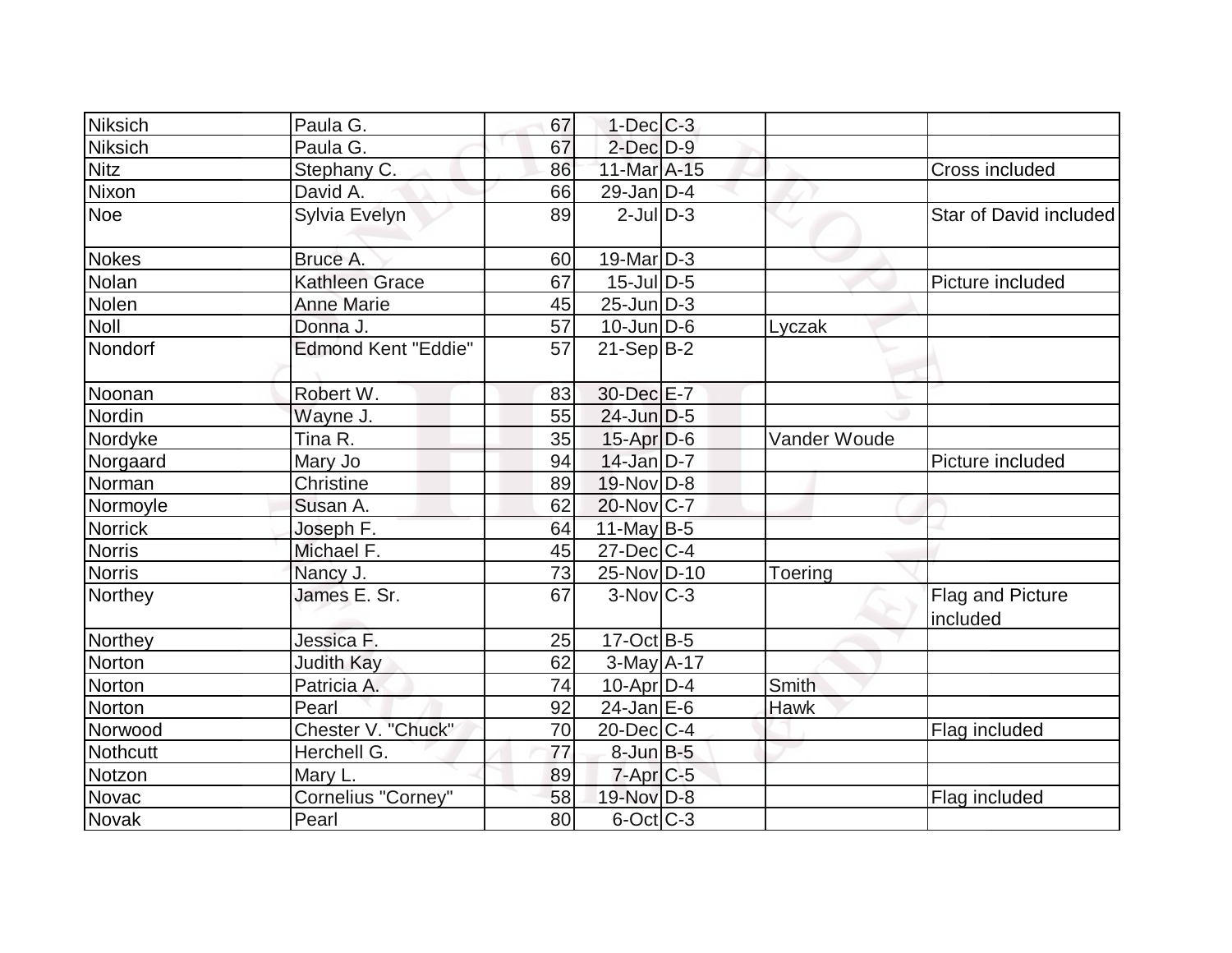| Novak         | Robert M.             | 63              | $16$ -Jun $B-9$   |              | Picture included                               |
|---------------|-----------------------|-----------------|-------------------|--------------|------------------------------------------------|
| Novak         | Rose M. "Tootsie"     | 73              | $4$ -Jan $A$ -18  |              |                                                |
| <b>Novak</b>  | Virginia J.           | 79              | $11$ -Jun $D-6$   | Coil         |                                                |
| Novosel       | Michael J. Sr.        | 85              | $8-Oct$ D-3       |              | Flag included                                  |
| Nowacki       | <b>Delores</b>        | 75              | 28-Apr C-4        | Foddrill     |                                                |
| Nowaczyk      | Mary E. "Dolly"       | 81              | 18-Oct C-6        | <b>Nauch</b> |                                                |
| Nowaczyk      | Virginia              | 88              | $5$ -Nov $D-5$    | Stroczynski  |                                                |
| Nowak-Glanc   | Helen                 | 95              | $4-Sep D-3$       | Biniecki     |                                                |
| Nowakowski    | Joseph "Jake"         | 92              | 17-Apr D-5        |              | Flag included                                  |
| Nowakowski    | Margaret "Peg"        | 62              | $26$ -Jan $A$ -13 | Kennedy      |                                                |
| Nowakowski    | Ted W.                | 83              | $27$ -Oct $ C-4 $ |              | Flag, Picture and<br>Police emblem<br>included |
| Nowicki       | <b>Terry Lee</b>      | 53              | 23-Jul D-5        |              | Picture included                               |
| Noworyta      | John M.               | 79              | $21$ -Jan $D-6$   |              | Flag and Police<br>emblem included             |
| <b>Nuest</b>  | Lester E.             | 96              | $9$ -Dec $D$ -9   |              |                                                |
| <b>Nugent</b> | Amber                 | 17              | $23$ -Apr $D-4$   |              |                                                |
| <b>Nulf</b>   | Patsy Ann             | 61              | $16$ -Jun $B-9$   |              |                                                |
| <b>Nunez</b>  | Dianne B.             | 56              | 28-May D-4        |              |                                                |
| <b>Nuzzo</b>  | Rose A.               | 95              | $20$ -Aug $D-4$   |              |                                                |
| Oakes         | <b>Stuart Arlen</b>   | 64              | $13-Nov$ E-4      |              | Picture included                               |
| Oakley        | Kay Lou               | 67              | $1-Feb$ A-18      |              |                                                |
| Oakley        | Marion J.             | 88              | 30-Aug C-4        | Johnson      |                                                |
| O'Bannon      | John "Johnny"         | 58              | $13$ -Jun $E-4$   |              |                                                |
| Obrien        | <b>Patrick Thomas</b> |                 | $8$ -Jun $B$ -5   |              | Flag and Police<br>emblem included             |
| O'Brien       | Helen A.              | 89              | $4$ -Jul $E-3$    | Rouhselange  |                                                |
| O'brien       | Terrence J.           | 82              | $25$ -Aug C-2     |              | Flag included                                  |
| Ochoa         | Mark C.               | 30 <sup>°</sup> | $11$ -Oct $C$ -6  |              |                                                |
| Ochoa         | Salvador              | 93              | $3$ -Dec $D-8$    |              |                                                |
| O'Connor      | Lethorne C.           | 92              | $17$ -Nov $ C-3 $ | McMahon      | Cross included                                 |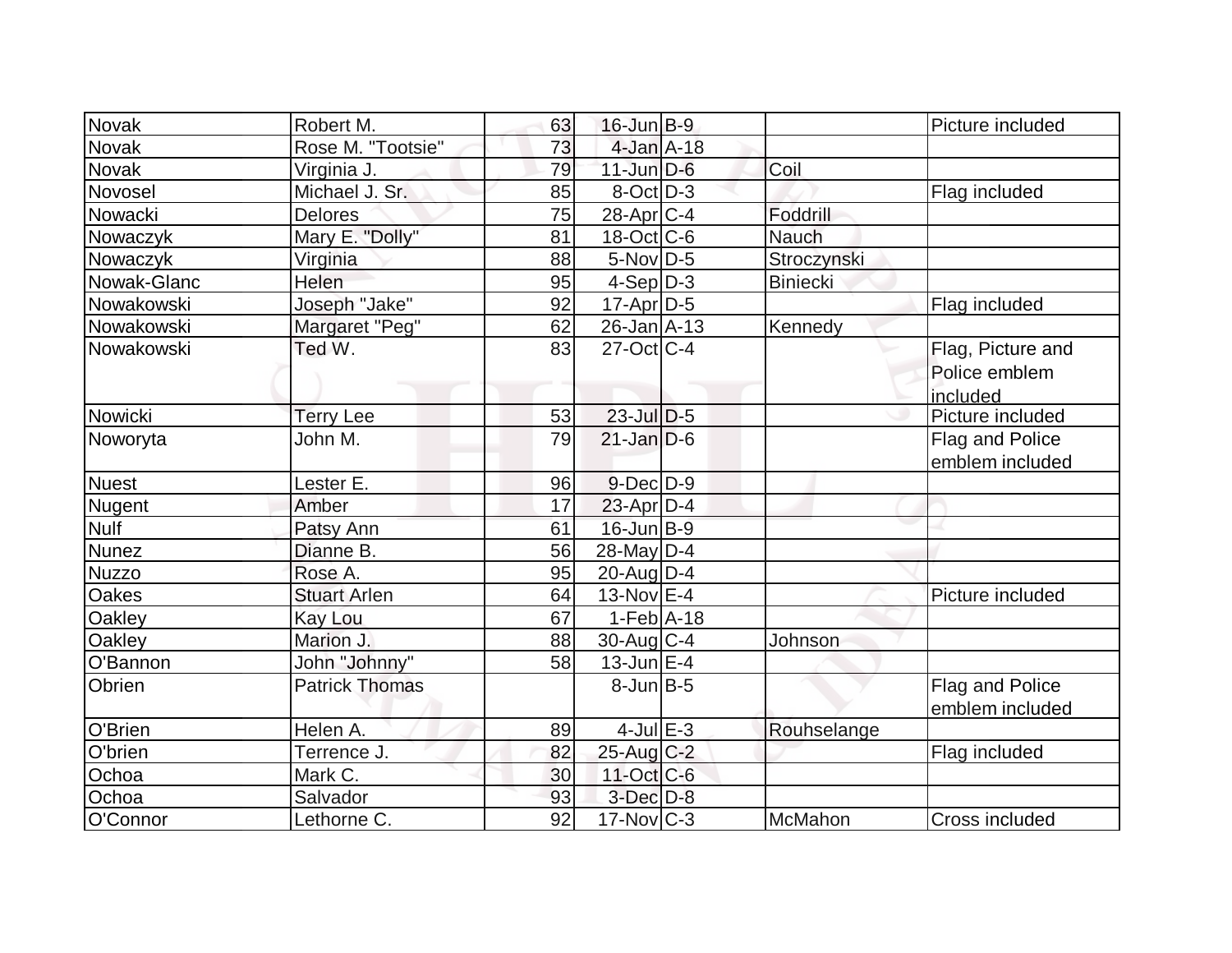| O'Deen     | Kenneth H. Jr.         | 65              | 18-Apr E-4        |          | Police Badgeemblem   |
|------------|------------------------|-----------------|-------------------|----------|----------------------|
|            | "Kenny"                |                 |                   |          | in cluded            |
|            |                        |                 |                   |          |                      |
| O'Dell     | Martha                 |                 | $3-Sep D-3$       |          | Picture / Martha O'  |
|            |                        |                 |                   |          | Dell Butler          |
| Offredo    | Ernest J. Jr.          | 60              | $10$ -May $A$ -18 |          | Flag included        |
| Oganovich  | Helen "Ticky"          | 88              | $23$ -Jan D-5     |          | Helen Tracy-         |
|            |                        |                 |                   |          | Oganovich            |
| O'Gara     | <b>Phyllis</b>         | 89              | $8$ -Oct $ D-4 $  | Kaminski | Full name Phyllis    |
|            |                        |                 |                   |          | (O'Gara) Bailey      |
| Ogarek     | Lawrence S.            | 80              | $12$ -Dec $E - 7$ |          |                      |
| Ogorek     | Lucie P.               | 94              | $9-Nov B-3$       | Pavich   |                      |
| Ogrodowski | Pauline J.             | 90              | 14-Jun A-17       | Folta    |                      |
| O'Guin     | <b>Howard Maurice</b>  | 85              | 23-Feb A-17       |          |                      |
| O'Hara     | Marjorie               | 87              | $1-Sep C-3$       | Wade     | <b>Praying Hands</b> |
|            |                        |                 |                   |          | included             |
| Ohls       | John                   | 80              | $1$ -JulD-6       |          | Flag included        |
| Ohm        | John L. Sr.            | 86              | $2$ -Apr $D-5$    |          | Flag included        |
| O'Keefe    | John J. "Jack"         | 72              | $5-Feb$ $D-4$     |          |                      |
| Okeley     | William Jr.            | 67              | $24$ -JulD-4      |          | Flag included        |
| Okone      | Harold M., Dr.         | 85              | $15-Sep C-3$      |          | Flag included        |
| Olander    | <b>Mary Louise</b>     | 90              | $10$ -Apr $D-4$   | Sullivan |                      |
| Olayta     | Rosalina               | 91              | 28-Mar E-5        |          | Picture included     |
| Olen       | Lucille                | 87              | $25$ -Jan $A$ -18 | Chapek   |                      |
| Olenik     | <b>Edna Rose</b>       | 78              | $22-Sep C-2$      |          |                      |
| Oliphant   | John R. Sr. "Big John" | 73              | $15-Sep C-3$      |          | Flag included        |
| Oliver     | Erma K.                | 92              | $21$ -Aug D-5     |          | Flag included        |
| Oliver     | Gladys M.              | 87              | $5$ -Dec $E$ -8   |          |                      |
| Oliver     | Karen S.               | 66              | $20$ -Jan $C-4$   |          |                      |
| Oliver     | Liberty                | 91              | 12-Nov E-4        | Mallo    | Cross included       |
| Oliver     | Margie E.              | $\overline{78}$ | $26$ -Oct B-3     |          |                      |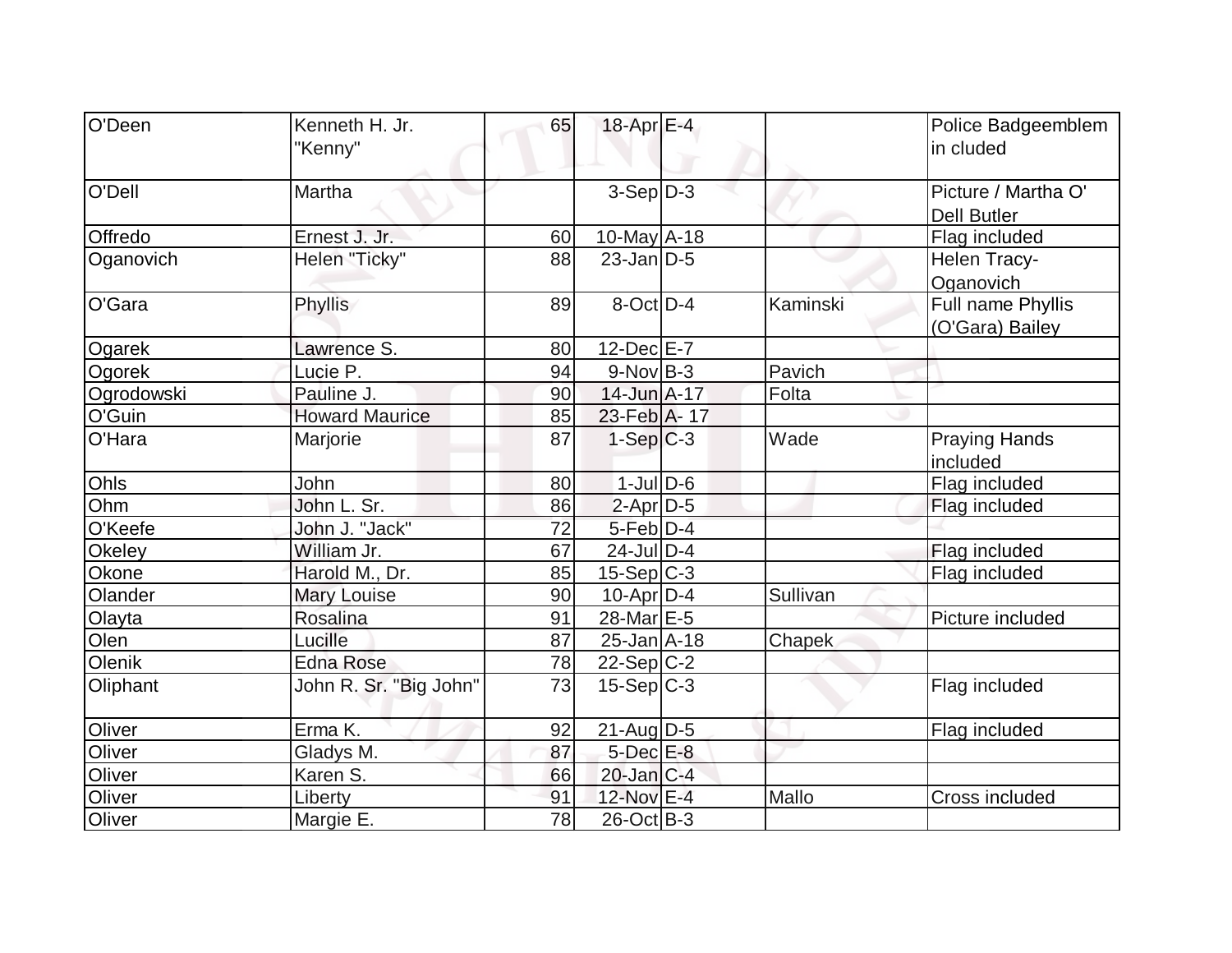| Olivotto   | Gloria A.               | 75              | $29$ -Dec $C$ -3  |                |                     |
|------------|-------------------------|-----------------|-------------------|----------------|---------------------|
| Olney      | Dorothy M. "Dolly"      | 87              | $1$ -May $D-4$    |                | Dorothy M. Olney    |
|            |                         |                 |                   |                | (Johnson) / Picture |
| O'Loughlin | Aubree T.               | 6 1/2 mo.       | $30$ -Jan D-5     |                | Angel and Picture   |
|            |                         |                 |                   |                | included            |
| Olsen      | <b>Helen Louise</b>     | 94              | 8-Mar A-17        | <b>Smith</b>   |                     |
| Olsen      | William R.              | 81              | $15$ -Oct $D-5$   |                | Flag included       |
| Olsenius   | Marie E.                | 92              | $1$ -Oct $ D-4 $  |                | Picture included    |
| Olson      | Arnold H. Jr.           | 84              | $30-Sep D-3$      |                | Picture included    |
| Olson      | Carl John               | 94              | $7$ -Jul $C-3$    |                |                     |
| Olson      | Evelyn                  |                 | $13$ -May D-6     |                |                     |
| Olson      | <b>Evelyn Marie</b>     | 74              | $28-Sep B-2$      | Desmond        |                     |
| Olson      | <b>Hattie</b>           | 81              | $7$ -Oct $D-4$    |                | Picture included    |
| Olson      | Marie Anna              | 93              | $3$ -Jul $D-4$    | Cover          |                     |
| Olson      | Mary K.                 | 89              | $7$ -Jul C-3      |                |                     |
| Olson      | Ralph                   | 85              | $9$ -Aug $C$ -4   |                | Picture included    |
| Olszewski  | Patricia L.             | 58              | $29$ -AugB-4      |                | Picture included    |
| Olszowski  | Bernice J.              | 83              | $3-Sep D-4$       |                |                     |
| Olthoff    | Dorothy                 | 83              | $29-Sep C-3$      | <b>Stalman</b> |                     |
| Olvera     | <b>Dolores</b>          | 58              | 8-Nov C-4         |                | Cross included      |
| O'Malley   | Margaret H.             | 64              | $25$ -Apr $E$ -6  |                |                     |
| O'Mara     | Catherine J.            | 65              | 21-Jul C-3        | Hlavaty        |                     |
| Omstead    | David D. "Red           | 52              | 11-May $B-5$      |                |                     |
|            | Muldoon"                |                 |                   |                |                     |
| Ondo       | <b>Beverly Rochelle</b> | 73              | $13$ -Jan $ C-4 $ | Ford           |                     |
| O'Neill    | Catherine "Kay"         | 84              | $15$ -May D-4     | Wise           |                     |
| Onohan     | Florence                | 86              | 26-Apr A-17       | Stoming        |                     |
| Opinker    | David R.                | 45              | $26$ -Feb $ D-4 $ |                | Flag included       |
| Opperman   | Madeline Julia          | 9               | $14$ -Aug $D-4$   |                |                     |
| Orban      | Dorothy A.              | 76              | 15-Oct D-5        |                |                     |
| O'Regan    | John W.                 | 88              | $11-Feb$ D-4      |                | Flag included       |
| Orf        | Marlene                 | $\overline{77}$ | $21 - Jun A - 17$ |                |                     |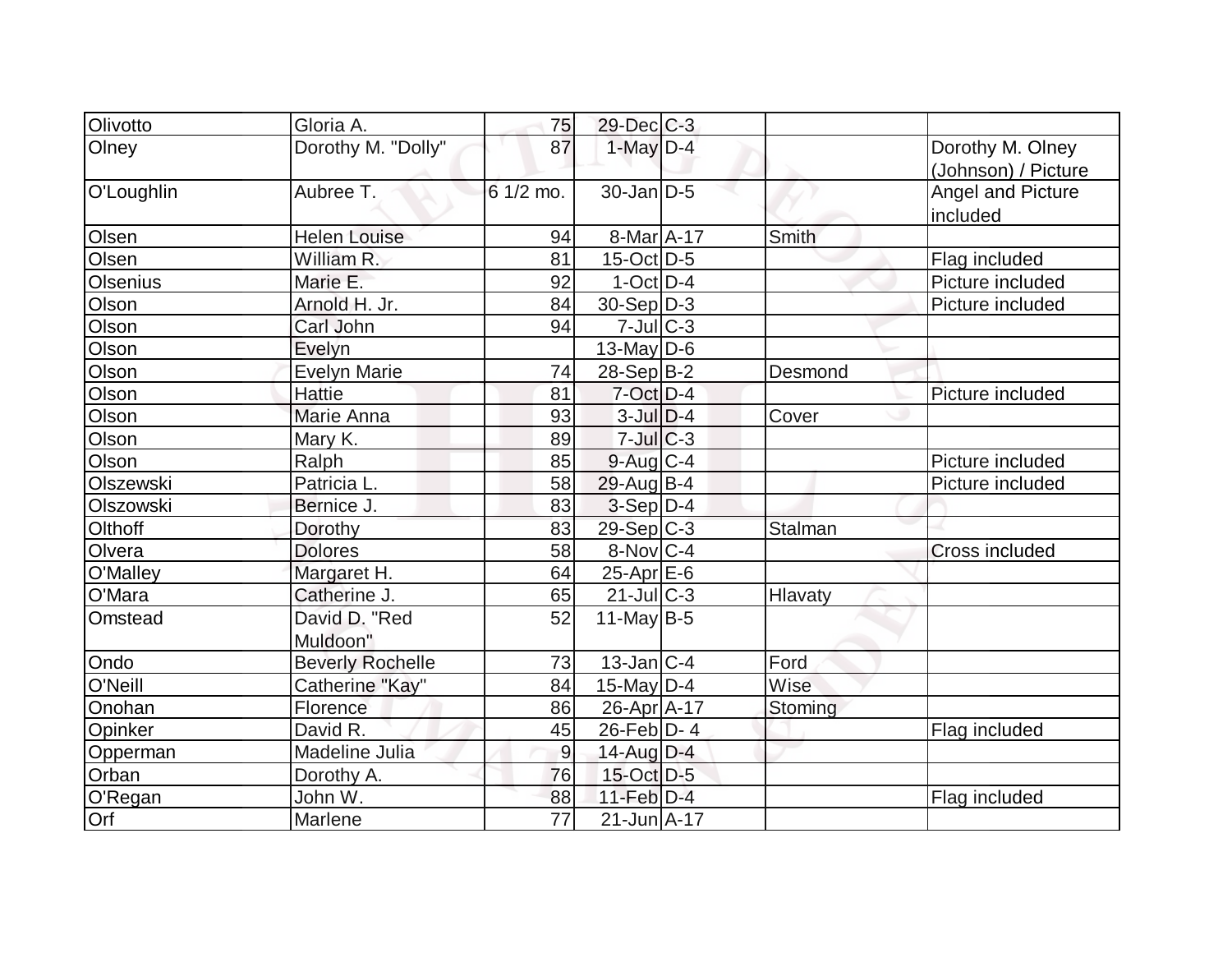| Orich       | Andrew Jr.        | 63 | $6$ -Oct $C$ -3   |              |                      |
|-------------|-------------------|----|-------------------|--------------|----------------------|
| Orndorff    | Jaynee G.         | 98 | 6-Mar A-10        |              |                      |
| Ornelas     | Nina J.           | 90 | 18-Jan A-20       | Miller       |                      |
| Oropeza     | Acencion "Concha" | 84 | $13$ -Jan $ C-4 $ |              |                      |
| O'Rourke    | Lucille M.        | 90 | $16$ -Apr $ D-4$  |              |                      |
| O'Rourke    | Thomas J. "Bud"   | 77 | $31$ -JulD-5      |              | Picture included     |
| Orr         | Carol Ann         | 65 | $12$ -Aug $D-6$   | Radulovich   |                      |
| Orr         | Philip L.         | 67 | $6$ -Mar $A$ -10  |              |                      |
| Orr         | Willard R.        |    | $2$ -Oct $ D-3 $  |              | Flag included        |
| Ortegon     | Rudolfo J. "Rudy" | 86 | $3-Nov$ C-3       |              |                      |
| Ortiz       | Candida B.        | 88 | $1-Dec$ $C-3$     |              |                      |
| Ortiz       | David "Papi"      | 55 | $27$ -May D-6     |              | Picture included     |
| Ortiz       | Kathryn V.        | 44 | $16$ -Jun $B-9$   |              | Picture included     |
| Ortman      | Mary Naoma        | 89 | 19-Nov D-8        |              | Mary Naoma Ortman    |
|             |                   |    |                   |              | (Durkin)             |
| Orzechowicz | Emily             | 75 | $7-Feb$ C-1       | Janik        |                      |
| Orzelski    | Peter P.          | 57 | $30-Sep D-4$      |              | Flag included        |
| Osborn      | Jacqueline Jean   | 81 | $10-Sep D-4$      |              | Full name Jacqueline |
|             |                   |    |                   |              | Jean Osborn McCabe   |
|             |                   |    |                   |              |                      |
| Osborn      | Phyllis           | 92 | $1-MarA-9$        |              |                      |
| Osborne     | Aline E.          | 81 | $7$ -Oct $D-5$    | Auld         |                      |
| Osborne     | Howard            | 85 | $9$ -Mar $A$ -9   |              |                      |
| Osby        | Leona Mabel       | 82 | $29$ -Dec $C$ -3  | Doehring     |                      |
| Osha        | <b>Betty Jane</b> | 82 | $11-Nov$ E-5      |              |                      |
| O'Shea      | Nancy B.          | 73 | $1-Nov$ $C-4$     | Kamraczewski |                      |
| Ossello     | David M. "DMO"    | 66 | $19$ -May C-3     |              | Picture included     |
| Ostapowicz  | John              | 93 | $19$ -Jul $C-4$   |              |                      |
| Oster       | Pauline "Linda"   | 89 | 28-May D-5        | Palko        |                      |
| Osterman    | Thomas R.         | 50 | 29-Nov C-6        |              |                      |
| Ostiguy     | Roland R. Jr.     | 62 | $2$ -Feb $A-12$   |              |                      |
| Ostroski    | Sandra K.         | 66 | $2-Sep$ D-6       | Adams        |                      |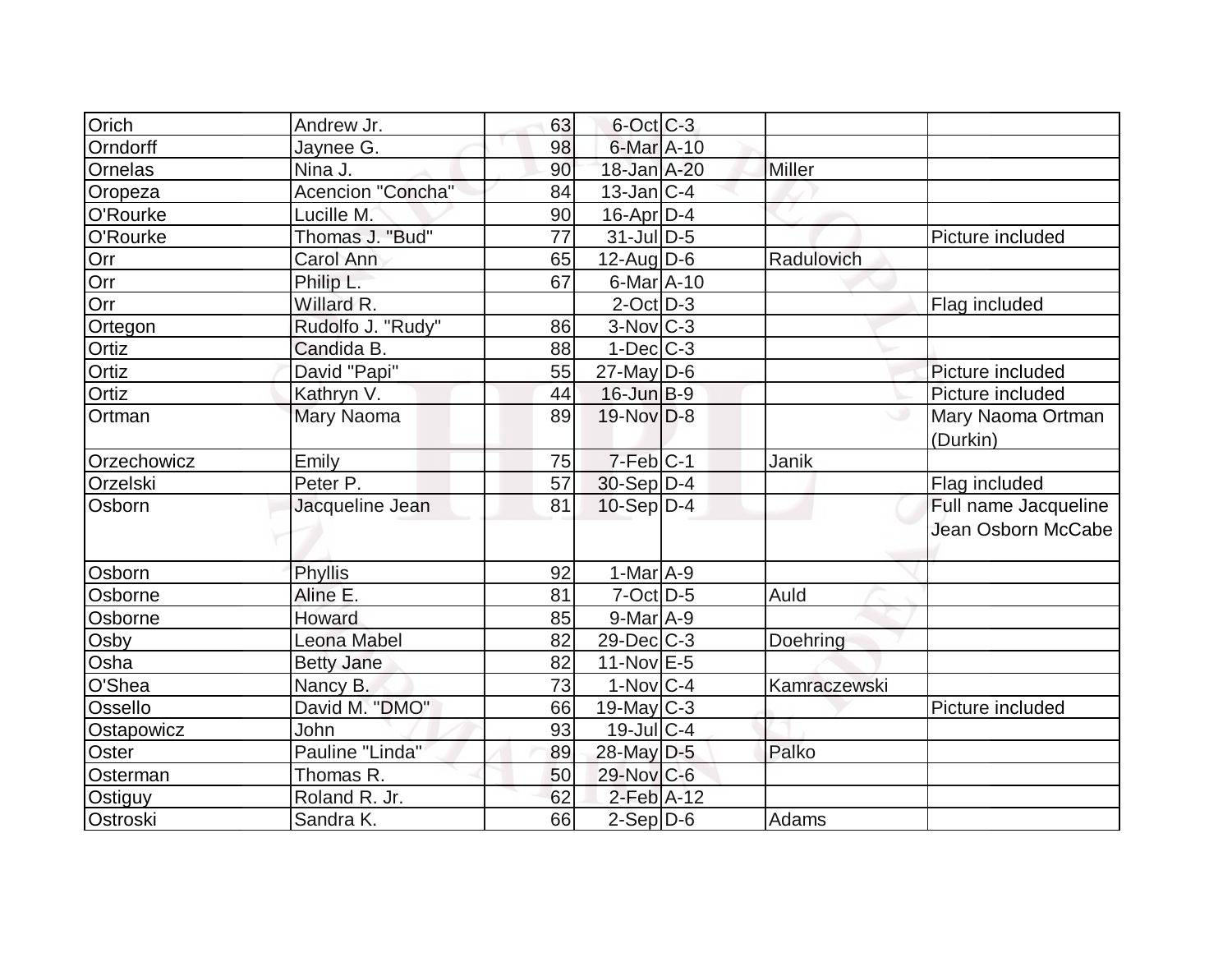| Ostrowski | Ronald W.                  | 61              | 29-Dec C-3        |               |                       |
|-----------|----------------------------|-----------------|-------------------|---------------|-----------------------|
| Oswald    | Karen L.                   | 67              | $16$ -Jul $D-3$   | <b>Boelke</b> |                       |
| Otte      | Gustave F. "Gus"           | 91              | 8-Apr D-7         |               |                       |
| Otto      | Carl M.                    | 60              | 29-Oct E-5        |               |                       |
| Otto      | Gloria $\overline{R}$ .    | 79              | $23$ -Oct E-4     |               |                       |
| Ottoson   | Sonia Ann                  | 67              | $17-Sep D-5$      | Sprusansky    |                       |
| Outlaw    | Mary Ellen                 | 65              | $18$ -Jun $D-6$   |               |                       |
| Overland  | James A.                   | 71              | $7$ -Jan $ D-7 $  |               |                       |
| Overland  | Lois Eileen                | 83              | $24$ -Dec $D-7$   | Walge         |                       |
| Overman   | Randy F.                   | 51              | 16-Mar B-7        |               |                       |
| Overturf  | Dorothy                    | 90              | $10$ -Jun $ D-6$  |               |                       |
| Owen      | Eva <sub>M.</sub>          | 93              | $19-Sep B-3$      |               |                       |
| Owen      | Helen G.                   | 96              | $28$ -Jan $D-6$   |               |                       |
| Owen      | Rollan V.                  | 96              | $9$ -Aug $C$ -4   |               |                       |
| Owens     | Velma                      | 89              | $19$ -Jan $A$ -17 |               |                       |
| Owens     | Warden A.                  | 61              | $30 - Jan$ $D-3$  |               | Flag included         |
| Paarlberg | I. Ronald                  | 71              | $12$ -Oct B-2     |               | Flag included         |
| Paarlberg | <b>Russell</b>             | 98              | $22$ -Feb $A - 9$ |               |                       |
| Paasch    | Joel K.                    | 56              | $7$ -Jul $C$ -3   |               |                       |
| Pace      | <b>Michael</b>             | 47              | $5$ -Oct $B-2$    |               | <b>Greek Orthodox</b> |
|           |                            |                 |                   |               | Cross included        |
| Pachuta   | John N. Jr. "Papa<br>Jack" | 85              | $27$ -Jun $B-5$   |               | Flag included         |
| Pacurar   | <b>Kim Elizabeth</b>       | 51              | 16-Dec D-11       |               |                       |
| Paddock   | <b>Buckley "Buck"</b>      | 60              | $8$ -JulD-6       |               |                       |
| Pagan     | Hilda O.                   | 82              | $10$ -Dec $ D-9 $ |               |                       |
| Pagan     | Hilda O.                   | 82              | $9$ -Dec $D-9$    |               |                       |
| Paganelli | Geraldine "Jeri"           | 75              | 29-Mar A-17       | <b>McCann</b> |                       |
| Paice     | <b>Lorraine "Sweet</b>     | 94              | 19-Apr A-15       |               | Picture included      |
|           | Lorraine"                  |                 |                   |               |                       |
| Paitsell  | Lee (Raymond)              | 71              | 4-Jan A-18        |               |                       |
| Pala      | Edward                     | 90 <sub>0</sub> | 22-Mar A-16       |               |                       |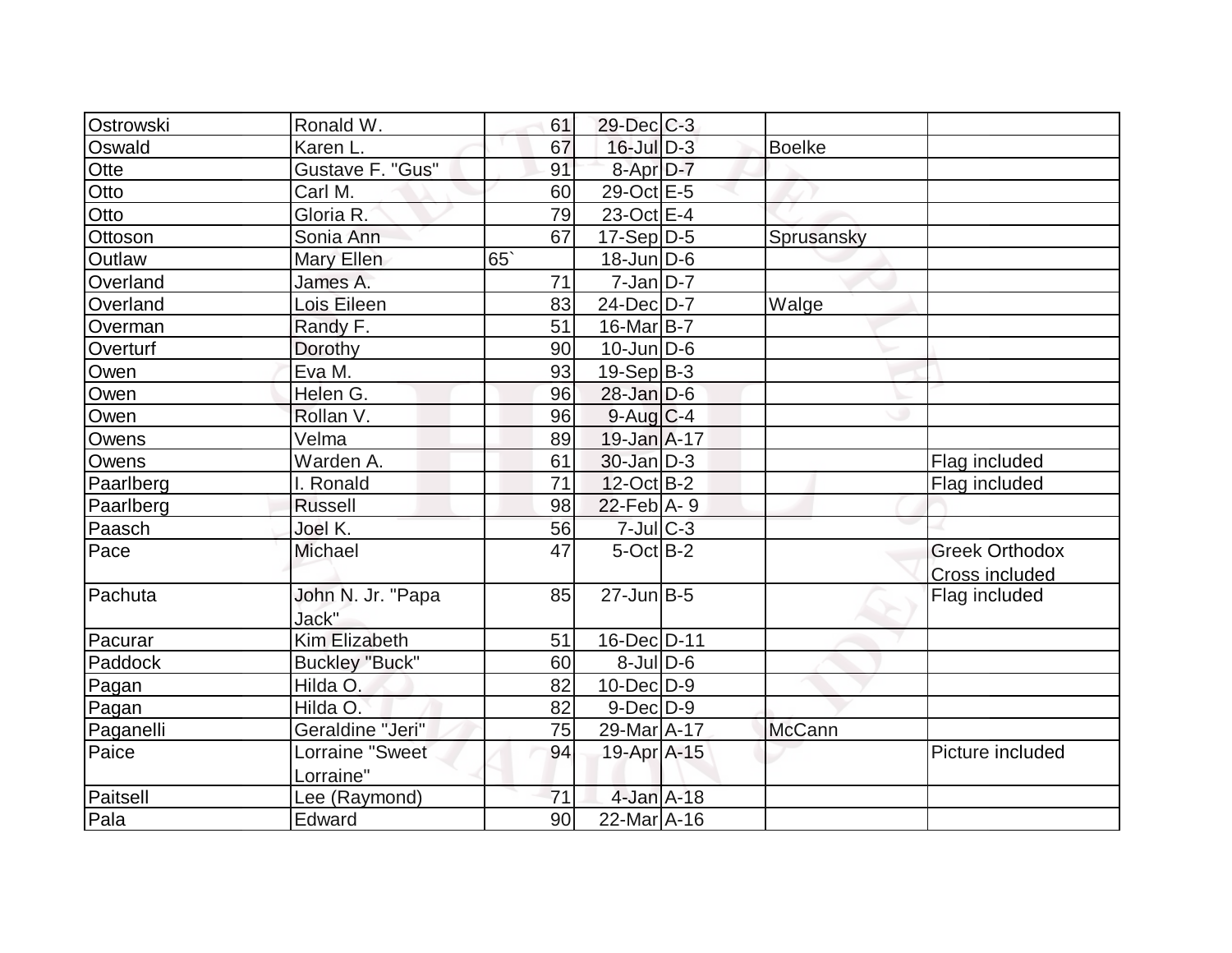| Palacios    | Mario David "Chilito" | 32 | $24$ -Jul $D-4$    |              |                          |
|-------------|-----------------------|----|--------------------|--------------|--------------------------|
| Palango     | Paul F.               | 54 | $13-Nov$ $E-3$     |              |                          |
| Palazzolo   | Anna                  | 88 | $24$ -Jul $D-4$    |              |                          |
| Palermo     | Audrey F.             |    | $21-Oct$ D-3       | <b>Brady</b> |                          |
| Palicke     | Norbert B.            | 84 | $8-NovC-4$         |              | Flag included            |
| Paligraf    | Peggy A. "Peg"        | 45 | 18-Mar D-7         |              |                          |
| Palko       | Joseph J.             | 92 | $16$ -Mar $ B-8 $  |              | Flag included            |
| Pallone     | Elsie A.              | 94 | $4$ -Dec $E-8$     | Kish         | Picture included         |
| Palmateer   | Harry E.              | 88 | $19 -$ Jul $C - 4$ |              | Flag included            |
| Palomo      | Fran                  | 62 | $23$ -Aug C-3      |              |                          |
| Pals        | Dorothy A. "Dotty"    | 72 | $18-Oct$ $C-6$     |              |                          |
| Paluga      | Josephine M.          | 89 | $24$ -Oct F-4      | Guzis        | Picture included         |
| Panagakis   | James G.              | 73 | $26$ -Feb $D-5$    |              | <b>Picture and Greek</b> |
|             |                       |    |                    |              | Orthodox cross           |
|             |                       |    |                    |              | included                 |
| Pandak      | Geraldine H.          |    | 25-Oct C-4         | Canner       |                          |
| Panella     | Catherine C. "Kay"    | 95 | $12$ -JulC-4       | Czyzycki     |                          |
| Pangburn    | Robert H.             | 85 | $30-Sep D-3$       |              | Flag included            |
| Pankovich   | Edith A.              | 77 | 21-Oct D-4         |              |                          |
| Pannitto    | Josephine S.          | 90 | $30$ -Jun $ C-3 $  | Paolone      |                          |
| Panozzo     | Christine L.          | 88 | $25$ -Feb $D-7$    | Ottoleno     |                          |
| Papachronis | Evangelia             | 89 | $1-Sep$ $C-3$      | Kollintzas   | <b>Greek Orthodox</b>    |
|             |                       |    |                    |              | Cross included           |
| Papas       | Alex M.               | 74 | $27$ -AugD-4       |              | <b>Greek Orthodox</b>    |
|             |                       |    |                    |              | Cross included           |
| Paradise    | Elizabeth C.          | 96 | $24$ -Jun $D-6$    |              | Picture included         |
| Paradzinski | Helen E.              | 91 | $9$ -Jul $D-4$     |              |                          |
| Pargaonker  | Nikhil Makrand M. D.  | 35 | $7$ -May D-4       |              |                          |
| Pariso      | Daniel Anthony "Dago  | 56 | $13$ -Jan $ C-5 $  |              |                          |
|             | Dan"                  |    |                    |              |                          |
| Park        | Carl Edward "Poppie"  | 84 | 14-Oct D-4         |              | Picture included         |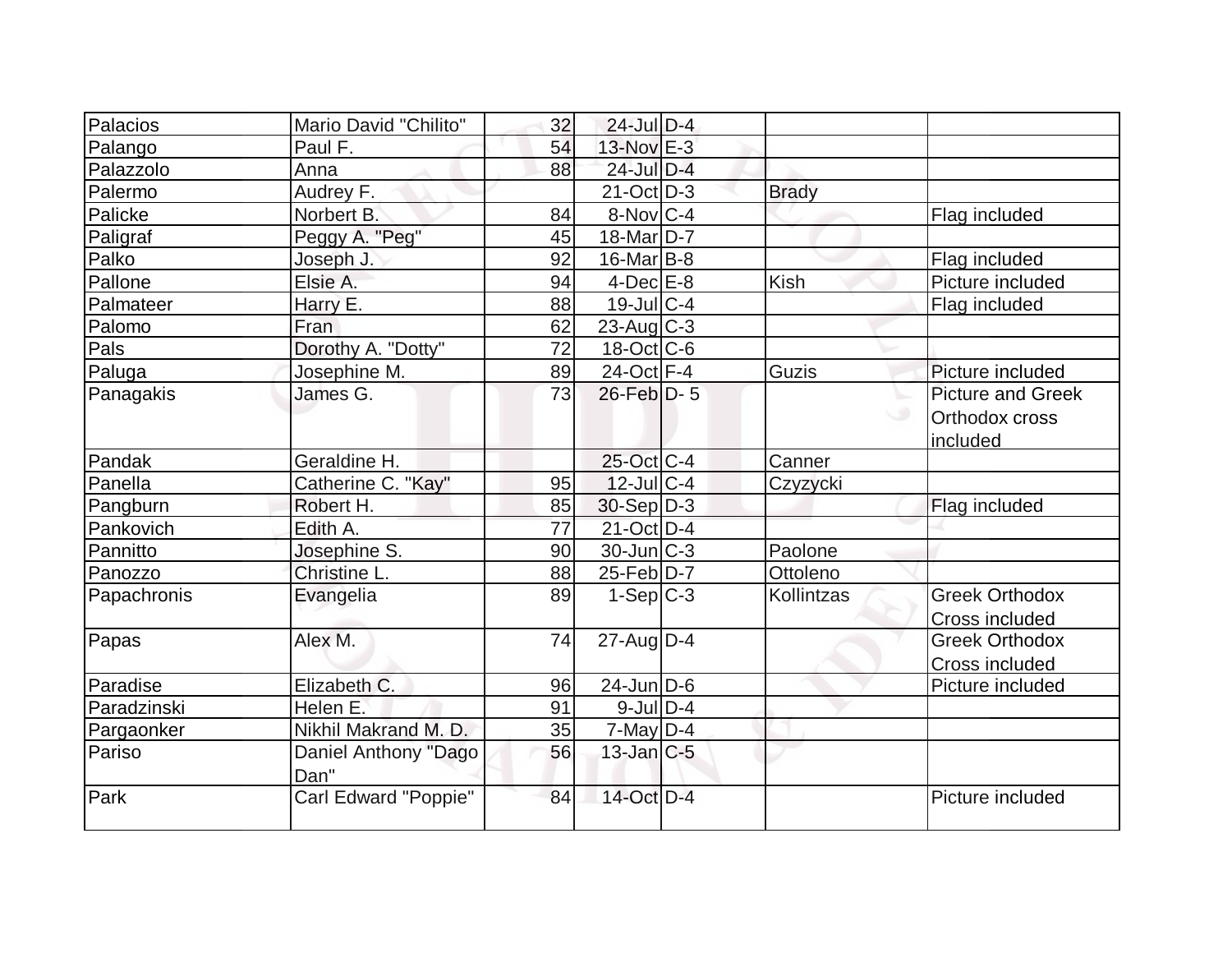| Parker    | Anthony "Tony"         | 46  | 22-Oct D-3                   |               |                                                 |
|-----------|------------------------|-----|------------------------------|---------------|-------------------------------------------------|
| Parker    | Cecelia Delores        |     | $23$ -Jul $D-5$              | Hodor         | Picture included                                |
| Parker    | David L.               | 79  | 21-Oct D-4                   |               |                                                 |
| Parker    | Earl S.                | 88  | $2-Apr D-5$                  |               | Flag and Picture<br>included                    |
| Parker    | Fay William            | 100 | $3-Sep D-4$                  |               |                                                 |
| Parker    | <b>Phyllis Janet</b>   | 89  | 16-Oct D-4                   | Kean          |                                                 |
| Parker    | Sandra L.              | 59  | $11-Nov$ E-5                 | Johnson       |                                                 |
| Parker    | Timothy M.             | 49  | $15$ -Feb $\overline{A}$ - 9 |               |                                                 |
| Parkhurst | David                  | 56  | $18-Sep D-3$                 |               |                                                 |
| Parkhurst | Thelma                 | 80  | $16$ -Aug C-4                |               |                                                 |
| Parks     | Helen M.               | 56  | $21$ -Nov B-6                |               | Picture included                                |
| Parks     | <b>Rose Mary</b>       | 88  | $1-Apr$ $D-6$                |               | Picture included                                |
| Parmley   | Donna L.               | 71  | $1-MarA-9$                   |               |                                                 |
| Parratt   | Linda L.               | 65  | $13$ -Aug $D-4$              | Jannotta      |                                                 |
| Parrish   | Cayce B.               | 87  | $12$ -Apr $A$ -17            |               | Flag included                                   |
| Parrish   | Rosellen               | 82  | $1-Apr$ D-5                  | Junitz        |                                                 |
| Parrish   | Wilma Lou              | 83  | $12$ -May C-3                |               |                                                 |
| Parsons   | Dorothy E.             | 89  | 26-Aug D-6                   |               | Picture included                                |
| Parsons   | <b>Gracia Louise</b>   |     | $16$ -Oct $ D-3 $            | <b>McCrea</b> | Full name Gracia<br>Louise Allison<br>(Parsons) |
| Parsons   | Jacqueline N. "Jackie" | 77  | $19$ -Jan $ A-17$            |               |                                                 |
| Parsons   | Mabel                  | 76  | $28$ -Jan $ D-6 $            |               |                                                 |
| Parysz    | <b>Emily Emma</b>      | 87  | $1-Apr$ D-6                  | <b>Brauer</b> |                                                 |
| Paschal   | Arthur L. Jr. "Biggum" | 53  | $28$ -Apr $C-4$              |               |                                                 |
| Pasternak | Janet A.               | 78  | $17$ -Jul $D-4$              |               |                                                 |
| Pasternak | Janet A.               | 78  | $21$ -Jun $A-17$             |               |                                                 |
| Pastor    | Bobby Sr.              | 77  | $9$ -Dec $D-9$               |               |                                                 |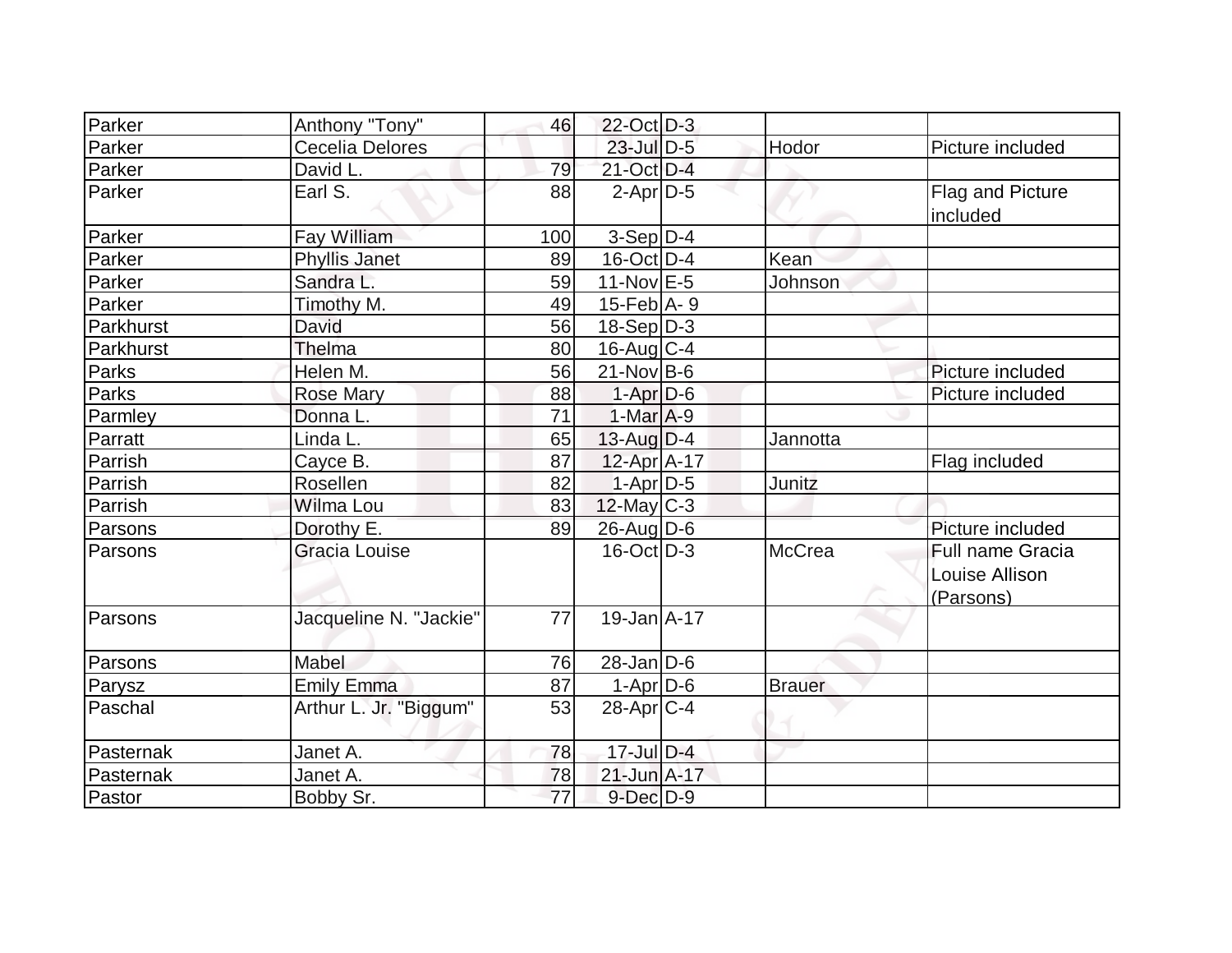| Pastor    | Lilllian M.          | 85 | $25$ -Apr $E$ -6  |           | Lillian M. (Petznik)     |
|-----------|----------------------|----|-------------------|-----------|--------------------------|
|           |                      |    | $25$ -Apr $E$ -6  |           | Pastor                   |
| Paswinsti | Andrew "Andy"        | 93 |                   |           |                          |
| Patronik  | <b>John Michael</b>  | 75 | $26$ -Nov $ID-7$  |           | <b>Ukranian Orthodox</b> |
|           |                      |    |                   |           | Cross included           |
| Patterson | Janet M.             | 78 | $10$ -Dec $ D-8$  | Schroeder |                          |
| Patterson | Lawrence "Larry"     | 61 | $27$ -Jan $ C-4 $ |           |                          |
| Patterson | Linda Sue            | 57 | $13$ -Apr $ B-5 $ |           |                          |
| Patterson | Nicholas John III    | 64 | $5$ -Mar $A$ -9   |           |                          |
| Patterson | <b>Scean Michael</b> | 48 | 4-Mar A-12        |           |                          |
| Patteson  | <b>Charles Evans</b> | 92 | $3-Oct$ F-3       |           |                          |
| Patton    | Raymond F. Jr. "Ray" | 75 | $14$ -Oct $ D-4 $ |           | Flag included            |
|           |                      |    |                   |           |                          |
| Patz      | Doris E.             | 86 | $6$ -Feb $D-4$    |           | Full name Doris E.       |
|           |                      |    |                   |           | (Patz) Mock              |
| Paul      | Eileen M.            | 89 | $21$ -Feb $A - 8$ |           |                          |
| Paul      | John Steven          | 58 | $14$ -JulC-3      |           | Picture included         |
| Paulek    | Kathryn G.           | 97 | $20$ -Aug $D-4$   | Gordon    |                          |
| Paulk     | Bobbye Jo            | 79 | 8-Nov C-4         |           |                          |
| Pauls     | Ann                  | 96 | $13$ -Jan $ C-4 $ | Macko     |                          |
| Paunicka  | Margaret S.          | 85 | $19$ -Jan $A$ -17 |           |                          |
| Pavisich  | Jacob "Jack"         | 84 | 24-Mar C-4        |           | Flag included            |
| Pavlak    | Mary                 | 80 | $20$ -AugD-4      | Moldovan  |                          |
| Pavletic  | Thomas N.            | 68 | 29-Nov C-6        |           | Flag included            |
| Pavlin    | Sarah                | 28 | $27 - Dec$ $C-3$  |           |                          |
| Pawlik    | Edward L.            | 85 | $20$ -May D-6     |           | Flag included            |
| Pawlowski | Leonard A.           | 87 | 31-Dec C-10       |           | Flag included            |
| Pazanin   | Steve J.             | 70 | $6$ -Apr $B$ -4   |           |                          |
| Peace     | Robert J.            | 77 | 29-Apr D-6        |           | Picture included         |
| Peace     | Robert J. "Bob"      | 77 | $30$ -Apr $D-4$   |           |                          |
| Peach     | Cary Wayne           | 57 | $20$ -Jul B-3     |           |                          |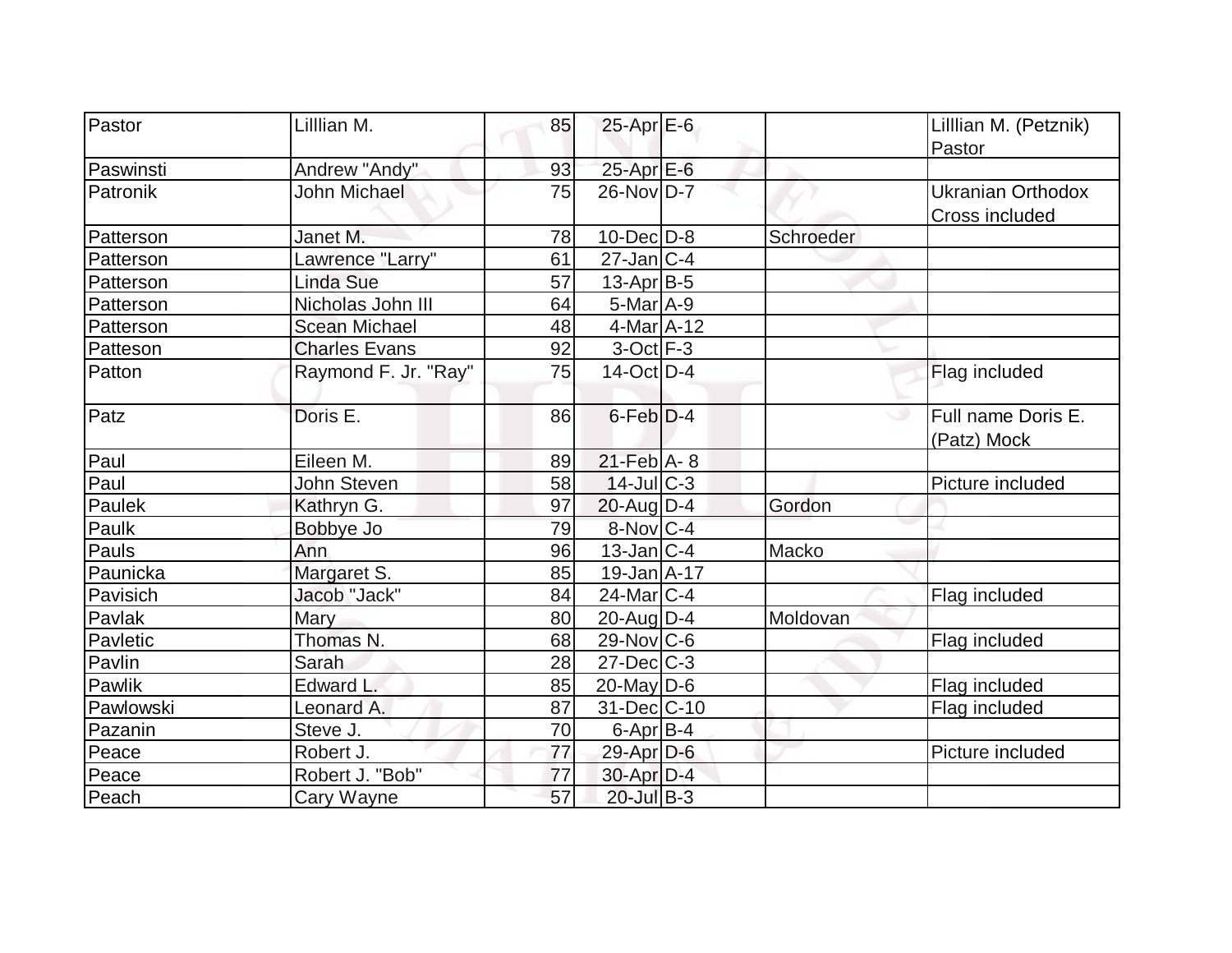| Peach       | <b>Michael Aaron</b>  | Infant | $17-Sep D-5$      |                | Picture / Prescious<br><b>Baby Michael Aaron</b><br>Peach |
|-------------|-----------------------|--------|-------------------|----------------|-----------------------------------------------------------|
| Peacock     | Catherine M.          | 87     | $5 - Jan$ A-12    |                |                                                           |
| Pearce      | Mary I.               | 75     | $25$ -Jun $D-5$   | <b>Stewart</b> |                                                           |
| Pearson     | Elizabeth A.          | 98     | $29$ -Aug $ B-4 $ |                |                                                           |
| Pearson     | Margaret M.           | 84     | $12$ -Feb $D-6$   |                |                                                           |
| Pearson     | Robert E. "Bob"       | 75     | $19$ -Mar $ D-5$  |                | Flag included                                             |
| Pearson     | Stella J.             | 91     | 26-Aug D-6        |                |                                                           |
| Pearson     | Susan E.              | 65     | $23-Sep D-4$      | MacDiarmid     | Picture included                                          |
| <b>Peck</b> | Carol J.              | 84     | $17-Oct$ B-5      |                |                                                           |
| Peck        | Eva Marie             | 51     | $22-Sep C-3$      |                | <b>Full name Eva Marie</b><br>Peck Vuckovic               |
| Peek        | Billy S.              | 91     | 6-Oct C-3         |                |                                                           |
| Peglow      | Edgar L.              | 84     | $3-Sep D-4$       |                | Picture included                                          |
| Peiffer     | Betty A.              | 78     | $31$ -JulD-5      | King           |                                                           |
| Peirick     | Julia                 | 89     | $28$ -Dec $B-2$   | Feketa         | Full name Julia<br><b>Knapp Peirick</b>                   |
| Pejka       | Steven V.             | 33     | 18-Jul B-4        |                |                                                           |
| Pejnovich   | Danica                | 60     | $4$ -Aug C-3      |                | Serbian Orthodox<br>cross and picture<br>included         |
| Pelc        | Edward                | 86     | $11$ -Jun $ D-6 $ |                | Flag included                                             |
| Pelc        | Jerry                 | 85     | $5-Apr$ $A-17$    |                | Jerry (Crossy) Pelc                                       |
| Pelc        | Jerry (Crossy)        | 85     | $4$ -Apr $E$ -5   |                |                                                           |
| Pelfrey     | Roger                 | 67     | $29$ -Dec $ C-4 $ |                |                                                           |
| Pelot       | Eugene R. "Gene"      | 60     | $12$ -Dec $E-8$   |                |                                                           |
| Pelot       | Eugene R. Jr. "Gene"  | 60     | $13$ -Dec $ C-4 $ |                |                                                           |
| Pelton      | Geraldine M. "Deanie" | 72     | $13$ -Mar $D-4$   |                |                                                           |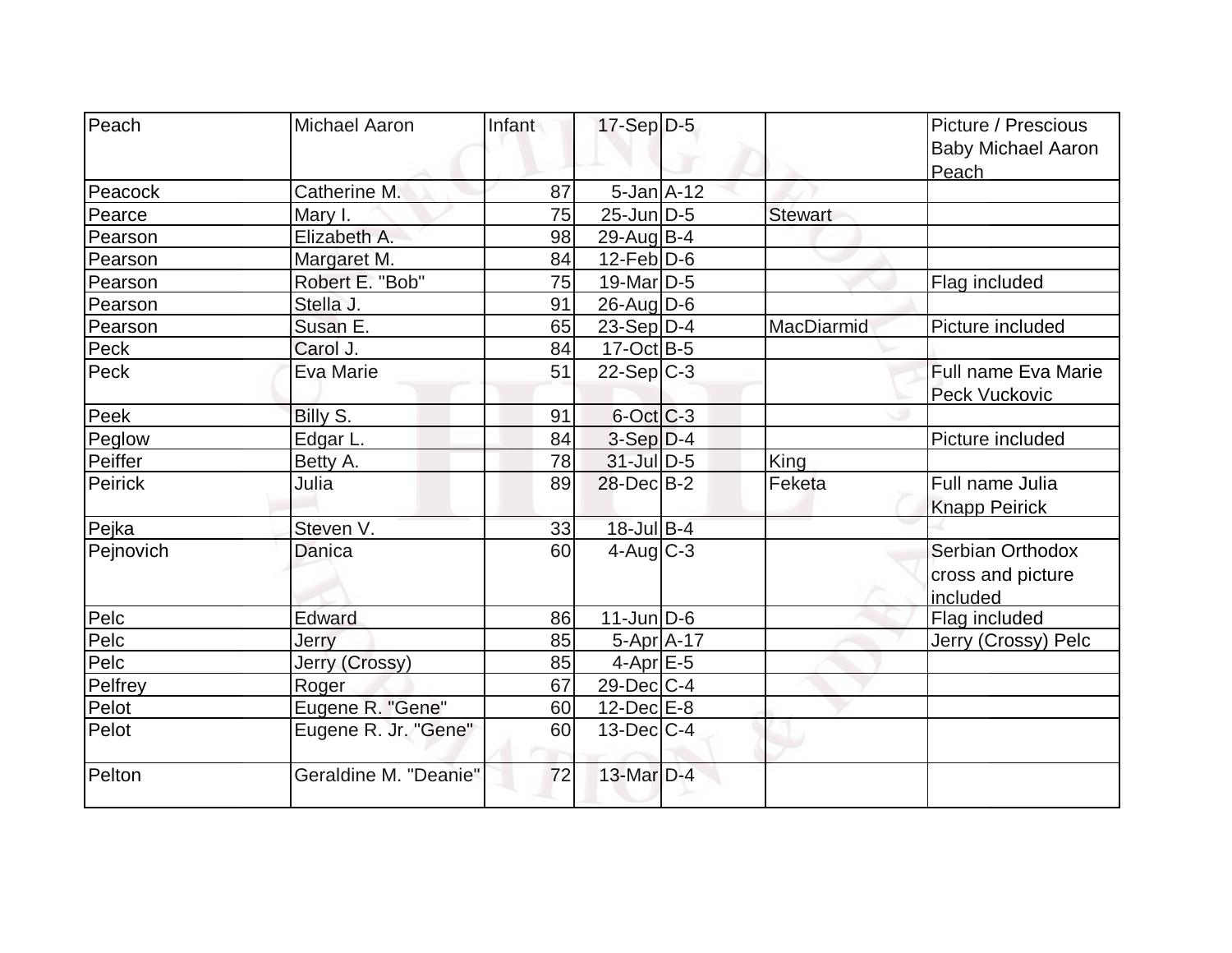| Pendoski          | <b>Betty</b>             | 83              | 29-May D-5        |          | Full name Betty             |
|-------------------|--------------------------|-----------------|-------------------|----------|-----------------------------|
|                   |                          |                 |                   |          | Pendoski Plese              |
| Pennington        | Phyllis                  | 88              | 28-Feb A-11       | Gregory  | <b>Greek Orthodox cross</b> |
|                   |                          |                 |                   |          | included                    |
| Penrod            | John V.                  | 76              | $27$ -Apr $B$ -5  |          |                             |
| Pens              | August H.                | 74              | $9$ -Aug $C$ -4   |          | Flag included               |
| Penwitt           | Evron A.                 | 72              | $10$ -Nov $ C-3 $ |          | Flag included               |
| Peppin            | Ronald Thomas "Ron"      | 66              | $18$ -Feb $D-6$   |          | Picture included            |
| Perez             | Carmelo                  | 88              | 11-May $B-4$      |          | Full name Carmelo           |
|                   |                          |                 |                   |          | <b>Serrano Perez</b>        |
| Perez             | Jennie                   | 98              | $23$ -Aug C-3     | Arellano |                             |
| Perez             | Rosario A.               | 59              | 26-Apr A-17       |          |                             |
|                   | "Chayo/Rosie"            |                 |                   |          |                             |
| Perez             | Veronica                 | 81              | $22$ -Apr $D-7$   |          |                             |
| Perigo            | David M.                 | 57              | 22-Nov C-4        |          |                             |
| Pernal            | Anthony                  | 89              | $13$ -Feb $D-4$   |          | Picture included            |
|                   | Joseph"Tony"             |                 |                   |          |                             |
| Perrin            | John Robert              | 82              | $21$ -Jan $D-5$   |          |                             |
| Perrott           | Robert "Mr Bob"          | 75              | $31-Oct$ F-3      |          |                             |
| Perry             | <b>Elizabeth "Elsie"</b> | 90              | $4$ -Nov $D-4$    | Schlarp  |                             |
| Perry             | Rowena "Row"             | 49              | $4$ -Nov $D-4$    | Rutledge | Picture included            |
| Perry (Schreiber) | Sally S.                 | $\overline{57}$ | $12$ -Oct B-3     | Stoner   |                             |
| Persello          | Alfred A.                | 81              | $2$ -Nov $ B-3 $  |          |                             |
| Perzanowski       | Mary                     | 86              | $11$ -Jun $D-6$   |          | Picture included            |
| Perzo             | Ronald Louis "Ron"       | 54              | $7$ -Oct $ D-5 $  |          | Picture included            |
| Pesich            | Michael                  | 61              | 22-Apr D-7        |          | Flag included               |
| Pessetto          | Michael W.               | 57              | $1-Dec$ $C-2$     |          |                             |
| Pete              | Stanley A. "Stash"       | 80              | $1$ -Jun $B-5$    |          |                             |
| Peters            | Charlotte M.             | 85              | 25-Oct C-5        |          |                             |
| Peters            | Donald F.                | 81              | 19-Aug $D-7$      |          | Flag included               |
| Peters            | Florence I.              | 89              | $9$ -Jun $ C-3 $  |          |                             |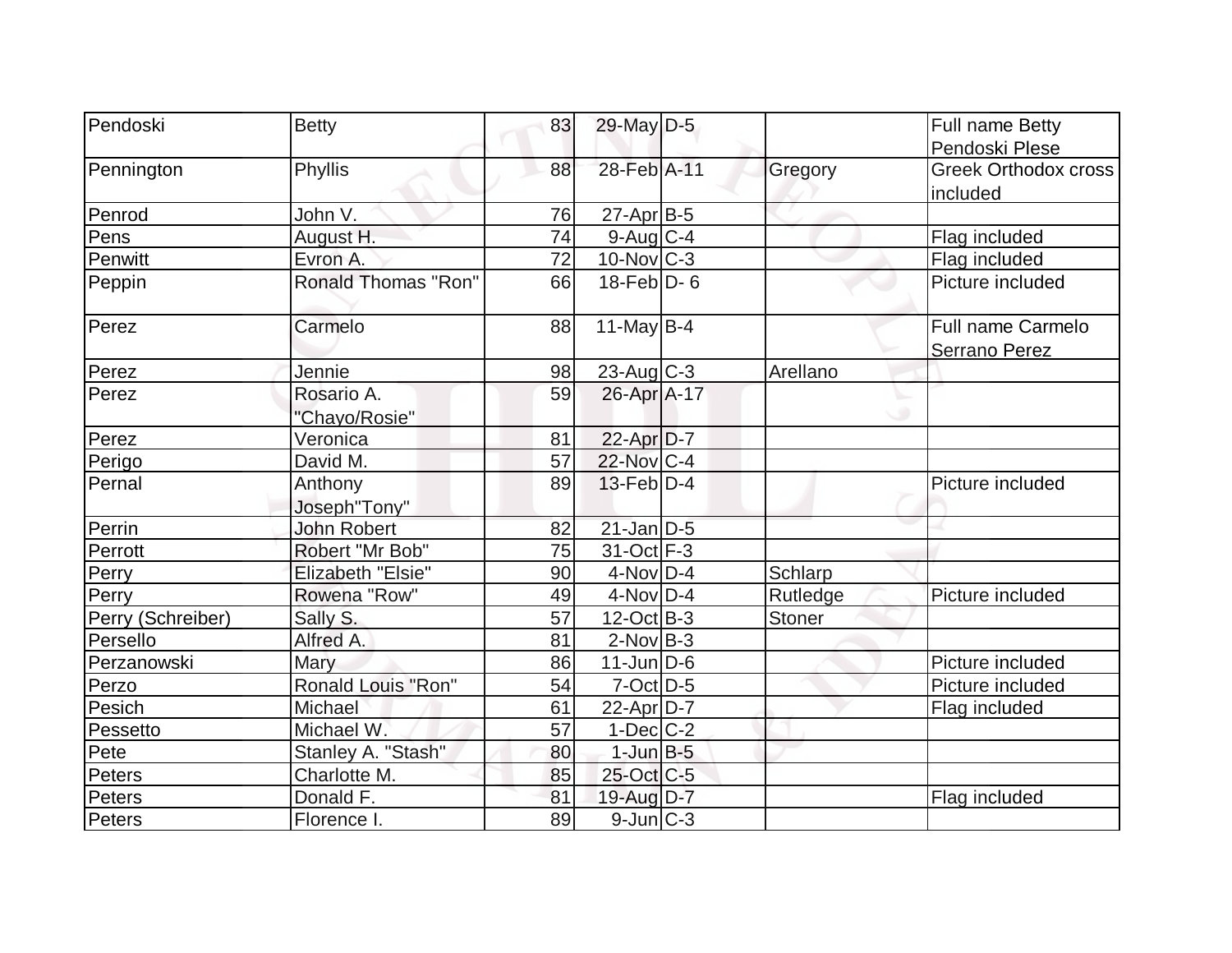| Peters     | Gertrude Ann              | 90 | 30-May E-5        |          | Cross included          |
|------------|---------------------------|----|-------------------|----------|-------------------------|
| Peters     | June T.                   | 81 | $16$ -Jan $D-4$   |          |                         |
| Peters     | Mary                      | 83 | $20$ -Dec $C-4$   |          | Mary Simko Peters /     |
|            |                           |    |                   |          | Picture included        |
| Peters     | Mary                      | 83 | $18$ -Dec $E-8$   |          | Full name Mary          |
|            |                           |    |                   |          | <b>Simko Peters</b>     |
| Peters     | Suriya Suansiri           | 60 | 23-Apr D-4        |          |                         |
| Peterson   | Donald R.                 | 54 | $4$ -Aug $C-3$    |          |                         |
| Peterson   | Gentry T. (aka Pete       | 79 | $13-Sep C-3$      |          | Picture included        |
|            | Gentry)                   |    |                   |          |                         |
| Peterson   | George A.Jr.              | 56 | $31$ -Jul $D-4$   |          |                         |
| Peterson   | <b>Glenn Marion</b>       | 86 | $11$ -Dec $D-5$   |          | Flag included           |
| Peterson   | John Emil "Pete"          | 83 | $16$ -Jul $D-4$   |          |                         |
| Peterson   | Joseph L. Jr.             | 72 | $28$ -Apr $ C-4 $ |          |                         |
| Peterson   | Leroy G.                  | 66 | $30$ -Oct $E-3$   |          |                         |
| Peterson   | Norma E.                  | 87 | $1-Feb$ A-18      |          | Picture included        |
| Peterson   | Susan C.                  | 59 | $24$ -Feb $B$ - 7 | Howell   | Picture included        |
| Petrak     | Joseph J.                 | 91 | $22$ -Oct $D-4$   |          |                         |
| Petrassi   | Elvira                    | 83 | $25$ -Jul B-4     |          |                         |
| Petri      | Signora Anita             | 98 | $8$ -May $D-3$    |          |                         |
| Petro      | Paul James                | 61 | $20$ -Jun $E-4$   |          | Flag included           |
| Petrocelli | Alfred Sr.                | 80 | $7 - Aug$ $D-4$   |          | Flag included           |
| Petroff    | Christopher W.            | 53 | $13$ -Feb $ D-4$  |          |                         |
| Petrone    | Shirley A.                | 75 | $28$ -Dec $B-3$   |          |                         |
| Petrov     | Jimmy                     | 47 | $9$ -Aug $C$ -4   |          | Macedonian Orthodox     |
|            |                           |    |                   |          | Cross included          |
|            |                           |    |                   |          |                         |
| Petska     | Benjamin John "Ben"       | 95 | 23-Mar B-5        |          |                         |
| Pettenger  | Lyle W.                   | 76 | $19-Nov$ D-8      |          | Flag included           |
| Pfeiffer   | <b>Esther Anna Linnea</b> |    | $9$ -May $E$ -5   | Jacobson | <b>Full name Esther</b> |
|            |                           |    |                   |          | Anna Linnea Pfeiffer    |
|            |                           |    |                   |          | Bator                   |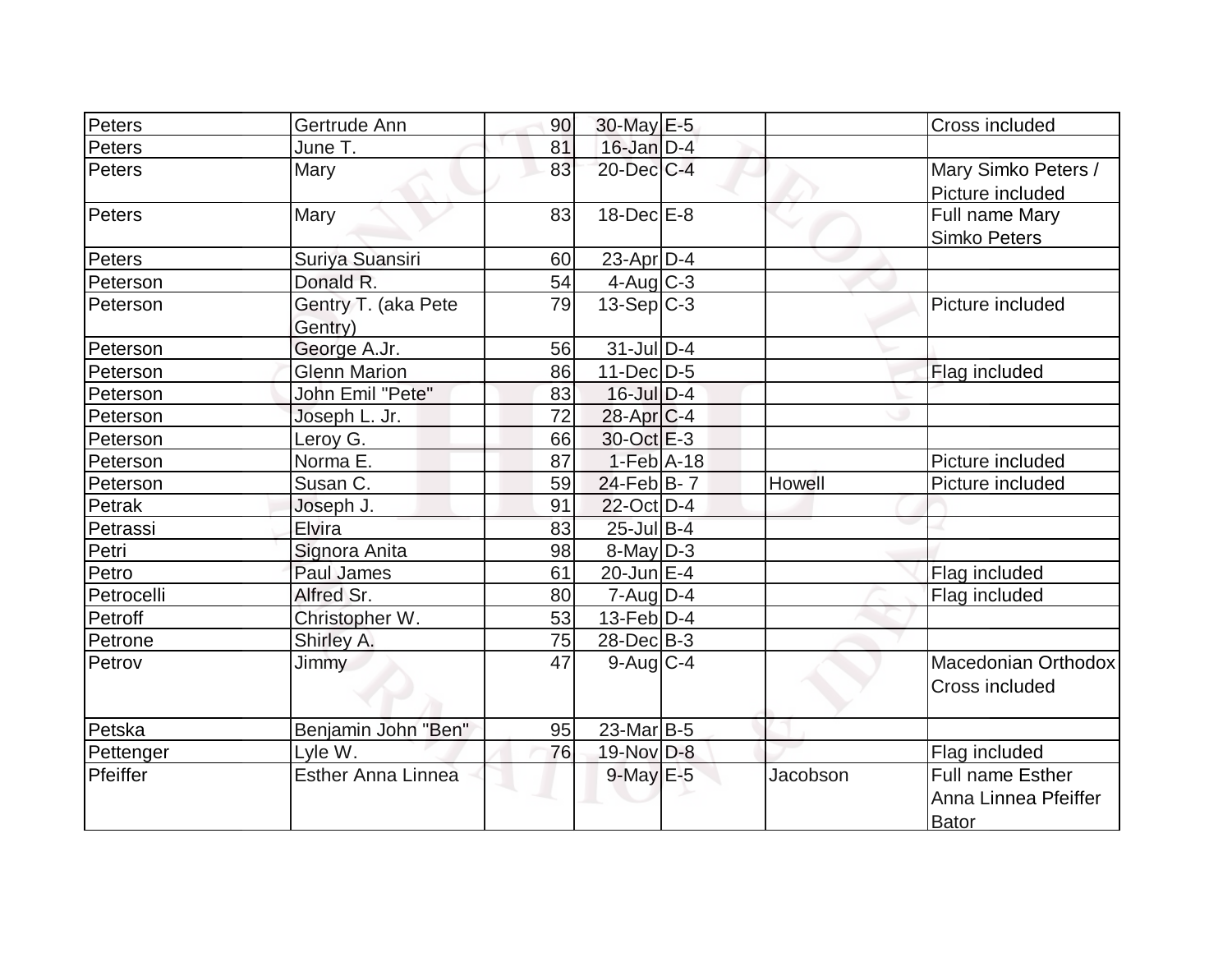| Pfeiffer        | Herman              | 53 | 19-Mar D-4            |           | <b>Memorial Service</b>  |
|-----------------|---------------------|----|-----------------------|-----------|--------------------------|
| Pfeiffer        | Margie              | 74 | $17$ -Jul $D-4$       |           |                          |
| Phadke          | Mukund A.           | 64 | 23-May E-5            |           | Picture included         |
| Phelan          | James P.            | 74 | $11$ -Jun $ D-6$      |           |                          |
| Phillips        | Doris Mae           | 85 | $26$ -Oct B-3         |           |                          |
| <b>Phillips</b> | <b>Harold Wells</b> | 85 | $16$ -Jan $D-5$       |           |                          |
| Phillips        | Janice              | 62 | $3-Sep D-5$           | Harmening | Picture included         |
| <b>Phillips</b> | Richard L.          | 63 | $3-Sep D-4$           |           |                          |
| Phillips        | Richard L.          | 63 | $2-Sep$ $D-6$         |           |                          |
| Phillips        | <b>Susan</b>        | 89 | $19-Nov D-8$          | Molchan   | Cross / Susan            |
|                 |                     |    |                       |           | Shadwell-Phillips        |
| Phillips        | Violet E.           | 87 | $29-Sep C-3$          |           |                          |
| <b>Phillips</b> | Violette            | 86 | 23-Dec C-10           | Lukish    |                          |
| Philpot         | Kathy G.            | 79 | $4$ -Oct C-4          | Saviano   |                          |
| Picicco         | Frank               | 80 | 18-Dec E-8            |           |                          |
| Pickford        | Edward L            | 62 | $15$ -Jul $ D-5 $     |           | Flag included            |
| Piechocki       | Theodore J.         | 84 | $30-Sep D-4$          |           | Flag included            |
| Piepho-Osby     | Leona Mabel         | 82 | $29$ -Dec $C-3$       | Doehring  | Full name Leona          |
|                 |                     |    |                       |           | Mabel Piepho-Osby        |
|                 |                     |    |                       |           | Picture included         |
| Pierce          | Ray                 | 98 | 18-Apr <sub>E-4</sub> |           | Picture included         |
| Pierscinski     | Helen E.            | 83 | 18-Mar D-7            |           |                          |
| Pierson         | Joyc                | 72 | $1-Jan1A-17$          |           |                          |
| Pietranczyk     | Jerome F.           | 73 | $1-Apr D-6$           |           | Flag included            |
| Pilarczyk       | <b>Doris</b>        | 79 | $18$ -Dec $E-9$       |           | Full name Doris          |
|                 |                     |    |                       |           | <b>Wedding-Pilarczyk</b> |
| Pinerski        | <b>Joan Marie</b>   | 78 | $3-Feb$ $C-3$         | Schreiber | <b>Praying Hands</b>     |
|                 |                     |    |                       |           | included                 |
| Pinkston        | Ralph R.            | 67 | 15-Apr D-6            |           |                          |
| Pinney          | Caroline W.         | 91 | 21-Oct D-5            |           | Picture included         |
| Pinney          | Emma                | 91 | $23$ -Jun $ C-3 $     |           | Picture included         |
| Pinsky          | Gary K.             | 60 | 11-Apr $E-4$          |           |                          |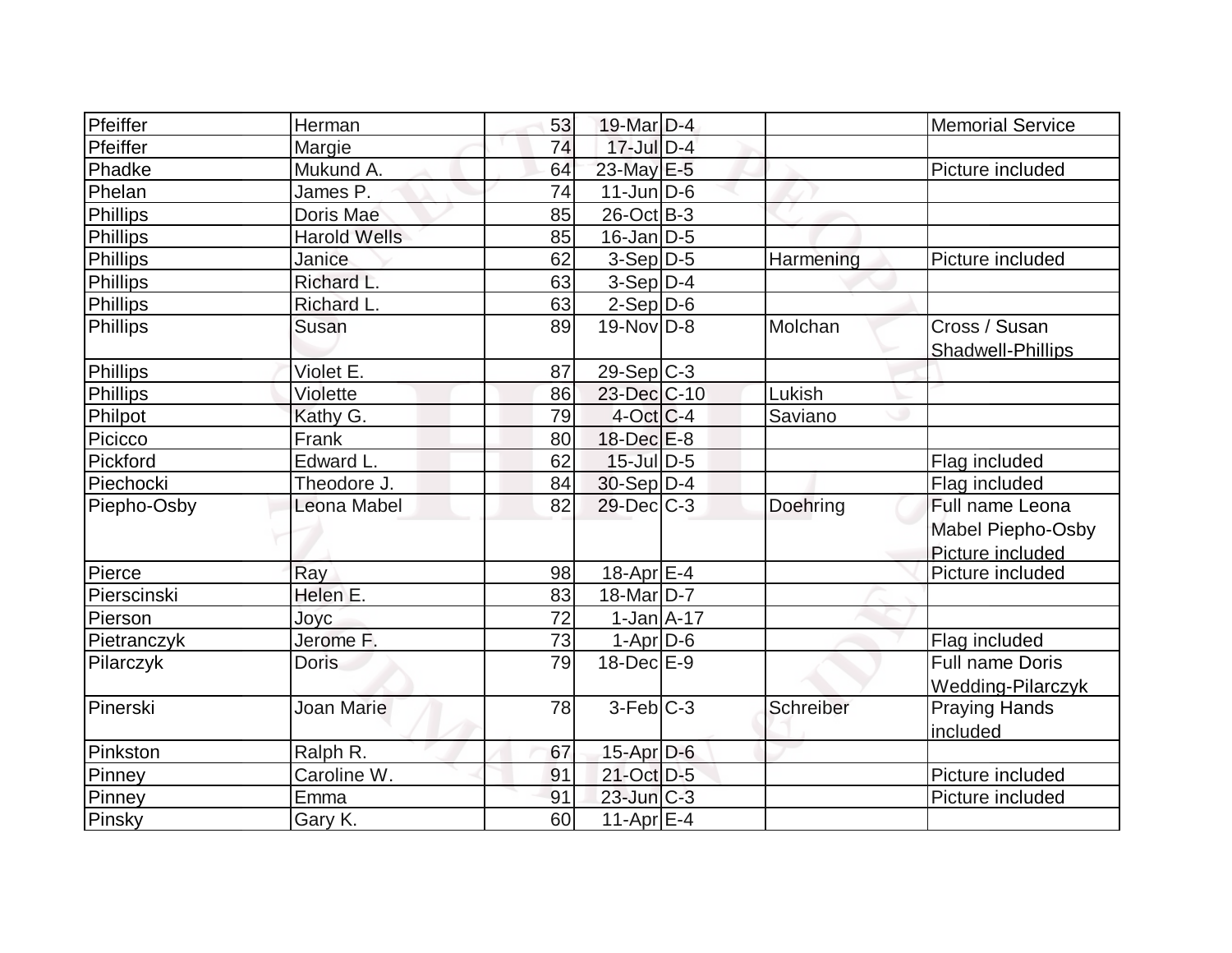| Pinter     | Vada                              | 90              | $18$ -Feb $D-6$              |             |                                           |
|------------|-----------------------------------|-----------------|------------------------------|-------------|-------------------------------------------|
| Pio        | Edward V. "Ed"                    | 61              | $3-Feb$ $C-3$                |             | Flag included                             |
| Piotrowski | Valentine E.                      | 79              | 20-Dec C-5                   | Lizik       |                                           |
| Pipta      | Michael "Mikie"                   | 82              | $31$ -Aug $ B-3 $            |             |                                           |
| Pirtle     | Tracey M.                         | 39              | 23-May E-5                   |             |                                           |
| Piske      | Donald E.                         | 93              | 25-Dec E-5                   |             |                                           |
| Piske      | Mary E.                           | 93              | $21$ -Feb $\overline{A}$ - 8 |             |                                           |
| Piskol     | Myles L.                          | $77\frac{1}{2}$ | 29-Aug B-5                   |             |                                           |
| Pitchin    | <b>Gladys Vivian</b>              | 95              | $11$ -Jan $\overline{A}$ -18 | Shelbourne  | Gladys Vivian Patchin<br>Howard / Picture |
| Pitzele    | Helen                             | 101             | $14$ -JulC-3                 |             |                                           |
| Piwowar    | Adrienne                          | 57              | 29-Dec C-3                   |             |                                           |
| Piwowar    | <b>Thomas Edward "Mad</b><br>Dog" | 62              | $11-Nov$ E-6                 |             | Flag included                             |
| Pizzuto    | Frank                             | 59              | 19-Apr A-15                  |             | Picture included                          |
| Place      | Mary                              | 89              | $25$ -May B-4                |             | Full name Mary<br><b>Wahburn Place</b>    |
| Plain      | David Jon                         | 39              | 29-May D-5                   |             |                                           |
| Plantinga  | Clifford M.                       | 89              | $20$ -Jan $ C-4 $            |             |                                           |
| Plaskota   | <b>Dolores</b>                    | 81              | $10$ -May $A$ -18            |             |                                           |
| Plata      | Joseph                            | 64              | $28$ -JulC-2                 |             | Picture included                          |
| Platinga   | Gertrude                          | 90              | $13$ -Dec $ C-5 $            | Van Ingen   |                                           |
| Platipodis | Carol                             | 82              | $25$ -Jun $D-3$              | Karamesines | <b>Full name Carol</b><br>Platipodis Byas |
| Plenius    | Katherine L.                      | 80              | $6-Sep C-4$                  |             |                                           |
| Plese      | <b>Betty</b>                      | 83              | $29$ -May D-5                |             | Full name Betty<br>Pendoski Plese         |
| Plesha     | Darlene K.                        | 67              | $2$ -Nov $B-3$               |             |                                           |
| Plesha     | Robert G.                         | 74              | $11$ -Jun $D-7$              |             | Flag included                             |
| Plesha     | Rudolph J. "Rudy"                 | 77              | $15$ -Jun $B$ -6             |             | Flag included                             |
| Plikaitis  | Anne M.                           | 42              | $20$ -Apr $ B-5 $            | Vavra       |                                           |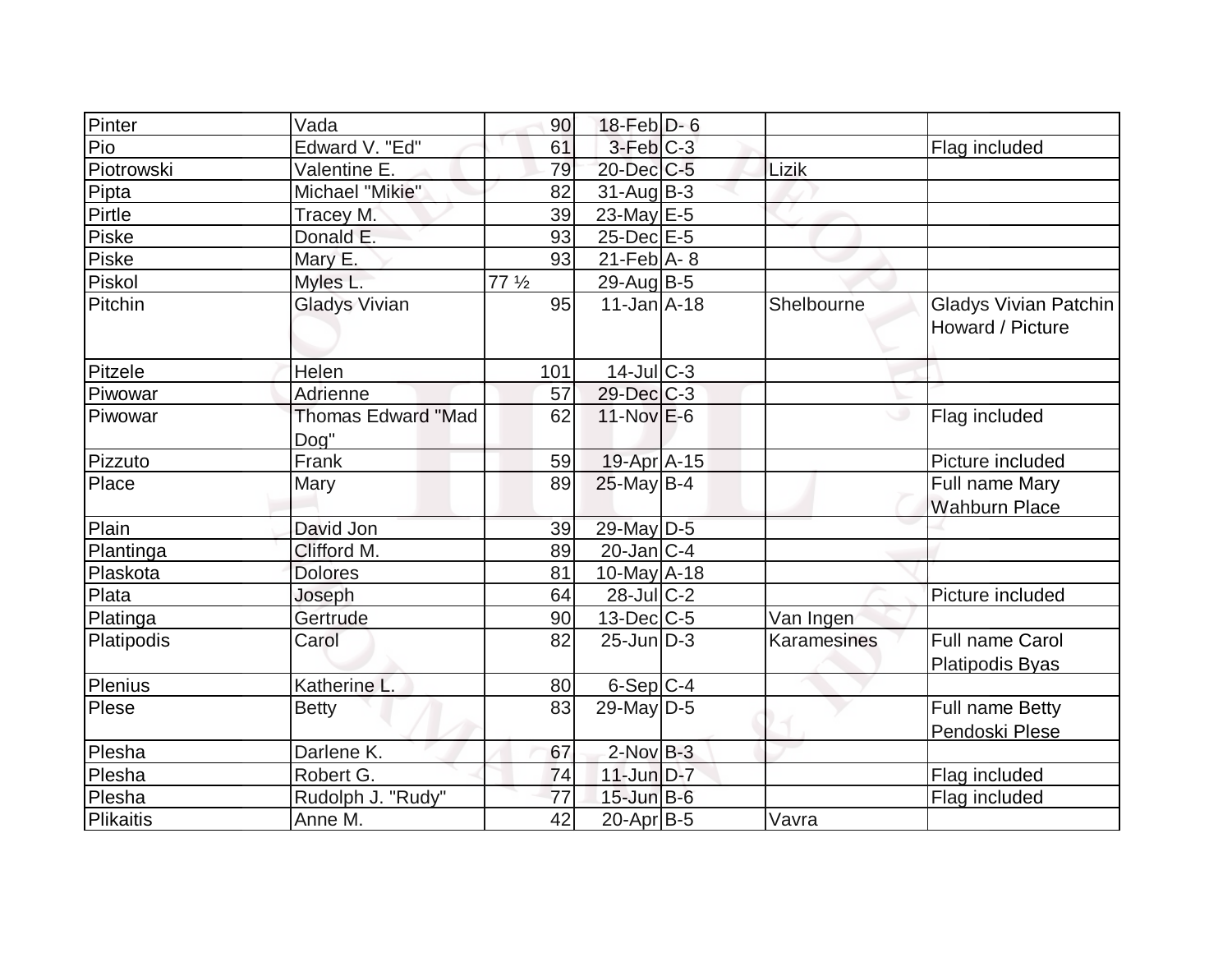| Plikuhn      | Grace M.             | 91              | $6$ -Oct $C$ -3       | <b>Mankus</b> |                          |
|--------------|----------------------|-----------------|-----------------------|---------------|--------------------------|
| Plucinski    | Albert "Al"          | 78              | 17-Oct B-5            |               | Police emblem            |
|              |                      |                 |                       |               | included                 |
| Pluskis      | Ramond R.            | 71              | $16$ -Aug C-4         |               |                          |
| <b>Plys</b>  | John F.              | 79              | $11$ -Dec $D-6$       |               | Cross included           |
| <b>Plys</b>  | Mathilda "Tillie"    | 100             | 19-Mar <sub>D-5</sub> | Munda         |                          |
| Poczworowski | Ronald               | 66              | $15$ -Feb $ A-10$     |               |                          |
| Podguski     | <b>Kay Diane</b>     | $\overline{71}$ | $25$ -Aug C-2         |               |                          |
| Podnar       | <b>Gina Marie</b>    |                 | $8-Sep C-3$           |               |                          |
| Podsiadlik   | Joseph P.            | 79              | $3-May$ A-17          |               |                          |
| Poi          | Esther V.            | 88              | $17$ -Jul $D-4$       |               |                          |
| Poisel       | Olive L.             | 86              | $27$ -Jul B-3         |               |                          |
| Polak        | Carol                | 72              | $8-Oct$ D-3           | Fife          |                          |
| Poleski      | Thomas G. "Uncle     | 60              | $20$ -Aug $D-4$       |               | Flag included            |
|              | Grandpa"             |                 |                       |               |                          |
| Polewski     | Antonietta           | 74              | $27$ -Dec $C-4$       |               |                          |
| Polito       | Constance C.         | 93              | $13$ -Apr $ B-4 $     | Puntillo      | Picture included         |
| Polivick     | Dennis               | 77              | $10$ -Aug $B-3$       |               | Flag included            |
| Polizzotto   | Margaret L.          | 92              | $2$ -Mar $A$ -18      |               |                          |
| Pollak       | <b>Robert Thomas</b> | 57              | $29$ -Jan D-3         |               | Flag included            |
| Polus        | Eugene A.            | 84              | $18$ -Feb $ D-6$      |               | Flag included            |
| Pomerantz    | Pauline "Paula"      |                 | $8$ -Jan $D$ -5       |               | <b>Pauline Pomerantz</b> |
|              |                      |                 |                       |               | Vurchio / Picture        |
| Pompa        | Josephine            | 83              | $10$ -Apr $D-4$       |               | Picture included         |
| Pondo        | Annette L.           | 51              | $28$ -Jan D-5         | White         | Full name Annette L.     |
|              |                      |                 |                       |               | Heath - Pondo            |
| Poniatowski  | Kenneth R.           | 35              | $21-Sep D-4$          |               |                          |
| Poniatowski  | Kenneth R.           | 35              | $23-Oct$ $E-4$        |               |                          |
| Poor         | Alva Lynn            | 76              | 25-Jan A-18           |               |                          |
| Poparad      | John V.              | 84              | $4$ -Jun $D-4$        |               | Flag included            |
| Pope         | Mary Kathryn "Kay"   | 84              | $13-Sep C-3$          |               |                          |
| Popp         | Elinor A. (Mickey)   | 85              | $27$ -Apr $ B-6$      |               |                          |
|              |                      |                 |                       |               |                          |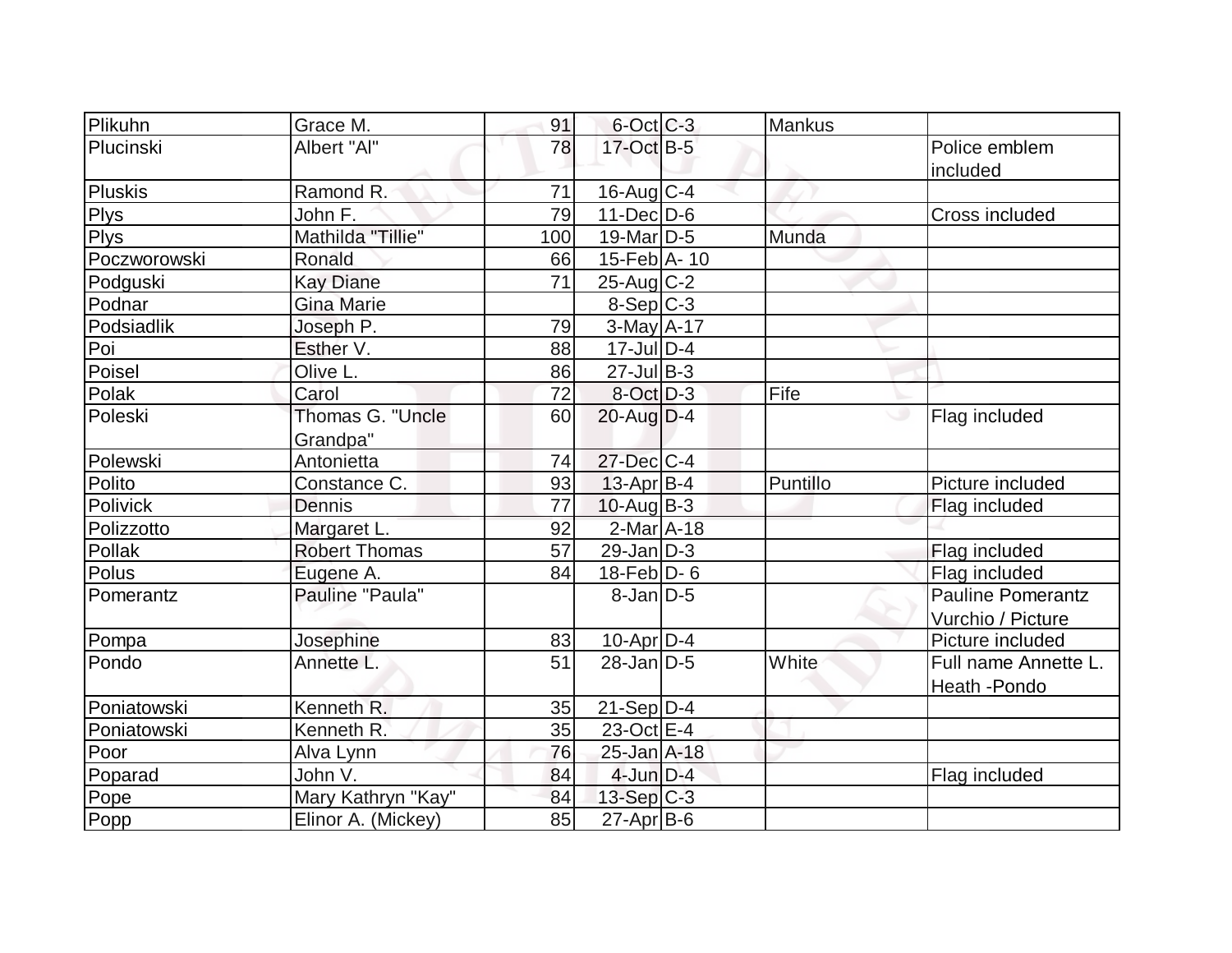| Poppe         | Walter R.             |    | 8-Mar A-17                  |             | Picture included           |
|---------------|-----------------------|----|-----------------------------|-------------|----------------------------|
| Poradzisz     | Emily T.              | 89 | 21-Oct D-5                  | Krzanowski  |                            |
| Poradzisz     | Phyllis M.            | 62 | $11-Feb$ D-4                |             |                            |
| Porter        | David J.              | 63 | $20$ -Mar $ D-4 $           |             | Flag included              |
| Porter        | Jennifer C.           | 21 | $14$ -Oct $ D-3 $           |             |                            |
| Porter        | Lonnie A. "Lon"       | 72 | $25$ -Feb $D$ -6            |             |                            |
| Porter        | Wayman "Webb"         | 89 | 28-Oct D-4                  |             | Picture included           |
| Postel        | Ervin J.              | 85 | $8$ -Oct $ D-4 $            |             | Flag included              |
| Postema       | Sylvia                | 70 | $5$ -Feb $D-4$              | Huizenga    |                            |
| Postma        | <b>Beulah Jayne</b>   | 89 | $11$ -Jan $A$ -19           | Carlson     |                            |
| Postma        | Johanna "Jo"          | 88 | $23$ -Jun $ C-4 $           | VanDerMolen |                            |
| Postma        | <b>Russell</b>        | 90 | $4-Sep D-3$                 |             |                            |
| Potter        | Louetta G.            | 83 | 24-Jan E-7                  |             |                            |
| Potter        | Patricia Ann "Tricia" | 51 | $20$ -Jul B-3               |             |                            |
| Potts         | Jeanette              | 93 | $17 - Dec$ $D-9$            |             |                            |
| <b>Potts</b>  | Jeanette              | 93 | 17-Dec D-10                 |             |                            |
| <b>Potts</b>  | Thomas R.             | 76 | $18$ -Oct $ C$ -6           |             |                            |
| Poulson       | Ray Jr.               | 85 | $9$ -May $E$ -6             |             | Flag included              |
| Powell        | Eugene "Watachi"      | 67 | $1$ -Jan $A$ -15            |             | Picture included           |
| Powell        | Kevin "Buddy"         | 48 | $25$ -Feb $ D-7 $           |             | Picture included           |
| Powell        | <b>Theresa</b>        | 51 | $3-Nov$ $C-2$               | Taylor      | <b>Theresa Bass-Powell</b> |
|               |                       |    |                             |             | / Picture included         |
|               |                       |    |                             |             |                            |
| Powers        | Robert J.             | 85 | $29-Sep B-2$                |             |                            |
| Pozezanac     | Michael S.            | 46 | $15$ -Jun $ B-6$            |             |                            |
| Pozonovich    | <b>Betty</b>          | 88 | $14$ -Nov $F-2$             | Mesarch     |                            |
| Pozwio-McGuan | Leona                 |    | $5-MarA-10$                 |             | Cross included             |
| Prahlow       | Grace A.              | 88 | $1-Feb$ A-18                |             |                            |
| Prast         | Genita "Genny"        | 66 | 8-Mar A-17                  |             |                            |
| Prazuch       | Bonnie L.             | 64 | $12$ -Feb $D-7$             |             |                            |
| Preneta       | Richard J. Jr.        | 48 | $25$ -Mar $\overline{D}$ -7 |             |                            |
|               | "Butchie"             |    |                             |             |                            |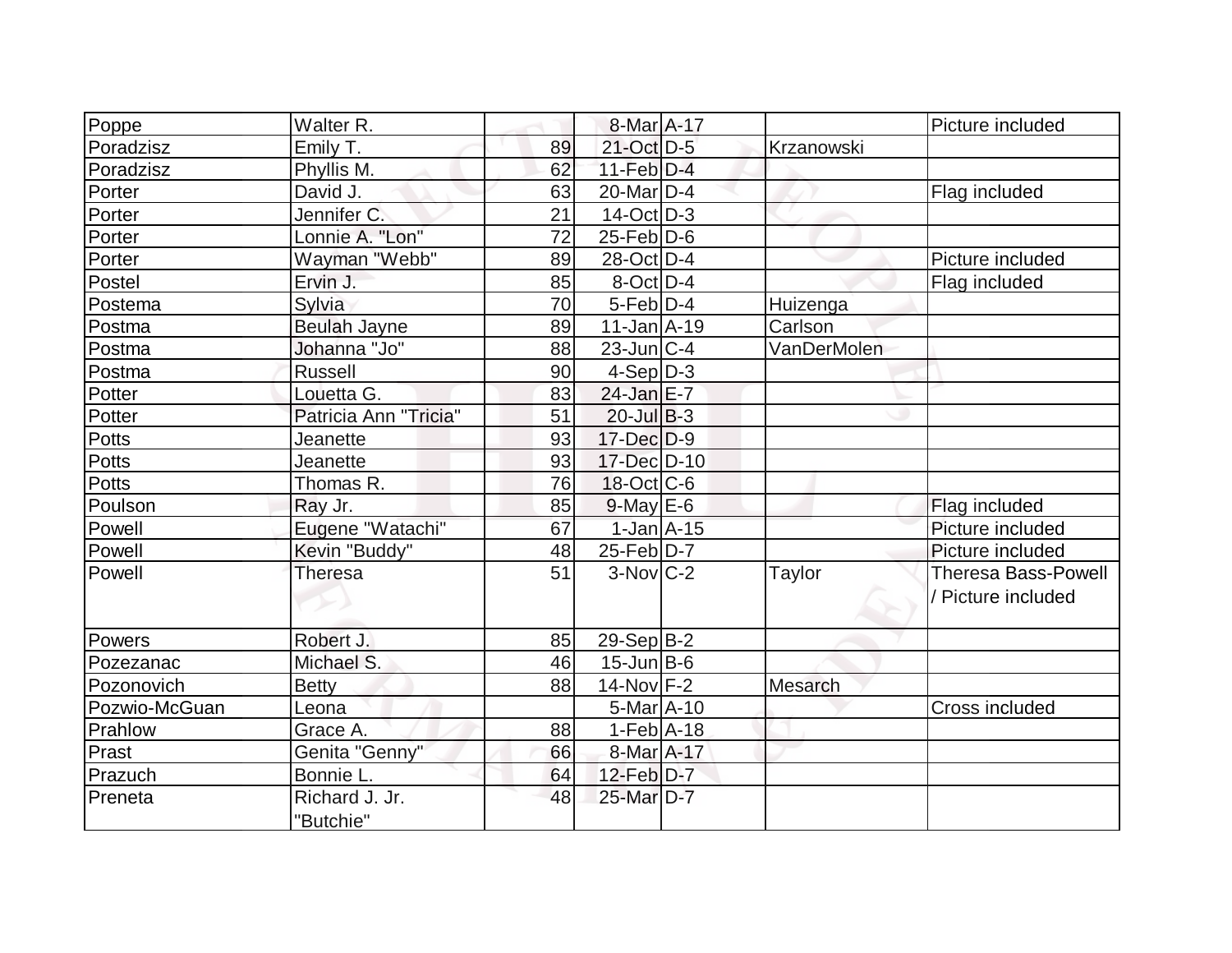| Preniczny    | Hallie M.            | 79 | $17-Sep D-5$      |                |                                                      |
|--------------|----------------------|----|-------------------|----------------|------------------------------------------------------|
| Prentkowski  | Felix                | 93 | $18$ -Jun $D-6$   |                |                                                      |
| Prescaro     | Christine A.         |    | $8$ -Jun $B$ -5   | Dobrzeniecki   |                                                      |
| Prescaro     | Ronald A.            | 75 | $14$ -Nov $ F-3 $ |                |                                                      |
| <b>Press</b> | Pansey M.            | 91 | $26$ -Jun $D-4$   |                |                                                      |
| Previs       | Darold Eugene "Dee"  | 75 | $7 - Aug$ $D-5$   |                | Flag included                                        |
| Price        | Paul J.              | 85 | $21$ -May D-4     |                |                                                      |
| Price        | Yvonne               | 85 | $16$ -Apr $D$ -4  |                | <b>Yvonne Rensvold</b><br><b>Griffee Price</b>       |
| Priest       | Edwin C.             | 79 | $11$ -Jun $D-7$   |                |                                                      |
| Prieto       | Santa "Sandy"        | 64 | $12$ -Apr $A$ -17 |                |                                                      |
| Prince       | <b>Russell</b>       | 96 | $5$ -Jul $C-4$    |                |                                                      |
| Principe     | Carla S.             | 66 | $14$ -Aug D-4     |                |                                                      |
| Pritchard    | Mary A.              | 87 | 8-Mar A-17        |                |                                                      |
| Pritchard    | Mary M. "Meg"        | 63 | 28-May D-4        | <b>Bicanic</b> |                                                      |
| Pritchard    | Nina B.              | 69 | $29$ -Jan $D-4$   | McDowell       |                                                      |
| Prokop       | <b>Robert Andrew</b> | 66 | $13$ -Apr $ B-5 $ |                |                                                      |
| Pronze       | Lawrence D.          | 60 | $23$ -Nov B-2     |                |                                                      |
| Prskalo      | Edward N. "Papa"     | 81 | $10$ -Nov $ C-3 $ |                | <b>Flag and Picture</b><br>included                  |
| Pruett       | David J.             | 64 | $14$ -Jan D-7     |                |                                                      |
| Pruitt       | Virginia "Ginny"     | 71 | $11-Feb D-4$      |                |                                                      |
| Prunsky      | Joshua R.            | 12 | 18-Apr E-3        |                | Picture included                                     |
| Prygon       | Walter               | 90 | $8-Sep C-3$       |                |                                                      |
| Prystasz     | William              | 87 | $1-Feb$ A-18      |                | Flag included                                        |
| Przbylowski  | Evelyn               | 82 | 18-Jan A-20       | Pokraka        |                                                      |
| Przybyl      | Patricia "Patti"     | 52 | 16-Feb A-18       | Levitt         |                                                      |
| Pugh         | Arlether (Lisa)      | 40 | $10$ -Jul $D-6$   |                | Picture included                                     |
| Pumnea       | Victoria             | 90 | $27$ -Feb $D-6$   | <b>Choklus</b> | Full name Victoria<br>Lazar Pumnea Cross<br>included |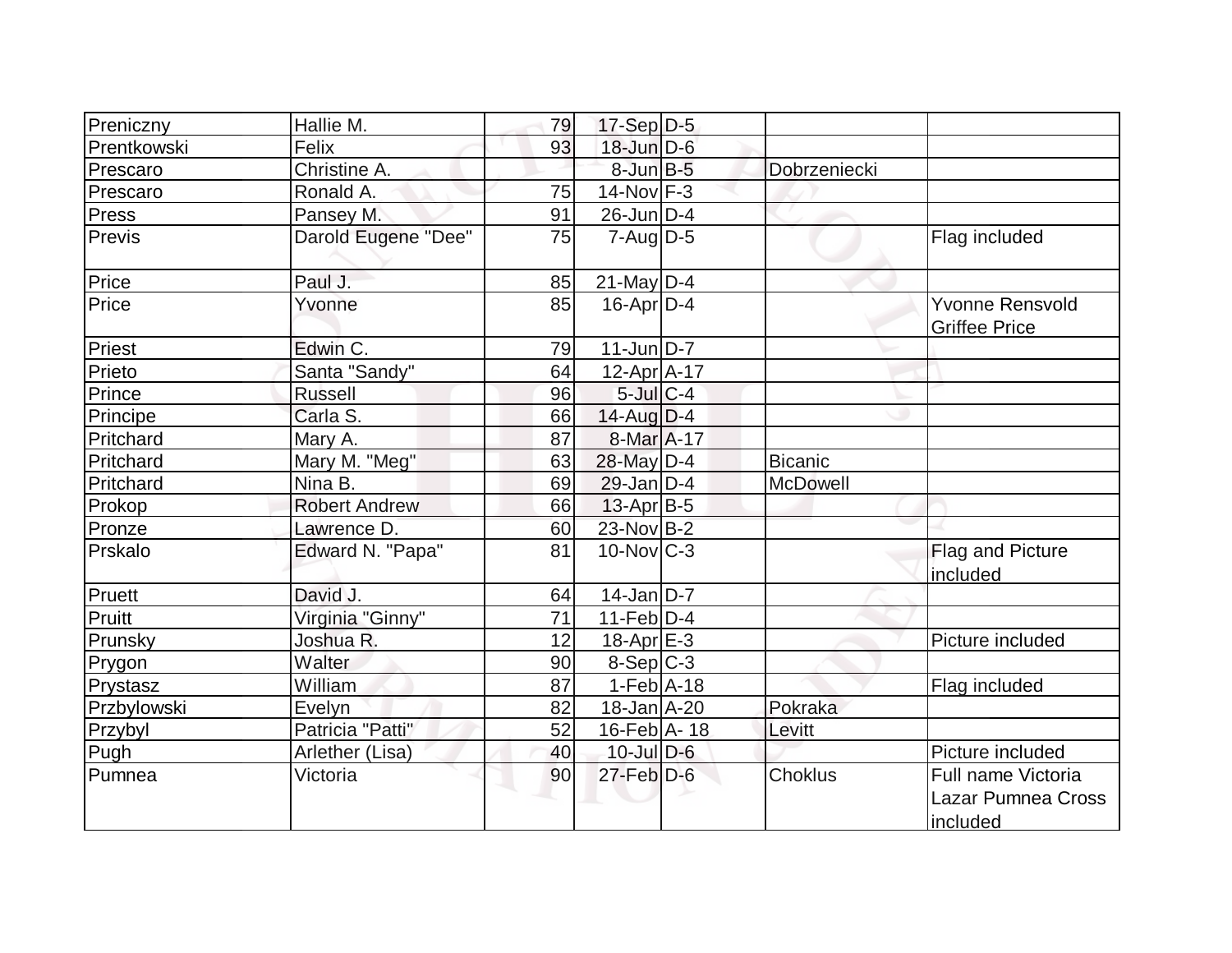| Pumroy     | <b>Isabelle Gazelle</b>      | 94   | $15$ -Jan D-4                    | Kriston       |                                                        |
|------------|------------------------------|------|----------------------------------|---------------|--------------------------------------------------------|
| Puntillo   | Elizabeth J.                 | 90   | $16$ -Apr $D-4$                  |               |                                                        |
| Pupsiewicz | Edward R.                    | 77   | 19-Sep B-2                       |               | Flag included                                          |
| Purcell    | Peyton Marie                 | baby | $11-Aug$ $C-3$                   |               | Sweet Baby Peyton<br>Marie / Little Darling /<br>Angel |
| Purdy      | Homer                        | 66   | $12$ -Jan $A$ -14                |               | Flag included                                          |
| Purkey     | Gerald W.                    | 86   | $27$ -Jun $B-5$                  |               | Flag included                                          |
| Purnell    | Leticia A. "Speedy"          | 37   | $29$ -Jul $ D-3 $                |               |                                                        |
| Putz       | Leo Stephen                  | 91   | $22$ -May D-5                    |               | Flag included                                          |
| Puzas      | Paul M.                      | 64   | $9 - Apr$ D-4                    |               |                                                        |
| Puzyk      | Dmytro "Dino"                | 58   | $18$ -Jul B-5                    |               |                                                        |
| Pyrzynski  | Leonard F.                   | 79   | $29$ -Jun $A-9$                  |               | Flag included                                          |
| Quanstrom  | Rudolph L. Sr. "Big<br>Rudy" | 87   | 28-Oct D-3                       |               | Flag included                                          |
| Quasney    | James                        | 69   | 26-Aug D-6                       |               |                                                        |
| Queer      | Bernadette M.                | 88   | $19-Nov D-8$                     |               | Picture / Bernadette<br>M. Queer (Harbst)              |
| Queer      | Mary H.                      | 86   | 27-Nov D-9                       | Hall          |                                                        |
| Queyquep   | Cesar G., Dr.                | 81   | $17$ -Nov $ C-3 $                |               |                                                        |
| Quinn      | Dorothy J.                   | 80   | $18$ -Feb $ D-6$                 |               |                                                        |
| Rach       | <b>Martha Pauline</b>        | 80   | $13$ -Jul B-3                    |               |                                                        |
| Rachels    | Casey W.                     | 94   | $7 - Jun \nightharpoonup A - 17$ |               | Flag included                                          |
| Radencich  | Nicholas M.                  | 72   | $6$ -Jun $E-4$                   |               | Flag included                                          |
| Radinsky   | Jennie                       | 91   | $1-Jan1A-17$                     | <b>Bielak</b> |                                                        |
| Radloff    | Dorothy L.                   | 86   | $16$ -Jun $B-9$                  |               |                                                        |
| Radovich   | Helen A.                     | 82   | $15$ -Jan D-4                    | Vuich         |                                                        |
| Radovich   | Matt A.                      | 84   | $10$ -Feb $ B-7 $                |               | Flag included                                          |
| Radowski   | Richard L.                   | 81   | $6$ -Aug $D-4$                   |               | Flag included                                          |
| Raduenz    | Lois Esther                  | 86   | $19$ -Jun $D-4$                  |               |                                                        |
| Radzwill   | Evelyn S.                    | 92   | 8-Feb A-19                       |               |                                                        |
| Rafalski   | Richard F.                   | 70   | $1$ -Jun $B$ -4                  |               | Flag included                                          |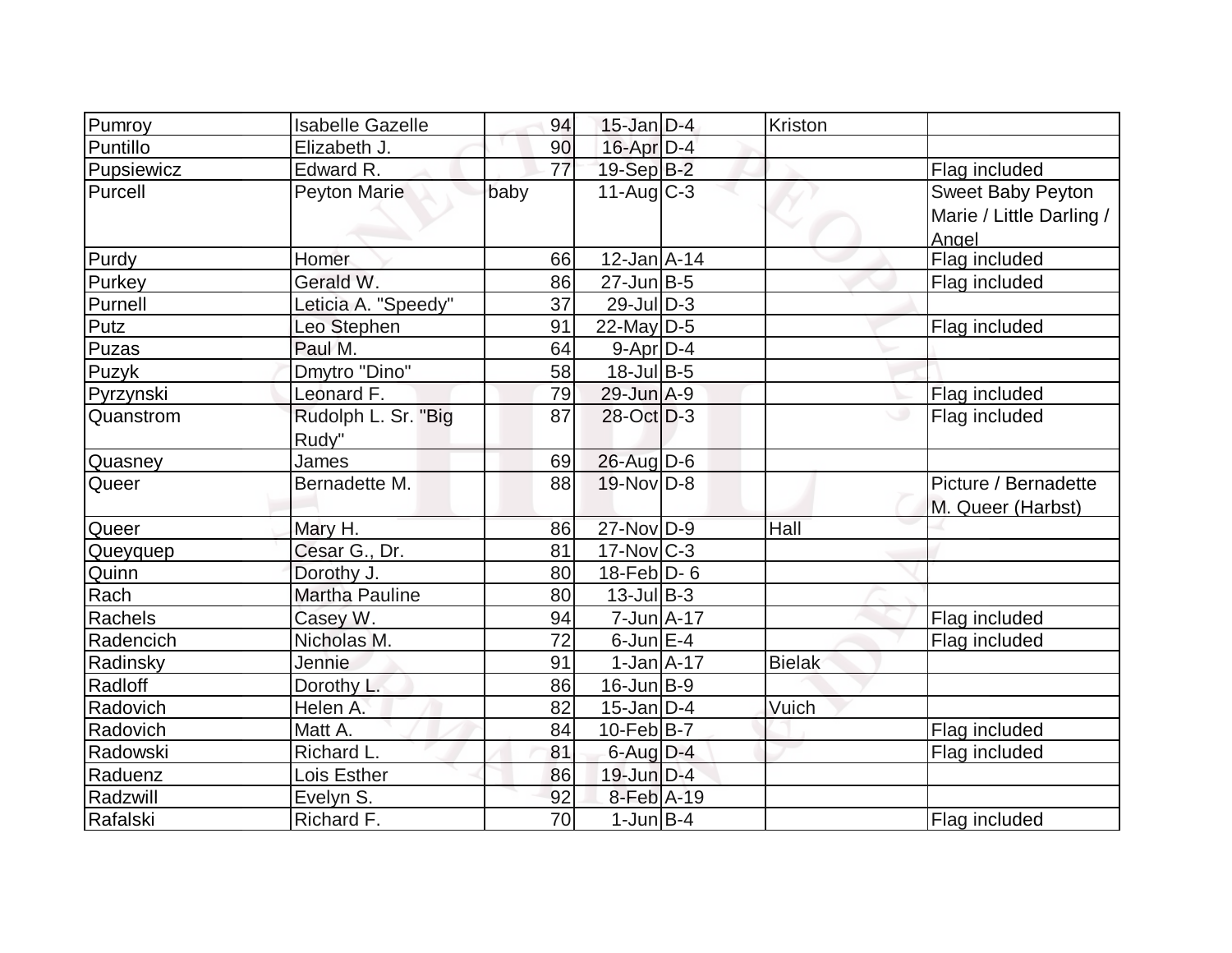| Raganyi   | <b>June Bernice</b>                 | 78 | $6-Sep$ $C-4$     | Sanders-Johnson   Cross included |                                        |
|-----------|-------------------------------------|----|-------------------|----------------------------------|----------------------------------------|
| Raigosa   | Cynthia                             | 60 | $15$ -Dec $ C-3 $ |                                  |                                        |
| Rajchel   | Eugene                              | 75 | $17$ -Apr $D-5$   |                                  |                                        |
| Raker     | Joyce A.                            | 59 | $7-Oct$ D-5       |                                  |                                        |
| Raker     | <b>Marion James</b><br>"Cowboy"     | 70 | $17$ -Oct B-5     |                                  | Flag included                          |
| Raketich  | <b>Michael John</b><br>"Al"/"Milan" | 87 | $2$ -Apr $D-6$    |                                  | Flag included                          |
| Rakich    | Milan "Mishie"                      | 79 | $24$ -Nov $ C-3 $ |                                  | Flag and Serbian<br>Cross included     |
| Ralles    | Shirley                             | 90 | $24$ -Nov $ C-3 $ | Ekonomos                         |                                        |
| Ramanna   | Philomena                           | 96 | 22-Oct D-4        |                                  |                                        |
| Rambo     | Linda                               | 56 | $21$ -Dec $B-3$   |                                  |                                        |
| Ramirez   | Frank                               | 88 | $4$ -Dec $E-8$    |                                  | Flag included                          |
| Ramos     | Marlene D.                          | 50 | 24-Nov C-3        | Campbell                         |                                        |
| Ramos     | <b>Robert</b>                       | 67 | $11-Oct$ $C-6$    |                                  |                                        |
| Ramoz     | Seberiano                           | 95 | $3-Sep D-4$       |                                  |                                        |
| Ramsey    | Carlean "Pauline"                   | 93 | $27 - Dec$ C-4    |                                  |                                        |
| Ramsey    | Dorothy "Dottie"                    | 76 | $14$ -May D-6     | Kingerman                        | Full name Dorothy<br>(Jacobsen) Ramsey |
| Ramsey    | Robert A.                           | 50 | $1-Dec$ $C-3$     |                                  |                                        |
| Randall   | <b>Eleanor Zoe</b>                  | 85 | $5-Apr$ $A-18$    | Gruener                          |                                        |
| Randazzo  | Nunzio                              | 95 | $26$ -Aug $ D-6$  |                                  |                                        |
| Randolph  | Janet G.                            | 68 | 29-Dec C-4        |                                  |                                        |
| Randolph  | <b>Jeanne Rose</b>                  | 80 | 14-Mar E-6        | <b>Jenkins</b>                   |                                        |
| Rapacz    | Esther T.                           |    | $28$ -Jul C-3     | Sumner                           |                                        |
| Rappatta  | Janice M.                           | 75 | $4$ -Jun $D-4$    |                                  |                                        |
| Raptakis  | Freida                              | 89 | $20$ -Jan $ C-4 $ |                                  |                                        |
| Rarick    | <b>Shirley Paula</b>                | 74 | $27$ -Dec $ C-4 $ |                                  |                                        |
| Ratkovich | Joan R.                             | 82 | $22$ -Dec $C-3$   | Gadbury                          |                                        |
| Ratz      | <b>William Edward</b>               | 82 | $15$ -Nov $ C-4$  |                                  | Flag included                          |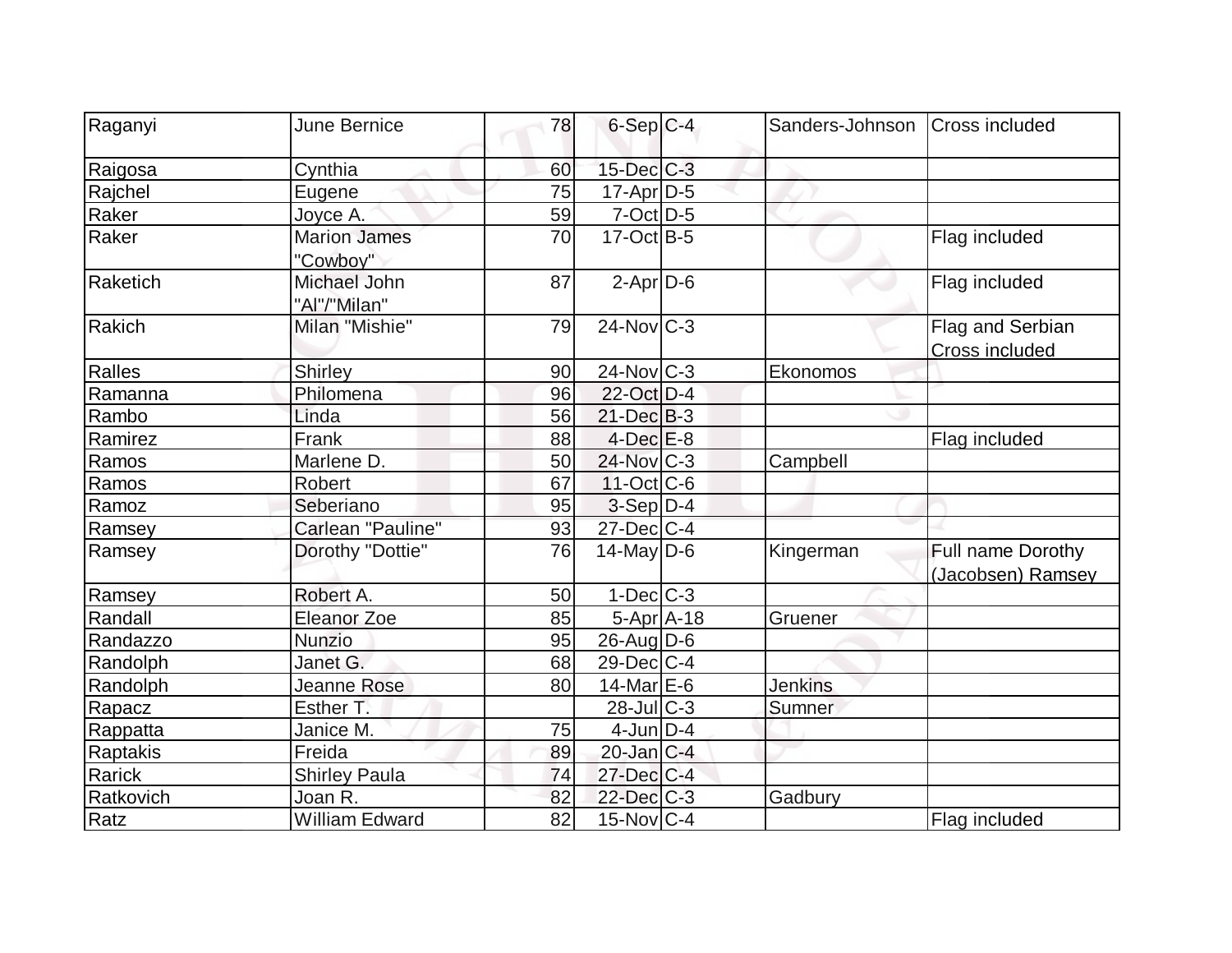| Ray             | Patricia L.          | 78          | $25$ -Jul B-4         | Freeman        |                                       |
|-----------------|----------------------|-------------|-----------------------|----------------|---------------------------------------|
| Raymond         | <b>Jaden Paul</b>    | <u>1 yr</u> | $4$ -Jan $A$ -18      |                | Angel included                        |
| Raymond         | Robert R.            | 78          | 24-Feb B-7            |                | Flag included                         |
| Razmus          | Frieda A.            | 94          | $21-Oct$ D-5          |                |                                       |
| Razo            | Celia Flores "Sally" | 82          | $11-Nov$ E-6          |                |                                       |
| Reader          | Anita A.             | 89          | $9-Nov B-3$           | Kaiser         |                                       |
| Ready           | Charles W. "Chuck"   |             | $11-Feb D-5$          |                | Flag included                         |
| Reames          | Aaron G. "Jim"       |             | $18$ -Dec $E-8$       |                | Flag included                         |
| Rebar           | Margaret             | 78          | $24$ -Mar $ C-3 $     | Hido           |                                       |
| Rech            | <b>Harlan Duane</b>  | 77          | 24-Oct F-4            |                | Picture included                      |
| Redding         | Edna D.              | 67          | $3-Feb C-3$           | Giroux         |                                       |
| Reddington      | Harold C. "H"        | 66          | $19$ -Mar $ D-5$      |                | Flag included                         |
| Redenbaugh      | Linda M.             | 62          | 19-May C-3            |                |                                       |
| Reed            | Deborah E.           | 56          | $15$ -Aug B-4         | Rose           | Picture included                      |
| Reed            | Dennis Dale "Pudge"  | 63          | $7$ -Apr $C$ -5       |                | Picture included                      |
| Reed            | Lottie               | 78          | $9$ -Dec $D$ -8       | Church         |                                       |
| Reed            | Paul S. Sr.          | 84          | $30$ -Nov B-3         |                |                                       |
| Reed            | Sally Ann            | 75          | $1-Feb$ A-18          |                |                                       |
| Reed            | Suzanne R.           | 39          | 30-May E-5            | <b>Jaeger</b>  | Picture included                      |
| Reed            | William N.           | 79          | $21$ -Dec $B-3$       |                | Flag included                         |
| Reed            | Yolanda J. (Joseph)  | 69          | $14-Sep B-3$          | Valdes         |                                       |
| Reeder          | Mae                  | 92          | 13-Aug $D-4$          |                |                                       |
| Rees            | Janice S. "Jan"      | 60          | $13$ -Feb $ D-4$      |                |                                       |
| Rees            | <b>Joan Marie</b>    | 46          | $12$ -Apr $ A-18$     |                |                                       |
| Reeves          | Clyde Norman         | 79          | $21$ -Dec $B-3$       |                |                                       |
| <b>Reeves</b>   | Peggy Sue            | 68          | $14$ -May D-5         |                | Peggy Sue Reeves<br>McLouth / Picture |
| Regal           | Kathleen L.          | 53          | $6$ -Dec $C$ -4       | <b>Blakley</b> |                                       |
| Regnier         | Ron "Rags"           | 66          | $4$ -Feb $D-6$        |                |                                       |
| <b>Reichert</b> | Helen J.             | 81          | 25-Mar <sub>D-7</sub> | Wornhoff       |                                       |
| <b>Reick</b>    | George F.            | 87          | $3-Sep D-4$           |                |                                       |
|                 |                      |             |                       |                |                                       |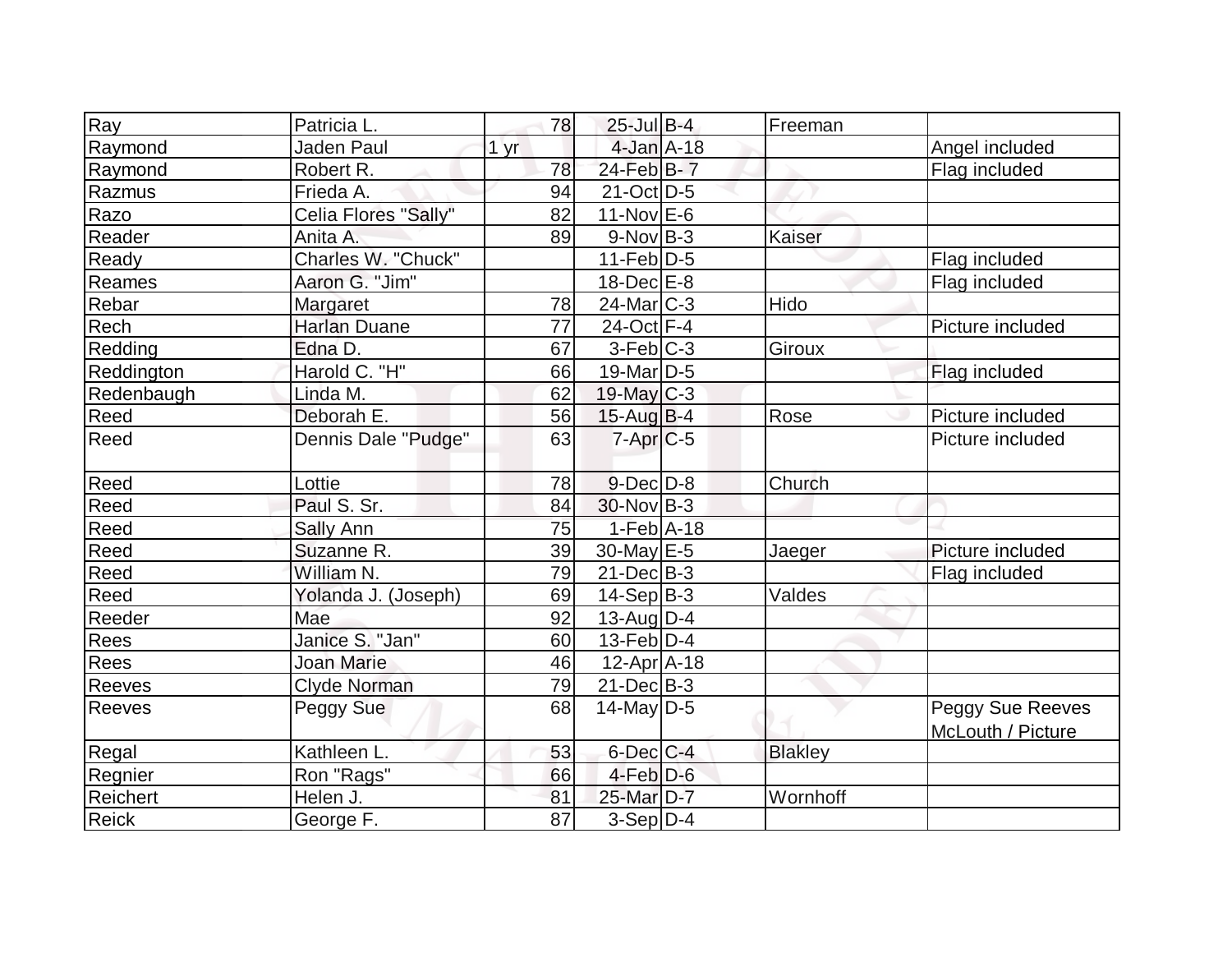| Reid        | Jewell E.                  | 92 | 7-May D-4         |           |                  |
|-------------|----------------------------|----|-------------------|-----------|------------------|
| Reid        | Richard C.                 | 86 | 21-Oct D-5        |           | Flag included    |
| Reidy       | Florence                   | 94 | $6$ -Jan $C$ -3   | Finnegan  |                  |
| Reifenstuhl | Lee May                    | 79 | $10$ -Jan $E-5$   |           |                  |
| Reillo      | Angel L.                   | 53 | $23$ -Aug C-3     |           |                  |
| Reiser      | Ann Lea, Dr.               | 70 | $16$ -Mar $ B-7 $ |           |                  |
| Reising     | Richard R. Jr.             | 57 | 31-Oct F-3        |           |                  |
| Reising     | Sylvester J.               | 94 | $21$ -Aug $D-5$   |           |                  |
| Reisinger   | <b>Christopher Michael</b> | 31 | 8-Dec C-3         |           | Picture included |
| Reisinger   | James D. "Jim"             | 72 | $7-Feb C-1$       |           |                  |
| Reitz       | Evelyn T.                  | 90 | $16$ -Jun $ B-9 $ | Damico    |                  |
| Remaley     | Scott A. "Scotty"          | 28 | $20$ -Oct $ C-3 $ |           | Picture included |
| Rembach     | Marie C.                   | 95 | 29-Aug B-4        | Fandrei   |                  |
| Remes       | Mary "Nana" "Grams"        | 97 | $1-MarA-9$        |           | w                |
| Renick      | Phyllis M.                 | 58 | $8$ -Jul $D$ -6   | Holmes    |                  |
| Rentschler  | Katherine B.               | 84 | $11$ -Nov $E$ -6  |           |                  |
| Renwanz     | Betty J.                   | 82 | $17 - Dec$ $D-10$ | Koslovsky |                  |
| Replin      | Meredith "Gail"            |    | $2$ -May $E - 5$  | Rieder    | Picture included |
| Requarth    | Donald G.                  | 72 | $21-Apr$ $C-4$    |           | Flag included    |
| Rewers      | Marion C.                  | 93 | $23-Sep D-4$      | Janiak    |                  |
| Reyes       | <b>Cherlyn Marie</b>       | 21 | $12-Oct$ B-3      |           |                  |
| Reyes       | Helen                      |    | $9-Dec$ $D-8$     |           |                  |
| Reyes       | Helen                      |    | $10$ -Dec $D-9$   |           |                  |
| Reynhout    | Doris E.                   | 78 | $6$ -Feb $D-4$    |           |                  |
| Reynolds    | Bobbie J.                  | 68 | $18$ -Dec $E-8$   |           | Picture included |
| Reynolds    | John H.                    | 87 | $22$ -May D-5     |           | Flag included    |
| Reynolds    | Ted R.                     | 83 | $8-Oct$ D-5       |           | Flag and Picture |
|             |                            |    |                   |           | included         |
| Rezak       | Mary                       | 85 | $11$ -Dec $D-6$   | Mandula   |                  |
| Rezak       | Stella T.                  | 87 | 18-Mar D-7        | Magdziak  |                  |
| Rias        | Major                      | 58 | $20$ -Aug $D-5$   |           |                  |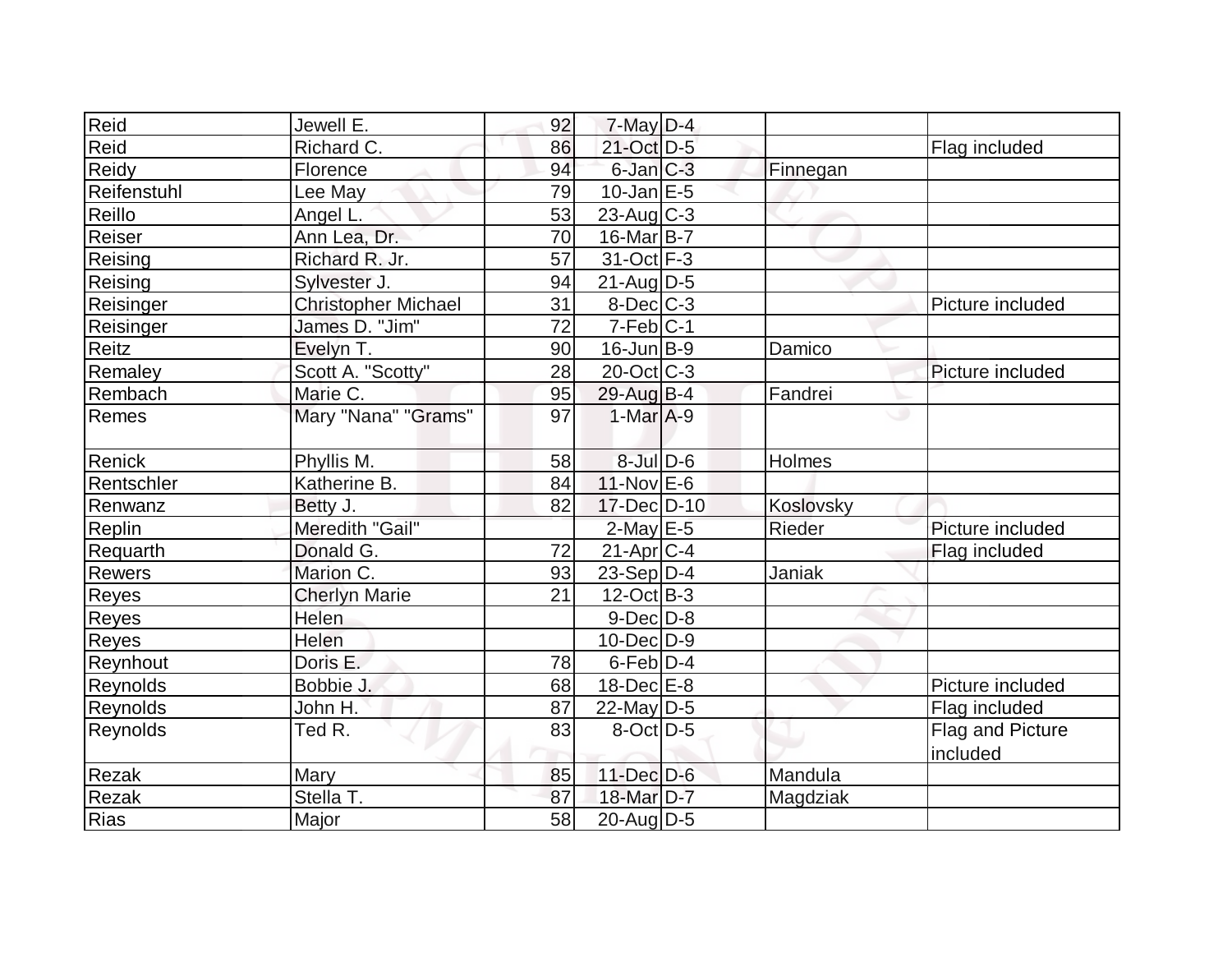| Ricciardi      | Michael S. "Mikie"     | 42 | $11$ -Jun $D-7$   |            | Picture included |
|----------------|------------------------|----|-------------------|------------|------------------|
| <b>Rice</b>    | John B. "J.B."         | 80 | 22-Aug B-5        |            | Flag included    |
| <b>Richard</b> | Jean Francis           | 78 | 13-Sep C-4        |            | Picture included |
| Richardson     | Grace G.               | 90 | $11$ -Jul B-5     |            |                  |
| Richardson     | Irene G.               | 83 | $13-Sep C-4$      |            | Picture included |
| <b>Rick</b>    | Diann                  | 66 | $28$ -Apr $ C-4 $ |            |                  |
| <b>Rick</b>    | Erwin J.               | 83 | $12$ -May C-3     |            | Flag included    |
| Rickenbaugh    | Muir E. (Rick)         | 86 | $3$ -Jan $E-4$    |            |                  |
| Rickert        | Virginia V.            | 79 | $17-Oct$ B-5      |            |                  |
| <b>Ricks</b>   | Elizabeth              |    | $20$ -Mar $ D-5 $ |            |                  |
| Ridenour       | James                  | 65 | $19-Sep B-3$      |            |                  |
| Ridgely        | Alice                  | 97 | 31-May A-17       |            | Picture included |
| Riebe          | John                   | 81 | $11$ -Jan $B-2$   |            |                  |
| Rigney         | Robert R.              | 48 | $6$ -Dec $C-4$    |            |                  |
| Ring           | Elizabeth M.           | 83 | $21$ -Mar $E-5$   | Markey     |                  |
| Ringelman      | Dorothy M.             | 96 | 18-Jan A-20       | Antkiewicz |                  |
| Riojas         | Eulalia E. "Lala"      | 85 | $28$ -Jun $ C-4 $ |            |                  |
| Rios           | Mary N.                | 82 | $15$ -Jan D-4     |            |                  |
| Rippe          | Edward A.              | 84 | 1-May $D-4$       |            | Flag included    |
| Rippy          | Carleton C. "Rip"      | 89 | $18$ -Feb $D-6$   |            | Flag included    |
| Risher         | Fred R.                | 77 | $27$ -Dec $C-4$   |            |                  |
| Risley         | Florence E.            | 89 | $1-Oct$ D-4       |            |                  |
| Ritenour       | <b>Timothy Preston</b> | 66 | $1-MarA-9$        |            |                  |
| Rittenhouse    | Janice R.              | 67 | $6$ -May $D-7$    |            |                  |
| Ritthaler      | Dorothy Louise         | 83 | 28-Nov B-5        |            |                  |
| Ritthaler      | Raymond "Ray"          | 86 | $14$ -Apr $ C-5$  |            | Flag included    |
| Rivera         | Abner                  | 56 | $24$ -Jun $D-5$   |            | Flag included    |
| Rivera         | Carolina "Caro"        | 38 | $7$ -Apr $C$ -5   |            |                  |
| Rivera         | Providencia "Provi"    | 84 | $11-Sep$ D-4      |            | Picture included |
| <b>Rivers</b>  | Steve E.               | 62 | 26-Oct B-3        |            |                  |
| Roach          | Louise E.              | 89 | 28-May D-5        | Tooley     |                  |
| Roach          | Nicholas J. "Nick"     | 22 | $8-Apr D-7$       |            |                  |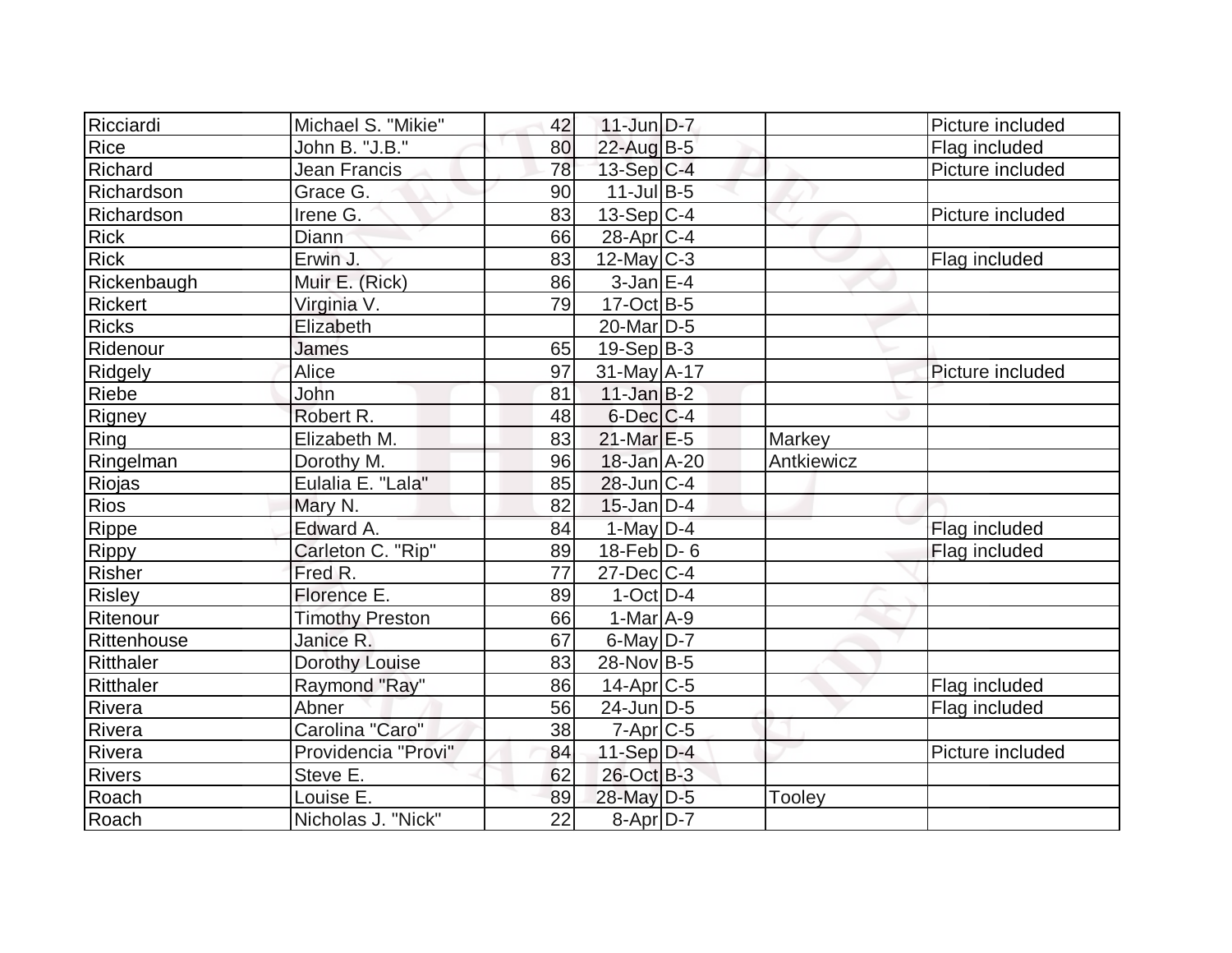| Roach           | Wayne E. Sr. "Gene"    | 88 | $8$ -Jan $D-3$              |              | Flag and Picture                             |
|-----------------|------------------------|----|-----------------------------|--------------|----------------------------------------------|
|                 |                        |    |                             |              | included                                     |
| Roark           | Jacqueline             | 56 | 8-Jan D-5                   |              |                                              |
| Robak           | Edward S.              | 70 | $4$ -Jan $A$ -18            |              | Flag included                                |
| <b>Robbins</b>  | <b>Betty</b>           | 84 | $22$ -Apr $D-7$             | Holman       |                                              |
| <b>Roberts</b>  | Sandra J. "Bunny"      | 63 | $30-Sep D-4$                |              |                                              |
| <b>Roberts</b>  | Susan                  | 89 | $6$ -Feb $D-4$              |              |                                              |
| <b>Roberts</b>  | Vicki Lou              |    | $16$ -Oct $D-4$             | Jones        |                                              |
| <b>Roberts</b>  | Wesley                 | 82 | $10$ -Aug $B-3$             |              | Flag included                                |
| Robertson       | <b>Bruce</b>           | 68 | $15$ -Jul $\overline{D}$ -5 |              |                                              |
| Robertson       | Calli Johanna          |    | $6$ -Feb $D-4$              |              |                                              |
| Robertson       | Mary A.                | 71 | $18$ -Dec $E-8$             | Chapman      | Picture included                             |
| Robinson        | <b>Dessie</b>          | 86 | $21 - Dec$ B-3              | Zakula       |                                              |
| Robinson        | Esco Sr.               |    | $6$ -Dec $C$ -4             |              |                                              |
| Robinson        | Guy W. "Bill" "Robbie" | 81 | $27 - Dec$ $C-4$            |              | Flag included                                |
| Robinson        | Lesley                 | 87 | 25-Mar D-7                  |              | Flag and Masonic<br>emblem included          |
| Robinson        | <b>Leslie Charles</b>  | 87 | 24-Mar C-4                  |              | Flag and Masonic<br>emblem included          |
| Robinson        | Marie                  | 57 | $12$ -Mar $ D-5 $           |              | Picture included                             |
| Robinson        | <b>Marie</b>           | 57 | $13$ -Mar $ D-4$            |              | Picture included                             |
| Robinson        | Max B. Jr. "Baer"      | 52 | $7 - Aug   D-5$             |              |                                              |
| Robinson        | Ree (Jean Ree)         | 96 | $7$ -Mar $A$ -7             |              |                                              |
| Robinson        | Vera May               | 88 | $15$ -Feb $A$ - 8           | Hedinger     | Full name Vera May<br>Eschenbach<br>Robinson |
| Robson          | Shirley                | 73 | 11-Jun D-7                  | <b>Kukla</b> |                                              |
| Rodda           | Vernon W.              | 96 | $23$ -Jan $D-4$             |              |                                              |
| Rodenburg       | <b>Harry</b>           | 91 | $2$ -Dec $D-9$              |              | Picture included                             |
| <b>Roderick</b> | Thomas O.              | 69 | 16-Dec D-11                 |              |                                              |
| Rodgers         | Judith A.              | 70 | 24-Mar C-4                  | Langel       | Picture included                             |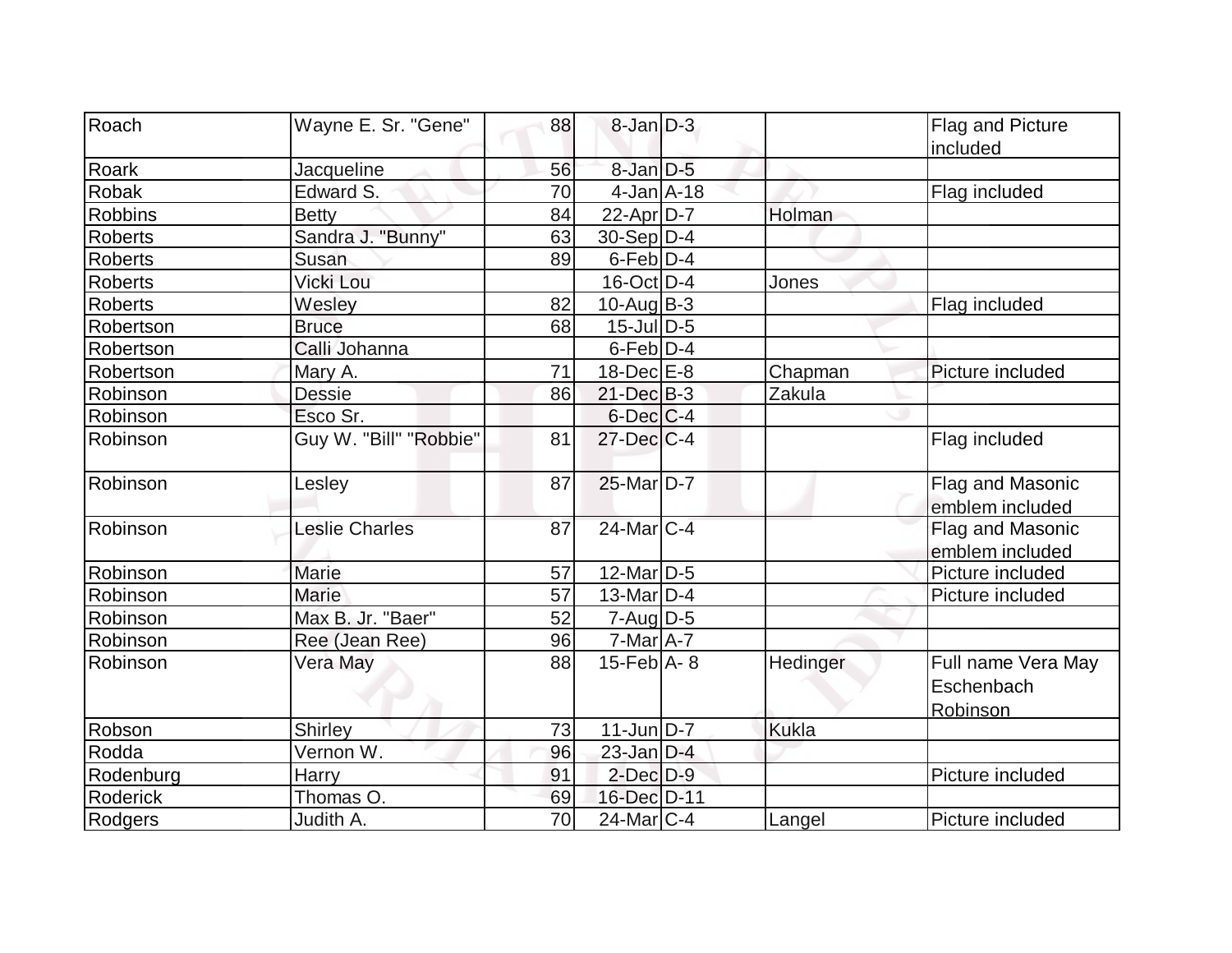| Rodgers       | Mary Evelyn "Evelyn"  | 96 | $7 - Aug$ $D-5$        |               |                                                                 |
|---------------|-----------------------|----|------------------------|---------------|-----------------------------------------------------------------|
| Rodgers       | Welma R. "Bunky"      | 79 | $6$ -Aug $D-4$         |               |                                                                 |
| Rodman        | Barbara A.            | 74 | 7-Jun A-17             |               | Cross included                                                  |
| Rodriguez     | Andres                | 57 | $19$ -Feb $ D-3$       |               |                                                                 |
| Rodriguez     | Anita                 | 81 | 29-Dec C-4             | Garza         |                                                                 |
| Rodriguez     | Cruz C.               | 83 | $22$ -Apr $D-6$        |               |                                                                 |
| Rodriguez     | Rafael "Ralph" "Yogi" | 71 | $21$ -JulC-4           |               | Picture included                                                |
| Rodriguez     | Teresa G.             | 66 | 20-Aug $D-4$           | Caballero     |                                                                 |
| Rodriguez     | Wanda                 | 51 | $23$ -Mar $ B-5 $      |               |                                                                 |
| Rodriquez     | Lilia                 | 64 | $15$ -Nov $ C-4 $      |               |                                                                 |
| Roeda         | Jeneane               | 77 | 31-Dec C-10            | Vreeman       |                                                                 |
| Roesler       | Marlene               | 79 | $17 -$ JulD-4          |               |                                                                 |
| Rogalska      | Helena                | 86 | $9$ -May $E$ -6        |               |                                                                 |
| Roganovich    | Donald "Sonny"        | 78 | $1-Apr$ $D-6$          |               | <b>Picture and Serbian</b><br><b>Orthodox Cross</b><br>included |
| Rogers        | Ladell                | 89 | $8-Nov$ <sub>C-4</sub> |               |                                                                 |
| Rogers        | Robert J.             | 82 | $19$ -Feb $D - 4$      |               |                                                                 |
| Rogge         | Mary R.               | 84 | $6$ -Jul $B$ -3        |               |                                                                 |
| Rohweder      | Betti M.              | 81 | $14$ -Nov $F-3$        |               |                                                                 |
| <b>Rokita</b> | Leona                 | 90 | $25-Sep D-4$           | Kunkel        | Leona Rokita (Mazur)<br>/ Picture included                      |
| Roknich       | Joseph                |    | $29-Nov$ C-6           |               | Flag and Serbian<br><b>Orthodox Cross</b><br>included           |
| Rokosz        | John "Ski"            | 87 | $10$ -Jan $E-6$        |               | Flag included                                                   |
| Rolando       | Julia P.              | 84 | 6-Mar A-10             | Shebesh       |                                                                 |
| Roll          | Lisa J.               | 47 | $16$ -Aug $C-4$        |               |                                                                 |
| Rollins       | Evelyn                | 90 | $13$ -Apr $B-5$        |               |                                                                 |
| Rollins       | Helen M.              | 92 | $8$ -Oct $ D-4 $       | <b>Streit</b> |                                                                 |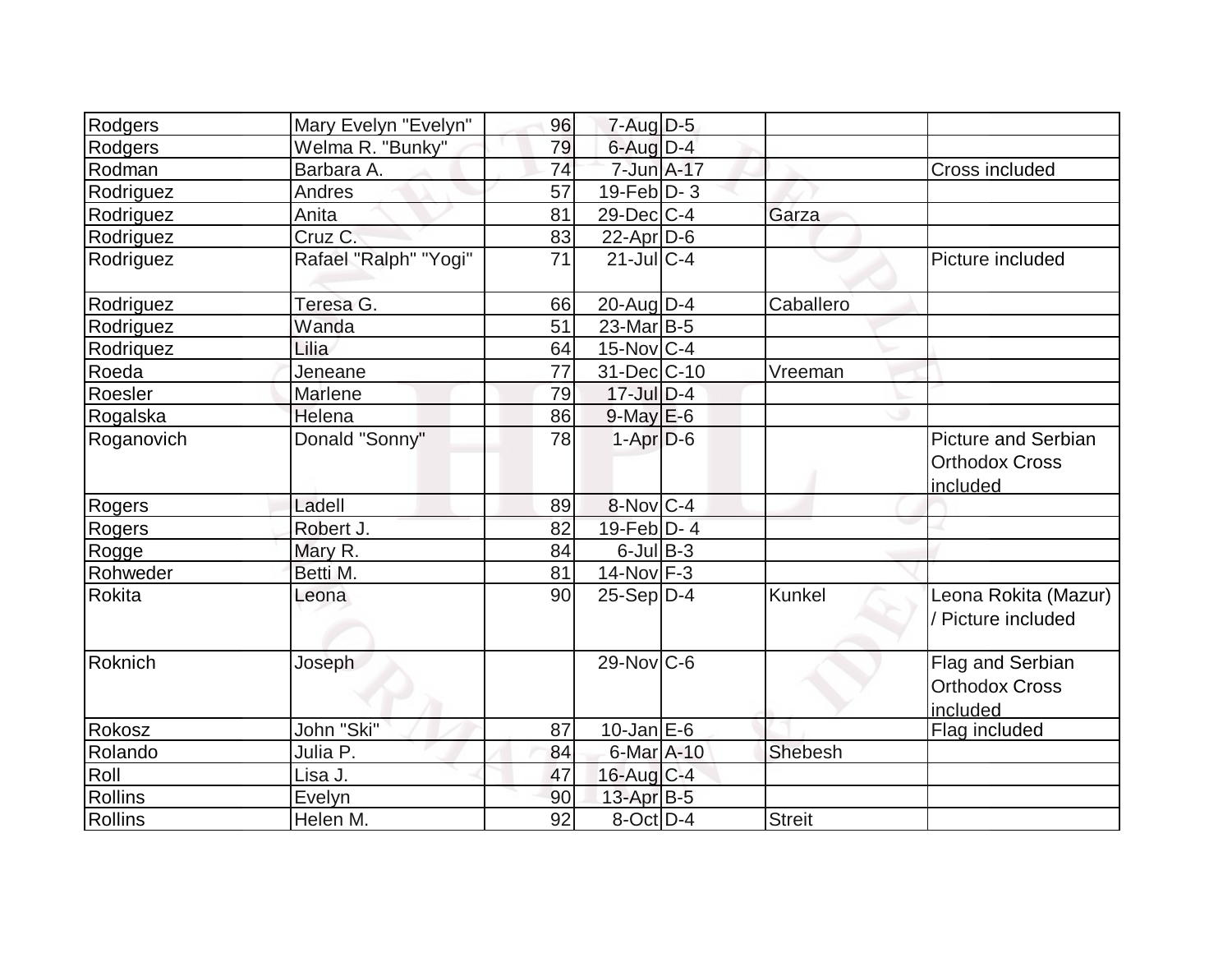| Rollins     | William O. Jr.       | 87              | 20-Aug D-5                  |             | Flag included        |
|-------------|----------------------|-----------------|-----------------------------|-------------|----------------------|
| Rolston     | Selma M.             | 96              | 15-Mar A-19                 |             |                      |
| Romanski    | Anne                 | 89              | $22-Sep C-3$                |             | Virgin Mary Orthodox |
|             |                      |                 |                             |             | Cross included       |
|             |                      |                 |                             |             |                      |
| Romanski    | Edward M.            | 91              | $19$ -May C-3               |             | Flag included        |
| Romero      | Plinio, Dr.          | 93              | $1-Dec$ $C-3$               |             | Picture included     |
| Ronco       | Daniel H.            | $\overline{72}$ | $21-Sep B-3$                |             |                      |
| Ropac       | Paul E. Sr.          | 84              | $2$ -Apr $D-6$              |             | Flag included        |
| Roper       | John M. Jr.          | 81              | 15-Mar A-19                 |             | Flag included        |
| Roque       | Guy J.               | 54              | 29-Oct E-5                  |             |                      |
| Roquet      | Jean Belle           | 80              | $21$ -Jan D-6               | Madden      | Picture included     |
| Rosario     | Miguel A. Sr.        | 69              | $11-Oct$ <sub>C</sub> -6    |             |                      |
| Rose        | Robert L.            | 84              | $9$ -Jul $D-5$              |             | Flag included        |
| Rosek       | John                 | 69              | 8-Feb A-19                  |             |                      |
| Rosen       | Sarah                |                 | $23$ -Apr $D-5$             | Derman      |                      |
| Rosenberg   | Herman W. "Bill"     | 61              | 18-Nov D-9                  |             | Flag included        |
| Rosendale   | Alice A.             | 90              | $10$ -Jan $ C-3 $           | Twamley     |                      |
| Rosendaul   | James W. Jr.         | 53              | 12-Apr A-18                 |             | Picture included     |
| Rosenski    | <b>Trinity Paige</b> | Infant          | 19-Feb $D-4$                |             | Angel included       |
| Rosenstien  | Marilyn              |                 | $17$ -May $A$ -18           | Levin       |                      |
| Rosier      | <b>Alice</b>         | 91              | $16$ -May $E-4$             | Van Dyke    |                      |
| Roskowski   | <b>Maxine</b>        | 88              | $1$ -Jun $B-5$              |             |                      |
| Rosner      | Frances M.           | 80              | $24$ -Jun $D-6$             | Peterson    |                      |
| Rosolowski  | Martin T.            | 57              | $3-Dec$ D-7                 |             | Flag included        |
| Rospierski  | <b>Delores Ann</b>   | 76              | $5$ -Oct $B$ -2             | Trembicki   |                      |
| <b>Ross</b> | Anna M.              | 62              | $9$ -Aug $C$ -4             |             |                      |
| Ross        | Betty J.             | 77              | $5-Apr$ $A-18$              | Sandlin     |                      |
| Ross        | Edna M.              | 96              | $14$ -Feb $\overline{A}$ -8 | <b>Heck</b> |                      |
| Ross        | Kerri Ann            | 46              | 19-Mar <sub>D-5</sub>       |             |                      |
| <b>Ross</b> | Marguerite E.        | 56              | 23-May E-6                  | Lawler      |                      |
|             | "Maggie"             |                 |                             |             |                      |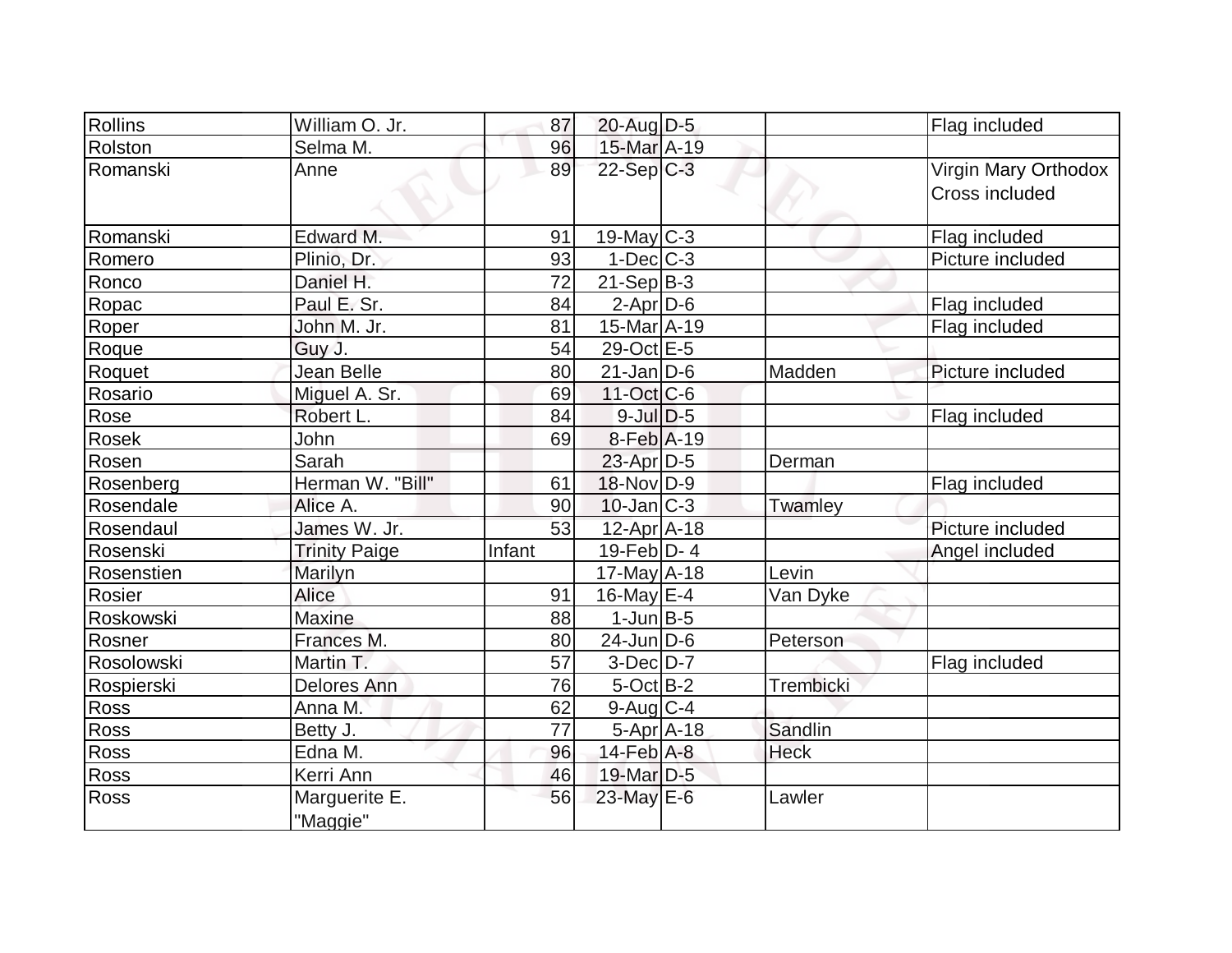| Ross        | Marilyn L.            | 81 | 30-Sep D-4               |               |                        |
|-------------|-----------------------|----|--------------------------|---------------|------------------------|
| <b>Ross</b> | <b>Phyllis Elaine</b> | 81 | $27$ -Mar $D-3$          | Dillabaugh    |                        |
| Ross        | Raymond "Leon"        | 61 | 29-Jun A-9               |               | Flag included          |
| Ross        | Sean A.               | 16 | $29$ -JulD-3             |               |                        |
| Roszkowski  | John                  | 86 | 17-Dec D-10              |               | Flag and Picture       |
|             |                       |    |                          |               | included               |
| Roszkowski  | John E. Jr.           | 76 | $26$ -Feb $ D-5 $        |               | Flag included          |
| Rotas       | Chris                 | 73 | $25$ -Jun $D-3$          |               |                        |
| Rotenberg   | Ann Shirley           | 89 | $24$ -Apr $D-4$          |               | Star of David included |
| Roth        | Eva                   | 83 | $22$ -Jan D-6            | Wojciechowski |                        |
| Rotz        | Caroline              | 86 | $5$ -Nov $D-5$           | Mroz          |                        |
| Rouhselang  | Kenneth P.            | 89 | $19$ -Jul $C-4$          |               |                        |
| Row         | Duane (EDR)           | 70 | $27$ -Oct C-4            |               | Picture included       |
| Rowden      | <b>Anne Laurie</b>    | 62 | $15$ -Jan $D-4$          | Companik      |                        |
| Rowe        | Sarah R.              | 79 | $6$ -Aug $D-5$           |               |                        |
| Rowley      | Lisa Ann              | 41 | $27-Sep C-3$             | Seitz         |                        |
| Rubino      | Rolando               | 79 | $12$ -Jun $D-5$          |               |                        |
| Rucinski    | Frances V.            | 85 | $6$ -Apr $B$ -5          | Zielinski     |                        |
| Ruder       | Mary L. "Mimi"        | 66 | 18-May B-5               |               |                        |
| Rudnickas   | Jean                  | 85 | 31-Dec C-10              |               |                        |
| Rudy        | Mary                  | 96 | 28-Oct D-4               |               |                        |
| Rudzinski   | John "Ziggy"          | 93 | $21$ -Jan D-6            |               | Picture included       |
| Ruge        | Donald J. Sr.         | 86 | $12$ -Dec $E-8$          |               |                        |
| Ruge        | John Wallace          | 90 | $14$ -Apr $ C-5$         |               | Picture included       |
| Rugina      | Irene                 |    | $19-Nov D-8$             |               |                        |
| Ruiter      | Kathryn "Kay"         | 81 | $18-Oct$ <sub>C</sub> -7 |               |                        |
| Ruiter      | Timothy R.            | 27 | $20$ -May D-6            |               |                        |
| Ruiz        | Christopher M.        | 19 | $13$ -Feb $D-3$          |               |                        |
| Ruminski    | Ruth A.               | 70 | 23-Oct E-4               | Dailey        |                        |
| Rumsey      | Doris Eileen          | 93 | $11$ -Jan $A$ -18        |               |                        |
| Runyan      | Roy R. Sr.            | 94 | $26$ -Dec $B$ -5         |               | Flag included          |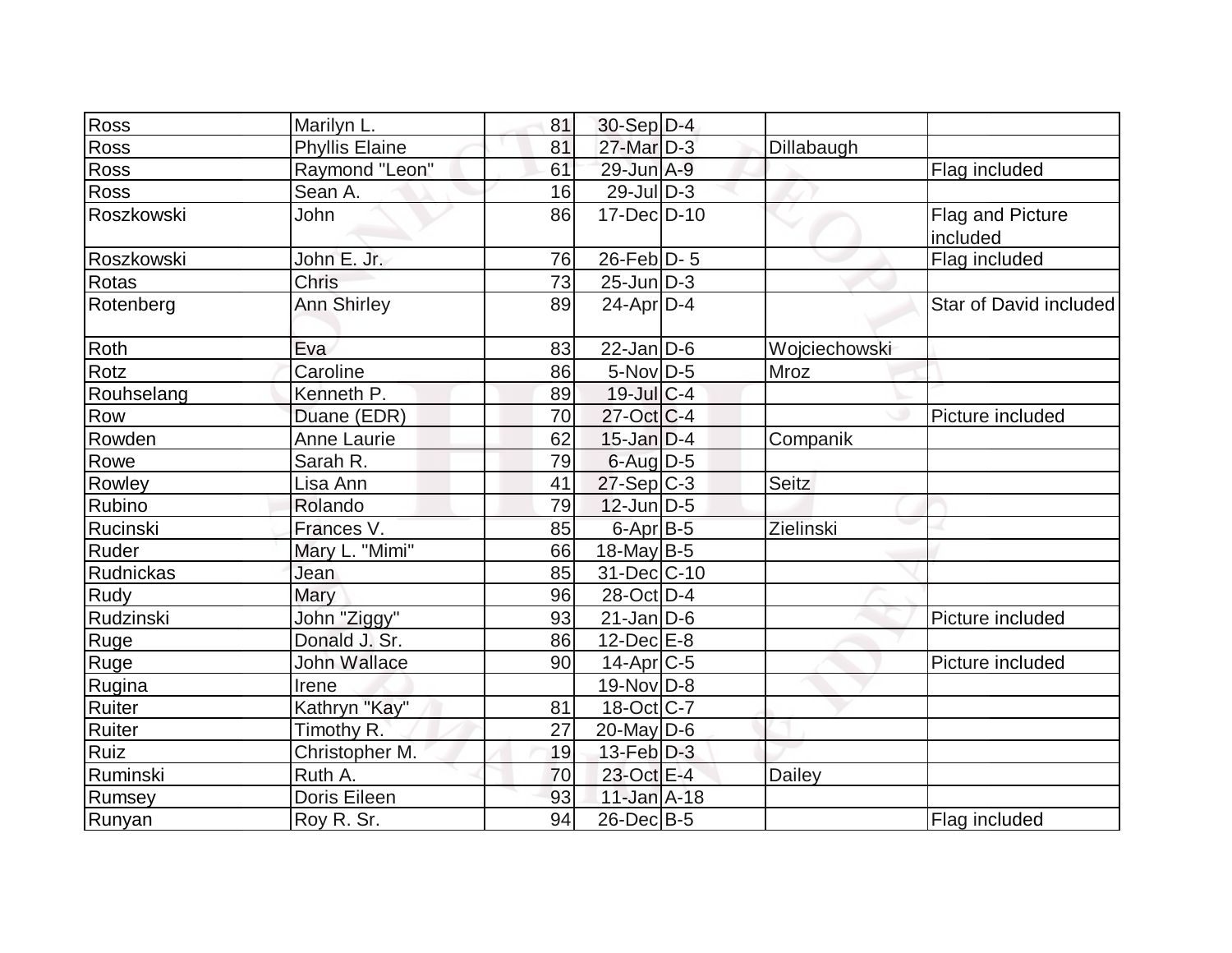| Rupich         | June Lee             |    | 31-May A-17       |            |                         |
|----------------|----------------------|----|-------------------|------------|-------------------------|
| Ruserh         | Herschele E.         | 77 | 29-Oct E-5        |            |                         |
| Rush           | Eric A.              | 52 | 23-Oct E-4        |            |                         |
| Rusnak         | James S.             | 56 | $25$ -Jan $A$ -18 |            |                         |
| Rusnak         | Nancy Jayne          | 57 | $7$ -Jul $C$ -3   |            |                         |
| Russell        | Carol D.             | 82 | 25-Jan A-18       |            |                         |
| <b>Russell</b> | Douglas J.           | 81 | $15$ -Apr $D$ -6  |            |                         |
| Russell        | Joy M.               | 89 | $19-Nov D-8$      |            |                         |
| Russell        | Onzell               | 73 | $30$ -Nov B-3     |            |                         |
| Russell        | Robert E. "Bob"      | 82 | $20$ -Jan $ C-5 $ |            | <b>Flag and Picture</b> |
|                |                      |    |                   |            | included                |
| Russell        | Vonnie "Russ"        | 76 | $29$ -Dec $C$ -3  |            | Picture included        |
| Rust           | Daniel David Jr.     | 45 | $28$ -Apr $C-4$   |            | Picture included        |
| Ruth           | Patricia A.          | 58 | $8-Nov C-4$       | Sudicky    |                         |
| Rutkowski      | Erwin R. "Ron"       | 62 | $9$ -Dec $D-9$    |            |                         |
| Rutkowski      | Frank E.             | 83 | 28-Mar E-5        |            |                         |
| Rutkowski      | <b>Stella</b>        | 84 | $27 - Dec$ C-4    |            |                         |
| Rutz           | Judith Ann "Judy"    | 64 | $13$ -Jul B-3     | Djenka     |                         |
| Rutz           | Mildred B.           | 86 | $13$ -Dec $ C-4 $ |            |                         |
| Ryan           | Elex Odell           | 65 | $9$ -Jan $D$ -5   |            | Picture included        |
| Ryan           | John "Track"         | 68 | $25$ -Feb $ D-7 $ |            |                         |
| Ryan           | Scott C.             | 36 | 29-May $D-4$      |            |                         |
| Ryerse         | Franklin J.          | 93 | $1$ -Jun $B-4$    |            |                         |
| Ryfa           | James E. "Jimmy"     | 49 | $5$ -Nov $D-5$    |            |                         |
| Rzepka         | Carol J.             | 66 | $30$ -Apr $D-4$   | Komasinski |                         |
| Rzeszut        | Edward R. Jr.        | 51 | 20-Jun E-4        |            |                         |
| Saager         | Janice E.            | 74 | $7$ -Jan $ D-7 $  |            |                         |
| Sabados        | Harriet S.           | 97 | $19-Oct$ B-3      |            |                         |
| Sabalskey      | Albina R.            | 79 | $5 - Aug$ $D-6$   |            |                         |
| Saberniak      | <b>Edith Lucille</b> | 88 | $20-Sep C-4$      | Hough      |                         |
| Sabinskie      | Ronald Owen          | 74 | $15$ -Dec $C$ -3  |            | Flag included           |
| Saczawa        | Veronica E.          | 84 | $18$ -Dec $E-9$   |            | Picture included        |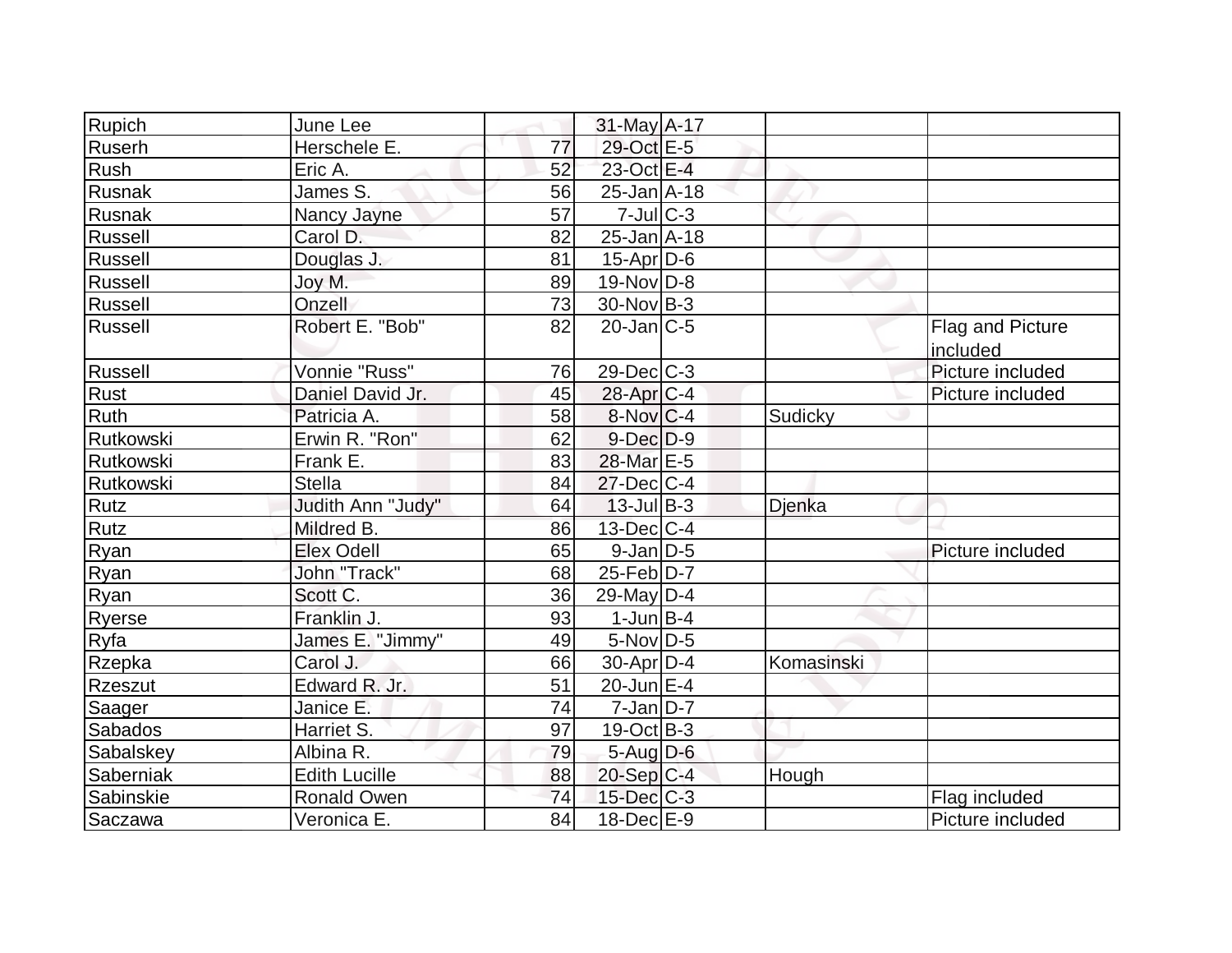| Saems          | George J.                     | 93 | $11-Oct$ $C-6$         |                |                  |
|----------------|-------------------------------|----|------------------------|----------------|------------------|
| Sagan          | Michael A.                    | 90 | 8-Feb A-18             |                |                  |
| Sagger         | Donald                        |    | $1$ -Jun $B-4$         |                |                  |
| Sagi           | James G.                      | 82 | $29$ -Jan $D-4$        |                |                  |
| Sako           | Edward L.                     | 42 | 19-Feb $D-5$           |                |                  |
| Saksa          | Michael R.                    | 83 | $10$ -May $A$ -18      |                |                  |
| Salapski       | Edward                        | 80 | 20-Aug D-5             |                | Flag included    |
| Salazar        | Francisco Jesse Jr.<br>"Tank" | 55 | $26$ -Aug $D-6$        |                |                  |
| Salazar        | Mary H.                       | 79 | $22$ -Apr $D-7$        |                |                  |
| Salcedo        | Sally                         | 70 | $12-Oct$ B-3           |                |                  |
| Salczynski     | Mary                          | 90 | $11-Sep D-4$           | Jaremski       | Full name Mary   |
|                |                               |    |                        |                | Schoon Salczyski |
| Salich         | Paul Jr. "Salty"              | 81 | 18-Mar <sub>D</sub> -7 |                | Flag included    |
| Salin          | Leo J.                        | 85 | 20-Nov C-7             |                |                  |
| Salinas        | Mary Esther                   | 81 | $5$ -May $C-4$         | Lopez          |                  |
| Sallade        | <b>Wesley Neal</b>            | 69 | $2$ -Dec $D-9$         |                |                  |
| Saltarski      | Robert T.                     | 53 | 28-Feb A-11            |                |                  |
| Salyer         | Calvin B.                     | 69 | 18-Oct C-7             |                |                  |
| <b>Salyers</b> | Robert L.                     | 64 | $9-Sep D-6$            |                | Picture included |
| <b>Salys</b>   | Paul                          | 87 | $8-Nov C-4$            |                |                  |
| Samaniego      | Estelle J.                    | 87 | $15$ -Feb $ A-9 $      | Hac            |                  |
| Sambrookes     | <b>Heidi Marie</b>            | 48 | $12$ -Jul $C-4$        |                | Dove included    |
| Sambrookes     | Laura G.                      | 93 | $28-Sep B-2$           | <b>Doppler</b> |                  |
| Sampias        | Theodore C.                   |    | $6-Sep C-4$            |                |                  |
| <b>Sampias</b> | Wilma M.                      | 92 | $15$ -Nov $ C-4 $      | Egyed          |                  |
| <b>Samples</b> | Virginia                      | 91 | $10$ -Jun $D-7$        |                | Picture included |
| Sanchez        | Andrew "Buddy"                | 67 | $3$ -Oct $F-2$         |                |                  |
| Sanchez        | Jose Juan                     | 93 | $19$ -Dec $E-8$        |                |                  |
| Sanchez        | Juan A.                       | 80 | 26-Nov D-6             |                | Flag included    |
| Sanchez        | Lisa M. "Miss Lisa"           | 48 | $4$ -Jun $D-4$         |                |                  |
| Sanchez        | Marjorie L. "Sissy"           |    | $1-Feb$ A-18           |                | Picture included |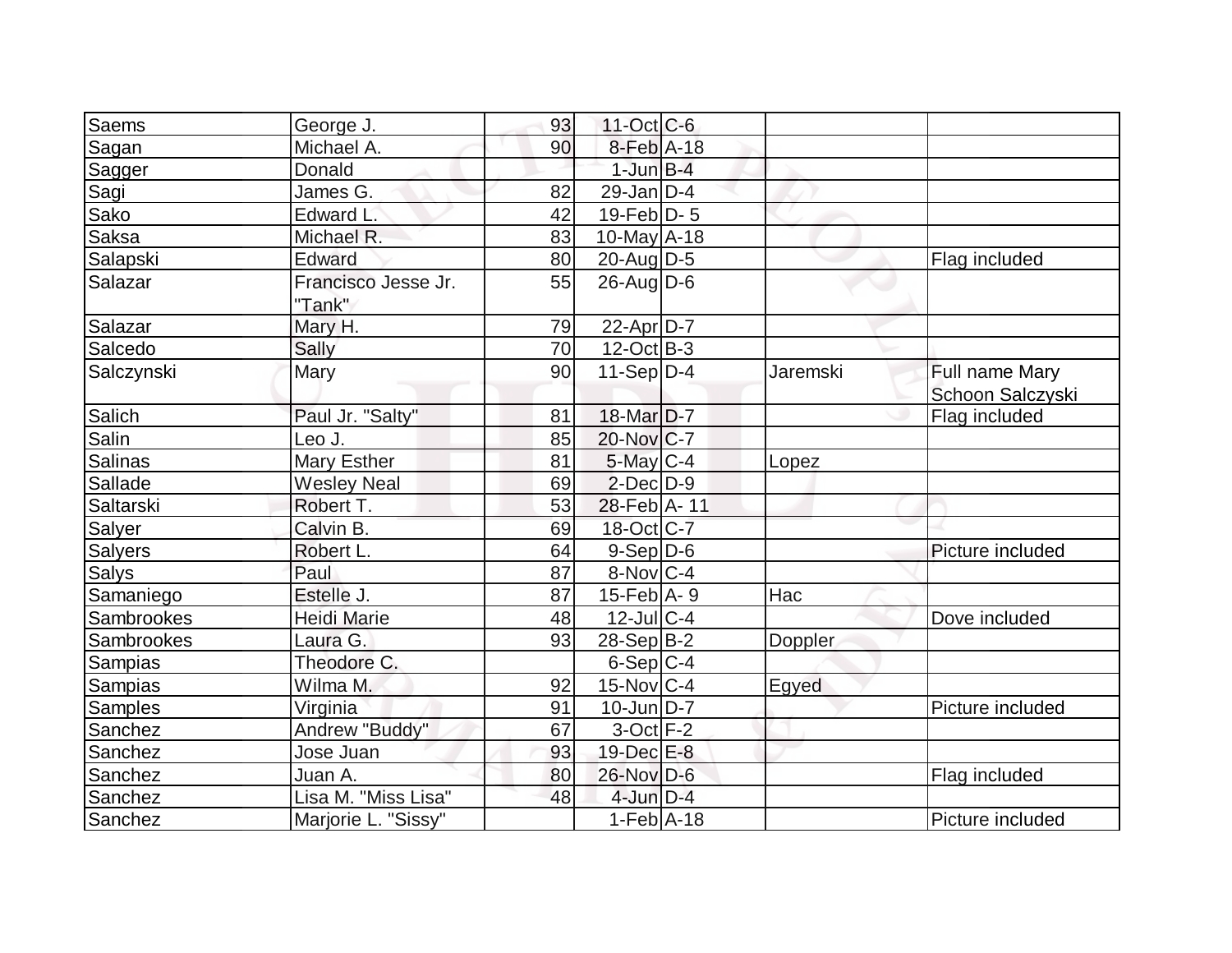| Sanchez        | Rafaela "Fela"       | 87 | $20$ -Jul B-3     |               |                              |
|----------------|----------------------|----|-------------------|---------------|------------------------------|
| Sanchez        | Rudolph Jr. "Rudy"   | 54 | $14$ -Dec $B-3$   |               |                              |
| Sanchez        | Rudolph Jr. "Rudy"   | 54 | $15$ -Dec $C$ -3  |               | Picture included             |
| Sandburg       | <b>Dirk</b>          | 77 | $21$ -Dec $C$ -3  |               | Flag included                |
| Sandefur       | Kevin E.             | 45 | $2$ -Apr $D-4$    |               |                              |
| <b>Sanders</b> | Geraldine R. "Bunny" | 91 | $13$ -Jul B-3     |               |                              |
| <b>Sanders</b> | Lisa Anne            | 42 | $22$ -Dec $C-2$   | Grankowski    |                              |
| <b>Sanders</b> | Lizzie Mae, Sister   | 78 | $10$ -May $A$ -18 |               |                              |
| <b>Sanders</b> | <b>Millie</b>        | 87 | $2$ -Nov $ B-3 $  | Krpan         |                              |
| <b>Sanders</b> | Peggy                | 49 | $10$ -Dec $D-9$   | Schmal        |                              |
| Sanders        | Philisa              | 38 | $2$ -Aug C-4      |               | Picture included             |
| Sanders        | Sherri M.            | 42 | $5$ -May $C$ -4   |               |                              |
| Sandor         | Helen M.             | 80 | 7-Feb C-2         | <b>Bajusz</b> |                              |
| Sangster       | Irma Lee             | 85 | $29-Sep C-3$      |               |                              |
| Sanino         | John W.              | 66 | $10-Sep D-4$      |               | Flag Included                |
| <b>Sanok</b>   | Joseph T. Jr. "Joe"  | 85 | $21$ -JulC-3      |               | Flag and Picture<br>included |
| Santacaterina  | Elizabeth M. "Lee"   | 94 | $5$ -Feb $D-4$    | Vitali        |                              |
| Santana        | Luis                 | 60 | $16$ -Mar $ B-8 $ |               |                              |
| Santana        | Luis                 | 55 | 16-Apr D-4        |               |                              |
| Santelik       | Josephine            | 90 | $26$ -Oct B-3     |               |                              |
| Santino        | Vito Jospeh          | 54 | $17 - Dec$ $D-10$ |               |                              |
| Santos         | Mary E.              | 95 | $12$ -Dec $E-8$   |               |                              |
| <b>Santos</b>  | Migdalia "Maggie"    | 58 | $11$ -Jan $A$ -19 |               |                              |
| Santoyo        | Alexander M.         | 54 | $9$ -Jun $ C-4$   |               | Picture included             |
| Santucci       | Michael R. Jr.       | 65 | 22-May D-5        |               | Flag included                |
| <b>Sapita</b>  | Paul Jr.             | 85 | $13$ -Apr $ B-6$  |               | Flag included                |
| Saporsky       | Frederick            | 93 | $13$ -Jan $ C-5 $ |               | Virgin Mary Orthodox         |
|                |                      |    |                   |               | <b>Cross included</b>        |
| Sapp           | Frederick D.         | 66 | $25-Sep$ D-4      |               | Picture included             |
| Sapp           | Robert J. Sr.        | 85 | 6-Mar A-10        |               | Flag included                |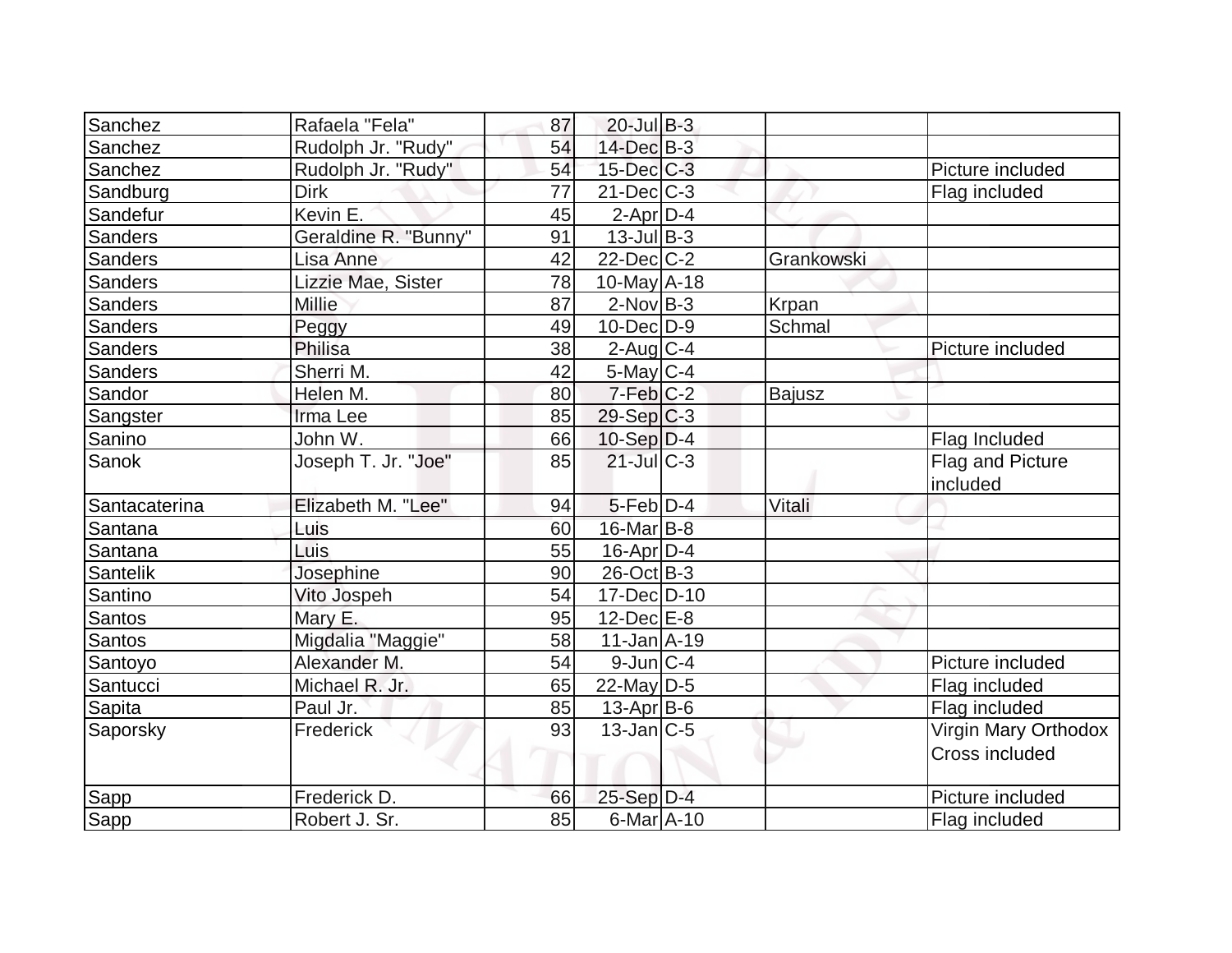| Sappenfield     | Richard F.         | 79 | $4-Feb$ D-6       |              | Flag included         |
|-----------------|--------------------|----|-------------------|--------------|-----------------------|
| <b>Sarantis</b> | Gregory V.         | 88 | 8-May D-4         |              | <b>Greek Orthodox</b> |
|                 |                    |    |                   |              | Cross included        |
| Sargent         | Mark               | 60 | $16-Sep D-7$      |              |                       |
| Sargovetz       | Michael            | 89 | $4-Feb D-5$       |              | Flag included         |
| Sarich          | Franklin D.        | 67 | 16-Oct D-4        |              |                       |
| Sarkisian       | Carroll "Gargo"    | 86 | 27-Oct C-4        |              | Flag included         |
| Sartoris        | Catherine "Ms Kay" | 90 | $20$ -May $ D-7 $ | <b>Beck</b>  | Picture included      |
| Sarvanidis      | Niklolaos "Nick"   | 69 | $7$ -Apr $C$ -5   |              |                       |
| Sassano         | Michael            | 91 | $21$ -Dec $B-3$   |              | Flag included         |
| Sassone         | Michael L.         |    | $6$ -Mar $A$ -10  |              |                       |
| Satmary         | Michael A.         | 44 | $13$ -Jul B-3     |              |                       |
| Savage          | Florence           | 84 | 28-Nov B-5        | Wolak        |                       |
| Savin           | Geraldine "Gerri"  | 83 | 26-Nov D-7        |              |                       |
| Sawicki         | <b>Rose Marie</b>  | 79 | $5$ -Oct $B-2$    | Kujawa       |                       |
| Saylor          | <b>Timothy Lee</b> | 62 | 26-Aug D-7        |              |                       |
| Scalzitti       | Pasquale "Pat"     | 78 | $26$ -Jun $D-4$   |              | Flag and Picture      |
|                 |                    |    |                   |              | included              |
| Scampini        | <b>Carol Rose</b>  | 83 | $10$ -Dec $D-9$   | <b>Bloom</b> |                       |
| Scaramella      | <b>Theresa</b>     | 98 | $2-Feb$ A-13      |              |                       |
| Scarborough     | Harriet M.         | 90 | $13$ -Apr $ B-6$  |              |                       |
| Scebelo         | Mary               | 99 | $29$ -Dec $C-2$   | <b>Bilik</b> |                       |
| Schaap          | Alyda M.           | 83 | 28-Mar E-5        |              |                       |
| Schab           | Eleanor M.         | 84 | 25-Nov D-10       |              | Picture included      |
| Schackart       | John J.            | 78 | $7-Sep B-2$       |              | Flag included         |
| Schafer         | Ann                | 85 | $25$ -Feb $ D-8$  |              | Picture included      |
| Schafer         | Flora A.           | 84 | 28-May D-5        |              |                       |
| Schafer         | Margaret G.        | 87 | $6-Sep C-4$       |              |                       |
| Schaller        | Ruth A.            |    | 11-Mar A-15       | Gleason      |                       |
| Scharbach       | Marian E.          | 90 | $15$ -May D-4     | Zander       | Picture included      |
| Scheitwiler     | Patrick A.         | 67 | $19$ -Aug $D$ -6  |              | Flag included         |
| Schichner       | <b>Edward Carl</b> | 82 | $4$ -Dec $E-9$    |              |                       |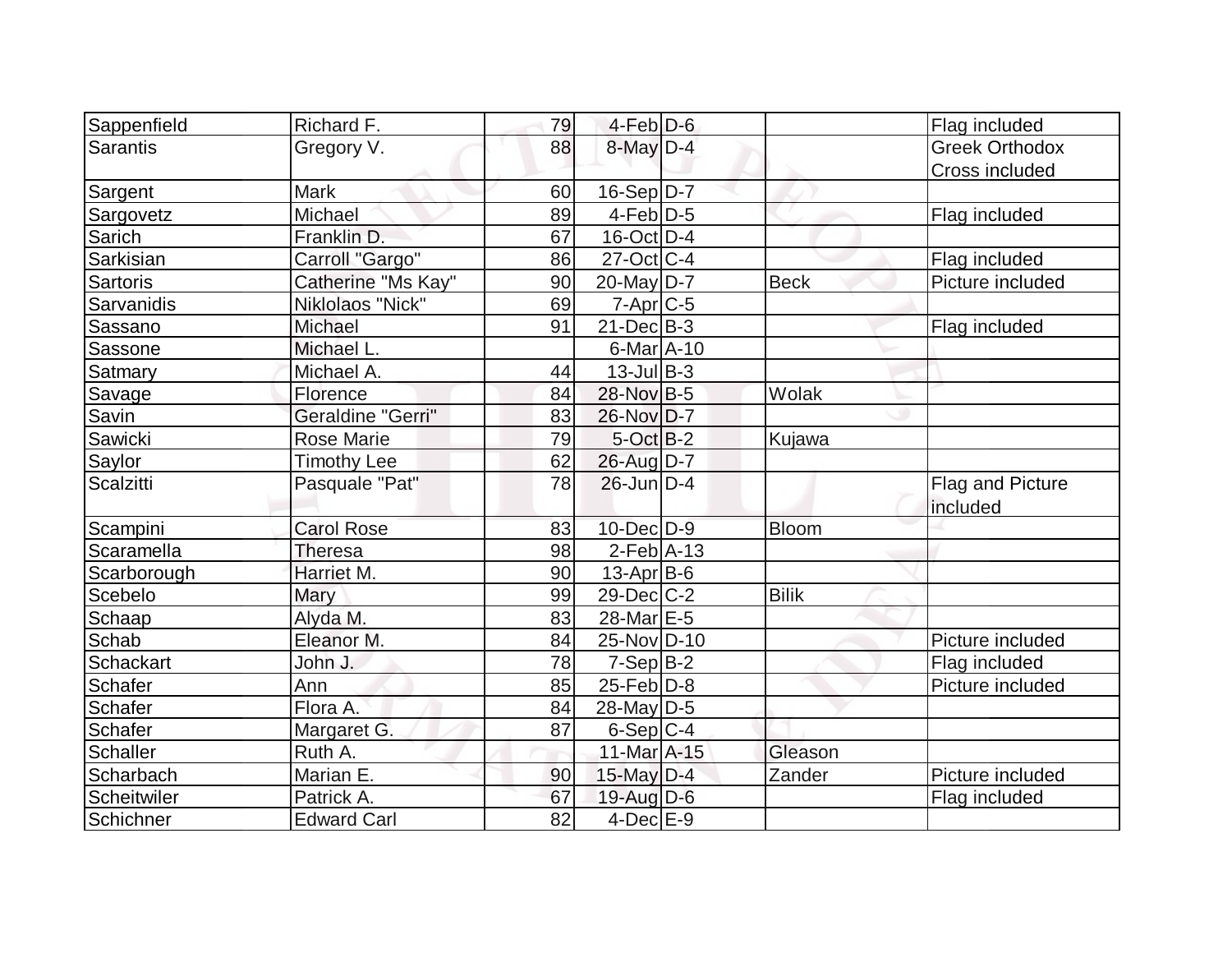| Schilling          | Estelle E.                  | 89  | 18-Dec E-9         | <b>Boecker</b>  | Picture included       |
|--------------------|-----------------------------|-----|--------------------|-----------------|------------------------|
| Schillo            | Debra A.                    | 52  | $18$ -Feb $D-6$    |                 |                        |
| Schillo            | Roberta Kay                 | 53  | 19-Nov D-8         |                 |                        |
| Schipper           | Gertrude                    | 94  | $24$ -JulD-4       |                 |                        |
| Schlagel-Fleishman | Annette "Nettie"            | 78  | $5-Feb D-5$        |                 |                        |
| Schlink            | Kenneth A.                  | 69  | $18 -$ Jul $B - 5$ |                 |                        |
| <b>Schloss</b>     | <b>Blima</b>                |     | $28$ -Jun $ C-4 $  |                 | Star of David included |
| Schluntz           | Louise "Na Na"              | 72  | $12$ -Nov $E-5$    |                 |                        |
| Schmalz            | <b>Harold Dan</b>           | 60  | $29$ -Jul $D-4$    |                 |                        |
| Schmanke           | Mark W.                     | 53  | $6$ -Nov $E-3$     |                 | Flag included          |
| Schmidt            | Evelyn C.                   | 95  | $24$ -May A-18     |                 |                        |
| Schmidt            | James D.                    | 74  | 18-Apr E-4         |                 |                        |
| Schmidt            | William P., COL             | 60  | $10$ -Feb $ B-8$   |                 | Flag included          |
| Schmit             | Paul V. Sr.                 | 75  | $14$ -Aug $D-5$    |                 | Flag included          |
| Schmitt            | Leo Thomas "Tom"            | 80  | $3$ -Jan $E$ -6    |                 | Flag included          |
| Schmitt            | <b>Ronald Paul</b>          | 75  | 28-Feb A-11        |                 | Flag included          |
| Schmittel          | Jacob P. "Jack"             | 88  | 8-Mar A-17         |                 | Flag included          |
| Schnabel           | Robert V. Dr.               | 86  | $22-Sep C-3$       |                 | Picture included       |
| Schneckenburger    | Caroline L.                 | 91  | $29$ -Nov $ C$ -6  |                 |                        |
| Schneider          | Alfred J.                   | 88  | $9$ -Dec $D$ -9    |                 |                        |
| Schneider          | Dan Lee Spellman            | 65  | $19$ -Mar $ D-5$   |                 |                        |
| Schnyder           | Elizabeth Ann "Beth<br>Ann" | 14  | $22$ -Feb $ A-9 $  |                 |                        |
| Schoenbeck         | Virgil H.                   | 85  | $6$ -Jul $B$ -3    |                 | Flag included          |
| Scholl             | Herbert J.                  | 96  | $9$ -Aug C-4       |                 | Flag included          |
| Scholz             | Wilbur E.                   | 87  | $2$ -May $E-4$     |                 |                        |
| Schomaker          | Donald C. "Shoey"           | 72  | $30$ -Nov B-3      |                 |                        |
| Schoon             | Hattie L.                   | 101 | $29$ -Dec $C-4$    | Harper          | Picture included       |
| Schoon             | Mary                        | 90  | $11-Sep D-4$       | <b>Jaremski</b> | Full name Mary         |
| Schott             | Dolores J.                  | 80  | $17 - FebB - 7$    | Kauchak         | Schoon Salczyski       |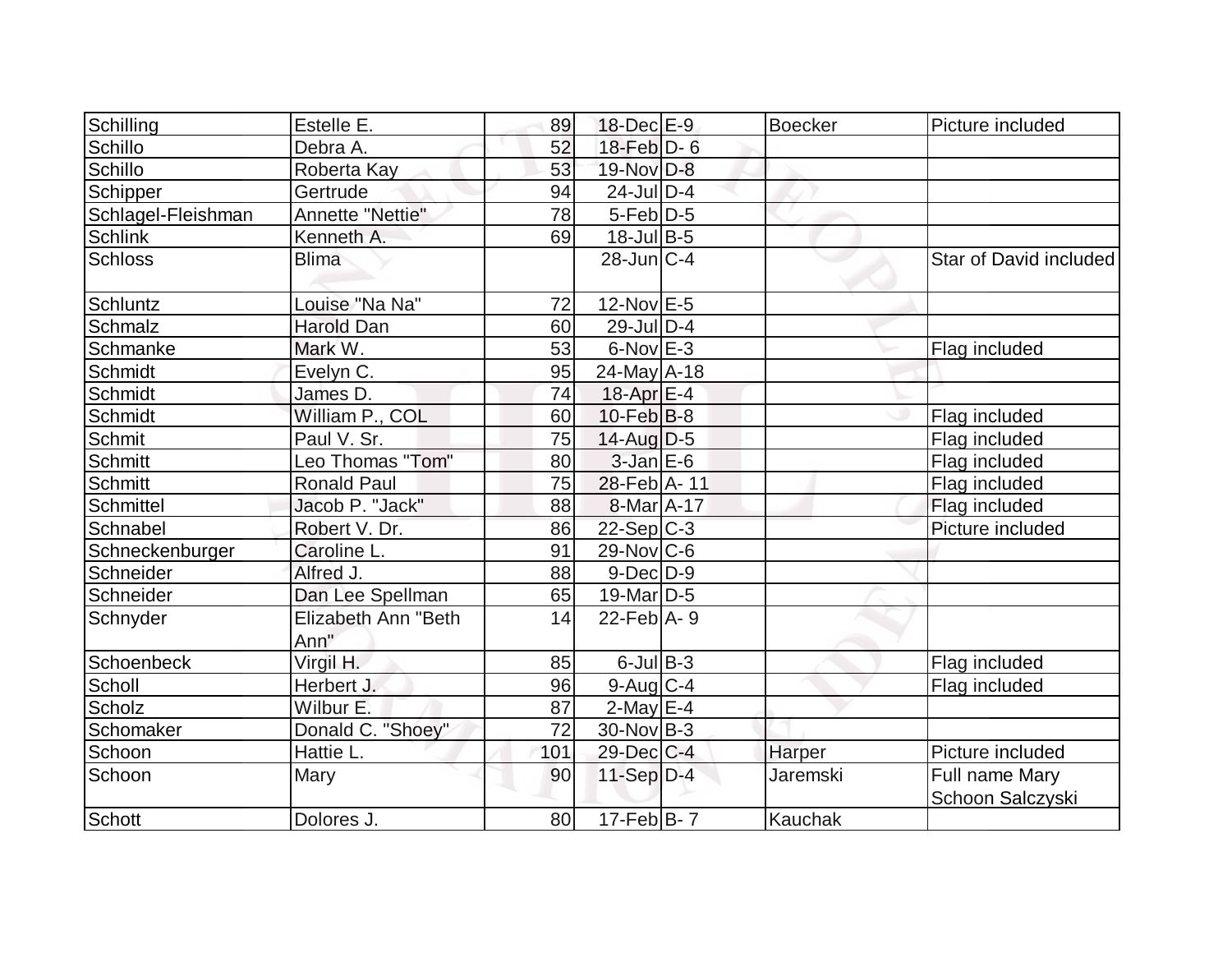| Schramm        | Catherine P. "Kay"          | 84              | $18$ -Apr $E-3$               | Manley        | Catherine P.         |
|----------------|-----------------------------|-----------------|-------------------------------|---------------|----------------------|
|                |                             |                 |                               |               | Schramm / Hutchins / |
|                |                             |                 |                               |               |                      |
| Schreiber      | Patricia Ann                | 63              | 8-Aug C-4                     |               | <b>Picture</b>       |
|                |                             | 91              | 25-Jan A-17                   |               |                      |
| Schreiner      | Dorothy                     |                 |                               |               |                      |
| Schrieber      | Cleo Kay                    | 70              | $26$ -Oct B-3                 |               |                      |
| Schroeder      | Lloyd                       | 88              | $1-Jan$ $A-15$                |               |                      |
| Schubert       | David Arthur II             | 35              | $16$ -Jun $ B-9 $             |               |                      |
| Schuch         | Jeffery P.                  | 43              | $29$ -Dec $ C-4 $             |               |                      |
| Schuler        | Elaine A.                   | 85              | 26-Aug D-7                    |               |                      |
| <b>Schultz</b> | Anneliese M.                | 74              | $17$ -Apr $ D-5$              |               |                      |
| <b>Schultz</b> | Donald L.                   | 77              | $24$ -Nov $ C-4 $             |               | Flag and Picture     |
|                |                             |                 |                               |               | included             |
| Schultz        | Evelyn                      | 92              | $16$ -Mar $B$ -8              |               |                      |
| Schultz        | Virgene <sub>E.</sub>       | 86              | $1-Feb$ A-18                  |               |                      |
| Schulz         | <b>Terence Dale "Terry"</b> | 47              | $13$ -Jun $E-5$               |               | Picture included     |
| Schulze        | Catherine A.                | 70              | $13$ -Apr $B$ -6              | <b>Peters</b> |                      |
| Schulze        | <b>Ernest "Shorty"</b>      | 74              | $16$ -Feb $\overline{A}$ - 18 |               | Flag included        |
| Schumaker      | lola M.                     | 88              | $9-Sep$ $D-6$                 | <b>Kirts</b>  |                      |
| Schumann       | Betty L.                    |                 | $17$ -Aug $B-2$               | Witt          |                      |
| Schwandt       | Anna I.                     | 74              | $25$ -Jul B-4                 | Cutean        |                      |
| Schwartz       | Ward P. "Zip"               | 66              | $28$ -May D-5                 |               |                      |
| <b>Schwass</b> | Marion M.                   | 89              | $30$ -Nov B-3                 |               |                      |
| Schweder       | Angeline H.                 | 89              | $21$ -Jan $ D-6$              |               |                      |
| Schweitzer     | <b>Allen</b>                | 57              | $20$ -Apr $ B-5 $             |               |                      |
| Schwinkendorf  | Dorothy M.                  | 95              | 19-Mar D-5                    |               |                      |
| Scibor         | Mark A. Sr.                 | 57              | 20-Feb $ D-4 $                |               |                      |
| <b>Scott</b>   | Cuthbert L. Jr.             | 92              | $6$ -Nov $E-2$                |               |                      |
| Scott          | Debra Lou                   | 55              | $3$ -Feb $ C-4 $              |               |                      |
| Scott          | Gerald "Jerry"              | 78              | $9-Sep$ $D-6$                 |               |                      |
| <b>Scott</b>   | James M.                    | 52              | $8$ -Jun $B$ -5               |               |                      |
| Scott          | Larry G.                    | $\overline{73}$ | 19-Mar <sub>D-5</sub>         |               |                      |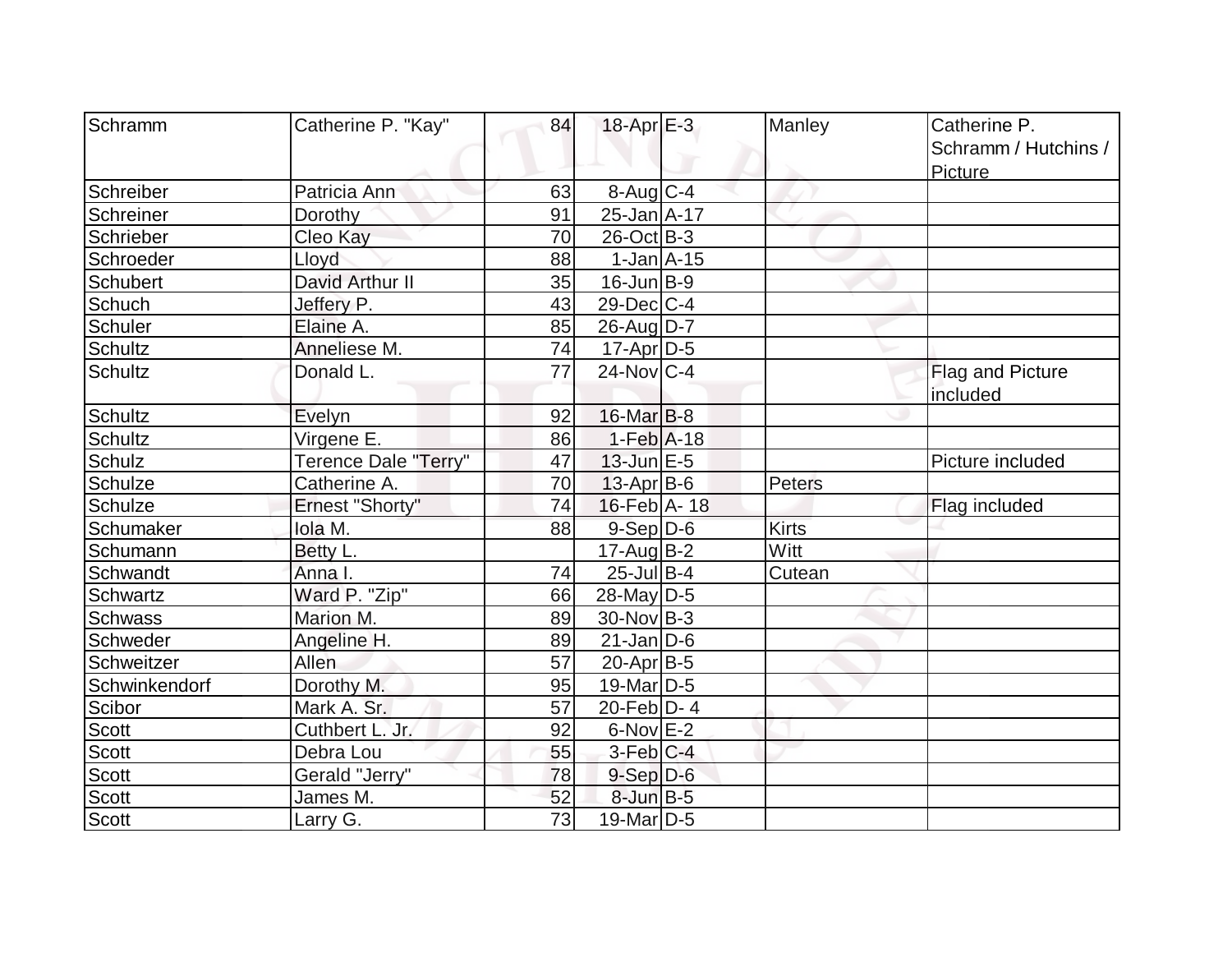| Scott          | Marjorie L.          |    | $6$ -Jun $E-4$               |                |                                    |
|----------------|----------------------|----|------------------------------|----------------|------------------------------------|
| Scott          | Michael W.           | 58 | $6$ -Dec $C$ -4              |                |                                    |
| Scott          | Ortha Lee            | 93 | 7-Jun A-17                   |                |                                    |
| <b>Scott</b>   | Raymon E. Sr.        | 67 | $4$ -Aug $C-4$               |                | Flag included                      |
| Scott          | <b>Traci Lynn</b>    | 33 | $2$ -Dec $D-9$               | Griffin        | Picture included                   |
| <b>Scott</b>   | Vernon "Boy"         | 87 | 23-Dec C-10                  |                |                                    |
| Scziglak       | Jeffrey J.           | 51 | $2$ -Feb $ A-13$             |                |                                    |
| Seaton         | <b>Mildred Marie</b> | 83 | $25$ -May B-4                |                |                                    |
| Sebastyen      | <b>Gail Ellen</b>    | 51 | $12$ -Nov $E-5$              | Hilbrich       | Picture included                   |
| Sebben         | Sylvia M.            | 55 | $10$ -Oct B-5                |                |                                    |
| Sebena         | Thomas P.            | 84 | $5$ -Oct $B-3$               |                |                                    |
| Seber          | Douglas W.           | 51 | $22$ -May D-5                |                | Flag included                      |
| Secka          | David F.             | 63 | $14$ -Dec $B - 3$            |                |                                    |
| Secka          | David J.             | 63 | $13$ -Dec $ C$ -5            |                |                                    |
| Seelig         | Elizabeth A. "Betty" | 92 | 25-Nov D-10                  |                |                                    |
| Seese          | <b>Austin Cole</b>   | 3  | $6$ -Feb $D-4$               |                |                                    |
| Segal          | Casimir W.           | 84 | 15-Mar A-17                  |                |                                    |
| Seidl          | Jane P.              | 92 | 15-Mar A-19                  | Koslowska      |                                    |
| Seiloff        | Raymond Lee          | 88 | $8-Apr D-7$                  |                | Flag included                      |
| Sekula         | Michael J. "Ace"     | 45 | $17$ -Mar $ C-4 $            |                |                                    |
|                | "Mike"               |    |                              |                |                                    |
| <b>Sellers</b> | William E. "Eddie"   | 75 | $15$ -Mar $\overline{A}$ -19 |                | Flag included                      |
| <b>Sellis</b>  | Faye                 | 59 | $1-Apr D-7$                  | <b>Bizanes</b> |                                    |
| Selman         | A. Joyce             | 78 | $19$ -Aug D-7                |                |                                    |
| Selman         | Shirley A.           | 62 | $17$ -Jun $D-7$              |                |                                    |
| Semancik       | George E.            | 79 | 8-Oct D-5                    |                | Flag included                      |
| Sengstock      | <b>James Paul</b>    | 67 | $5$ -Dec $E-8$               |                |                                    |
| Sephol         | Barbara J.           | 85 | 10-Dec D-9                   |                |                                    |
| Serbentas      | Margaret Jean "Jean" | 78 | $10$ -Jul $D-6$              | Keddie         |                                    |
| Serdar         | Diana                |    | $6$ -Dec $C$ -4              | Bozickovich    | Serbian Orthodox<br>Cross included |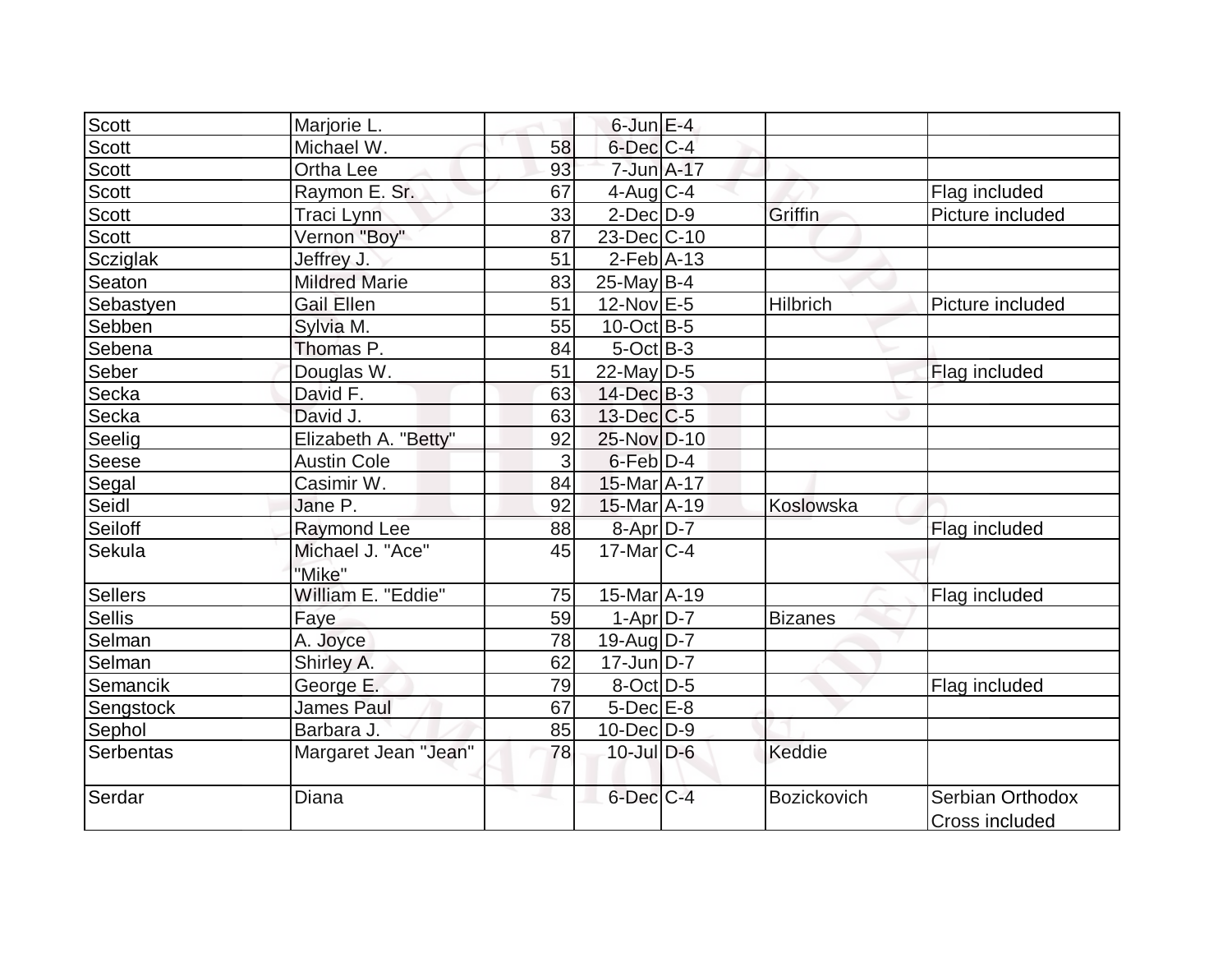| Serdar            | Diana                        |     | $7$ -Dec $B-3$      | <b>Bozickovivch</b> | Serbian Othodox                                |
|-------------------|------------------------------|-----|---------------------|---------------------|------------------------------------------------|
|                   |                              |     |                     |                     | Cross included                                 |
| Seremet           | Thomas J.                    | 87  | 16-Jun B-10         |                     | Firefighter emblem                             |
|                   |                              |     |                     |                     | and Flag included                              |
| Serna             | Marie "Miss Marie"           |     | $23-Sep C-3$        | Sequeiros           | Picture included                               |
| Serna             | <b>Stanley Gil "Stan The</b> |     | $10-Sep D-5$        |                     |                                                |
|                   | Man"                         |     |                     |                     |                                                |
| Serrano           | Carmelo                      | 88  | 11-May $B-4$        |                     | Full name Carmelo                              |
|                   |                              |     |                     |                     | Serrano Perez                                  |
| Serrano           | Christiana R.                | 85  | $10$ -Jan $E$ -6    |                     | Picture included                               |
| Serrano           | Joel                         | 51  | $27$ -AugD-5        |                     |                                                |
| Sertich           | James "Jim"                  | 74  | $8$ -Jan $D-5$      |                     |                                                |
| Sessions          | Martha                       | 71  | 24-Dec D-7          |                     |                                                |
| Setlak            | Stephanie                    | 95  | $7-MarA-7$          | <b>Bruszewski</b>   |                                                |
| <b>Settle</b>     | Dorothy F.                   | 85  | $23$ -Jul $D-5$     |                     |                                                |
| Sexton            | Vernon L.                    | 62  | $6$ -Nov $E-3$      |                     |                                                |
| Shadwell-Phillips | Susan                        | 89  | $19-Nov D-8$        | Molchan             | Cross included                                 |
| Shafer            | Wilda Jones                  |     | $21$ -Jul C-4       |                     |                                                |
| Shaffer           | Dolores J.                   | 73  | $16$ -May $E$ -6    |                     |                                                |
| Shaffer           | Mary Wanda                   | 62  | $25 - Jan$ $A - 18$ |                     |                                                |
| <b>Shaffer</b>    | Sandra L.                    | 70  | $5$ -Dec $E-8$      |                     |                                                |
| Shah              | Kamalaben A.                 | 81  | $4-Feb D-6$         |                     |                                                |
| Shanker           | Milton "Murph"               | 88  | $4$ -Feb $D-6$      |                     | Star of David included                         |
| Shanley           | Gloria                       | 86  | $17 - Feb$ B-7      | Finch               | <b>Picture and Australian</b><br>flag included |
| Shantz            | Thomas M.                    | 53  | $24$ -Jan $E$ -8    |                     |                                                |
| Shapiro           | David D.                     |     | 19-Nov D-8          |                     |                                                |
| Sharber           | Mary Lou                     | 102 | $27$ -Jul B-3       |                     |                                                |
| Sharp             | Kenneth E.                   | 69  | 27-Jul B-2          |                     |                                                |
| Sharp             | William N.                   | 72  | $21$ -Dec $B-3$     |                     |                                                |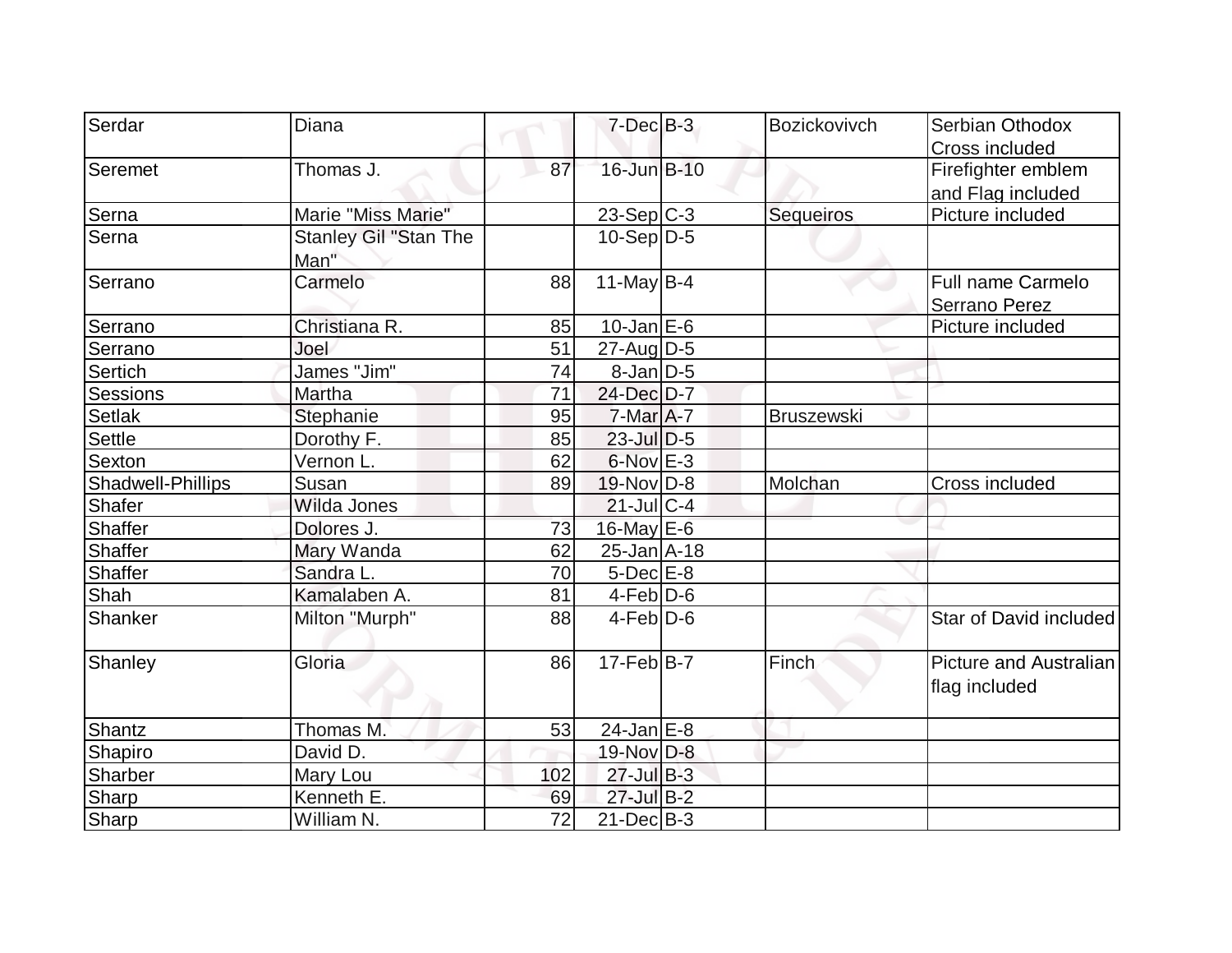| Sharpe        | Jody Leah            | 60 | $10$ -Jun $D-6$   | <b>Stinnett</b> |                                          |
|---------------|----------------------|----|-------------------|-----------------|------------------------------------------|
| Shaw          | Kenneth "Bill"       | 54 | 26-Oct B-3        |                 |                                          |
| Shaw          | Wayne R.             | 61 | $12$ -Feb $D-6$   |                 |                                          |
| Shawver       | Kimberly G.          | 38 | $3-Feb C-4$       |                 |                                          |
| Sheaks        | Debbie L.            | 51 | $27$ -Aug $D-5$   |                 | Full name Debbie L.<br>Sheaks (Campbell) |
| <b>Sheaks</b> | Lorraine             | 78 | $23$ -Jun C-4     |                 |                                          |
| Shebish       | Robert T.            | 78 | $29$ -Aug B-5     |                 | Police emblem<br>included                |
| Sheehan       | Patrick Sr.          | 73 | 18-Jan A-20       |                 | Flag included                            |
| Sheely        | <b>Bradley Keith</b> | 25 | $20$ -Jul B-3     |                 | Flag included                            |
| Sheeran       | Veronica M.          | 76 | 19-Nov D-9        |                 |                                          |
| Sheets        | <b>Betty</b>         | 72 | 17-Mar C-5        |                 |                                          |
| Sheets        | Jeffrey "Jeff"       | 49 | $29$ -Oct $E-5$   |                 |                                          |
| Sheetz        | Janet                | 78 | $21$ -Feb $A - 8$ | Alyea           |                                          |
| Shell         | Robert L "Bob"       | 77 | 28-Mar E-5        |                 |                                          |
| Sherrard      | Helen L.             | 89 | $3-May$ A-17      |                 |                                          |
| Sherron       | Ryan P.              | 26 | $4$ -Jan $A$ -18  |                 |                                          |
| Sherry        | Claudia A.           | 63 | $9$ -Jan $D$ -5   |                 |                                          |
| Shewan        | Marjorie Ruth        |    | $27$ -Feb $D-6$   | <b>Flaws</b>    |                                          |
| Shields       | Bernadine L.         | 94 | $30$ -May $E$ -5  |                 |                                          |
| Shields       | Susan                | 56 | $1-Apr$ D-6       | <b>Barda</b>    |                                          |
| Shields       | William "Ed"         | 69 | 26-Jul C-4        |                 |                                          |
| Shike         | Gene                 | 75 | $18$ -Mar $ D-7 $ |                 | Picture included                         |
| Shinabarger   | Jane Ann             | 48 | $18-Sep D-5$      |                 |                                          |
| Shindle       | Rebecca              | 34 | $23$ -Jan $D-5$   |                 | Picture included                         |
| Shingle       | Elizabeth            | 89 | $2-Sep D-6$       | Owen            |                                          |
| Shinn         | Jack M.              | 73 | $25$ -Jun $ D-5 $ |                 |                                          |
| Shipka        | Eugenia              | 90 | $7$ -Jul $C-3$    | Ciskowski       | Picture included                         |
| Shireman      | Diane Ellen          | 61 | $27 - Jun$ B-5    | Strincevich     |                                          |
| Shirley       | Edward J.            | 86 | 12-Aug D-7        |                 | Flag included                            |
| Shively       | Ralph L. "Bud"       | 82 | $7$ -May $D-4$    |                 | Flag included                            |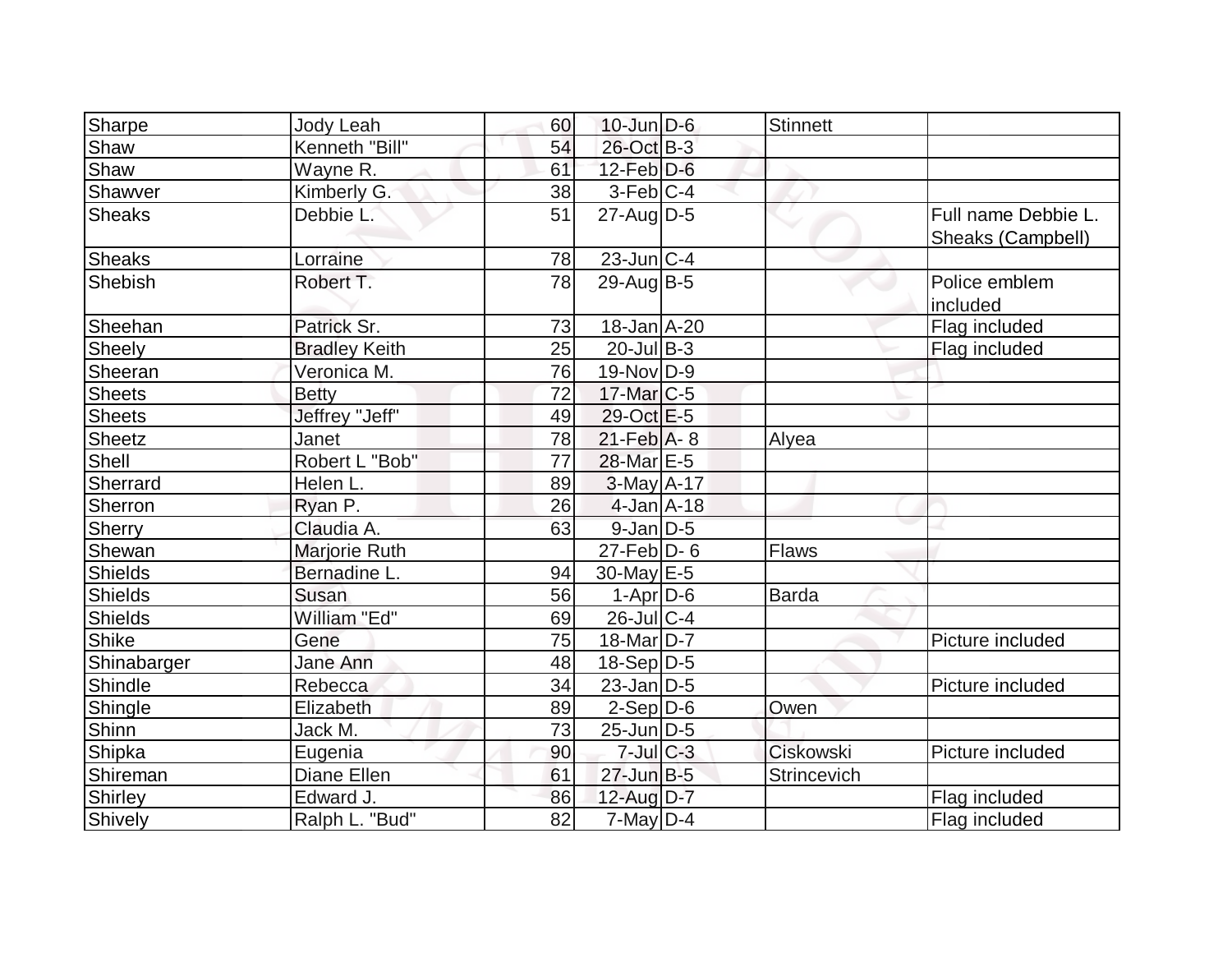| Shore          | Anna              | 78 | 29-Oct E-5        |                |                                         |
|----------------|-------------------|----|-------------------|----------------|-----------------------------------------|
| Shoup          | Ralph R.          | 90 | $27$ -Jun $B-5$   |                | Flag included                           |
| <b>Shourek</b> | Cynthia M.        | 62 | $23-Sep D-4$      | Marinaro       |                                         |
| <b>Shryock</b> | Ruby E.           | 86 | $10-Sep D-4$      | <b>Simmons</b> |                                         |
| Shultman       | Theodore H. "Ted" | 79 | $24$ -AugB-3      |                |                                         |
| Shumaker       | Iola M.           | 88 | $9-Sep D-6$       | <b>Kirts</b>   |                                         |
| Shuman         | Alexander         | 87 | $9$ -Feb $ B-9 $  |                | Flag included                           |
| Shyrock        | Ruby E.           | 86 | $9-Sep D-6$       |                |                                         |
| Sibakoski      | <b>Risto</b>      | 57 | $2$ -Nov B-3      |                | Macedonian Orthodox<br>Cross included   |
| Siegele        | Donald P.         | 73 | 22-Oct D-4        |                |                                         |
| Sielski        | Wally L.          | 94 | 16-Sep D-7        |                | Pharmacist symbol<br>included           |
| Siemion        | Lela Faye         | 75 | $21$ -Jan D-6     |                |                                         |
| Siggelkow      | Irene M.          | 86 | 25-Mar D-6        | Wardell        |                                         |
| Sikich         | Joseph J.         | 93 | $27$ -Dec $ C-4 $ |                |                                         |
| Sikich         | Mary              | 94 | 19-Apr A-15       | Dubrovich      | Picture included                        |
| Sikma          | William "Bill"    | 81 | 24-Oct F-4        |                |                                         |
| Sikora         | Martha M          | 86 | $12$ -Aug $ D-7 $ | Igras          |                                         |
| Sikorski       | <b>Chester</b>    | 86 | $28$ -Jan $D-6$   |                | Flag included                           |
| Silagi         | Ruth              | 94 | $6$ -Oct $ C$ -3  |                | Full name Ruth<br>(Anderson) Silagi     |
| Silhavy        | Raymond J.        | 77 | 28-Mar E-5        |                |                                         |
| Simale         | Albert F.         | 88 | $29-Sep C-3$      |                | Flag included                           |
| Simatovich     | John A. Jr.       | 82 | $9-Apr D-4$       |                |                                         |
| Simatovich     | Joseph M. Jr.     | 54 | $17-Sep D-6$      |                |                                         |
| Simeoni        | Richard M.        | 52 | 1-Nov C-4         |                |                                         |
| Simic          | Dusan             | 81 | $5$ -May $C$ -4   |                | Serbian Orthodox<br>Cross included      |
| Simko          | Mary              | 83 | 20-Dec C-4        |                | Mary Simko Peters /<br>Picture included |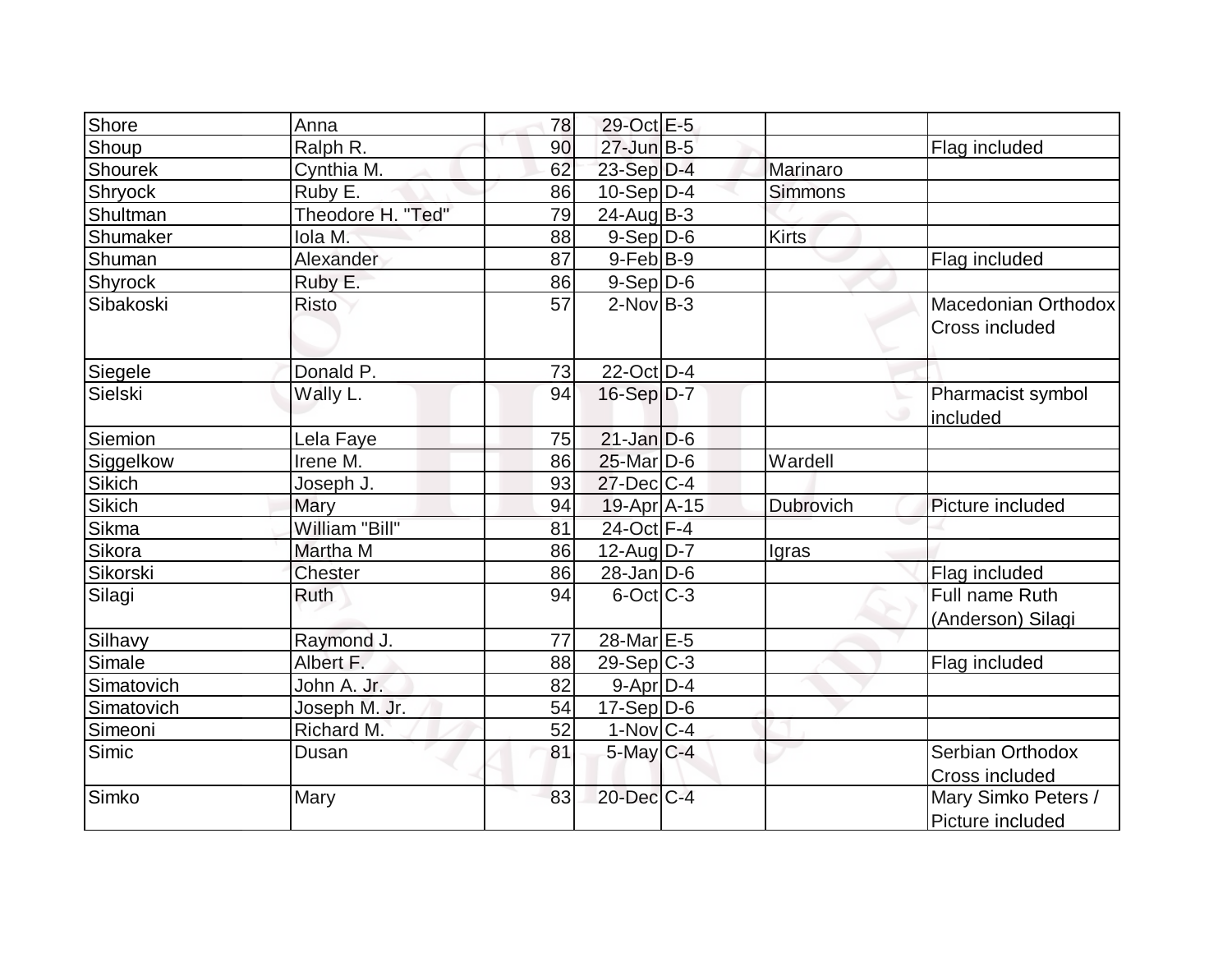| Simko          | Richard Sr.                 | 75     | $21$ -Feb $A - 8$ |              | Picture included                                   |
|----------------|-----------------------------|--------|-------------------|--------------|----------------------------------------------------|
| Simko          | Roberta                     | 71     | $20$ -Jul B-3     | Vernich      |                                                    |
| <b>Simmons</b> | Henry R. Sr. "Hank"         | 84     | $19$ -Jul $C$ -4  |              | Flag and Knights of<br>Columbus emblem<br>included |
| Simonetto      | Dominic L.                  | 92     | $14$ -Jun $A$ -17 |              | Flag included                                      |
| <b>Sims</b>    | Ruth V.                     | 82     | $24$ -Jun $D-6$   | Ooms         | Ruth V. Slonaker<br><b>Sims</b>                    |
| Simunic        | Fred Sr.                    | 86     | 17-Jun D-7        |              |                                                    |
| Simunic        | John J.                     | 82     | $1-Feb$ A-18      |              | Flag included                                      |
| Sinde          | Joseph H.                   | 62     | $26$ -Feb $ D-4 $ |              |                                                    |
| <b>Siple</b>   | James William Jr.           | 44     | $26$ -Oct B-3     |              |                                                    |
| <b>Sirbas</b>  | Michael                     | 57     | $27$ -Jul B-2     |              | Flag included                                      |
| Sistanich      | Joseph A.                   | 74     | $25$ -Dec $E$ -5  |              | Flag included                                      |
| Sitarski       | Brenda G.                   | 58     | $5$ -Aug $D$ -6   | <b>Blose</b> |                                                    |
| <b>Siurek</b>  | Eugene Sr. "Gene"           | 82     | 26-Apr A-18       |              | Flag included                                      |
| Skagerberg     | Genevieve C.                | 87     | $29$ -Jul $D-4$   |              | Cross included                                     |
| <b>Skalka</b>  | <b>Stanley</b>              | 63     | $15$ -Nov $ C-4 $ |              |                                                    |
| <b>Skinner</b> | Brian "Skinz"               | 56     | 16-Dec D-11       |              | Picture included                                   |
| Sknerski       | Victor F.                   | 86     | $19$ -Mar $ D-5 $ |              | Flag included                                      |
| Skogan         | Vernon G.                   | 93     | 10-Apr D-4        |              |                                                    |
| Skomp          | Richard W. "Little<br>Rich" | 65     | $27$ -Jul B-3     |              |                                                    |
| Skrentny       | Sandra "Sandi"              | 46     | $1$ -Jan $A-17$   |              |                                                    |
| <b>Skurka</b>  | Lillian L.                  | 74     | $27 - Dec$ C-4    |              |                                                    |
| <b>Skvarek</b> | John A.                     | 78     | $12$ -AugD-7      |              |                                                    |
| Slade          | Alberta E.                  | 80     | $12$ -JulC-4      | Hughes       |                                                    |
| Slafindor      | Anne F.                     | 93     | $15$ -Dec $C$ -3  |              |                                                    |
| Slager         | Camryn Danae                | Infant | $13$ -Feb $D-4$   |              |                                                    |
| Slamkowski     | Priscilla                   | 87     | $16$ -Apr $D-4$   |              |                                                    |
| Slathar        | <b>Frederick Charles</b>    | 66     | $8$ -Jan $D-5$    |              |                                                    |
| Slawnikowski   | Walter F.                   | 85     | $12$ -Oct B-3     |              | Flag included                                      |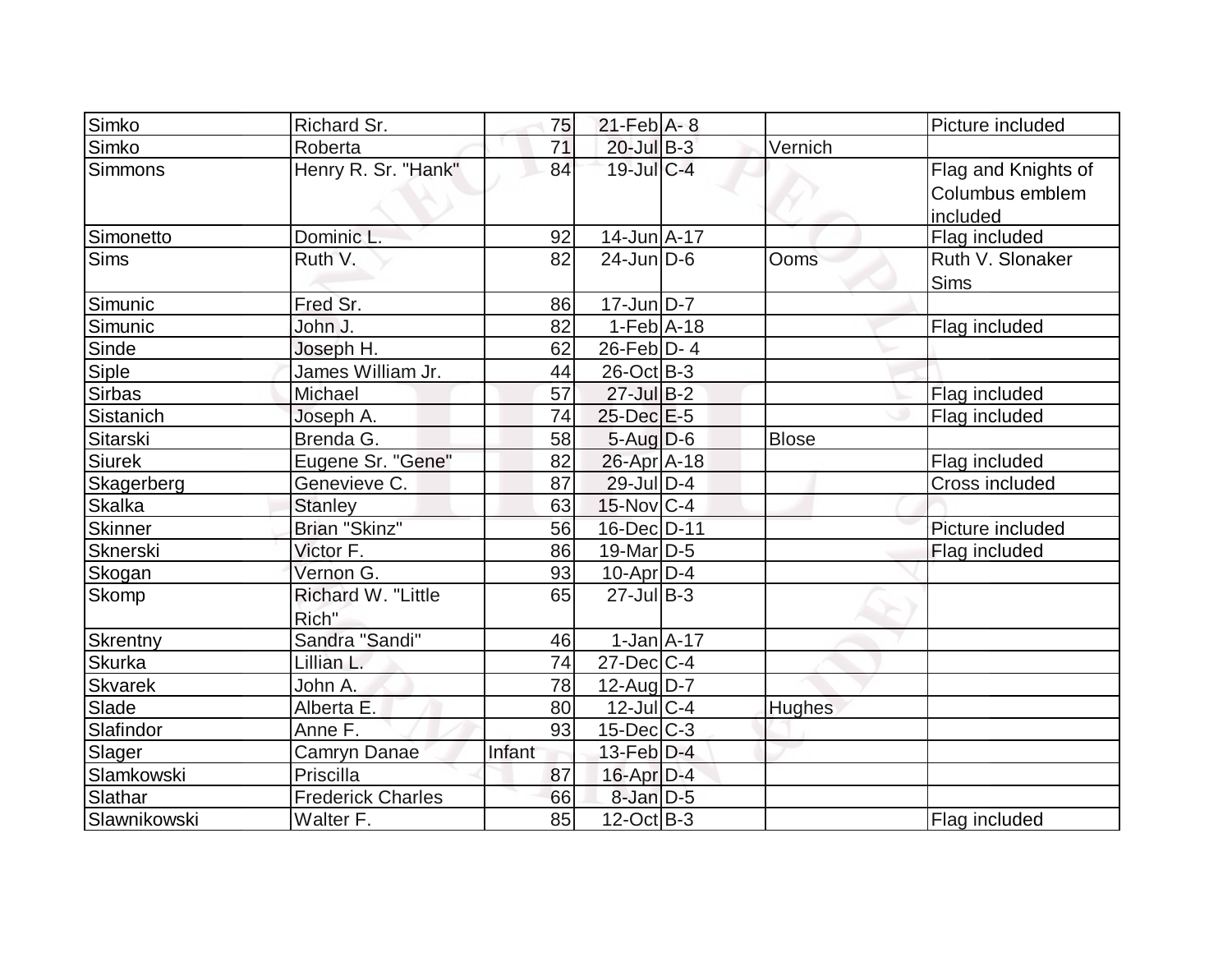| Slayton      | Edna Lee                    | 86              | $13$ -Jul B-3         | Hill           | Flag included                                     |
|--------------|-----------------------------|-----------------|-----------------------|----------------|---------------------------------------------------|
| Sledz        | Helen C.                    | 82              | 6-Mar A-10            | Czarnecki      |                                                   |
| Slipchek     | Lorraine                    | 93              | 19-Mar D-4            |                |                                                   |
| Slonaker     | Ruth V.                     | 82              | $24$ -Jun $D-6$       | Ooms           | Ruth V. Slonaker<br><b>Sims</b>                   |
| Slupczynski  | Barbara Ann                 | 70              | 25-Nov D-10           | Ally           |                                                   |
| Slusarczyk   | Dolores V.                  | 79              | $5$ -Feb $D-5$        | <b>Matusak</b> |                                                   |
| Smagacz      | Lena                        | $\overline{77}$ | $26$ -Feb $D-5$       | Tamburello     |                                                   |
| Small        | Jean B. "Genevieve"         |                 | 20-Mar <sub>D-5</sub> | Omulski        |                                                   |
| Smead        | Ramona Jean                 | 79              | $10$ -Feb $ B-8 $     | Childers       |                                                   |
| Smeberg      | Ronald E.                   |                 | $26$ -May C-3         |                | <b>Memorial Celebration</b><br>/ Picture included |
| Smeltzer     | <b>Charles Kevin "Skip"</b> | 59              | $20$ -Nov $C-8$       |                | Picture included                                  |
| Smigla       | Loretta J.                  | 86              | $24$ -Jul $D-4$       | Gruszczyk      |                                                   |
| Smith        | Addie A.                    | 93              | 1-Mar A-10            |                |                                                   |
| Smith        | Addie A.                    | 93              | $1-MarA-10$           |                |                                                   |
| Smith        | Addie A.                    | 93              | $27$ -Feb $D-6$       |                |                                                   |
| Smith        | <b>Alfred Eugene</b>        | 80              | $31$ -Mar $ C-3 $     |                | Flag included                                     |
| <b>Smith</b> | Bernice E.                  | 91              | 19-Jul C-4            | McLean         |                                                   |
| <b>Smith</b> | Bernice E.                  | 91              | $2$ -Aug $C$ -3       | McLean         |                                                   |
| Smith        | Bill J.                     | 82              | $1-Jan1A-16$          |                |                                                   |
| <b>Smith</b> | Charles D.                  | 53              | $28$ -Apr $ C-4 $     |                |                                                   |
| Smith        | Charles W.                  | 63              | $10$ -Oct B-5         |                |                                                   |
| Smith        | <b>Cleo Dianne</b>          | $\overline{71}$ | $16$ -Nov B-3         | Eastman        |                                                   |
| Smith        | Clyde B.                    | 76              | 17-Dec D-10           |                |                                                   |
| <b>Smith</b> | D. Russell                  | 81              | $5$ -Aug $D-7$        |                |                                                   |
| Smith        | Daniel M.                   | 63              | $14$ -Jan $ D-8$      |                | Picture included                                  |
| Smith        | Ethel V.                    | 91              | $23$ -Mar $B-5$       |                |                                                   |
| Smith        | <b>Garry Stephan</b>        | 55              | $16$ -Aug $C-4$       |                | Flag included                                     |
| Smith        | <b>Glenn Richard</b>        | 65              | 19-Mar D-5            |                |                                                   |
| Smith        | Griselda J.                 | 75              | $27-Sep C-4$          |                | Picture included                                  |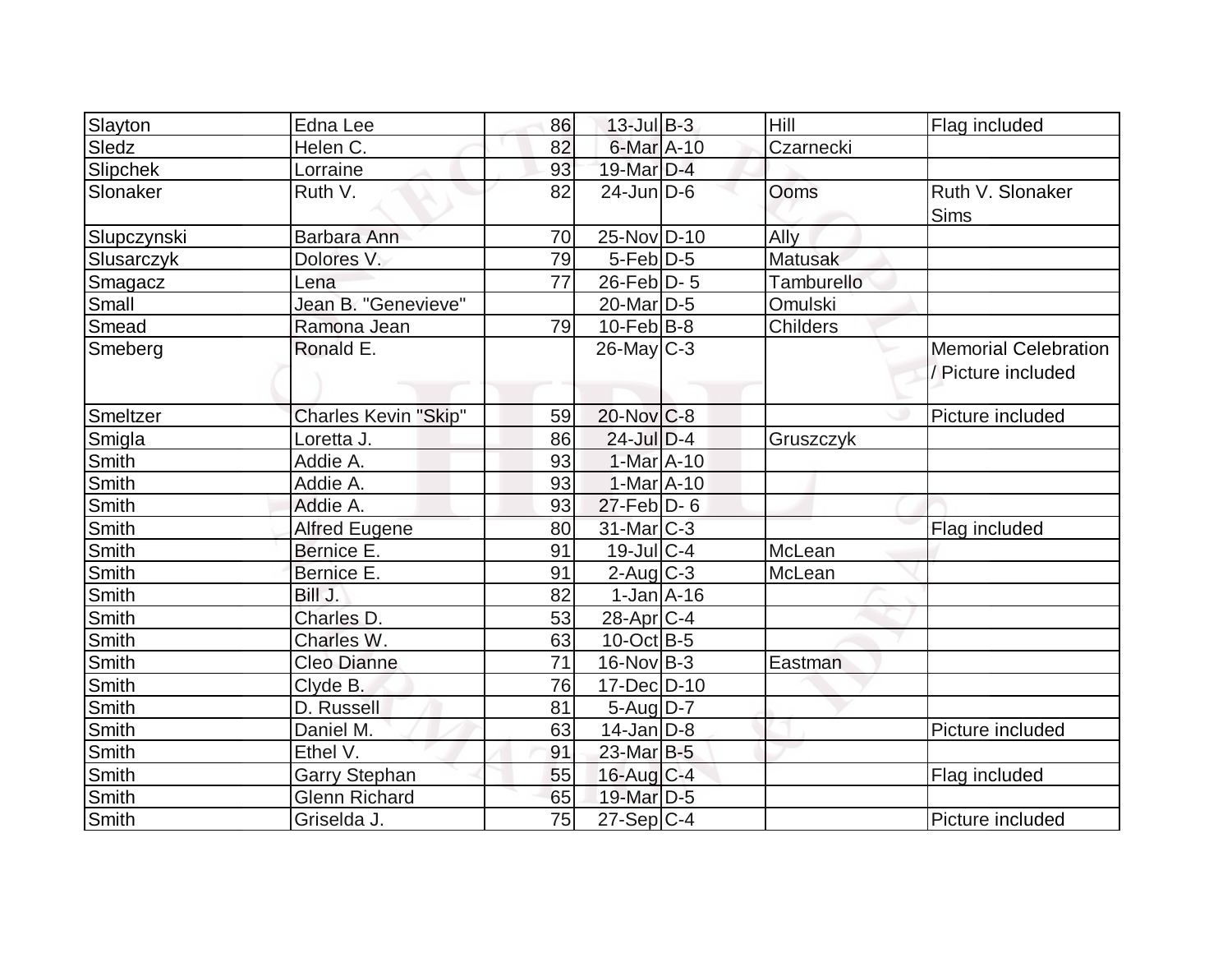| Smith        | Gwendolyn            | 54     | $12$ -Jun $D-5$   |                 |                      |
|--------------|----------------------|--------|-------------------|-----------------|----------------------|
| Smith        | Helen                | 87     | $4$ -Jun $D-4$    | <b>Morris</b>   | Picture included     |
| Smith        | <b>Helen Louise</b>  | 80     | 30-Nov B-3        | <b>Boos</b>     |                      |
| Smith        | Homer H.             | 77     | $16$ -Aug C-4     |                 |                      |
| Smith        | Howard T.            | 78     | $21$ -Oct $ D-3 $ |                 | Rev, Howard T. Smith |
|              |                      |        |                   |                 | - Pastor Emeritus/   |
|              |                      |        |                   |                 | Picture              |
| Smith        | Irving "Smitty"      | 79     | $15$ -Oct D-5     |                 | Picture included     |
| Smith        | James E. Sr. "Baby   | 67     | $27$ -Dec $C-4$   |                 | Picture included     |
|              | Red" "204"           |        |                   |                 |                      |
| Smith        | Judson "JD"          | 84     | $6$ -Nov $E-3$    |                 |                      |
| Smith        | Judson Jr. "JD"      | 84     | $7-NovB-4$        |                 |                      |
| <b>Smith</b> | Kenneth W.           | 77     | $11$ -Jun $D-7$   |                 |                      |
| <b>Smith</b> | Logan Alexander      | Infant | $25$ -Jun $D-5$   |                 | Picture included     |
| Smith        | Marie                | 74     | $19$ -May C-3     | <b>Ball</b>     |                      |
| <b>Smith</b> | Marilee              | 73     | 31-Mar C-4        | Cummings        | Picture included     |
| Smith        | Olivia N.            | infant | $11$ -Nov $E$ -6  |                 | Angel included       |
| Smith        | Raymond R. Jr.       | 59     | $1-Oct$ D-4       |                 |                      |
| Smith        | <b>Richard Arlan</b> | 38     | $12-Sep B-2$      |                 |                      |
| Smith        | Richard C.           | 81     | $26$ -Jan $A$ -13 |                 | Flag included        |
| Smith        | Rosemary L.          | 86     | $29$ -Jan $D-4$   |                 |                      |
| <b>Smith</b> | Ruth E.              | 94     | $6$ -May $D-7$    |                 |                      |
| Smith        | Ruth E.              | 94     | $4-Apr$ $E-5$     |                 |                      |
| Smith        | Sharon J.            | 65     | $4$ -Nov $D-4$    | <b>Burkhert</b> |                      |
| Smith        | Ted J.               |        | $25$ -Jun $D-5$   |                 | Flag included        |
| Smolar       | Margaret M.          | 85     | $4$ -Aug C-3      | Chermak         |                      |
| Smolen       | Joseph P. "Smokey"   | 74     | $25$ -May B-5     |                 | Flag included        |
| Smolen       | Joseph T.            | 43     | $13$ -Aug $D-5$   |                 |                      |
| Smrekar      | Shawn J.             | 37     | 30-May E-5        |                 |                      |
| Snearley     | Betty J.             |        | $9$ -Jul $D$ -5   |                 |                      |
| Snow         | David L. III         | 83     | 23-Feb A-17       |                 |                      |
| Snow         | Jeffrey K.           | 51     | $5$ -May $C$ -3   |                 |                      |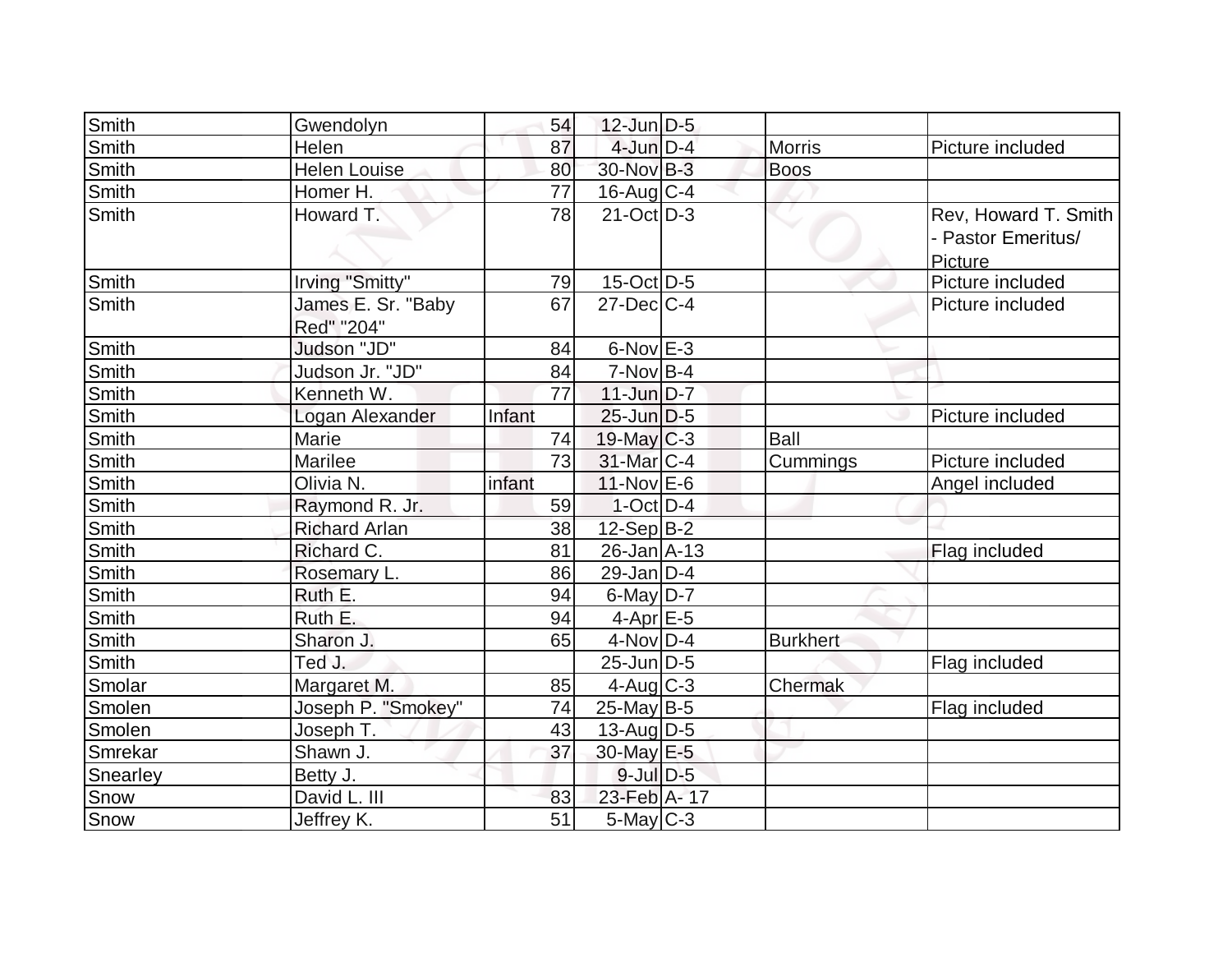| Snow          | Mildred                    | 86              | $11-Apr \mid E-4$                 | <b>Scifers</b>   |                                                                 |
|---------------|----------------------------|-----------------|-----------------------------------|------------------|-----------------------------------------------------------------|
| Snyder        | Katherine                  | 83              | 8-Nov C-4                         | Smith            |                                                                 |
| Sobak         | Dorothy                    | 79              | 8-Oct D-4                         | Cummings         |                                                                 |
| Sobczak       | Cecilia E.                 | 79              | $22$ -Jan $D-6$                   |                  |                                                                 |
| Sobczak       | John E.                    | 99              | $4$ -Jan $A$ -18                  |                  |                                                                 |
| Sobocinski    | Bernice J.                 | 94              | 22-Mar <sub>A-17</sub>            | Kroll, Pulkowski |                                                                 |
| Sobolewski    | Dorothy E.                 | 77              | $14$ -JulC-4                      | <b>Kras</b>      |                                                                 |
| Socha         | Helen A.                   | 94              | $14$ -Oct $ D-4 $                 | Ziemba           |                                                                 |
| Soga          | Margaret                   | 97              | 30-Oct E-4                        | Chehy            |                                                                 |
| Sohacki       | Evelyn M.                  | 88              | $3-May$ A-17                      |                  |                                                                 |
| Sohaney       | Clarence J.                | 90              | $16$ -Aug C-4                     |                  | Picture included                                                |
| <b>Solak</b>  | Stanely J.                 | 91              | $11-Feb D-5$                      |                  |                                                                 |
| Solan         | Peter Jr.                  | 78              | $9$ -Jan $D$ -5                   |                  | Flag included                                                   |
| Solay         | George P.                  | 86              | $25$ -Jun $D-5$                   |                  | Flag and Picture<br>included                                    |
| <b>Solis</b>  | Alejandro                  | 47              | $8$ -May $D-4$                    |                  | Picture included                                                |
| Solon         | <b>B.</b> James            | 81              | $23$ -Mar $ B-5 $                 |                  |                                                                 |
| <b>Soltys</b> | Edward A. Sr."Salty"       | 83              | $13$ -Feb $ D-5$                  |                  |                                                                 |
| <b>Soltys</b> | John Albert                | 85              | $4$ -Apr $E$ -5                   |                  | Flag included                                                   |
| <b>Somers</b> | <b>Richard Peter "Red"</b> | $\overline{74}$ | $2$ -Jan $ D-5 $                  |                  | Masonic emblem<br>included                                      |
| Sommerfield   | Anna H.                    | 94              | $25$ -Oct $\overline{\text{C-5}}$ | Redlin           |                                                                 |
| Somodi        | Louis H.                   | 86              | $21-Apr$ <sub>C-4</sub>           |                  |                                                                 |
| Sons          | Richard J. "Dick"          | 73              | 25-Nov D-10                       |                  |                                                                 |
| Sopcich       | Frank N.                   | 71              | $6$ -Dec $C-4$                    |                  | Flag included                                                   |
| Sopko         | Helena A.                  | 77              | $12$ -Apr $ A-18 $                |                  | Picture included                                                |
| Sorba         | Rachelle R.                | 37              | $27$ -Feb $\overline{D}$ - 6      | Ried             | Picture included                                                |
| Sorenson      | Ruth A.                    | 70              | $16$ -Nov B-3                     | Mattingly        |                                                                 |
| Soria         | Mary Ann "Seka"            | 53              | $9$ -Jan $D$ -5                   | Rakden           | <b>Picture and Serbian</b><br><b>Orthodox Cross</b><br>included |
| Soria         | Ruben J.                   | 56              | $22$ -May $D-5$                   |                  |                                                                 |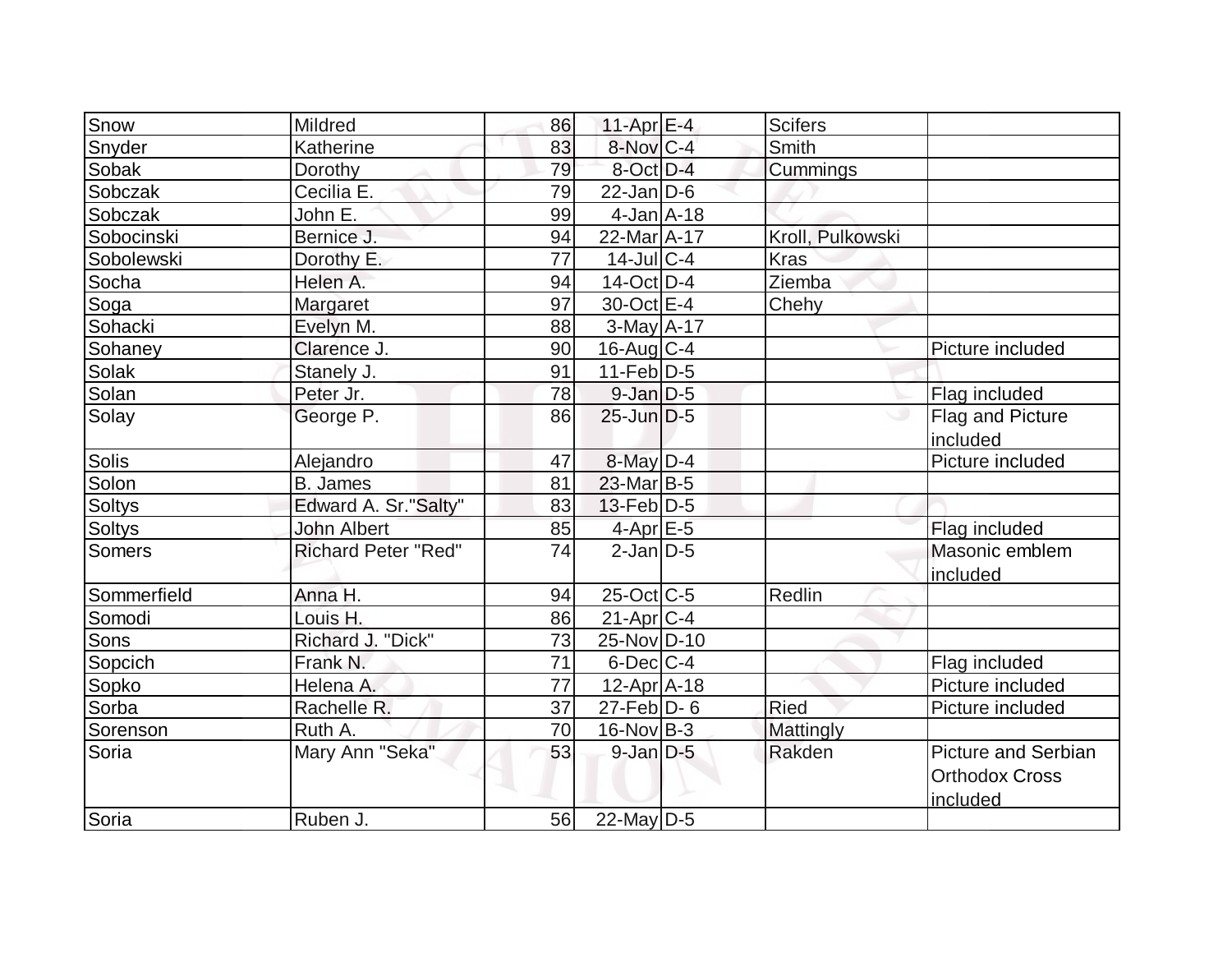| Soucie               | <b>Patrick</b>     | 74 | $10$ -Dec $D-9$   |               |                                             |
|----------------------|--------------------|----|-------------------|---------------|---------------------------------------------|
| South                | Clarence E. Jr.    | 93 | 26-Mar D-5        |               | Flag and Masonic<br>emblem included         |
| South                | Elaina             | 51 | $6$ -Apr $B$ -5   |               |                                             |
| Southard             | <b>Shirley Ann</b> | 66 | $19$ -Feb $D - 5$ |               |                                             |
| Sowa                 | Ronald F. Sr.      | 47 | $27$ -Apr $ B-5 $ |               |                                             |
| Sowa                 | Sylvia M.          |    | $1-Feb$ A-18      |               | Picture included                            |
| Sowinski             | Gertrude E.        | 78 | $4-Apr$ $E-5$     |               |                                             |
| Sowinski             | John               | 88 | $23$ -Mar $ B-5 $ |               |                                             |
| Spagnola             | <b>Marion</b>      | 80 | $18$ -May B-5     | Martorana     |                                             |
| Spangler             | Kimberlie Ann      | 43 | $24-Sep C-4$      | Carrabine     | Picture included                            |
| Spannan              | Donna M.           |    | $26$ -JulC-4      | Fitzmartin    |                                             |
| Spark                | Izetta M.          | 89 | 20-May D-7        |               |                                             |
| <b>Sparks</b>        | Lenard             | 93 | $12$ -Feb $D-7$   |               |                                             |
| <b>Spates</b>        | Mattie L.          | 68 | $3-Apr$ $D-4$     |               |                                             |
| <b>Spates</b>        | William "Bill"     | 84 | $25 - Jan$ A-18   |               |                                             |
| <b>Spears</b>        | Maggie             | 89 | $19$ -Feb $ D-4 $ |               |                                             |
| Specht               | Joseph W.          | 79 | $28$ -Apr $ C-4$  |               |                                             |
| Speckhart            | Anne               |    | 28-Nov B-6        | <b>Konick</b> |                                             |
| Spencer              | Ermajene           | 79 | $3-Apr D-4$       |               | Picture included                            |
| Spencer              | Gladys H.          | 83 | $6$ -Feb $D-5$    | Cook          |                                             |
| Spencer              | Kathleen           | 65 | $2$ -Apr $D$ -6   |               |                                             |
| Spencer-Hollingshead | Norita A.          | 73 | $13$ -Jul $B-3$   | Berry         |                                             |
| Sperko               | Anne E.            | 83 | $18$ -Feb $ D-5 $ |               |                                             |
| Sperko               | Anne E.            | 83 | $8$ -Jan $D$ -5   |               | Picture included                            |
| Spiekhout            | Margaret           | 93 | $20$ -Nov $C-8$   | <b>Stroo</b>  | Full name Margaret<br><b>Bolt Spiekhout</b> |
| Spiller              | Ardith I.          | 94 | $19$ -Dec $E$ -8  |               |                                             |
| Spires               | Louise             | 82 | $1$ -Dec $C$ -3   |               |                                             |
| Spires               | Louise             | 82 | 18-Dec E-9        |               |                                             |
| <b>Spitz</b>         | Joyce M.           | 75 | 6-Apr B-4         |               |                                             |
| Spitz                | Larry              | 62 | 17-Dec D-11       |               | Picture included                            |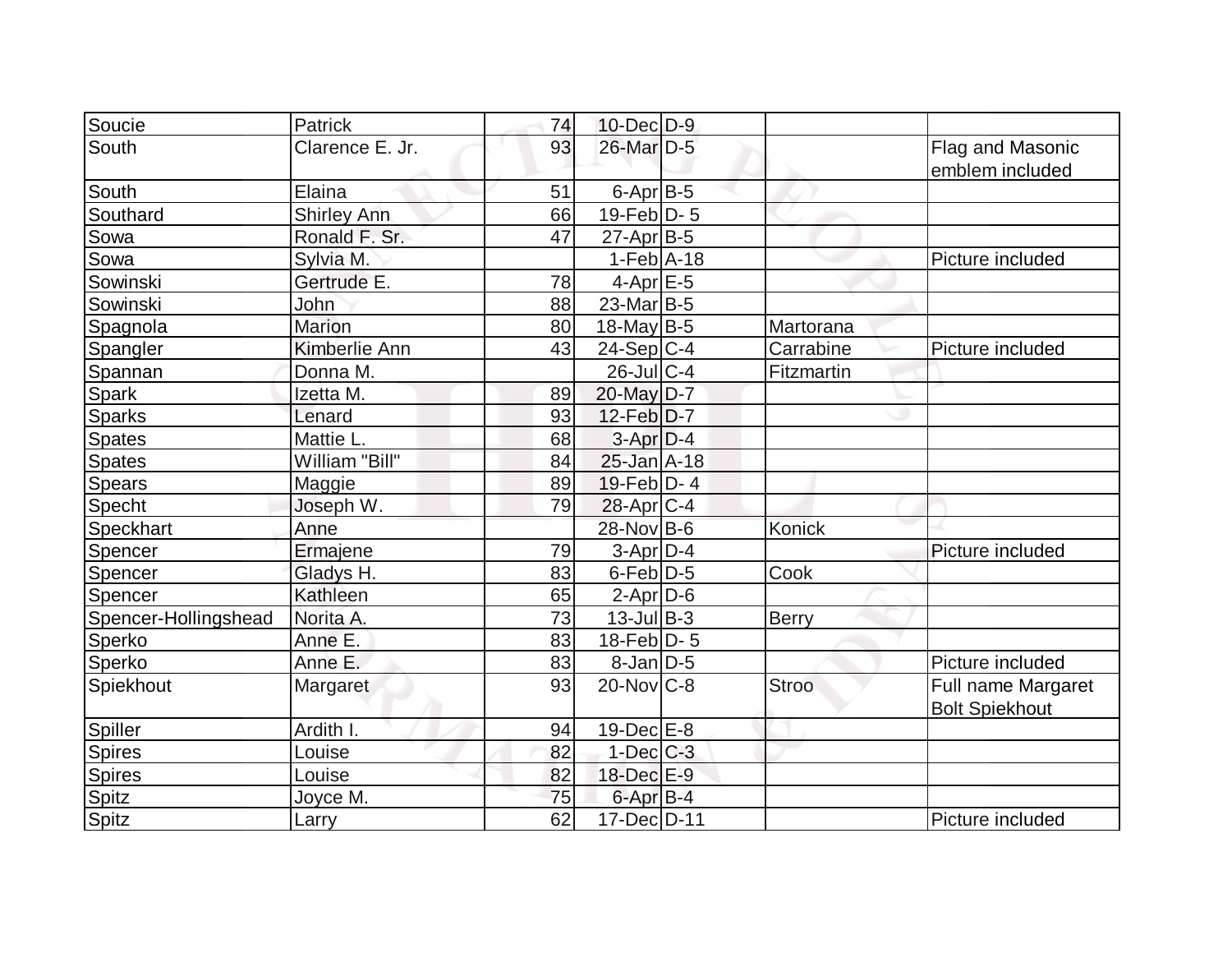| Spivey            | Ann                    | 89 | 11-Mar A-15           |           | Ann Mandernach-<br>Spivey                          |
|-------------------|------------------------|----|-----------------------|-----------|----------------------------------------------------|
| Spolarich         | Irene A.               | 83 | 25-Jul B-5            |           |                                                    |
| Spolnik           | Dora M.                | 81 | $2-Apr D-6$           |           |                                                    |
| Spoolstra         | Donna R.               | 77 | $22$ -May D-5         | Wyma      |                                                    |
| Spotti            | Elmer                  | 97 | $8-Feb\overline{D-7}$ |           |                                                    |
| Spring            | <b>Jean May</b>        | 77 | $18 - Jan$ $A - 20$   |           |                                                    |
| Springsteen       | <b>Robert Burns II</b> | 90 | $7$ -Jan $ D-7 $      |           | Picture included                                   |
| Spry              | Carol J.               | 66 | $14$ -Jan D-7         |           |                                                    |
| Spudic            | Lorraine A.            | 72 | $30$ -Jan $D-5$       | Hankman   | <b>Cross included</b>                              |
| St. Martin        | Richard H.             | 77 | $10$ -Aug $B-2$       |           |                                                    |
| <b>Stachelski</b> | <b>Carol Sue</b>       | 60 | $29-Sep C-3$          |           |                                                    |
| <b>Stack</b>      | Joyce                  |    | $6$ -Dec $C$ -5       | Hinchman  |                                                    |
| <b>Stack</b>      | Michael A.             | 60 | 6-Oct C-4             |           | Flag included                                      |
| <b>Stahl</b>      | Donald H.              | 96 | 19-Nov D-9            |           | Flag included                                      |
| Stajsavljevich    | Milka                  | 67 | 30-May E-5            |           | Serbian Orthodox<br>Cross included                 |
| Stalbaum          | Agnes S.               | 92 | $2$ -Apr $D$ -6       |           |                                                    |
| <b>Staley</b>     | Lois C.                | 84 | $11$ -Jan $A$ -19     | Lambros   |                                                    |
| <b>Stalun</b>     | George J.              | 76 | $6$ -Nov $E-3$        |           |                                                    |
| <b>Stampas</b>    | Doris "Jean"           | 56 | $17$ -Feb $ B-7 $     |           | <b>Full name Doris</b><br>Varner Stampas<br>"Jean" |
| <b>Stamper</b>    | Peter J.               | 85 | $29$ -Jun $A - 9$     |           | Flag included                                      |
| <b>Stanek</b>     | Josephine "Jo"         | 88 | $7$ -Jan $ D-7 $      |           | Picture included                                   |
| <b>Stanek</b>     | Josephine C. "Jo"      | 88 | $26$ -Jan $A$ -14     |           | Picture included                                   |
| Stanfield         | Bill R.                | 54 | $4$ -Mar $A$ -12      |           |                                                    |
| <b>Stanish</b>    | Stanley J.             | 94 | $24$ -Jan $E-8$       |           |                                                    |
| <b>Stanley</b>    | David M.               | 86 | $18$ -Jul B-5         |           | Flag included                                      |
| <b>Stanton</b>    | Mary Kathryn "Torchy"  | 72 | $17$ -Feb $B$ - 7     | Gruenberg | Picture included                                   |
| Stapleton         | Olive G. "Jerry"       | 70 | $19$ -May C-3         |           |                                                    |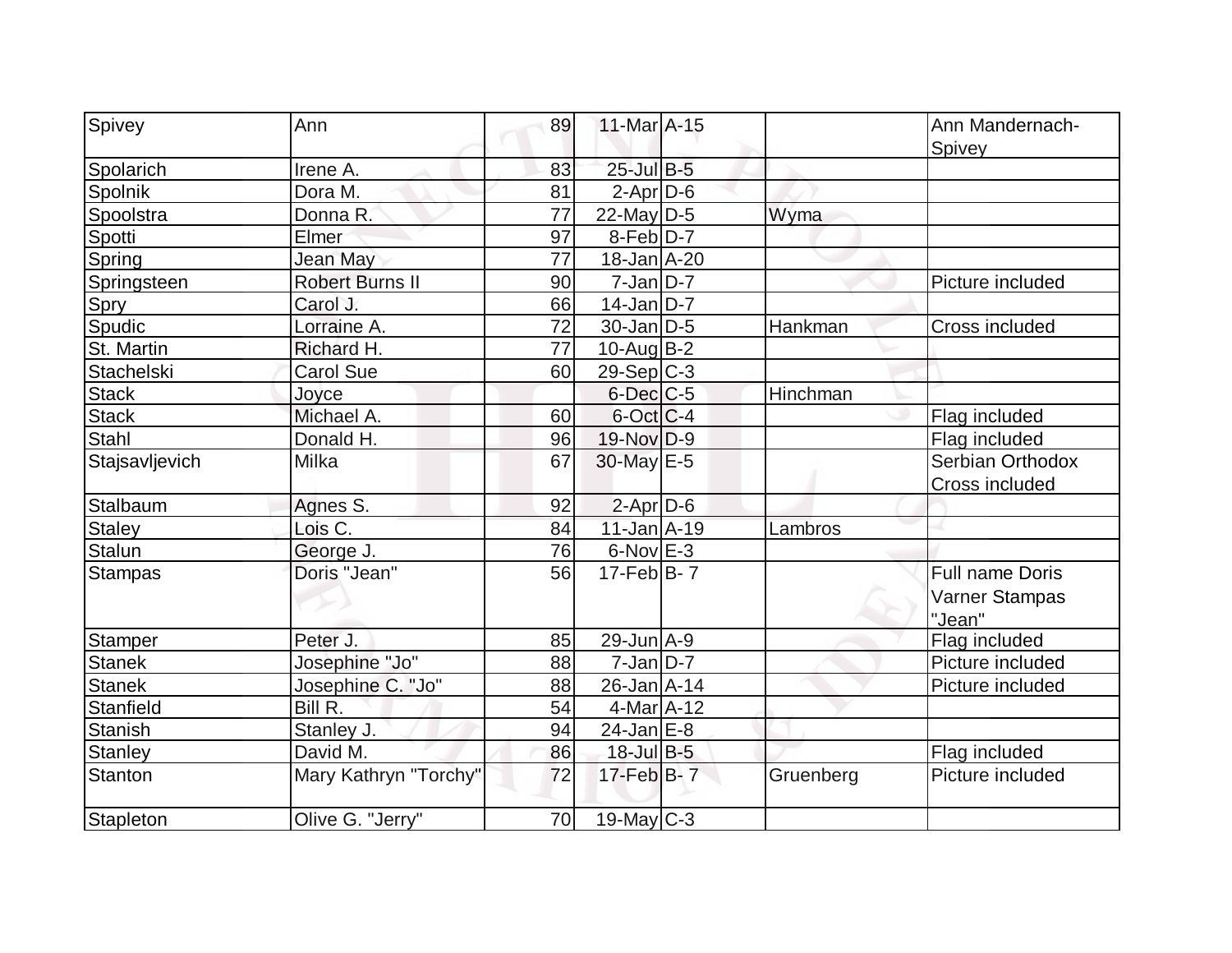| <b>Stark</b>   | Gladys C.               | 89              | $28$ -Apr $ C-4$ |                 |                        |
|----------------|-------------------------|-----------------|------------------|-----------------|------------------------|
| <b>Stark</b>   | John E.                 | 89              | $3$ -Jul $D-4$   |                 |                        |
| Staroscsak     | Ernest E.               | 82              | 28-Nov B-6       |                 |                        |
| <b>Starr</b>   | Eleanor A.              | 78              | $6$ -Jun $E$ -5  |                 |                        |
| <b>Starr</b>   | Lauretta Constance      | 76              | 23-Feb $ A-17 $  |                 |                        |
|                | "Laurie"                |                 |                  |                 |                        |
| <b>Starr</b>   | Oscar H.                | 94              | $6$ -Dec $C$ -5  |                 |                        |
| Startek        | William                 | 91              | $27$ -Oct C-4    |                 | Flag included          |
| <b>Stasny</b>  | Albert J.               | 83              | 29-Nov C-7       |                 | Flag included          |
| Staton         | <b>Ruth</b>             | 83              | $8$ -Jan $D$ -5  | Gauder          |                        |
| <b>Stearns</b> | Roni                    | 47              | $24-Sep C-4$     |                 |                        |
| <b>Stec</b>    | Albert J.               | 69              | $22$ -Oct $D-4$  |                 |                        |
| <b>Stecy</b>   | John                    | 83              | $1-Feb$ A-18     |                 | Flag included          |
| <b>Steed</b>   | Bernard J. "Budd"       | 90              | $4$ -Nov $D-4$   |                 | Flag included          |
|                | "Pat"                   |                 |                  |                 |                        |
| Steed-Browning | Maureen                 | 54              | 31-Dec C-10      |                 |                        |
| <b>Steele</b>  | James L.                | 54              | $24$ -Apr $D-3$  |                 |                        |
| Stefanski      | Leo J.                  | 85              | $21$ -JulC-3     |                 |                        |
| <b>Steffel</b> | <b>Florence Cecelia</b> | 86              | 12-Jul C-5       | Zick            |                        |
| <b>Steffel</b> | James E.                | 79              | 23-Feb A-18      |                 | Flag included          |
| <b>Steiber</b> | Gordon S.               | 84              | $5 - Jan$ A-12   |                 | Flag included          |
| Stein          | Angelica                | 80              | $8-Oct$ D-5      |                 |                        |
| <b>Stein</b>   | Sidney S.               | 87              | 6-Nov E-3        |                 | Star of David included |
|                |                         |                 |                  |                 |                        |
| Steinbach      | Dorothy E.              | 86              | $8$ -Jul $D$ -6  |                 |                        |
| Steinbach      | John W.                 | 77              | $4$ -Oct C-4     |                 | Flag included          |
| Steinbeck      | William D. "Bill"       | $\overline{71}$ | 29-Jun A-9       |                 | Flag included          |
| Steinberg      | Leona                   | 89              | $17$ -AugB-2     | Michalke        |                        |
| Steinhauer     | Paul A. Jr. "Hooch"     | 39              | 8-Mar A-18       |                 |                        |
| <b>Steinke</b> | Lucille                 | 81              | 12-Jan A-14      | Wiltjer         |                        |
| Steinmetz      | Marilynn C.             | 88              | 19-Apr Z-15      | <b>Brundson</b> |                        |
| Stell          | Kenneth P.              | 90              | $11$ -May B-5    |                 | Flag included          |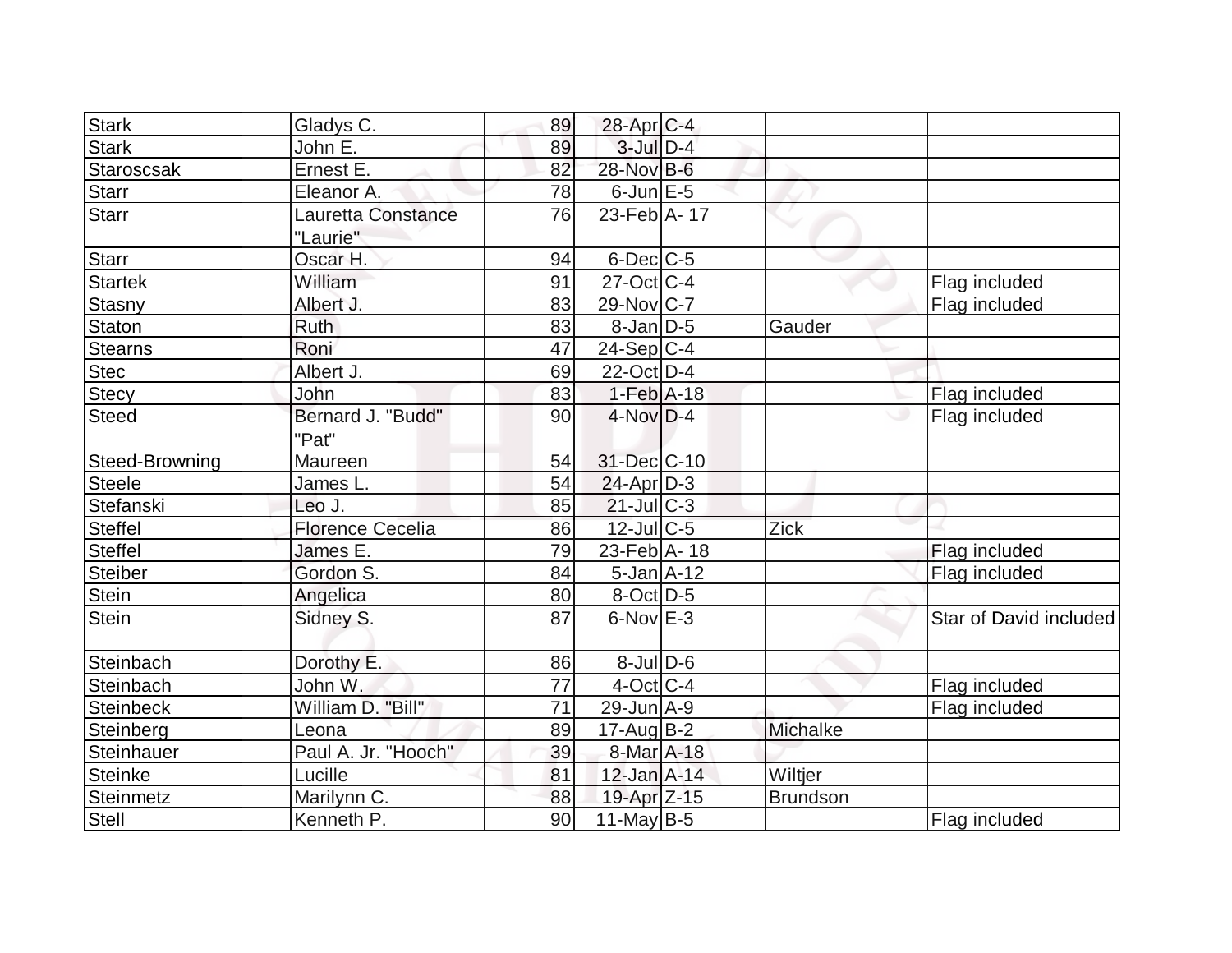| Stempkowski     | Marjorie "Marge"      | 80 | $30$ -Jun $ C-3 $ |               |                       |
|-----------------|-----------------------|----|-------------------|---------------|-----------------------|
| Stengel         | Katherine             | 85 | $12$ -May C-3     | Matrinetz     |                       |
| Stepanovich     | Theodore "Ted"        | 81 | $14$ -Apr $C$ -5  |               | Serbian Orthodox      |
|                 |                       |    |                   |               | Cross included        |
| Stepenski       | Elmer N.              | 88 | 18-Nov D-10       |               | Flag included         |
| Stepenson       | Joanne                | 77 | $30$ -Apr $D-4$   | George        |                       |
| <b>Stephens</b> | Ella Elizabeth        | 86 | 22-Mar A-17       |               | Picture included      |
| Sterk           | Dorothy J.            | 82 | $27$ -AugD-5      |               | Picture included      |
| Stermin         | <b>Nicholas</b>       | 49 | $12$ -Mar $ D-6$  |               | Picture included      |
| <b>Stessl</b>   | Donna Jean            | 79 | 30-Dec E-8        | <b>Baker</b>  |                       |
| <b>Steuer</b>   | Della L.              | 81 | $24$ -Mar $C$ -5  |               |                       |
| Stevens         | Gladys E.             | 66 | $30$ -Jun $ C-3 $ |               |                       |
| <b>Stevens</b>  | Patricia A.           | 64 | 20-Nov C-8        |               |                       |
| Stevens         | Scott A.              | 49 | $6$ -Aug $D$ -5   |               |                       |
| Stevenson       | <b>Bill Willis</b>    | 89 | $8-Oct$ D-5       |               |                       |
| Steward         | <b>Alice Elaine</b>   | 94 | $1$ -Jun $B - 5$  |               |                       |
| <b>Stewart</b>  | Billy R.              | 88 | $3-May$ A-17      |               | Flag included         |
| <b>Stewart</b>  | Joan                  | 80 | $25$ -Mar $D-7$   | Fox           | Eastern Star included |
|                 |                       |    |                   |               |                       |
| Stewart         | Josephine             | 94 | $14$ -Apr $C$ -5  |               |                       |
| <b>Stewart</b>  | <b>Ralph Everett</b>  | 61 | $15$ -Nov $ C-4$  |               |                       |
| Stiburski       | David E. "Uncle Dave" | 66 | $18$ -Oct C-5     |               | Flag included         |
|                 |                       |    |                   |               |                       |
| Stieman         | Lawrence R.           | 77 | $1-MarA-10$       |               | Flag included         |
| Stiener         | Robert P.             | 94 | 24-Feb $ B-8 $    |               |                       |
| <b>Stifle</b>   | Lester                | 85 | $23-Sep D-4$      |               | Flag included         |
| Stiglich        | Maria                 | 81 | $6$ -Apr $B$ -5   | Gomez         |                       |
| Still           | Evelyn                | 83 | $21-Apr$ $C-3$    | <b>Borman</b> |                       |
| Stillson        | <b>Donald Lee</b>     | 73 | $4$ -Jun $D-4$    |               | Flag included         |
| Stipp           | Sally A.              | 69 | $5$ -May $C$ -3   |               |                       |
| Stocia          | George                | 88 | 23-Nov B-3        |               | Flag included         |
| Stockle         | Peter J.              | 69 | $27$ -Mar $D-4$   |               | Flag included         |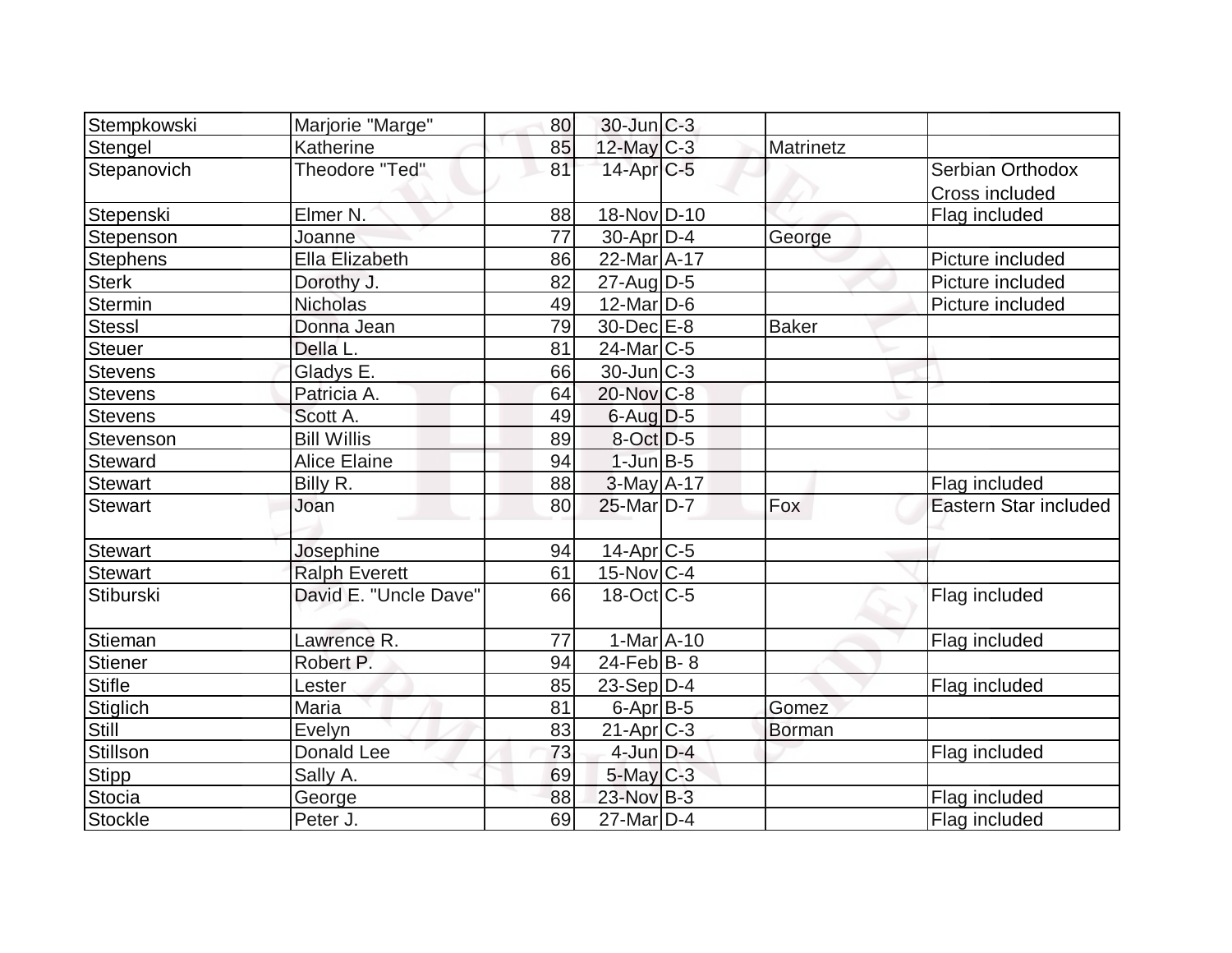| Stockle          | Ronald J. "Jr."      | 51 | $5-Aug D-7$       |              |                                  |
|------------------|----------------------|----|-------------------|--------------|----------------------------------|
| <b>Stockus</b>   | Edna                 | 90 | 22-Aug B-5        | King         |                                  |
| Stockwell        | Curtis               | 73 | $4$ -Oct C-4      |              | Flag included                    |
| Stojsavljevic    | Dusan                | 45 | $2$ -Jun $C-3$    |              | <b>Serbian Cross</b>             |
|                  |                      |    |                   |              | included                         |
| <b>Stokes</b>    | Karen I.             | 66 | $30$ -JulD-4      |              |                                  |
| <b>Stokes</b>    | Louise E.            | 89 | $24$ -Dec $D-8$   | Powell       |                                  |
| <b>Stokes</b>    | Nora M.              |    | $23$ -Apr $D-5$   | Parker       |                                  |
| <b>Stolarz</b>   | Michael E. Jr.       |    | $15$ -Jun $B$ -5  |              |                                  |
| Stoltenberg      | Kenneth E. Jr.       | 48 | 23-Feb A-17       |              |                                  |
| <b>Stone</b>     | <b>James Allen</b>   | 46 | $22-Sep C-3$      |              |                                  |
| <b>Stone</b>     | Robert W. "Bob"      | 81 | $1-Nov C-4$       |              |                                  |
| <b>Stoner</b>    | George Henry         | 77 | $27$ -Apr $B$ -6  |              |                                  |
| Stormfeltz       | Lois M.              | 77 | 30-Jul D-4        |              | Deanconess Lois M.<br>Stromfeltz |
| <b>Stout</b>     | Nancy L.             | 71 | $14$ -Apr $C$ -5  |              |                                  |
| <b>Strahm</b>    | Jeannie I.           | 78 | 24-May A-18       |              |                                  |
| <b>Straka</b>    | Violette A. "Sis"    | 81 | $14$ -Mar $E-5$   | Amberg       | Violette A. (Varnes)             |
|                  |                      |    |                   |              | <b>Straka</b>                    |
| <b>Stratten</b>  | George               | 87 | $10$ -Jan $E-6$   |              | Flag included                    |
| <b>Stratton</b>  | Betty L.             | 79 | $4$ -Feb $D-7$    |              | Picture included                 |
| <b>Stratton</b>  | Lloyd F. "Frank"     | 84 | $7-Nov$ B-4       |              | Picture included                 |
| <b>Strayer</b>   | JoAnn R.             | 64 | $2$ -Feb $ A-13$  | Jones        |                                  |
| <b>Street</b>    | Anthony W. "Tony"    | 54 | $28$ -Jan $ D-6 $ |              | Flag included                    |
| <b>Streit</b>    | Norman               | 82 | $15$ -Jan $D-5$   |              | Flag included                    |
| <b>Strezo</b>    | Theresa F.           | 79 | $11-Feb D-5$      |              |                                  |
| Strickland       | <b>Pauline Gleta</b> | 98 | $2$ -Jun $ C-3 $  | Coon         |                                  |
| Strickland       | Richard "Douza"      | 45 | $18-Sep D-4$      |              |                                  |
| <b>Stringer</b>  | Philip Robert "Phil" | 64 | 1-Mar A-10        |              |                                  |
| <b>Stroller</b>  | Doris Jean "Pugg"    | 83 | 16-Nov B-3        | <b>Trapp</b> |                                  |
| Strong           | James E.             | 57 | $12$ -Mar $D-6$   |              | Flag included                    |
| <b>Struckert</b> | Leonard R.           | 80 | 29-Oct E-5        |              |                                  |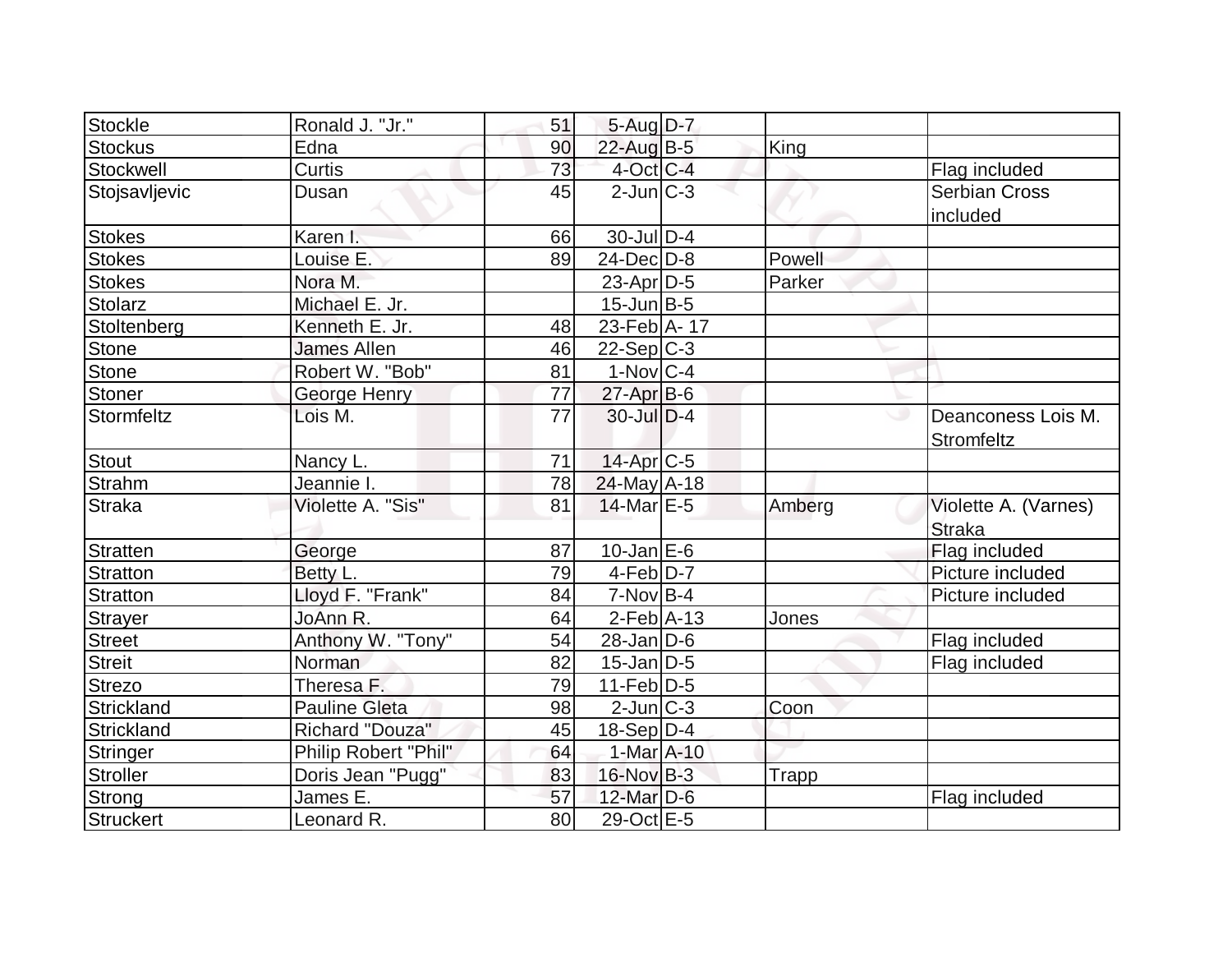| <b>Stuart</b>   | Charles E.        | 87 | $4$ -Nov $D-4$    |              |                                                        |
|-----------------|-------------------|----|-------------------|--------------|--------------------------------------------------------|
| <b>Stuart</b>   | Thomas I.         | 87 | $20$ -Nov $C-8$   |              |                                                        |
| <b>Stuart</b>   | Thomas I.         | 87 | 20-Nov C-8        |              |                                                        |
| <b>Stucky</b>   | Rita L.           | 58 | $2$ -Mar $ A-18$  | Koci         |                                                        |
| Studzinski      | Mary Rose         | 94 | $19-Oct$ B-3      | Kowalski     |                                                        |
| <b>Stuer</b>    | Della L.          | 81 | 25-Mar D-7        |              |                                                        |
| <b>Stueuer</b>  | <b>Bernice</b>    | 83 | $9-Dec$ D $-8$    |              | <b>Bernice Conner-</b><br>Steuer / Picture<br>included |
| <b>Sturges</b>  | David L.          | 69 | $19$ -Jun $ D-4$  |              |                                                        |
| <b>Sturm</b>    | Luke Jeffrey      | 8  | $5-Sep B-5$       |              |                                                        |
| <b>Stutz</b>    | Kristina M.       | 49 | $27$ -Oct $ C-3 $ |              |                                                        |
| Subramaniam     | Tirunelveli K. V. | 86 | $2$ -Oct $D-2$    |              |                                                        |
| <b>Sucec</b>    | Wanda I.          | 82 | $27$ -May D-6     | Dolatowski   |                                                        |
| Suelzer         | Ray G. Sr.        | 78 | $18$ -Apr $E-4$   |              |                                                        |
| Suknovich       | Peter             |    | $14$ -Jan $D-8$   |              | <b>Serbian Cross</b><br>included                       |
| <b>Sukta</b>    | Charlotte T.      | 61 | $19$ -Mar $ D-5 $ | Gezendorf    |                                                        |
| <b>Sulentic</b> | <b>Bette</b>      | 90 | 15-Apr D-7        | Ambrose      |                                                        |
| Suleski         | <b>Slavica</b>    | 43 | $28-Sep B-3$      | Gorgieski    | Macedonian Orthodox<br>Cross included                  |
| Sulich          | John V.           | 76 | $10$ -Jan $E-5$   |              | Flag included                                          |
| Sullivan        | <b>Bernice</b>    | 86 | $14$ -Oct $ D-4$  |              |                                                        |
| Sullivan        | Daniel            | 75 | $10$ -Oct B-5     |              | Flag included                                          |
| Sullivan        | John R. "Hoot"    | 84 | 29-May $D-5$      |              | Flag included                                          |
| Sullivan        | Mary C.           | 81 | $25$ -Apr $E$ -7  | Lavelle      |                                                        |
| Sullivan        | Pauline C.        | 87 | $20$ -May $ D-7 $ | <b>Clark</b> | Full name Pauline C.<br>Burbridge-Sullivan             |
| Sulllivan       | Haskell A.        |    | 4-Jun D-5         |              |                                                        |
| Sullwold        | Wanda E.          | 80 | $3$ -Jan $E$ -6   |              |                                                        |
| <b>Summers</b>  | Charles L.        | 56 | $13$ -Jul B-3     |              |                                                        |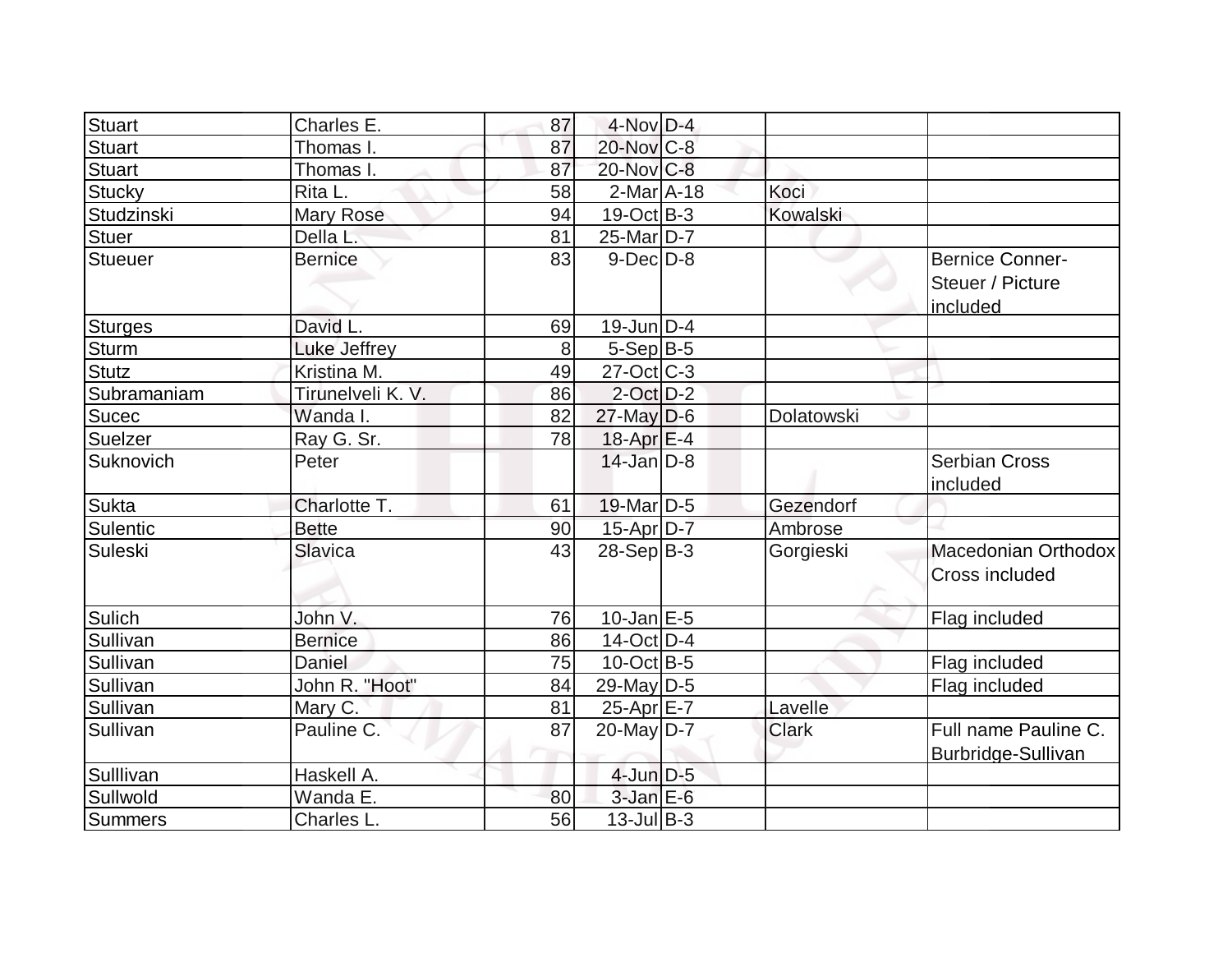| <b>Summers</b> | Ernest J. "Jay"       | 74     | 18-Jan A-21           |            | Flag included                          |
|----------------|-----------------------|--------|-----------------------|------------|----------------------------------------|
| <b>Summers</b> | Laverne               | 84     | 15-Mar A-19           |            |                                        |
| <b>Summers</b> | Vicki D.              | 53     | $5$ -Feb $D-5$        |            |                                        |
| Sumner         | Audrey                | 87     | $14$ -Mar $E$ -6      |            |                                        |
| Supergan       | <b>Frank Stanley</b>  | 51     | 15-Feb A- 10          |            |                                        |
| Surdyk         | Sandra M.             | 70     | 26-DecB-5             |            |                                        |
| Surman         | Robert L. II          | 53     | $13$ -May D-6         |            |                                        |
| Surrett        | Madeleigh Rae         | infant | $22$ -Apr $D-7$       |            | Picture included                       |
| <b>Surrett</b> | <b>Shirley</b>        | 83     | $17-Oct$ B-5          | Crandall   |                                        |
| Sutkowski      | Leonard E.            | 82     | $10$ -Nov $ C-3 $     |            | Picture included                       |
| Sutkowski      | Patricia              | 69     | $25$ -Aug C-3         | Cassell    |                                        |
| Sutliff        | Harvey J. Jr.         | 81     | $5$ -May $C$ -4       |            |                                        |
| Svabik         | Mary K.               | 85     | $17$ -Jun $D-7$       | Berta      |                                        |
| Svetich        | Nick A.               | 85     | $6-Sep C-4$           |            |                                        |
| Svihra         | Martha                | 90     | $31$ -Mar $ C-4 $     |            | Virgin Mary Orthodox<br>Cross included |
| <b>Swallow</b> | Dennis R. "Denny"     | 56     | $14$ -Dec $B-3$       |            | Flag included                          |
| Swaney         | Robert Lee Sr.        | 88     | 9-Aug C-4             |            | Flag included                          |
| Swanson        | Dorothy G.            | 92     | 17-Dec D-11           |            |                                        |
| Swanson        | Dorothy G.            | 92     | 18-Dec E-9            |            |                                        |
| Swanson        | William C. Sr. "Bert" | 84     | 14-Apr <sub>C-5</sub> |            | Flag included                          |
| <b>Swantek</b> | Ann B.                | 85     | $23$ -Apr $D-5$       | Jankauskas |                                        |
| <b>Swantek</b> | Theodore J. "Ted"     | 88     | $19$ -Feb $ D-4$      |            |                                        |
| Swantko        | Gregory "Greg"        | 68     | $4$ -Oct $ C-5 $      |            |                                        |
| Swarthout      | Timothy J.            | 60     | $4-Sep D-3$           |            | Picture included                       |
| <b>Sweet</b>   | Leonard A. "Lennie"   | 54     | 4-Mar A-12            |            |                                        |
| <b>Swets</b>   | Eugene M. "Gene"      | 79     | $27$ -Dec $C-4$       |            |                                        |
| Swett          | Robert E.             | 94     | $7 - Aug$ $D-5$       |            |                                        |
| Swida          | Loretta               | 85     | 22-Oct D-4            | Rakowski   |                                        |
| Swift          | John M. "Jack"        | 89     | $6$ -Jan $ C-4$       |            | Picture included                       |
| Swigon         | Bernadine G. "Betty"  | 84     | 30-Nov B-4            | Traina     |                                        |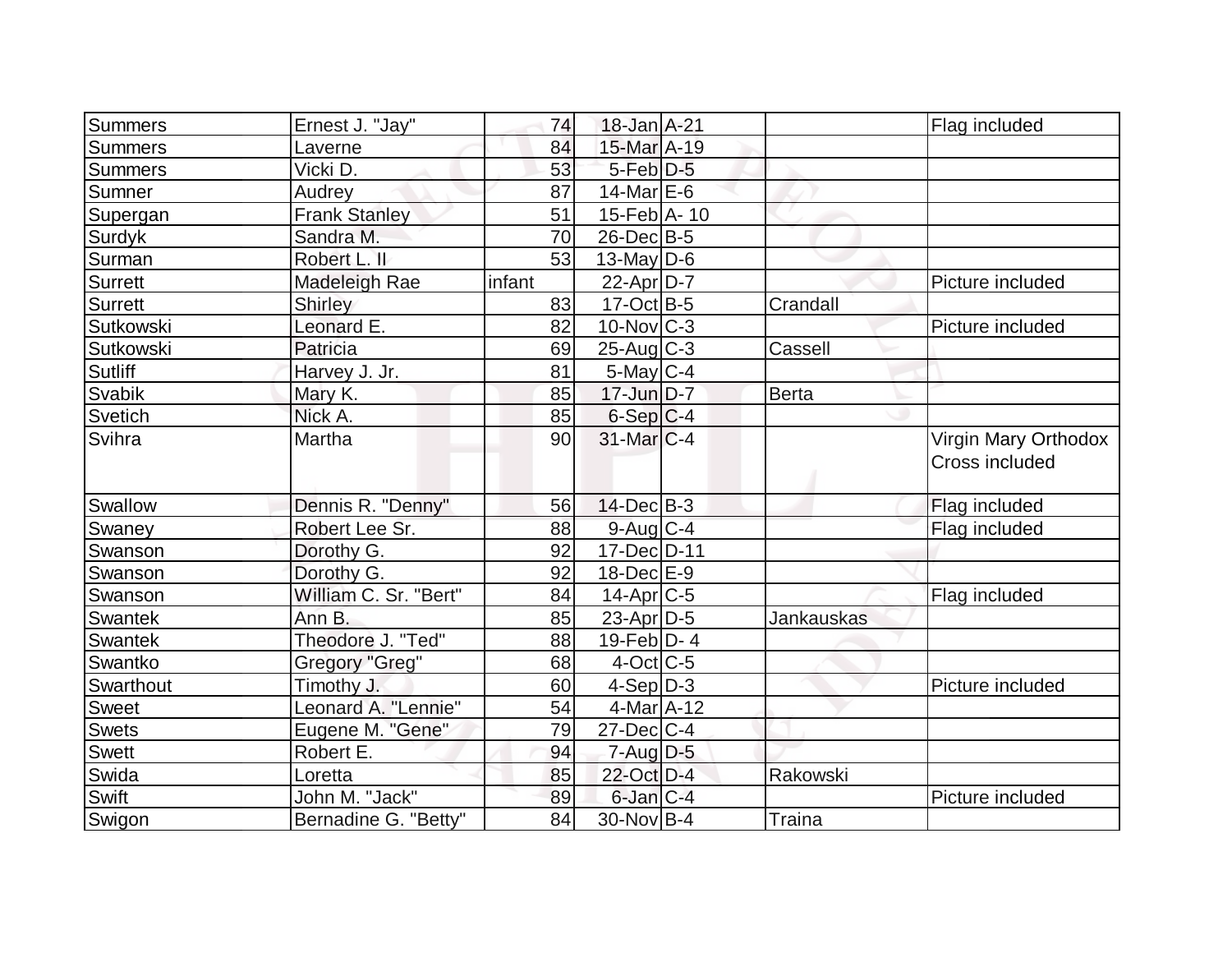| Swike            | Jack R.                 | 75 | $14$ -Jan D-6          |               | Flag and Picture             |
|------------------|-------------------------|----|------------------------|---------------|------------------------------|
|                  |                         |    |                        |               | included                     |
| Swiontek         | Ronald E.               | 67 | $12-Sep$ B-3           |               |                              |
| Swortz           | <b>Clarence Michael</b> | 85 | $18$ -Feb $ D-6 $      |               | Flag included                |
| <b>Swyters</b>   | Cindy M.                | 76 | 22-Oct D-4             |               |                              |
| Synder           | Deborah Joy             | 54 | $29$ -Nov $ C-7 $      |               |                              |
| Synder           | Lois                    | 96 | $6$ -Dec $C$ -4        | <b>Bounds</b> | Picture included             |
| Synder           | <b>Rolland Perry</b>    | 75 | $4$ -Oct C-4           |               |                              |
| Synder           | Roseanna J.             | 80 | 26-Nov D-7             |               |                              |
| Synos            | Ted "Bones"             | 79 | $12$ -Jan $A-14$       |               |                              |
| Sypniewski       | David J.                | 40 | $26$ -Dec $B$ -5       |               |                              |
| Syrk             | Frances C.              | 94 | $12$ -Oct B-4          | Wozniak       | Picture included             |
| Systma           | Jacoba J. "Coby"        | 74 | $4$ -Apr $E$ -6        |               |                              |
| Szablewski       | Michael W. "Big Mike"   | 54 | $1-Sep C-3$            |               | ◡                            |
| Szabo            | Dora                    | 55 | 19-Dec E-8             | Garza         |                              |
| Szabo            | Frank C.                | 87 | $14$ -Dec $B-3$        |               | Flag included                |
| Szabo            | Frank C.                | 87 | $3$ -Dec $D-8$         |               | Flag included                |
| Szafranski       | Mitchell J. "Mitch"     | 86 | $7$ -Jul $C-3$         |               | Flag and Picture<br>included |
| <b>Szanto</b>    | Nandor "John"           | 75 | $3-Sep D-4$            |               |                              |
| Szany            | Jospeh                  | 94 | $4$ -Apr $E$ -6        |               | Flag and Picture<br>included |
| <b>Szarek</b>    | Joseph J. Jr.           | 90 | $9-Nov B-3$            |               | Flag included                |
| Szczepanek       | Carrie                  | 82 | $4$ -Dec $E-9$         |               |                              |
| Szczepanski      | Helen                   | 84 | $5-Sep$ B-5            |               |                              |
| Szczepanski      | Robert J. "Spanky"      | 62 | $29$ -Jul $ D-4$       |               | Flag included                |
| Szczerba         | Idafern                 | 74 | 29-Oct E-5             |               |                              |
| Szczesniak       | Therese L.              | 78 | 13-Apr B-5             |               |                              |
| <b>Szczudlak</b> | Ann F.                  | 94 | 18-Nov D-10            | Litavecz      |                              |
| Szczygiel        | Norbert A.              | 60 | $1-Nov$ <sub>C-4</sub> |               |                              |
| <b>Szmuc</b>     | Richard                 | 67 | 17-Dec D-10            |               |                              |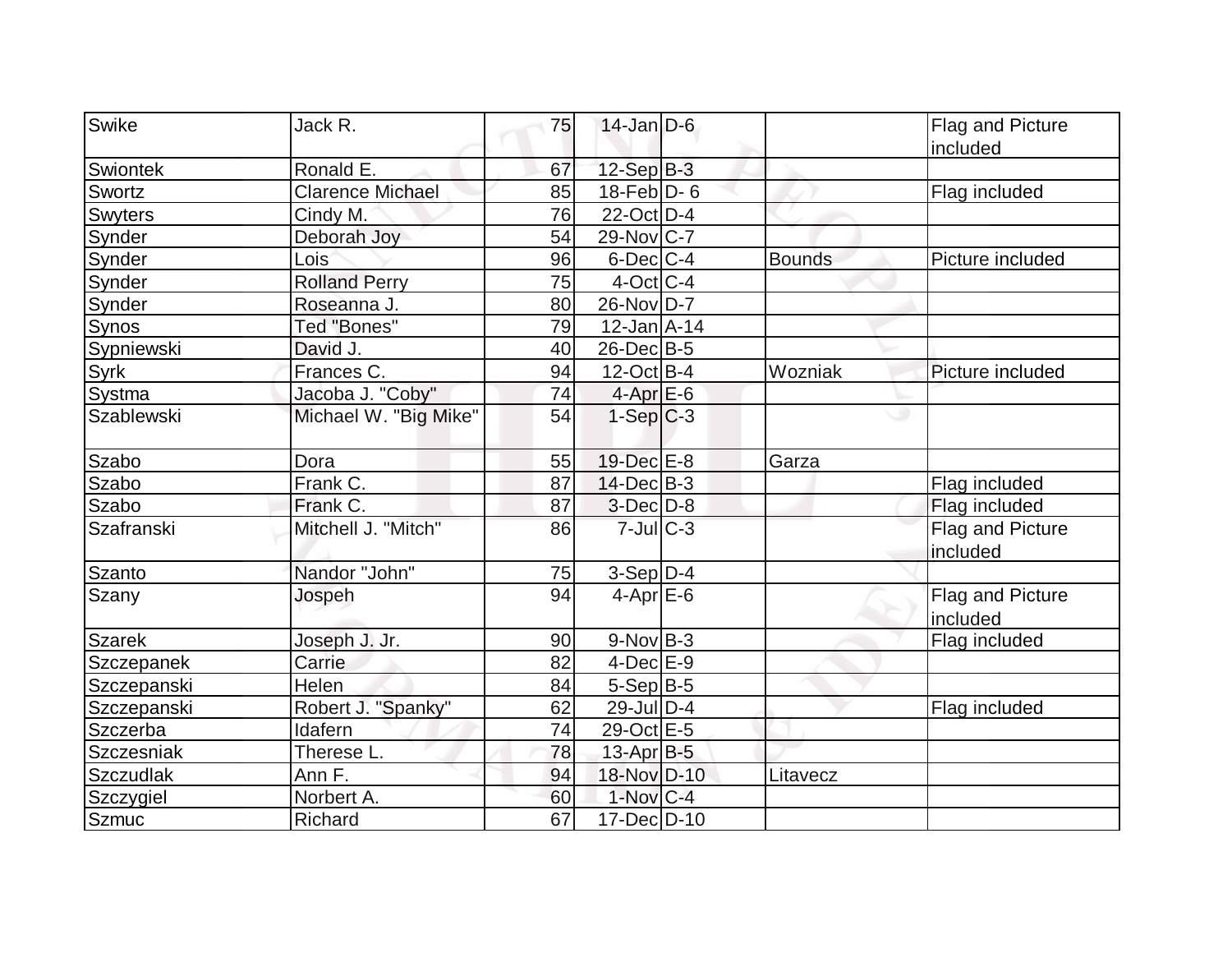| Szmuc           | Vickie Ann             | 49             | $31$ -Jul $D-5$        | Quick      | Full name Vickie Ann |
|-----------------|------------------------|----------------|------------------------|------------|----------------------|
|                 |                        |                |                        |            |                      |
|                 |                        |                |                        |            | Szmuc (Henson)       |
| Szot            | Sheila A.              |                | $27$ -Feb $ D-6$       |            |                      |
| <b>Szotek</b>   | Joseph John "Joe"      | 51             | $7$ -May D-5           |            | Picture included     |
| Szubryt         | Valeria "Val"          | 93             | $31$ -Mar $ C-4 $      | Cross      |                      |
| <b>Szumilas</b> | Geraldine A.           | 72             | $1-Jan1A-15$           |            |                      |
| <b>Szumilas</b> | <b>Raymond Stanley</b> | 74             | $11$ -May B-5          |            | Flag included        |
| Szumski         | <b>Maxwell Robert</b>  | $\overline{2}$ | $20$ -Aug $D-5$        |            | Angel included       |
| Szurgot         | Bernice T.             | 96             | 30-Mar <sub>B-5</sub>  | Deren      |                      |
| <b>Szybiak</b>  | Walter                 | 93             | 25-Oct C-4             |            |                      |
| Tabaczynski     | Joan M.                | 81             | $4$ -Mar $A$ -13       | Panfil     |                      |
| Tabaczynski     | Joseph A.              | 82             | $8$ -Jan $D-5$         |            | Flag incuoded        |
| Tabler          | Evelyn Ann             | 84             | $24$ -Apr $D-4$        |            |                      |
| Tafny           | Wanda                  | 89             | $13$ -Dec $C$ -5       |            |                      |
| <b>Talarek</b>  | Eleanor                | 96             | $14-Sep$ B-3           | Fary       |                      |
| <b>Talarek</b>  | Janet K.               | 72             | $13$ -Jan $ C-5 $      |            |                      |
| Tamborski       | Pamela L.              | 56             | $26$ -Jan $A-13$       | Hambell    |                      |
| Tancos          | Marzalie "Marz"        | 87             | 25-Feb D-7             | O'Keefe    |                      |
| Tanis           | Cornelius V.           | 81             | $20$ -Nov $ C-8 $      |            | Picture included     |
| Tanis           | Joyce M.               | 74             | $26-Sep B-5$           | Vanderbilt |                      |
| Tanner          | Ida Mae                | 74             | $14$ -Aug $D-4$        |            |                      |
| Tanner          | Robert J.              | 83             | $8$ -Dec $C$ -3        |            | Picture included     |
| Гаra            | Nettie M               | 87             | $9-Nov B-2$            |            |                      |
| Tarnow          | Herman E.              | 75             | $10$ -May $A$ -18      |            | Picture (s) included |
| Tatkowski       | Jan                    |                | $17-Oct$ B-5           |            | Picture included     |
| Гatum           | Sarina Iris            | 14             | 26-Aug D-7             |            | Picture included     |
| Tauber          | Henrietta M.           | 96             | $1-Nov$ <sub>C-4</sub> | Mantel     |                      |
| <b>Taylor</b>   | Betty J.               | 79             | 18-Dec E-9             | Price      |                      |
| <b>Taylor</b>   | <b>Esther Papach</b>   | 84             | 6-Mar A-10             |            |                      |
| Taylor          | Gerald J.              | 69             | 12-Oct B-3             |            | Flag included        |
| Taylor          | Harley Samuel "Boo"    | 23             | $18$ -Jun $D-6$        |            |                      |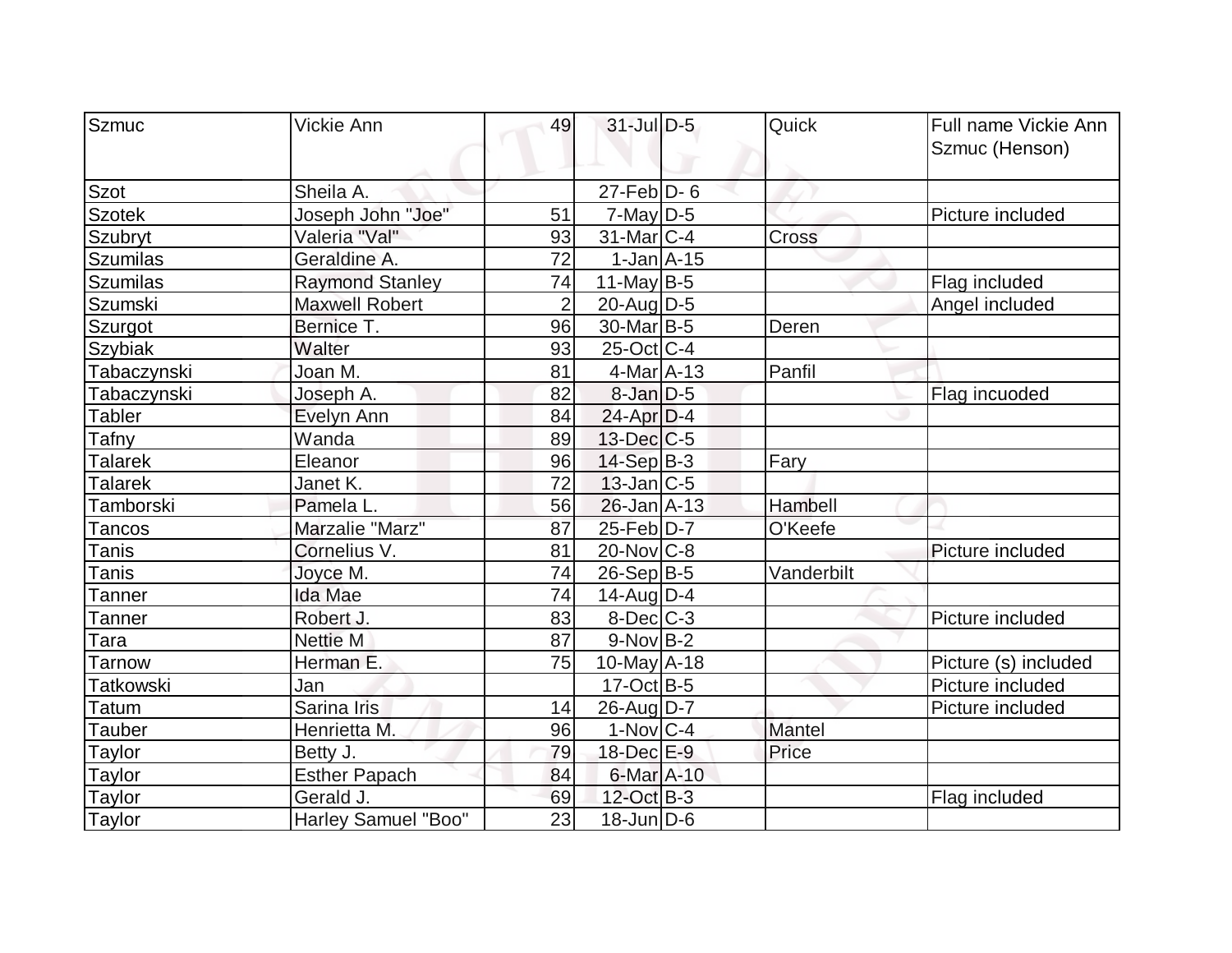| Taylor          | James Edwin "Jim"     | 69 | 6-Mar A-10                   |                 |                              |
|-----------------|-----------------------|----|------------------------------|-----------------|------------------------------|
| Taylor          | Kevin Thomas "Tom"    | 53 | $21$ -Jan D-6                |                 |                              |
| Taylor          | Margo Elaine          |    | $22$ -Feb $A - 9$            | Ferree          |                              |
| Taylor          | Mary E.               | 83 | $15-Sep$ C-3                 | Horn            | Picture included             |
| Taylor          | Samuel D.             | 91 | $10-Sep D-4$                 |                 | Masonic Emblem<br>included   |
| <b>Tazic</b>    | <b>Brian</b>          | 70 | $4$ -Jan $A$ -18             |                 |                              |
| Teague          | <b>Hilda Adair</b>    | 91 | $24$ -May A-18               | <b>Harris</b>   |                              |
| <b>Teets</b>    | <b>Ralph Franklin</b> | 84 | $28$ -JulC-4                 |                 | Flag and Picture<br>included |
| Tejeda          | Margarito "Tito"      | 78 | 17-Feb $B$ - 6               |                 |                              |
| <b>Tellez</b>   | Amelia L.             | 67 | $17-Sep D-6$                 |                 | <b>Cross included</b>        |
| <b>Telschow</b> | Fredrick H.           | 80 | $4-AprE-6$                   |                 |                              |
| Tempest         | Lillian               | 78 | $20$ -Aug $D-5$              |                 |                              |
| <b>Ter Haar</b> | Rebekah S.            | 13 | $26$ -Jun $D-5$              |                 |                              |
| Terborg         | Lawrence H.           | 78 | 18-Nov D-10                  |                 | Picture included             |
| Terpatra        | Cornella "Dolly"      | 90 | $21$ -Feb $\overline{A}$ - 8 |                 |                              |
| Terpstra        | Evelyn M.             | 83 | $22$ -Feb $ A-10 $           | <b>Schutler</b> |                              |
| Terpstra        | Martha                | 89 | 6-Apr B-5                    |                 |                              |
| <b>Terrel</b>   | Jo Ann M.             | 67 | $20$ -Jul B-3                |                 |                              |
| Terzian         | Marcelle A.           |    | 1-May $D-4$                  | Arakelian       |                              |
| Tessman         | Charles R.            | 77 | 22-Oct D-5                   |                 | Flag included                |
| <b>Tezak</b>    | Jerry M.              | 80 | $9$ -Aug $C$ -4              |                 |                              |
| Tharp           | Ralph E.              | 62 | $19$ -May C-3                |                 |                              |
| <b>Tharp</b>    | Wilma Jean            | 76 | $12$ -Jun $ D-5$             | <b>Nail</b>     |                              |
| Thomas          | <b>Bette Andrew</b>   | 81 | $24$ -Jan $E-8$              |                 |                              |
| Thomas          | Bette J.              | 74 | $14$ -Mar $E-5$              |                 |                              |
| Thomas          | <b>Brian</b>          | 47 | $14$ -Dec $B$ -3             |                 |                              |
| Thomas          | <b>Brian</b>          | 47 | $15$ -Dec $ C-4 $            |                 | Picture included             |
| Thomas          | Dorothy A.            | 78 | 29-Jan D-4                   |                 |                              |
| <b>Thomas</b>   | Eugene A. "Tim"       | 80 | $18$ -Jun $D-6$              |                 |                              |
| Thomas          | Frieda "Christine"    | 81 | $3-Jan$ $E-6$                | Eden            |                              |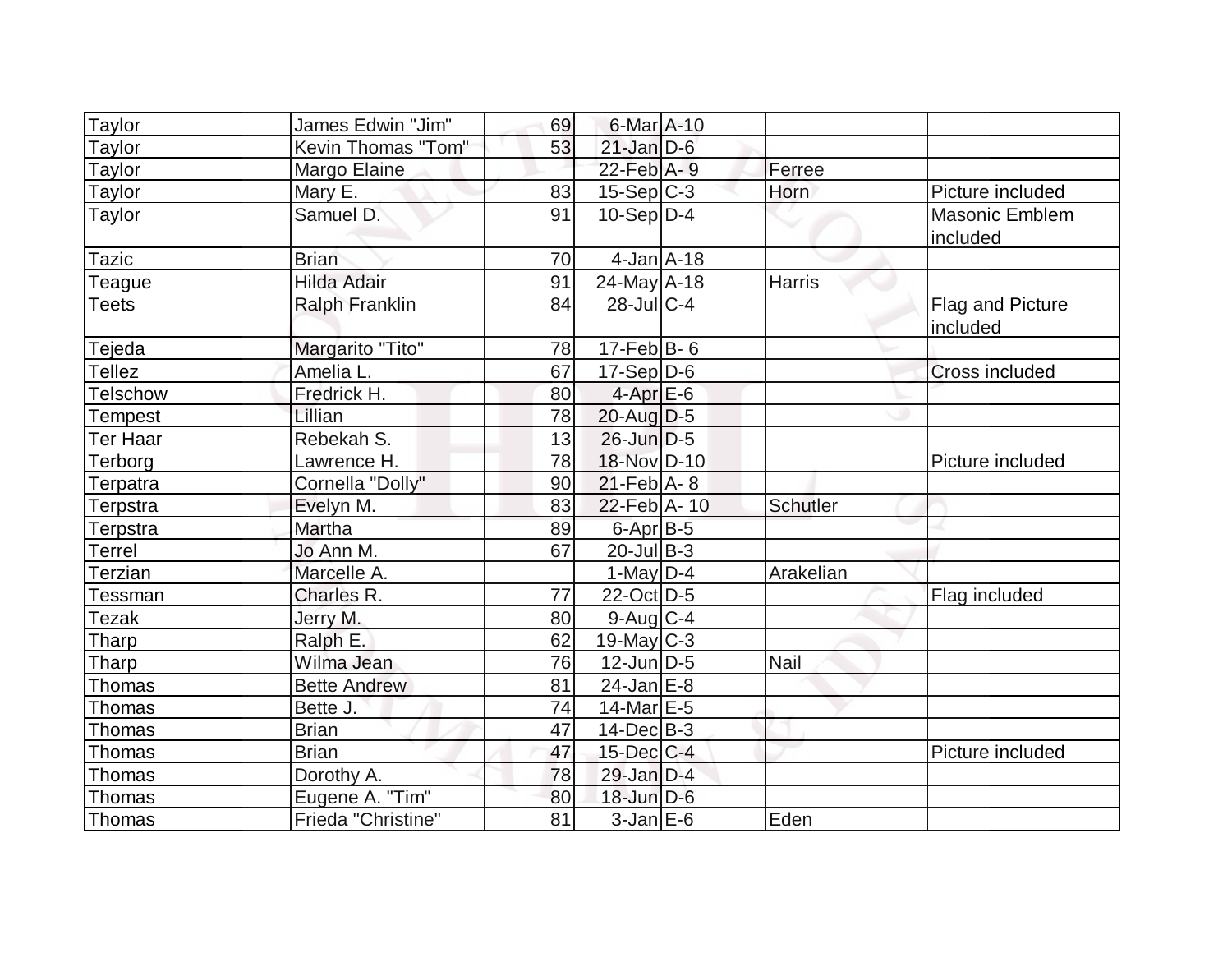| Thomas          | Hartley, Dr.                 | 56 | 30-Jan D-5                  |               |                                     |
|-----------------|------------------------------|----|-----------------------------|---------------|-------------------------------------|
| <b>Thomas</b>   | Jerry                        | 75 | $25$ -Aug C-3               |               |                                     |
| Thomas          | Kenneth "Dan"                | 55 | 30-Mar B-4                  |               | Flag included                       |
| Thomas          | <b>Mary Katherine</b>        | 93 | $16$ -Aug C-3               | <b>Marnye</b> |                                     |
| Thomas          | Paul E.                      | 71 | $9$ -Jul $D$ -5             |               |                                     |
| Thomas          | Rita A.                      | 79 | $18$ -Jan $A$ -21           |               |                                     |
| Thomason        | Evelyn C.                    | 89 | 13-May $D-6$                |               |                                     |
| Thomason        | Thomas "Tom" "TC"            | 88 | $7 - Aug   D-5$             |               | Flag included                       |
| Thompson        | <b>Christine</b>             | 73 | $12$ -Jan $A$ -14           |               |                                     |
| Thompson        | Cleo E.                      |    | $30-Sep D-4$                |               |                                     |
| Thompson        | Deborah K.                   | 41 | $16$ -Jul $D-4$             |               |                                     |
| Thompson        | <b>Inez Maxine</b>           | 86 | $26$ -Mar $ D-4 $           |               |                                     |
| Thompson        | Kenneth B.                   | 71 | $23$ -Jul $\overline{D}$ -5 |               |                                     |
| Thompson        | Paul F.                      |    | $16$ -May $E$ -6            |               |                                     |
| Thompson        | Pearl                        | 65 | $12$ -Dec $E-8$             |               | Picture included                    |
| Thompson        | Perry W.                     | 65 | $10$ -Feb $ B-8$            |               | Flag and Picture<br>included        |
| Thompson        | Walter L. Jr.                | 45 | $26$ -Mar $ D-4 $           |               |                                     |
| Thornberry      | Paul C.                      | 82 | 28-Jun C-4                  |               |                                     |
| Thornburg       | Robert W.                    | 88 | $26$ -Apr $ A-18$           |               | Flag included                       |
|                 |                              | 55 |                             | Gard          |                                     |
| Thorsen         | Kathryn<br>Jerome A. "Jerry" |    | 26-Nov D-7                  |               |                                     |
| Thrall          |                              | 83 | $15-Apr D-7$                |               | <b>Flag and Picture</b><br>included |
| Thrasher        | Mary                         | 71 | $13$ -Jul B-3               |               |                                     |
| Thursby         | Curtia C. "Corky"            | 80 | $13$ -Mar $ D-3 $           |               |                                     |
| <b>Tibbs</b>    | Kathy L.                     | 58 | 18-Apr <sub>E-3</sub>       | Cobb          |                                     |
| <b>Tiede</b>    | <b>Bobby Fred</b>            | 80 | 24-Oct F-4                  |               | Flag included                       |
| Tillman         | Fred                         | 70 | $14$ -Dec $B-3$             |               |                                     |
| <b>Tilotsen</b> | Edward A.                    | 67 | $27$ -May $D-6$             |               | Picture included                    |
| <b>Tiltges</b>  | Melvin J.                    | 79 | 18-Jan A-19                 |               |                                     |
| Timko           | Josephine E.                 | 93 | $6$ -Aug $D-5$              | Wolan         |                                     |
| Timkovich       | <b>Frank</b>                 | 88 | $19$ -May C-3               |               | Flag included                       |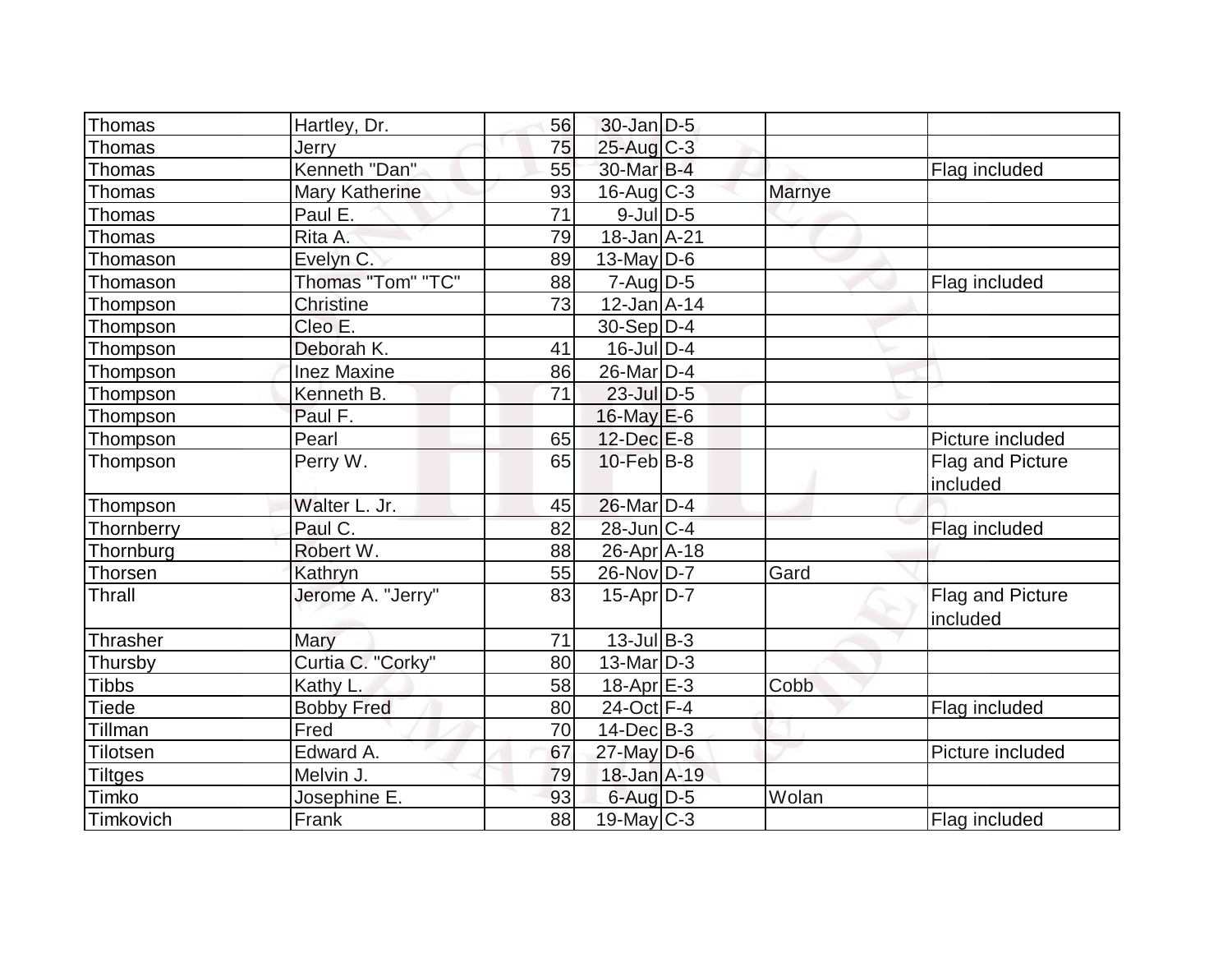| Timmons             | <b>Charles Russell</b>    | 63 | $9$ -Jul $D-5$    |              | Picture included |
|---------------------|---------------------------|----|-------------------|--------------|------------------|
| Tinger              | Thomas F.                 | 66 | 30-Sep D-4        |              |                  |
| Tinyo               | <b>Steve</b>              | 86 | 7-Oct D-4         |              | Flag included    |
| Tobin               | Lewart T.                 | 70 | $20$ -Dec $C$ -4  |              |                  |
| Tocci               | Maria                     | 66 | $28$ -Jan $D$ -6  | Gnisci       | Picture included |
| Todd                | <b>Richard "Rick"</b>     | 85 | $25$ -Apr $E$ -7  |              |                  |
| Tofte               | John George               | 35 | $16-Sep D-7$      |              |                  |
| Tokarski            | Genevieve W.              | 91 | $30-Sep D-4$      |              |                  |
| <b>Tolbert</b>      | <b>Dyron Tarieck</b>      | 34 | 20-Dec C-4        |              |                  |
| Tolf                | Linda L.                  | 67 | $20$ -Jun $E-4$   | Partner      |                  |
| Tolley              | Joanne "Jo"               |    | $19-Oct$ B-3      |              |                  |
| Tomak               | Dale E.                   |    | $8-Auq$ B-4       |              |                  |
| Tomaszewski         | Helen                     | 87 | $2$ -Apr $D-6$    |              |                  |
| Tomera              | Charlotte M.              | 85 | 14-Jun A-17       | Slivka       |                  |
| Tompulis            | Lois B.                   | 80 | $5$ -Dec $E-8$    | Burgwald     |                  |
| Toomey              | Edith P. "Phyl"           | 92 | $1-Sep$ $C-3$     |              |                  |
| Toosevich           | Michael A. "Heavy"        | 33 | $9$ -Feb $ B-9 $  |              |                  |
| Torok               | Margaret E. "Marge"       | 89 | $30$ -Jun $ C-4$  |              | Picture included |
| Torres              | Jesse                     | 87 | $15$ -Jul $D-5$   |              | Flag included    |
| Torres              | Thomas "Zombo"            | 42 | $4-NovD-4$        |              |                  |
| Tortorelli-Zastawny | Louise Martha             | 79 | $15$ -Nov $ C-4$  | Kopp         |                  |
| Toth                | Frank E.                  | 90 | $18$ -Apr $E$ -4  |              | Flag included    |
| Toth                | John A.                   | 68 | $12$ -Aug D-7     |              |                  |
| Toth                | Louis                     |    | $3$ -May $A$ -17  |              | Cross included   |
| Toth                | <b>Rose Margaret</b>      | 81 | $14$ -Dec $B - 3$ | <b>Bolla</b> |                  |
| Toth                | Rosemarie E. "Dolly"      | 83 | 22-Jun A-12       |              |                  |
| Toth                | Shirley A.                | 79 | $14-Sep B-3$      |              |                  |
| Toth                | Thomas W.                 | 67 | $10$ -Oct B-5     |              | Flag included    |
| Touchette           | Albert B. "Doc"           | 81 | $2$ -Jul $D-4$    |              | Flag and Masonic |
|                     |                           |    |                   |              | embelm included  |
| Townsell            | Michael Lee "Big<br>Mike" | 48 | $8$ -Jun $B$ -5   |              |                  |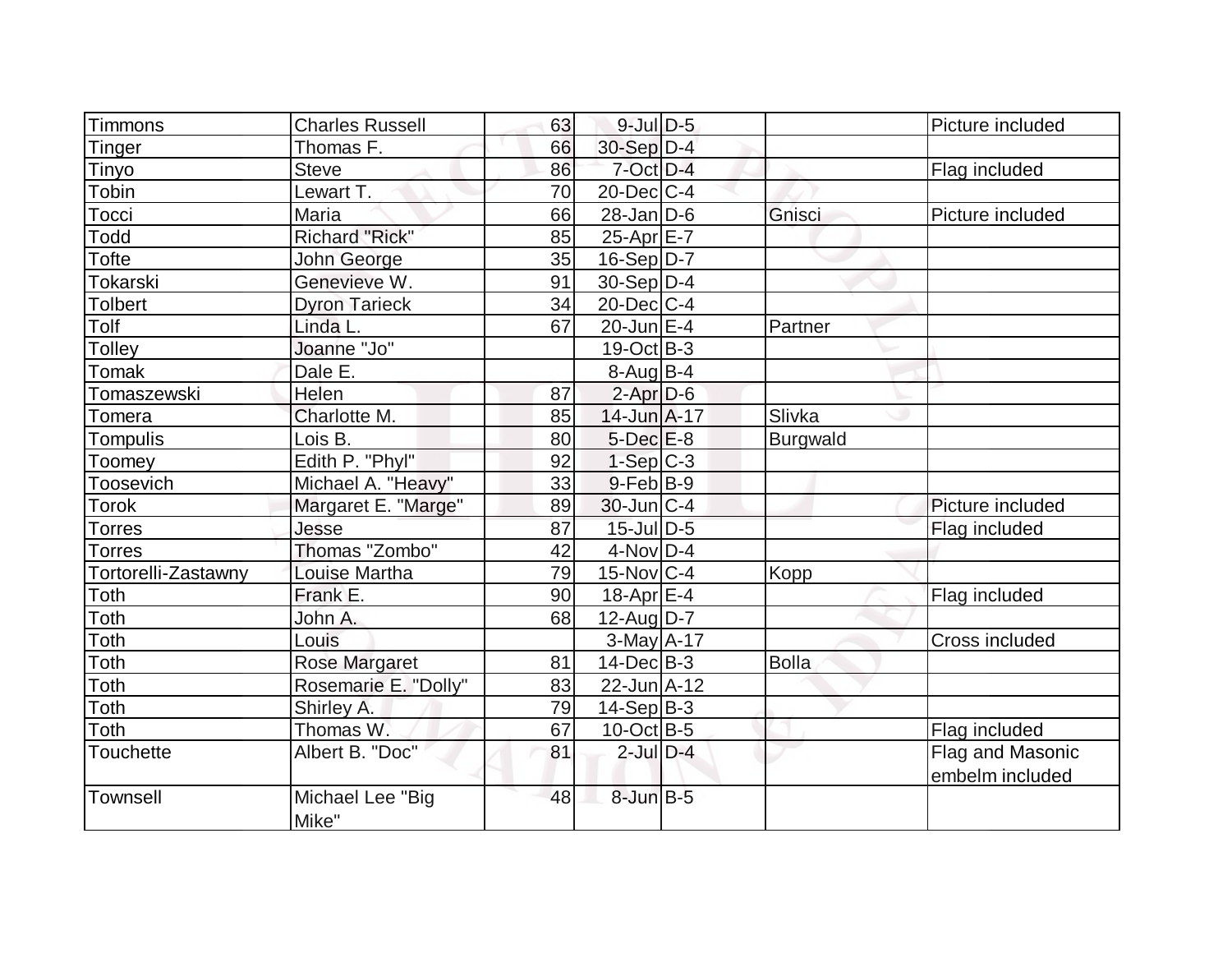| Townsend         | Virginia B.           | 63 | $8$ -Oct $D-5$        | <b>Bellitto</b> |                  |
|------------------|-----------------------|----|-----------------------|-----------------|------------------|
| Tracy-Oganovich  | Helen "Ticky"         | 88 | $23$ -Jan D-5         |                 |                  |
| Trafficante      | Antonio               | 94 | $15$ -Feb $A - 9$     |                 |                  |
| Traficante       | Maria L. (Marisa)     | 70 | $8-Auq$ B-5           |                 | Picture included |
| Trafny           | Wanda                 | 89 | $14$ -Dec $B-3$       |                 |                  |
| Trajanovski      | Orce                  |    | $4-Sep D-4$           |                 | Picture included |
| <b>Travline</b>  | Shirley J.            | 74 | 15-Nov C-4            | <b>Bentley</b>  |                  |
| Trelinski        | Elizabeth Z. "Bettye" | 84 | $2-Sep D-$            |                 |                  |
| Trella           | Paul V.               | 73 | $12-Sep B-3$          |                 | Flag included    |
| Trembczynski     | Lorraine "Butchie"    |    | $18$ -Mar $ D-5 $     |                 | Picture included |
| Trenning         | Joanne                | 78 | $6$ -Oct $ C-4 $      | Meyer           |                  |
| <b>Trevino</b>   | Jose R. Jr.           | 65 | $4$ -Nov D-4          |                 |                  |
| <b>Trevino</b>   | Samuel E.             | 72 | $4$ -Dec $E-9$        |                 | Picture included |
| Trgovich         | John M. "Trig"        |    | $1-MarA-10$           |                 | Flag included    |
| <b>Triemstra</b> | Sadie                 | 87 | $4$ -Jan $A$ -18      | <b>DeGroot</b>  |                  |
| <b>Trinkle</b>   | Marion H.             | 92 | 17-Nov C-4            | Troyer          | Picture included |
| Tristan          | Luann R.              | 29 | $21-Sep B-3$          | Haseman         |                  |
| Troendlein       | LaVerne E.            | 86 | $7$ -Jan $D-7$        |                 | Picture included |
| Trombetta        | David M.              | 38 | $17$ -Jul $D-4$       |                 |                  |
| Troppman         | <b>Helen Marie</b>    | 85 | 26-Mar <sub>D-5</sub> |                 |                  |
| Troutman         | Samuel                | 18 | $16$ -Nov $ B-3 $     |                 |                  |
| Trowbridge       | Clarence D.           | 78 | $30 - Jan$ $D-5$      |                 |                  |
| <b>Trowe</b>     | Linda L.              | 62 | 28-May D-5            | <b>Buder</b>    |                  |
| Trtan            | Louis M.              | 79 | 20-Oct C-4            |                 |                  |
| Truax            | Michael A.            | 54 | $8$ -Jun $B$ -5       |                 |                  |
| <b>Truett</b>    | Colette               | 78 | 12-May $C-2$          |                 |                  |
| Trujillo         | Kenneth D. Jr.        | 35 | $11-Feb D-5$          |                 |                  |
| Truman           | Edward J. "Eddie"     | 67 | $12$ -Apr $ A-18$     |                 |                  |
| Trump            | John S.               | 79 | 28-Apr <sub>C-4</sub> |                 |                  |
| Tryka            | Victoria T.           | 87 | $6$ -Apr $B$ -5       |                 |                  |
| <b>Trzepacz</b>  | Josephine "Jo"        | 82 | $16$ -Apr $D-4$       | Reedy           |                  |
| Trzoski          | Shirley M.            | 82 | 22-Jun A-12           |                 |                  |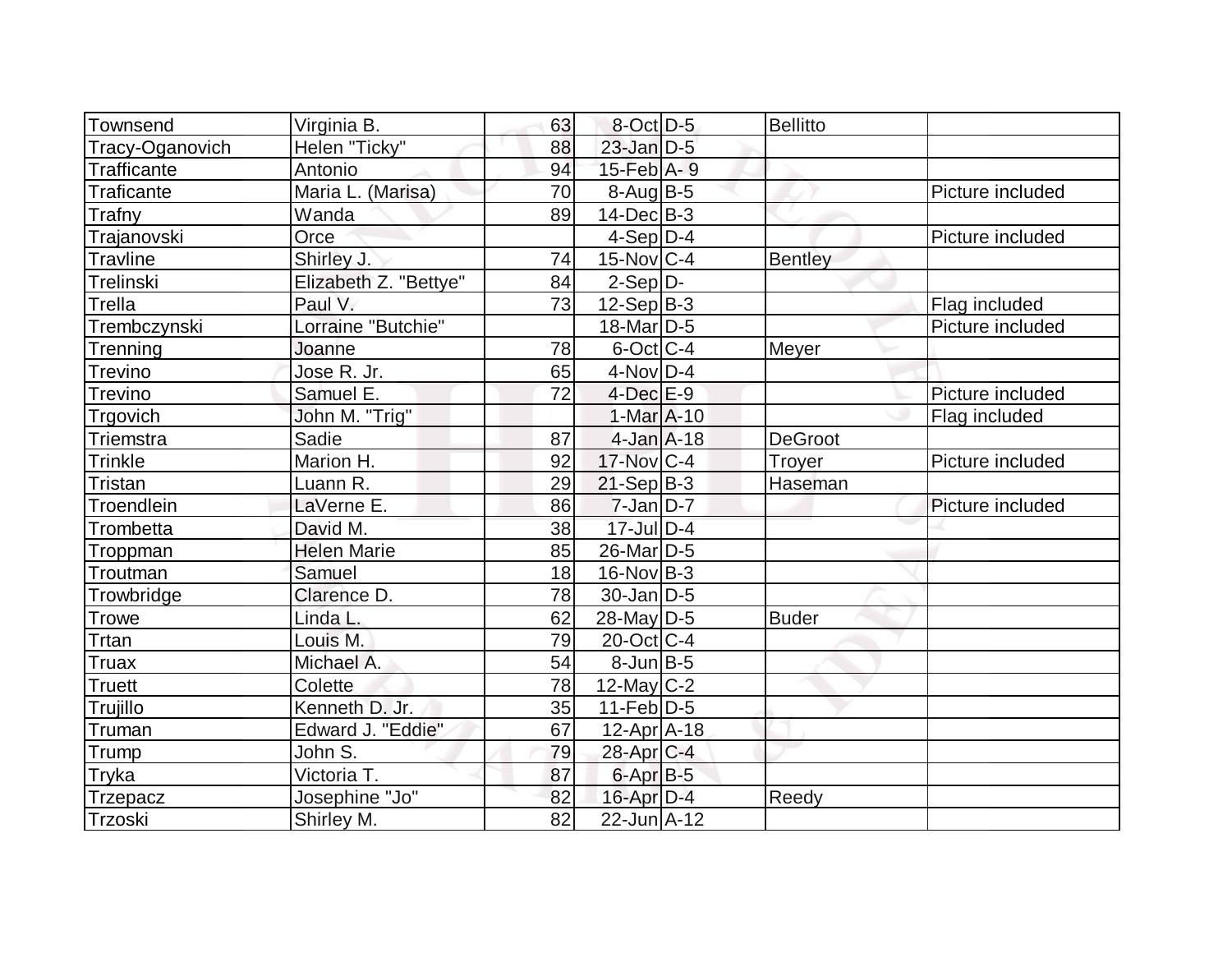| <b>Trzupek</b>          | Alex S.                     | 78 | $26$ -Jun $D-4$      |            | Flag included      |
|-------------------------|-----------------------------|----|----------------------|------------|--------------------|
|                         |                             |    |                      |            |                    |
| <b>Tubbs</b>            | Mary "Lois"                 | 73 | $21$ -Jan $D-7$      |            | Picture included   |
| <b>Tucker</b>           | Ollie                       | 81 | 5-Aug D-6            |            |                    |
| Tuesburg                | Arthur Cox "Art" /<br>"Bud" | 85 | $28$ -May D-3        |            | Flag included      |
| Tufegdzich              | Steve "Dragoljub"           | 76 | $8$ -May $D-4$       |            | Serbian Orthodox   |
|                         |                             |    |                      |            | Cross included     |
| Tuffanelli              | Florence                    | 94 | $22$ -Mar $A$ -17    | Zachocki   | Full name Florence |
|                         |                             |    |                      |            | (Adams) Tuffanelli |
| Tuinstra                | Sue                         | 88 | $24$ -Jan $E$ -8     | Regnerus   |                    |
| Tumbiolo                | Joann F.                    | 74 | $11$ -Jun $D-7$      |            |                    |
| Turich                  | Alan                        | 52 | $21$ -Mar $E-5$      |            |                    |
| Turich                  | Robert G.                   | 68 | $13$ -Aug D-5        |            | Picture and Flag   |
|                         |                             |    |                      |            | included           |
| Turk                    | Sedalia Clemella            | 72 | 8-Feb <sup>D-7</sup> | Graham     | Picture included   |
| Turley                  | Debra Rachelle              | 49 | 20-Aug D-5           |            | Picture included   |
| Turnak                  | Michael                     | 92 | $6$ -Feb $D-5$       |            |                    |
| <b>Turner</b>           | Bradley S.                  | 79 | $26$ -Apr $ A-18 $   |            | Picture included   |
| <b>Turner</b>           | John C. (Jack)              | 72 | $7$ -Dec $B-3$       |            | Picture included   |
| Turner                  | John Doyle                  | 80 | $4$ -Mar $A$ -13     |            | Flag included      |
| Turner                  | Mattie "Louise"             | 95 | 28-Feb A-11          | Hindenburg | Full name Mattie   |
|                         |                             |    |                      |            | "Louise" Babcock   |
|                         |                             |    |                      |            | Turner             |
| Turner                  | Millard S. Jr. "Mel"        | 65 | $19-Nov D-9$         |            | Picture included   |
| Turner                  | Vivian                      | 79 | $8-Apr D-7$          | Mandernach |                    |
| Turner                  | <b>Wayne Anthony</b>        | 63 | $3-May$ A-17         |            |                    |
| Turpin                  | Norman Lee                  | 88 | $8$ -Jul $D$ -6      |            | Flag included      |
| Turpin                  | <b>Tina Marie</b>           | 47 | $2$ -Nov B-3         |            |                    |
| Turturillo              | Amelia M.                   | 86 | 19-Aug D-6           | Panozzo    | Picture included   |
| Tuttle                  | <b>Vivian Marie</b>         | 84 | 16-Oct D-4           | Allen      |                    |
| <b>Twardosz-Colbert</b> | <b>Margaret Mary</b>        |    | $3$ -Dec $D-7$       |            |                    |
| Twardy                  | Sally C.                    | 91 | $15$ -Dec $ C-3 $    |            |                    |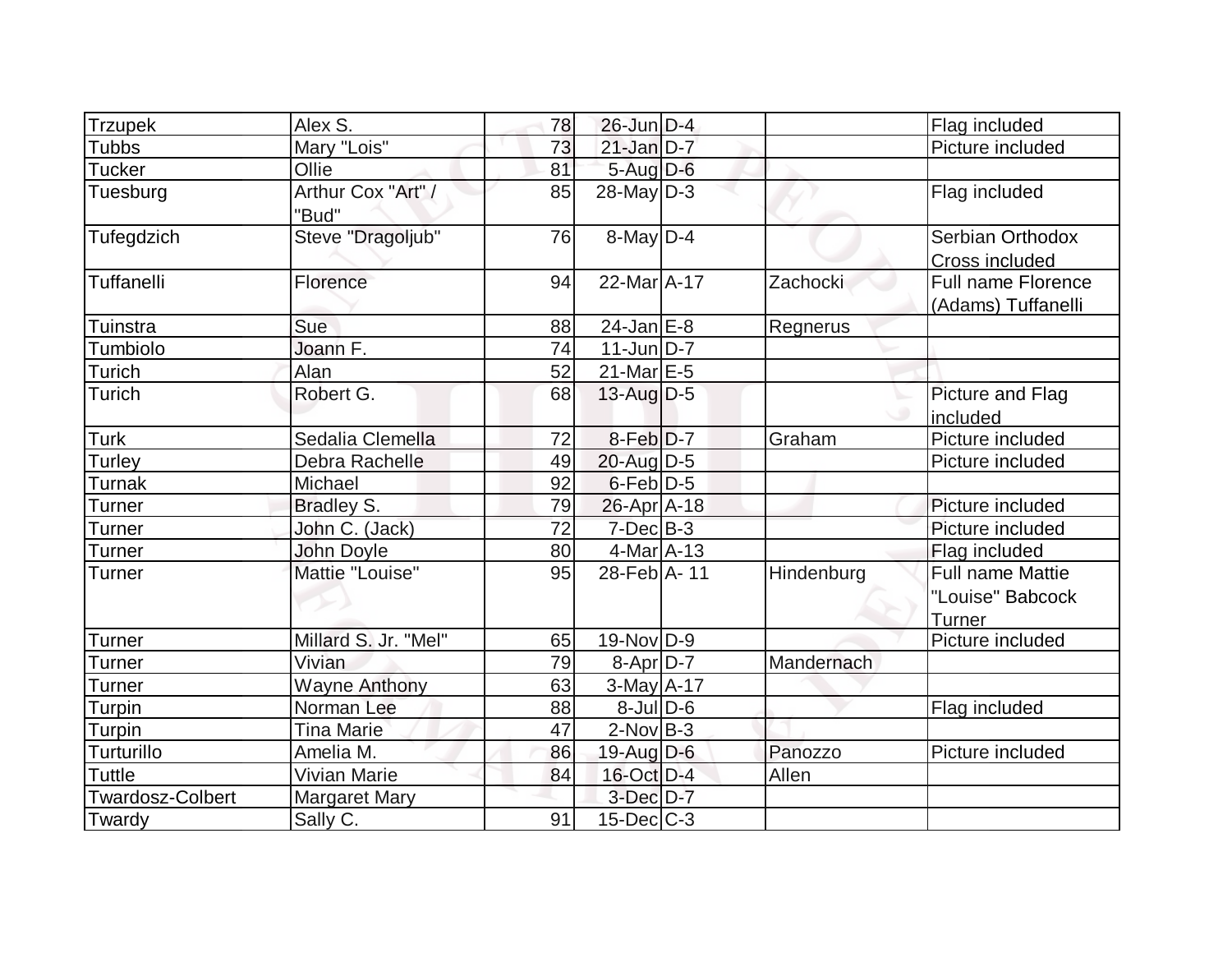| Twardy          | Sally C.               | 91 | $14$ -Dec $B-2$        |                  |                       |
|-----------------|------------------------|----|------------------------|------------------|-----------------------|
| <b>Tyrrell</b>  | Joseph James, Dr.      | 83 | 26-Apr A-16            |                  |                       |
| <b>Tysen</b>    | Richard W.             | 50 | $13-Sep C-4$           |                  |                       |
| <b>Tzitz</b>    | Kathern P. "Katie"     | 35 | $16$ -JulD-4           | <b>McDermott</b> |                       |
| Ubriaco         | Robert D. Sr.          | 78 | $8$ -Oct $ D-6 $       |                  | Flag included         |
| <b>Udowski</b>  | Virginia               | 88 | $25$ -Oct $ C-4 $      |                  |                       |
| Uhlman          | Helene C.              |    | $14-Sep B-3$           | <b>Dullos</b>    |                       |
| <b>Uhrin</b>    | Anna                   | 88 | $10$ -Dec $D$ -8       |                  |                       |
| Ulan            | Herman J. Jr.          | 85 | $16$ -Jun $B$ -10      |                  |                       |
| <b>Ulbrich</b>  | <b>Dennis Royce</b>    | 57 | $4$ -Mar $A$ -13       |                  |                       |
| <b>Ullrich</b>  | Theresa "Dotsie"       | 83 | 29-Mar A-17            |                  |                       |
| Ulrich          | Charleen A.            | 72 | $19$ -May C-4          | Burgan           | <b>Cross included</b> |
| Umfleet         | Loretta J.             | 73 | $27$ -May D-6          |                  |                       |
| Umlauf          | Flora B.               | 75 | $23$ -May $E$ -6       |                  |                       |
| Underwood       | Donna "Sharon"         | 71 | $22$ -Aug $B-5$        |                  |                       |
| Underwood       | <b>Rachel Amber</b>    | 29 | 28-Feb A-11            |                  |                       |
| Upshaw          | Lydia D.               | 59 | $11-Feb D-5$           |                  |                       |
| Upton           | <b>Florine Linda</b>   | 64 | $27$ -Feb $D-6$        | Abatie           | Picture included      |
| Urban           | Janice Kay             | 61 | 6-Jan C-3              |                  |                       |
| Urbanczyk       | Brian M.               | 36 | $16-Sep D-7$           |                  |                       |
| Urbanczyk       | Frank III              | 73 | $16$ -Jul $D-4$        |                  |                       |
| Urbanowski      | Jean M.                | 74 | $16$ -Apr $D-4$        |                  |                       |
| Urukalo         | <b>Nikola</b>          | 94 | $20$ -Dec $C$ -5       |                  | <b>Serbian Cross</b>  |
|                 |                        |    |                        |                  | included              |
| <b>Usselman</b> | <b>Linda Claire</b>    | 60 | $9$ -Aug C-4           | Harmon           |                       |
| Utley           | Lonnie                 | 97 | $20$ -Jan $C$ -5       |                  |                       |
| Vaclavik        | Stephan S. Jr. "Steve" | 56 | $30$ -Aug C-4          |                  |                       |
|                 |                        |    |                        |                  |                       |
| Vadas           | Ann M.                 | 86 | 15-Apr D-7             | Mazalan          |                       |
| Vahst           | Viola J.               | 81 | $12$ -Jan $A-14$       |                  |                       |
| Vail            | Floyd R. Sr.           | 70 | $1-Nov$ <sub>C-5</sub> |                  | Flag included         |
| Vailionis       | Phillippine T.         | 85 | $19-Oct$ B-3           |                  |                       |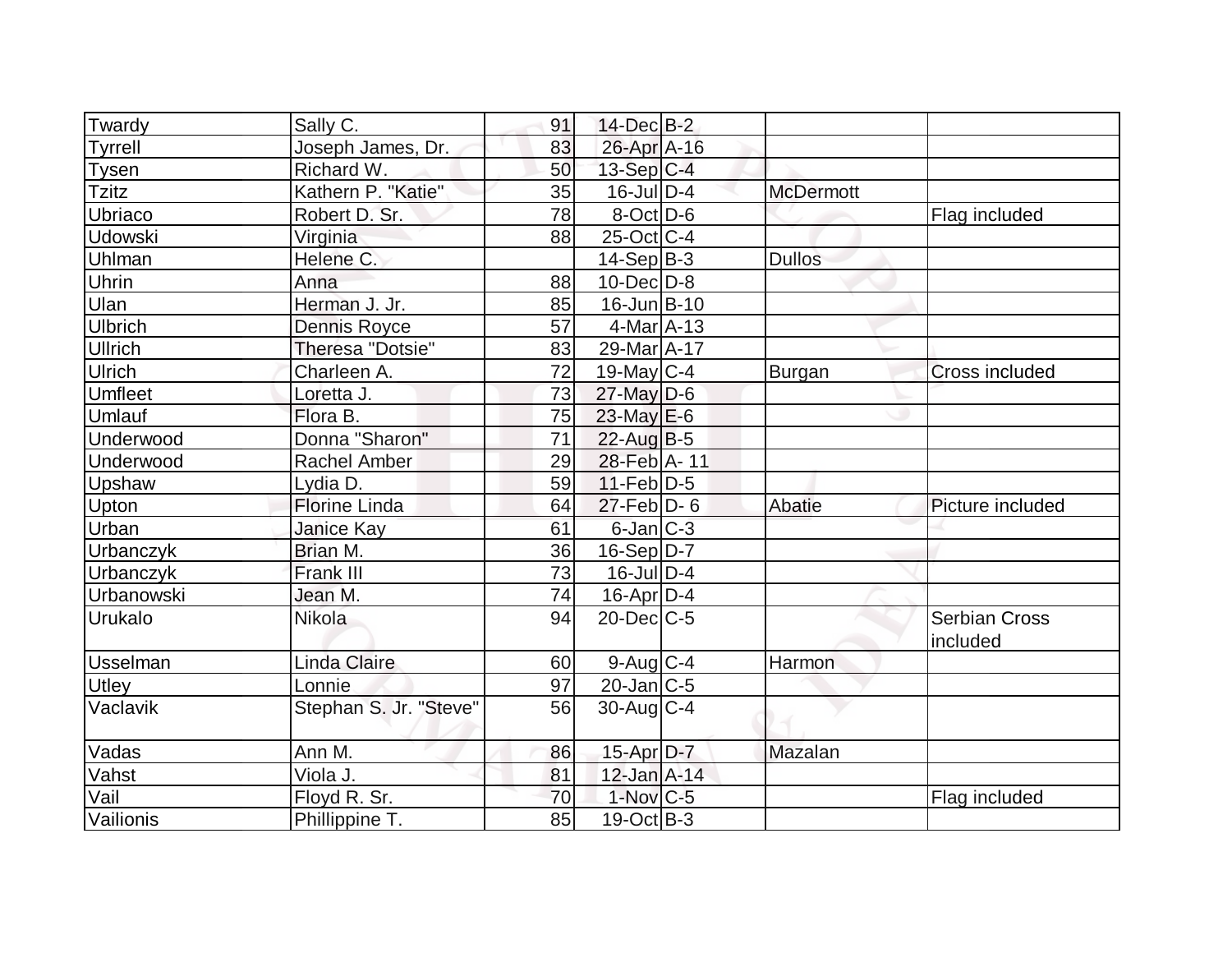| Valavanis           | William            | 87 | 29-Aug B-5       |              | <b>Greek Orthodox</b> |
|---------------------|--------------------|----|------------------|--------------|-----------------------|
|                     |                    |    |                  |              |                       |
| Valavicius          | Walter             | 61 | 23-Apr D-5       |              | Cross included        |
| Valentine           | Robert R.          | 75 | $1$ -Oct $D-5$   |              |                       |
| Valich              | Gladys J.          | 78 | $5-Feb$ D-4      |              |                       |
| Valiska             | Patricia           | 48 | $24$ -Jul $D-4$  |              |                       |
| Valpatic            | Keith A.           | 61 | $1-Sep C-3$      |              |                       |
| Van Der Giessen     | Vivian             | 91 | $28$ -May D-3    | Gilbert      | Picture / Vivian Van  |
|                     |                    |    |                  |              | Der Giessen Boeremal  |
|                     |                    |    |                  |              |                       |
| Van Der Noord       | Frances A.         | 91 | $21$ -Oct $D-5$  |              |                       |
| Van Drunen          | Betty R.           | 66 | $9$ -Jun $ C-4 $ |              |                       |
| Van Duyn            | Mildred "Kiki"     | 75 | 22-Mar A-17      |              |                       |
| Van Gilder          | Aurelia            | 90 | $15$ -Jan D-3    |              |                       |
| Van Gorp            | Forrest A.         | 91 | $15$ -Oct D-5    |              | Flag and Picture      |
|                     |                    |    |                  |              | included              |
| Van Hessen          | Alvira B.          | 83 | 8-Mar A-18       | Cittadino    |                       |
| Van Kley            | Edward Jr.         | 76 | $4$ -Oct $ C-5 $ |              | Picture included      |
| Van Milligan        | Catherine S.       | 84 | $4-Sep D-4$      | Kooima       |                       |
| Van Prooyen         | <b>Charles</b>     | 75 | $10-Sep D-5$     |              |                       |
| Van Senus           | Fred C.            | 94 | $3$ -Jan $E$ -6  |              |                       |
| Van Slyke           | George A. Jr.      | 82 | $17$ -Jul $D-3$  |              | Flag included         |
| Van Tichelt         | Joyce              |    | $14$ -Mar $E$ -6 | <b>Clark</b> |                       |
| Van Wieren          | Lester             | 81 | 26-Feb D-5       |              | Flag included         |
| Van Wormer          | John O. "Jack"     | 92 | $27-Sep C-4$     |              |                       |
| Vanbyssum           | Cora C.            | 93 | $9-Sep$ $D-6$    |              |                       |
| Vance               | Gerald Whitney Sr. | 87 | $12-Oct$ B-3     |              | Masonic emblem        |
|                     |                    |    |                  |              | included              |
| Vance               | Thomas V.          | 76 | 25-Oct C-5       | Vrahoretis   | Flag included         |
| Vander Kooy         | Adriana "Susie"    | 60 | 19-Apr A-16      |              |                       |
| Vander Luitgaren    | Donna J.           | 58 | 23-Dec C-10      |              |                       |
| <b>Vander Vliet</b> | Harry A.           | 83 | 16-Dec D-11      |              | Flag included         |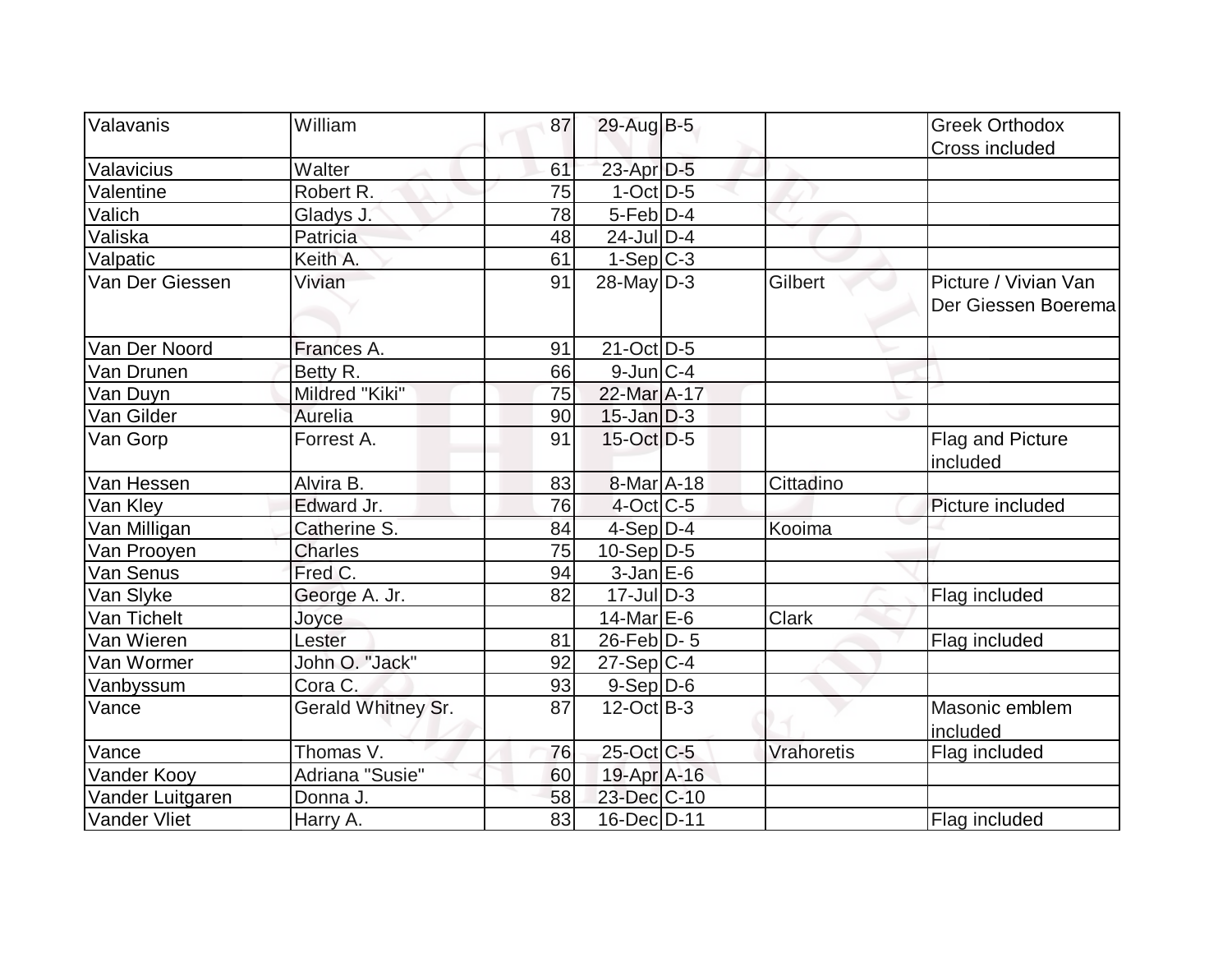| Vanderbilt   | Tracy K.                | 87              | $27$ -Jun $B-5$        | Lindemulder  |                                       |
|--------------|-------------------------|-----------------|------------------------|--------------|---------------------------------------|
| Vanek        | Helen L.                | 97              | 14-Oct D-5             |              |                                       |
| Vanes        | Norman Dean             | $\overline{77}$ | 28-Apr <sub>IC-5</sub> |              | Flag included                         |
| VanKley      | Hazel                   | 93              | $29$ -Jan D-5          |              |                                       |
| Vann Libbing | Lisa Kay                | 49              | $14$ -May $D-5$        |              |                                       |
| Vano         | Irene J.                | 76              | $15$ -Feb $ A-10$      |              |                                       |
| Vanover      | Brenda J.               | 50              | $18$ -Apr $E-4$        |              | Picture included                      |
| VanRamshorst | John S. "Jack"          | 75              | $3-Sep D-5$            |              |                                       |
| Vanzo        | Jordan R. "Seso"        | 20              | $4$ -Jun $D-5$         |              |                                       |
| Varano       | Mae                     | 78              | $7$ -Jul $ C-3 $       |              |                                       |
| Vargas       | Jorge                   | 54              | 8-Mar A-18             |              |                                       |
| Vargas       | Jose Guadalupe          | 76              | $11-Oct$ $C-7$         |              |                                       |
| Vargas       | Porfirio Jr.            | 60              | $19-Oct$ B-3           |              | Picture included                      |
| Vargo        | Isabelle J.             | 93              | $16$ -Apr $D-4$        |              |                                       |
| Vargo        | <b>Steve</b>            | 87              | 26-Aug D-7             |              | Flag included                         |
| Varnes       | Violette A. "Sis"       | 81              | 14-Mar E-5             | Amberg       | Violette A. (Varnes)<br><b>Straka</b> |
| Varshal      | <b>Diane Marie</b>      | 41              | $13$ -Jul B-3          | Flitar       |                                       |
| Vasas        | Andrew J. "Andy"        | 62              | 5-Dec E-8              |              | Flag included                         |
| Vasilakis    | George K.               | 68              | $3-Feb C-4$            |              |                                       |
| Vasquesz     | Sofia                   | 97              | 24-Oct F-4             |              |                                       |
| Vasquez      | <b>Robert</b>           | 70              | 22-Mar A-17            |              |                                       |
| Vass         | Carolyn Jean            |                 | 13-May $D-6$           | <b>Stump</b> |                                       |
| Vaughn       | Dan D.                  |                 | $20$ -Jun $E-4$        |              |                                       |
| Vaughn       | Sharron L.              | 65              | $11$ -Dec $D$ -6       | Krabbenhoeft |                                       |
| Vazquez      | Roberto                 | 86              | 24-Oct F-5             |              |                                       |
| Veenstra     | Shannon E.              | 35              | $14-Sep B-2$           |              |                                       |
| Vega         | Martin                  | 93              | $28$ -Jan $D$ -6       |              | Picture included                      |
| Vegter       | J. Robert II            | 64              | 20-May D-7             |              | Picture included                      |
| Veith        | Irma Allene             | 86              | $9$ -Jul $D-5$         | Keightley    |                                       |
| Velazquez    | Olga                    | 89              | $16$ -Apr $D-4$        | Romaniak     |                                       |
| Veld         | <b>Engbert Nicholas</b> | 90              | $5$ -Jan $A$ -12       |              |                                       |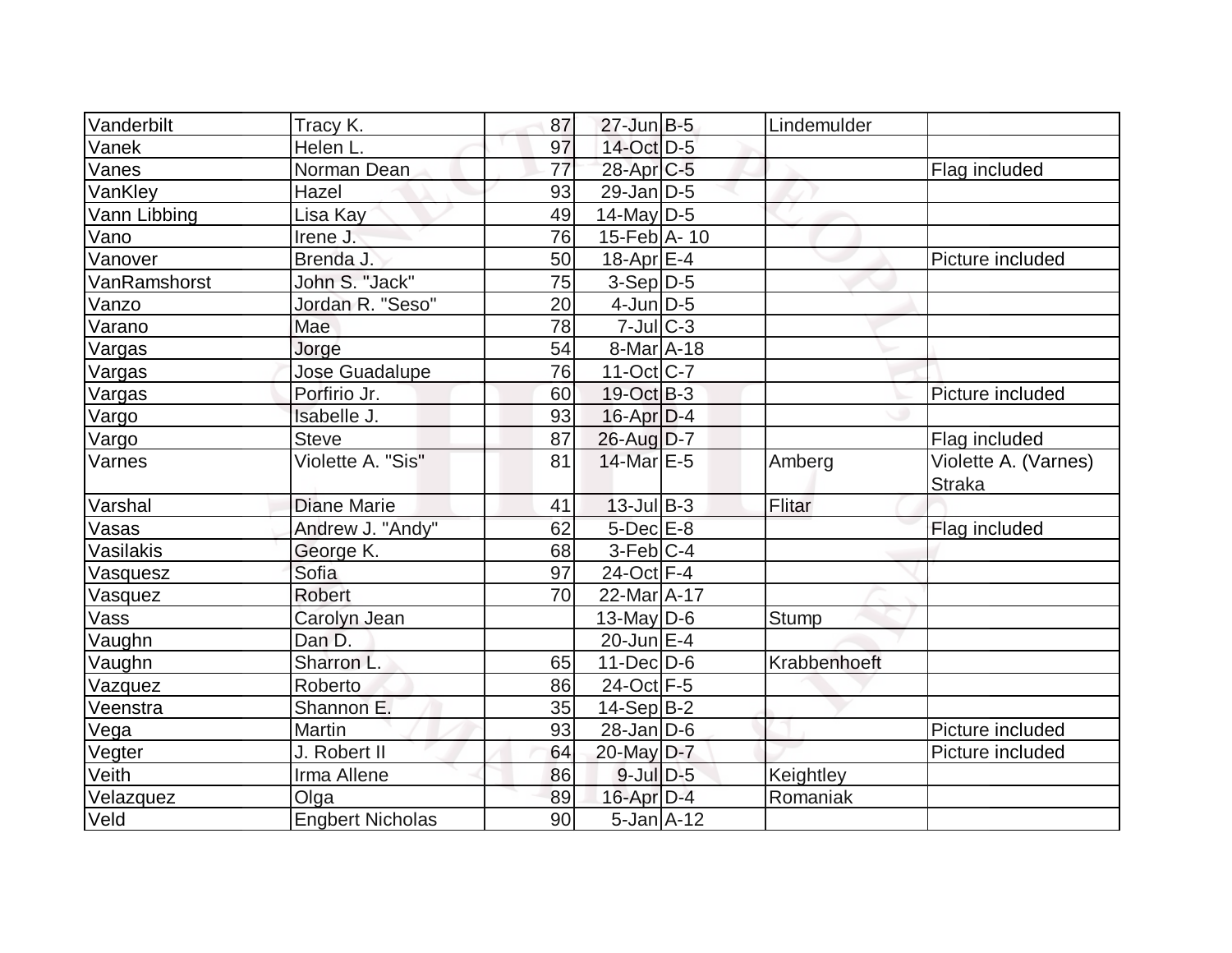| Veldkamp         | Marian               | 87 | $21$ -Feb $A - 8$       | Poquette       |                                                  |
|------------------|----------------------|----|-------------------------|----------------|--------------------------------------------------|
| Velenski         | Josephine F.         | 96 | $6$ -May $D-8$          | Jez            |                                                  |
| Velez            | Raul                 | 58 | $10-Sep D-5$            |                | Picture included                                 |
| Veljko           | Vokislav "Willy"     | 79 | $7-Dec$ B-3             |                |                                                  |
| Velov            | Metodi               | 91 | $17$ -Mar $ C-5 $       |                | <b>Macedonian Cross</b><br>included              |
| Venable          | Douglas B.           | 64 | 26-Nov D-7              |                |                                                  |
| Venable          | Glenn C. "Mr. Glenn" | 97 | $23$ -Apr $ D-5$        |                | Cross included                                   |
| Venecz           | Sandra L.            | 60 | $15$ -Nov $ C-4 $       |                |                                                  |
| Venegas          | Albina Z.            | 74 | $31$ -Aug $B-2$         |                |                                                  |
| Venhuizen        | Wilhelmina           | 87 | $9$ -Feb $ B-9 $        | <b>Hoeks</b>   |                                                  |
| Verrusio         | George J.            | 84 | $27-Sep$ <sub>C-4</sub> |                | Flag included                                    |
| Vertucci         | Marie                | 79 | $25 - Jan A - 18$       | Daviera        | <b>Full namne Marie</b><br>w<br>Vincent-Vertucci |
| Vespo            | Daniel D. Jr.        | 43 | $8$ -Jul $D-7$          |                | Flag included                                    |
| Vianello         | Jack E.              | 70 | $21$ -Jan $D-6$         |                | Flag included                                    |
| Vianello         | Regina M.            | 70 | $4$ -Feb $D-5$          | Sealy          |                                                  |
| Vicari           | Bonnie R.            | 65 | 30-Mar <sub>B-5</sub>   |                |                                                  |
| Vichuras         | Charles J.           | 92 | $17$ -Apr $D-6$         |                |                                                  |
| Vickrey          | Irene                | 85 | $4$ -May B-5            |                |                                                  |
| Vidaurri         | Elizabeth M.         | 40 | $28$ -Jun $C$ -5        |                |                                                  |
| Vidmich          | Dorothy "Zsa Zsa"    | 88 | $2$ -Nov $B-3$          |                |                                                  |
| <b>Vierk</b>     | Alice C.             | 80 | $8$ -Jan $D$ -6         | Possehl        |                                                  |
| Vietzke          | Paul C., Dr.         | 79 | $18$ -Dec $E - 7$       |                |                                                  |
| Vieweg           | Anna Ruth            | 84 | $20$ -Dec $C$ -5        |                |                                                  |
| Vignere          | Amanda Joy           | 16 | $11$ -Jan $A$ -19       |                |                                                  |
| Villareal        | Victor J.            | 5  | $8$ -Dec $C-2$          |                |                                                  |
| Villarreal       | <b>Jesus Eliezer</b> | 55 | 23-Feb A- 18            |                |                                                  |
| Vincent-Vertucci | Marie                | 79 | 25-Jan A-18             | <b>Daviera</b> |                                                  |
| Vis              | <b>Mary</b>          | 76 | $17$ -Nov $ C-4 $       | Murga          | Picture included                                 |
| Vis              | Mary                 | 76 | 16-Nov B-3              | Murga          |                                                  |
| <b>Visak</b>     | <b>Bruce George</b>  | 58 | $21$ -Mar $E-5$         |                |                                                  |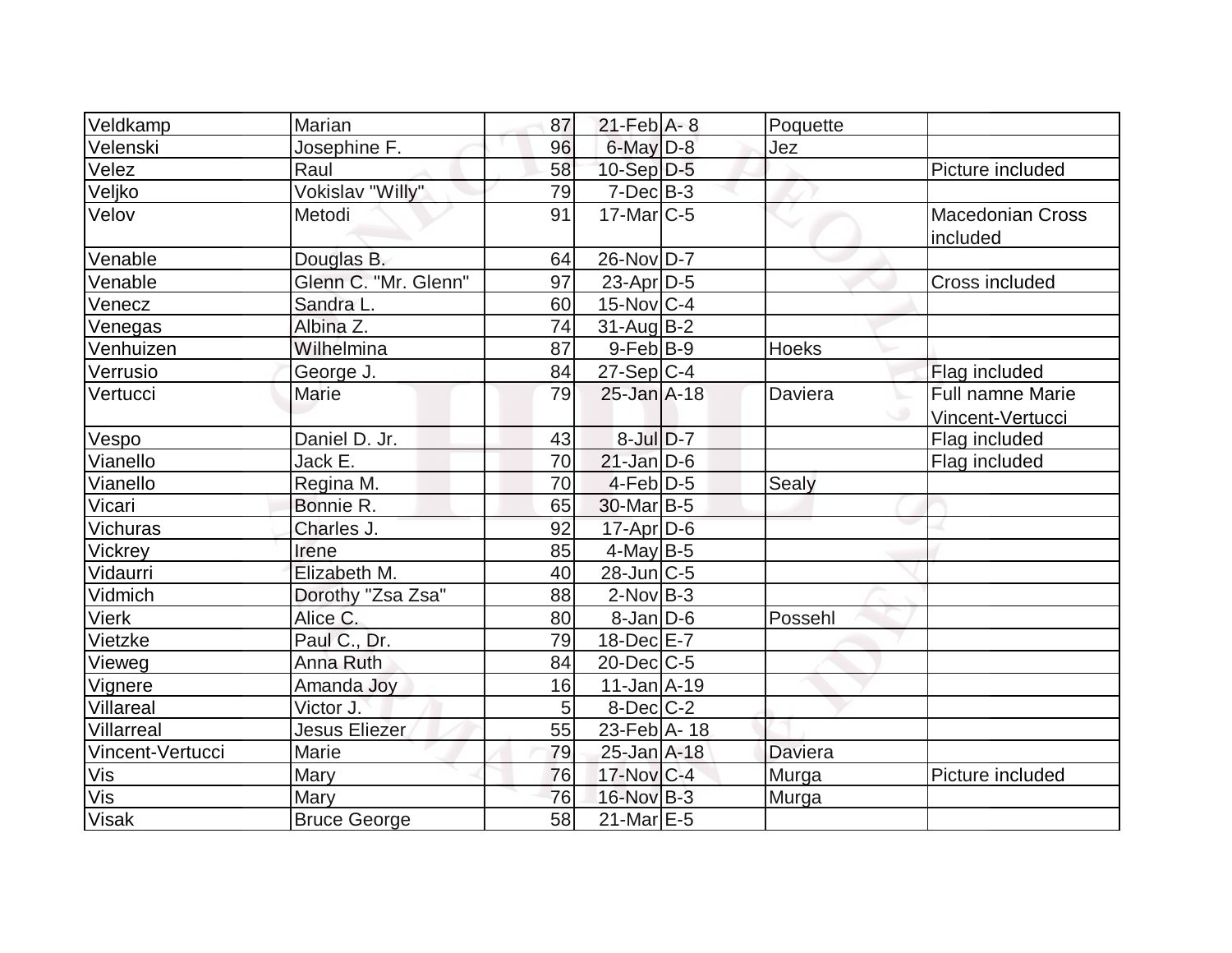| Visalli          | Annette G. "Toni"    | 74 | $23$ -Apr $D-5$   |        |                          |
|------------------|----------------------|----|-------------------|--------|--------------------------|
| <b>Vitkus</b>    | Frank J. "Lefty"     | 95 | 23-Dec C-10       |        | Picture included         |
| Vitoux           | Norma Jean           | 62 | 16-Oct D-4        |        |                          |
| Vlaardingerbroek | Arie                 | 92 | $12$ -Oct B-4     |        |                          |
| Vlahos           | James N.             | 89 | $28$ -May D-5     |        | <b>Greek Orthodox</b>    |
|                  |                      |    |                   |        | Cross included           |
| Vogt             | Eileen L.            | 87 | 28-Feb A-11       |        |                          |
| Vogt             | Shanna June Marie    |    | $7$ -Mar $A$ -7   | Jones  | Picture included         |
| Voight           | Jeffrey John         | 53 | $2$ -Jan $D-5$    |        | Picture included         |
| <b>Volk</b>      | John J.              | 88 | $21$ -Oct $ D-5 $ |        | Flag included            |
| Volkman          | Gertrude M. "Gertie" | 92 | $3$ -Jan $E$ -6   |        |                          |
| Volz             | Delores R. "Dolly"   | 80 | $24$ -May A-18    |        | Picture included         |
| Von Almen        | <b>Dixie Gail</b>    | 70 | $25$ -Jul B-5     | Eastin | Picture included         |
| Von Horn         | Arlene E.            | 87 | $7$ -Mar $A$ -7   |        |                          |
| Voss             | Martha E.            | 95 | $9-Sep D-6$       | Cirks  |                          |
| Vosti            | Donald C., Dr.       |    | $7 - Aug   D-5$   |        | Picture included         |
| Vought           | Robert O.            | 89 | $3-Apr$ D-5       |        | Flag included            |
| Voyak            | <b>Robert</b>        | 78 | 23-Oct E-4        |        |                          |
| Voyles           | Joshua L.            | 26 | 22-Feb A- 10      |        |                          |
| Vozar            | Veronica Ann         | 93 | $21$ -Oct D-5     |        |                          |
| Vrabel           | Andrew J. "Hob"      | 98 | $6$ -Jun $E$ -5   |        | Flag included            |
| Vree             | Jenny                | 95 | $8-Jan/D-5$       | Douma  |                          |
| Vuckovic         | Eva Marie            | 51 | $22-Sep C-3$      |        | Full name Eva Marie      |
|                  |                      |    |                   |        | Peck Vuckovic            |
| <b>Vukas</b>     | <b>Stana</b>         | 97 | 30-Oct E-4        |        | Serbian Orthodox         |
|                  |                      |    |                   |        | Cross included           |
| Vurchio          | Pauline "Paula"      |    | $8$ -Jan $D-5$    |        | <b>Pauline Pomerantz</b> |
|                  |                      |    |                   |        | Vurchio / Picture        |
| <b>Wachowski</b> | James A.             | 60 | 17-Mar C-5        |        | Flag and Picture         |
|                  |                      |    |                   |        | included                 |
| Wada             | Carol                | 87 | $27$ -Jan $ C-4 $ |        | Cross included           |
| Wade             | Madeline             | 74 | $5$ -Jul $C-4$    |        |                          |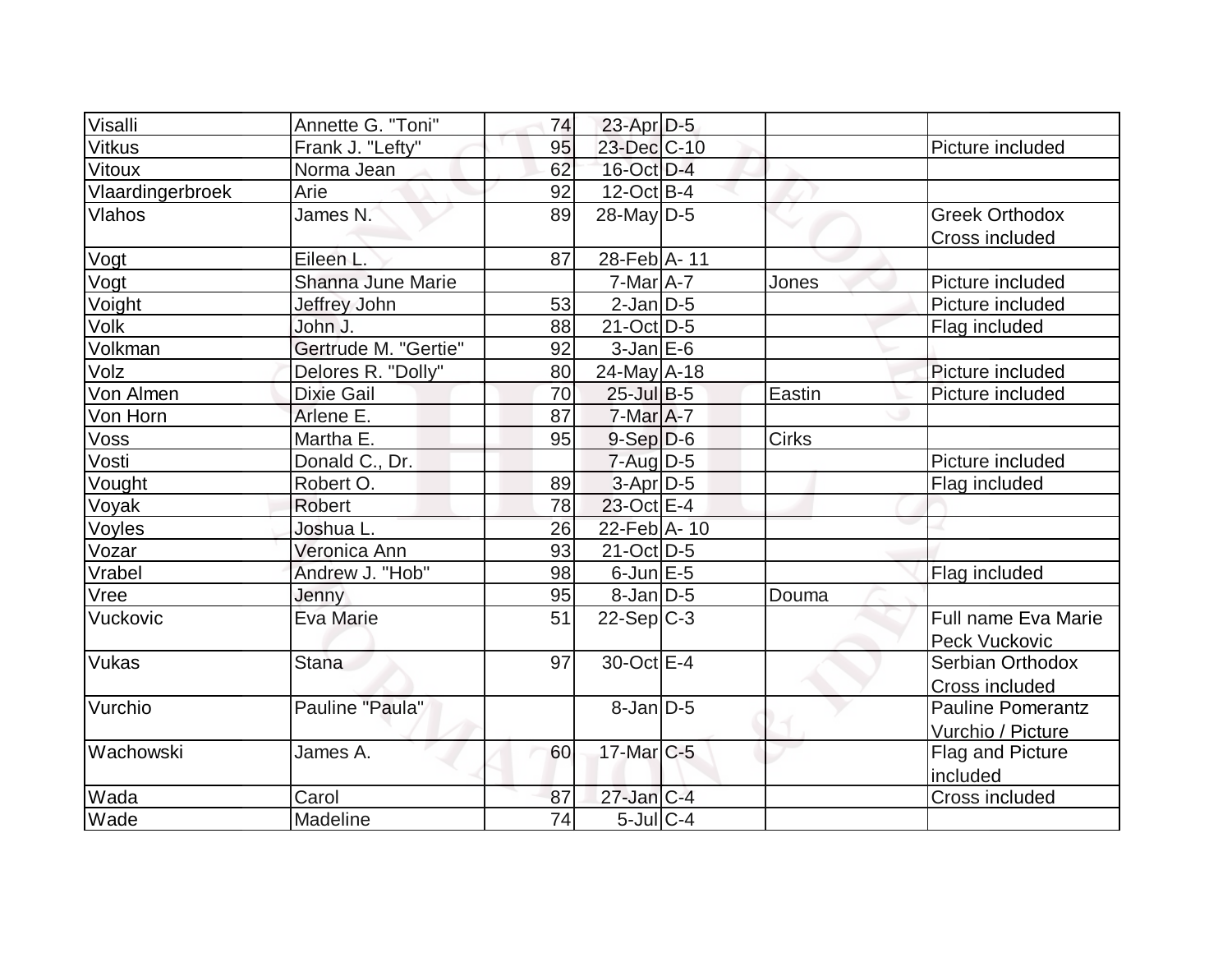| Wade        | Shirley                 | 73              | 28-May D-4        |                 | Full name Shirley                    |
|-------------|-------------------------|-----------------|-------------------|-----------------|--------------------------------------|
|             |                         |                 |                   |                 | <b>Wade Harding</b>                  |
| Wagner      | Mark S.                 | 54              | 27-Sep C-4        |                 |                                      |
| Wagner      | <b>Stanley "Stash"</b>  | 85              | $15$ -Jan $D-5$   |                 |                                      |
| Wagner      | Walter L. Jr.           | 87              | $26$ -Jul $C-3$   |                 | "Wags the<br>Woodcarver"             |
| Wahl        | Elmer C.                | 85              | $10$ -Jan $E$ -6  |                 |                                      |
| Wahlberg    | Florence                | 94              | $11$ -Jan $A$ -19 | Weiert          | Picture included                     |
| Wahner      | June M.                 | 63              | $4$ -May B-5      |                 |                                      |
| Wako        | Dorothy                 | 70              | 15-Mar A-17       | Fulkerson       |                                      |
| Walczak     | Agnes C.                | 84              | $6$ -Feb $D-5$    | <b>Stuer</b>    |                                      |
| Walczak     | Edward W.               | 87              | $19$ -Feb $ D-5$  |                 |                                      |
| Waldkoetter | Chris F. Jr.            | 74              | $8$ -Jan $D-5$    |                 |                                      |
| Walker      | Cecelia R.              | 78              | 10-Mar A-6        |                 |                                      |
| Walker      | Laura Jean "Meme"       | 42              | $6$ -May $D-8$    | Vincent         |                                      |
| Walker      | Lewis A.                | 62              | 19-Sep B-3        |                 |                                      |
| Walker      | Marty H.                | 67              | 15-Mar A-18       |                 |                                      |
| Walker      | Mary E.                 | 87              | $20$ -Aug $D-5$   |                 |                                      |
| Walker      | <b>Matthew Ryan</b>     | 23              | 30-Apr D-4        |                 |                                      |
| Walker      | Regina                  | $\overline{78}$ | $17$ -May A-18    |                 | Full name Regina<br>Walker (Waldron) |
| Wallace     | Ralph Goodman<br>(Hack) | 89              | $21$ -Jan $D-7$   |                 | Flag and Picture<br>included         |
| Wallen      | Melvin J.               |                 | $21$ -JulC-3      |                 |                                      |
| Walsdorf    | Paul M. III             | 47              | $3-Feb C-4$       |                 |                                      |
| Walsh       | Mary S.                 | 73              | $8$ -Jan $D$ -5   | Steinemann      |                                      |
| Walsh       | Thomas Joseph           | 73              | $14$ -Feb $A$ - 8 |                 | Picture included                     |
| Walstra     | Robert R.               | 79              | $30$ -JulD-4      |                 | Flag included                        |
| Walters     | Mary Virginia           | 79              | 9-Apr D-4         | <b>Morarity</b> |                                      |
| Walters     | Maryle Guylene          | 77              | 25-Mar D-7        | Grant           |                                      |
| Walters     | Roger C.                | 53              | 26-May C-4        |                 |                                      |
| Walvoord    | Helen                   | $\overline{97}$ | $25$ -May B-5     | Pelon           |                                      |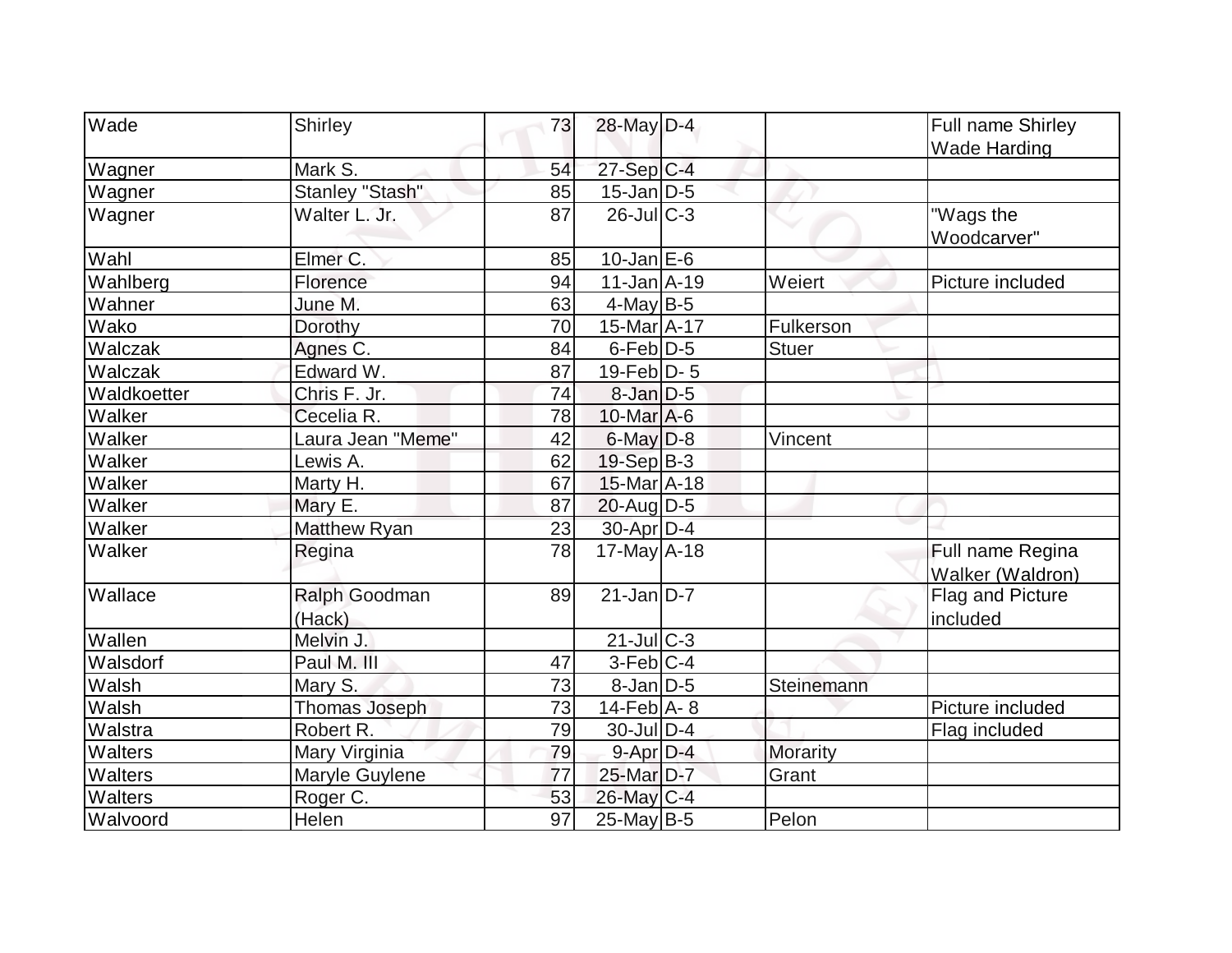| Wanko        | Anna M.                     | 93 | $11-Oct$ <sub>C</sub> -7 |                   |                                                      |
|--------------|-----------------------------|----|--------------------------|-------------------|------------------------------------------------------|
| Wantland     | Dean J.                     | 83 | 21-Oct D-5               |                   | Flag included                                        |
| Wapiennik    | Dolores E. "Dee"            | 79 | $10$ -Jan $E$ -6         | Scieski           |                                                      |
| Ward         | Betty L.                    | 80 | $17-Sep D-6$             | <b>Detterline</b> |                                                      |
| Ward         | Carol                       | 70 | $22$ -Jul $D-6$          | Lawrence          |                                                      |
| Ward         | David E. Sr.                | 48 | $27-Sep C-4$             |                   |                                                      |
| Ward         | Don O.                      | 76 | $23-Sep D-5$             |                   | Flag included                                        |
| Ward         | John A. "Jack"              |    | $7$ -Mar $A$ -7          |                   |                                                      |
| Ward         | Nina J.                     | 50 | $30$ -Apr $D-4$          |                   |                                                      |
| Waring       | Charles A.                  | 77 | 30-Oct E-4               |                   | Flag included                                        |
| Warner       | Dorothy N.                  | 79 | $21-Sep B-3$             |                   |                                                      |
| Warner       | Richard C. Sr. "Slim"       | 83 | $17-Sep D-5$             |                   | Flag included                                        |
| Warnock      | Lucille D.                  |    | 6-Mar A-10               | Pawlicki          | Flag included                                        |
| Warren       | Everett T. III<br>"BoiJuan" | 56 | $2-Sep D-7$              |                   |                                                      |
| Warren       | Gloria B.                   |    | $8$ -May $D-5$           |                   | Flag and Picture<br>included                         |
| Warren       | Lois J.                     | 77 | $19$ -Jul $C-4$          | Ashford           |                                                      |
| Warren       | <b>Wilda Ruth</b>           | 90 | $7 - Jan$ $D-7$          |                   |                                                      |
| Warrington   | Lucille                     | 87 | $31$ -Aug $B-2$          | Kuyper            | <b>Full Name Lucille</b><br><b>Warrington Brucer</b> |
| Warzyniak    | Delores M.                  | 79 | 15-Feb $A - 10$          | Schab             |                                                      |
| Wasemann     | Albert J.                   | 85 | $11$ -Jun $D-7$          |                   | Picture included                                     |
| Washburn     | Mary                        | 89 | $25$ -May B-4            |                   | Full name Mary<br><b>Washburn Place</b>              |
| Washington   | Viola M.                    | 63 | $2$ -Jun $ C-3 $         |                   |                                                      |
| Wasik        | Gertrude Ann                | 93 | $13$ -Aug $ D-5 $        | Muschelewicz      |                                                      |
| Wasson       | Marion J.                   | 81 | $20$ -Jan $ C-5 $        | Grow              |                                                      |
| Watson       | Janice F.                   | 61 | 28-Nov B-6               |                   | Picture included                                     |
| Watson       | Thomas "Sonny"              | 75 | $19$ -Jul $C$ -5         |                   |                                                      |
| <b>Watts</b> | Louis Beal                  | 80 | $21$ -Jul C-4            |                   | Picture included                                     |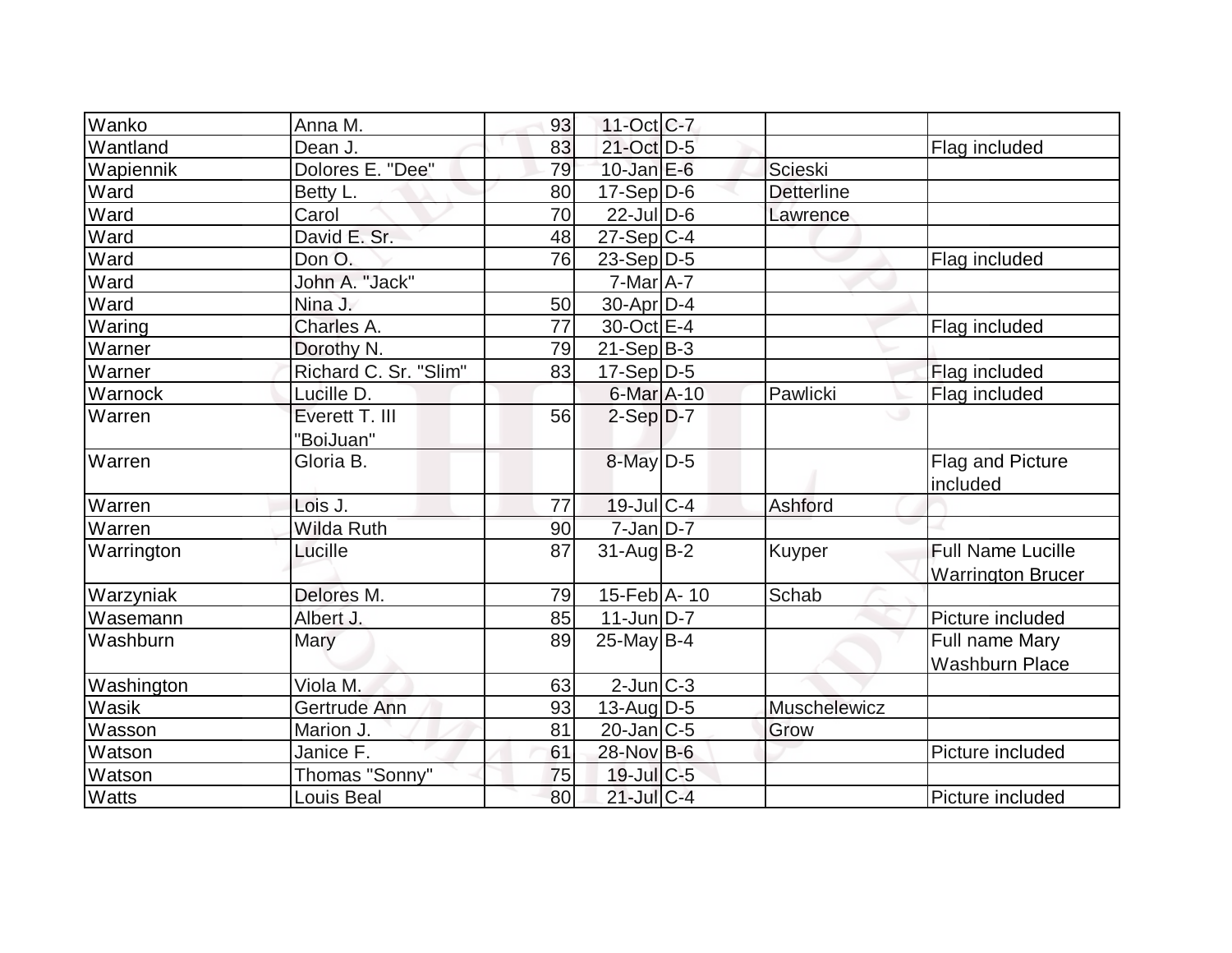| <b>Watts</b><br><b>Maxine</b>            |                        | 86 | $22$ -Jan $D-5$         | Hadley       | Full name Maxine    |
|------------------------------------------|------------------------|----|-------------------------|--------------|---------------------|
|                                          |                        |    |                         |              |                     |
| <b>Watts</b>                             | William "Bill"         | 55 | $29-Sep$ <sub>C-3</sub> |              | <b>Watts Levels</b> |
| <b>Watts-Levels</b><br>Maxine            |                        | 86 | $28$ -Jan D-7           | Hadley       | Picture included    |
| Wauchop                                  | Phyllis I.             | 77 | $5-Feb D-5$             | Christensen  |                     |
| Waugh                                    | William H., Jr., Col   | 99 | $9-Sep D-7$             |              | Flag included       |
| Wawrzyniak                               | <b>Catherine H</b>     | 94 | $12$ -Aug $D-7$         | <b>Burek</b> |                     |
| Waxton                                   | David L. Sr.           | 79 | $21$ -Mar $E-5$         |              | Picture included    |
| Waymire                                  | Jewel Mae              | 69 | 16-Apr D-5              | <b>Byrd</b>  |                     |
| Weatherford                              | <b>Billy Eugene</b>    | 42 | $15$ -Nov $ C-4$        |              |                     |
| Webb<br>Rachel                           |                        | 79 | $28$ -May D-5           |              |                     |
| Weber                                    | Grace M.               | 85 | $25$ -Oct C-5           |              |                     |
| Weber                                    | Thomas                 | 80 | 30-Aug C-4              |              |                     |
| Webster                                  | Nancy C.               |    | $4-Oct$ $C-5$           |              |                     |
| <b>Doris</b><br><b>Wedding-Pilarczyk</b> |                        | 79 | $18$ -Dec $E-9$         |              |                     |
| Weeks                                    | Cynthia                | 58 | $25-Sep D-4$            |              |                     |
| Weger                                    | Clayton D. "Sonny"     | 80 | $10$ -Aug $B-3$         |              |                     |
| Wegrzyn                                  | Edward W.              | 82 | $2-Sep D-7$             |              | Flag included       |
| Carol<br>Weidig                          |                        | 66 | $27$ -May D-6           | Wojdyla      |                     |
| Weikel                                   | Betty A.               | 48 | 24-Oct F-5              | Wilson       |                     |
| Weimer                                   | Helen L.               | 92 | $29$ -May D-3           | Dilllingham  |                     |
| Weimer                                   | John Carr "Jack"       | 87 | $24$ -AugB-2            |              | Flag included       |
| Weinacker                                | Susan J.               | 49 | $25$ -Jan $A$ -18       |              |                     |
| Weiner<br>Mark J.                        |                        | 60 | $26$ -Feb $ D-4 $       |              |                     |
| Weisgerbert                              | Ethel T.               | 95 | 29-Oct E-5              | Olsen        |                     |
| Welch                                    | Carl V. III            | 21 | 21-Oct D-5              |              |                     |
| Weldon                                   | Linda K.               | 62 | $15$ -Dec $C-4$         |              |                     |
| Weller                                   | Harold E.              | 73 | $9-Apr D-4$             |              |                     |
| Wellman                                  | <b>Mildred Laverne</b> | 69 | 19-Jan A-17             |              |                     |
| Wenig                                    | Shawn P.               | 21 | $13$ -May $D-6$         |              |                     |
| Wermes                                   | Jean Ann               | 78 | $25$ -Jun $D-5$         |              |                     |
| Werth                                    | Frances E.             | 93 | 26-Mar <sub>D-5</sub>   |              |                     |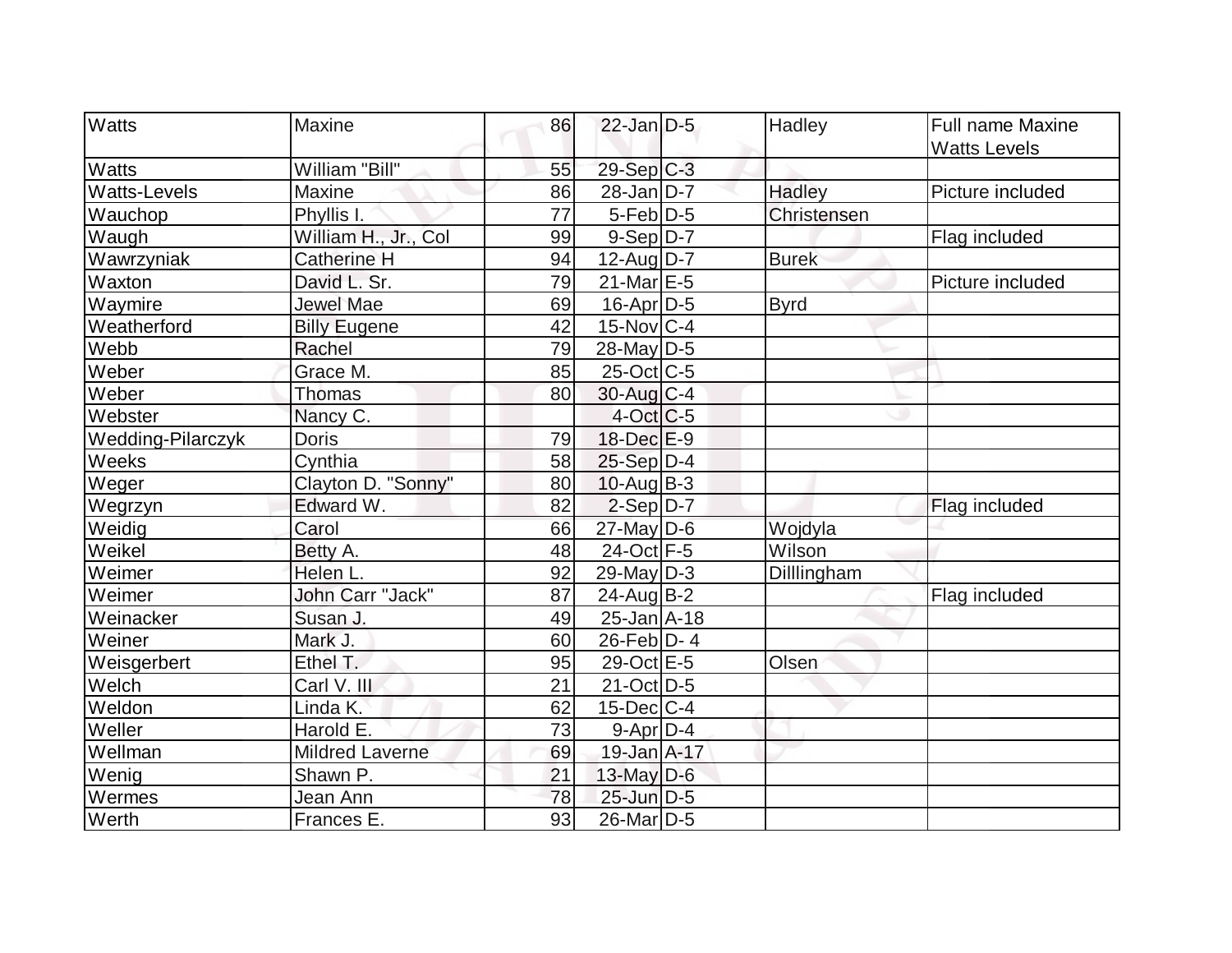| Werth       | Frances E.            | 93  | $5$ -Jun $D-5$       |               |                                                 |
|-------------|-----------------------|-----|----------------------|---------------|-------------------------------------------------|
| Wesbecher   | John J.               | 88  | $21$ -Dec $B-3$      |               |                                                 |
| Wescott     | John Irvin            | 53  | 18-Jan A-20          |               |                                                 |
| Wesolowski  | Ronald                | 60  | $7-NovB-3$           |               |                                                 |
| West        | Ruth M.               | 81  | 2-Jun C-3            | <b>Morrow</b> |                                                 |
| Westbury    | <b>Edward James</b>   | 56  | 8-Feb <sup>D-7</sup> |               | Firefighter and<br>Policeman emblem<br>included |
| Westergreen | Marylou               | 70  | $11$ -Jan $A$ -19    |               |                                                 |
| Westerhoff  | Kale G. Jr.           | 32  | $28$ -Jun $C$ -5     |               |                                                 |
| Westerwelle | Felma M.              | 80  | $11-Nov$ E-6         |               | Dove included                                   |
| Wetzel      | Patricia A. "Trish"   | 69  | $25$ -Jan $A$ -18    |               |                                                 |
| Whaner      | Paul Sr.              | 102 | 12-Oct B-4           |               |                                                 |
| Wheatled    | Alice M.              | 87  | $15$ -Apr $D-7$      | Janecki       |                                                 |
| Wheatman    | Wilfred "Willie"      | 92  | $25$ -Jul B-4        |               |                                                 |
| Wheeler     | <b>Betty Sue</b>      | 66  | $8-Sep C-2$          |               |                                                 |
| Wheeler     | Marion                | 91  | 16-Feb A- 18         |               |                                                 |
| Wheeler     | Rebecca R.            | 71  | $24$ -Apr $D-4$      |               |                                                 |
| Wheetley    | Claude A.             | 88  | 29-Mar A-17          |               | Flag included                                   |
| Whelan      | Joseph E.             | 61  | $21$ -Jun $A$ -17    |               |                                                 |
| Whelchel    | Dan "Dan"             | 54  | 29-Oct E-5           |               |                                                 |
| Whelchel    | Thomas "Dan"          | 54  | 28-Oct D-5           |               |                                                 |
| Whitaker    | <b>Gary Michael</b>   | 42  | $8$ -Jun $B$ -5      |               |                                                 |
| Whitcomb    | <b>Esther "Alsie"</b> | 74  | 11-Apr $E-4$         |               | Esther (Bair)<br>Whitcomb                       |
| White       | Alma                  | 85  | $16$ -Oct D-4        |               |                                                 |
| White       | Bruce M.              | 68  | $3$ -Aug B-2         |               |                                                 |
| White       | David H. Jr.          | 82  | $1-Jan2 - 16$        |               | Flag included                                   |
| White       | De Elda S. "Dee"      | 77  | 29-May D-5           |               |                                                 |
| White       | Jerome G.             | 88  | 18-Feb D-7           |               | Flag included                                   |
| White       | Joseph E.             | 90  | 17-May $A-18$        |               |                                                 |
| White       | Joseph Steven         | 38  | $10$ -JulD-6         |               |                                                 |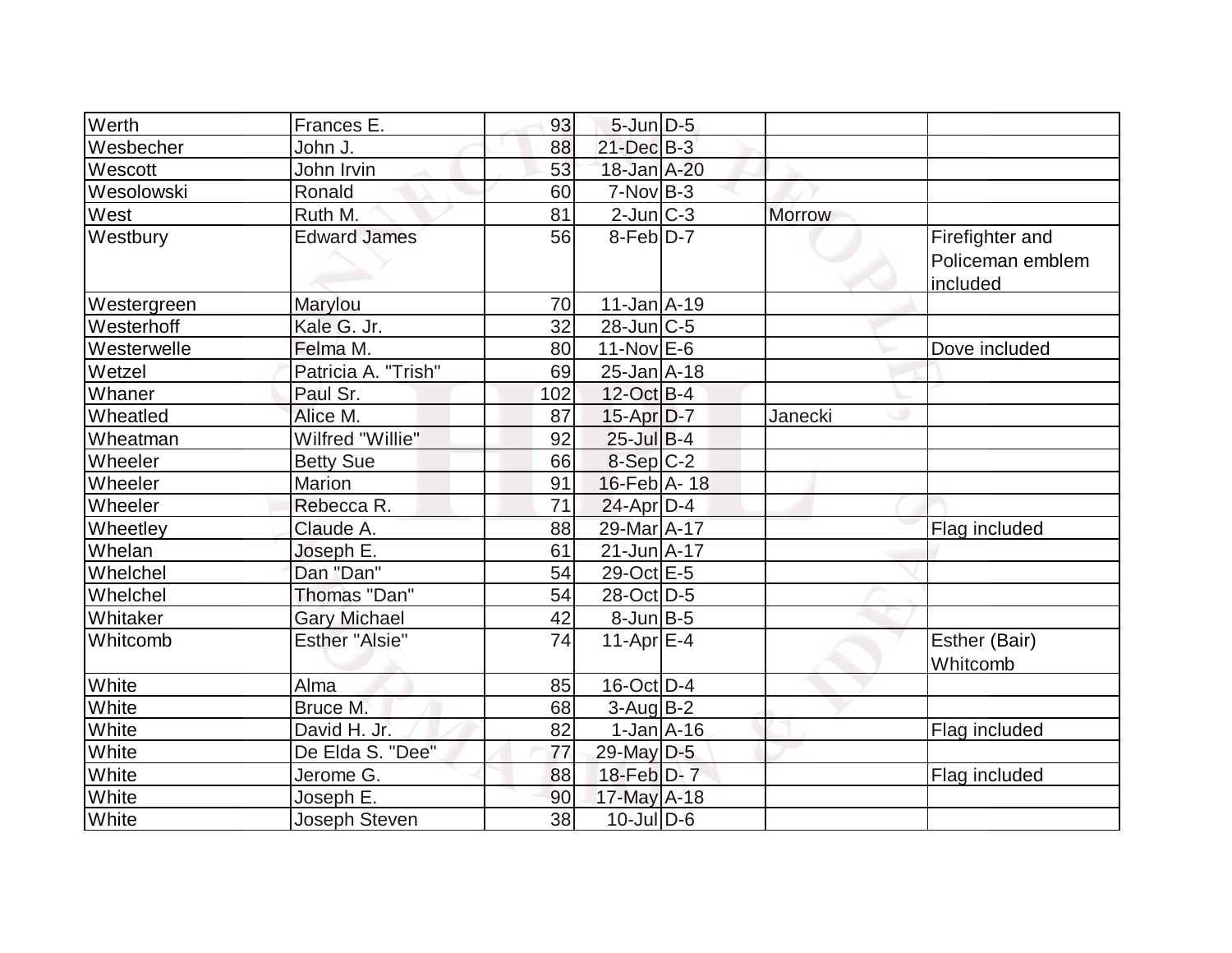| White       | Karen L.             | 61  | $19$ -Aug $D$ -6       |           |                  |
|-------------|----------------------|-----|------------------------|-----------|------------------|
| White       | Kren <sub>L.</sub>   | 61  | $18$ -Aug C-3          |           |                  |
| White       | Richard              | 50  | 30-Jan D-5             |           | Picture included |
| White       | Sheryl "Lynn"        | 55  | $23-Oct$ $E-5$         |           |                  |
| White       | <b>Shirley May</b>   | 83  | $10$ -Jun $D-7$        | Nyberg    |                  |
| White       | <b>Stacy</b>         | 34  | $14-Sep$ B-3           | Noojin    |                  |
| Whitesell   | Judith M.            | 58  | $7 - Aug$ B-5          | Sheley    | Picture included |
| Whitesell   | <b>Justin Kyle</b>   | 27  | $7-NovB-4$             |           |                  |
| Whiteside   | Marion G.            | 95  | $11-Nov$ E-6           |           |                  |
| Whitman     | Laura                | 83  | $14$ -May D-6          |           |                  |
| Whitmer     | Howard E. "Dave"     | 73  | $10$ -Aug $B - 2$      |           | Picture included |
| Whitmire    | Terry L. "Twit"      | 56  | $3-May$ A-17           |           | Flag included    |
| Whitmore    | Marvin               | 90  | $20$ -Apr $B$ -6       |           |                  |
| Whitney     | <b>Nancy</b>         | 55  | 7-Oct D-5              |           |                  |
| Whitten     | Jean Keough          | 89  | $13$ -Jul B-3          | Keough    |                  |
| Whitworth   | Billy A.             | 51  | $11$ -Jan $A-19$       |           | Flag included    |
| Wiancek     | Victor S.            | 84  | $19$ -Jun $D-4$        |           | Flag included    |
| Wichowsky   | Anita Paige          | 77  | $14$ -Oct D-5          |           |                  |
| Wicinski    | Florence A. "Flo"    | 85  | 19-Dec E-9             | Ratajczak |                  |
| Wickstrom   | John R.              | 68  | $21 - Jun  A - 17 $    |           |                  |
| Wiecinski   | Zenon L.             | 83  | $25$ -Jan $A$ -18      |           |                  |
| Wiedemann   | Carolyn              | 79  | $4-Feb D-7$            |           |                  |
| Wielgos     | Alex J.              | 78  | $29$ -Aug $B$ -5       |           | Flag included    |
| Wieneke     | Pamela Jane          | 49  | $6$ -May $D-7$         | Workman   |                  |
| Wiening     | Carol I.             | 76  | $20$ -May D-7          |           |                  |
| Wiers       | Cathy L.             | 55  | $4$ -Nov $D-4$         | Zunker    |                  |
| Wiersma     | Grace A.             | 86  | $14-Sep B-3$           |           |                  |
| Wierzbinski | Robert W.            | 64  | $30-Sep D-4$           |           | Flag included    |
| Wiese       | <b>Melvin Edward</b> | 83  | 8-Mar A-18             |           | Flag included    |
| Wiesemann   | Mark A.              | 27  | 5-Mar A-10             |           |                  |
| Wietbrock   | Ella                 | 105 | $1-Nov$ <sub>C-5</sub> |           |                  |
| Wietbrock   | Zelma S.             | 96  | $24$ -Feb $ B-7 $      |           |                  |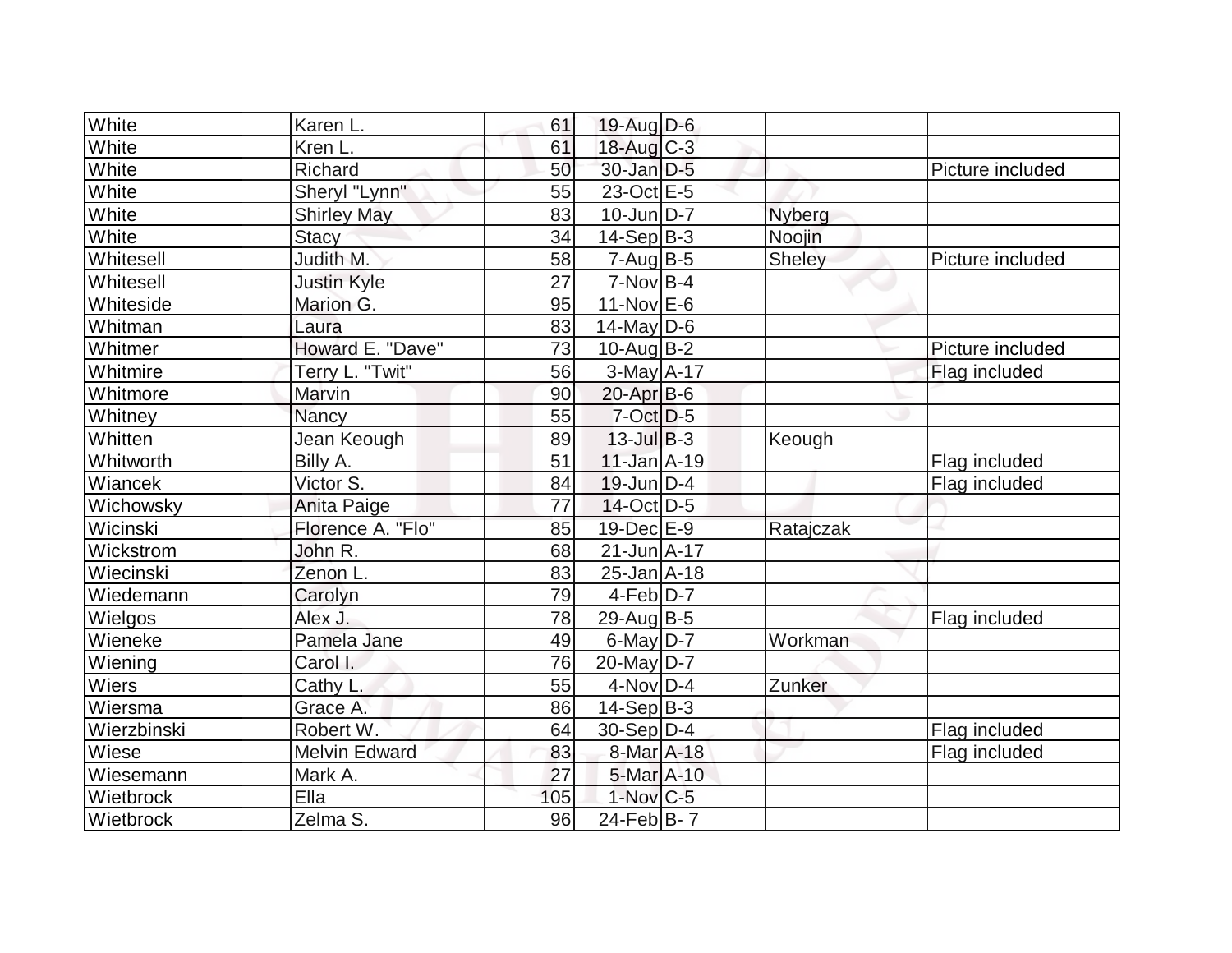| Wigley         | <b>Scott Thomas</b>  | 55 | $13$ -Mar $D-3$   |                 |                     |
|----------------|----------------------|----|-------------------|-----------------|---------------------|
| Wika           | Monica Anne          | 52 | $20$ -Dec $C$ -5  | Gabor           |                     |
| Wilbanks       | J.C.                 | 90 | $4$ -Jun $D-4$    |                 |                     |
| Wilbanks       | Jessie               | 87 | $18$ -Aug C-3     |                 |                     |
| Wilburn        | David C.             | 68 | $17$ -Apr $ D-6 $ |                 |                     |
| Wilcox         | Thomas C.            | 29 | $7$ -Jul $C-3$    |                 |                     |
| Wild           | Peter J. "Pete"      | 84 | $22$ -Dec $C-3$   |                 | Flag included       |
| Wilden         | <b>Kent Anthony</b>  | 69 | 29-Dec C-4        |                 | Picture and         |
|                |                      |    |                   |                 | Firefighters emblem |
|                |                      |    |                   |                 | included            |
| Wilden         | MaryBelle "Polly"    | 91 | $2-Mar1A-17$      | <b>Brown</b>    |                     |
| Wilder         | Clyde A.             | 81 | $7$ -Jan $ D-7 $  |                 | Flag included       |
| Wilhelm        | John R.              | 68 | $24-Sep C-4$      |                 |                     |
| Wilimzik       | Paul A.              | 89 | $8$ -Jan $D$ -6   |                 | Flag included       |
| <b>Wilk</b>    | George F.            | 66 | $3$ -Jan $E$ -6   |                 |                     |
| Wilkens        | Annette              | 90 | 23-Feb A-16       | Mc Gehee        |                     |
| <b>Wilkins</b> | <b>Bob</b>           | 76 | $11$ -Jan $A$ -17 |                 |                     |
| Wilkins        | Eleador F.           | 92 | $25-Sep D-4$      |                 |                     |
| Willard        | Elizabeth M.         | 82 | 25-Apr E-7        |                 |                     |
| <b>Willey</b>  | Mary Katherine       | 68 | $19-Nov D-9$      |                 |                     |
| William        | Lucy                 | 81 | $6$ -Aug $D$ -5   | Knight          |                     |
| Williams       | Archie               | 90 | $14$ -Jun $A$ -17 |                 |                     |
| Williams       | <b>Bernard Vance</b> | 84 | $5$ -Jan $A$ -12  |                 |                     |
| Williams       | Betty Jean "Aunt B"  |    | $17$ -Mar $ C-5 $ |                 |                     |
| Williams       | Dorian               | 38 | $9$ -May $E$ -6   |                 |                     |
| Williams       | Frank "Dog Frank"    | 76 | $16$ -Jun $B-10$  |                 |                     |
| Williams       | Jesse B. Jr.         | 85 | $7$ -Dec $B-3$    |                 | Flag included       |
| Williams       | Judy A.              | 58 | $26$ -Jan $A$ -14 | <b>Kolbus</b>   |                     |
| Williams       | Kathryn "Nana"       | 93 | $2$ -Apr $D-6$    | <b>Marshall</b> |                     |
| Williams       | Ollie Margaret       | 75 | 16-Jul D-4        |                 |                     |
| Williams       | Phyllis J.           | 73 | $9$ -Feb $ B-8 $  |                 |                     |
| Williams       | Victoria "Vicki"     | 65 | $13-Oct$ $C-3$    | Hayes           |                     |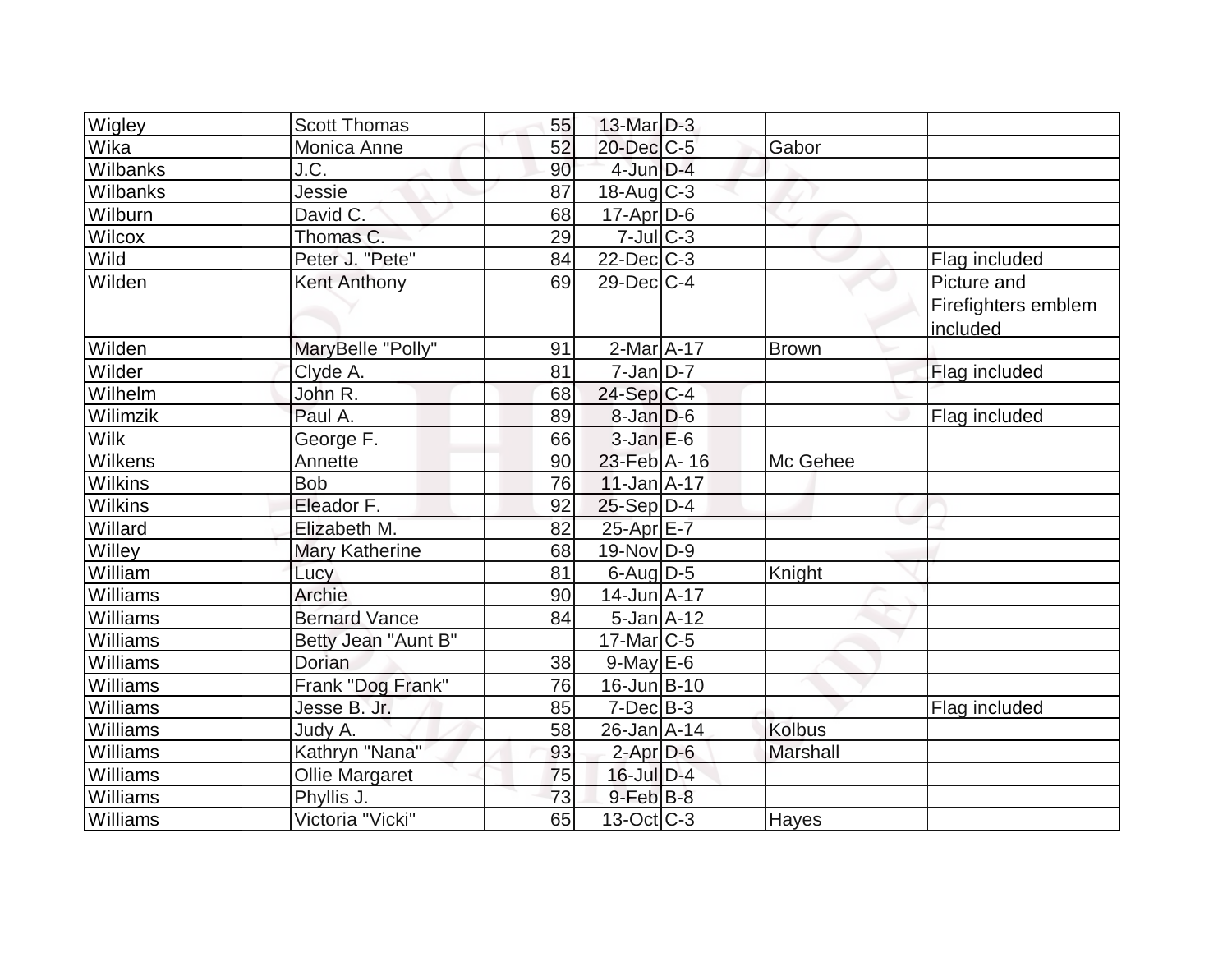| Willis        | Dennis "Denny"                  | 65 | $30$ -Jan $D-4$   |               |                                         |
|---------------|---------------------------------|----|-------------------|---------------|-----------------------------------------|
| Willliams     | Arthur Lee, Sr.                 | 73 | $30$ -Apr $D-4$   |               |                                         |
| Willliams     | <b>Beatrice June</b>            | 87 | $6$ -Dec $C$ -5   |               |                                         |
| Willliams     | Roger Leon                      | 72 | 12-Nov E-5        |               | Flag included                           |
| Willman       | <b>Lucy</b>                     | 81 | $6$ -Aug D-5      | Knight        |                                         |
| <b>Wills</b>  | Evelyn                          | 80 | 22-Oct D-5        | Pilarski      | Full name Evelyn<br>Wonnacott-Wills     |
| Wilson        | Ada Alice                       | 95 | $6$ -Feb $D-5$    |               |                                         |
| Wilson        | Anne B.                         | 89 | $16$ -Aug $C-4$   | Sebock        |                                         |
| Wilson        | Edna C.                         | 91 | $5$ -Nov $D$ -6   | Schroader     |                                         |
| Wilson        | Edward J. "Big Ed"              | 79 | $6$ -Jul $B$ -3   |               | Flag included                           |
| <b>Wilson</b> | Emma Marie                      |    | 8-Apr D-7         |               | Picture included                        |
| Wilson        | Enoch "E.J."                    | 92 | 23-Nov B-3        |               |                                         |
| Wilson        | <b>Genevieve Rose</b>           | 94 | $28$ -Dec $ B-3 $ | <b>Miller</b> |                                         |
| Wilson        | Janet M.                        | 65 | $1$ -Jun $B-5$    |               |                                         |
| Wilson        | Kenneth A.                      | 66 | $26$ -Aug $D-6$   |               |                                         |
| Wilson        | Mary L.                         | 80 | $1-Nov C-4$       | King          |                                         |
| Wilson        | Paul H.                         | 84 | $24$ -Aug $B-3$   |               | Dove included                           |
| Wilson        | Robert L.                       | 67 | $5$ -Jun $D-5$    |               | Flag included                           |
| Wilson        | <b>Ronald Eugene</b>            | 68 | 10-May $A-18$     |               |                                         |
| Wilson        | Ronald F. Sr.                   | 81 | $1$ -Jun $B-5$    |               | Firefighter emblem<br>and Flag included |
| Wiltfang      | Cheryll L.                      | 54 | $18$ -May B-5     | Lovely        |                                         |
| Wilusz        | Donna                           | 77 | $18$ -Mar $D-7$   |               | Picture included                        |
| Winebrenner   | <b>Russell Eugene</b><br>(Gene) | 82 | $15$ -Nov $ C-4 $ |               | Picture included                        |
| Winkleman     | David L.                        | 76 | $19-Nov D-9$      |               |                                         |
| Winkowski     | Ruth                            | 94 | $20$ -Aug $D-5$   | Dowgiello     |                                         |
| Winn          | Daniel Lee "Danny"              | 36 | $25$ -May B-5     |               |                                         |
| Winter        | David                           | 60 | $17$ -Nov $ C-4 $ |               |                                         |
| Winters       | Helen                           | 72 | 6-Apr B-5         |               | Helen Warden<br>Winters                 |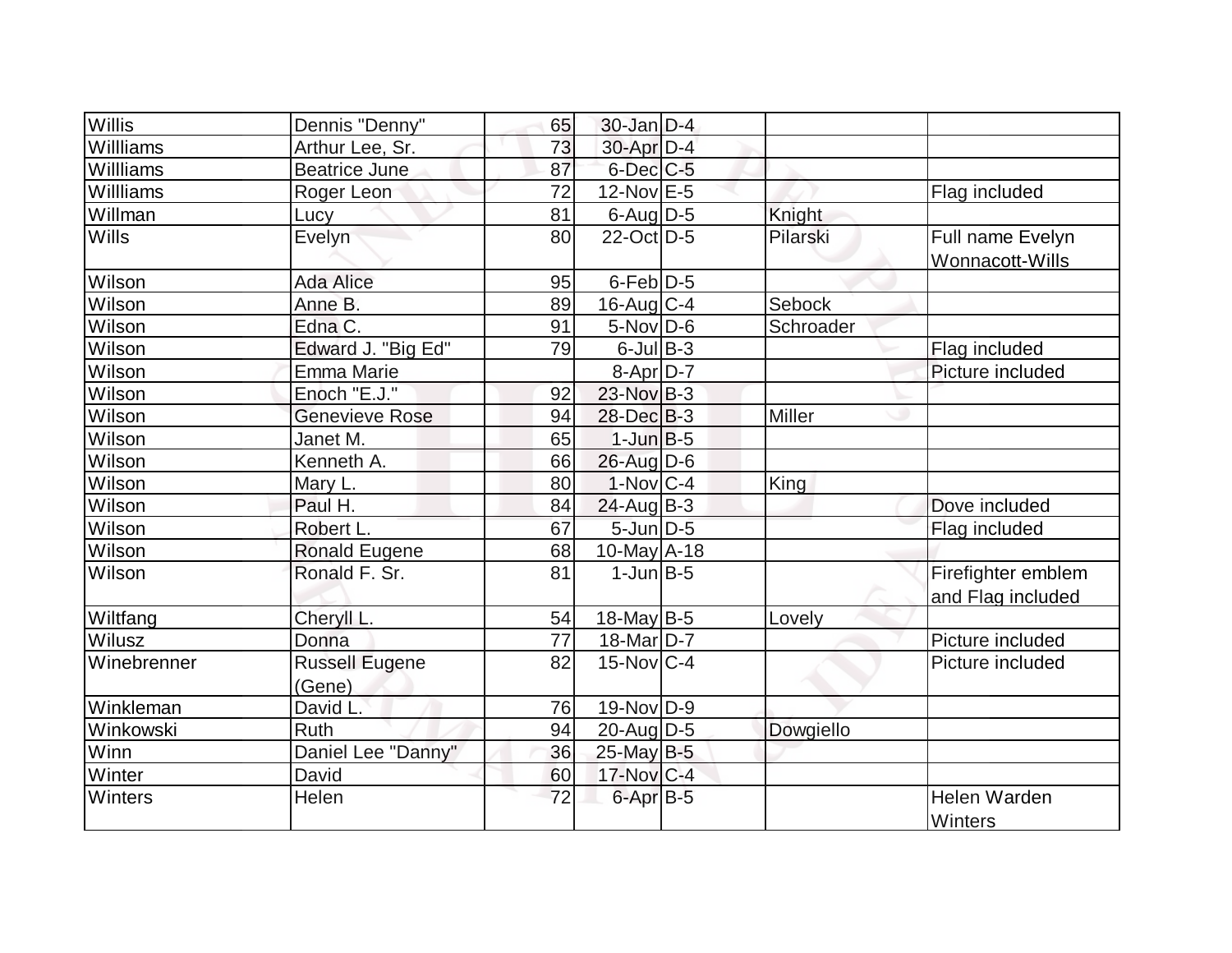| Wirth         | Daniel P.                           | 58 | 31-Dec C-11                |                |                                                               |
|---------------|-------------------------------------|----|----------------------------|----------------|---------------------------------------------------------------|
| Wise          | Martina                             | 89 | $9$ -Feb $B$ -9            |                |                                                               |
| Wiseman       | Mary C.                             | 87 | $9$ -May $E$ -6            |                | Mary C. (Maio)<br>Wiseman                                     |
| Wisnewski     | Mary J.                             | 80 | $26$ -Jul C-3              | <b>Ondas</b>   |                                                               |
| Wisniewski    | Bernard P.                          | 80 | $29$ -Apr $D$ -6           |                | Flag included                                                 |
| Wistoff       | Joseph J.                           | 84 | 20-May $D-5$               |                | Flag included                                                 |
| <b>Wisz</b>   | Olga "In the Arms of<br>the Angels" |    | $2$ -Mar $A$ -17           |                |                                                               |
| Witter        | Alice M.                            | 94 | $27 - Dec$ C-4             | Hare           |                                                               |
| Wittorp       | Jannita C.                          | 52 | 19-Apr A-16                |                |                                                               |
| Wleklinski    | Chester J.                          | 93 | $8-MarA-17$                |                | Flag and Picture                                              |
|               |                                     |    |                            |                | included                                                      |
| Woelfel       | Fredrick                            | 84 | 18-Mar D-7                 |                | Flag included                                                 |
| Woestman      | James Robert Sr.                    | 64 | $20-Sep C-5$               |                | Flag included                                                 |
| Wognum        | Agnes L. "Scotty"                   | 96 | 12-Mar D-6                 | <b>Scott</b>   | Picture included                                              |
| Wognum        | Elizabeth "Betty"                   | 97 | $30$ -Jun $C-4$            | <b>Sikma</b>   |                                                               |
| Wohadlo       | Lottie B.                           | 90 | $12$ -Dec $E-8$            |                |                                                               |
| Wohlgemuth    | <b>Walter George</b>                | 85 | $28$ -May D-5              |                | Flag included                                                 |
| Wojcicki      | Leonard R.                          | 82 | $6$ -Jul B-3               |                | Flag and 4th Degree<br>Knights of Columbus<br>emblem included |
| Wojciechowski | Barbara A.                          | 77 | $12$ -Oct $\overline{B-3}$ |                |                                                               |
| Wojcik        | Anna                                | 87 | $14$ -Apr $ C-5 $          | Kiszenia       |                                                               |
| Wojcikowski   | Irene D.                            | 93 | 1-May $D-4$                | <b>Blastic</b> |                                                               |
| Woldahl       | Marcia                              | 69 | $19$ -Aug $ D-7 $          |                |                                                               |
| Wolfe         | <b>Bobby Joe</b>                    | 68 | $8$ -Oct $D$ -6            |                | Cross included                                                |
| Wolfe         | Karen Jean "KJ"                     | 50 | $27$ -Dec $ C-4 $          |                |                                                               |
| Wolfe         | Lamont E. "Lew"                     | 75 | $16-Sep$ D-7               |                |                                                               |
| Wolff         | Earl W.                             | 81 | $6$ -Jul B-3               |                |                                                               |
| Wolms         | Edgar John                          | 81 | $27$ -Jan $C-5$            |                | Flag and Picture<br>included                                  |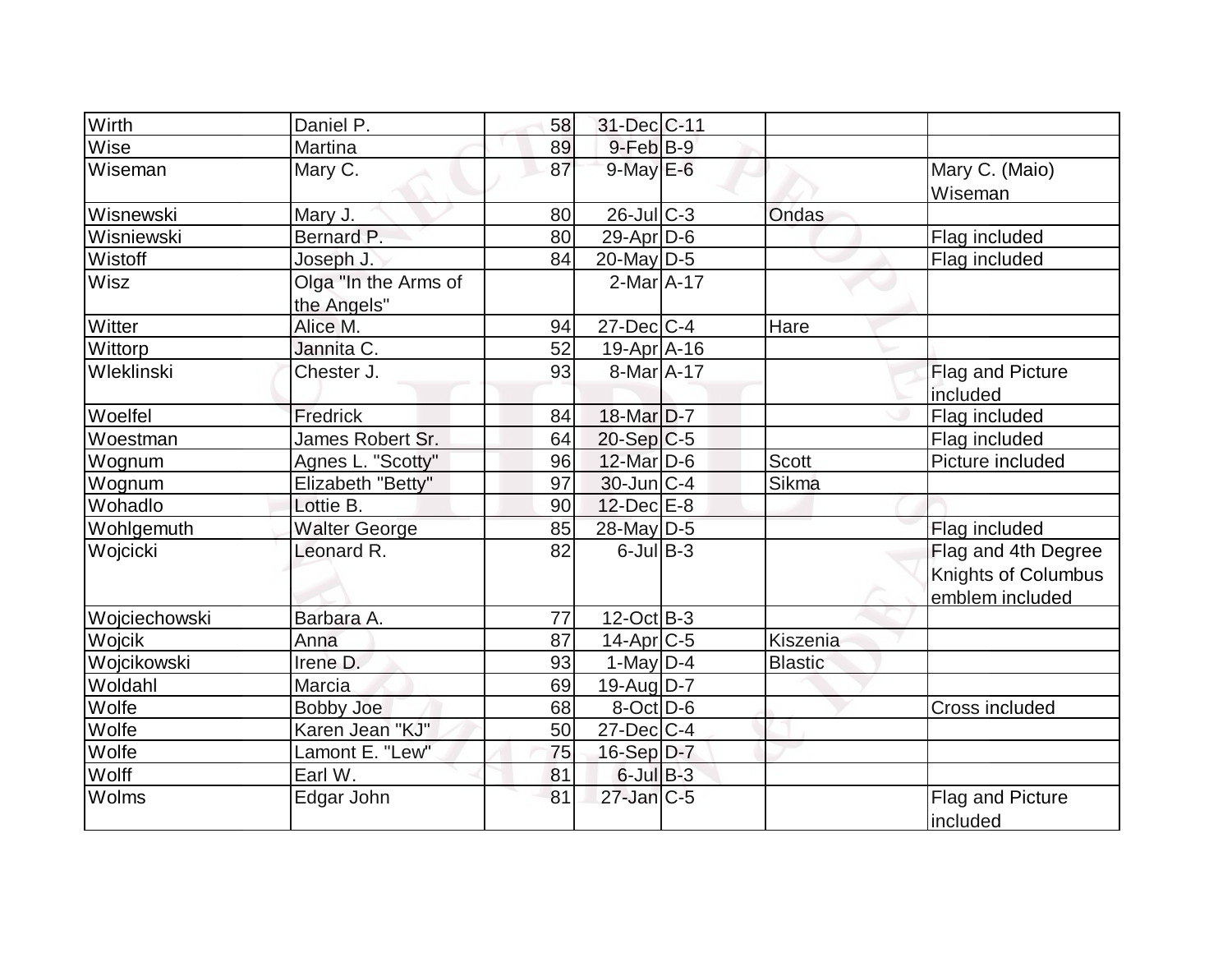| Wolpoff         | Jo Ann Elizabeth    | 69              | $21$ -Nov B-6         | Chant    | Full name Jo Ann<br>Elizabeth Wolpoff<br>Zaborski |
|-----------------|---------------------|-----------------|-----------------------|----------|---------------------------------------------------|
| Wolynes         | Peter               | 88              | $15$ -Oct $D-4$       |          |                                                   |
| Wonnacott-Wills | Evelyn              | 80              | 22-Oct D-5            | Pilarski |                                                   |
| Wontorek        | Anne C.             | 95              | $10$ -Feb $B-7$       | Kasprzyk |                                                   |
| Wood            | Donald L            | 73              | 27-Apr B-6            |          | Flag included                                     |
| Wood            | Edith B.            | 86              | $17$ -Jun $ D-7 $     |          |                                                   |
| Wood            | Eulis E.            | 88              | $30$ -May $E$ -6      |          | Picture included                                  |
| Wood            | Gertrude            | 91              | 25-Mar <sub>D-5</sub> | Roeske   | Gertrude Wood                                     |
| Wood            | Gregory J. Sr.      | 58              | $5$ -Nov $ D-6$       |          |                                                   |
| Wood            | Lorene M. "Nene"    | 87              | 22-May D-5            |          | Picture included                                  |
| Woodburn        | Harry T.            | 90              | $24-Sep C-3$          |          |                                                   |
| Woodin          | Joan                | 71              | $5$ -Nov $D$ -6       |          |                                                   |
| Woodke          | Donald C.           | $\overline{71}$ | $17-Oct$ B-6          |          |                                                   |
| Woodke          | Ronald G.           | 75              | $20$ -Jun $E-4$       |          | Flag included                                     |
| Woods           | <b>Michael Neal</b> | 19              | $11$ -Mar $A$ -15     |          |                                                   |
| Woodworth       | Charles A. "Red"    | 76              | $27$ -Jan $ C-5 $     |          | Flag included                                     |
| Woody           | <b>Ruthie Lee</b>   | 77              | $15$ -Dec $ C-4 $     |          |                                                   |
| Woolard         | Esther C.           | 87              | $17$ -May $A-19$      |          |                                                   |
| Woolever        | <b>Mildred</b>      | 89              | $7$ -May D-5          | Carter   | Picture included                                  |
| Woolf           | Mary Ann            | 84              | $25 - Jan$ $A-18$     |          |                                                   |
| Woolsey         | Roscoe F.           | 81              | $16$ -Apr $D-4$       |          | Flag included                                     |
| Woomer          | Virginia M.         | 81              | 18-Nov D-10           |          |                                                   |
| Wooton          | Arnold M.           | 79              | $5$ -Jun $D-5$        |          | Picture included                                  |
| Workman         | <b>Ashley Marie</b> | 13              | 29-Jun A-9            |          |                                                   |
| Workman         | <b>Brian</b>        | 33              | $29$ -Jun $A-9$       |          |                                                   |
| Workman         | Joanna              | 32              | $29$ -Jun $A-9$       |          |                                                   |
| Workman         | Ryan Wayne          | $\overline{1}$  | 29-Jun A-9            |          |                                                   |
| Worosz          | Walter              | 98              | 29-Jan D-5            |          |                                                   |
| Wozniak         | Claude              | 67              | 25-Nov D-10           |          | Flag included                                     |
| Wratten         | Grace A.            | 80              | $23$ -Mar $ B-6$      |          |                                                   |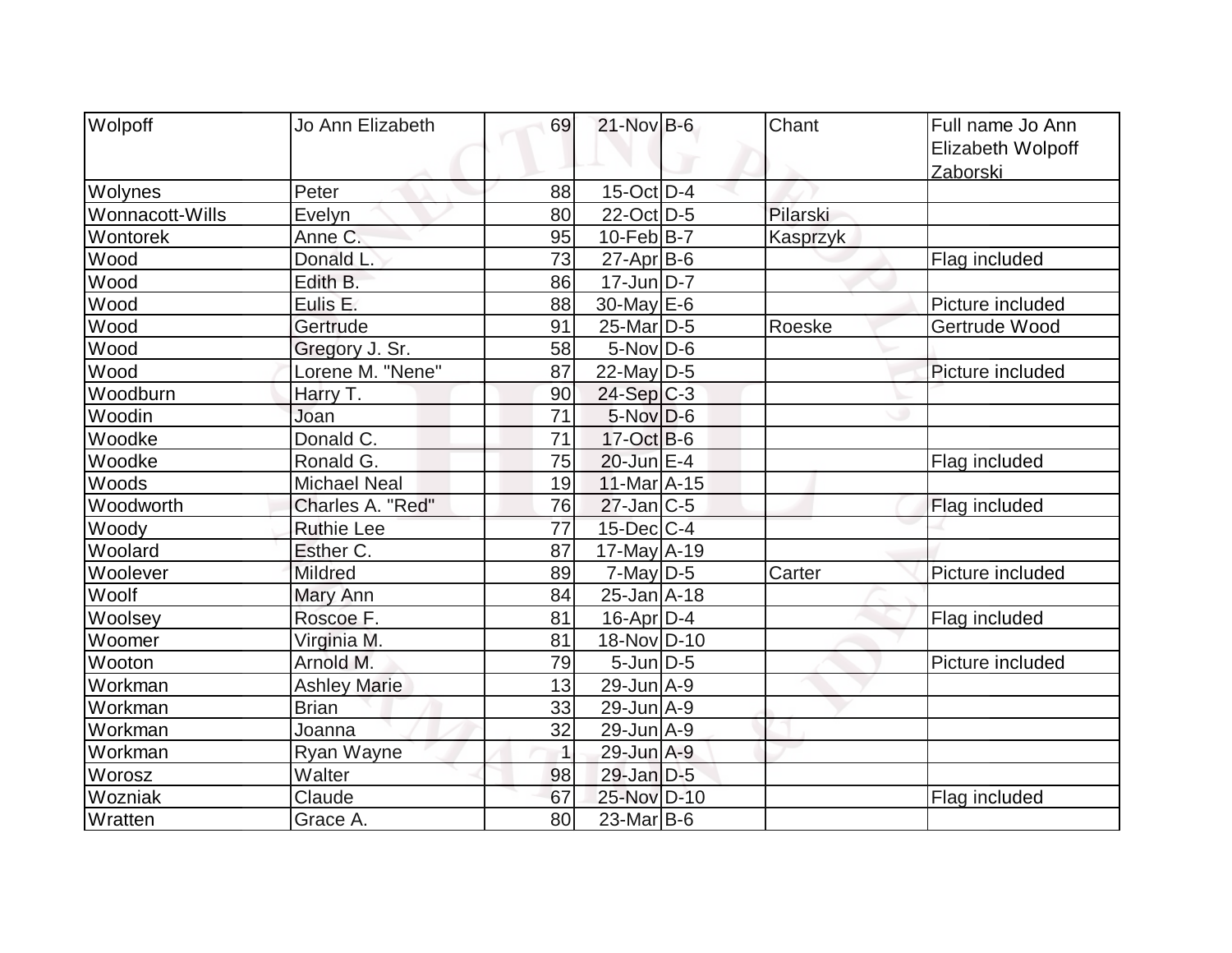| Wright     | David L. Sr.           | 72 | $21$ -Aug $D-5$   |              | Flag included                           |
|------------|------------------------|----|-------------------|--------------|-----------------------------------------|
| Wright     | David Ray              | 68 | $1-AugB-5$        |              |                                         |
| Wright     | Debra Ann              | 48 | 14-Jun A-17       | Frangis      |                                         |
| Wright     | Elizabeth "Betty"      | 88 | $6$ -Jul $B$ -3   | White        |                                         |
| Wright     | Eugene "Gene"          | 88 | $21$ -Mar $E-5$   |              | Flag included                           |
| Wright     | Frank M.               | 57 | $28$ -May D-5     |              | Picture included                        |
| Wright     | Henrine E.             | 83 | $11$ -Dec $ D-6$  |              |                                         |
| Wright     | Henrine E.             | 83 | $10$ -Dec $D$ -8  |              |                                         |
| Wright     | <b>James Albert</b>    | 88 | 26-Apr A-18       |              | Flag and Picture<br>included            |
| Wright     | Mildred "Millie"       | 91 | $22$ -Jan D-6     | Caserio      |                                         |
| Wright     | Royce Jr. "Butch"      | 40 | $9$ -Apr $D-4$    |              | Picture included                        |
| Wrobel     | Joseph V.              | 86 | 20-Sep C-5        |              |                                         |
| Wronko     | Garry L.               | 51 | $4$ -Dec $E-9$    |              |                                         |
| Wulff      | Kathleen B.            | 62 | $27$ -Nov $D-9$   | <b>Clark</b> |                                         |
| Wyar       | Harriet                | 88 | 10-May A-18       |              |                                         |
| Wyatt      | Glenn D.               | 74 | $17$ -Apr $ D-6$  |              |                                         |
| Wychocki   | Leonard                | 80 | $21$ -Aug $D-6$   |              | <b>Flag included</b>                    |
| Wylie      | Ludell                 | 61 | $6-Sep C-4$       |              |                                         |
| Wynn       | Betty J.               | 71 | $2-Sep D-7$       | Eller        |                                         |
| Wypyszczak | Jerry                  |    | $13-Oct$ C-3      |              |                                         |
| Wyrick     | James T.               | 62 | $21-NovIB-6$      |              |                                         |
| Yadron     | Joanne R.              | 77 | $13-Sep C-5$      |              |                                         |
| Yager      | <b>Emilie "Millie"</b> | 87 | $8-Sep C-3$       |              |                                         |
| Yager      | Linda L.               | 59 | 26-Apr A-18       | Hisey        |                                         |
| Yancick    | Fedora "Fee"           |    | 18-Jul B-5        |              | Picture included                        |
| Yanez      | Jake M.                | 24 | $1-Mar$ A-10      |              |                                         |
| Yanez      | Rebecca                | 80 | $4$ -Mar $ A-12$  |              |                                         |
| Yankovich  | Dorothy "Dottie"       | 91 | $18$ -Oct $ C$ -6 | Price        | Full name Dorothy<br>Milich (Yankovich) |
| Yarchan    | Janice                 | 62 | $3-Sep$ D-5       | Harmening    | Picture included                        |
| Yarck      | Charlotte E.           | 93 | 16-Sep D-7        |              |                                         |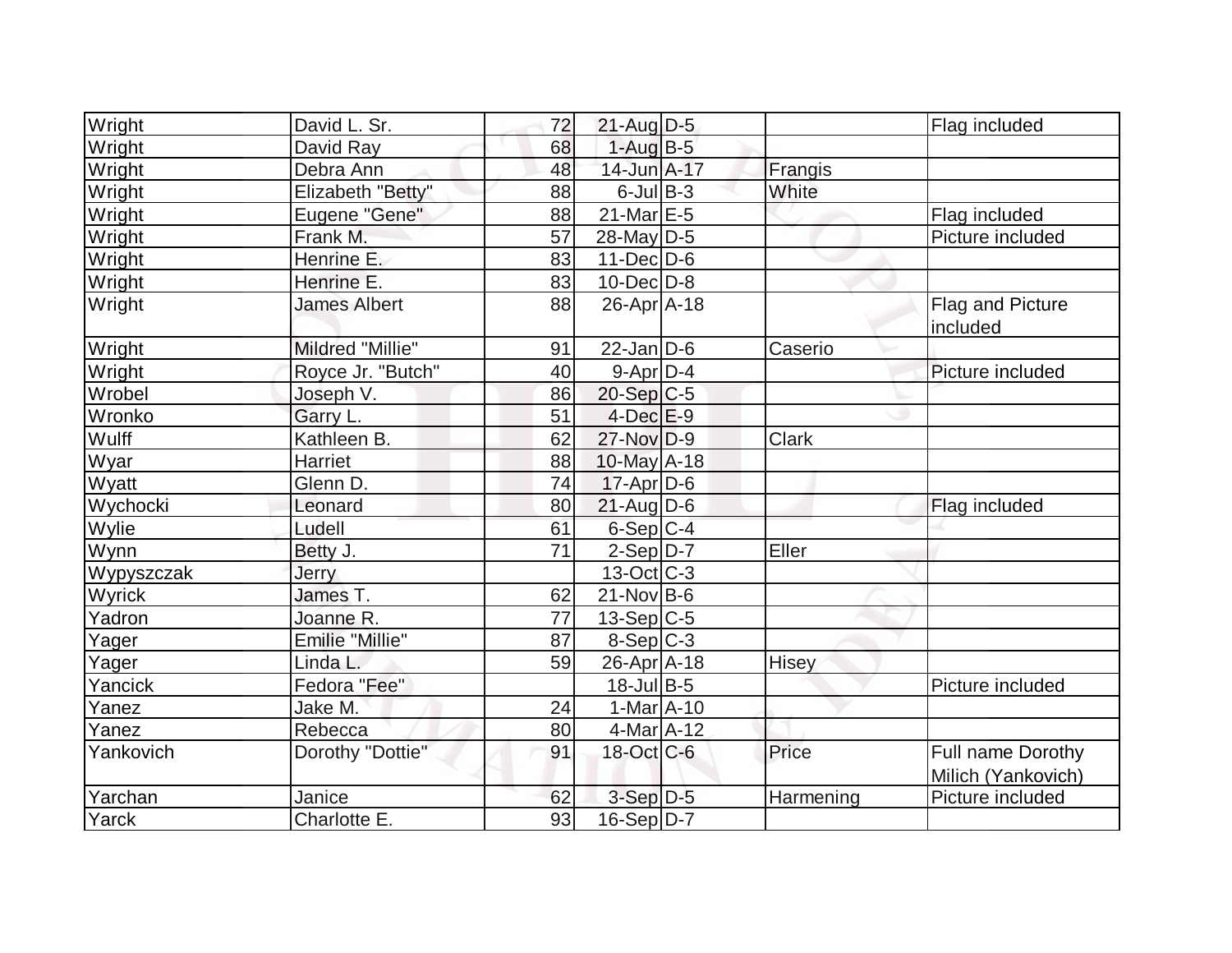| Yarck      | Jean E.               | 81 | 18-Feb D-7        | <b>Brehmer</b> |                                                 |
|------------|-----------------------|----|-------------------|----------------|-------------------------------------------------|
| Yarnell    | Elizabeth             | 91 | 11-Oct C-7        |                |                                                 |
| Yarusinsky | Edward F. "Ed"        | 91 | $29$ -Jun $A-9$   |                |                                                 |
| Yates      | <b>Charels Bruce</b>  | 60 | $13$ -Apr $B$ -6  |                |                                                 |
| Yelkovac   | Peter "Pete"          | 75 | $10$ -Feb $ B-7 $ |                |                                                 |
| Yeomans    | Merton R.             | 84 | 18-Apr $E-5$      |                | Flag included                                   |
| Yingling   | Amy Elizabeth         | 95 | $8$ -Oct $ D-6 $  |                | Full name Amy<br>Elizabeth (Davies)<br>Yingling |
| Yoakam     | <b>Julian Michael</b> |    | $6$ -Dec $C$ -5   |                |                                                 |
| Yonkman    | Henry J.              | 81 | $27 - Dec$ C-4    |                |                                                 |
| Yonkman    | Jeanette              | 88 | 22-Oct D-5        | Kiel           |                                                 |
| Yonkman    | John R.               | 79 | 11-Sep $D-4$      |                | Flag included                                   |
| York       | Dorothy D.            | 83 | $14-Sep B-3$      |                |                                                 |
| York       | Edward L.             | 88 | $7 - Jun$ A-17    |                |                                                 |
| York       | Geneva Sue            | 71 | 20-Dec C-5        | Gray           |                                                 |
| York       | Kathleen L.           | 94 | $29$ -May D-5     |                |                                                 |
| Young      | Alburn K. "Stub"      | 79 | $16$ -Aug $C$ -4  |                | Flag included                                   |
| Young      | Catherine F.          | 73 | 11-Jan A-19       | Paris          |                                                 |
| Young      | Danny W.              | 51 | $6-Sep C-4$       |                |                                                 |
| Young      | <b>David Scot</b>     | 49 | $5$ -Nov $D$ -6   |                |                                                 |
| Young      | Dolores "Dodie"       | 81 | $27-Sep C-4$      |                | Picture included                                |
| Young      | Mary A.               | 88 | 19-May $C-4$      |                |                                                 |
| Young      | Ruby                  | 74 | $7$ -Oct $ D-5 $  |                |                                                 |
| Youngblood | Dale J. C.            | 93 | $4$ -May B-5      |                |                                                 |
| Youngblood | <b>Walter Ray</b>     | 56 | $13-Oct$ C-3      |                |                                                 |
| Younker    | Jeweldeen G.          | 85 | 16-Dec D-11       |                |                                                 |
| Yugo       | Ann                   | 93 | $20$ -Oct $ C-2 $ | Podunovich     | Angel included (see<br>Marion Yugo)             |
| Yugo       | <b>Marion "Matt"</b>  | 94 | 20-Oct C-2        |                | Flag included (see<br>Ann Yugo)                 |
| Yuhas      | Edward J.             | 89 | $22$ -Mar $ A-18$ |                | Flag included                                   |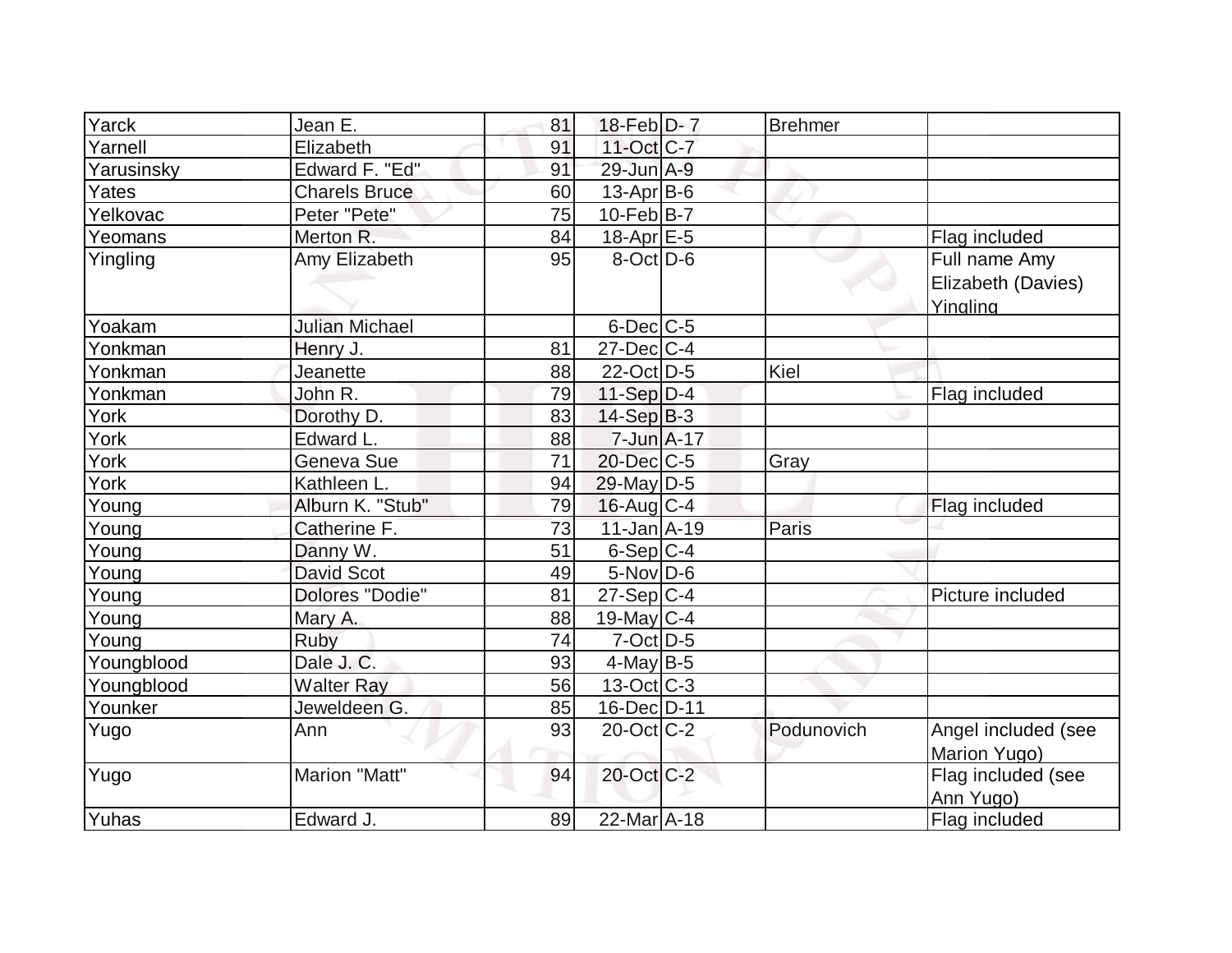| Zaborski           | Jo Ann Elizabeth   | 69 | $21$ -Nov B-6                 | Chant           | Full name Jo Ann       |
|--------------------|--------------------|----|-------------------------------|-----------------|------------------------|
|                    |                    |    |                               |                 | Elizabeth Wolpoff      |
|                    |                    |    |                               |                 | Zaborski               |
| <b>IZ</b> acharias | Daniel             | 55 | $22$ -Feb $\overline{A}$ - 10 |                 | Star of David included |
| Zacher             | Eillen C.          | 92 | $22$ -JulD-6                  |                 | Picture included       |
| Zackey             | Edna               | 93 | $8$ -Mar $ A-18$              | Wiora           |                        |
| Zafran             | Helen              | 85 | $30$ -Aug C-4                 | Sieber          |                        |
| Zagorac            | Peter              | 59 | $7-NovB-4$                    |                 | Serbian Orthodox       |
|                    |                    |    |                               |                 | Cross included         |
| Zagorski           | Lucille            | 80 | 20-Mar <sub>D-4</sub>         | <b>Krawczak</b> |                        |
| Zajac              | Helen J.           | 94 | $9$ -May $E$ -6               |                 |                        |
| Zajac              | Mildred "Millie"   | 88 | $1-MarA-9$                    | Dewes           |                        |
| Zajac              | Stanley T.         | 86 | $7$ -Mar $A$ -8               |                 | Flag included          |
| Zajakowski         | Adelene J.         | 92 | 24-May A-18                   | <b>Stanley</b>  |                        |
| Zajic              | John G.            | 57 | 20-Jun E-4                    |                 | See Mary A. Zajic      |
| Zajic              | Mary A.            | 62 | $20$ -Jun $E-4$               |                 | See John G. Zajic      |
| Zak                | <b>Agnes Anna</b>  | 86 | 28-Oct D-5                    |                 |                        |
| Zakula             | Michael S.         | 55 | $12-Sep B-3$                  |                 |                        |
| Zalac              | <b>Helen Marie</b> | 89 | $6$ -Dec $C$ -5               |                 |                        |
| Zancan             | Paul               | 60 | $2$ -Apr $D$ -6               |                 |                        |
| Zaparucha          | Caroline T.        | 94 | $24$ -JulD-4                  |                 |                        |
| Zaragoza           | Alex               | 55 | 16-Feb A-18                   |                 |                        |
| Zaranka            | Robert G.          | 81 | $5-Apr$ $A-17$                |                 | Flag included          |
| Zarik              | John S. "Pooch"    | 46 | $13$ -AugD-5                  |                 |                        |
| Zart               | William Lyman      |    | $3$ -Oct $F-3$                |                 |                        |
| Zawadzki           | <b>Beverly</b>     | 67 | $8$ -Jan $ D-5 $              | Collins         | Picture included       |
| Zawistowski        | Zachary L.         | 19 | 28-Mar E-5                    |                 |                        |
| Zawitaj            | Genevieve F.       | 79 | 26-May C-4                    |                 |                        |
| Zech               | Frances A. "Bud"   | 88 | 13-Nov E-4                    |                 | Flag included          |
| Zeephat            | James A. "Jimmy Z" | 67 | $11$ -Jul B-5                 |                 |                        |
| Zehner             | <b>Dolores</b>     | 80 | $22$ -Jan D-6                 |                 |                        |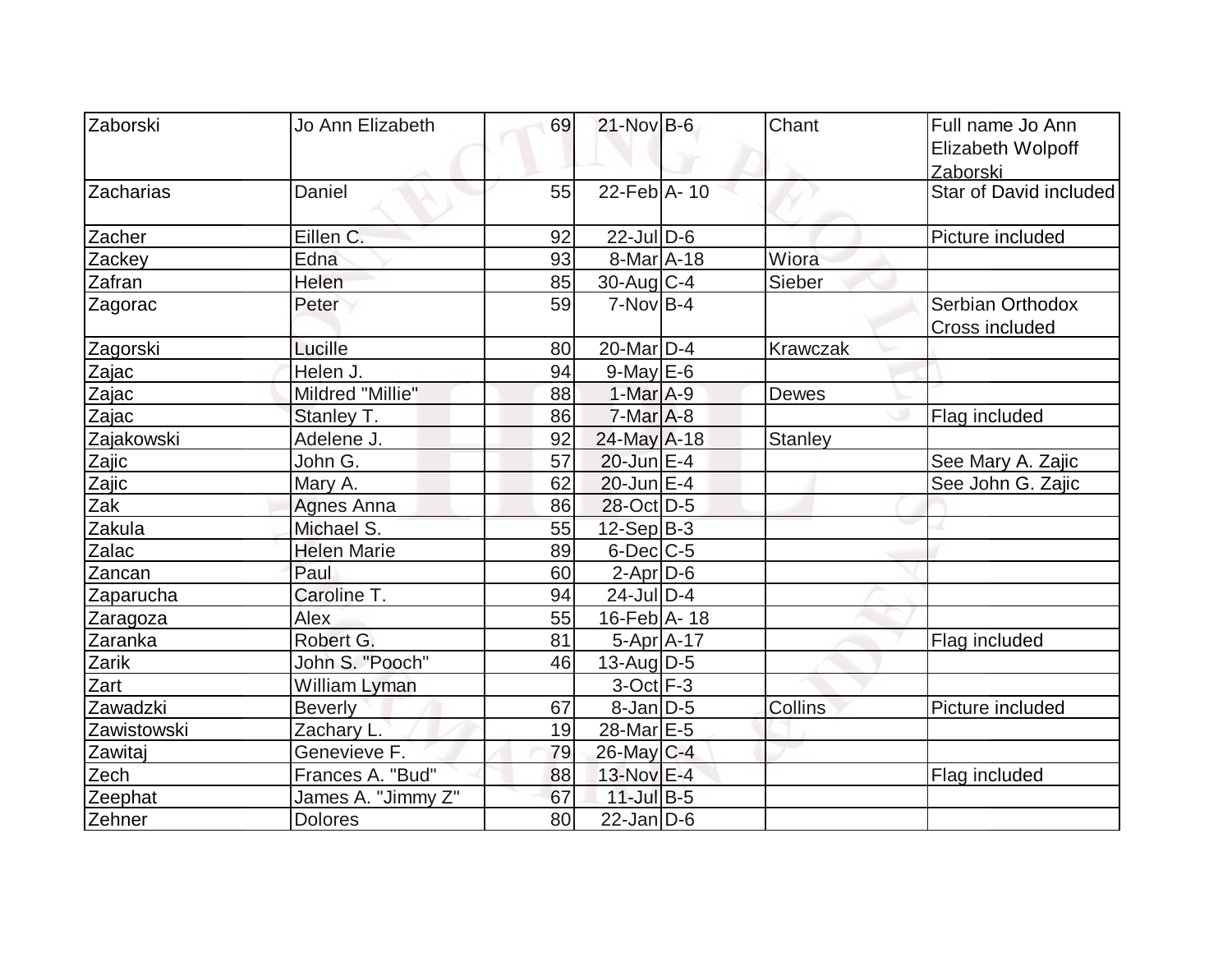| Zeilenga    | Harry "Bud"               | 81              | $27$ -Jan $ C-5 $         |                    | Flag included    |
|-------------|---------------------------|-----------------|---------------------------|--------------------|------------------|
| Zeilenga    | Sadie I.                  | 88              | 16-Mar B-8                | DeHeer             |                  |
| Zelenka     | Henry J.                  | 93              | 29-Jun A-9                |                    | Flag included    |
| Zendejas    | Jose "Joe"                | 39              | $23$ -Mar $ B-6$          |                    |                  |
| Zentz       | Dale                      | $\overline{57}$ | $15$ -Oct $D$ -4          |                    |                  |
| Zgorka      | Alex J.                   | 95              | $31$ -JulD-5              |                    |                  |
| Ziara       | Barbara J.                | 61              | $8-Nov$ C-5               |                    |                  |
| Zieba       | <b>Edward John</b>        | 77              | 8-Mar A-18                |                    | Flag included    |
| Ziemkowski  | Linda                     | 62              | $13-NovEE-4$              | <b>Stover-Ross</b> |                  |
| Zigterman   | Roger "Slug"              | 68              | $7$ -Mar $A$ -7           |                    |                  |
| Zimmerman   | Bernard G.                | 93              | $8-Feb$ A-19              |                    |                  |
| Zimmerman   | <b>Bonnie</b>             | 91              | $9$ -Mar $A$ -9           |                    |                  |
| Zimmerman   | Janice M.                 | 66              | $22$ -Dec $C-3$           |                    |                  |
| Zimney      | Julia                     | 88              | 20-Oct Co                 | <b>Nadel</b>       |                  |
| Zivat       | Edward J.                 | 70              | $2$ -Feb $A-13$           |                    | Flag included    |
| Zivich      | George N.                 | 85              | $31$ -Jan $E-6$           |                    | Flag included    |
| Zlotkowski  | Carol A.                  |                 | $24$ -Nov $ C-4 $         | Matela             |                  |
| Zokvic      | Vjekoslav                 | 75              | 24-Oct F-5                |                    |                  |
| Zoliner     | <b>John Edward "Jack"</b> |                 | $5$ -Dec $E-8$            |                    |                  |
| Zombik      | Donald E.                 | 71              | $17-FebB-7$               |                    |                  |
| Zonder      | Etola F.                  | 88              | $27 - Jan$ <sub>C-4</sub> |                    |                  |
| Zornow      | Kathryn A.                | 94              | $6$ -Dec $C$ -5           |                    |                  |
| Zroka       | Peter                     | 85              | $2$ -Jun $ C-3 $          |                    | Flag included    |
| Zubeck      | Frances K.                | 89              | $21-Sep B-3$              | Yocis              |                  |
| Zuidervliet | <b>Bob "Too Tall"</b>     | 52              | $15$ -Oct D-5             |                    | Picture included |
| Zultner     | Henry M.                  | 87              | $11$ -Jan $A$ -19         |                    | Flag included    |
| Zupancic    | Frances                   | 93              | $16$ -Nov B-3             | <b>Baumann</b>     |                  |
| Zurbriggen  | Colleen                   | 67              | $22$ -Aug $B-5$           | Francis            |                  |
| Zurko       | Helen C.                  | 93              | 16-Jun B-10               |                    |                  |
| Zvijak      | John J., Rev.C.PP.S.      | 72              | $1$ -Dec $ C-4 $          |                    | Picture included |
| Zwart       | Mary                      | 85              | 18-Apr E-4                | Asdoorian          |                  |
| Zwijac      | Sara                      | 89              | $17$ -Feb $ B-8$          |                    |                  |